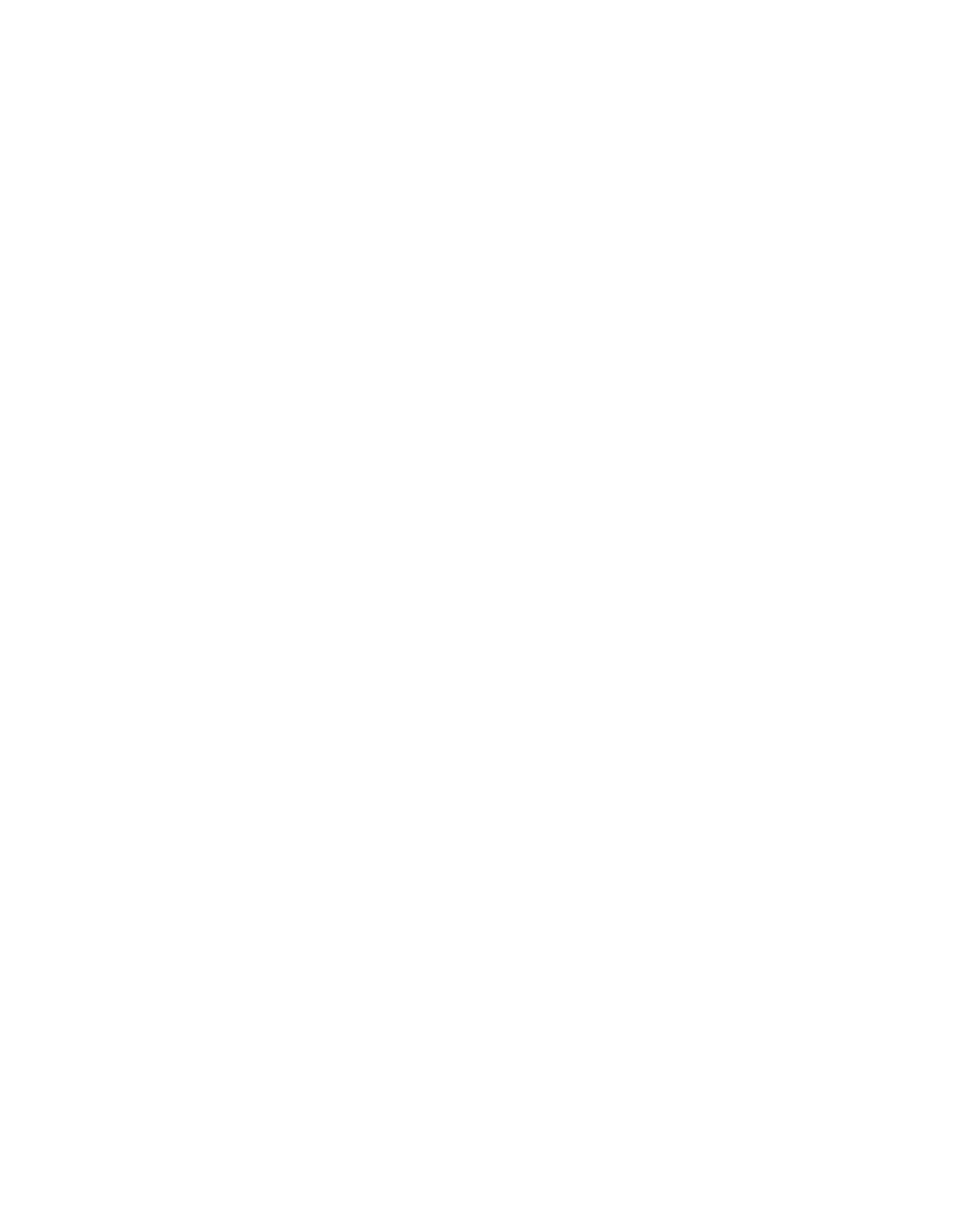## REPORT of AUDIT

#### and

## TRANSITION PLAN

## for

## DECATUR COUNTY, INDIANA POPERTIES

**For Compliance with the** 

## AMERICANS WITH DISABILITY ACT OF 1990

PREPARED FOR:

BOARD OF COUNTY COMMISSIONERS DECATUR COUNTY, INDIANA

JEROME BUENING, Commissioner RICK J. NOBBE, Commissioner JOHN RICHARDS, Commissioner TAMI D. WENNING, Auditor

AUGUST, 2013

Principal Author: Ronald L. May, P.E

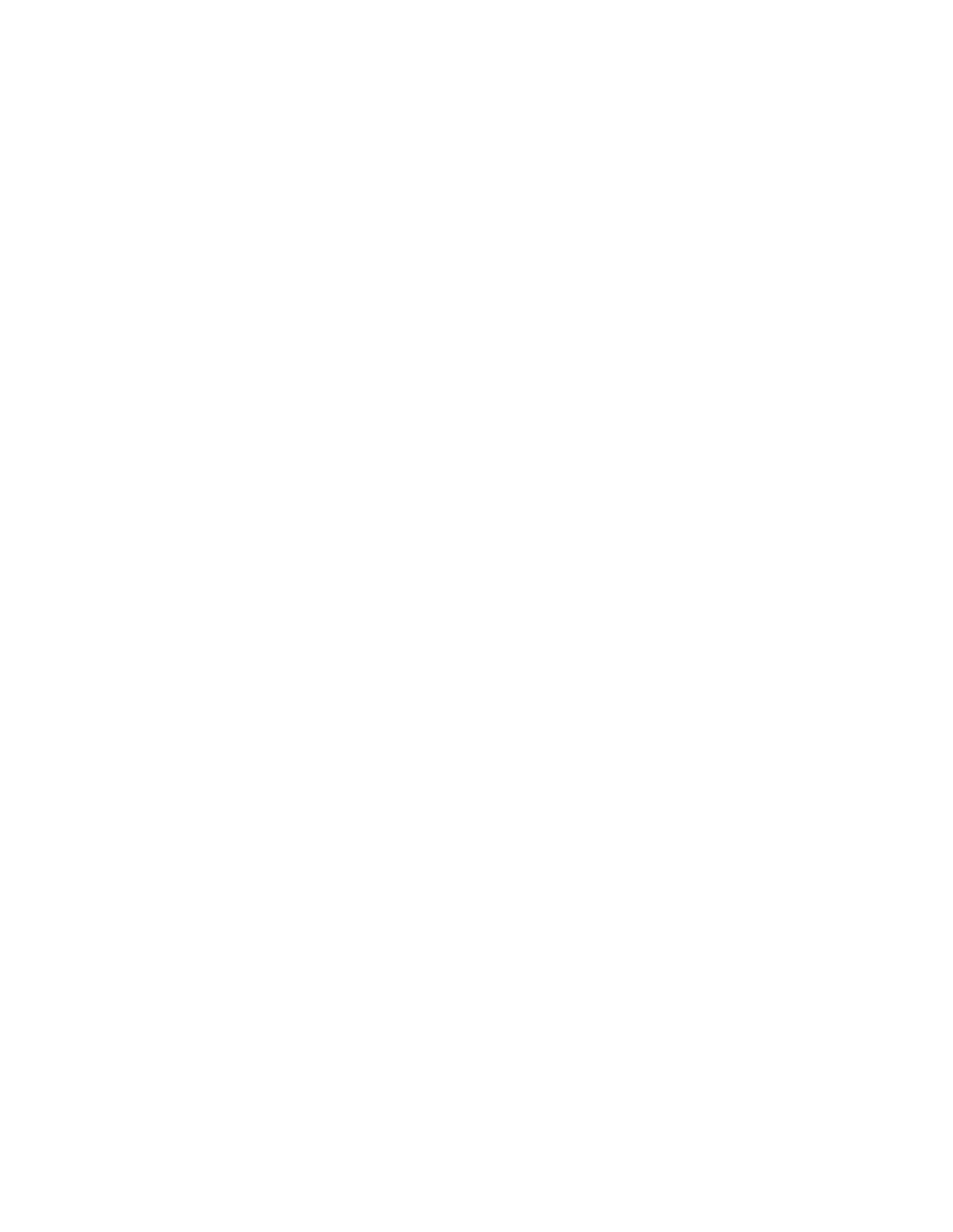## **Table of Contents**

| <b>Content</b> |  |
|----------------|--|
|                |  |
|                |  |
|                |  |
|                |  |
|                |  |
|                |  |
|                |  |
|                |  |
|                |  |
|                |  |
|                |  |
|                |  |
|                |  |
|                |  |
|                |  |
|                |  |
|                |  |
|                |  |
|                |  |
|                |  |
|                |  |
|                |  |
|                |  |
|                |  |
|                |  |
|                |  |
|                |  |
|                |  |
|                |  |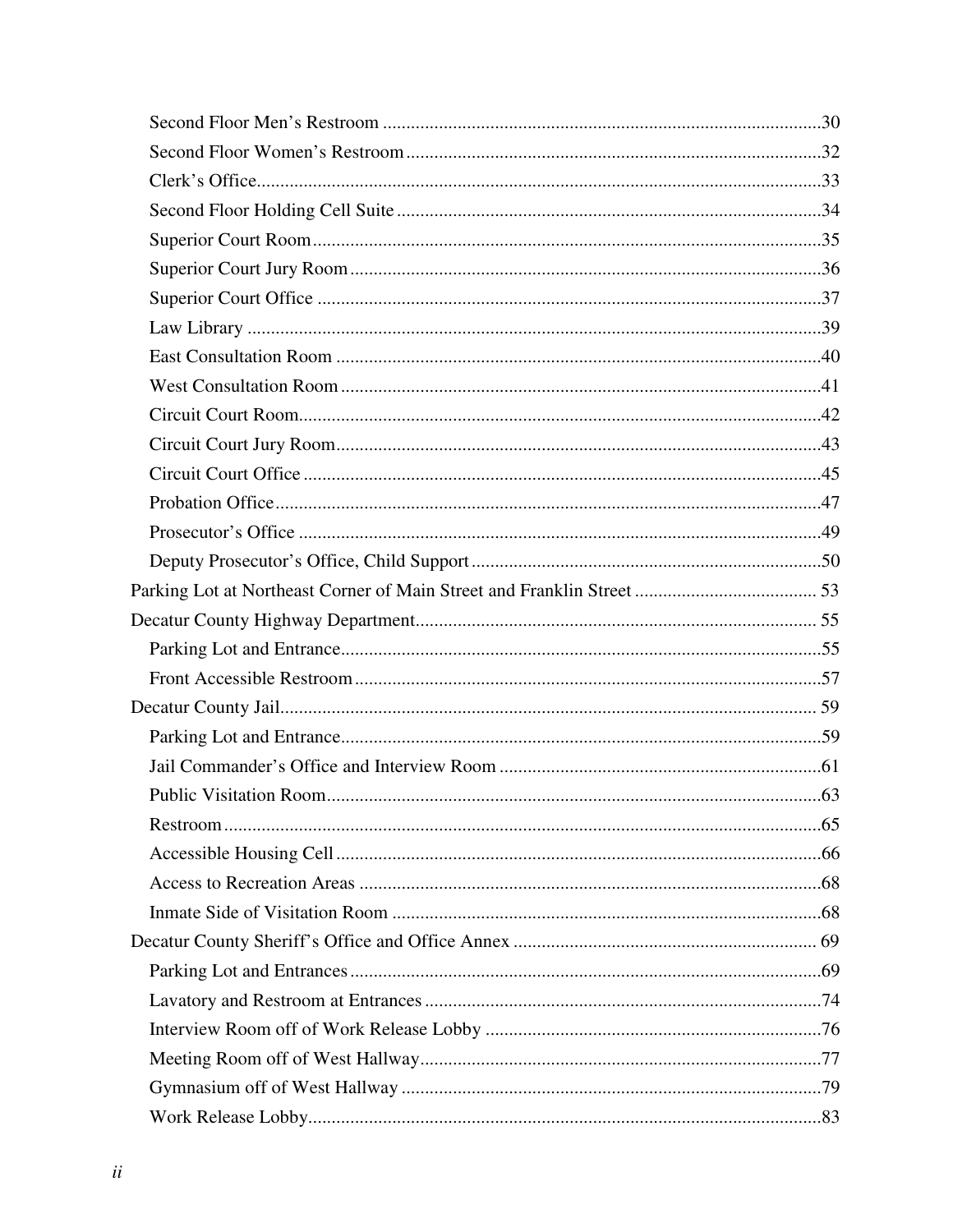| Work Release Men's Dorm Room: (South Southwest Dorm Room Evaluated as |  |
|-----------------------------------------------------------------------|--|
|                                                                       |  |
|                                                                       |  |
|                                                                       |  |
|                                                                       |  |
|                                                                       |  |
|                                                                       |  |
|                                                                       |  |
|                                                                       |  |
|                                                                       |  |
|                                                                       |  |
|                                                                       |  |
|                                                                       |  |
|                                                                       |  |
|                                                                       |  |
|                                                                       |  |
|                                                                       |  |
|                                                                       |  |
|                                                                       |  |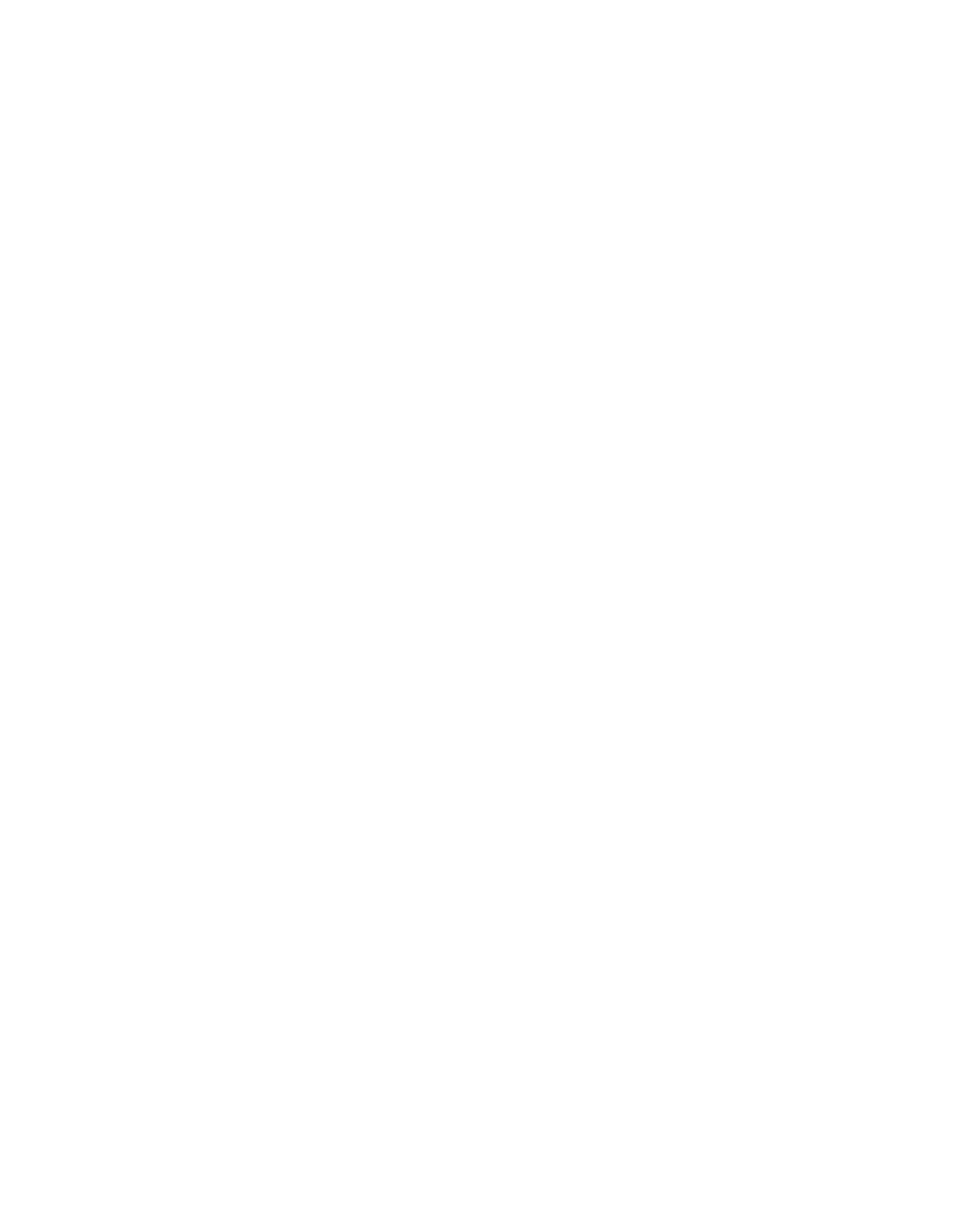## **INTRODUCTION**

The Americans with Disabilities Act of 1990 (ADA) was signed into law by then President George H. W. Bush on July 26, 1990 as Public Law 101-336 and On September 25, 2008, then President George W. Bush signed the ADA Amendments Act of 2008 into law as Public Law 110-325. The current law is codified at Title 42 of the United States Code, Chapter 126 and Title 47 of the United States Code, Chapter 5, Sections 225 and 611. The Act provides five Titles as follows:

- **Title I Employment.** The ADA states that a covered entity shall not discriminate against a qualified individual with a disability, which applies to job application procedures, hiring, advancement and discharge of employees, workers' compensation, job training, and other terms, conditions, and privileges of employment.
- **Title II Public entities (and public transportation).** The ADA prohibits disability discrimination by all public entities at the local (*i.e.* school district, municipal, city, county) and state level, which covers access to all programs and services offered by the entity. Access includes physical access described in the ADA Standards for Accessible Design and programmatic access that might be obstructed by discriminatory policies or procedures of the entity. Title II further applies to public transportation provided by public entities, which requires the provision of paratransit services by public entities that provide fixed route services. Title II also applies to all state and local public housing, housing assistance, and housing referrals.
- **Title III Public accommodations (and commercial facilities).** The ADA states that no individual may be discriminated against on the basis of disability with regards to the full and equal enjoyment of the goods, services, facilities, or accommodations of any place of public accommodation by any person who owns, leases (or leases to), or operates a place of public accommodation. Public accommodations include most places of lodging (such as inns and hotels), recreation, transportation, education, and dining, along with stores, care providers, and places of public displays, among other things.
- **Title IV Telecommunications.** The ADA requires that all telecommunications companies in the U.S. take steps to ensure functionally equivalent services for consumers with disabilities, notably those who are deaf or hard of hearing and those with speech impairments, which led to installation of public Teletypewriter (TTY) machines and other TDDs (Telecommunications Device for the Deaf).
- **Title V Miscellaneous provisions.** This Title includes technical provisions such as the fact that nothing in the ADA amends, overrides or cancels anything in Section 504of the Rehabilitation Act of 1973, and additionally includes an anti retaliation or coercion provision.

This report addresses only Title II of ADA for Decatur County, Indiana properties. Further, it reports only physical barriers found to exist or potentially exist in or on County owned and operated properties.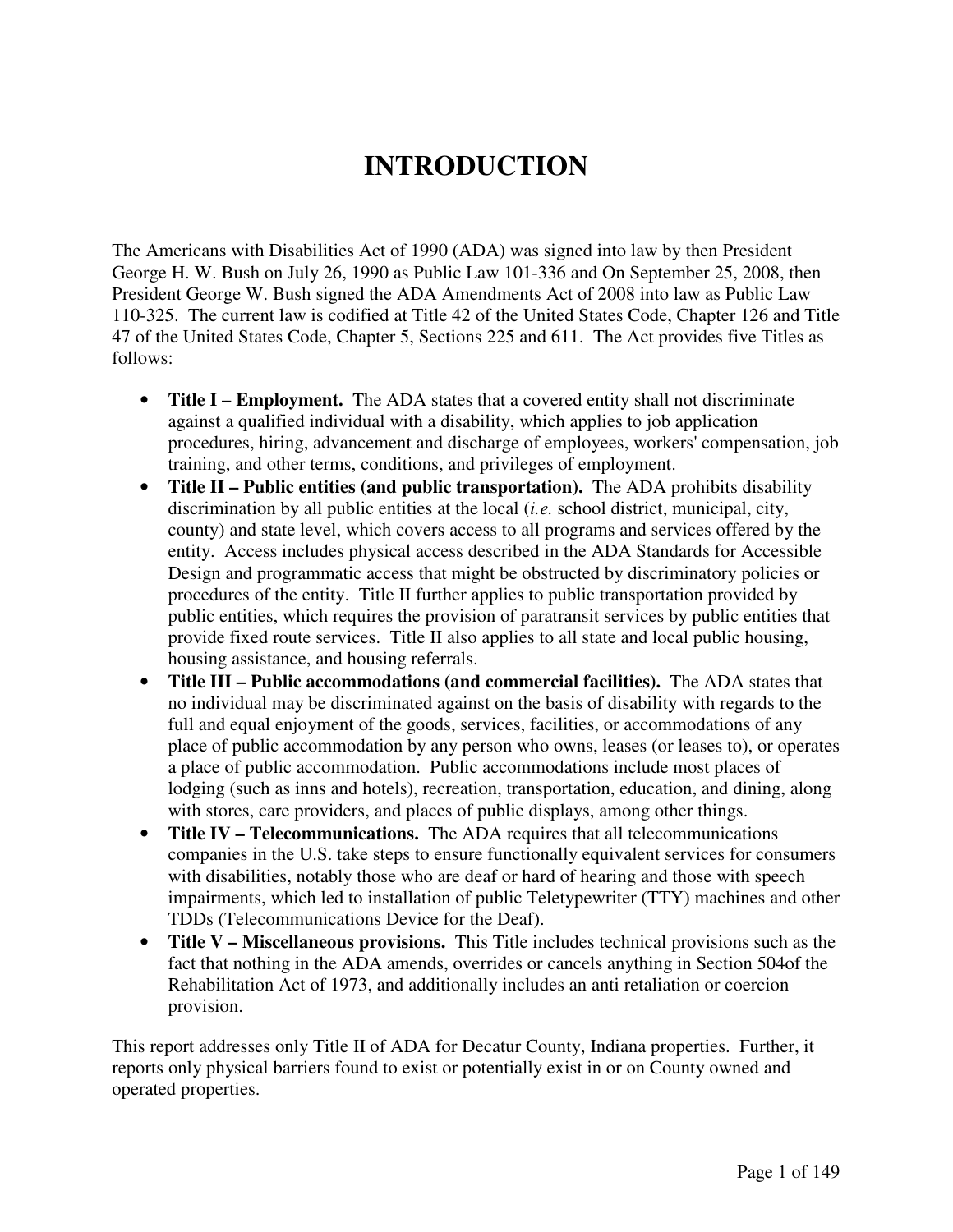The ADA was implemented through the promulgation of Title 28 of the code of Federal Regulations, Part 35, which provides the regulations for Title II. Also included is Title 28 of the code of Federal Regulations, Part 36, which provides the regulations for Title III, but more importantly includes the technical standards for the elimination of physical barriers. The original regulations were published in the Federal Register on July 26, 1991.

Section 35.150 states "(a) *General.* A public entity shall operate each service, program, or activity so that the service, program, or activity, when viewed in its entirety, is readily accessible to and usable by individuals with disabilities." It goes on to provide "(b) *Methods*—(1) *General.*  A public entity may comply with the requirements of this section through such means as redesign of equipment, reassignment of services to accessible buildings, assignment of aides to beneficiaries, home visits, delivery of services at alternate accessible sites, alteration of existing facilities and construction of new facilities, use of accessible rolling stock or other conveyances, or any other methods that result in making its services, programs, or activities readily accessible to and usable by individuals with disabilities. A public entity is not required to make structural changes in existing facilities where other methods are effective in achieving compliance with this section. A public entity, in making alterations to existing buildings, shall meet the accessibility requirements of § 35.151. In choosing among available methods for meeting the requirements of this section, a public entity shall give priority to those methods that offer services, programs, and activities to qualified individuals with disabilities in the most integrated setting appropriate." This section of the original regulations was to have been fully implemented by January 26, 1995. Also, any building constructed or altered after January 26, 1992 was to have fully complied with the requirements of this regulation and the associated technical standards.

The regulations were revised in 2010. Those revisions were published in the Federal Register on September 15, 2010. Any building constructed or altered after March 15, 2012 was to have fully complied with the requirements of the revised associated technical standards.

In addition to guidelines for access to buildings and on individual properties, guidelines are currently being developed for public rights-of-way. Proposed Accessibility Guidelines for Pedestrian Facilities in the Public Right-of-Way were published in the Federal Register on July 26, 2011 and are commonly referred to as PROWAG. Those guidelines are currently in the review process and have not yet been formally adopted. However, they are the best guidance currently available for pedestrian access within the public right-of-way and have been used for this project.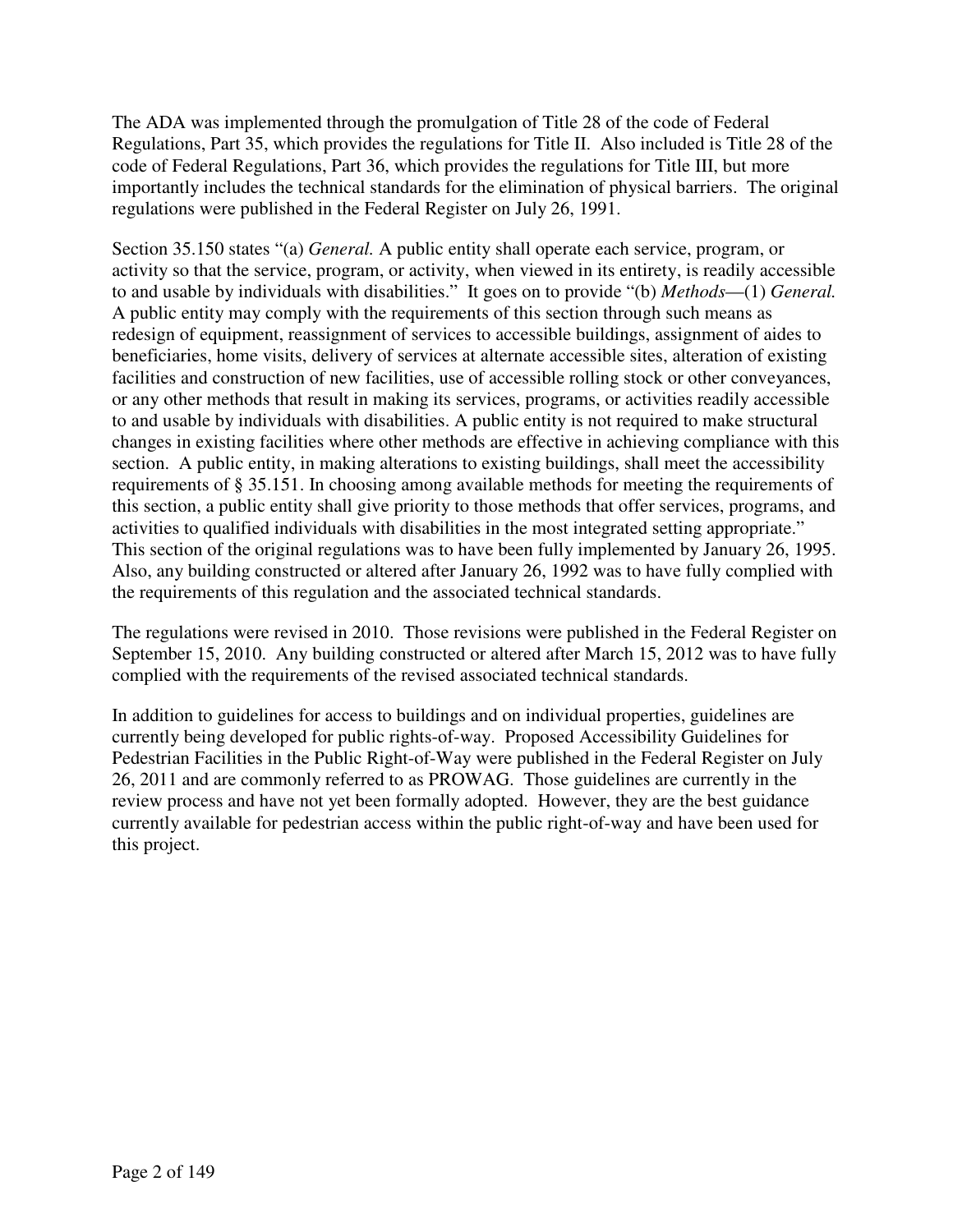## **STUDY METHODOLOGY and GENERAL OBSERVATIONS**

The study generally consisted of viewing each property owned and operated by Decatur County. The properties included were as follows:

- Decatur County Courthouse, including parking on the South, West and North sides of the property,
- Parking lot located on the Northeast corner of Mains Street and Franklin Street,
- Decatur County Highway Department,
- Decatur County Jail
- Decatur County Sherriff's Office and associated County offices,
- Decatur County Extension Office.

Each of the above properties was evaluated for the presence of access barriers utilizing the 2010 technical guidelines. It was deemed appropriate to utilize the most recent guidance so that as improvements are implemented over time, they will be in conformance with criteria likely to be applied at that future time. However, consideration was given to the 1990 technical guidance where doing so resulted in a more favorable interpretation of the compliance of the property relative to standards that were in place at the time of construction or alteration of the property. For elements that do not comply with the 1990 technical guidance, modifications need to be made to bring them into compliance as soon as practical. Elements that do not comply with the 2010 technical guidance are ones that will need to be brought into conformance with those standards when the property is reconstructed or altered.

As stated previously, this study addresses only Title II of ADA. Therefore, it evaluated the ability of the public to gain access to all services and programs offered by Decatur County as the access relates to physical barriers to access. Where the public was not permitted access to an element of the County's property, such element was not reviewed for compliance. Examples of areas not included are storage areas accessed only by County employees, break rooms restricted to use by County employees, offices that the public are not permitted to enter, etc. It is important to understand that private offices not generally open to the public, but where office holders or employees do meet with members of the public, were included in this study. An example is the Judges' Chambers where the public is not permitted to freely enter, but where the Judges hold meetings with local attorneys or other members of the public. Generally, any space or elements where anyone not an employee of the County is permitted to enter has been included in this study.

For each office or property that was inventoried, the office holder or one or more employees were consulted. The office holders or employees described the operations of the office and provided information about where the public needed to go or where the public was permitted access. That information was then used in determining what areas, offices, elements, etc. were included in the inventory.

An important feature of accessibility is having adequate clear space available. Often the clear spaces are for disabled individuals using wheel chairs. Generally, only permanent features were evaluated when determining if the required clear spaces were available, and this document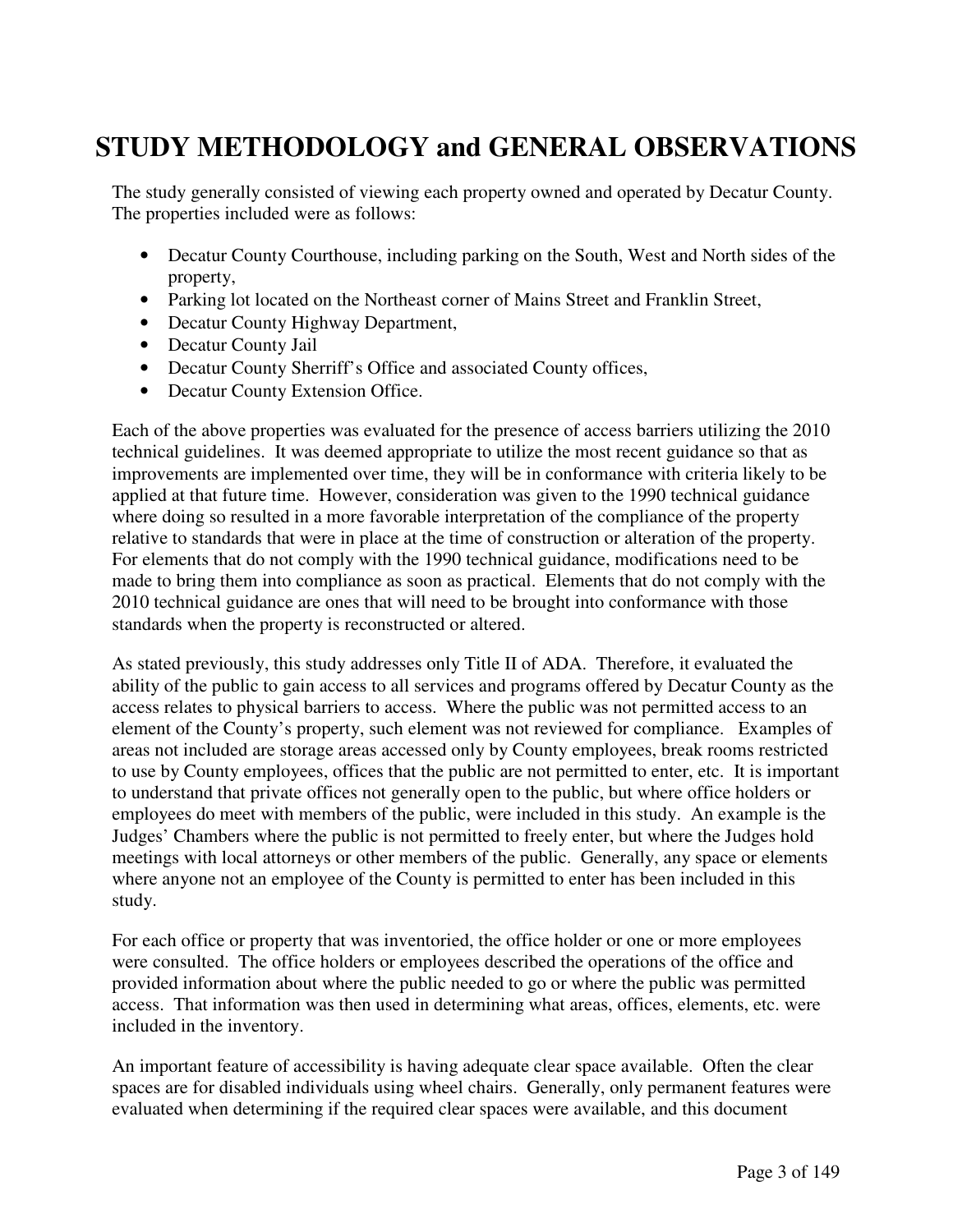generally only reports clear space deficiencies when they were the result of permanent encroachments. However, several instances were noticed where furnishings or storage of items encroached into the clear spaces. Those issues were not always reported because they can be transient in nature. While each item could address today, a new office holder or employee could rearrange their space and inadvertently encroach on some needed clear spaces. The most common required clear spaces are as follows:

- **Clear Width for Accessible Route** is 36", with some sections less than 24" in length being reduced to 32".
- **Turning Space** is generally a 60" diameter circle.
- **Clear Floor or Ground Surface** is an area a minimum of 30" wide by a minimum of 48" long. This space is generally required as an approach to features such as lavatories, water fountains, elevator call buttons, etc.
- **Maneuvering Clearances at Manual Swinging Doors** varies by whether the approach to the door is straight into the door versus from one side or the other and whether the door swings towards the person or away from them. For a door swinging towards the individual passing through it, an 18" maneuvering space beyond the latch side of the door is required. For a door with a latch and closer swinging away from the individual passing through it, a 12" maneuvering space beyond the latch side of the door is required.

Often, small light objects could be moved from these locations to provide proper passage for a disabled individual on an as needed basis. However, a better resolution would be to educate everyone about the reason for maintaining those areas clear of any objects.

One other situation that may be difficult to maintain compliance with the guidelines was noted. Objects hung on walls along accessible routes can protrude into the required clear space for the accessible route. This situation can be difficult for visually impaired individuals. When the object is mounted with its bottom greater than 27" above the floor and protrudes more than 4 inches from the wall, an individual using a cane may not detect the protruding object and may walk into it. Some fire extinguishers and first aid cabinets were observed with this deficiency. Those types of objects are ones that can easily be installed or relocated. When decisions are made to install similar items, care needs to be taken to ensure they are not an access barrier for some individuals.

In addition to the review and audit of each of the county's properties, actual public rights-of-way under the County's jurisdiction were also evaluated. Those rights-of-way exist in the following unincorporated communities:

- Adams,
- Burney,
- Clarksburg and
- Letts

Several transportation features are included in the proposed rulemaking referred to as PROWAG. Included are such items as loading zones, public transit facilities, curb ramps, sidewalks, etc. There were only two of those items identified in the public rights-of-way in the above listed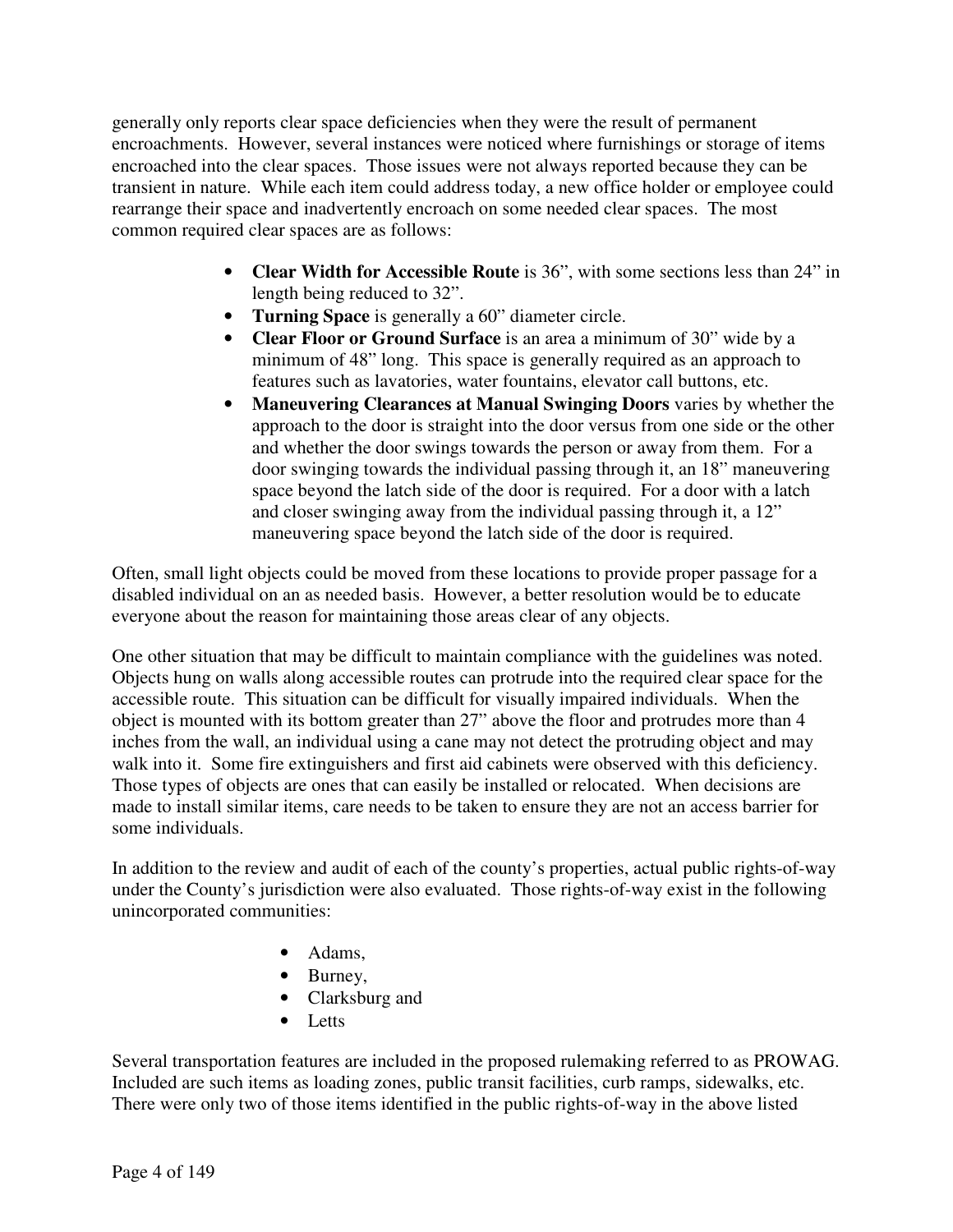communities. Those two items are sidewalks and curb ramps. Actually, there were no curbs present in those communities at any locations where the sidewalks intersect any streets. Therefore, there is no need for actual ramps at those crosswalks. However, one component of curb ramps is a detectable warning surface when approaching a lane of traffic to assist vision impaired individuals in knowing that they are about to enter into an area of potential vehicular traffic.

Existing sidewalks on the public rights-of-way were identified by reviewing the aerial photographs on the Decatur County GIS along with property lines shown there. Due to potential inconsistencies in the scale of the aerial photographs and in registering the property lines on top of the photographs, it was not possible to make an absolute determine of which sidewalks are located on Decatur County's rights-of-way. Visual judgments were made as to which sections of sidewalk come under the County's jurisdiction. It is possible that some of the sidewalks included in this evaluation are partially or entirely off of the county's right-of-way. The only way to know which ones are on the right-of-way would be to have a legal boundary survey prepared for the four communities.

Most of the existing sidewalks appeared to have been constructed by the adjoining property owners. This conclusion is drawn because the width, surface condition, or surface texture often changed at the apparent edges of properties. Most of the sidewalks were not continuous. It was common to observe a segment of sidewalk followed by a segment without any sidewalk followed down the street by another segment of sidewalk. Also, the existing sidewalks often didn't extend to the streets. They often ended a few feet short of the streets. These conditions suggest that the sidewalks are not commonly used for pedestrian travel through the individual communities.

The minimum width of sidewalk conforming to the PROWAG is 48". When a sidewalk is only 48" wide, a 60"wide passing zone is required every 200 lineal feet. A large amount of the existing sidewalk was less than 48" wide. Also, there were very few continuous segments of sidewalks that traverse a distance of 200 feet. The other notable requirement of PROWAG is that pedestrian access route surfaces must be generally planar and smooth. A very large amount of the existing sidewalk was rough and uneven. The unevenness typically resulted from one of two reasons. Some of the sidewalk was constructed of stone slabs which had a rough and uneven surface, and some settlement of those slabs resulted in uneven vertical alignment at the joints. The other reason for the uneven surface was the result of old concrete walks that had settled or heaved resulting in cracks and vertical displacements at the joints and cracks.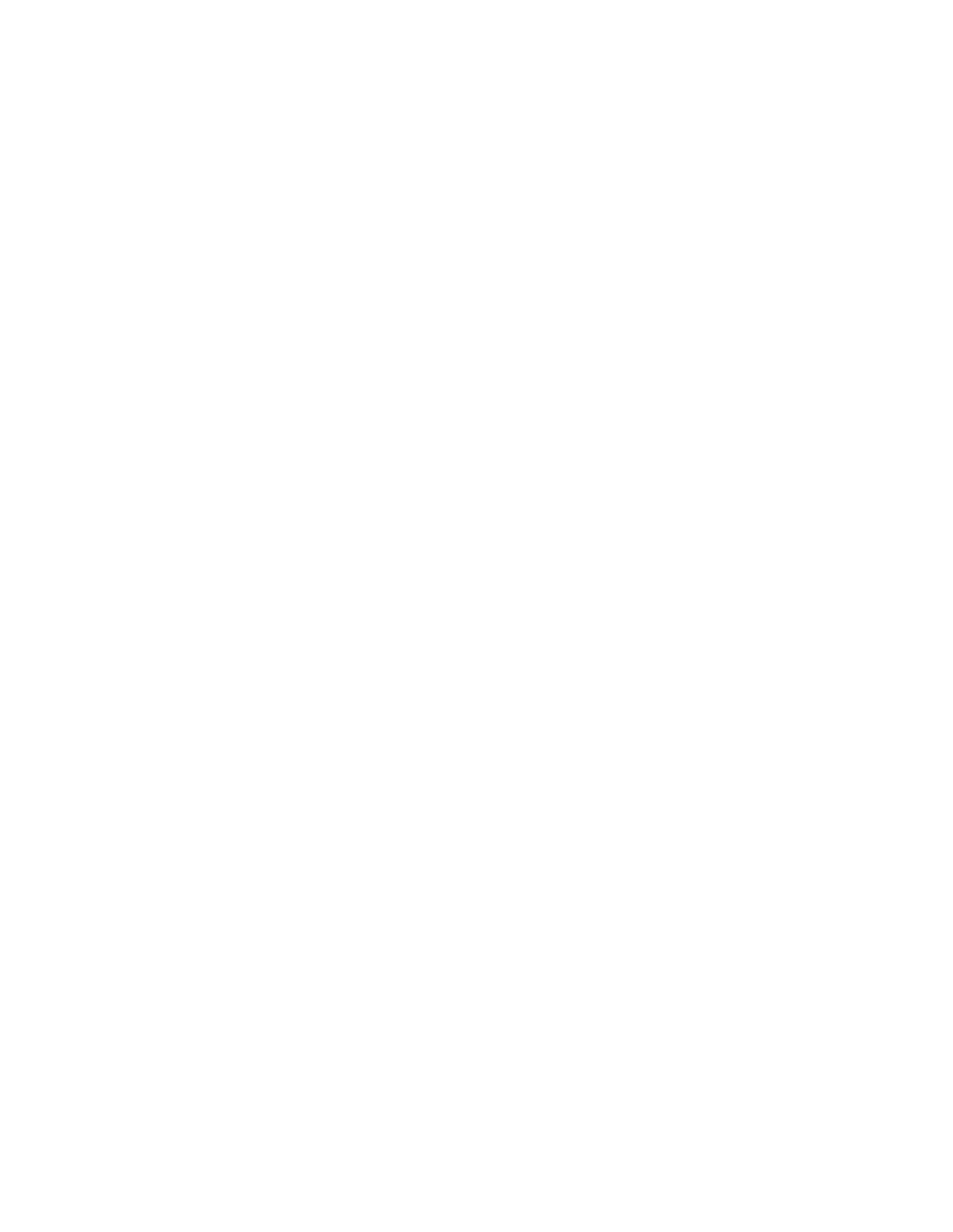## **AUDIT OF DECATUR COUNTY PROPERTIES**

Each individual property owned by Decatur County was audited to determine its conformance to the ADA guidance. Where a property had distinct offices within it, those offices were audited separately. The following discussion presents the results of the audit. It is organized by property and then by office or space where appropriate.

## **Decatur County Courthouse:**

**Courthouse Parking:** Parking under the jurisdiction of Decatur County was deemed as the Courthouse side of the streets on the North, West and East sides of the property and all of the parking on the South Side of the property.

#### **North side parking:**

| Deficient Item | 2010<br><b>Standards</b> | Applicable<br>Standards | Remarks                                    | Estimated<br>Cost | Year<br>of<br>Work |
|----------------|--------------------------|-------------------------|--------------------------------------------|-------------------|--------------------|
| Access aisle   | Deficient                | Deficient               | Install new 96" wide access aisle markings | \$225             | 2019               |
| pavement       |                          |                         |                                            |                   | to                 |
| markings       |                          |                         |                                            |                   | 2023               |
| Signage        | Deficient                | Deficient               | Install new Handicapped Parking sign with  | \$225             | 2014               |
|                |                          |                         | "Van Accessible" plaque.                   |                   | to                 |
|                |                          |                         |                                            |                   | 2018               |

#### **South side parking:**

| Deficient Item | 2010<br><b>Standards</b> | Applicable<br><b>Standards</b> | Remarks                                       | Estimated<br>Cost | Year<br>of<br>Work |
|----------------|--------------------------|--------------------------------|-----------------------------------------------|-------------------|--------------------|
| Shortest route | Deficient                | Deficient                      | Relocate the two existing handicapped         | \$0               | 2019               |
| to an          |                          |                                | parking spaces to either the East or West     |                   | to                 |
| accessible     |                          |                                | end of the block to achieve the shortest      |                   | 2023               |
| entrance to    |                          |                                | access route to an accessible entrance to the |                   |                    |
| Courthouse     |                          |                                | Courthouse.                                   |                   |                    |
| Access aisle   | Deficient                | Deficient                      | Install new 96" wide access aisle markings    | \$500             | 2019               |
| pavement       |                          |                                | for one of the two spaces and 60" wide        |                   | to                 |
| markings       |                          |                                | access aisle markings for the other.          |                   | 2023               |
| Signage        | Deficient                | Deficient                      | Install new Handicapped Parking signs for     | \$430             | 2019t              |
|                |                          |                                | both spaces and a "Van Accessible" plaque     |                   | 0202               |
|                |                          |                                | on the space with the 96" wide access aisle.  |                   | 3                  |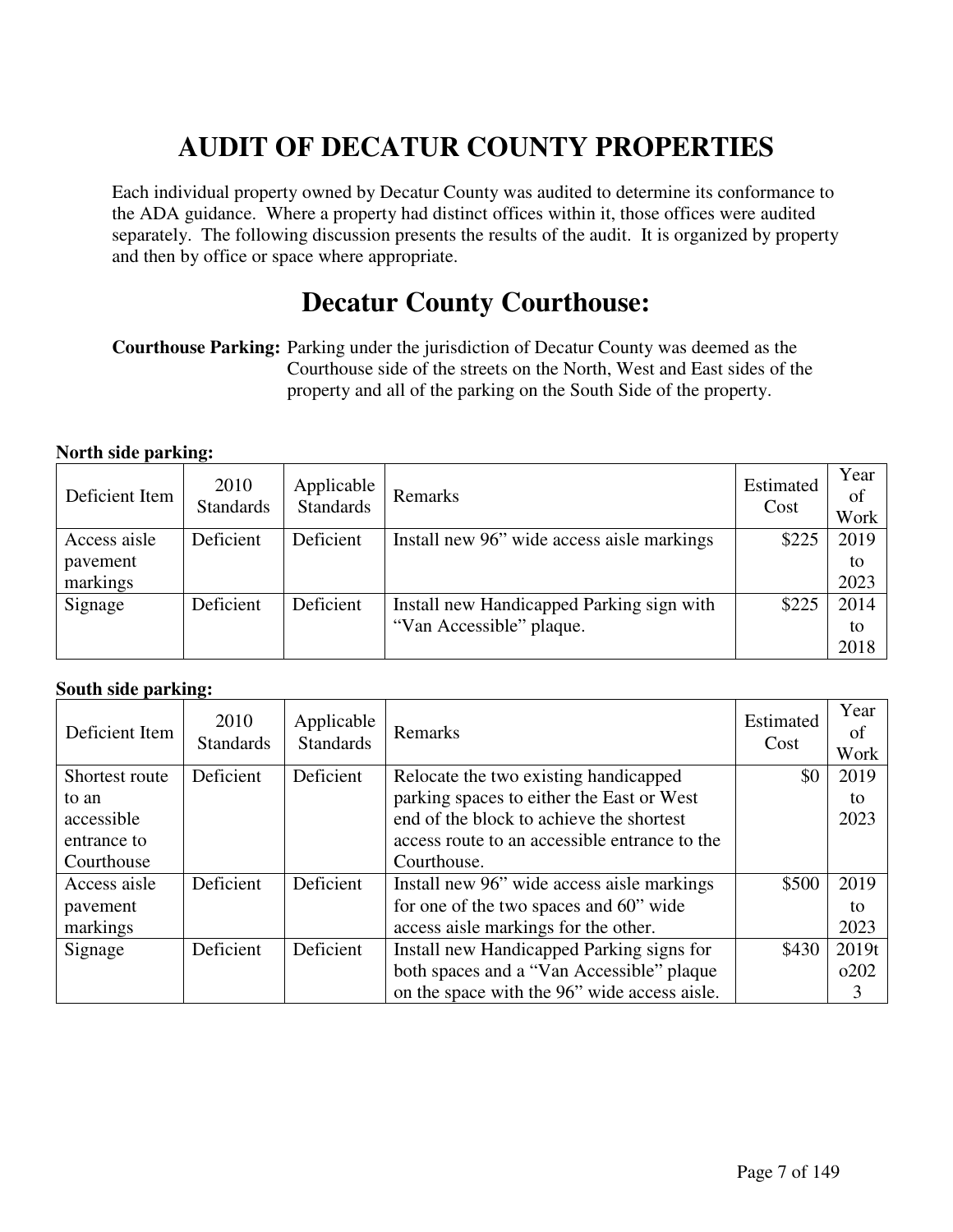#### **East side parking:**

| Deficient Item | 2010<br><b>Standards</b> | Applicable<br><b>Standards</b> | Remarks                                       | Estimated<br>Cost | Year<br>of<br>Work |
|----------------|--------------------------|--------------------------------|-----------------------------------------------|-------------------|--------------------|
| Shortest route | Deficient                | Deficient                      | Relocate the existing handicapped parking     | \$0               | 2019               |
| to an          |                          |                                | space to either the North end of the block to |                   | to                 |
| accessible     |                          |                                | achieve the shortest access route to an       |                   | 2023               |
| entrance to    |                          |                                | accessible entrance to the Courthouse.        |                   |                    |
| Courthouse     |                          |                                |                                               |                   |                    |
| Access aisle   | Deficient                | Deficient                      | Install new 96" wide access aisle markings.   | \$250             | 2019               |
| pavement       |                          |                                |                                               |                   | to                 |
| markings       |                          |                                |                                               |                   | 2023               |
| Signage        | Deficient                | Deficient                      | Install new Handicapped Parking signs with    | \$225             | 2019               |
|                |                          |                                | a "Van Accessible".                           |                   | to                 |
|                |                          |                                |                                               |                   | 2023               |

#### **West side parking:**

| Deficient Item | 2010<br>Standards | Applicable<br>Standards | Remarks                                       | Estimated<br>Cost | Year<br>of<br>Work |
|----------------|-------------------|-------------------------|-----------------------------------------------|-------------------|--------------------|
| Shortest route | Deficient         | Deficient               | Relocate the existing van accessible          | \$500             | 2019               |
| to an          |                   |                         | handicapped parking spaces to the North       |                   | to                 |
| accessible     |                   |                         | end of the block to achieve the shortest      |                   | 2023               |
| entrance to    |                   |                         | access route to an accessible entrance to the |                   |                    |
| Courthouse     |                   |                         | Courthouse.                                   |                   |                    |

**Basement of Courthouse:** Note, public access to the basement of the Courthouse is only for bringing inmates into the Courthouse.

#### **Basement Holding Cell:**

| Deficient Item                           | 2010<br><b>Standards</b> | Applicable<br><b>Standards</b> | Remarks                                                                                                                                                                                                                                                                   | Estimated<br>Cost | Year<br>of<br>Work |
|------------------------------------------|--------------------------|--------------------------------|---------------------------------------------------------------------------------------------------------------------------------------------------------------------------------------------------------------------------------------------------------------------------|-------------------|--------------------|
| Clear turning                            | Deficient                | Deficient                      | Interior toilet room does not have a 60"                                                                                                                                                                                                                                  | \$1,000           | 2034               |
| space in toilet                          |                          |                                | diameter turning space. Recommend that                                                                                                                                                                                                                                    |                   | to                 |
| room                                     |                          |                                | wall in toilet room be relocated to create                                                                                                                                                                                                                                |                   | 2038               |
|                                          |                          |                                | required turning space.                                                                                                                                                                                                                                                   |                   |                    |
| Location of<br>toilet paper<br>dispenser | Deficient                | Acceptable                     | Toilet paper dispenser is only 3" in front of<br>water closet rather than minimum of 7" as<br>required by 2010 ADA Standards for<br>Accessible Design. No criteria for location<br>in 1990 ADA Standards for Accessible<br>Design. No action recommended at this<br>time. | \$0               |                    |
| Wheel chair                              | Deficient                | Acceptable                     | No clear floor space at end of bench for                                                                                                                                                                                                                                  | \$0               |                    |
| space at end                             |                          |                                | wheel chair. No action recommended at this                                                                                                                                                                                                                                |                   |                    |
| of bench.                                |                          |                                | time.                                                                                                                                                                                                                                                                     |                   |                    |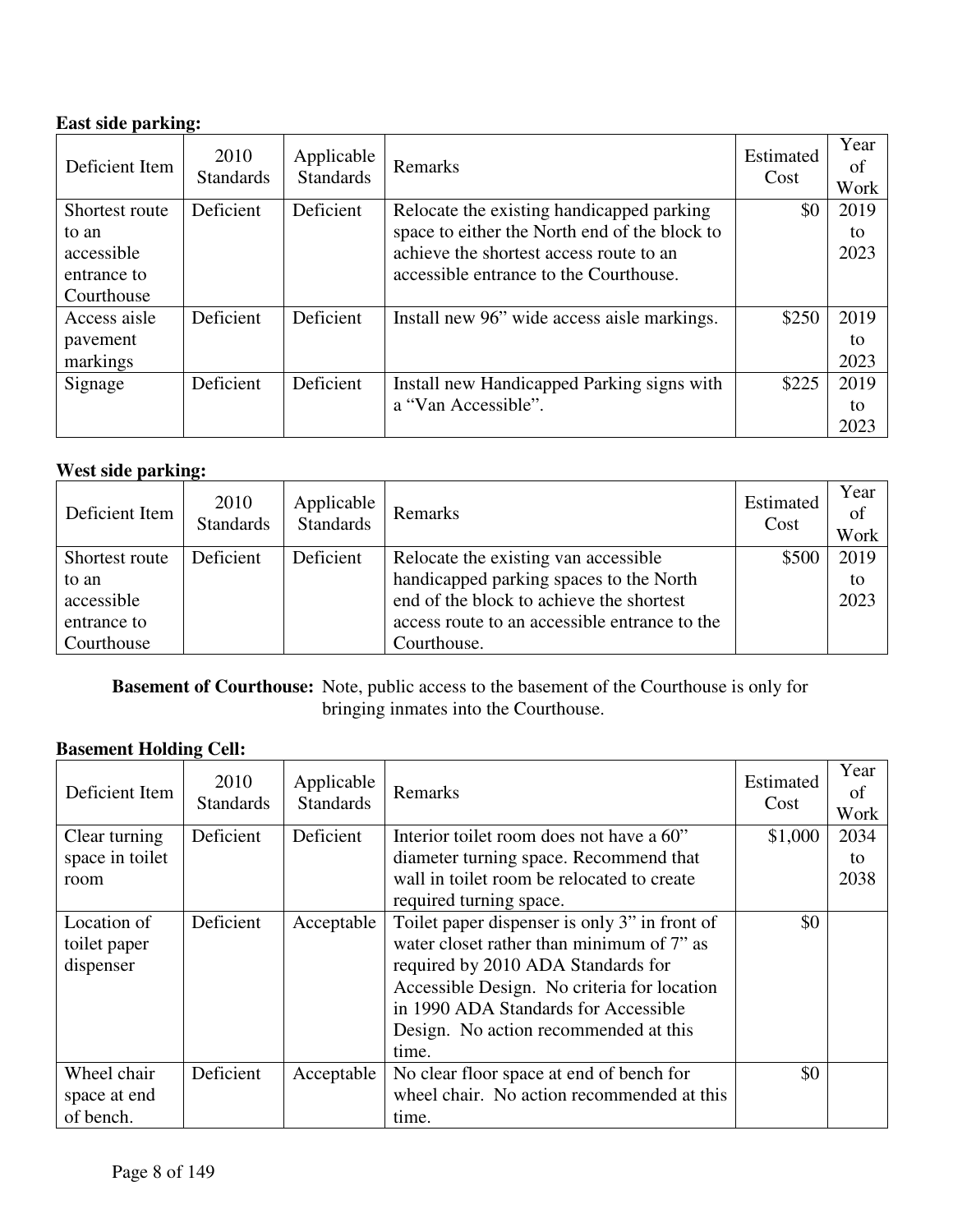| Bench       | Deficient |           | Acceptable   Bench is too narrow for 2010 ADA | \$0  |      |
|-------------|-----------|-----------|-----------------------------------------------|------|------|
| dimensions  |           |           | Standards for Accessible Design. No           |      |      |
|             |           |           | criteria for benches in 1990 ADA Standards    |      |      |
|             |           |           | for Accessible Design. No action              |      |      |
|             |           |           | recommended at this time.                     |      |      |
| Mirror in   | Deficient | Deficient | Mirror is mounted with bottom of reflective   | \$25 | 2029 |
| toilet room |           |           | surface 51.5" above floor. Needs to be        |      | to   |
| mounting    |           |           | lowered so bottom of reflective surface is    |      | 2033 |
| height      |           |           | 40" above floor.                              |      |      |

#### **First Floor of Courthouse:**

#### **North Courthouse entrance:**

| Deficient Item | 2010<br><b>Standards</b> | Applicable<br><b>Standards</b> | Remarks                                     | Estimated<br>Cost | Year<br>of<br>Work |
|----------------|--------------------------|--------------------------------|---------------------------------------------|-------------------|--------------------|
| Tax drop box   | Deficient                | Deficient                      | Box is amounted above reach ranges at       | \$40              | 2014               |
| mounting       |                          |                                | 64.5" above ground. Recommend lowering      |                   | to                 |
| height         |                          |                                | box to 48" above ground.                    |                   | 2018               |
| Ramp           | Deficient                | Deficient                      | Handrails are required to extend 12" beyond | \$300             | 2029               |
| handrails      |                          |                                | the top and bottom of the ramp run.         |                   | to                 |
|                |                          |                                | Recommend handrails be extended to          |                   | 2033               |
|                |                          |                                | comply.                                     |                   |                    |

#### **First Floor Hallway:**

| Deficient Item | 2010<br><b>Standards</b> | Applicable<br><b>Standards</b> | Remarks                                        | Estimated<br>Cost | Year<br>of<br>Work |
|----------------|--------------------------|--------------------------------|------------------------------------------------|-------------------|--------------------|
| Vertical       | Deficient                | Deficient                      | Vertical headroom at location of railing       | \$400             | 2014               |
| clearance      |                          |                                | restricting further access beneath stairway is |                   | to                 |
| beneath        |                          |                                | only 56". Relocate railing to a location       |                   | 2018               |
| stairway to    |                          |                                | providing a minimum of 80" of vertical         |                   |                    |
| second floor   |                          |                                | clearance.                                     |                   |                    |
| Knee room      | Deficient                | Deficient                      | Only 26" vertical clearance beneath            | \$125             | 2024               |
| beneath lower  |                          |                                | drinking fountain. Raise drinking fountain     |                   | to                 |
| drinking       |                          |                                | to provide 27" minimum vertical clearance      |                   | 2028               |
| fountain in    |                          |                                | for knee room.                                 |                   |                    |
| East hallway   |                          |                                |                                                |                   |                    |
| Water flow     | Deficient                | Deficient                      | Virtually no flow from spout. Adjust water     | \$25              | 2014               |
| for lower      |                          |                                | flow to produce a minimum height of 4".        |                   | to                 |
| drinking       |                          |                                |                                                |                   | 2018               |
| fountain in    |                          |                                |                                                |                   |                    |
| East hallway   |                          |                                |                                                |                   |                    |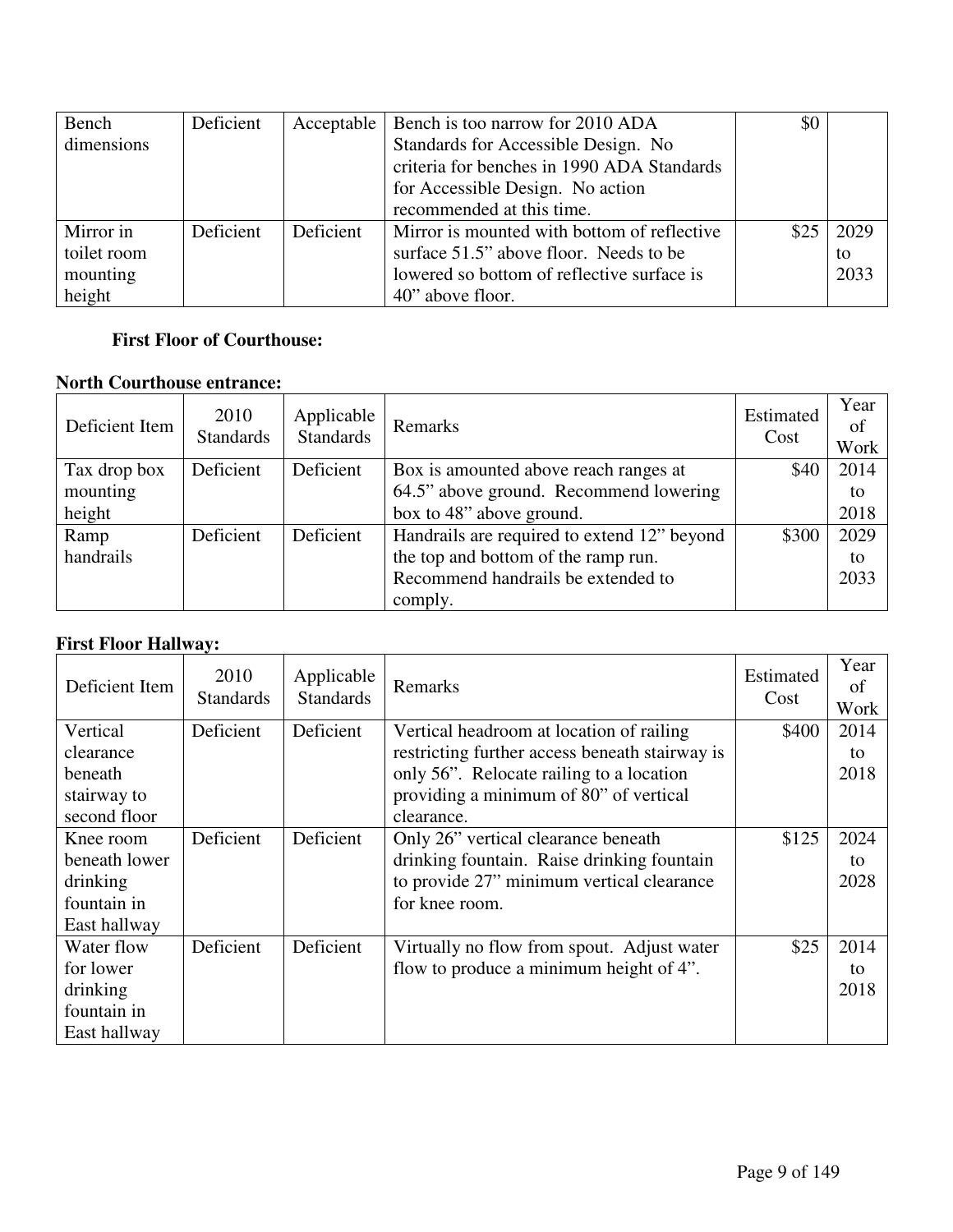| Visual alarm  | Deficient | Deficient | When alarm horn is utilized a visual alarm   | \$350 | 2024 |
|---------------|-----------|-----------|----------------------------------------------|-------|------|
| signal in     |           |           | is also required. No visual alarm was resent |       | to   |
| East/West     |           |           | in the hallway. Recommend that the           |       | 2028 |
| hallway on    |           |           | existing alarm system be modified by         |       |      |
| North side of |           |           | adding visual alarm.                         |       |      |
| original      |           |           |                                              |       |      |
| Courthouse    |           |           |                                              |       |      |

#### **Northeast Stairway:**

| Deficient Item               | 2010<br><b>Standards</b> | Applicable<br><b>Standards</b> | Remarks                                                                                                   | Estimated<br>Cost | Year<br>of<br>Work |
|------------------------------|--------------------------|--------------------------------|-----------------------------------------------------------------------------------------------------------|-------------------|--------------------|
| Closing time<br>for entrance | Deficient                | Acceptable                     | The 2010 ADA Standards for Accessible                                                                     | \$0               |                    |
| door to                      |                          |                                | Design requires a minimum time to close<br>from $90^{\circ}$ to $12^{\circ}$ from the latch of 5 seconds. |                   |                    |
| stairway from                |                          |                                | The 1990 ADA Standards for Accessible                                                                     |                   |                    |
| first floor                  |                          |                                | Design requires a minimum time to close                                                                   |                   |                    |
| hallway                      |                          |                                | from $70^{\circ}$ to a location 3 inches from the                                                         |                   |                    |
|                              |                          |                                | latch of 3 seconds. The closing time                                                                      |                   |                    |
|                              |                          |                                | utilizing the 2010 ADA Standards for                                                                      |                   |                    |
|                              |                          |                                | Accessible Design was 3.5 seconds and                                                                     |                   |                    |
|                              |                          |                                | utilizing the 1990 ADA Standards for                                                                      |                   |                    |
|                              |                          |                                | Accessible Design was 3.6 seconds. No                                                                     |                   |                    |
|                              |                          |                                | action is recommended.                                                                                    |                   |                    |
| Closing time                 | Deficient                | Deficient                      | The 2010 ADA Standards for Accessible                                                                     | \$95              | 2034               |
| for exterior                 |                          |                                | Design requires a minimum time to close                                                                   |                   | to                 |
| entrance door                |                          |                                | from $90^{\circ}$ to $12^{\circ}$ from the latch of 5 seconds.                                            |                   | 2038               |
| to stairway                  |                          |                                | The 1990 ADA Standards for Accessible                                                                     |                   |                    |
|                              |                          |                                | Design requires a minimum time to close                                                                   |                   |                    |
|                              |                          |                                | from $70^{\circ}$ to a location 3 inches from the                                                         |                   |                    |
|                              |                          |                                | latch of 3 seconds. The closing time                                                                      |                   |                    |
|                              |                          |                                | utilizing the 2010 ADA Standards for                                                                      |                   |                    |
|                              |                          |                                | Accessible Design was 2.4 seconds and                                                                     |                   |                    |
|                              |                          |                                | utilizing the 1990 ADA Standards for                                                                      |                   |                    |
|                              |                          |                                | Accessible Design was 2.1 seconds. It is                                                                  |                   |                    |
|                              |                          |                                | recommended that the closing rate on the                                                                  |                   |                    |
|                              |                          |                                | door be adjusted to produce a minimum                                                                     |                   |                    |
|                              |                          |                                | closing time of 5 seconds.                                                                                |                   |                    |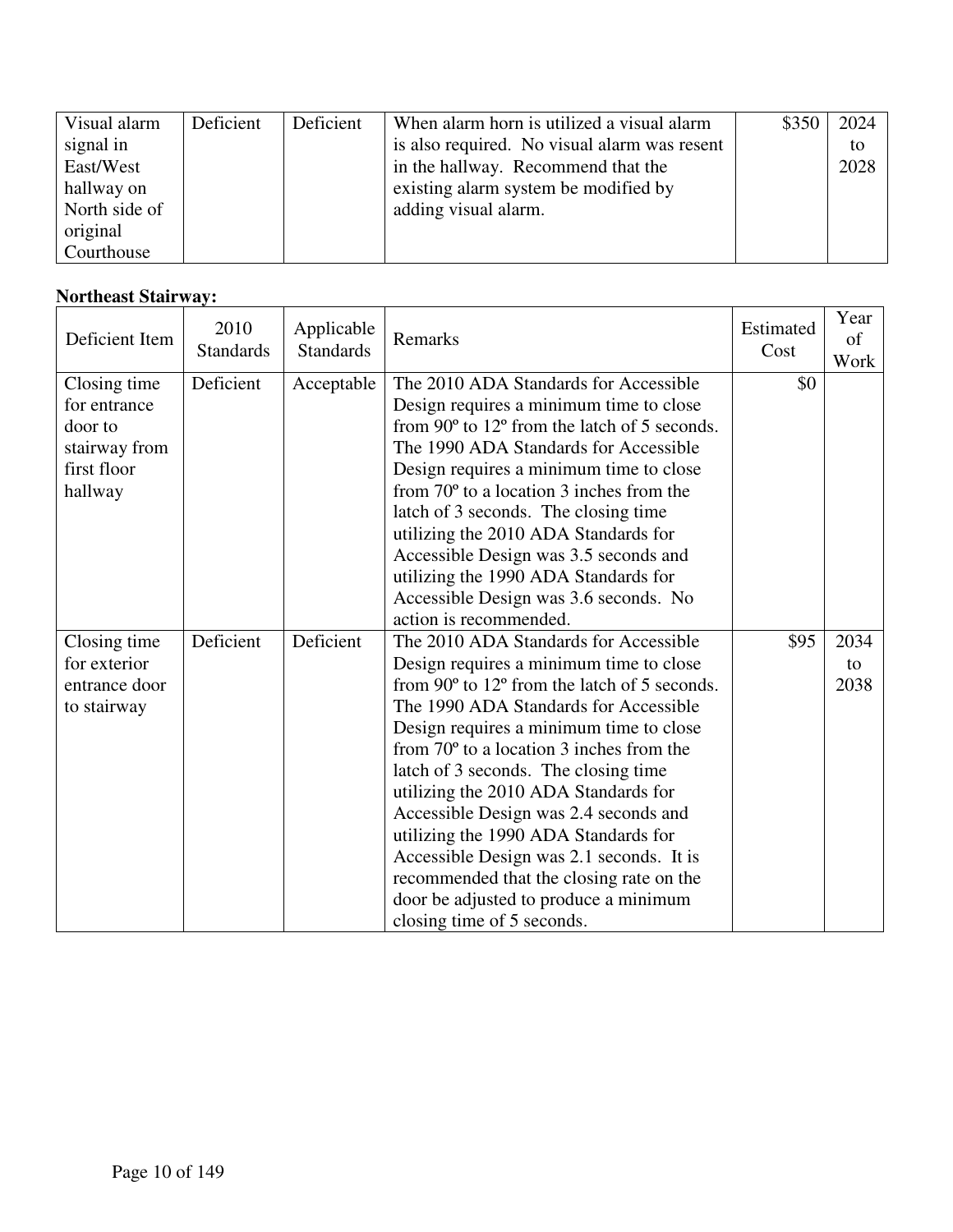| Opening force | Deficient | Deficient | The ADA Standards for Accessible Design           | \$25  | 2034 |
|---------------|-----------|-----------|---------------------------------------------------|-------|------|
| for exterior  |           |           | requires a maximum opening force of 5             |       | to   |
| entrance door |           |           | pounds for non-fire doors and that fire           |       | 2038 |
| to stairway   |           |           | doors be the minimum force permitted by           |       |      |
|               |           |           | the fire code. The Indiana Fire Code              |       |      |
|               |           |           | requires swinging fire doors shall close          |       |      |
|               |           |           | from the full-open position and latch             |       |      |
|               |           |           | automatically and that the door closer shall      |       |      |
|               |           |           | exert enough force to close and latch the         |       |      |
|               |           |           | door from any partially open position. The        |       |      |
|               |           |           | force required to open the door was 6             |       |      |
|               |           |           | pounds. It is recommended that the door           |       |      |
|               |           |           | closer be adjusted to provide a maximum           |       |      |
|               |           |           | force required to open the door of 5 pounds       |       |      |
|               |           |           | or the minimum force required to close and        |       |      |
|               |           |           | latch the door.                                   |       |      |
| Gate          | Deficient | Deficient | Install gate at top of stairs from first floor to | \$250 | 2019 |
| restricting   |           |           | basement with the bottom of the gate a            |       | to   |
| access to     |           |           | minimum of 27" above the floor.                   |       | 2023 |
| basement      |           |           |                                                   |       |      |
| Handrail      | Deficient | Deficient | The handrail on the North side at the top of      | \$250 | 2034 |
| Extension     |           |           | the stairs between the first and second           |       | to   |
|               |           |           | floors extends only 10.5" beyond the top          |       | 2038 |
|               |           |           | riser. A minimum extension of 12" is              |       |      |
|               |           |           | required. Modifications to the handrail are       |       |      |
|               |           |           | recommended to achieve the 12" minimum            |       |      |
|               |           |           | extension.                                        |       |      |
| Signage at    | Deficient | Deficient | Since the Courthouse basement was                 | \$100 | 2014 |
| exterior exit |           |           | reported as not public space, it was not          |       | to   |
| landing       |           |           | evaluated for compliance with ADA                 |       | 2018 |
|               |           |           | Standards for Accessible Design. No               |       |      |
|               |           |           | signage was present advising individuals          |       |      |
|               |           |           | not to proceed down to the basement. It is        |       |      |
|               |           |           | recommended that such signage be                  |       |      |
|               |           |           | installed.                                        |       |      |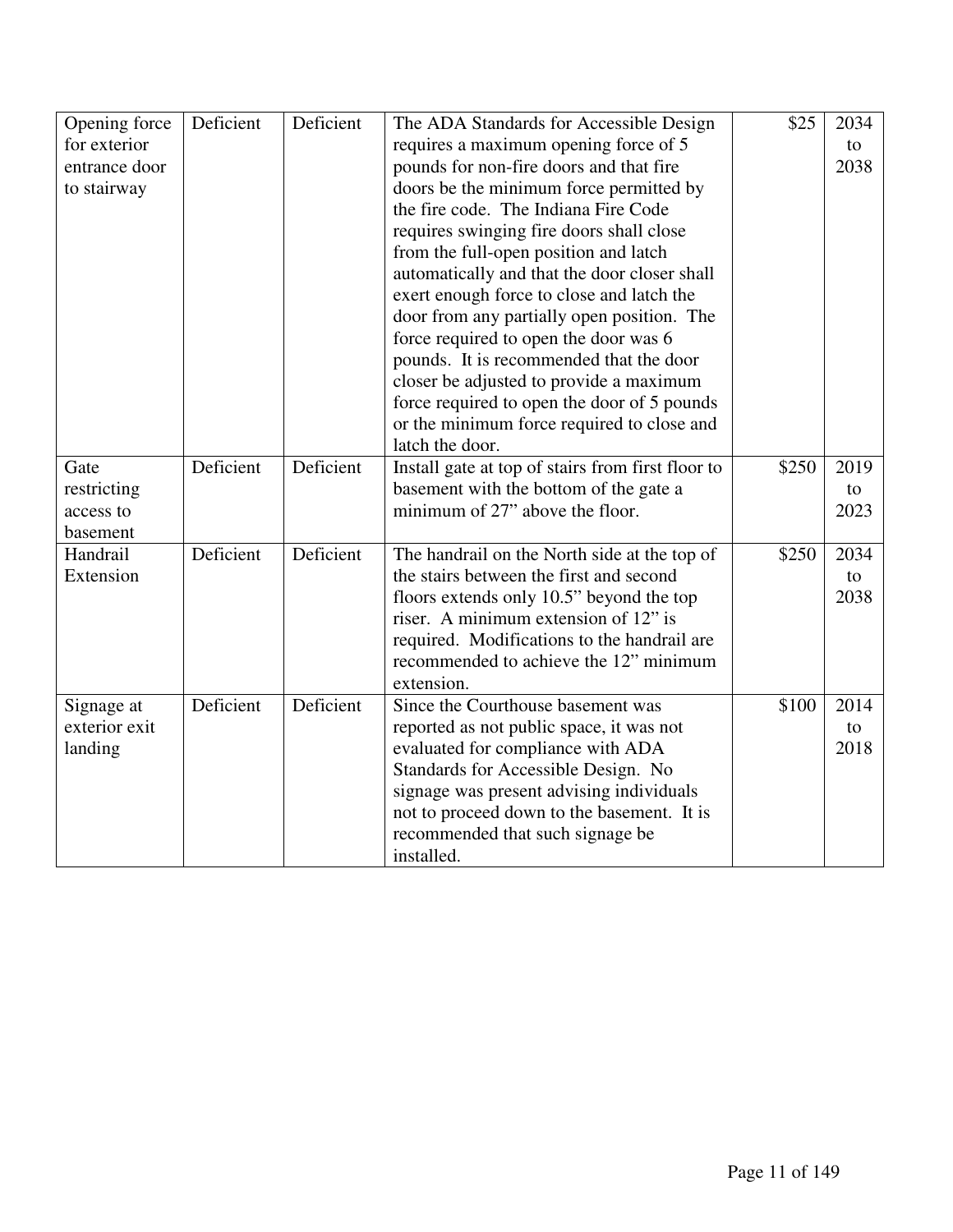#### **Elevator:**

| Deficient Item  | 2010<br><b>Standards</b> | Applicable<br><b>Standards</b> | Remarks                                      | Estimated<br>Cost | Year<br>οf<br>Work |
|-----------------|--------------------------|--------------------------------|----------------------------------------------|-------------------|--------------------|
| <b>Basement</b> | Deficient                | Deficient                      | Since the Courthouse basement was            | \$200             | 2014               |
| access control  |                          |                                | reported as not public space, it was not     |                   | to                 |
| signage         |                          |                                | evaluated for compliance with ADA            |                   | 2018               |
|                 |                          |                                | Standards for Accessible Design. No          |                   |                    |
|                 |                          |                                | basement access control or signage was       |                   |                    |
|                 |                          |                                | present advising individuals not to proceed  |                   |                    |
|                 |                          |                                | down to the basement. It is recommended      |                   |                    |
|                 |                          |                                | that either a key control be installed for   |                   |                    |
|                 |                          |                                | access to the two basement levels or signage |                   |                    |
|                 |                          |                                | notifying individuals not to proceed to the  |                   |                    |
|                 |                          |                                | basement be installed be installed.          |                   |                    |
| Door opening    | Deficient                | Acceptable                     | Maximum door opening is 41". 2004 ADA        | \$0               |                    |
| width           |                          |                                | Standards for Accessible Design require a    |                   |                    |
|                 |                          |                                | 42" wide door opening. However the 1990      |                   |                    |
|                 |                          |                                | ADA Standards for Accessible Design          |                   |                    |
|                 |                          |                                | required only a 36" opening. No action       |                   |                    |
|                 |                          |                                | recommended.                                 |                   |                    |

#### **Commissioners Room:**

| Deficient Item                             | 2010<br><b>Standards</b> | Applicable<br><b>Standards</b> | Remarks                                                                                                                                                                                                                                                                                                                                                                                                                                                                                                                         | Estimated<br>Cost | Year<br><sub>of</sub><br>Work |
|--------------------------------------------|--------------------------|--------------------------------|---------------------------------------------------------------------------------------------------------------------------------------------------------------------------------------------------------------------------------------------------------------------------------------------------------------------------------------------------------------------------------------------------------------------------------------------------------------------------------------------------------------------------------|-------------------|-------------------------------|
| Closing time<br>for South<br>entrance door | Deficient                | Acceptable                     | The 2010 ADA Standards for Accessible<br>Design requires a minimum time to close<br>from 90 $\degree$ to 12 $\degree$ from the latch of 5 seconds.<br>The 1990 ADA Standards for Accessible<br>Design requires a minimum time to close<br>from $70^{\circ}$ to a location 3 inches from the<br>latch of 3 seconds. The closing time<br>utilizing the 2010 ADA Standards for<br>Accessible Design was 4.9 seconds and<br>utilizing the 1990 ADA Standards for<br>Accessible Design was 4.0 seconds. No<br>action is recommended. | \$0               |                               |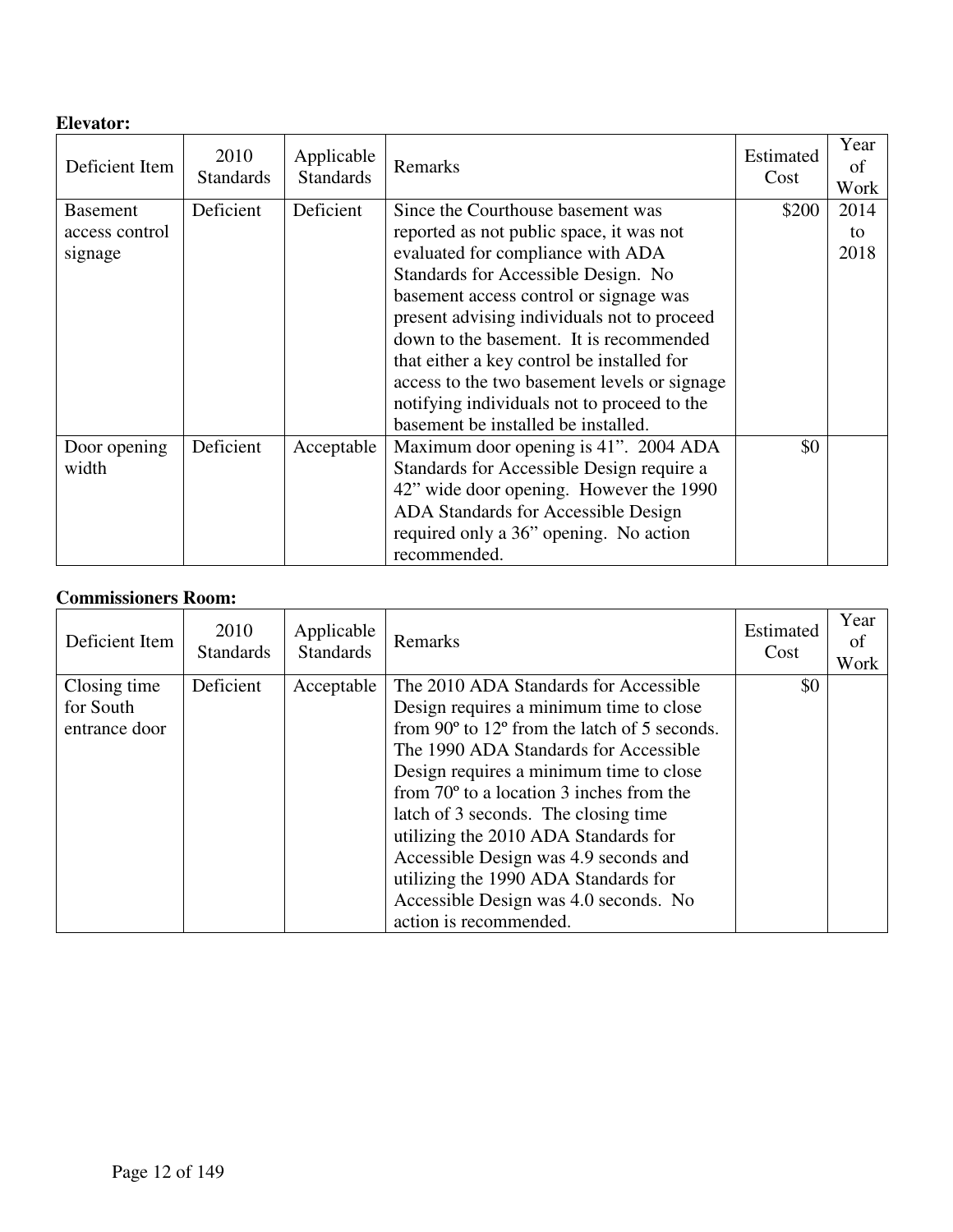| Opening force | Deficient | Deficient  | The ADA Standards for Accessible Design           | \$25 | 2019 |
|---------------|-----------|------------|---------------------------------------------------|------|------|
| for South     |           |            | requires a maximum opening force of 5             |      | to   |
| entrance door |           |            | pounds for non-fire doors and that fire doors     |      | 2023 |
|               |           |            | be the minimum force permitted by the fire        |      |      |
|               |           |            | code. The Indiana Fire Code requires              |      |      |
|               |           |            | swinging fire doors shall close from the full-    |      |      |
|               |           |            | open position and latch automatically and         |      |      |
|               |           |            | that the door closer shall exert enough force     |      |      |
|               |           |            | to close and latch the door from any              |      |      |
|               |           |            | partially open position. The force required       |      |      |
|               |           |            | to open the door was 8 pounds. It is              |      |      |
|               |           |            | recommended that the door closer be               |      |      |
|               |           |            | adjusted to provide a maximum force               |      |      |
|               |           |            | required to open the door of 5 pounds or the      |      |      |
|               |           |            | minimum force required to close and latch         |      |      |
|               |           |            | the door.                                         |      |      |
| Smooth        | Deficient | Acceptable | The 2010 ADA Standards for Accessible             | \$0  |      |
| surface at    |           |            | Design requires swinging door surfaces            |      |      |
| bottom of     |           |            | within 10" of the finish floor shall have a       |      |      |
| South         |           |            | smooth surface on the push side. The 1990         |      |      |
| entrance door |           |            | ADA Standards for Accessible Design had           |      |      |
|               |           |            | no such requirement. The smooth surface at        |      |      |
|               |           |            | the bottom of the door was only 9" high.          |      |      |
|               |           |            | No action is recommended.                         |      |      |
| Closing time  | Deficient | Acceptable | The 2010 ADA Standards for Accessible             | \$0  |      |
| for East      |           |            | Design requires a minimum time to close           |      |      |
| entrance door |           |            | from 90° to 12° from the latch of 5 seconds.      |      |      |
|               |           |            | The 1990 ADA Standards for Accessible             |      |      |
|               |           |            | Design requires a minimum time to close           |      |      |
|               |           |            | from $70^{\circ}$ to a location 3 inches from the |      |      |
|               |           |            | latch of 3 seconds. The closing time              |      |      |
|               |           |            | utilizing the 2010 ADA Standards for              |      |      |
|               |           |            | Accessible Design was 4.2 seconds and             |      |      |
|               |           |            | utilizing the 1990 ADA Standards for              |      |      |
|               |           |            | Accessible Design was 4.9 seconds. No             |      |      |
|               |           |            | action is recommended.                            |      |      |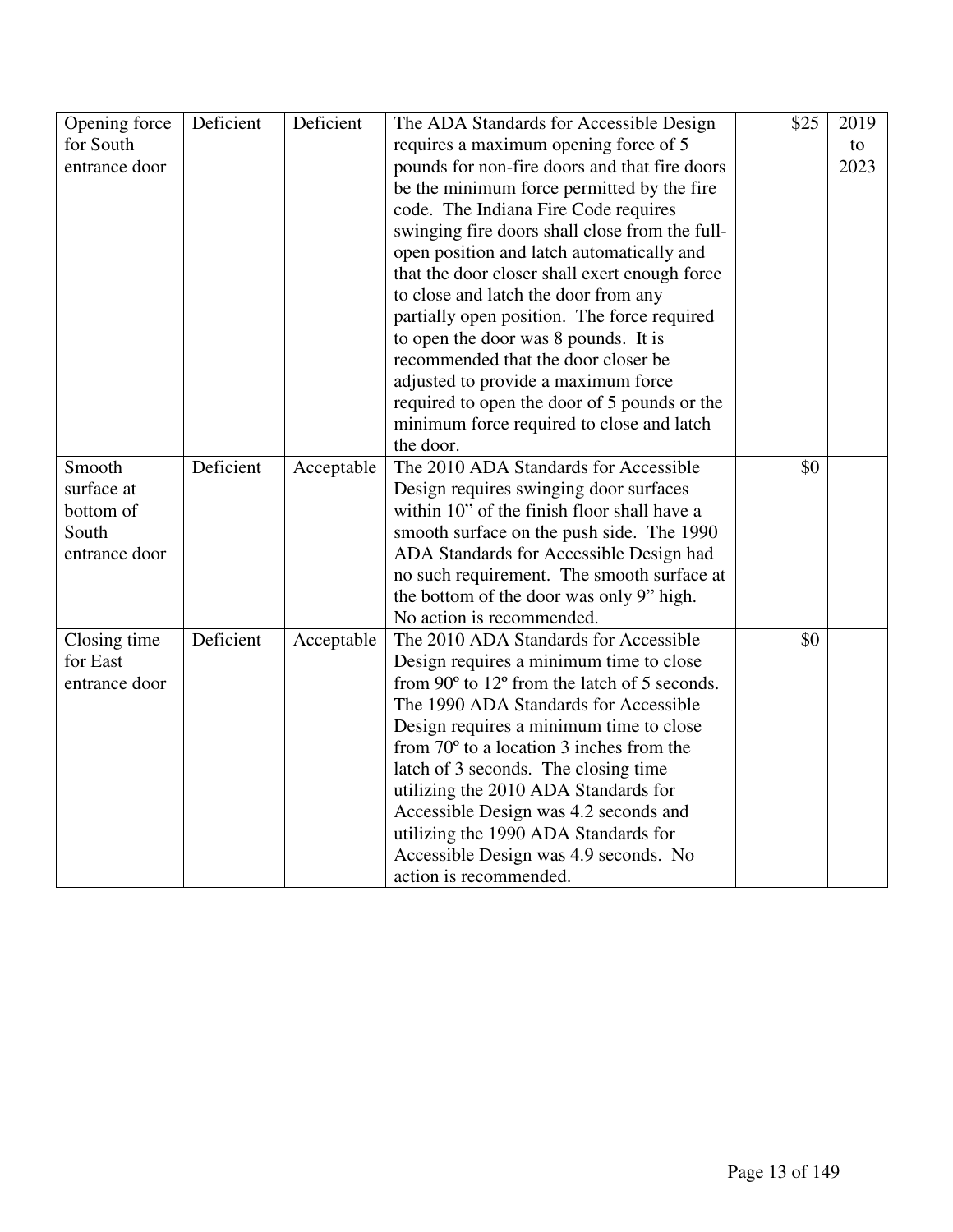| Opening force  | Deficient | Deficient  | The ADA Standards for Accessible Design           | \$25  | 2019 |
|----------------|-----------|------------|---------------------------------------------------|-------|------|
| for East       |           |            | requires a maximum opening force of 5             |       | to   |
| entrance door  |           |            | pounds for non-fire doors and that fire doors     |       | 2023 |
|                |           |            | be the minimum force permitted by the fire        |       |      |
|                |           |            | code. The Indiana Fire Code requires              |       |      |
|                |           |            | swinging fire doors shall close from the full-    |       |      |
|                |           |            | open position and latch automatically and         |       |      |
|                |           |            | that the door closer shall exert enough force     |       |      |
|                |           |            | to close and latch the door from any              |       |      |
|                |           |            | partially open position. The force required       |       |      |
|                |           |            | to open the door was $7\frac{1}{2}$ pounds. It is |       |      |
|                |           |            | recommended that the door closer be               |       |      |
|                |           |            | adjusted to provide a maximum force               |       |      |
|                |           |            | required to open the door of 5 pounds or the      |       |      |
|                |           |            | minimum force required to close and latch         |       |      |
|                |           |            | the door.                                         |       |      |
| Smooth         | Deficient | Acceptable | The 2010 ADA Standards for Accessible             | \$0   |      |
| surface at     |           |            | Design requires swinging door surfaces            |       |      |
| bottom of East |           |            | within 10" of the finish floor shall have a       |       |      |
| entrance door  |           |            | smooth surface on the push side. The 1990         |       |      |
|                |           |            | ADA Standards for Accessible Design had           |       |      |
|                |           |            | no such requirement. The smooth surface at        |       |      |
|                |           |            | the bottom of the door was only 8.5" high.        |       |      |
|                |           |            | No action is recommended.                         |       |      |
| Visual alarm   | Deficient | Deficient  | When alarm horn is utilized a visual alarm        | \$350 | 2024 |
| signal         |           |            | is also required. Recommend that the              |       | to   |
|                |           |            | existing alarm system be modified by              |       | 2028 |
|                |           |            | adding visual alarm. No visual alarm was          |       |      |
|                |           |            | present in room. Install visual alarm signal      |       |      |
|                |           |            | appliance in room.                                |       |      |
| Coat hooks     | Deficient | Deficient  | Hooks mounted 60" above floor, which is           | \$75  | 2019 |
|                |           |            | above reach range. Lower some of the              |       | to   |
|                |           |            | hooks to a maximum height of 48"above             |       | 2033 |
|                |           |            | floor.                                            |       |      |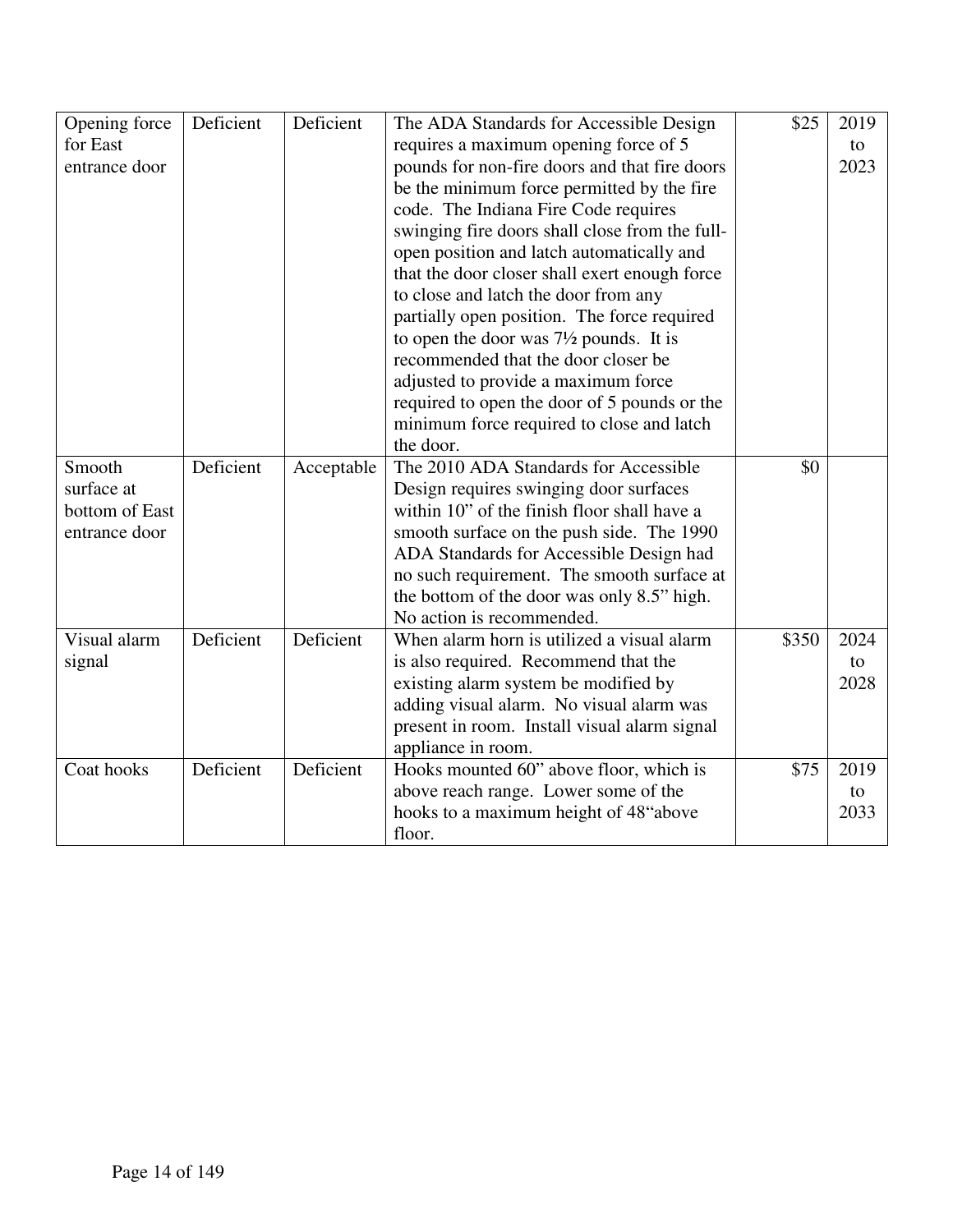| Deficient Item                                             | 2010<br><b>Standards</b> | Applicable<br><b>Standards</b> | Remarks                                                                                                                                                                                                                                                                                                                                                                                                                                                                                                                                                                                                                                                                                                     | Estimated<br>Cost | Year<br>of<br>Work |
|------------------------------------------------------------|--------------------------|--------------------------------|-------------------------------------------------------------------------------------------------------------------------------------------------------------------------------------------------------------------------------------------------------------------------------------------------------------------------------------------------------------------------------------------------------------------------------------------------------------------------------------------------------------------------------------------------------------------------------------------------------------------------------------------------------------------------------------------------------------|-------------------|--------------------|
| Closing time<br>for West<br>entrance door                  | Deficient                | Acceptable                     | The 2010 ADA Standards for Accessible<br>Design requires a minimum time to close<br>from 90° to 12° from the latch of 5 seconds.<br>The 1990 ADA Standards for Accessible<br>Design requires a minimum time to close<br>from $70^{\circ}$ to a location 3 inches from the<br>latch of 3 seconds. The closing time<br>utilizing the 2010 ADA Standards for<br>Accessible Design was 3.3 seconds and<br>utilizing the 1990 ADA Standards for<br>Accessible Design was 3.0 seconds. No<br>action is recommended.                                                                                                                                                                                               | \$0               |                    |
| Opening force<br>for West<br>entrance door                 | Deficient                | Deficient                      | The ADA Standards for Accessible Design<br>requires a maximum opening force of 5<br>pounds for non-fire doors and that fire doors<br>be the minimum force permitted by the fire<br>code. The Indiana Fire Code requires<br>swinging fire doors shall close from the full-<br>open position and latch automatically and<br>that the door closer shall exert enough force<br>to close and latch the door from any<br>partially open position. The force required<br>to open the door was $9\frac{1}{2}$ pounds. It is<br>recommended that the door closer be<br>adjusted to provide a maximum force<br>required to open the door of 5 pounds or the<br>minimum force required to close and latch<br>the door. | \$25              | 2019<br>to<br>2023 |
| Smooth<br>surface at<br>bottom of<br>West entrance<br>door | Deficient                | Acceptable                     | The 2010 ADA Standards for Accessible<br>Design requires swinging door surfaces<br>within 10" of the finish floor shall have a<br>smooth surface on the push side. The 1990<br>ADA Standards for Accessible Design had<br>no such requirement. The smooth surface at<br>the bottom of the door was only 8.5" high.<br>No action is recommended.                                                                                                                                                                                                                                                                                                                                                             | \$0               |                    |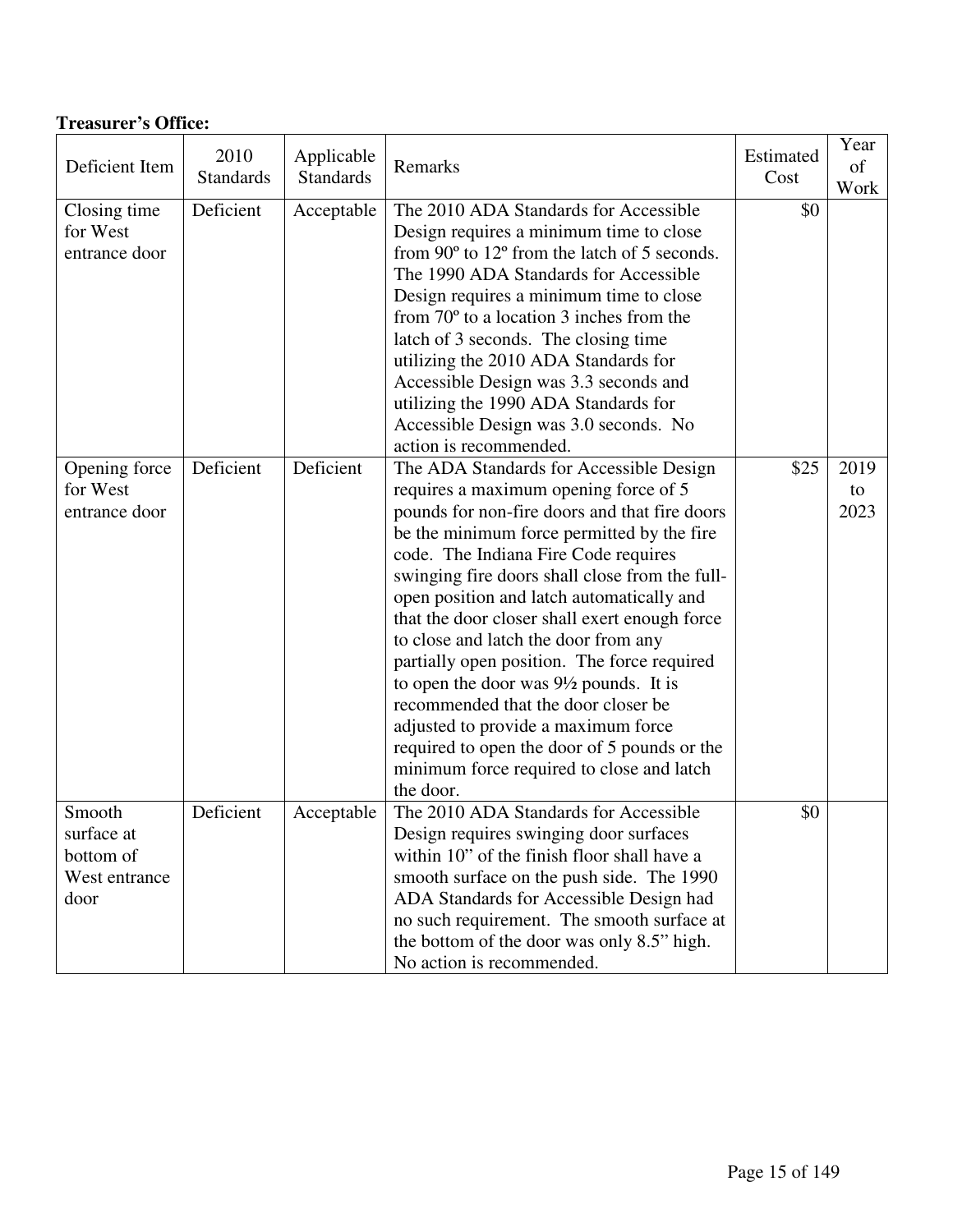| Closing time   | Deficient | Acceptable | The 2010 ADA Standards for Accessible             | \$0   |      |
|----------------|-----------|------------|---------------------------------------------------|-------|------|
| for East       |           |            | Design requires a minimum time to close           |       |      |
| entrance door  |           |            | from 90° to 12° from the latch of 5 seconds.      |       |      |
|                |           |            | The 1990 ADA Standards for Accessible             |       |      |
|                |           |            | Design requires a minimum time to close           |       |      |
|                |           |            | from $70^{\circ}$ to a location 3 inches from the |       |      |
|                |           |            | latch of 3 seconds. The closing time              |       |      |
|                |           |            | utilizing the 2010 ADA Standards for              |       |      |
|                |           |            | Accessible Design was 7.1 seconds and             |       |      |
|                |           |            | utilizing the 1990 ADA Standards for              |       |      |
|                |           |            | Accessible Design was 8.3 seconds. No             |       |      |
|                |           |            | action is recommended.                            |       |      |
| Smooth         | Deficient | Acceptable | The 2010 ADA Standards for Accessible             | \$0   |      |
| surface at     |           |            | Design requires swinging door surfaces            |       |      |
| bottom of East |           |            | within 10" of the finish floor shall have a       |       |      |
| entrance door  |           |            | smooth surface on the push side. The 1990         |       |      |
|                |           |            | ADA Standards for Accessible Design had           |       |      |
|                |           |            | no such requirement. The smooth surface at        |       |      |
|                |           |            | the bottom of the door was only 8.5" high.        |       |      |
|                |           |            | No action is recommended.                         |       |      |
| Visual alarm   | Deficient | Deficient  | When alarm horn is utilized a visual alarm        | \$350 | 2024 |
| signal         |           |            | is also required. No visual alarm was             |       | to   |
|                |           |            | present in room. Recommend that the               |       | 2028 |
|                |           |            | existing alarm system be modified by              |       |      |
|                |           |            | adding visual alarm. Install visual alarm         |       |      |
|                |           |            | signal appliance in room.                         |       |      |
| Visual alarm   | Deficient | Deficient  | When alarm horn is utilized a visual alarm        | \$350 | 2024 |
| signal in      |           |            | is also required. A visual alarm appliance        |       | to   |
| Treasurer's    |           |            | was not present in the room. Recommend            |       | 2028 |
| private office |           |            | that the existing alarm system be modified        |       |      |
|                |           |            | by adding visual alarm.                           |       |      |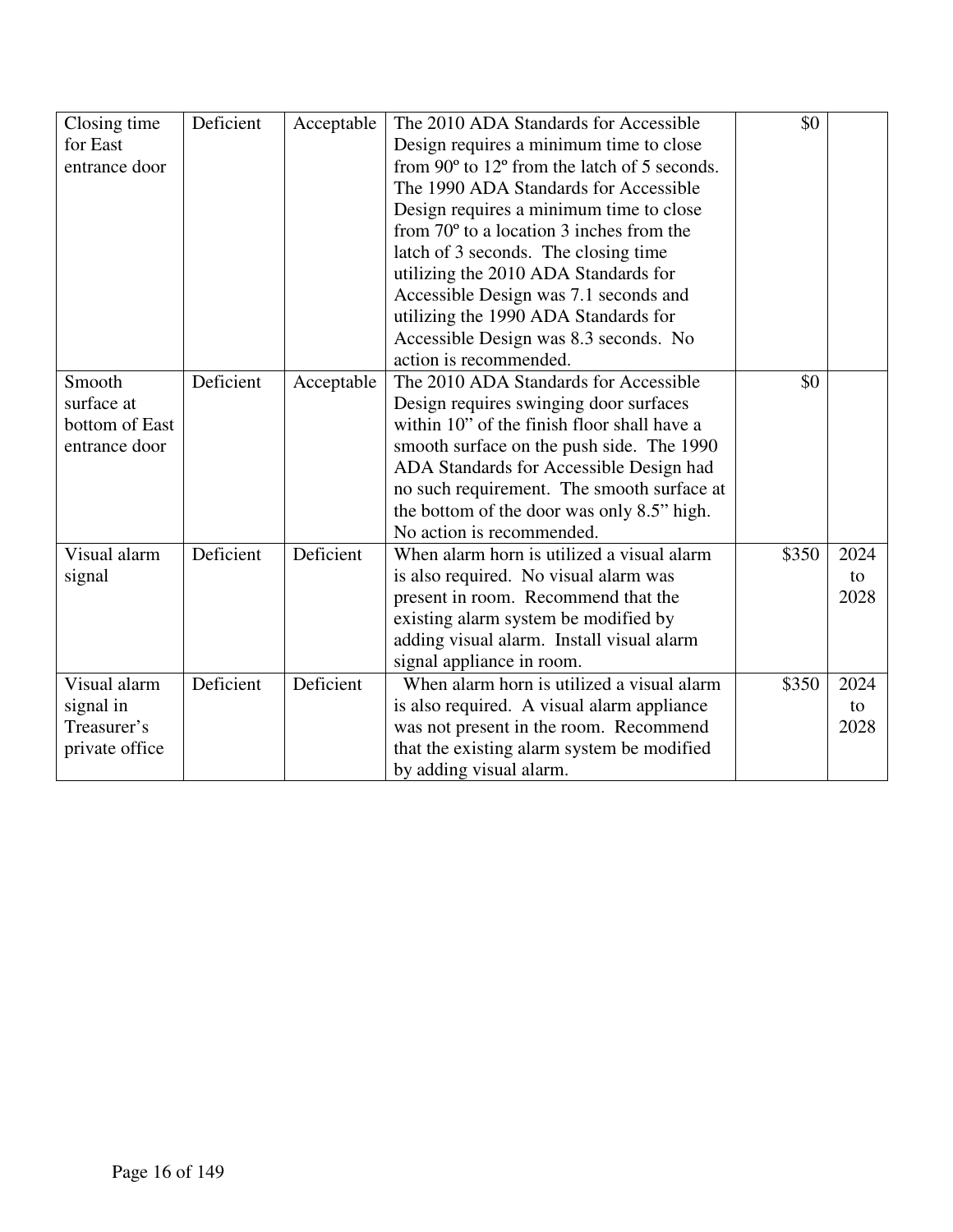#### **Community Correction's Office:**

| Deficient Item                                              | 2010<br><b>Standards</b> | Applicable<br><b>Standards</b> | Remarks                                                                                                                                                                                                                                                                                                                                                                                                                                                                                                                                                                                                                                                                                                     | Estimated<br>Cost | Year<br>of<br>Work |
|-------------------------------------------------------------|--------------------------|--------------------------------|-------------------------------------------------------------------------------------------------------------------------------------------------------------------------------------------------------------------------------------------------------------------------------------------------------------------------------------------------------------------------------------------------------------------------------------------------------------------------------------------------------------------------------------------------------------------------------------------------------------------------------------------------------------------------------------------------------------|-------------------|--------------------|
| Closing time<br>for South<br>entrance door                  | Deficient                | Acceptable                     | The 2010 ADA Standards for Accessible<br>Design requires a minimum time to close<br>from 90° to 12° from the latch of 5 seconds.<br>The 1990 ADA Standards for Accessible<br>Design requires a minimum time to close<br>from $70^{\circ}$ to a location 3 inches from the<br>latch of 3 seconds. The closing time<br>utilizing the 2010 ADA Standards for<br>Accessible Design was 3.7 seconds and<br>utilizing the 1990 ADA Standards for<br>Accessible Design was 4.6 seconds. No<br>action is recommended.                                                                                                                                                                                               | \$0               |                    |
| Opening force<br>for South<br>entrance door                 | Deficient                | Deficient                      | The ADA Standards for Accessible Design<br>requires a maximum opening force of 5<br>pounds for non-fire doors and that fire doors<br>be the minimum force permitted by the fire<br>code. The Indiana Fire Code requires<br>swinging fire doors shall close from the full-<br>open position and latch automatically and<br>that the door closer shall exert enough force<br>to close and latch the door from any<br>partially open position. The force required<br>to open the door was 6 pounds. It is<br>recommended that the door closer be<br>adjusted to provide a maximum force<br>required to open the door of $5\frac{1}{2}$ pounds or<br>the minimum force required to close and<br>latch the door. | \$25              | 2019<br>to<br>2023 |
| Smooth<br>surface at<br>bottom of<br>South<br>entrance door | Deficient                | Acceptable                     | The 2010 ADA Standards for Accessible<br>Design requires swinging door surfaces<br>within 10" of the finish floor shall have a<br>smooth surface on the push side. The 1990<br>ADA Standards for Accessible Design had<br>no such requirement. The smooth surface at<br>the bottom of the door was only 8.5" high.<br>No action is recommended.                                                                                                                                                                                                                                                                                                                                                             | \$0               |                    |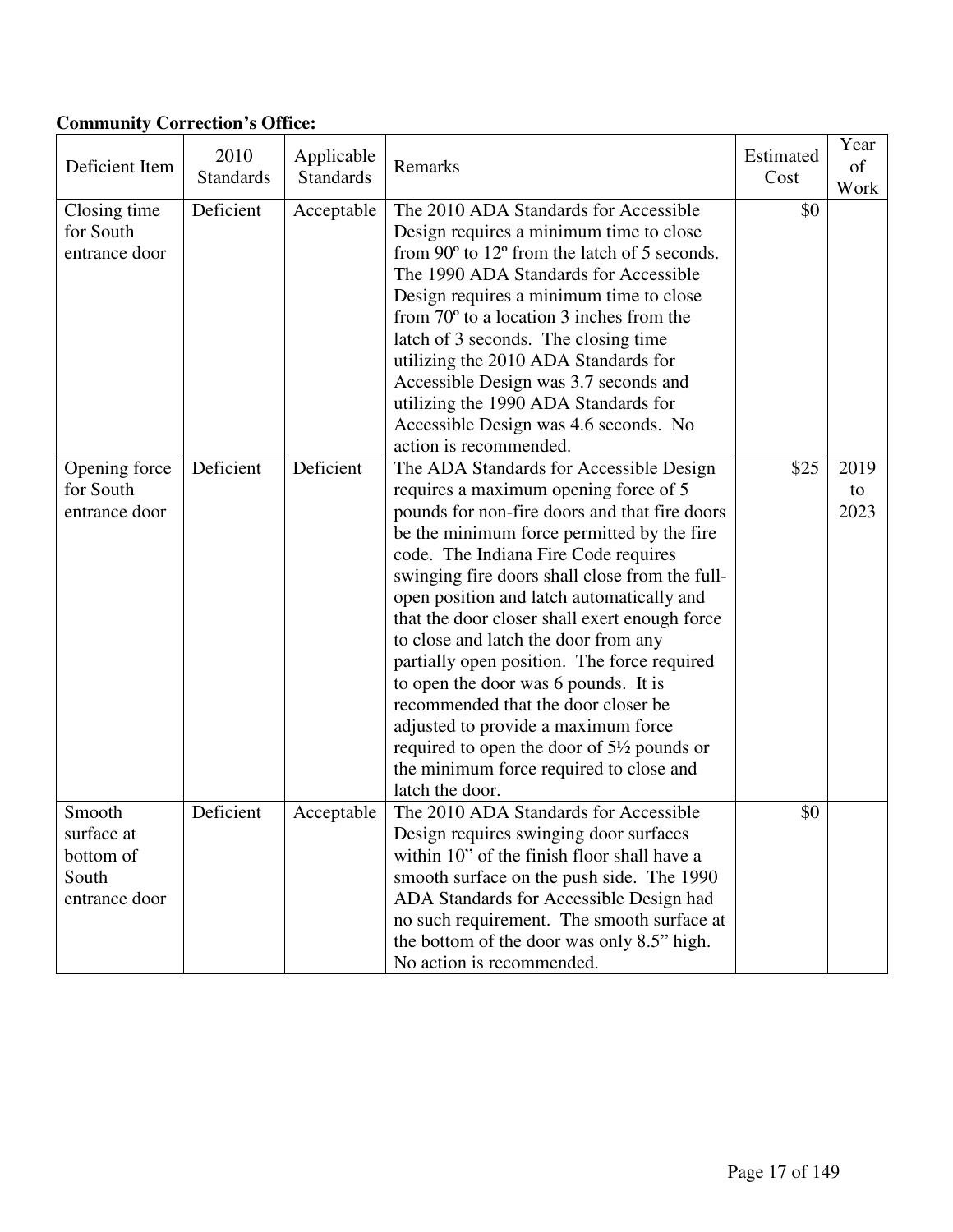| Closing time  | Deficient | Acceptable | The 2010 ADA Standards for Accessible             | \$0   |      |
|---------------|-----------|------------|---------------------------------------------------|-------|------|
| for West      |           |            | Design requires a minimum time to close           |       |      |
| entrance door |           |            | from 90° to 12° from the latch of 5 seconds.      |       |      |
|               |           |            | The 1990 ADA Standards for Accessible             |       |      |
|               |           |            | Design requires a minimum time to close           |       |      |
|               |           |            | from $70^{\circ}$ to a location 3 inches from the |       |      |
|               |           |            | latch of 3 seconds. The closing time              |       |      |
|               |           |            | utilizing the 2010 ADA Standards for              |       |      |
|               |           |            | Accessible Design was 3.7 seconds and             |       |      |
|               |           |            | utilizing the 1990 ADA Standards for              |       |      |
|               |           |            |                                                   |       |      |
|               |           |            | Accessible Design was 4.5 seconds. No             |       |      |
|               |           |            | action is recommended.                            |       |      |
| Opening force | Deficient | Deficient  | The ADA Standards for Accessible Design           | \$25  | 2019 |
| for West      |           |            | requires a maximum opening force of 5             |       | to   |
| entrance door |           |            | pounds for non-fire doors and that fire doors     |       | 2023 |
|               |           |            | be the minimum force permitted by the fire        |       |      |
|               |           |            | code. The Indiana Fire Code requires              |       |      |
|               |           |            | swinging fire doors shall close from the full-    |       |      |
|               |           |            | open position and latch automatically and         |       |      |
|               |           |            | that the door closer shall exert enough force     |       |      |
|               |           |            | to close and latch the door from any              |       |      |
|               |           |            | partially open position. The force required       |       |      |
|               |           |            | to open the door was $5\frac{1}{2}$ pounds. It is |       |      |
|               |           |            | recommended that the door closer be               |       |      |
|               |           |            | adjusted to provide a maximum force               |       |      |
|               |           |            | required to open the door of 5 pounds or the      |       |      |
|               |           |            | minimum force required to close and latch         |       |      |
|               |           |            | the door.                                         |       |      |
| Smooth        | Deficient | Acceptable | The 2010 ADA Standards for Accessible             | \$0   |      |
| surface at    |           |            | Design requires swinging door surfaces            |       |      |
| bottom of     |           |            | within 10" of the finish floor shall have a       |       |      |
| West entrance |           |            | smooth surface on the push side. The 1990         |       |      |
| door          |           |            | ADA Standards for Accessible Design had           |       |      |
|               |           |            | no such requirement. The smooth surface at        |       |      |
|               |           |            | the bottom of the door was only 8" high.          |       |      |
|               |           |            | No action is recommended.                         |       |      |
| Visual alarm  | Deficient | Deficient  | When alarm horn is utilized a visual alarm        | \$350 | 2024 |
| signal        |           |            | is also required. A visual alarm was not          |       | to   |
|               |           |            | present in the room. Recommend that the           |       | 2028 |
|               |           |            | existing alarm system be modified by              |       |      |
|               |           |            | adding visual alarm                               |       |      |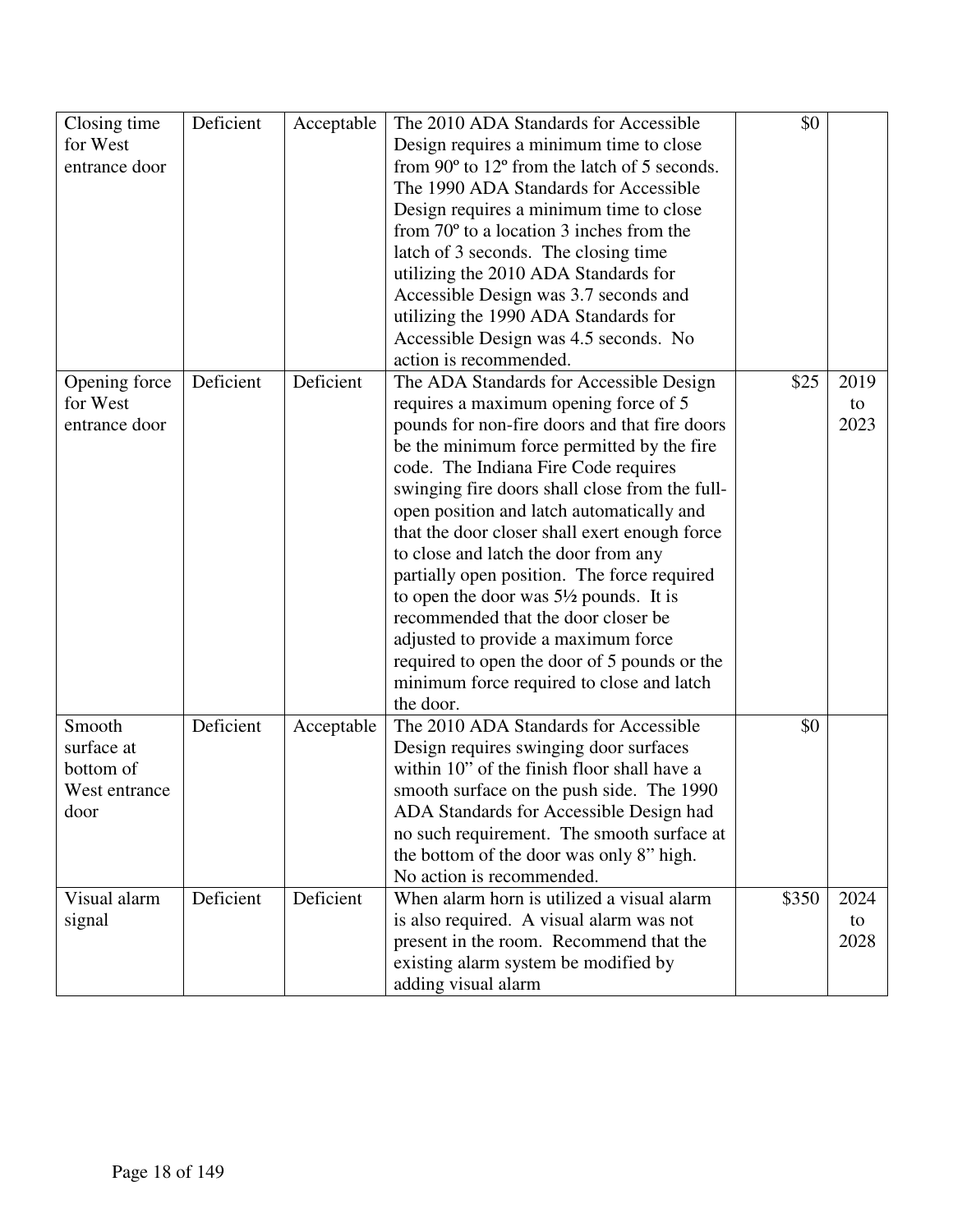| <b>Auditor's Office:</b>                        |                          |                                |                                                                                                                                                                                                                                                                                                                                                                                                                                                                                                                                                                                                                                                                                                |                   |                    |
|-------------------------------------------------|--------------------------|--------------------------------|------------------------------------------------------------------------------------------------------------------------------------------------------------------------------------------------------------------------------------------------------------------------------------------------------------------------------------------------------------------------------------------------------------------------------------------------------------------------------------------------------------------------------------------------------------------------------------------------------------------------------------------------------------------------------------------------|-------------------|--------------------|
| Deficient Item                                  | 2010<br><b>Standards</b> | Applicable<br><b>Standards</b> | Remarks                                                                                                                                                                                                                                                                                                                                                                                                                                                                                                                                                                                                                                                                                        | Estimated<br>Cost | Year<br>of<br>Work |
| Closing time<br>for entrance<br>door            | Deficient                | Acceptable                     | The 2010 ADA Standards for Accessible<br>Design requires a minimum time to close<br>from 90° to 12° from the latch of 5 seconds.<br>The 1990 ADA Standards for Accessible<br>Design requires a minimum time to close<br>from $70^{\circ}$ to a location 3 inches from the<br>latch of 3 seconds. The closing time<br>utilizing the 2010 ADA Standards for<br>Accessible Design was 4.7 seconds and<br>utilizing the 1990 ADA Standards for<br>Accessible Design was 5.0 seconds. No<br>action is recommended.                                                                                                                                                                                  | \$0               |                    |
| Opening force<br>for entrance<br>door           | Deficient                | Deficient                      | The ADA Standards for Accessible Design<br>requires a maximum opening force of 5<br>pounds for non-fire doors and that fire doors<br>be the minimum force permitted by the fire<br>code. The Indiana Fire Code requires<br>swinging fire doors shall close from the full-<br>open position and latch automatically and<br>that the door closer shall exert enough force<br>to close and latch the door from any<br>partially open position. The force required<br>to open the door was 6 pounds. It is<br>recommended that the door closer be<br>adjusted to provide a maximum force<br>required to open the door of 5 pounds or the<br>minimum force required to close and latch<br>the door. | \$25              | 2019<br>to<br>2023 |
| Smooth<br>surface at<br>bottom of<br>front door | Deficient                | Acceptable                     | The 2010 ADA Standards for Accessible<br>Design requires swinging door surfaces<br>within 10" of the finish floor shall have a<br>smooth surface on the push side. The 1990<br>ADA Standards for Accessible Design had<br>no such requirement. The smooth surface at<br>the bottom of the door was only 9" high.<br>No action is recommended.                                                                                                                                                                                                                                                                                                                                                  | \$0               |                    |
| Visual alarm<br>signal                          | Deficient                | Deficient                      | When alarm horn is utilized a visual alarm<br>is also required. A visual alarm was not<br>present in the room. Recommend that the<br>existing alarm system be modified by<br>adding visual alarm                                                                                                                                                                                                                                                                                                                                                                                                                                                                                               | \$350             | 2024<br>to<br>2028 |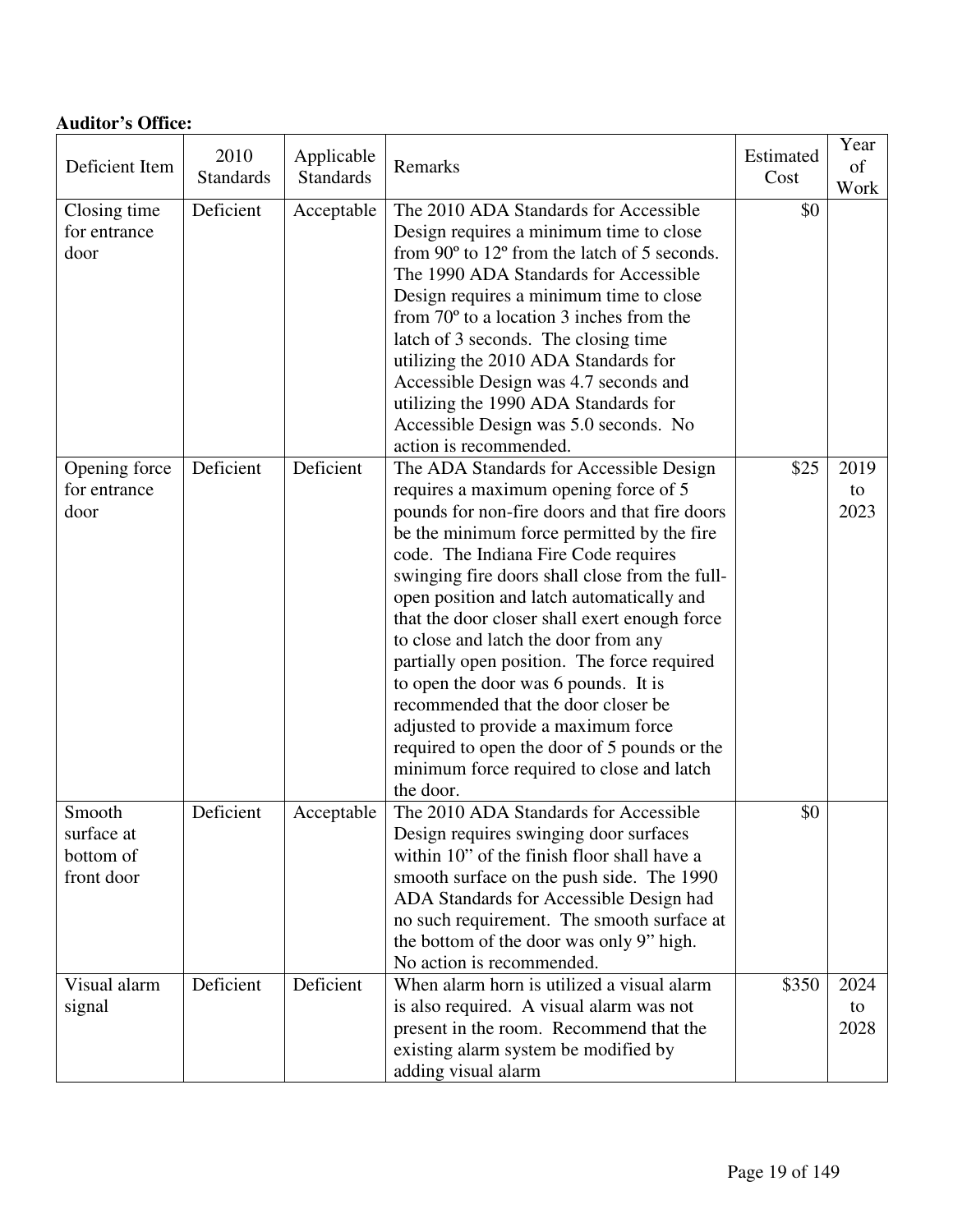| Visual alarm    | Deficient | Deficient  | When alarm horn is utilized a visual alarm        | \$700 | 2024 |
|-----------------|-----------|------------|---------------------------------------------------|-------|------|
| signal in       |           |            | is also required. Visual alarms were not          |       | to   |
| Auditor's 2     |           |            | present in the Auditor's two private offices.     |       | 2028 |
| private offices |           |            | Recommend that the existing alarm system          |       |      |
|                 |           |            | be modified by adding two visual alarms           |       |      |
| Closing time    | Deficient | Acceptable | The 2010 ADA Standards for Accessible             | \$0   |      |
| for entrance    |           |            | Design requires a minimum time to close           |       |      |
| door from       |           |            | from 90° to 12° from the latch of 5 seconds.      |       |      |
| hallway into    |           |            | The 1990 ADA Standards for Accessible             |       |      |
| Auditor's       |           |            | Design requires a minimum time to close           |       |      |
| West private    |           |            | from $70^{\circ}$ to a location 3 inches from the |       |      |
| office          |           |            | latch of 3 seconds. The closing time              |       |      |
|                 |           |            | utilizing the 2010 ADA Standards for              |       |      |
|                 |           |            | Accessible Design was 4.3 seconds and             |       |      |
|                 |           |            | utilizing the 1990 ADA Standards for              |       |      |
|                 |           |            | Accessible Design was 4.8 seconds. No             |       |      |
|                 |           |            | action is recommended.                            |       |      |
| Opening force   | Deficient | Deficient  | The ADA Standards for Accessible Design           | \$25  | 2019 |
| for entrance    |           |            | requires a maximum opening force of 5             |       | to   |
| door from       |           |            | pounds for non-fire doors and that fire doors     |       | 2023 |
| hallway into    |           |            | be the minimum force permitted by the fire        |       |      |
| Auditor's       |           |            | code. The Indiana Fire Code requires              |       |      |
| West private    |           |            | swinging fire doors shall close from the full-    |       |      |
| office          |           |            | open position and latch automatically and         |       |      |
|                 |           |            | that the door closer shall exert enough force     |       |      |
|                 |           |            | to close and latch the door from any              |       |      |
|                 |           |            | partially open position. The force required       |       |      |
|                 |           |            | to open the door was $5\frac{1}{2}$ pounds. It is |       |      |
|                 |           |            | recommended that the door closer be               |       |      |
|                 |           |            | adjusted to provide a maximum force               |       |      |
|                 |           |            | required to open the door of 5 pounds or the      |       |      |
|                 |           |            | minimum force required to close and latch         |       |      |
|                 |           |            | the door.                                         |       |      |
| Smooth          | Deficient | Acceptable | The 2010 ADA Standards for Accessible             | \$0   |      |
| surface at      |           |            | Design requires swinging door surfaces            |       |      |
| bottom of       |           |            | within 10" of the finish floor shall have a       |       |      |
| entrance door   |           |            | smooth surface on the push side. The 1990         |       |      |
| from hallway    |           |            | ADA Standards for Accessible Design had           |       |      |
| into Auditor's  |           |            | no such requirement. The smooth surface at        |       |      |
| West private    |           |            | the bottom of the door was only 9" high.          |       |      |
| office          |           |            | No action is recommended.                         |       |      |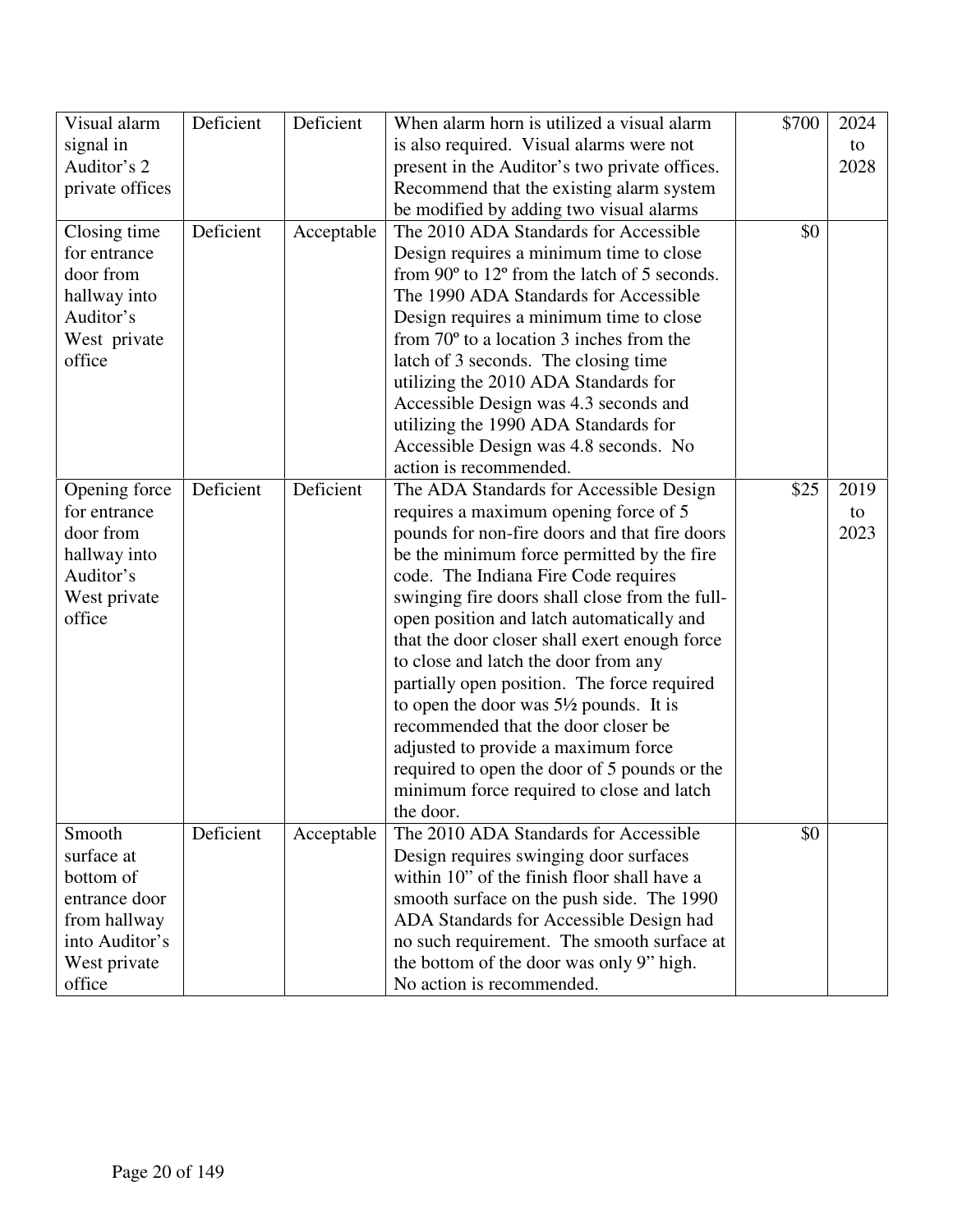| Closing time<br>for entrance<br>door from<br>hallway into<br>Auditor's East<br>private office                  | Deficient | Acceptable | The 2010 ADA Standards for Accessible<br>Design requires a minimum time to close<br>from 90° to 12° from the latch of 5 seconds.<br>The 1990 ADA Standards for Accessible<br>Design requires a minimum time to close<br>from $70^{\circ}$ to a location 3 inches from the<br>latch of 3 seconds. The closing time<br>utilizing the 2010 ADA Standards for<br>Accessible Design was 4.8 seconds and<br>utilizing the 1990 ADA Standards for                                                                                                                                                                                                                                                     | \$0  |                    |
|----------------------------------------------------------------------------------------------------------------|-----------|------------|------------------------------------------------------------------------------------------------------------------------------------------------------------------------------------------------------------------------------------------------------------------------------------------------------------------------------------------------------------------------------------------------------------------------------------------------------------------------------------------------------------------------------------------------------------------------------------------------------------------------------------------------------------------------------------------------|------|--------------------|
|                                                                                                                |           |            | Accessible Design was 3.8 seconds. No                                                                                                                                                                                                                                                                                                                                                                                                                                                                                                                                                                                                                                                          |      |                    |
|                                                                                                                |           |            | action is recommended.                                                                                                                                                                                                                                                                                                                                                                                                                                                                                                                                                                                                                                                                         |      |                    |
| Opening force<br>for entrance<br>door from<br>hallway into<br>Auditor's East<br>private office                 | Deficient | Deficient  | The ADA Standards for Accessible Design<br>requires a maximum opening force of 5<br>pounds for non-fire doors and that fire doors<br>be the minimum force permitted by the fire<br>code. The Indiana Fire Code requires<br>swinging fire doors shall close from the full-<br>open position and latch automatically and<br>that the door closer shall exert enough force<br>to close and latch the door from any<br>partially open position. The force required<br>to open the door was 6 pounds. It is<br>recommended that the door closer be<br>adjusted to provide a maximum force<br>required to open the door of 5 pounds or the<br>minimum force required to close and latch<br>the door. | \$25 | 2019<br>to<br>2023 |
| Smooth<br>surface at<br>bottom of<br>entrance door<br>from hallway<br>into Auditor's<br>East private<br>office | Deficient | Acceptable | The 2010 ADA Standards for Accessible<br>Design requires swinging door surfaces<br>within 10" of the finish floor shall have a<br>smooth surface on the push side. The 1990<br>ADA Standards for Accessible Design had<br>no such requirement. The smooth surface at<br>the bottom of the door was only 9" high.<br>No action is recommended.                                                                                                                                                                                                                                                                                                                                                  | \$0  |                    |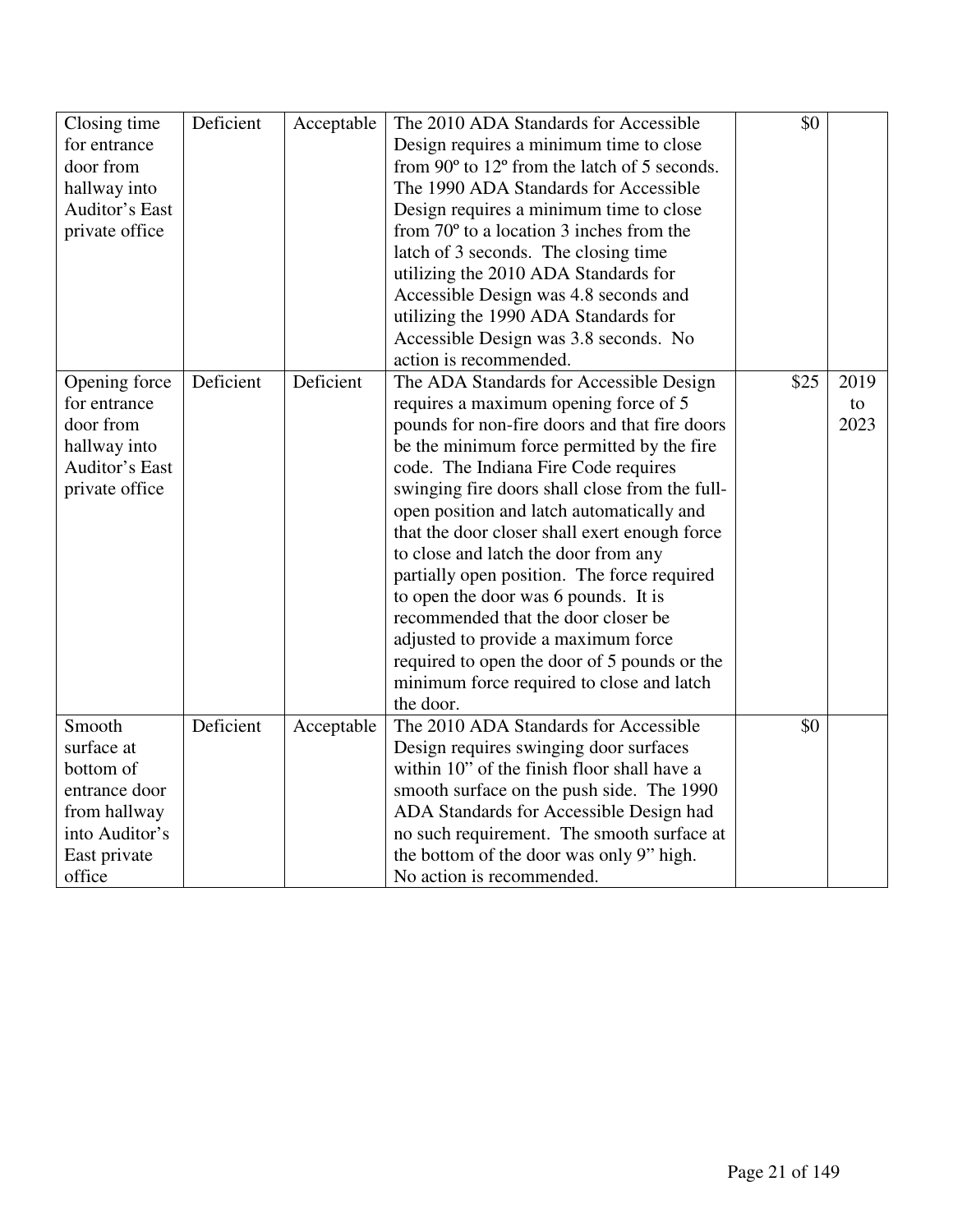#### **Room 111 (Unnamed Office off of East Hallway):**

| Deficient Item | 2010<br><b>Standards</b> | Applicable<br><b>Standards</b> | Remarks                                     | Estimated<br>Cost | Year<br>of<br>Work |
|----------------|--------------------------|--------------------------------|---------------------------------------------|-------------------|--------------------|
| Smooth         | Deficient                | Acceptable                     | The 2010 ADA Standards for Accessible       | \$0               |                    |
| surface at     |                          |                                | Design requires swinging door surfaces      |                   |                    |
| bottom of      |                          |                                | within 10" of the finish floor shall have a |                   |                    |
| entrance door  |                          |                                | smooth surface on the push side. The 1990   |                   |                    |
|                |                          |                                | ADA Standards for Accessible Design had     |                   |                    |
|                |                          |                                | no such requirement. The smooth surface at  |                   |                    |
|                |                          |                                | the bottom of the door was only 9.75" high. |                   |                    |
|                |                          |                                | No action is recommended.                   |                   |                    |
| Visual alarm   | Deficient                | Deficient                      | When alarm horn is utilized a visual alarm  | \$350             | 2024               |
| signal         |                          |                                | is also required. A visual alarm was not    |                   | to                 |
|                |                          |                                | present in the room. Recommend that the     |                   | 2028               |
|                |                          |                                | existing alarm system be modified by        |                   |                    |
|                |                          |                                | adding visual alarm.                        |                   |                    |

#### **Room 110 (Old Solid Waste Management District Office):**

| Deficient Item | 2010<br><b>Standards</b> | Applicable<br><b>Standards</b> | Remarks                                           | Estimated<br>Cost | Year<br>of<br>Work |
|----------------|--------------------------|--------------------------------|---------------------------------------------------|-------------------|--------------------|
| Closing time   | Deficient                | Acceptable                     | The 2010 ADA Standards for Accessible             | \$0               |                    |
| for entrance   |                          |                                | Design requires a minimum time to close           |                   |                    |
| door           |                          |                                | from 90° to 12° from the latch of 5 seconds.      |                   |                    |
|                |                          |                                | The 1990 ADA Standards for Accessible             |                   |                    |
|                |                          |                                | Design requires a minimum time to close           |                   |                    |
|                |                          |                                | from $70^{\circ}$ to a location 3 inches from the |                   |                    |
|                |                          |                                | latch of 3 seconds. The closing time              |                   |                    |
|                |                          |                                | utilizing the 2010 ADA Standards for              |                   |                    |
|                |                          |                                | Accessible Design was 4.6 seconds and             |                   |                    |
|                |                          |                                | utilizing the 1990 ADA Standards for              |                   |                    |
|                |                          |                                | Accessible Design was 4.2 seconds. No             |                   |                    |
|                |                          |                                | action is recommended.                            |                   |                    |
| Smooth         | Deficient                | Acceptable                     | The 2010 ADA Standards for Accessible             | \$0               |                    |
| surface at     |                          |                                | Design requires swinging door surfaces            |                   |                    |
| bottom of      |                          |                                | within 10" of the finish floor shall have a       |                   |                    |
| entrance door  |                          |                                | smooth surface on the push side. The 1990         |                   |                    |
|                |                          |                                | ADA Standards for Accessible Design had           |                   |                    |
|                |                          |                                | no such requirement. The smooth surface at        |                   |                    |
|                |                          |                                | the bottom of the door was only 9.5" high.        |                   |                    |
|                |                          |                                | No action is recommended.                         |                   |                    |
| Visual alarm   | Deficient                | Deficient                      | When alarm horn is utilized a visual alarm        | \$350             | 2024               |
| signal         |                          |                                | is also required. A visual alarm was not          |                   | to                 |
|                |                          |                                | present in the room. Recommend that the           |                   | 2028               |
|                |                          |                                | existing alarm system be modified by              |                   |                    |
|                |                          |                                | adding visual alarm.                              |                   |                    |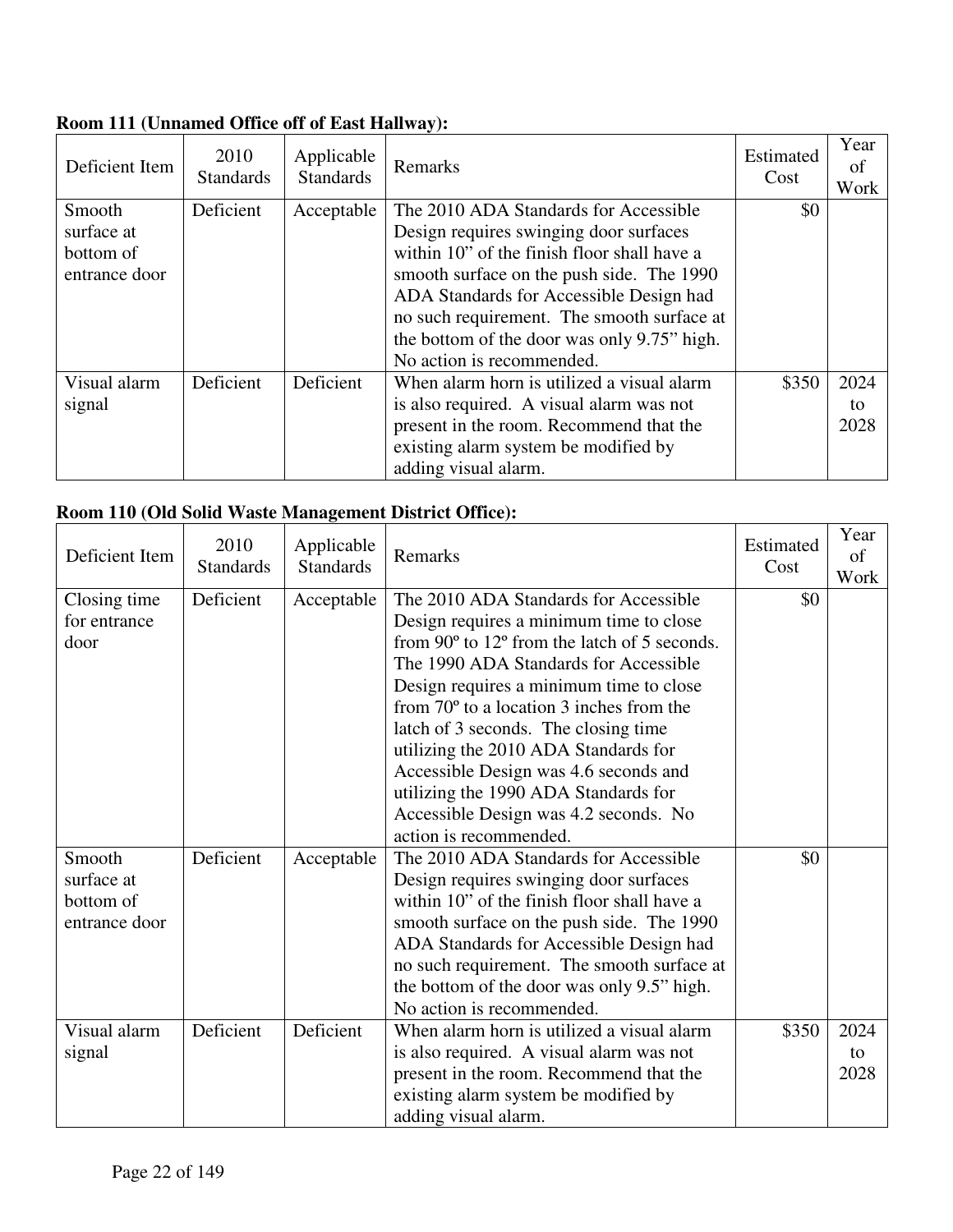#### **Assessor's Office:**

| Deficient Item                                     | 2010<br><b>Standards</b> | Applicable<br><b>Standards</b> | Remarks                                                                                                                                                                                                                                                                                                                                          | Estimated<br>Cost | Year<br>of<br>Work |
|----------------------------------------------------|--------------------------|--------------------------------|--------------------------------------------------------------------------------------------------------------------------------------------------------------------------------------------------------------------------------------------------------------------------------------------------------------------------------------------------|-------------------|--------------------|
| Smooth<br>surface at<br>bottom of<br>entrance door | Deficient                | Acceptable                     | The 2010 ADA Standards for Accessible<br>Design requires swinging door surfaces<br>within 10" of the finish floor shall have a<br>smooth surface on the push side. The 1990<br>ADA Standards for Accessible Design had<br>no such requirement. The smooth surface at<br>the bottom of the door was only 9.75" high.<br>No action is recommended. | \$0               |                    |
| Minimum<br>clear width of<br>accessible<br>route   | Deficient                | Deficient                      | Less than 32" of clear width available for<br>access to interior desks behind counter.<br>Relocate furnishings in office to provide<br>36" (32" for lengths less than 24") general<br>width of access to all areas visitors need to<br>access. It is recommended that the desk be<br>moved to provide width.                                     | \$0               | 2014<br>to<br>2018 |

### **Large Meeting Room:**

| Deficient Item | 2010<br><b>Standards</b> | Applicable<br><b>Standards</b> | Remarks                                       | Estimated<br>Cost | Year<br>of<br>Work |
|----------------|--------------------------|--------------------------------|-----------------------------------------------|-------------------|--------------------|
| Smooth         | Deficient                | Acceptable                     | The 2010 ADA Standards for Accessible         | \$0               |                    |
| surface at     |                          |                                | Design requires swinging door surfaces        |                   |                    |
| bottom of      |                          |                                | within 10" of the finish floor shall have a   |                   |                    |
| entrance door  |                          |                                | smooth surface on the push side. The 1990     |                   |                    |
|                |                          |                                | ADA Standards for Accessible Design had       |                   |                    |
|                |                          |                                | no such requirement. The smooth surface at    |                   |                    |
|                |                          |                                | the bottom of the door was only 9.25" high.   |                   |                    |
|                |                          |                                | No action is recommended.                     |                   |                    |
| Assistive      | Deficient                | Deficient                      | Provide a minimum of 2 assistive listening    | \$600             | 2014               |
| Listening      |                          |                                | devices.                                      |                   | tο                 |
| Device         |                          |                                |                                               |                   | 2018               |
| Assistive      | Deficient                | Deficient                      | Install signs advising of the availability of | \$125             | 2014               |
| Listening      |                          |                                | assistive listening devices.                  |                   | to                 |
| Device signs   |                          |                                |                                               |                   | 2018               |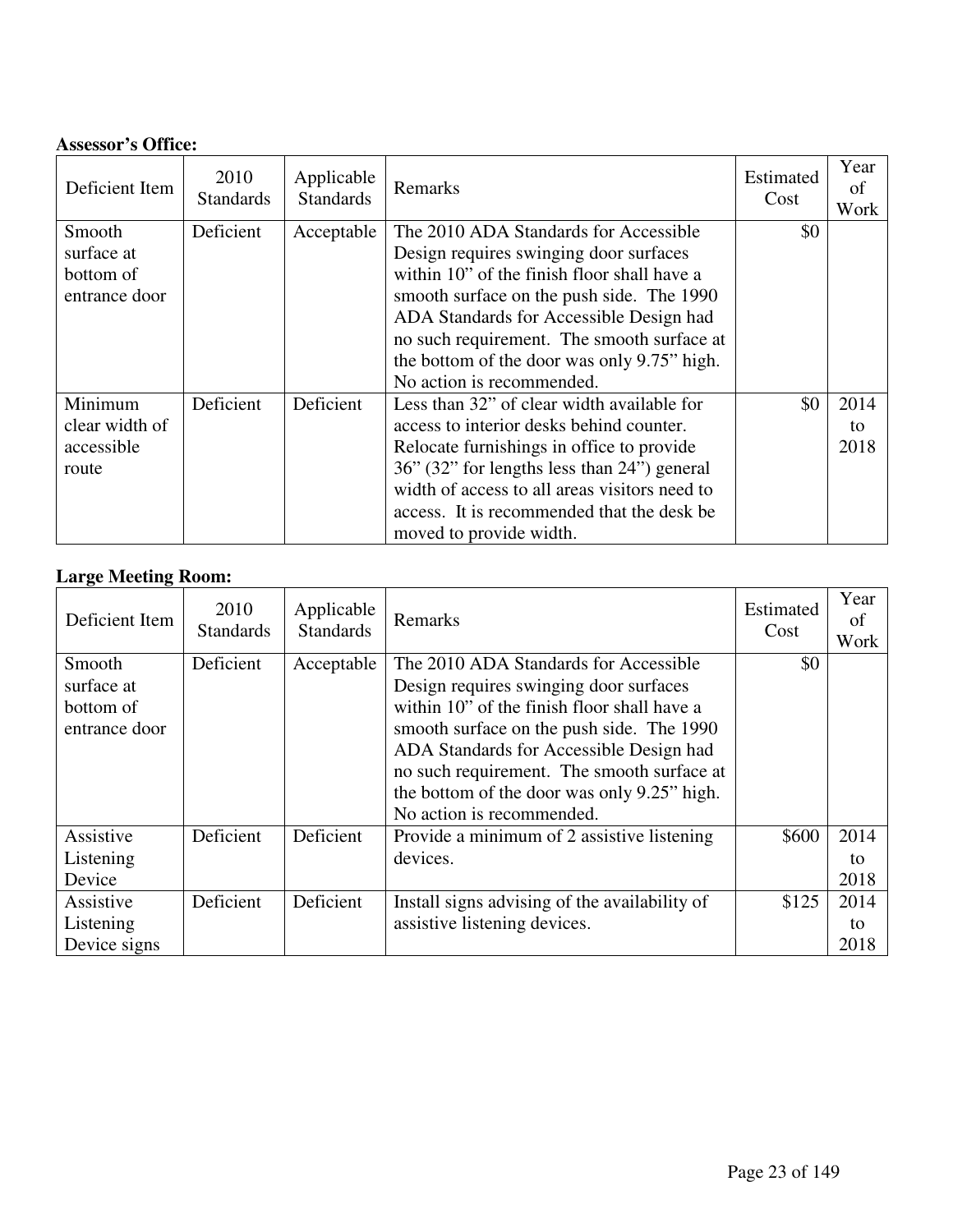| Curb on ramp | Deficient | Acceptable | Addition to Courthouse was constructed      | \$0 |  |
|--------------|-----------|------------|---------------------------------------------|-----|--|
| to elevated  |           |            | utilizing the 1990 ADA Standards for        |     |  |
| desk area    |           |            | Accessible Design, which required a 2" tall |     |  |
|              |           |            | curb for ramps, and a 2" high curb is       |     |  |
|              |           |            | present. The 2010 ADA Standards for         |     |  |
|              |           |            | Accessible Design requires either a 4" tall |     |  |
|              |           |            | curb or a rail what provides a bottom       |     |  |
|              |           |            | opening less than 4" above the ramp         |     |  |
|              |           |            | surface. No action regarding the ramp is    |     |  |
|              |           |            | recommended at this time. However, future   |     |  |
|              |           |            | alterations to the element would require    |     |  |
|              |           |            | modifications to the ramp at that time.     |     |  |

#### **Commissioner's Assistant's Office:**

| Deficient Item                                     | 2010<br><b>Standards</b> | Applicable<br><b>Standards</b> | Remarks                                                                                                                                                                                                                                                                                                                                         | Estimated<br>Cost | Year<br>of<br>Work |
|----------------------------------------------------|--------------------------|--------------------------------|-------------------------------------------------------------------------------------------------------------------------------------------------------------------------------------------------------------------------------------------------------------------------------------------------------------------------------------------------|-------------------|--------------------|
| Smooth<br>surface at<br>bottom of<br>entrance door | Deficient                | Acceptable                     | The 2010 ADA Standards for Accessible<br>Design requires swinging door surfaces<br>within 10" of the finish floor shall have a<br>smooth surface on the push side. The 1990<br>ADA Standards for Accessible Design had<br>no such requirement. The smooth surface at<br>the bottom of the door was only 9.5" high.<br>No action is recommended. | \$0               |                    |
| Visual alarm<br>signal                             | Deficient                | Deficient                      | When alarm horn is utilized a visual alarm<br>is also required. A visual alarm was not<br>present in the room. Recommend that the<br>existing alarm system be modified by<br>adding visual alarm.                                                                                                                                               | \$350             | 2024<br>to<br>2028 |

#### **Area Plan Commission Office:**

| Deficient Item                       | 2010<br><b>Standards</b> | Applicable<br><b>Standards</b> | Remarks                                                                                                                                                                                                                                                                                                                                                                                                                                                                                                                         | Estimated<br>Cost | Year<br>Οt<br>Work |
|--------------------------------------|--------------------------|--------------------------------|---------------------------------------------------------------------------------------------------------------------------------------------------------------------------------------------------------------------------------------------------------------------------------------------------------------------------------------------------------------------------------------------------------------------------------------------------------------------------------------------------------------------------------|-------------------|--------------------|
| Closing time<br>for entrance<br>door | Deficient                | Acceptable                     | The 2010 ADA Standards for Accessible<br>Design requires a minimum time to close<br>from $90^{\circ}$ to $12^{\circ}$ from the latch of 5 seconds.<br>The 1990 ADA Standards for Accessible<br>Design requires a minimum time to close<br>from $70^{\circ}$ to a location 3 inches from the<br>latch of 3 seconds. The closing time<br>utilizing the 2010 ADA Standards for<br>Accessible Design was 5.1 seconds and<br>utilizing the 1990 ADA Standards for<br>Accessible Design was 4.9 seconds. No<br>action is recommended. | \$0               |                    |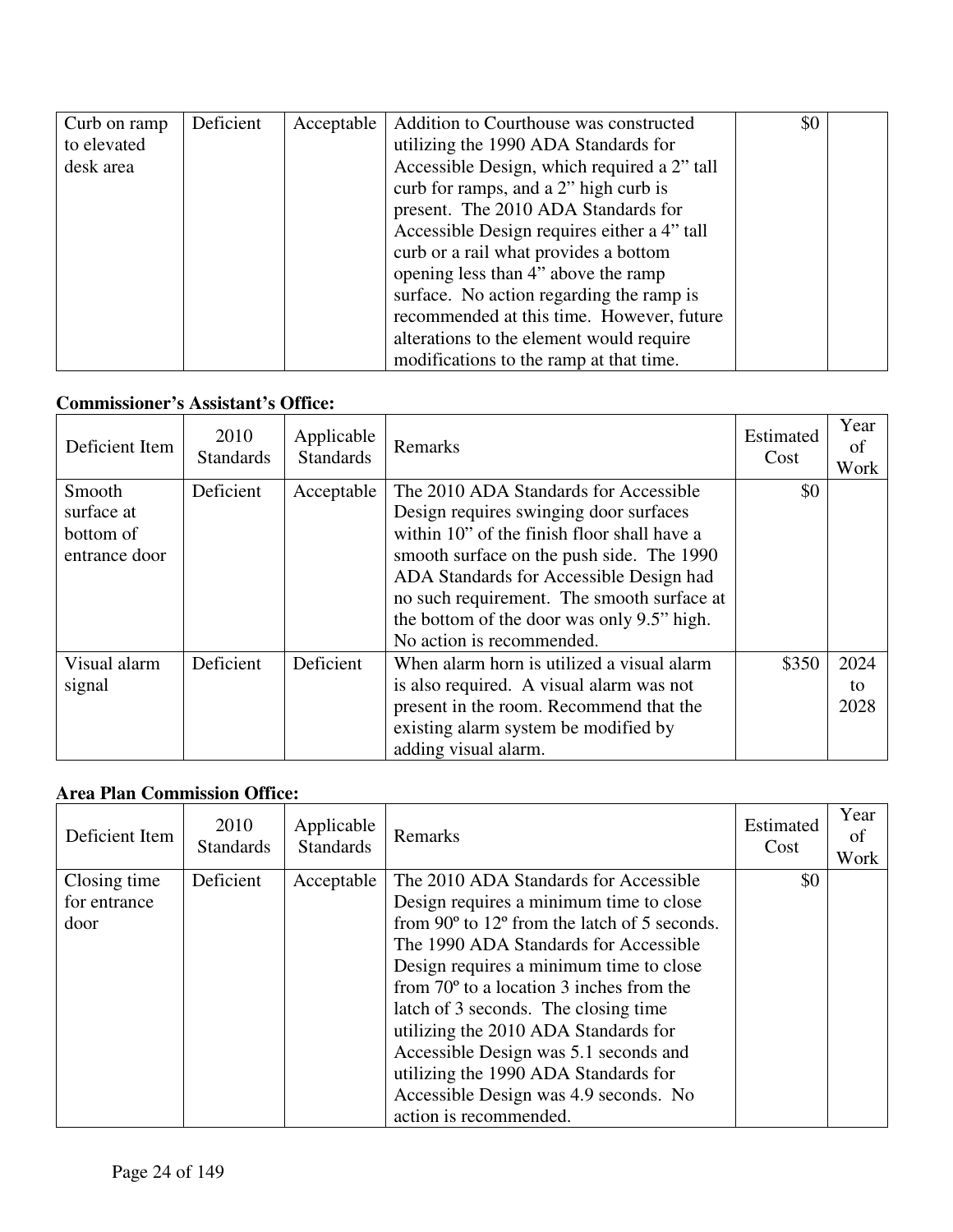| Smooth         | Deficient | Acceptable | The 2010 ADA Standards for Accessible       | \$0   |      |
|----------------|-----------|------------|---------------------------------------------|-------|------|
| surface at     |           |            | Design requires swinging door surfaces      |       |      |
| bottom of      |           |            | within 10" of the finish floor shall have a |       |      |
| entrance door  |           |            | smooth surface on the push side. The 1990   |       |      |
|                |           |            | ADA Standards for Accessible Design had     |       |      |
|                |           |            | no such requirement. The smooth surface at  |       |      |
|                |           |            | the bottom of the door was only 9.5" high.  |       |      |
|                |           |            | No action is recommended.                   |       |      |
| Visual alarm   | Deficient | Deficient  | When alarm horn is utilized a visual alarm  | \$350 | 2024 |
| signal in Plan |           |            | is also required. A visual alarm was not    |       | to   |
| Com-           |           |            | present in the room. Recommend that the     |       | 2028 |
| missioner's    |           |            | existing alarm system be modified by        |       |      |
| private office |           |            | adding visual alarm.                        |       |      |

#### **Recorder's Office:**

| Deficient Item                                     | 2010<br><b>Standards</b> | Applicable<br><b>Standards</b> | Remarks                                                                                                                                                                                                                                                                                                                                                                                                                                                                                                                         | Estimated<br>Cost | Year<br>of<br>Work |
|----------------------------------------------------|--------------------------|--------------------------------|---------------------------------------------------------------------------------------------------------------------------------------------------------------------------------------------------------------------------------------------------------------------------------------------------------------------------------------------------------------------------------------------------------------------------------------------------------------------------------------------------------------------------------|-------------------|--------------------|
| Closing time<br>for entrance<br>door               | Deficient                | Acceptable                     | The 2010 ADA Standards for Accessible<br>Design requires a minimum time to close<br>from $90^{\circ}$ to $12^{\circ}$ from the latch of 5 seconds.<br>The 1990 ADA Standards for Accessible<br>Design requires a minimum time to close<br>from $70^{\circ}$ to a location 3 inches from the<br>latch of 3 seconds. The closing time<br>utilizing the 2010 ADA Standards for<br>Accessible Design was 4.4 seconds and<br>utilizing the 1990 ADA Standards for<br>Accessible Design was 4.2 seconds. No<br>action is recommended. | \$0               |                    |
| Smooth<br>surface at<br>bottom of<br>entrance door | Deficient                | Acceptable                     | The 2010 ADA Standards for Accessible<br>Design requires swinging door surfaces<br>within 10" of the finish floor shall have a<br>smooth surface on the push side. The 1990<br>ADA Standards for Accessible Design had<br>no such requirement. The smooth surface at<br>the bottom of the door was only 9.5" high.<br>No action is recommended.                                                                                                                                                                                 | \$0               |                    |
| Visual alarm<br>signal in<br>interior office       | Deficient                | Deficient                      | When alarm horn is utilized a visual alarm<br>is also required. A visual alarm was not<br>present in the inner office. Recommend that<br>the existing alarm system be modified by<br>adding visual alarm.                                                                                                                                                                                                                                                                                                                       | \$350             | 2024<br>to<br>2028 |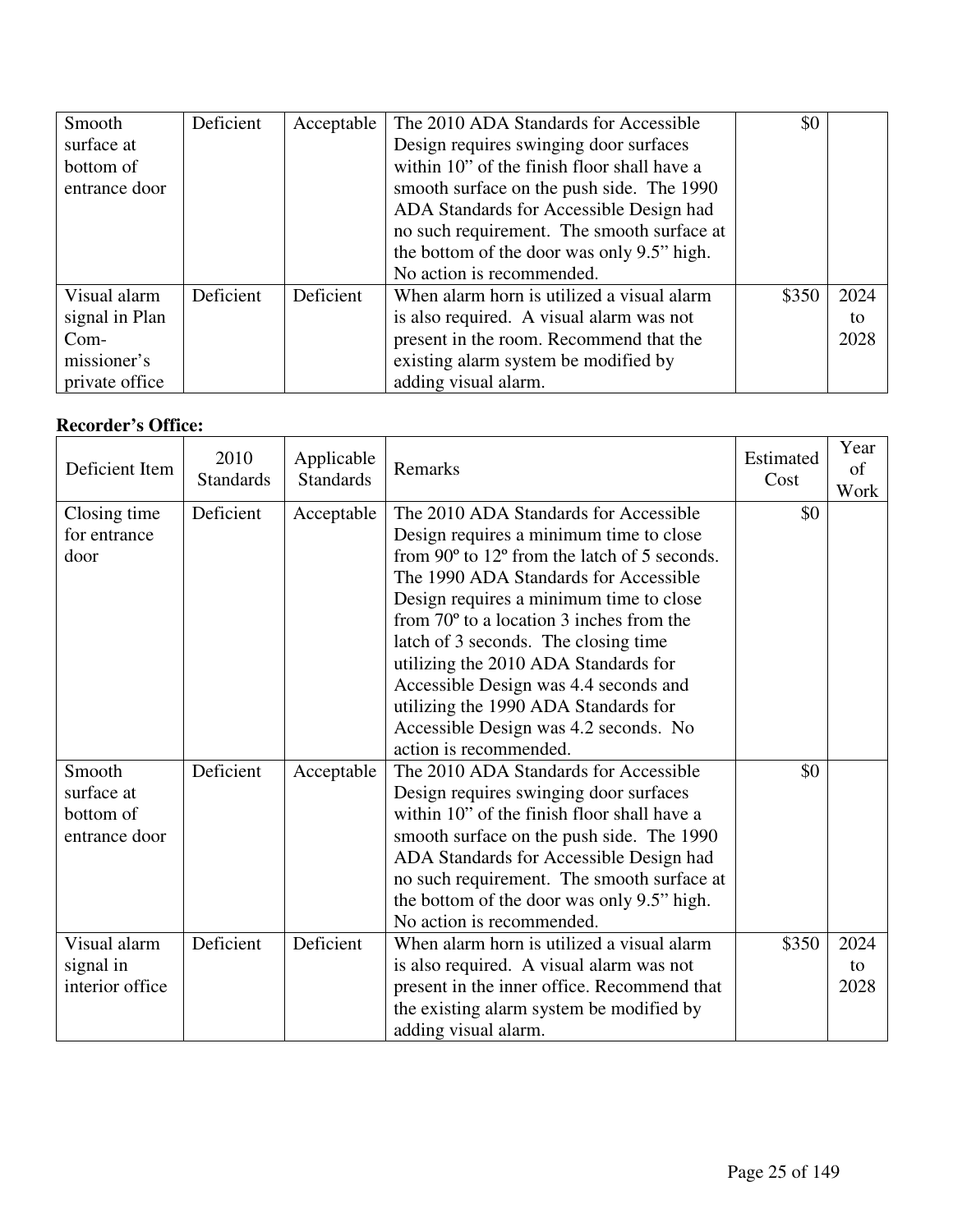#### **Conference Room West:**

| Deficient Item                                                     | 2010<br><b>Standards</b> | Applicable<br><b>Standards</b> | Remarks                                                                                                                                                                                                                                                                                                                                                                                                                                                                                                                                                                                                                                                                                        | Estimated<br>Cost | Year<br>of<br>Work |
|--------------------------------------------------------------------|--------------------------|--------------------------------|------------------------------------------------------------------------------------------------------------------------------------------------------------------------------------------------------------------------------------------------------------------------------------------------------------------------------------------------------------------------------------------------------------------------------------------------------------------------------------------------------------------------------------------------------------------------------------------------------------------------------------------------------------------------------------------------|-------------------|--------------------|
| Opening force<br>for entrance<br>door                              | Deficient                | Deficient                      | The ADA Standards for Accessible Design<br>requires a maximum opening force of 5<br>pounds for non-fire doors and that fire doors<br>be the minimum force permitted by the fire<br>code. The Indiana Fire Code requires<br>swinging fire doors shall close from the full-<br>open position and latch automatically and<br>that the door closer shall exert enough force<br>to close and latch the door from any<br>partially open position. The force required<br>to open the door was 7 pounds. It is<br>recommended that the door closer be<br>adjusted to provide a maximum force<br>required to open the door of 8 pounds or the<br>minimum force required to close and latch<br>the door. | \$25              | 2019<br>to<br>2023 |
| Smooth<br>surface at<br>bottom of<br>entrance door<br>Visual alarm | Deficient<br>Deficient   | Acceptable<br>Deficient        | The 2010 ADA Standards for Accessible<br>Design requires swinging door surfaces<br>within 10" of the finish floor shall have a<br>smooth surface on the push side. The 1990<br>ADA Standards for Accessible Design had<br>no such requirement. The smooth surface at<br>the bottom of the door was only 9.5" high.<br>No action is recommended.<br>When alarm horn is utilized a visual alarm                                                                                                                                                                                                                                                                                                  | \$0<br>\$350      | 2024               |
| in interior<br>office                                              |                          |                                | is also required. A visual alarm was not<br>present in the room. Recommend that the<br>existing alarm system be modified by<br>adding visual alarm.                                                                                                                                                                                                                                                                                                                                                                                                                                                                                                                                            |                   | to<br>2028         |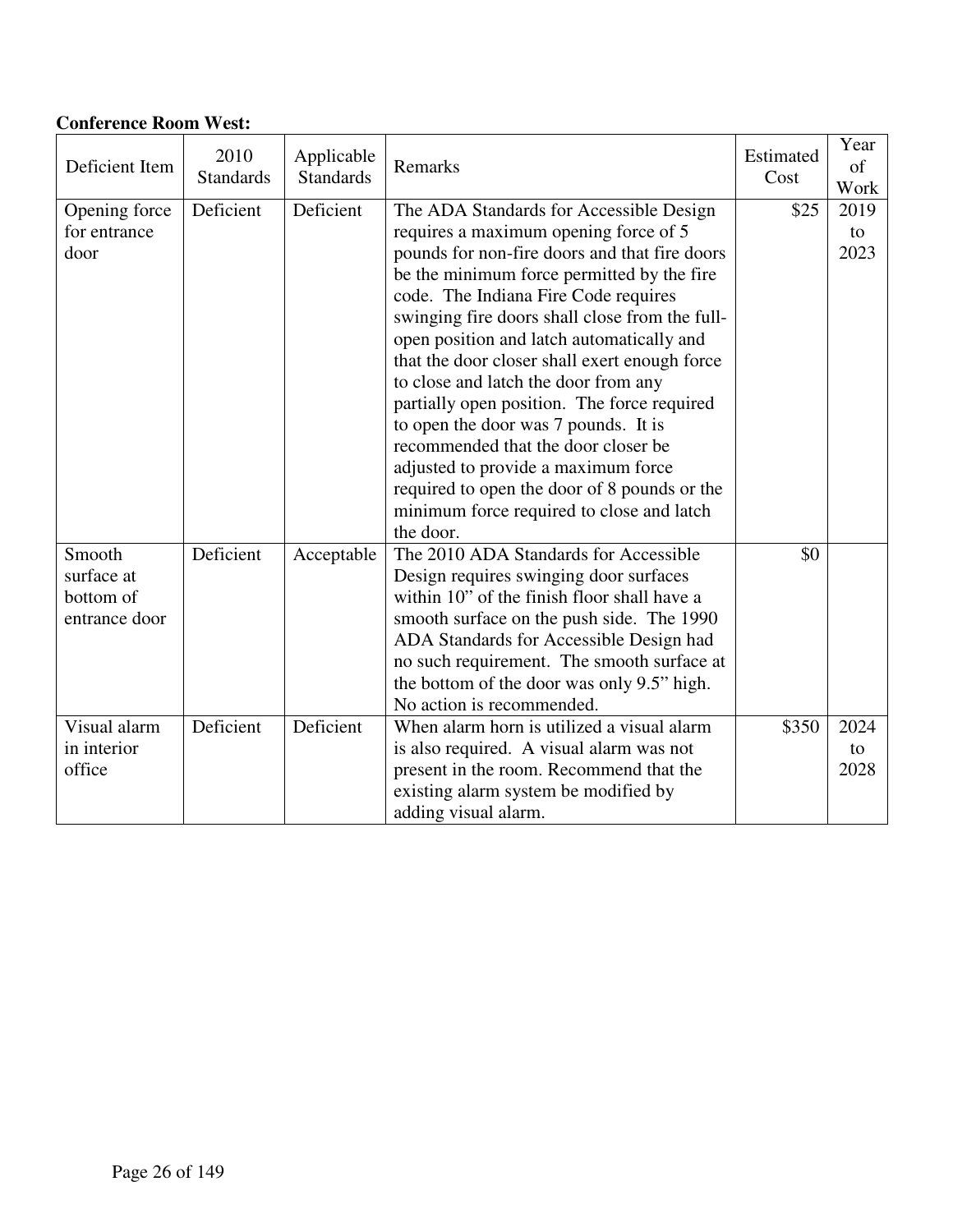#### **First Floor Men's Restroom:**

| Deficient Item                                     | 2010<br><b>Standards</b> | Applicable<br><b>Standards</b> | Remarks                                                                                                                                                                                                                                                                                                                                                                                                                                                                                                                                                                                                                                                                                                     | Estimated<br>Cost | Year<br>of<br>Work |
|----------------------------------------------------|--------------------------|--------------------------------|-------------------------------------------------------------------------------------------------------------------------------------------------------------------------------------------------------------------------------------------------------------------------------------------------------------------------------------------------------------------------------------------------------------------------------------------------------------------------------------------------------------------------------------------------------------------------------------------------------------------------------------------------------------------------------------------------------------|-------------------|--------------------|
| Closing time<br>for entrance<br>door               | Deficient                | Acceptable                     | The 2010 ADA Standards for Accessible<br>Design requires a minimum time to close<br>from $90^{\circ}$ to $12^{\circ}$ from the latch of 5 seconds.<br>The 1990 ADA Standards for Accessible<br>Design requires a minimum time to close<br>from $70^{\circ}$ to a location 3 inches from the<br>latch of 3 seconds. The closing time<br>utilizing the 2010 ADA Standards for<br>Accessible Design was 4.2 seconds and<br>utilizing the 1990 ADA Standards for<br>Accessible Design was 5.6 seconds. No<br>action is recommended.                                                                                                                                                                             | \$0               |                    |
| Opening force<br>for entrance<br>door              | Deficient                | Deficient                      | The ADA Standards for Accessible Design<br>requires a maximum opening force of 5<br>pounds for non-fire doors and that fire doors<br>be the minimum force permitted by the fire<br>code. The Indiana Fire Code requires<br>swinging fire doors shall close from the full-<br>open position and latch automatically and<br>that the door closer shall exert enough force<br>to close and latch the door from any<br>partially open position. The force required<br>to open the door was $5\frac{1}{2}$ pounds. It is<br>recommended that the door closer be<br>adjusted to provide a maximum force<br>required to open the door of 5 pounds or the<br>minimum force required to close and latch<br>the door. | \$25              | 2019<br>to<br>2023 |
| Smooth<br>surface at<br>bottom of<br>entrance door | Deficient                | Acceptable                     | The 2010 ADA Standards for Accessible<br>Design requires swinging door surfaces<br>within 10" of the finish floor shall have a<br>smooth surface on the push side. The 1990<br>ADA Standards for Accessible Design had<br>no such requirement. The smooth surface at<br>the bottom of the door was only 8.5" high.<br>No action is recommended.                                                                                                                                                                                                                                                                                                                                                             | \$0               |                    |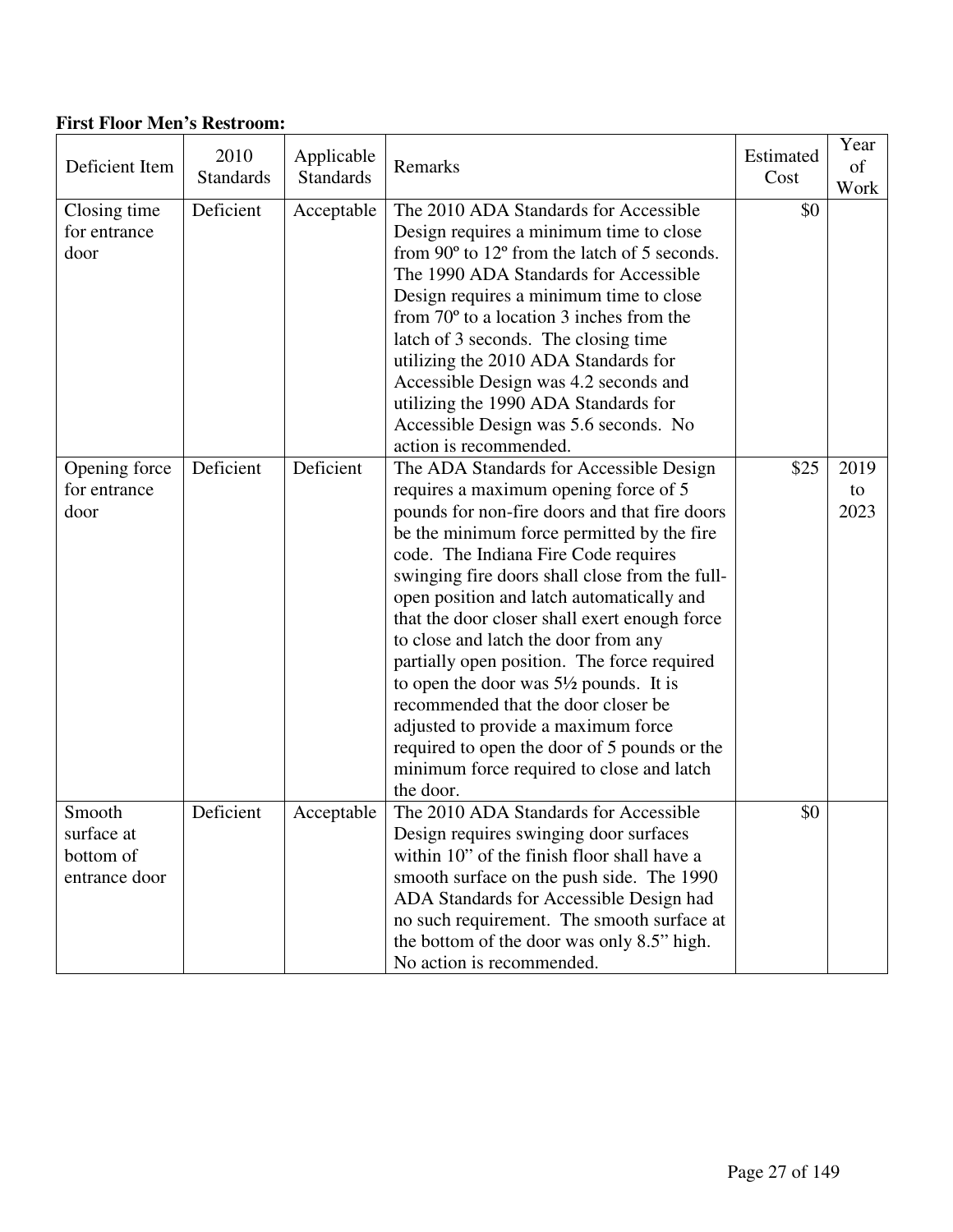| Ambulatory      | Deficient | Acceptable | 1990 ADA Standards for Accessible            | \$0  |      |
|-----------------|-----------|------------|----------------------------------------------|------|------|
| Accessible      |           |            | Design, which are applicable to the Court    |      |      |
| Toilet          |           |            | House alterations, did not require an        |      |      |
| Compartment     |           |            | ambulatory accessible toilet compartment     |      |      |
|                 |           |            | since there are only three toilet            |      |      |
|                 |           |            | compartments. The 2010 ADA Standards         |      |      |
|                 |           |            |                                              |      |      |
|                 |           |            | for Accessible Design does require an        |      |      |
|                 |           |            | ambulatory accessible toilet compartment     |      |      |
|                 |           |            | since the total of three toilet compartment  |      |      |
|                 |           |            | and three urinals equals 6. No action is     |      |      |
|                 |           |            | recommended at this time. However, future    |      |      |
|                 |           |            | alterations would require converting one of  |      |      |
|                 |           |            | the non accessible toilet compartments to an |      |      |
|                 |           |            | ambulatory accessible toilet compartment.    |      |      |
|                 |           |            | No action is recommended at this time.       |      |      |
| Inside pull for | Deficient | Deficient  | No pull was present on the inside of the     | \$40 | 2014 |
| accessible      |           |            | door to the accessible compartment. The      |      | to   |
| toilet          |           |            | installation of a pull is recommended.       |      | 2018 |
| compartment     |           |            |                                              |      |      |
| Accessible      | Deficient | Deficient  | Stall width 59.5" wide, but minimum width    | \$0  |      |
| stall width     |           |            | is 60". No action recommended.               |      |      |
| Accessible      | Deficient | Deficient  | Door opening is 5" from wall, but minimum    | \$0  |      |
| door location   |           |            | distance from wall is 4". No action          |      |      |
|                 |           |            | recommended.                                 |      |      |
| Accessible      | Deficient | Acceptable | 2010 ADA Standards for Accessible Design     | \$0  |      |
| stall door self |           |            | requires self closing stall doors, but 1990  |      |      |
| closing         |           |            | ADA Standards for Accessible Design has      |      |      |
|                 |           |            | no such requirement. Accessible stall door   |      |      |
|                 |           |            | was not self closing. No action              |      |      |
|                 |           |            | recommended.                                 |      |      |
| Accessible      | Deficient | Deficient  | Accessible urinal to be a maximum of 17"     | \$0  |      |
| urinal          |           |            | above floor. Accessible urinal was           |      |      |
| mounting        |           |            | mounted 17.5" above floor. No action         |      |      |
| height          |           |            | recommended.                                 |      |      |
| Mirror          | Deficient | Deficient  | Accessible mirror to be a maximum of 40"     | \$0  |      |
| mounting        |           |            | above floor, but was mounted with the        |      |      |
| height          |           |            | reflective surface 40.75" above the floor.   |      |      |
|                 |           |            | No action recommended.                       |      |      |
|                 |           |            |                                              |      |      |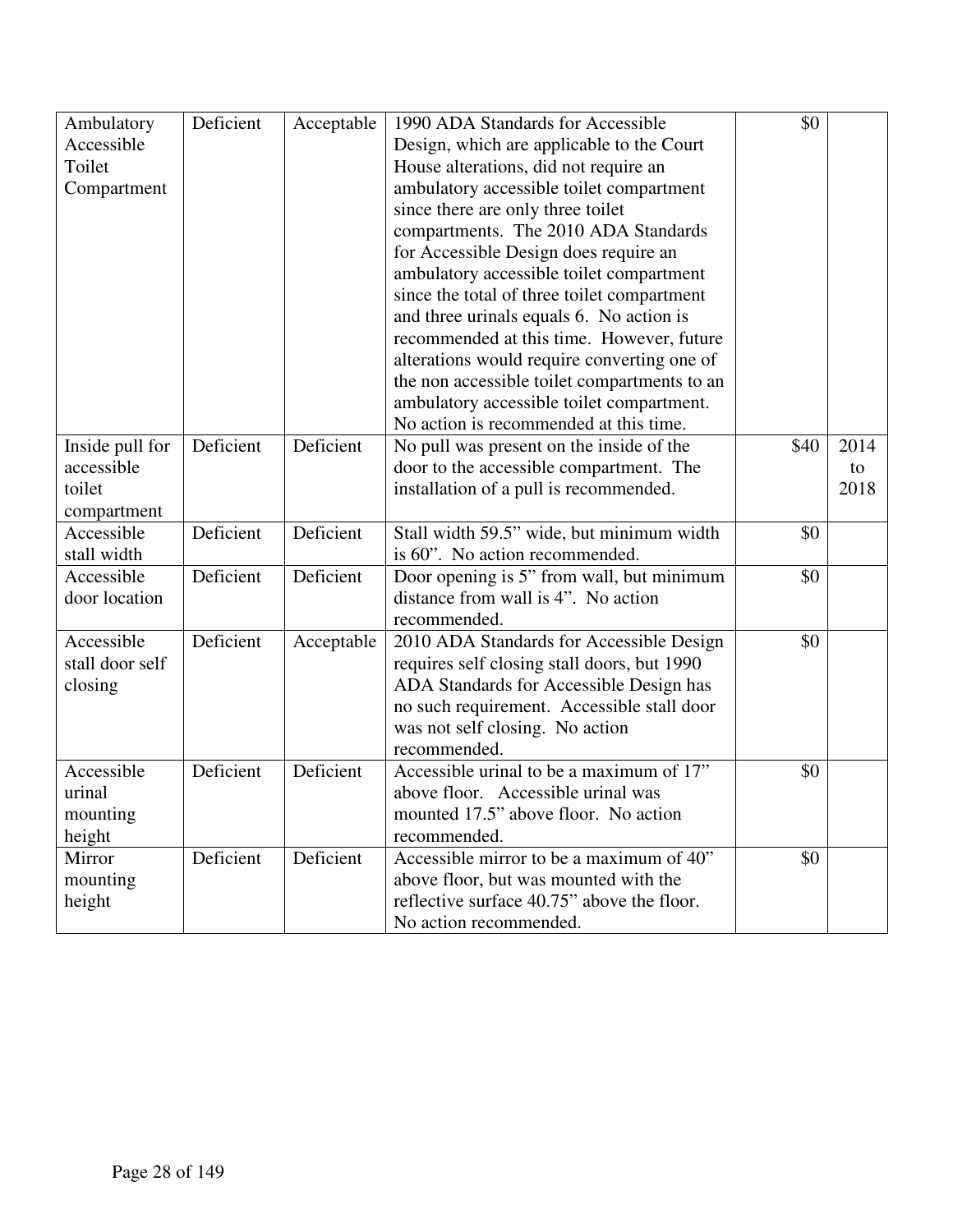### **First Floor Women's Restroom:**

| Deficient Item                                         | 2010<br><b>Standards</b> | Applicable<br><b>Standards</b> | Remarks                                                                                                                                                                                                                                                                                                                                                                                                                                                                                                       | Estimated<br>Cost | Year<br>of<br>Work |
|--------------------------------------------------------|--------------------------|--------------------------------|---------------------------------------------------------------------------------------------------------------------------------------------------------------------------------------------------------------------------------------------------------------------------------------------------------------------------------------------------------------------------------------------------------------------------------------------------------------------------------------------------------------|-------------------|--------------------|
| Closing time<br>for entrance<br>door                   | Deficient                | Acceptable                     | The 2010 ADA Standards for Accessible<br>Design requires a minimum time to close<br>from 90° to 12° from the latch of 5 seconds.<br>The 1990 ADA Standards for Accessible<br>Design requires a minimum time to close<br>from $70^{\circ}$ to a location 3 inches from the<br>latch of 3 seconds. The closing time<br>utilizing the 2010 ADA Standards for<br>Accessible Design was 3.2 seconds and<br>utilizing the 1990 ADA Standards for<br>Accessible Design was 4.1 seconds. No<br>action is recommended. | \$0               |                    |
| Smooth<br>surface at<br>bottom of<br>entrance door     | Deficient                | Acceptable                     | The 2010 ADA Standards for Accessible<br>Design requires swinging door surfaces<br>within 10" of the finish floor shall have a<br>smooth surface on the push side. The 1990<br>ADA Standards for Accessible Design had<br>no such requirement. The smooth surface at<br>the bottom of the door was only 8.5" high.<br>No action is recommended.                                                                                                                                                               | \$0               |                    |
| Ambulatory<br>Accessible<br>Toilet<br>Compartment      | Deficient                | Deficient                      | An ambulatory accessible toilet<br>compartment is required. It is<br>recommended that one of the 5 non-<br>accessible compartments be modified to<br>create an ambulatory accessible<br>compartment.                                                                                                                                                                                                                                                                                                          | \$650             | 2029<br>to<br>2033 |
| <b>Toilet Paper</b><br>dispenser<br>location           | Deficient                | Acceptable                     | 2010 ADA Standards for Accessible Design<br>requires the toilet paper dispenser to be<br>from 7" to 9" in front of the water closet,<br>but the dispenser is only 4.5" in front of<br>water closet. However, the 1990 ADA<br><b>Standards for Accessible Design only</b><br>requires that the toilet paper dispenser be<br>36" from the rear wall, which it is. No<br>action is recommended.                                                                                                                  | \$0               |                    |
| Inside pull for<br>accessible<br>toilet<br>compartment | Deficient                | Deficient                      | No pull was present on the inside of the<br>door to the accessible compartment. The<br>installation of a pull is recommended.                                                                                                                                                                                                                                                                                                                                                                                 | \$40              | 2014<br>to<br>2018 |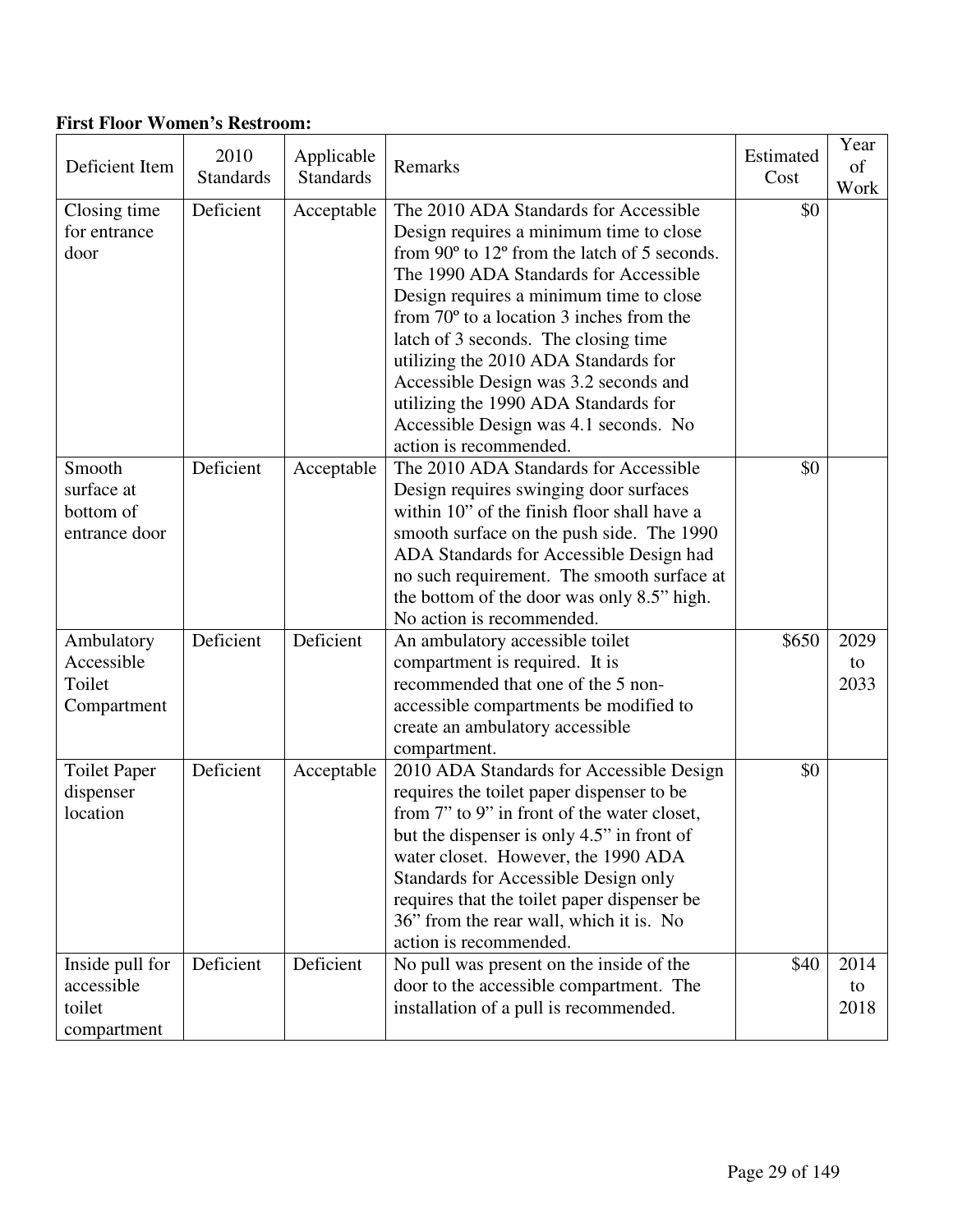#### **Second Floor of Courthouse:**

# **Second Floor Hallway:**

| Deficient Item          | 2010<br><b>Standards</b> | Applicable<br><b>Standards</b> | Remarks                                                                               | Estimated<br>Cost | Year<br>of<br>Work |
|-------------------------|--------------------------|--------------------------------|---------------------------------------------------------------------------------------|-------------------|--------------------|
| Smooth                  | Deficient                | Acceptable                     | The 2010 ADA Standards for Accessible                                                 | \$0               |                    |
| surface at<br>bottom of |                          |                                | Design requires swinging door surfaces<br>within 10" of the finish floor shall have a |                   |                    |
| door to East            |                          |                                | smooth surface on the push side. The 1990                                             |                   |                    |
| hallway at top          |                          |                                | ADA Standards for Accessible Design had                                               |                   |                    |
| of original             |                          |                                | no such requirement. The smooth surface at                                            |                   |                    |
| stairway                |                          |                                | the bottom of the door was only 9" high.                                              |                   |                    |
|                         |                          |                                | No action is recommended.                                                             |                   |                    |
| Smooth                  | Deficient                | Acceptable                     | The 2010 ADA Standards for Accessible                                                 | \$0               |                    |
| surface at              |                          |                                | Design requires swinging door surfaces                                                |                   |                    |
| bottom of               |                          |                                | within 10" of the finish floor shall have a                                           |                   |                    |
| door to West            |                          |                                | smooth surface on the push side. The 1990                                             |                   |                    |
| hallway at top          |                          |                                | ADA Standards for Accessible Design had                                               |                   |                    |
| of original             |                          |                                | no such requirement. The smooth surface at                                            |                   |                    |
| stairway                |                          |                                | the bottom of the door was only 8.5" high.                                            |                   |                    |
|                         |                          |                                | No action is recommended.                                                             |                   |                    |

#### **Second Floor Men's Restroom:**

| Deficient Item           | 2010<br><b>Standards</b> | Applicable<br><b>Standards</b> | Remarks                                                                                      | Estimated<br>Cost | Year<br>of<br>Work |
|--------------------------|--------------------------|--------------------------------|----------------------------------------------------------------------------------------------|-------------------|--------------------|
| Closing time<br>for door | Deficient                | Acceptable                     | The 2010 ADA Standards for Accessible<br>Design requires a minimum time to close             | \$0               |                    |
|                          |                          |                                | from $90^{\circ}$ to $12^{\circ}$ from the latch of 5 seconds.                               |                   |                    |
|                          |                          |                                | The 1990 ADA Standards for Accessible                                                        |                   |                    |
|                          |                          |                                | Design requires a minimum time to close<br>from $70^{\circ}$ to a location 3 inches from the |                   |                    |
|                          |                          |                                | latch of 3 seconds. The closing time                                                         |                   |                    |
|                          |                          |                                | utilizing the 2010 ADA Standards for                                                         |                   |                    |
|                          |                          |                                | Accessible Design was 4.4 seconds and                                                        |                   |                    |
|                          |                          |                                | utilizing the 1990 ADA Standards for<br>Accessible Design was 5.0 seconds. No                |                   |                    |
|                          |                          |                                | action is recommended.                                                                       |                   |                    |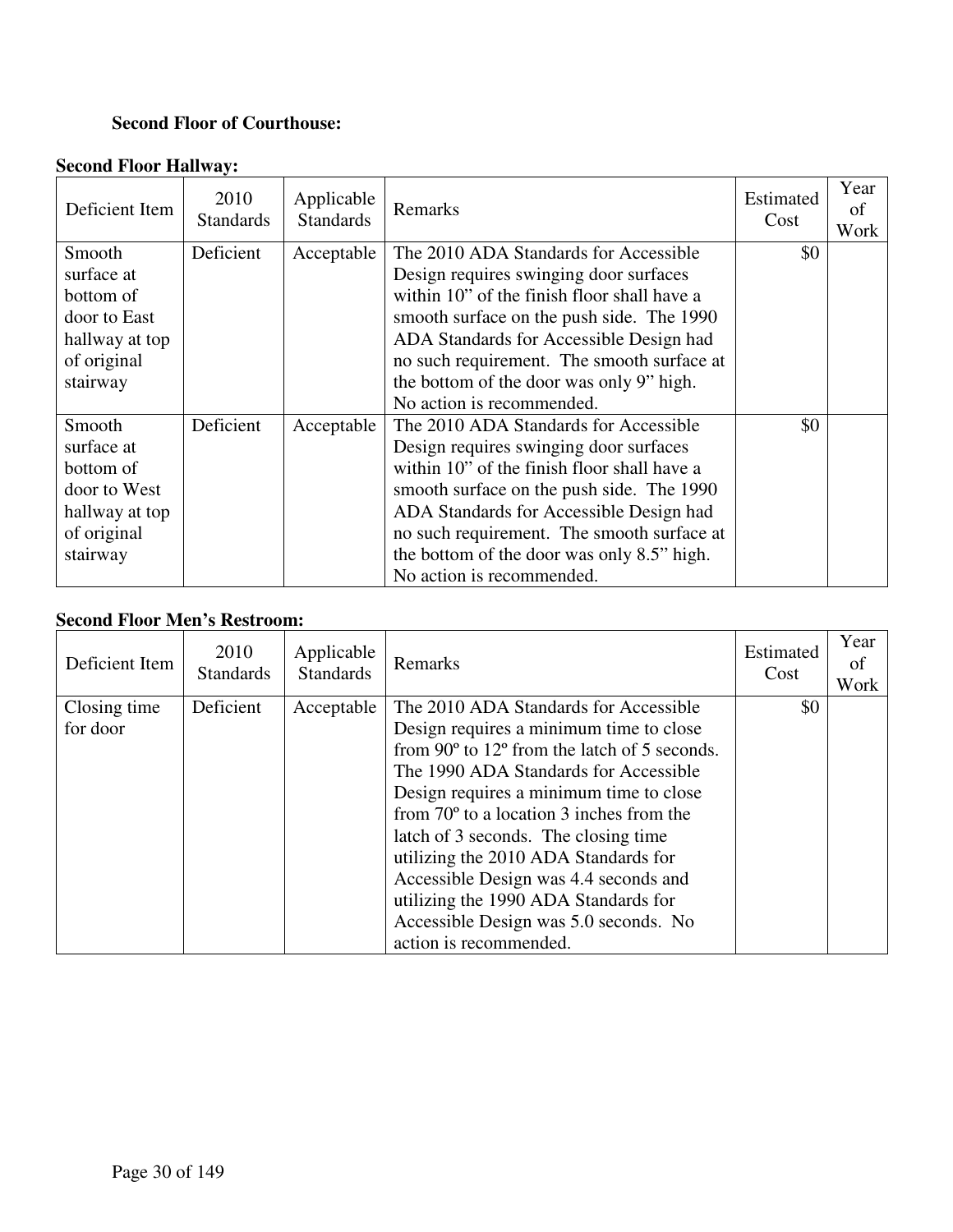| Opening force   | Deficient | Deficient  | The ADA Standards for Accessible Design             | \$25 | 2019 |
|-----------------|-----------|------------|-----------------------------------------------------|------|------|
| for front       |           |            | requires a maximum opening force of 5               |      | to   |
| entrance door   |           |            | pounds for non-fire doors and that fire doors       |      | 2023 |
| to office suite |           |            | be the minimum force permitted by the fire          |      |      |
|                 |           |            | code. The Indiana Fire Code requires                |      |      |
|                 |           |            | swinging fire doors shall close from the full-      |      |      |
|                 |           |            | open position and latch automatically and           |      |      |
|                 |           |            | that the door closer shall exert enough force       |      |      |
|                 |           |            | to close and latch the door from any                |      |      |
|                 |           |            | partially open position. The force required         |      |      |
|                 |           |            | to open the door was $7\frac{1}{2}$ pounds. It is   |      |      |
|                 |           |            | recommended that the door closer be                 |      |      |
|                 |           |            | adjusted to provide a maximum force                 |      |      |
|                 |           |            | required to open the door of 5 pounds or the        |      |      |
|                 |           |            | minimum force required to close and latch           |      |      |
|                 |           |            | the door.                                           |      |      |
| Inside pull for | Deficient | Deficient  | No pull was present on the inside of the            | \$40 | 2014 |
| accessible      |           |            | door to the accessible compartment. The             |      | to   |
| toilet          |           |            | installation of a pull is recommended.              |      | 2018 |
| compartment     |           |            |                                                     |      |      |
| Accessible      | Deficient | Acceptable | 2010 ADA Standards for Accessible Design            | \$0  |      |
| stall coat hook |           |            | requires hooks mounted no higher than 48"           |      |      |
| mounting        |           |            | above the floor, but 1990 ADA Standards             |      |      |
| height          |           |            | for Accessible Design permitted coat hooks          |      |      |
|                 |           |            | to be a maximum of 54" above floor. Coat            |      |      |
|                 |           |            | hook was mounted 51" above floor.<br>N <sub>0</sub> |      |      |
|                 |           |            | action recommended.                                 |      |      |
| Accessible      | Deficient | Deficient  | Door opening is 5" from wall, but minimum           | \$0  |      |
| stall door      |           |            | distance from wall is 4". No action                 |      |      |
| location        |           |            | recommended.                                        |      |      |
| Accessible      | Deficient | Acceptable | 2010 ADA Standards for Accessible Design            | \$0  |      |
| stall door self |           |            | requires self closing stall doors, but 1990         |      |      |
| closing         |           |            | ADA Standards for Accessible Design has             |      |      |
|                 |           |            | no such requirement. Accessible stall door          |      |      |
|                 |           |            | was not self closing. No action                     |      |      |
|                 |           |            | recommended.                                        |      |      |
| Accessible      | Deficient | Deficient  | Accessible urinal to be a maximum of 17"            | \$0  |      |
| urinal          |           |            | above floor. Accessible urinal was                  |      |      |
| mounting        |           |            | mounted 17.5" above floor. No action                |      |      |
| height          |           |            | recommended.                                        |      |      |
| Mirror          | Deficient | Deficient  | Accessible mirror to be a maximum of 40"            | \$0  |      |
| mounting        |           |            | above floor, but was mounted with the               |      |      |
| height          |           |            | reflective surface 40.5" above the floor. No        |      |      |
|                 |           |            | action recommended.                                 |      |      |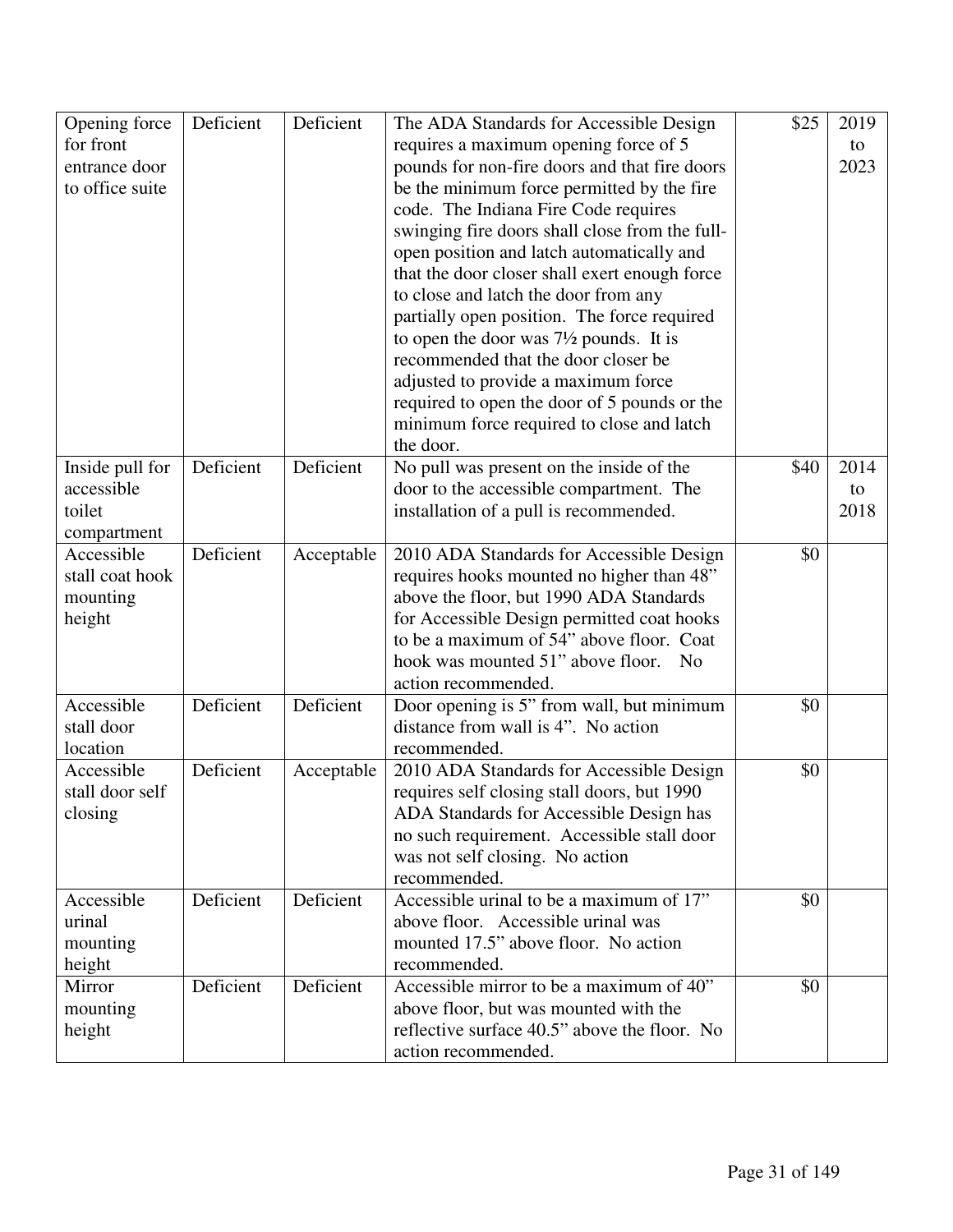## **Second Floor Women's Restroom:**

| Deficient Item                                         | 2010<br><b>Standards</b> | Applicable<br><b>Standards</b> | Remarks                                                                                                                                                                                                                                                                                                                                                                                                                                                                                                       | Estimated<br>Cost | Year<br>of<br>Work |
|--------------------------------------------------------|--------------------------|--------------------------------|---------------------------------------------------------------------------------------------------------------------------------------------------------------------------------------------------------------------------------------------------------------------------------------------------------------------------------------------------------------------------------------------------------------------------------------------------------------------------------------------------------------|-------------------|--------------------|
| Closing time<br>for door                               | Deficient                | Acceptable                     | The 2010 ADA Standards for Accessible<br>Design requires a minimum time to close<br>from 90° to 12° from the latch of 5 seconds.<br>The 1990 ADA Standards for Accessible<br>Design requires a minimum time to close<br>from $70^{\circ}$ to a location 3 inches from the<br>latch of 3 seconds. The closing time<br>utilizing the 2010 ADA Standards for<br>Accessible Design was 3.3 seconds and<br>utilizing the 1990 ADA Standards for<br>Accessible Design was 3.0 seconds. No<br>action is recommended. | \$0               |                    |
| Smooth<br>surface at<br>bottom of<br>door              | Deficient                | Acceptable                     | The 2010 ADA Standards for Accessible<br>Design requires swinging door surfaces<br>within 10" of the finish floor shall have a<br>smooth surface on the push side. The 1990<br>ADA Standards for Accessible Design had<br>no such requirement. The smooth surface at<br>the bottom of the door was only 8" high.<br>No action is recommended.                                                                                                                                                                 | \$0               |                    |
| Inside pull for<br>accessible<br>toilet<br>compartment | Deficient                | Deficient                      | No pull was present on the inside of the<br>door to the accessible compartment. The<br>installation of a pull is recommended.                                                                                                                                                                                                                                                                                                                                                                                 | \$40              | 2014<br>to<br>2018 |
| Accessible<br>stall coat hook<br>mounting<br>height    | Deficient                | Acceptable                     | 2010 ADA Standards for Accessible Design<br>requires hooks mounted no higher than 48"<br>above the floor, but 1990 ADA Standards<br>for Accessible Design permitted coat hooks<br>to be a maximum of 54" above floor. Coat<br>hook was mounted 50.5" above floor. No<br>action recommended.                                                                                                                                                                                                                   | \$0               |                    |
| Accessible<br>stall door<br>location                   | Deficient                | Deficient                      | Door opening is 8" from wall, but minimum<br>distance from wall is 4". No action<br>recommended.                                                                                                                                                                                                                                                                                                                                                                                                              | \$0               |                    |
| Accessible<br>stall door self<br>closing               | Deficient                | Acceptable                     | 2010 ADA Standards for Accessible Design<br>requires self closing stall doors, but 1990<br>ADA Standards for Accessible Design has<br>no such requirement. Accessible stall door<br>was not self closing. No action<br>recommended.                                                                                                                                                                                                                                                                           | \$0               |                    |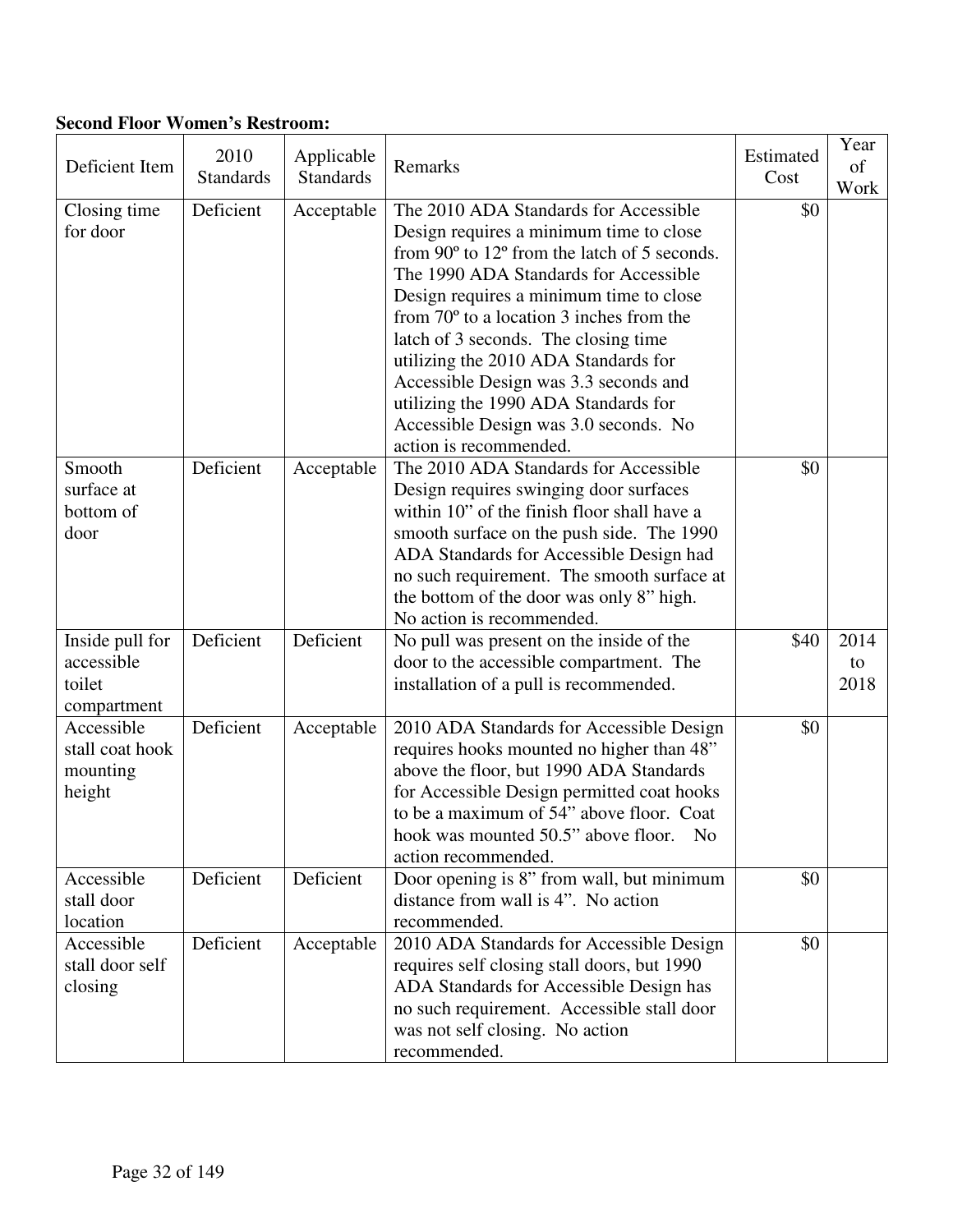| Mirror     | Deficient | Deficient | Accessible mirror to be a maximum of 40"     | \$0  |      |
|------------|-----------|-----------|----------------------------------------------|------|------|
| mounting   |           |           | above floor, but was mounted with the        |      |      |
| height     |           |           | reflective surface 40.5" above the floor. No |      |      |
|            |           |           | action recommended.                          |      |      |
| Access to  | Deficient | Deficient | Baby changing station encroaches on          | \$50 | 2014 |
| accessible |           |           | maneuvering clearance at accessible stall    |      | to   |
| stall      |           |           | door. Recommend relocating baby              |      | 2018 |
|            |           |           | changing station to a location not in        |      |      |
|            |           |           | maneuvering clearances for stall, but to a   |      |      |
|            |           |           | location that is accessible.                 |      |      |

#### **Clerk's Office:**

| Deficient Item                                     | 2010<br><b>Standards</b> | Applicable<br><b>Standards</b> | Remarks                                                                                                                                                                                                                                                                                                                                                                                                                            | Estimated<br>Cost | Year<br>οf<br>Work |
|----------------------------------------------------|--------------------------|--------------------------------|------------------------------------------------------------------------------------------------------------------------------------------------------------------------------------------------------------------------------------------------------------------------------------------------------------------------------------------------------------------------------------------------------------------------------------|-------------------|--------------------|
| Smooth<br>surface at<br>bottom of<br>entrance door | Deficient                | Acceptable                     | The 2010 ADA Standards for Accessible<br>Design requires swinging door surfaces<br>within 10" of the finish floor shall have a<br>smooth surface on the push side. The 1990<br>ADA Standards for Accessible Design had<br>no such requirement. The smooth surface at<br>the bottom of the door was only 7" high.<br>No action is recommended.                                                                                      | \$0               |                    |
| Accessible<br>service<br>counter                   | Deficient                | Deficient                      | An accessible service counter that complies<br>with the ADA Standards for Accessible<br>Design is present in the office. However,<br>that counter is used as a computer terminal<br>and for the display of literature and other<br>documents. If the computer terminal is<br>intended as a self service device it could<br>remain, but an adequate space should be<br>cleared to permit transactions with disabled<br>individuals. | \$0               | 2014<br>to<br>2018 |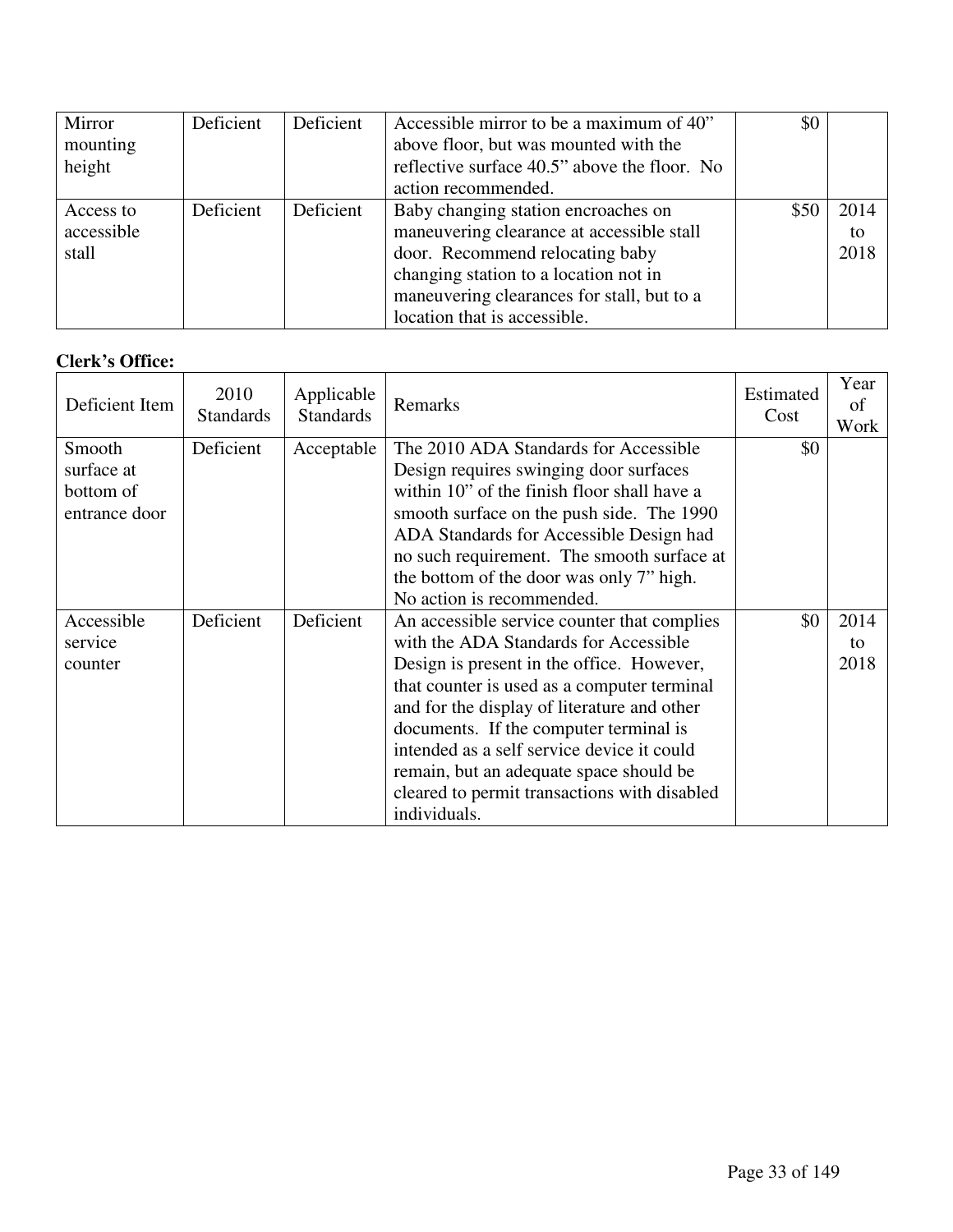| <b>Second Floor Holding Cell Suite: (Room 224)</b> |  |
|----------------------------------------------------|--|
|----------------------------------------------------|--|

| Deficient Item                                                                 | 2010<br><b>Standards</b> | Applicable<br><b>Standards</b> | Remarks                                                                                                                                                                                                                                                                                                                                                                                                                                                                                                                                                                                                                                                                                        | Estimated<br>Cost | Year<br>of<br>Work |
|--------------------------------------------------------------------------------|--------------------------|--------------------------------|------------------------------------------------------------------------------------------------------------------------------------------------------------------------------------------------------------------------------------------------------------------------------------------------------------------------------------------------------------------------------------------------------------------------------------------------------------------------------------------------------------------------------------------------------------------------------------------------------------------------------------------------------------------------------------------------|-------------------|--------------------|
| Closing time<br>for front<br>entrance door<br>to office suit                   | Deficient                | Acceptable                     | The 2010 ADA Standards for Accessible<br>Design requires a minimum time to close<br>from 90° to 12° from the latch of 5 seconds.<br>The 1990 ADA Standards for Accessible<br>Design requires a minimum time to close<br>from $70^{\circ}$ to a location 3 inches from the<br>latch of 3 seconds. The closing time<br>utilizing the 2010 ADA Standards for<br>Accessible Design was 4.1 seconds and<br>utilizing the 1990 ADA Standards for<br>Accessible Design was 6.9 seconds. No<br>action is recommended.                                                                                                                                                                                  | \$0               |                    |
| Opening force<br>for front<br>entrance door<br>to office suite                 | Deficient                | Deficient                      | The ADA Standards for Accessible Design<br>requires a maximum opening force of 5<br>pounds for non-fire doors and that fire doors<br>be the minimum force permitted by the fire<br>code. The Indiana Fire Code requires<br>swinging fire doors shall close from the full-<br>open position and latch automatically and<br>that the door closer shall exert enough force<br>to close and latch the door from any<br>partially open position. The force required<br>to open the door was 6 pounds. It is<br>recommended that the door closer be<br>adjusted to provide a maximum force<br>required to open the door of 5 pounds or the<br>minimum force required to close and latch<br>the door. | \$25              | 2019<br>to<br>2018 |
| Smooth<br>surface at<br>bottom of<br>front entrance<br>door to office<br>suite | Deficient                | Acceptable                     | The 2010 ADA Standards for Accessible<br>Design requires swinging door surfaces<br>within 10" of the finish floor shall have a<br>smooth surface on the push side. The 1990<br>ADA Standards for Accessible Design had<br>no such requirement. The smooth surface at<br>the bottom of the door was only 9.5" high.<br>No action is recommended.                                                                                                                                                                                                                                                                                                                                                | \$0               |                    |
| Clear turning<br>space in toilet<br>room                                       | Deficient                | Deficient                      | Interior toilet room does not have a 60"<br>diameter turning space. It is recommended<br>that the toilet room wall be relocated to<br>provide the required turning space                                                                                                                                                                                                                                                                                                                                                                                                                                                                                                                       | \$1,000           | 2034<br>to<br>2038 |
| Wheel chair<br>space at end<br>of bench.                                       | Deficient                | Acceptable                     | No clear floor space at end of bench for<br>wheel chair. No action recommended at<br>this time.                                                                                                                                                                                                                                                                                                                                                                                                                                                                                                                                                                                                | \$0               | 2029<br>to<br>2033 |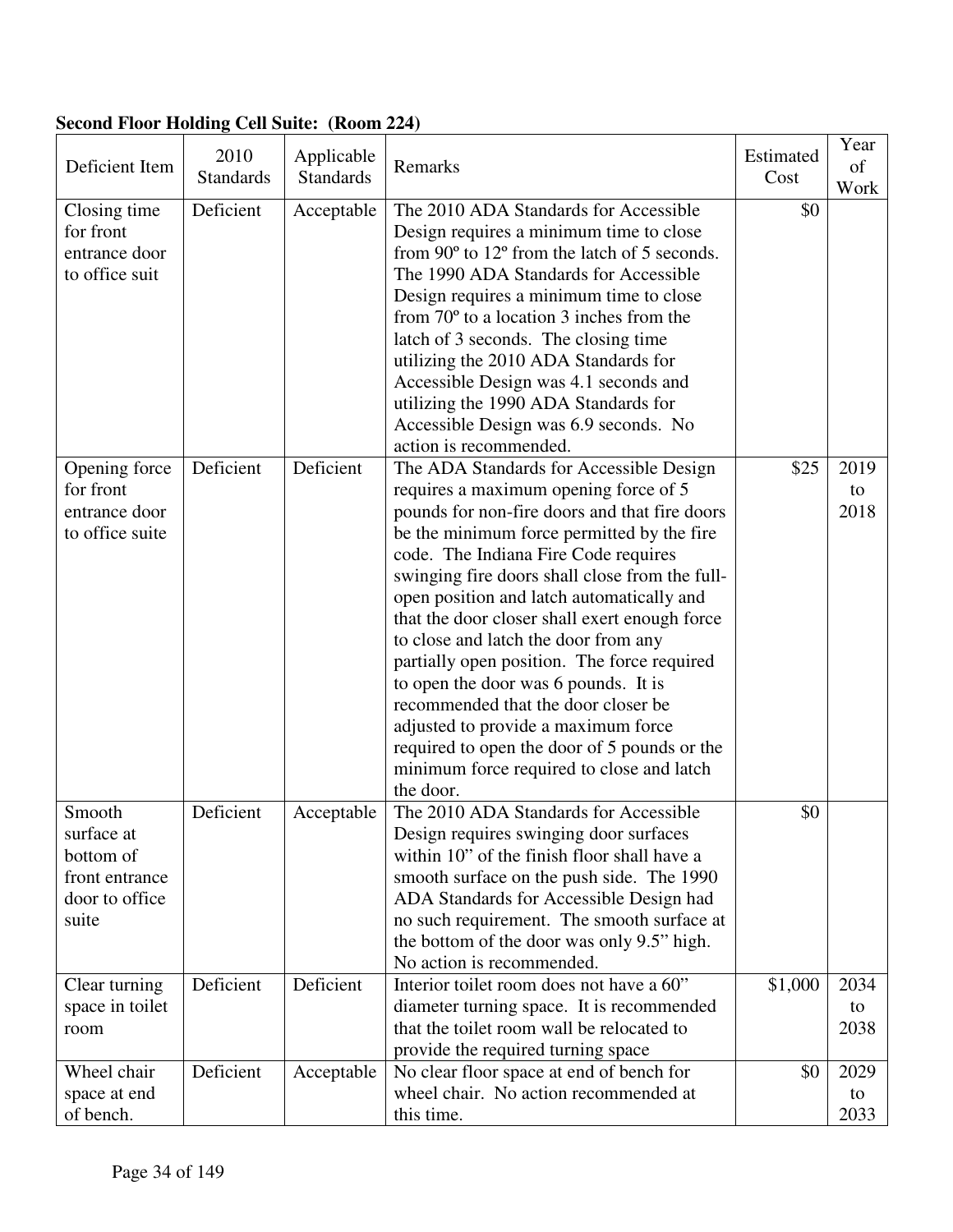| Bench          | Deficient | Acceptable | Bench is too narrow for 2010 ADA            | \$0   |      |
|----------------|-----------|------------|---------------------------------------------|-------|------|
| dimensions     |           |            | Standards for Accessible Design. No         |       |      |
|                |           |            | criteria for benches in 1990 ADA Standards  |       |      |
|                |           |            | for Accessible Design. No action            |       |      |
|                |           |            | recommended at this time.                   |       |      |
| Mirror in      | Deficient | Deficient  | Mirror is mounted with bottom of reflective | \$45  | 2024 |
| toilet room    |           |            | surface 51" above floor. Needs to be        |       | to   |
| mounting       |           |            | lowered so bottom of reflective surface is  |       | 2028 |
| height         |           |            | 40" above floor.                            |       |      |
| Rear grab bar  | Deficient | Deficient  | Rear grab bar is only 31" long. Minimum     | \$150 | 2034 |
| in toilet room |           |            | length is 36". Recommend grab bar is        |       | to   |
|                |           |            | replaced.                                   |       | 2038 |

#### **Superior Court Room:**

| erior Court Rooms |                          |                                |                                              |                   |                    |
|-------------------|--------------------------|--------------------------------|----------------------------------------------|-------------------|--------------------|
| Deficient Item    | 2010<br><b>Standards</b> | Applicable<br><b>Standards</b> | Remarks                                      | Estimated<br>Cost | Year<br>of<br>Work |
| Smooth            | Deficient                | Acceptable                     | The 2010 ADA Standards for Accessible        | \$0               |                    |
| surface at        |                          |                                | Design requires swinging door surfaces       |                   |                    |
| bottom of         |                          |                                | within 10" of the finish floor shall have a  |                   |                    |
| entrance door     |                          |                                | smooth surface on the push side. The 1990    |                   |                    |
|                   |                          |                                | ADA Standards for Accessible Design had      |                   |                    |
|                   |                          |                                | no such requirement. The smooth surface at   |                   |                    |
|                   |                          |                                | the bottom of the door was only 9.5" high.   |                   |                    |
|                   |                          |                                | No action is recommended.                    |                   |                    |
| Aisle seats       | Deficient                | Deficient                      | A minimum of 2 aisle seats required by       | \$0               | 2014               |
| without arm       |                          |                                | 2010 ADA Standards for Accessible            |                   | to                 |
| rests or with     |                          |                                | Design, but only 1 aisle seat is required by |                   | 2018               |
| folding           |                          |                                | 1990 ADA Standards for Accessible            |                   |                    |
| armrests          |                          |                                | Design. Recommend that 2 aisle seats be      |                   |                    |
|                   |                          |                                | designated.                                  |                   |                    |
| Sign or           | Deficient                | Deficient                      | Signs or markers needed to identify aisle    | \$200             | 2014               |
| markers for       |                          |                                | seat. Recommend that 2 signs be installed    |                   | to                 |
| aisles seat       |                          |                                |                                              |                   | 2018               |
| Assistive         | Deficient                | Deficient                      | Signs notifying patrons of availability of   | \$125             | 2014               |
| listening         |                          |                                | devices needed. Recommend that signs be      |                   | to                 |
| devices signs     |                          |                                | installed                                    |                   | 2018               |
| Ramp to           | Deficient                | Deficient                      | Ramp to jury box/witness box is 1:8. Ramp    | \$300             | 2019               |
| witness box       |                          |                                | slope is not to exceed 1:12. Recommend       |                   | to                 |
| and jury box      |                          |                                | that ramp is reconstructed with a minimum    |                   | 2013               |
| slope             |                          |                                | length of 72".                               |                   |                    |
| Ramp to           | Deficient                | Deficient                      | Ramp to jury box/witness box is only 34"     | \$0               | 2019               |
| witness           |                          |                                | wide, but is to have a minimum width of      |                   | to                 |
| box/jury box      |                          |                                | 36". Reconstruct ramp with a minimum         |                   | 2013               |
| width             |                          |                                | width of 36".                                |                   |                    |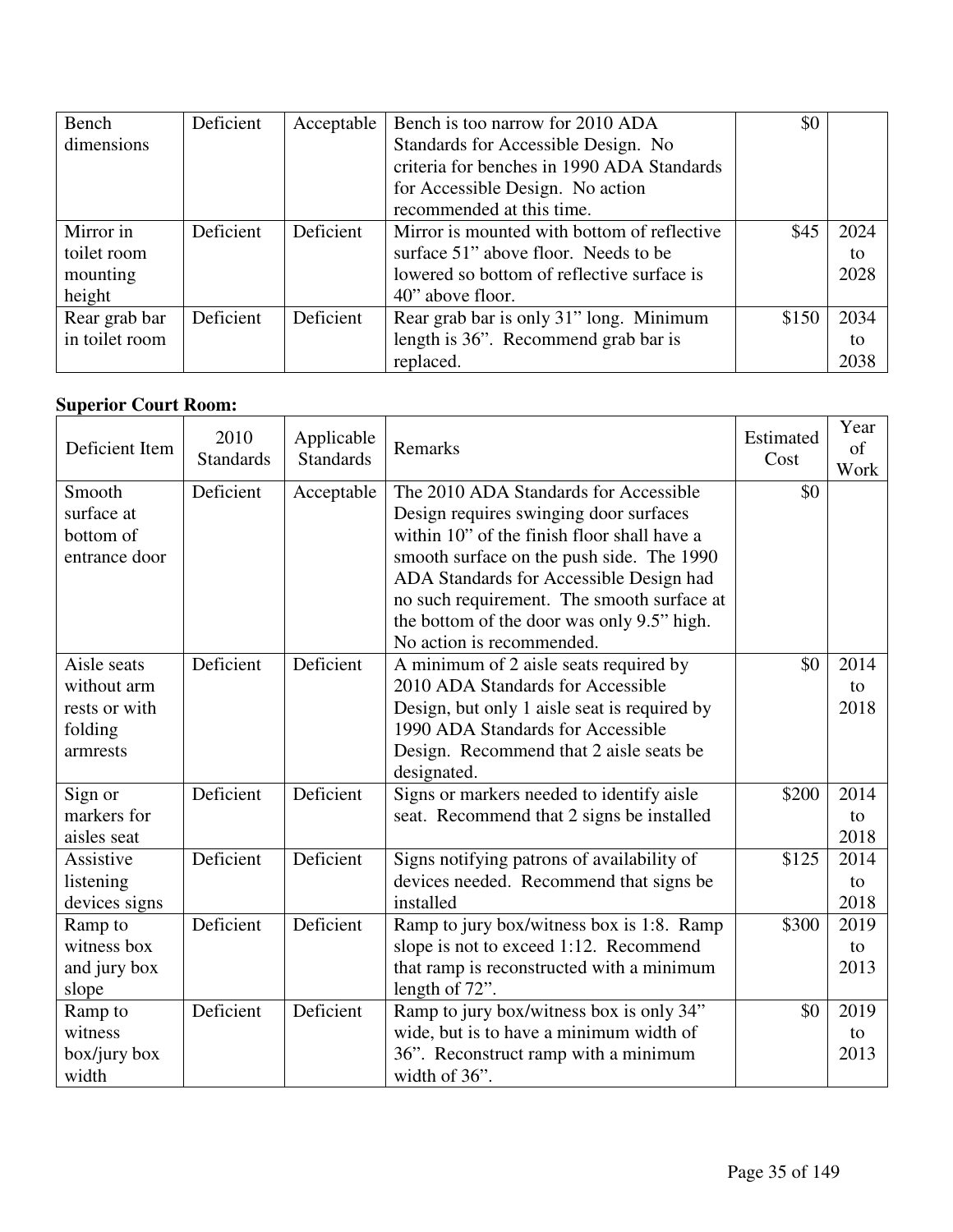| Ramp to         | Deficient | Deficient | Curb on side of ramp only 1.75" tall. 1990 | \$0 | 2019 |
|-----------------|-----------|-----------|--------------------------------------------|-----|------|
| witness         |           |           | ADA Standards for Accessible Design        |     | to   |
| $box/ijury$ box |           |           | requires a minimum of a 2" curb on ramps   |     | 2013 |
| curb            |           |           | and 2010 ADA Standards for Accessible      |     |      |
|                 |           |           | Design requires a minimum of a 4" curb on  |     |      |
|                 |           |           | ramps or a rail no more than 4" above the  |     |      |
|                 |           |           | top of the ramp. Reconstruct ramp with a   |     |      |
|                 |           |           | 4" high curb along each edge.              |     |      |

#### **Superior Court Jury Room:**

| Deficient Item         | 2010<br><b>Standards</b> | Applicable<br><b>Standards</b> | Remarks                                                           | Estimated<br>Cost | Year<br>of<br>Work |
|------------------------|--------------------------|--------------------------------|-------------------------------------------------------------------|-------------------|--------------------|
| Light switch<br>height | Deficient                | Acceptable                     | Light switch is mounted 51" above floor.<br>No action recommended | \$0               |                    |
| Side                   | Deficient                | Deficient                      | Only 15.5" clearance beyond latch side of                         | \$150             | 2014               |
| maneuvering            |                          |                                | door available, but 18" minimum is                                |                   | to                 |
| clearance at           |                          |                                | required. Recommend that both women's                             |                   | 2018               |
| men's                  |                          |                                | restroom and men's restroom be designated                         |                   |                    |
| restroom door          |                          |                                | unisex. Then only one of the two (one that                        |                   |                    |
|                        |                          |                                | is now the women's restroom) needs to be                          |                   |                    |
|                        |                          |                                | accessible and signed as such.                                    |                   |                    |
| Turning space          | Deficient                | Deficient                      | Room is only 59" wide so no 60" diameter                          | \$0               | 2014               |
| in men's               |                          |                                | turning space. Recommend that both                                |                   | to                 |
| restroom               |                          |                                | women's restroom and men's restroom be                            |                   | 2018               |
|                        |                          |                                | designated unisex. Then only one of the                           |                   |                    |
|                        |                          |                                | two (one that is now the women's restroom)                        |                   |                    |
|                        |                          |                                | needs to be accessible and signed as such.                        |                   |                    |
| Mirror height          | Deficient                | Deficient                      | Mirror mounted 41" above floor, but                               | \$0               | 2014               |
| in men's               |                          |                                | maximum height to bottom of reflective                            |                   | to                 |
| restroom               |                          |                                | surface is 40". Recommend that both                               |                   | 2018               |
|                        |                          |                                | women's restroom and men's restroom be                            |                   |                    |
|                        |                          |                                | designated unisex. Then only one of the                           |                   |                    |
|                        |                          |                                | two (one that is now the women's restroom)                        |                   |                    |
|                        |                          |                                | needs to be accessible and signed as such.                        |                   |                    |
| Clearance of           | Deficient                | Acceptable                     | Room is only 59" wide, but 2010 ADA                               | \$0               |                    |
| water closets          |                          |                                | Standards for Accessible Design requires a                        |                   |                    |
| in men's               |                          |                                | minimum width of 60". No action                                   |                   |                    |
| restroom               |                          |                                | recommended.                                                      |                   |                    |
| Rear grab bar          | Deficient                | Deficient                      | Rear grab bar is only 31" long, but                               | \$0               | 2014               |
| in for water           |                          |                                | minimum required length is 36".                                   |                   | to                 |
| closet in              |                          |                                | Recommend that both women's restroom                              |                   | 2018               |
| men's                  |                          |                                | and men's restroom be designated unisex.                          |                   |                    |
| restroom.              |                          |                                | Then only one of the two (one that is now                         |                   |                    |
|                        |                          |                                | the women's restroom) needs to be                                 |                   |                    |
|                        |                          |                                | accessible and signed as such.                                    |                   |                    |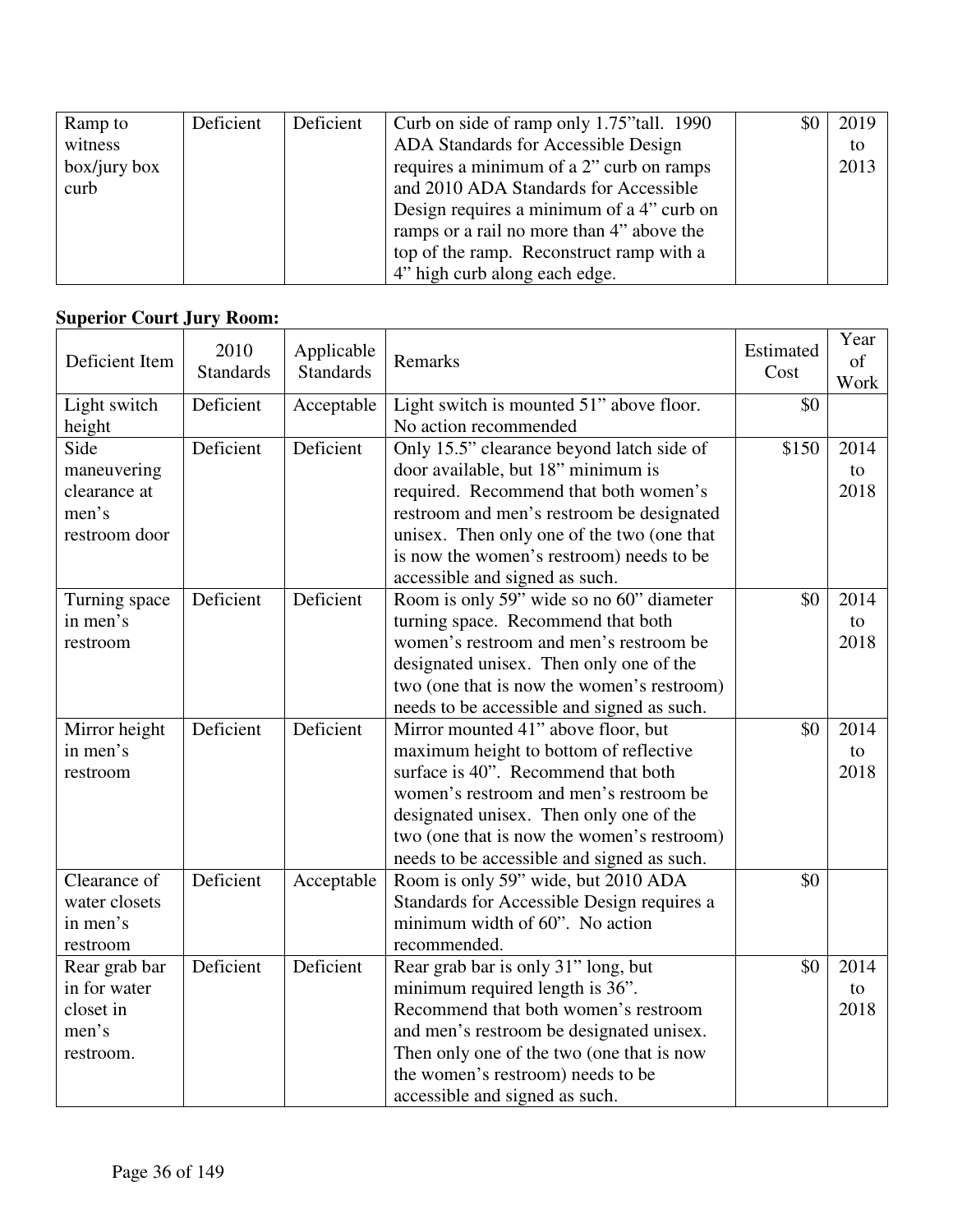| Light switch<br>height in<br>men's<br>restroom                  | Deficient | Acceptable | Light switch is mounted 51" above floor.<br>No action recommended.                                                                                                                                                                              | \$0  |                    |
|-----------------------------------------------------------------|-----------|------------|-------------------------------------------------------------------------------------------------------------------------------------------------------------------------------------------------------------------------------------------------|------|--------------------|
| Light switch<br>height in<br>women's<br>restroom                | Deficient | Acceptable | Light switch is mounted 51" above floor.<br>No action recommended.                                                                                                                                                                              | \$0  |                    |
| Side<br>maneuvering<br>clearance at<br>women's<br>restroom door | Deficient | Deficient  | Only 16.5" clearance beyond latch side of<br>door available, but 18" minimum is<br>required. No action recommended.                                                                                                                             | \$0  |                    |
| Clearance at<br>water closet in<br>women's<br>restroom          | Deficient | Acceptable | Lavatory encroaches into 60" wide<br>maneuvering space required by 2010 ADA<br>Standards for Accessible Design, but no<br>such requirement in 1990 ADA Standards<br>for Accessible Design. No action<br>recommended.                            | \$0  |                    |
| Mirror height<br>in women's<br>restroom                         | Deficient | Deficient  | Mirror mounted 41" to bottom of reflective<br>surface above floor, but maximum height to<br>bottom of reflective surface is 40".<br>Recommend lowering mirror.                                                                                  | \$45 | 2014<br>to<br>2018 |
| Shelf height in<br>women's<br>restroom                          | Deficient | Acceptable | Shelf height is 36" above floor. 2010 ADA<br>Standards for Accessible Design requires a<br>minimum of 40" above floor. 1990 ADA<br>Standards for Accessible Design only<br>requires that shelves be within reach ranges.<br>No action required. | \$0  |                    |

# **Superior Court Office:**

| Deficient Item                                                                 | 2010<br><b>Standards</b> | Applicable<br><b>Standards</b> | Remarks                                                                                                                                                                                                                                                                                                                                         | Estimated<br>Cost | Year<br>of<br>Work |
|--------------------------------------------------------------------------------|--------------------------|--------------------------------|-------------------------------------------------------------------------------------------------------------------------------------------------------------------------------------------------------------------------------------------------------------------------------------------------------------------------------------------------|-------------------|--------------------|
| Smooth<br>surface at<br>bottom of<br>front entrance<br>door to office<br>suite | Deficient                | Acceptable                     | The 2010 ADA Standards for Accessible<br>Design requires swinging door surfaces<br>within 10" of the finish floor shall have a<br>smooth surface on the push side. The 1990<br>ADA Standards for Accessible Design had<br>no such requirement. The smooth surface at<br>the bottom of the door was only 9.5" high.<br>No action is recommended. | \$0               |                    |
| Light switch<br>height                                                         | Deficient                | Acceptable                     | Light switch is mounted 51" above floor.<br>No action recommended                                                                                                                                                                                                                                                                               | \$0               |                    |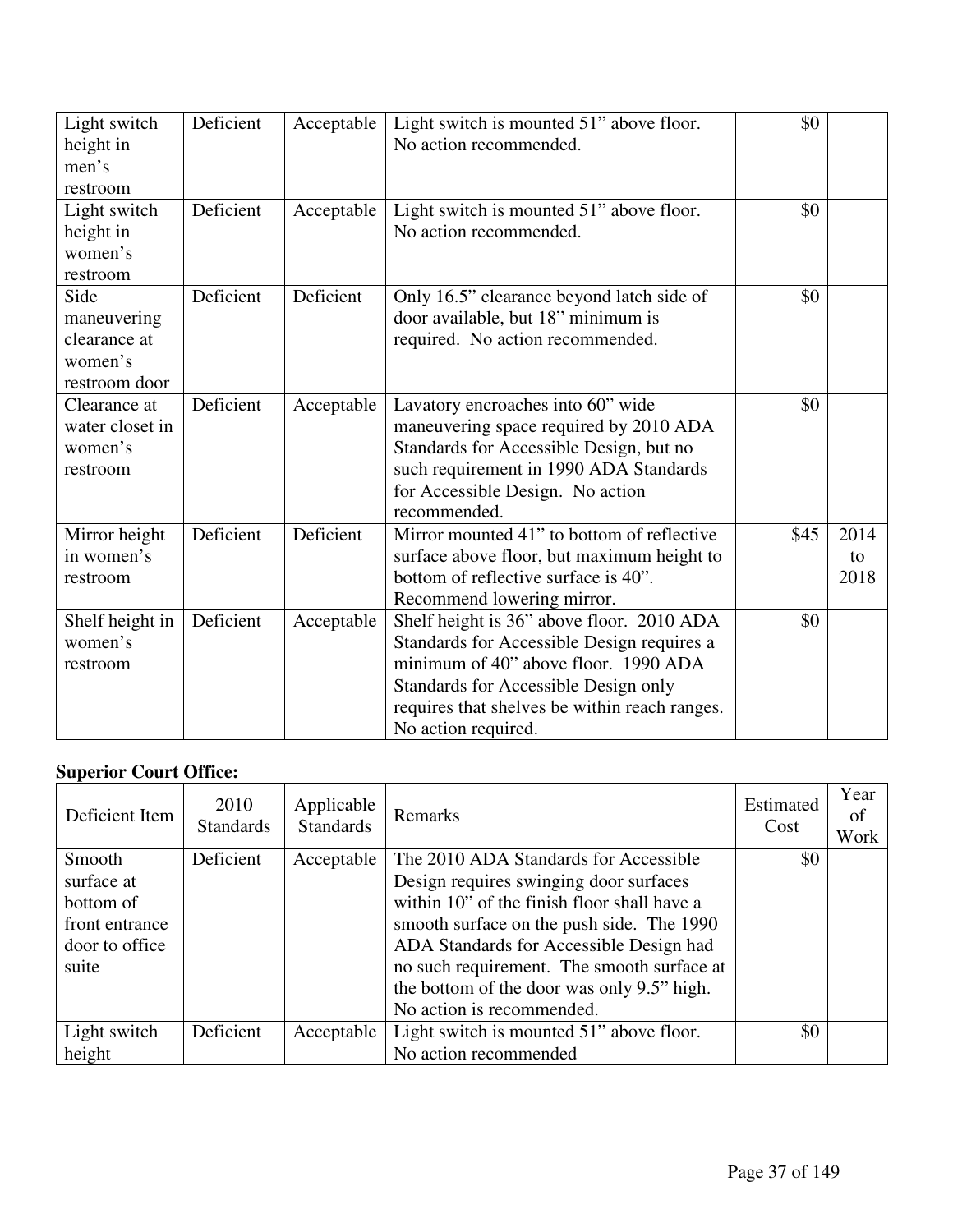| Closing time   | Deficient | Acceptable | The 2010 ADA Standards for Accessible             | \$0  |      |
|----------------|-----------|------------|---------------------------------------------------|------|------|
| for door from  |           |            | Design requires a minimum time to close           |      |      |
| office into    |           |            | from 90° to 12° from the latch of 5 seconds.      |      |      |
| Judge's        |           |            | The 1990 ADA Standards for Accessible             |      |      |
| private office |           |            | Design requires a minimum time to close           |      |      |
|                |           |            | from $70^{\circ}$ to a location 3 inches from the |      |      |
|                |           |            | latch of 3 seconds. The closing time              |      |      |
|                |           |            | utilizing the 2010 ADA Standards for              |      |      |
|                |           |            | Accessible Design was 4.1 seconds and             |      |      |
|                |           |            | utilizing the 1990 ADA Standards for              |      |      |
|                |           |            | Accessible Design was 5.0 seconds. No             |      |      |
|                |           |            | action is recommended.                            |      |      |
| Opening force  | Deficient | Deficient  | The ADA Standards for Accessible Design           | \$25 | 2019 |
| for door from  |           |            | requires a maximum opening force of 5             |      | to   |
| office into    |           |            | pounds for non-fire doors and that fire doors     |      | 2023 |
| Judge's        |           |            | be the minimum force permitted by the fire        |      |      |
| private office |           |            | code. The Indiana Fire Code requires              |      |      |
|                |           |            | swinging fire doors shall close from the full-    |      |      |
|                |           |            | open position and latch automatically and         |      |      |
|                |           |            | that the door closer shall exert enough force     |      |      |
|                |           |            | to close and latch the door from any              |      |      |
|                |           |            | partially open position. The force required       |      |      |
|                |           |            | to open the door was $5\frac{1}{2}$ pounds. It is |      |      |
|                |           |            | recommended that the door closer be               |      |      |
|                |           |            | adjusted to provide a maximum force               |      |      |
|                |           |            | required to open the door of 5 pounds or the      |      |      |
|                |           |            | minimum force required to close and latch         |      |      |
|                |           |            | the door.                                         |      |      |
| Closing time   | Deficient | Acceptable | The 2010 ADA Standards for Accessible             | \$0  |      |
| for door from  |           |            | Design requires a minimum time to close           |      |      |
| office into    |           |            | from 90° to 12° from the latch of 5 seconds.      |      |      |
|                |           |            | The 1990 ADA Standards for Accessible             |      |      |
| courtroom      |           |            |                                                   |      |      |
|                |           |            | Design requires a minimum time to close           |      |      |
|                |           |            | from $70^{\circ}$ to a location 3 inches from the |      |      |
|                |           |            | latch of 3 seconds. The closing time              |      |      |
|                |           |            | utilizing the 2010 ADA Standards for              |      |      |
|                |           |            | Accessible Design was 3.8 seconds and             |      |      |
|                |           |            | utilizing the 1990 ADA Standards for              |      |      |
|                |           |            | Accessible Design was 4.5 seconds. No             |      |      |
|                |           |            | action is recommended.                            |      |      |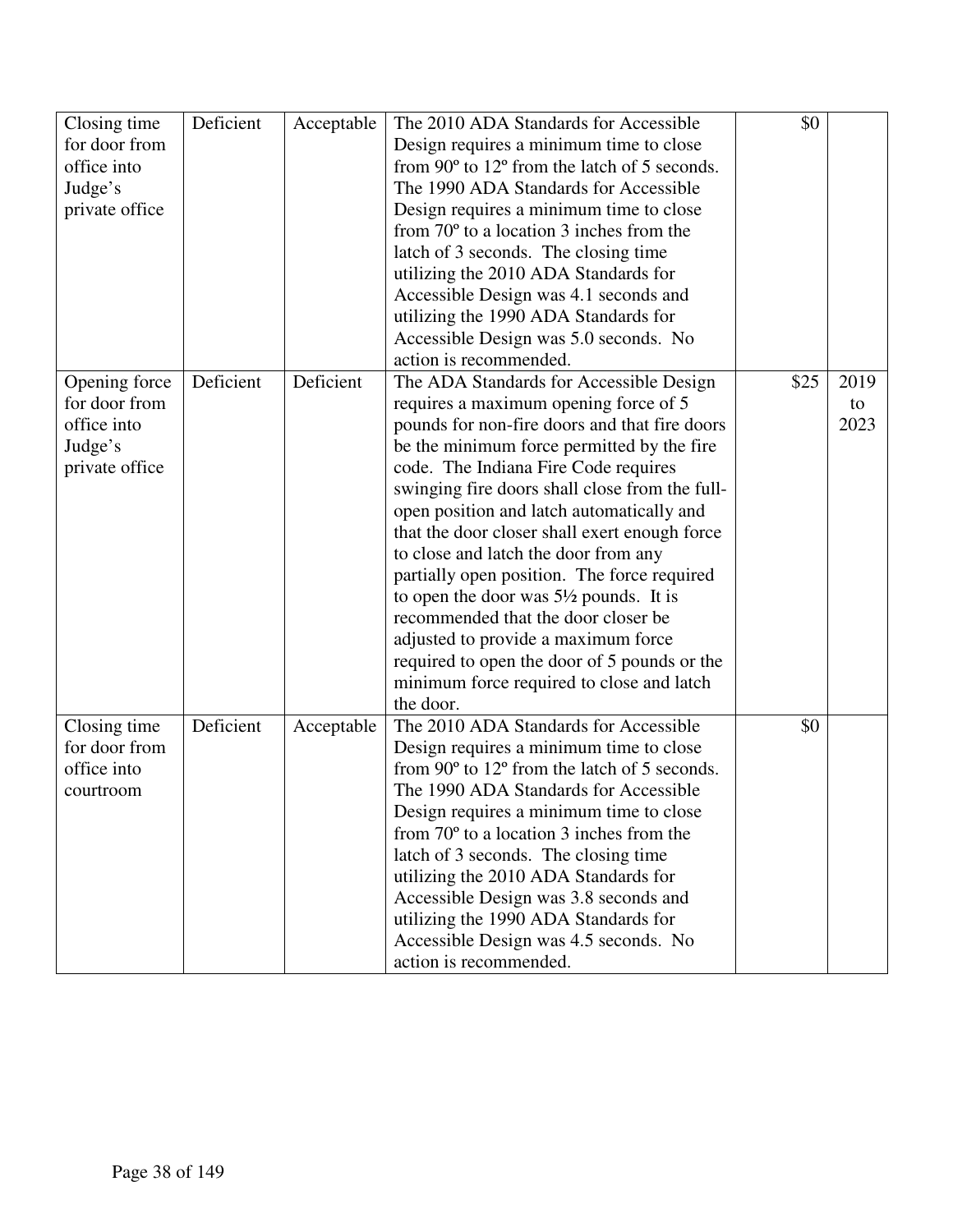| Opening force | Deficient | Deficient  | The ADA Standards for Accessible Design           | \$25 | 2019 |
|---------------|-----------|------------|---------------------------------------------------|------|------|
| for door from |           |            | requires a maximum opening force of 5             |      | to   |
| office into   |           |            | pounds for non-fire doors and that fire doors     |      | 2023 |
| courtroom     |           |            | be the minimum force permitted by the fire        |      |      |
|               |           |            | code. The Indiana Fire Code requires              |      |      |
|               |           |            | swinging fire doors shall close from the full-    |      |      |
|               |           |            | open position and latch automatically and         |      |      |
|               |           |            | that the door closer shall exert enough force     |      |      |
|               |           |            | to close and latch the door from any              |      |      |
|               |           |            | partially open position. The force required       |      |      |
|               |           |            | to open the door was $6\frac{1}{2}$ pounds. It is |      |      |
|               |           |            | recommended that the door closer be               |      |      |
|               |           |            | adjusted to provide a maximum force               |      |      |
|               |           |            | required to open the door of 5 pounds or the      |      |      |
|               |           |            | minimum force required to close and latch         |      |      |
|               |           |            | the door.                                         |      |      |
| Smooth        | Deficient | Acceptable | The 2010 ADA Standards for Accessible             | \$0  |      |
| surface at    |           |            | Design requires swinging door surfaces            |      |      |
| bottom of     |           |            | within 10" of the finish floor shall have a       |      |      |
| door from     |           |            | smooth surface on the push side. The 1990         |      |      |
| office into   |           |            | ADA Standards for Accessible Design had           |      |      |
| courtroom     |           |            | no such requirement. The smooth surface at        |      |      |
|               |           |            | the bottom of the door was only 9.5" high.        |      |      |
|               |           |            | No action is recommended.                         |      |      |

#### **Law Library:**

| Deficient Item           | 2010<br><b>Standards</b> | Applicable<br><b>Standards</b> | Remarks                                                                                                                                                                                                                                                                                                                                                                                                                                                                                                                         | Estimated<br>Cost | Year<br>οf<br>Work |
|--------------------------|--------------------------|--------------------------------|---------------------------------------------------------------------------------------------------------------------------------------------------------------------------------------------------------------------------------------------------------------------------------------------------------------------------------------------------------------------------------------------------------------------------------------------------------------------------------------------------------------------------------|-------------------|--------------------|
| Closing time<br>for door | Deficient                | Acceptable                     | The 2010 ADA Standards for Accessible<br>Design requires a minimum time to close<br>from 90 $\degree$ to 12 $\degree$ from the latch of 5 seconds.<br>The 1990 ADA Standards for Accessible<br>Design requires a minimum time to close<br>from $70^{\circ}$ to a location 3 inches from the<br>latch of 3 seconds. The closing time<br>utilizing the 2010 ADA Standards for<br>Accessible Design was 3.6 seconds and<br>utilizing the 1990 ADA Standards for<br>Accessible Design was 4.7 seconds. No<br>action is recommended. | \$0               |                    |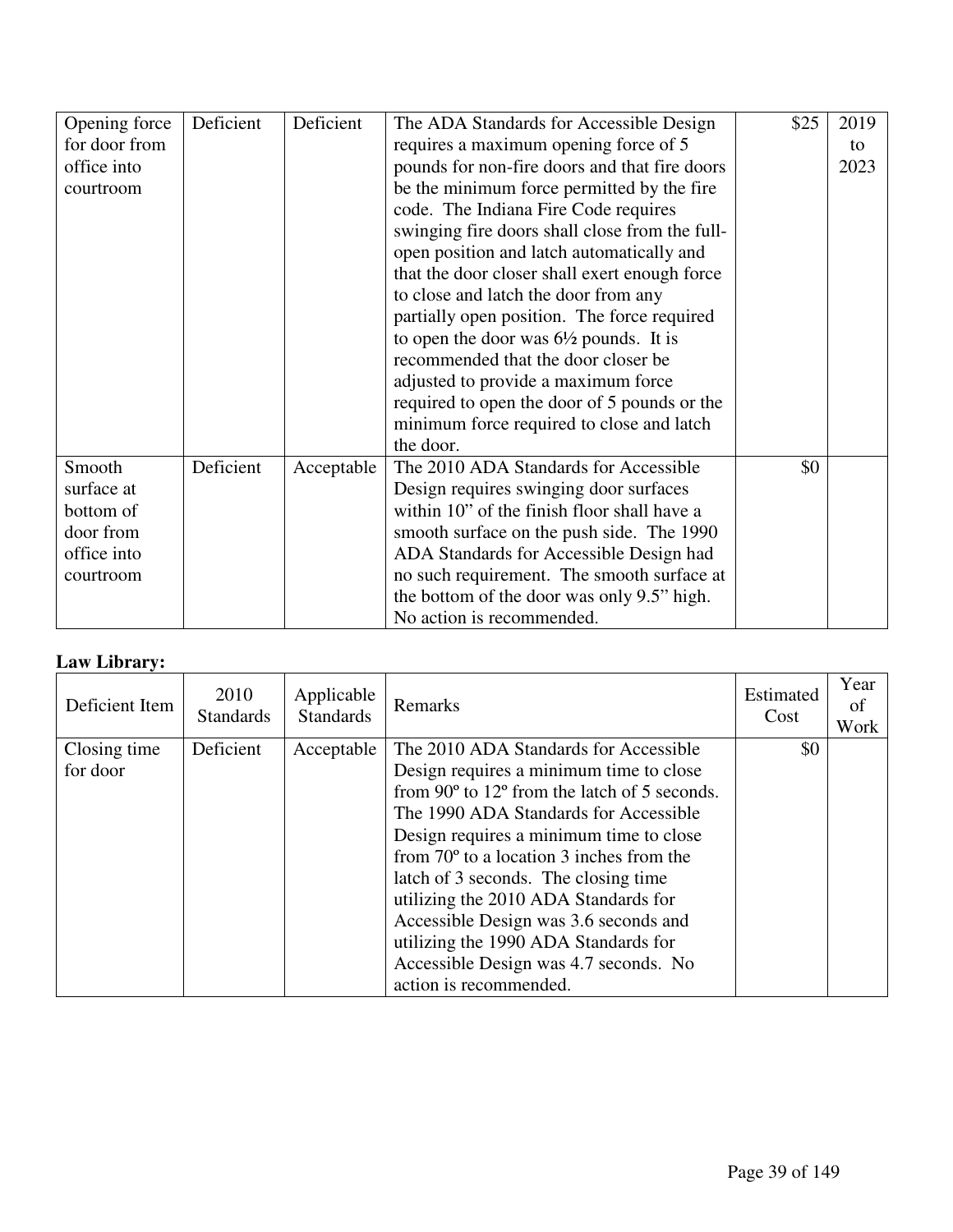| Opening force | Deficient | Deficient  | The ADA Standards for Accessible Design        | \$25 | 2019 |
|---------------|-----------|------------|------------------------------------------------|------|------|
| for door      |           |            | requires a maximum opening force of 5          |      | to   |
|               |           |            | pounds for non-fire doors and that fire doors  |      | 2023 |
|               |           |            | be the minimum force permitted by the fire     |      |      |
|               |           |            | code. The Indiana Fire Code requires           |      |      |
|               |           |            | swinging fire doors shall close from the full- |      |      |
|               |           |            | open position and latch automatically and      |      |      |
|               |           |            | that the door closer shall exert enough force  |      |      |
|               |           |            | to close and latch the door from any           |      |      |
|               |           |            | partially open position. The force required    |      |      |
|               |           |            | to open the door was 7 pounds. It is           |      |      |
|               |           |            | recommended that the door closer be            |      |      |
|               |           |            | adjusted to provide a maximum force            |      |      |
|               |           |            | required to open the door of 5 pounds or the   |      |      |
|               |           |            | minimum force required to close and latch      |      |      |
|               |           |            | the door.                                      |      |      |
| Smooth        | Deficient | Acceptable | The 2010 ADA Standards for Accessible          | \$0  |      |
| surface at    |           |            | Design requires swinging door surfaces         |      |      |
| bottom of     |           |            | within 10" of the finish floor shall have a    |      |      |
| door          |           |            | smooth surface on the push side. The 1990      |      |      |
|               |           |            | ADA Standards for Accessible Design had        |      |      |
|               |           |            | no such requirement. The smooth surface at     |      |      |
|               |           |            | the bottom of the door was only 9.5" high.     |      |      |
|               |           |            | No action is recommended.                      |      |      |
| Light switch  | Deficient | Acceptable | Light switch is mounted 51" above floor.       | \$0  |      |
| height        |           |            | No action recommended                          |      |      |

# **East Consultation Room: (Room 210)**

| Deficient Item           | 2010<br><b>Standards</b> | Applicable<br><b>Standards</b> | Remarks                                                                                                                                                                                                                                                                                                                                                                                                                                                                                                                         | Estimated<br>Cost | Year<br>οf<br>Work |
|--------------------------|--------------------------|--------------------------------|---------------------------------------------------------------------------------------------------------------------------------------------------------------------------------------------------------------------------------------------------------------------------------------------------------------------------------------------------------------------------------------------------------------------------------------------------------------------------------------------------------------------------------|-------------------|--------------------|
| Closing time<br>for door | Deficient                | Acceptable                     | The 2010 ADA Standards for Accessible<br>Design requires a minimum time to close<br>from $90^{\circ}$ to $12^{\circ}$ from the latch of 5 seconds.<br>The 1990 ADA Standards for Accessible<br>Design requires a minimum time to close<br>from $70^{\circ}$ to a location 3 inches from the<br>latch of 3 seconds. The closing time<br>utilizing the 2010 ADA Standards for<br>Accessible Design was 4.1 seconds and<br>utilizing the 1990 ADA Standards for<br>Accessible Design was 5.0 seconds. No<br>action is recommended. | \$0               |                    |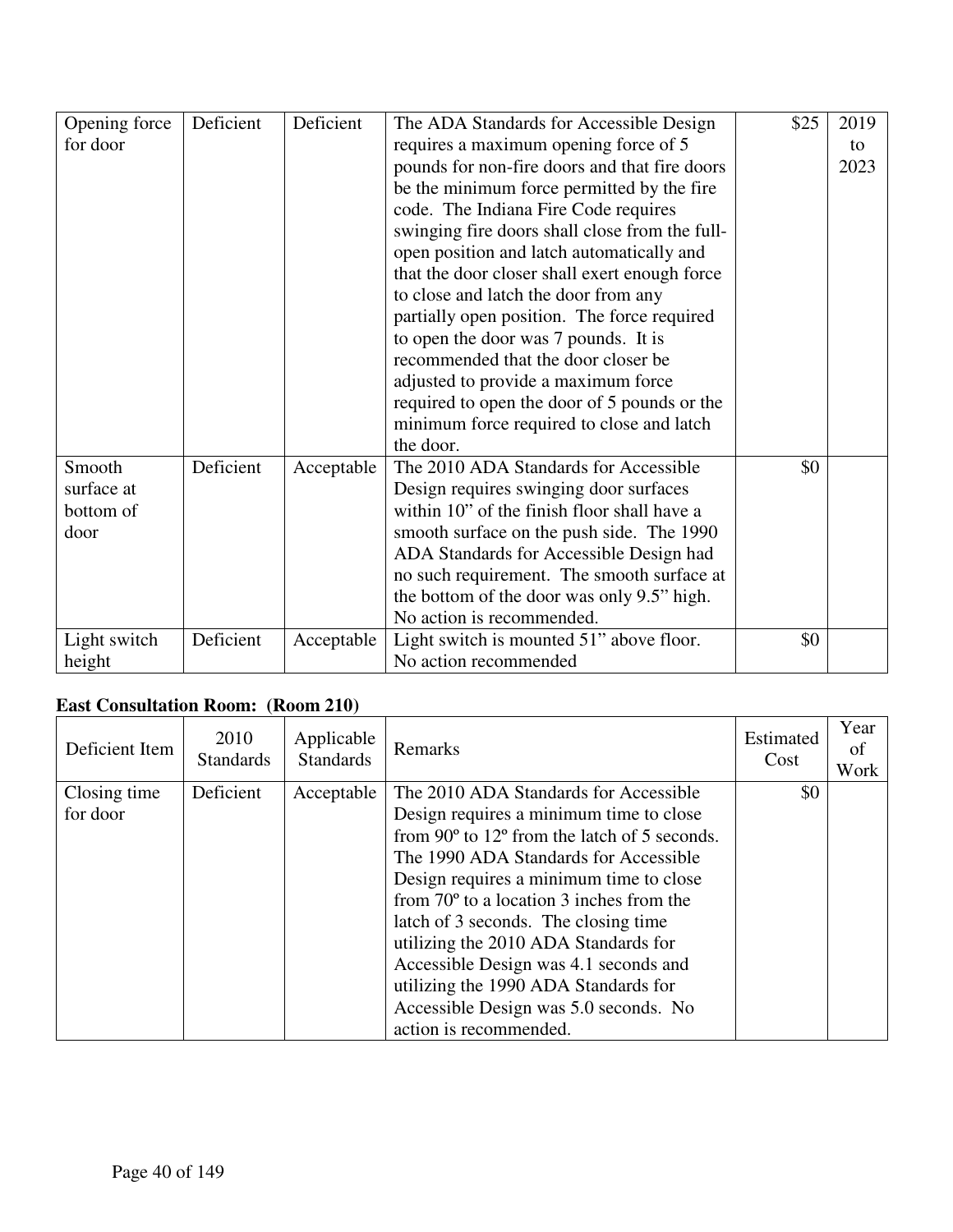| Opening force | Deficient | Deficient  | The ADA Standards for Accessible Design           | \$25 | 2019 |
|---------------|-----------|------------|---------------------------------------------------|------|------|
| for door      |           |            | requires a maximum opening force of 5             |      | to   |
|               |           |            | pounds for non-fire doors and that fire doors     |      | 2023 |
|               |           |            | be the minimum force permitted by the fire        |      |      |
|               |           |            | code. The Indiana Fire Code requires              |      |      |
|               |           |            | swinging fire doors shall close from the full-    |      |      |
|               |           |            | open position and latch automatically and         |      |      |
|               |           |            | that the door closer shall exert enough force     |      |      |
|               |           |            | to close and latch the door from any              |      |      |
|               |           |            | partially open position. The force required       |      |      |
|               |           |            | to open the door was $5\frac{1}{2}$ pounds. It is |      |      |
|               |           |            | recommended that the door closer be               |      |      |
|               |           |            | adjusted to provide a maximum force               |      |      |
|               |           |            | required to open the door of 5 pounds or the      |      |      |
|               |           |            | minimum force required to close and latch         |      |      |
|               |           |            | the door.                                         |      |      |
| Smooth        | Deficient | Acceptable | The 2010 ADA Standards for Accessible             | \$0  |      |
| surface at    |           |            | Design requires swinging door surfaces            |      |      |
| bottom of     |           |            | within 10" of the finish floor shall have a       |      |      |
| door          |           |            | smooth surface on the push side. The 1990         |      |      |
|               |           |            | ADA Standards for Accessible Design had           |      |      |
|               |           |            | no such requirement. The smooth surface at        |      |      |
|               |           |            | the bottom of the door was only 9.25" high.       |      |      |
|               |           |            | No action is recommended.                         |      |      |
| Light switch  | Deficient | Acceptable | Light switch is mounted 51" above floor.          | \$0  |      |
| height        |           |            | No action recommended                             |      |      |

## **West Consultation Room: (Room 212)**

| Deficient Item           | 2010<br><b>Standards</b> | Applicable<br><b>Standards</b> | Remarks                                                                                                                                                                                                                                                                                                                                                                                                                                                                                                                         | Estimated<br>Cost | Year<br>of<br>Work |
|--------------------------|--------------------------|--------------------------------|---------------------------------------------------------------------------------------------------------------------------------------------------------------------------------------------------------------------------------------------------------------------------------------------------------------------------------------------------------------------------------------------------------------------------------------------------------------------------------------------------------------------------------|-------------------|--------------------|
| Closing time<br>for door | Deficient                | Acceptable                     | The 2010 ADA Standards for Accessible<br>Design requires a minimum time to close<br>from $90^{\circ}$ to $12^{\circ}$ from the latch of 5 seconds.<br>The 1990 ADA Standards for Accessible<br>Design requires a minimum time to close<br>from $70^{\circ}$ to a location 3 inches from the<br>latch of 3 seconds. The closing time<br>utilizing the 2010 ADA Standards for<br>Accessible Design was 3.7 seconds and<br>utilizing the 1990 ADA Standards for<br>Accessible Design was 4.5 seconds. No<br>action is recommended. | \$0               |                    |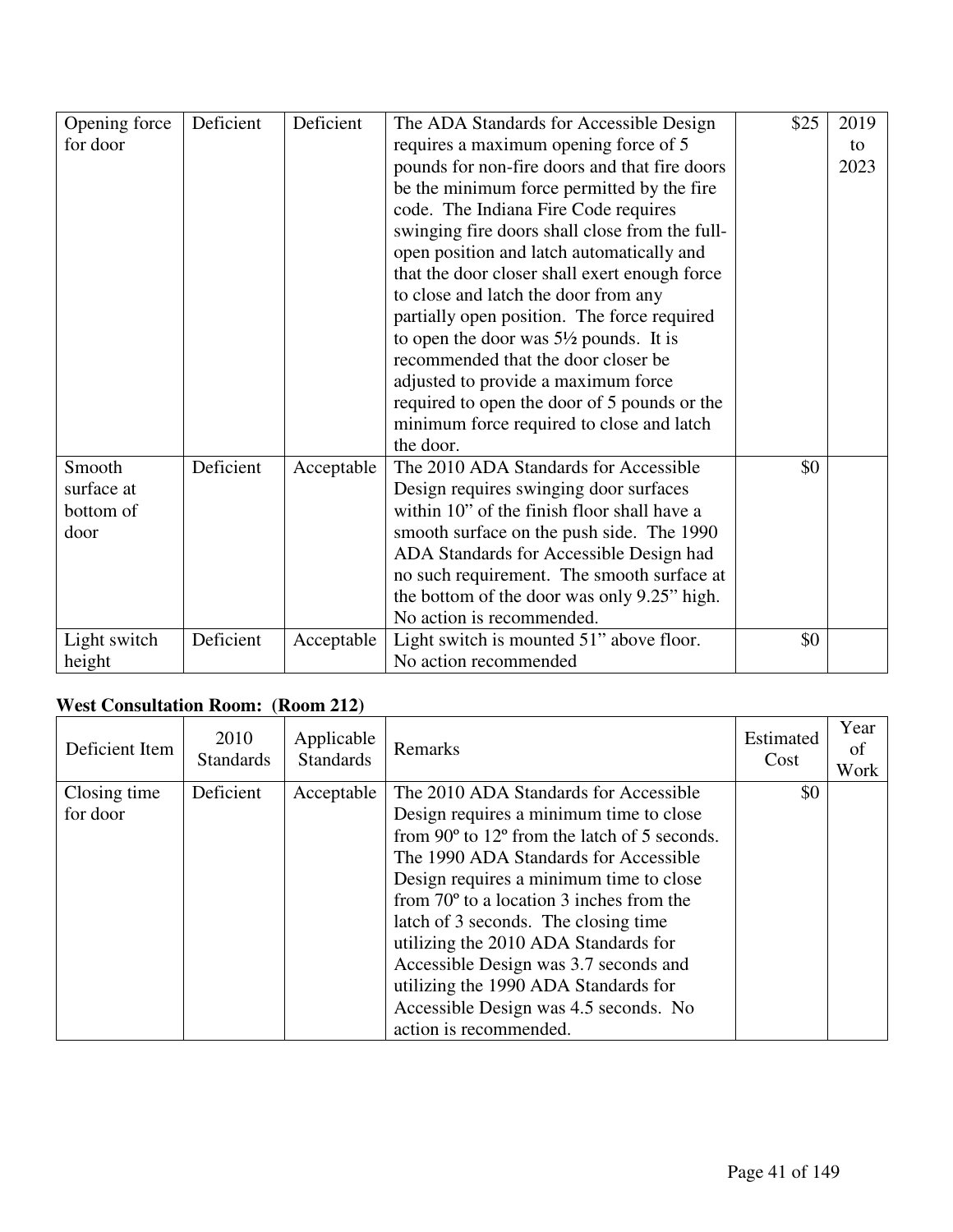| Opening force | Deficient | Deficient  | The ADA Standards for Accessible Design           | \$25 | 2019 |
|---------------|-----------|------------|---------------------------------------------------|------|------|
| for door      |           |            | requires a maximum opening force of 5             |      | to   |
|               |           |            | pounds for non-fire doors and that fire doors     |      | 2023 |
|               |           |            | be the minimum force permitted by the fire        |      |      |
|               |           |            | code. The Indiana Fire Code requires              |      |      |
|               |           |            | swinging fire doors shall close from the full-    |      |      |
|               |           |            | open position and latch automatically and         |      |      |
|               |           |            | that the door closer shall exert enough force     |      |      |
|               |           |            | to close and latch the door from any              |      |      |
|               |           |            | partially open position. The force required       |      |      |
|               |           |            | to open the door was $6\frac{1}{2}$ pounds. It is |      |      |
|               |           |            | recommended that the door closer be               |      |      |
|               |           |            | adjusted to provide a maximum force               |      |      |
|               |           |            | required to open the door of 5 pounds or the      |      |      |
|               |           |            | minimum force required to close and latch         |      |      |
|               |           |            | the door.                                         |      |      |
| Smooth        | Deficient | Acceptable | The 2010 ADA Standards for Accessible             | \$0  |      |
| surface at    |           |            | Design requires swinging door surfaces            |      |      |
| bottom of     |           |            | within 10" of the finish floor shall have a       |      |      |
| door          |           |            | smooth surface on the push side. The 1990         |      |      |
|               |           |            | ADA Standards for Accessible Design had           |      |      |
|               |           |            | no such requirement. The smooth surface at        |      |      |
|               |           |            | the bottom of the door was only 9.5" high.        |      |      |
|               |           |            | No action is recommended.                         |      |      |
| Light switch  | Deficient | Acceptable | Light switch is mounted 51" above floor.          | \$0  |      |
| height        |           |            | No action recommended                             |      |      |

## **Circuit Court Room:**

| Deficient Item                       | 2010<br><b>Standards</b> | Applicable<br><b>Standards</b> | Remarks                                                                                                                                                                                                                                                                                                                                                                                                                                                                                                                         | Estimated<br>Cost | Year<br>0f<br>Work |
|--------------------------------------|--------------------------|--------------------------------|---------------------------------------------------------------------------------------------------------------------------------------------------------------------------------------------------------------------------------------------------------------------------------------------------------------------------------------------------------------------------------------------------------------------------------------------------------------------------------------------------------------------------------|-------------------|--------------------|
| Closing time<br>for entrance<br>door | Deficient                | Acceptable                     | The 2010 ADA Standards for Accessible<br>Design requires a minimum time to close<br>from $90^{\circ}$ to $12^{\circ}$ from the latch of 5 seconds.<br>The 1990 ADA Standards for Accessible<br>Design requires a minimum time to close<br>from $70^{\circ}$ to a location 3 inches from the<br>latch of 3 seconds. The closing time<br>utilizing the 2010 ADA Standards for<br>Accessible Design was 4.9 seconds and<br>utilizing the 1990 ADA Standards for<br>Accessible Design was 4.1 seconds. No<br>action is recommended. | \$0               |                    |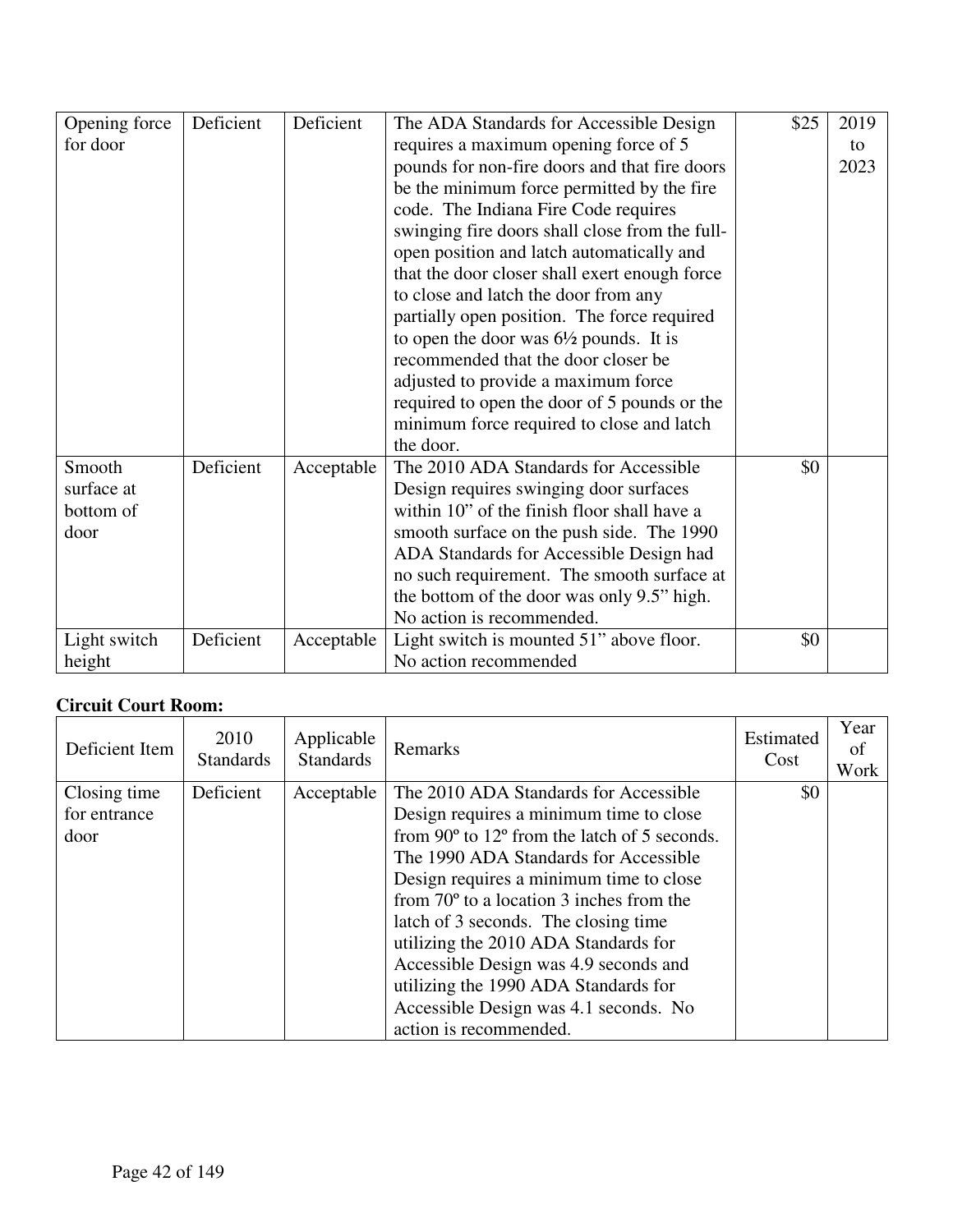| Smooth<br>surface at | Deficient | Acceptable | The 2010 ADA Standards for Accessible<br>Design requires swinging door surfaces | \$0   |      |
|----------------------|-----------|------------|---------------------------------------------------------------------------------|-------|------|
| bottom of            |           |            | within 10" of the finish floor shall have a                                     |       |      |
| entrance door        |           |            | smooth surface on the push side. The 1990                                       |       |      |
|                      |           |            | ADA Standards for Accessible Design had                                         |       |      |
|                      |           |            | no such requirement. The smooth surface at                                      |       |      |
|                      |           |            | the bottom of the door was only 9.5" high.                                      |       |      |
|                      |           |            | No action is recommended.                                                       |       |      |
| Aisle seats          | Deficient | Deficient  | A minimum of 2 aisle seats required by                                          | \$0   | 2014 |
| without              |           |            | 2010 ADA Standards for Accessible                                               |       | to   |
| armrests or          |           |            | Design, but only 1 aisle seat is required by                                    |       | 2018 |
| with folding         |           |            | 1990 ADA Standards for Accessible                                               |       |      |
| armrests             |           |            | Design. Recommend designating 2 seats as<br>aisle.                              |       |      |
| Sign or              | Deficient | Deficient  | Signs or markers needed to identify aisle                                       | \$200 | 2014 |
| markers for          |           |            | seat. Recommend that signs be installed                                         |       | to   |
| aisles seat          |           |            |                                                                                 |       | 2018 |
| Assistive            | Deficient | Deficient  | Signs notifying patrons of availability of                                      | \$125 | 2014 |
| listening            |           |            | devices needed. Recommend that a sign is                                        |       | to   |
| devices signs        |           |            | installed.                                                                      |       | 2018 |
| Ramp to              | Deficient | Deficient  | Ramp to jury box/witness box is 1:8. Ramp                                       | \$300 | 2019 |
| witness box          |           |            | slope not to exceed 1:12. Recommend that                                        |       | to   |
| and jury box         |           |            | ramp is reconstructed with a minimum                                            |       | 2023 |
| slope                |           |            | length of 72".                                                                  |       |      |
| Ramp to              | Deficient | Deficient  | Ramp to jury box/witness box is only 34"                                        | \$0   | 2019 |
| witness              |           |            | wide, but is to have a minimum width of                                         |       | to   |
| box/jury box         |           |            | 36". Reconstruct ramp with a minimum                                            |       | 2023 |
| width                |           |            | width of 36".                                                                   |       |      |
| Ramp to              | Deficient | Deficient  | Curb on side of ramp only 1.75"tall. 1990                                       | \$0   | 2019 |
| witness              |           |            | ADA Standards for Accessible Design                                             |       | to   |
| box/jury box         |           |            | requires a minimum of a 2" curb on ramps                                        |       | 2023 |
| curb                 |           |            | and 2010 ADA Standards for Accessible                                           |       |      |
|                      |           |            | Design requires a minimum of a 4" curb on                                       |       |      |
|                      |           |            | ramps or a rail no more than 4" above the                                       |       |      |
|                      |           |            | top of the ramp. Reconstruct ramp with a                                        |       |      |
|                      |           |            | 4" high curb along each edge.                                                   |       |      |

#### **Circuit Court Jury Room:**

| Deficient Item         | 2010<br><b>Standards</b> | Applicable<br><b>Standards</b> | Remarks                                                                        | Estimated<br>Cost | Year<br>of<br>Work |
|------------------------|--------------------------|--------------------------------|--------------------------------------------------------------------------------|-------------------|--------------------|
| Light switch<br>height | Deficient                |                                | Acceptable   Light switch is mounted 51" above floor.<br>No action recommended | \$0               |                    |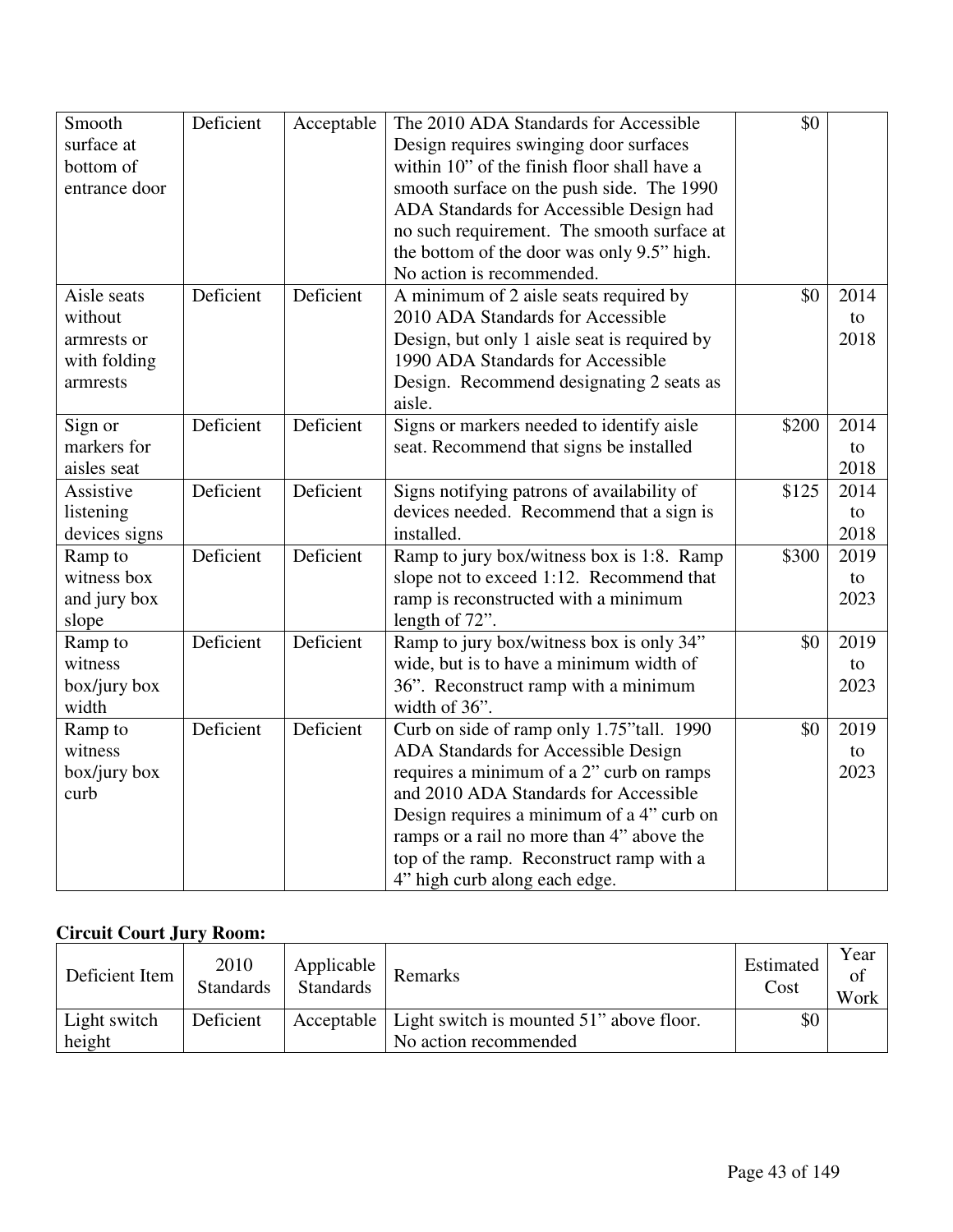| Side          | Deficient | Deficient  | Only 15.5" clearance beyond latch side of  | \$150 | 2014 |
|---------------|-----------|------------|--------------------------------------------|-------|------|
| maneuvering   |           |            | door available, but 18" minimum is         |       | to   |
| clearance at  |           |            | required. Recommend that both women's      |       | 2018 |
| men's         |           |            | restroom and men's restroom be designated  |       |      |
| restroom door |           |            | unisex. Then only one of the two (one that |       |      |
|               |           |            | is now the women's restroom) needs to be   |       |      |
|               |           |            | accessible and signed as such.             |       |      |
| Turning space | Deficient | Deficient  | Room is only 59" wide so no 60" diameter   | \$0   | 2014 |
| in men's      |           |            | turning space. Recommend that both         |       | to   |
| restroom      |           |            | women's restroom and men's restroom be     |       | 2018 |
|               |           |            | designated unisex. Then only one of the    |       |      |
|               |           |            | two (one that is now the women's restroom) |       |      |
|               |           |            | needs to be accessible and signed as such. |       |      |
| Mirror height | Deficient | Deficient  | Mirror mounted 41" above floor, but        | \$0   | 2014 |
| in men's      |           |            | maximum height to bottom of reflective     |       | to   |
| restroom      |           |            | surface is 40". Recommend that both        |       | 2018 |
|               |           |            | women's restroom and men's restroom be     |       |      |
|               |           |            | designated unisex. Then only one of the    |       |      |
|               |           |            | two (one that is now the women's restroom) |       |      |
|               |           |            | needs to be accessible and signed as such. |       |      |
| Clearance of  | Deficient | Acceptable | Room is only 59" wide, but 2010 ADA        | \$0   |      |
| water closets |           |            | Standards for Accessible Design requires a |       |      |
| in men's      |           |            | minimum width of 60". No action            |       |      |
| restroom      |           |            | recommended.                               |       |      |
| Rear grab bar | Deficient | Deficient  | Rear grab bar is only 31" long, but        | \$0   | 2014 |
| for water     |           |            | minimum required length is 36".            |       | to   |
| closet in     |           |            | Recommend that both women's restroom       |       | 2018 |
| men's         |           |            | and men's restroom be designated unisex.   |       |      |
| restroom.     |           |            | Then only one of the two (one that is now  |       |      |
|               |           |            | the women's restroom) needs to be          |       |      |
|               |           |            | accessible and signed as such.             |       |      |
| Light switch  | Deficient | Acceptable | Light switch is mounted 51" above floor.   | \$0   |      |
| height in     |           |            | No action recommended                      |       |      |
| men's         |           |            |                                            |       |      |
| restroom      |           |            |                                            |       |      |
| Light switch  | Deficient | Acceptable | Light switch is mounted 51" above floor.   | \$0   |      |
| height in     |           |            | No action recommended                      |       |      |
| women's       |           |            |                                            |       |      |
| restroom      |           |            |                                            |       |      |
| Side          | Deficient | Deficient  | Only 16.5" clearance beyond latch side of  | \$0   |      |
| maneuvering   |           |            | door available, but 18" minimum is         |       |      |
| clearance at  |           |            | required. No action recommended.           |       |      |
| women's       |           |            |                                            |       |      |
| restroom door |           |            |                                            |       |      |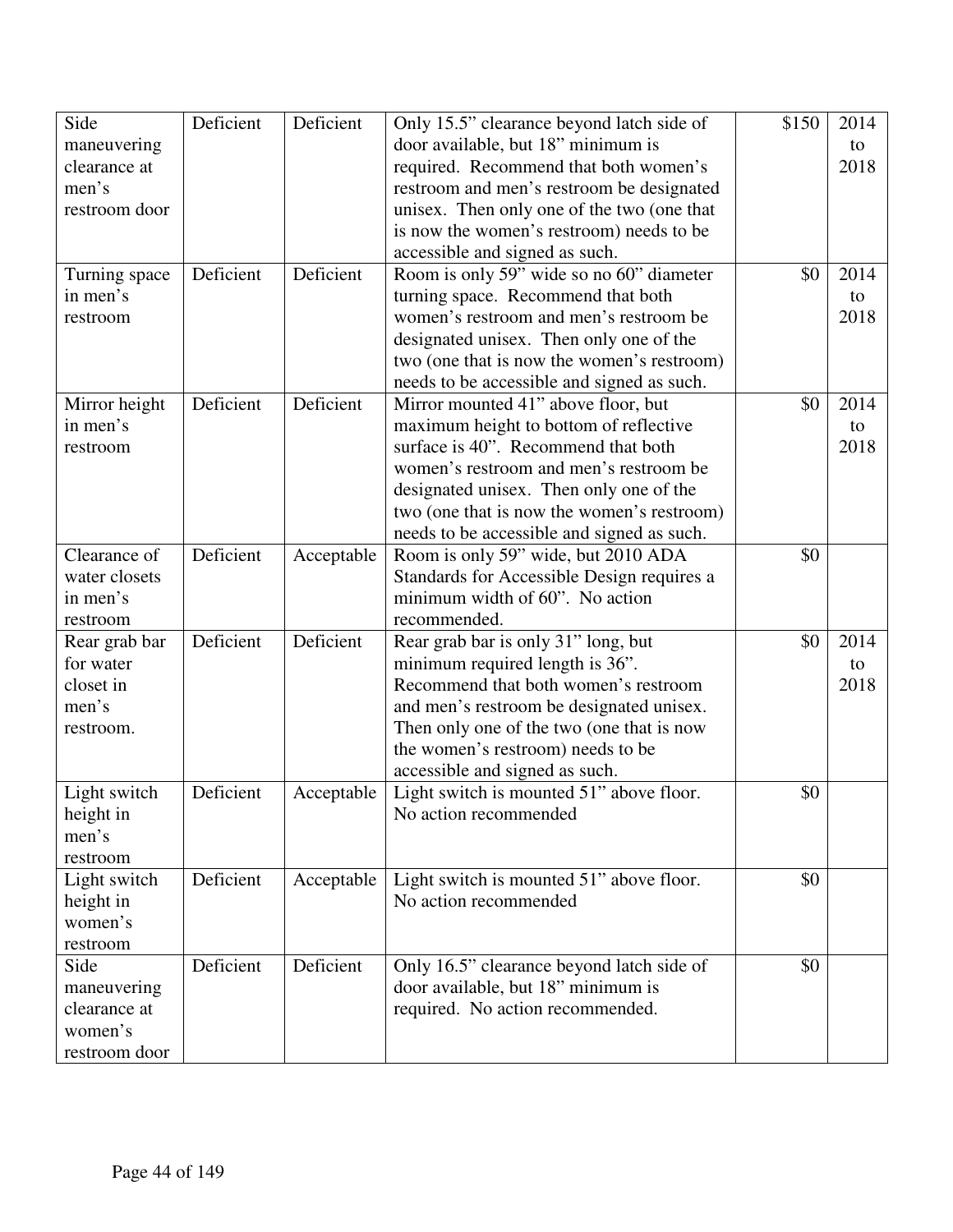| Clearance at    | Deficient | Acceptable | Lavatory encroaches into 60" wide             | \$0  |      |
|-----------------|-----------|------------|-----------------------------------------------|------|------|
| water closet in |           |            | maneuvering space required by 2010 ADA        |      |      |
| women's         |           |            | Standards for Accessible Design, but no       |      |      |
| restroom        |           |            | such requirement in 1990 ADA Standards        |      |      |
|                 |           |            | for Accessible Design. No action              |      |      |
|                 |           |            | recommended.                                  |      |      |
| Mirror height   | Deficient | Deficient  | Mirror mounted 41" to bottom of reflective    | \$45 | 2014 |
| in women's      |           |            | surface above floor, but maximum height to    |      | to   |
| restroom        |           |            | bottom of reflective surface is 40".          |      | 2018 |
|                 |           |            | Recommend lowering mirror.                    |      |      |
| Shelf height in | Deficient | Acceptable | Shelf height is 36" above floor. 2010 ADA     | \$0  |      |
| women's         |           |            | Standards for Accessible Design requires a    |      |      |
| restroom        |           |            | minimum of 40" above floor. 1990 ADA          |      |      |
|                 |           |            | Standards for Accessible Design only          |      |      |
|                 |           |            | requires that shelves be within reach ranges. |      |      |
|                 |           |            | No action required.                           |      |      |

#### **Circuit Court Office:**

| Deficient Item                 | 2010<br><b>Standards</b> | Applicable<br><b>Standards</b> | Remarks                                                                                                   | Estimated<br>Cost | Year<br>of<br>Work |
|--------------------------------|--------------------------|--------------------------------|-----------------------------------------------------------------------------------------------------------|-------------------|--------------------|
| Closing time                   | Deficient                | Acceptable                     | The 2010 ADA Standards for Accessible                                                                     | \$0               |                    |
| for entrance<br>door to office |                          |                                | Design requires a minimum time to close<br>from $90^{\circ}$ to $12^{\circ}$ from the latch of 5 seconds. |                   |                    |
| suite                          |                          |                                | The 1990 ADA Standards for Accessible                                                                     |                   |                    |
|                                |                          |                                | Design requires a minimum time to close                                                                   |                   |                    |
|                                |                          |                                | from $70^{\circ}$ to a location 3 inches from the                                                         |                   |                    |
|                                |                          |                                | latch of 3 seconds. The closing time                                                                      |                   |                    |
|                                |                          |                                | utilizing the 2010 ADA Standards for                                                                      |                   |                    |
|                                |                          |                                | Accessible Design was 4.8 seconds and                                                                     |                   |                    |
|                                |                          |                                | utilizing the 1990 ADA Standards for                                                                      |                   |                    |
|                                |                          |                                | Accessible Design was 4.6 seconds. No                                                                     |                   |                    |
|                                |                          |                                | action is recommended.                                                                                    |                   |                    |
| Smooth                         | Deficient                | Acceptable                     | The 2010 ADA Standards for Accessible                                                                     | \$0               |                    |
| surface at                     |                          |                                | Design requires swinging door surfaces                                                                    |                   |                    |
| bottom of                      |                          |                                | within 10" of the finish floor shall have a                                                               |                   |                    |
| front entrance                 |                          |                                | smooth surface on the push side. The 1990                                                                 |                   |                    |
| door to office                 |                          |                                | ADA Standards for Accessible Design had                                                                   |                   |                    |
| suite                          |                          |                                | no such requirement. The smooth surface at                                                                |                   |                    |
|                                |                          |                                | the bottom of the door was only 9.5" high.                                                                |                   |                    |
|                                |                          |                                | No action is recommended.                                                                                 |                   |                    |
| Light switch                   | Deficient                | Acceptable                     | Light switch is mounted 51" above floor.                                                                  | \$0               |                    |
| height                         |                          |                                | No action recommended                                                                                     |                   |                    |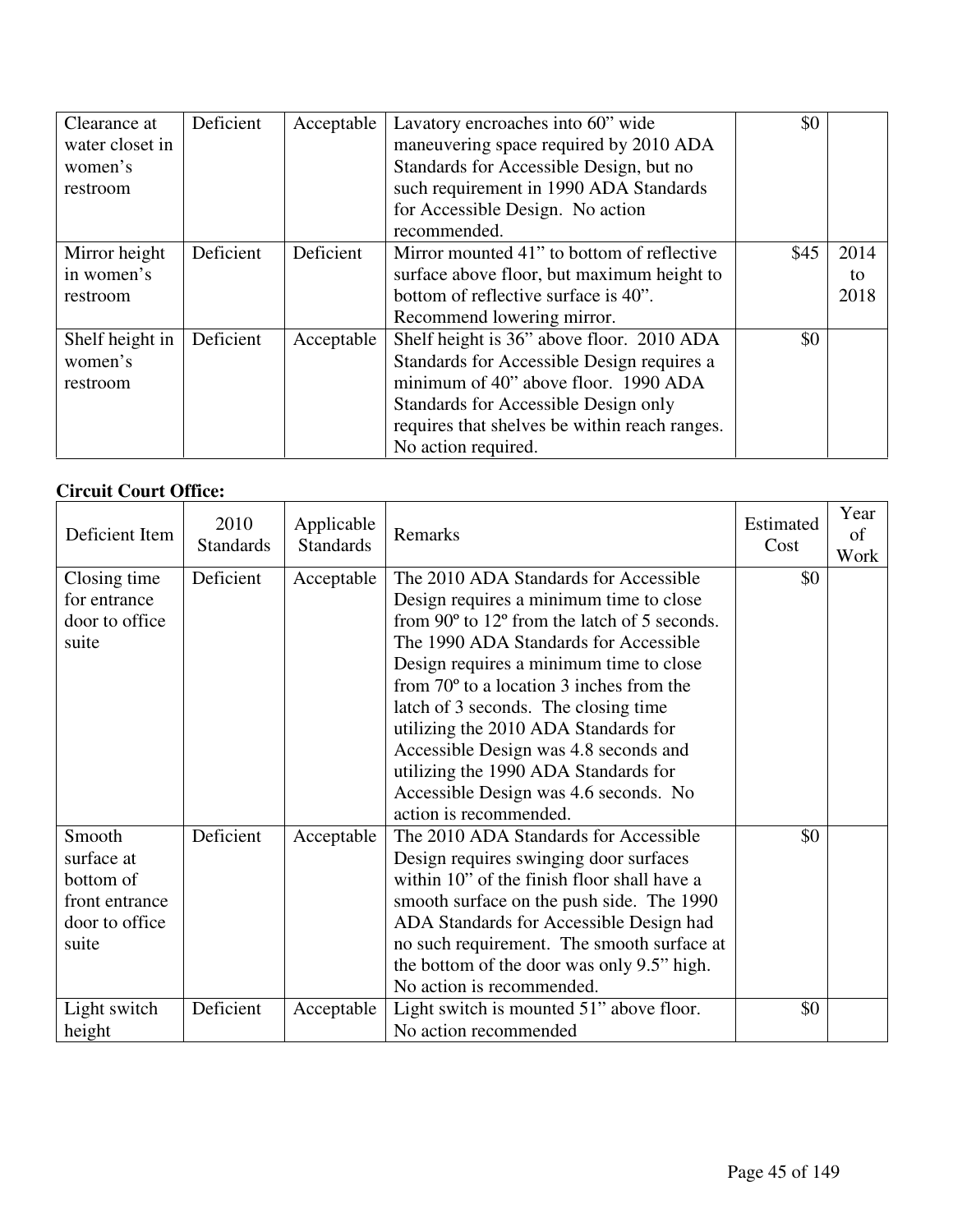| Closing time   | Deficient | Acceptable | The 2010 ADA Standards for Accessible             | \$0  |      |
|----------------|-----------|------------|---------------------------------------------------|------|------|
| for door from  |           |            | Design requires a minimum time to close           |      |      |
| office into    |           |            | from 90° to 12° from the latch of 5 seconds.      |      |      |
| Judge's        |           |            | The 1990 ADA Standards for Accessible             |      |      |
| private office |           |            | Design requires a minimum time to close           |      |      |
|                |           |            | from $70^{\circ}$ to a location 3 inches from the |      |      |
|                |           |            | latch of 3 seconds. The closing time              |      |      |
|                |           |            | utilizing the 2010 ADA Standards for              |      |      |
|                |           |            | Accessible Design was 4.1 seconds and             |      |      |
|                |           |            | utilizing the 1990 ADA Standards for              |      |      |
|                |           |            | Accessible Design was 4.8 seconds. No             |      |      |
|                |           |            | action is recommended.                            |      |      |
| Opening force  | Deficient | Deficient  | The ADA Standards for Accessible Design           | \$25 | 2019 |
| for door from  |           |            | requires a maximum opening force of 5             |      | to   |
| office into    |           |            | pounds for non-fire doors and that fire doors     |      | 2023 |
| Judge's        |           |            | be the minimum force permitted by the fire        |      |      |
| private office |           |            | code. The Indiana Fire Code requires              |      |      |
|                |           |            | swinging fire doors shall close from the full-    |      |      |
|                |           |            | open position and latch automatically and         |      |      |
|                |           |            | that the door closer shall exert enough force     |      |      |
|                |           |            | to close and latch the door from any              |      |      |
|                |           |            | partially open position. The force required       |      |      |
|                |           |            | to open the door was $6\frac{1}{2}$ pounds. It is |      |      |
|                |           |            | recommended that the door closer be               |      |      |
|                |           |            | adjusted to provide a maximum force               |      |      |
|                |           |            | required to open the door of 5 pounds or the      |      |      |
|                |           |            | minimum force required to close and latch         |      |      |
|                |           |            | the door.                                         |      |      |
| Closing time   | Deficient | Acceptable | The 2010 ADA Standards for Accessible             | \$0  |      |
| for door from  |           |            | Design requires a minimum time to close           |      |      |
| office into    |           |            | from 90° to 12° from the latch of 5 seconds.      |      |      |
|                |           |            | The 1990 ADA Standards for Accessible             |      |      |
| courtroom      |           |            |                                                   |      |      |
|                |           |            | Design requires a minimum time to close           |      |      |
|                |           |            | from $70^{\circ}$ to a location 3 inches from the |      |      |
|                |           |            | latch of 3 seconds. The closing time              |      |      |
|                |           |            | utilizing the 2010 ADA Standards for              |      |      |
|                |           |            | Accessible Design was 3.9 seconds and             |      |      |
|                |           |            | utilizing the 1990 ADA Standards for              |      |      |
|                |           |            | Accessible Design was 4.5 seconds. No             |      |      |
|                |           |            | action is recommended.                            |      |      |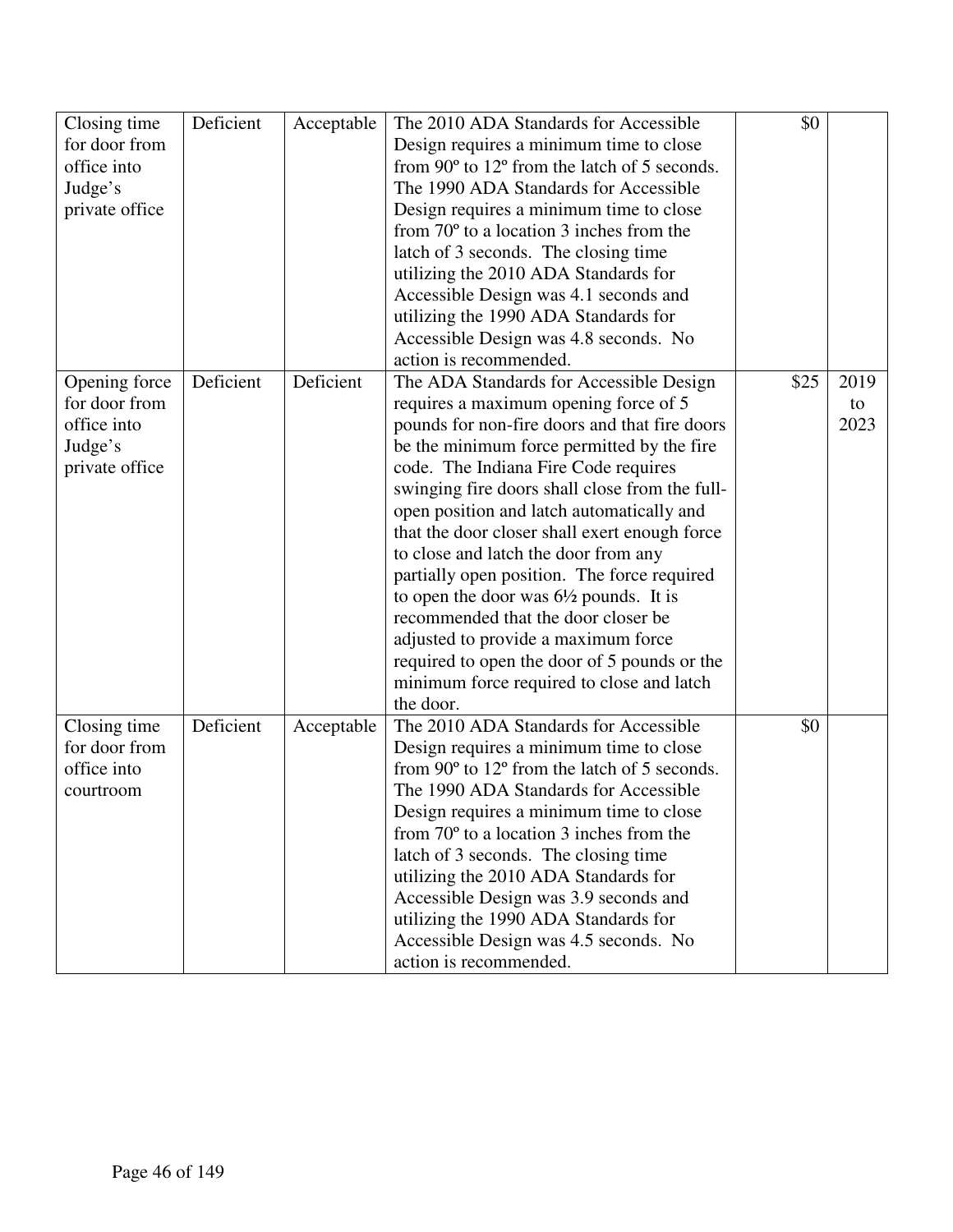| Opening force | Deficient | Deficient  | The ADA Standards for Accessible Design           | \$25 | 2019 |
|---------------|-----------|------------|---------------------------------------------------|------|------|
| for door from |           |            | requires a maximum opening force of 5             |      | to   |
| office into   |           |            | pounds for non-fire doors and that fire doors     |      | 2023 |
| courtroom     |           |            | be the minimum force permitted by the fire        |      |      |
|               |           |            | code. The Indiana Fire Code requires              |      |      |
|               |           |            | swinging fire doors shall close from the full-    |      |      |
|               |           |            | open position and latch automatically and         |      |      |
|               |           |            | that the door closer shall exert enough force     |      |      |
|               |           |            | to close and latch the door from any              |      |      |
|               |           |            | partially open position. The force required       |      |      |
|               |           |            | to open the door was $6\frac{1}{2}$ pounds. It is |      |      |
|               |           |            | recommended that the door closer be               |      |      |
|               |           |            | adjusted to provide a maximum force               |      |      |
|               |           |            | required to open the door of 5 pounds or the      |      |      |
|               |           |            | minimum force required to close and latch         |      |      |
|               |           |            | the door.                                         |      |      |
| Smooth        | Deficient | Acceptable | The 2010 ADA Standards for Accessible             | \$0  |      |
| surface at    |           |            | Design requires swinging door surfaces            |      |      |
| bottom of     |           |            | within 10" of the finish floor shall have a       |      |      |
| door from     |           |            | smooth surface on the push side. The 1990         |      |      |
| office into   |           |            | ADA Standards for Accessible Design had           |      |      |
| courtroom     |           |            | no such requirement. The smooth surface at        |      |      |
|               |           |            | the bottom of the door was only 9.5" high.        |      |      |
|               |           |            | No action is recommended.                         |      |      |

#### **Probation Office:**

| Deficient Item | 2010<br><b>Standards</b> | Applicable<br><b>Standards</b> | Remarks                                           | Estimated<br>Cost | Year<br>of<br>Work |
|----------------|--------------------------|--------------------------------|---------------------------------------------------|-------------------|--------------------|
| Closing time   | Deficient                | Deficient                      | The 2010 ADA Standards for Accessible             | \$95              | 2019               |
| for entrance   |                          |                                | Design requires a minimum time to close           |                   | to                 |
| door to        |                          |                                | from 90° to 12° from the latch of 5 seconds.      |                   | 2023               |
| Juvenile       |                          |                                | The 1990 ADA Standards for Accessible             |                   |                    |
| Probation      |                          |                                | Design requires a minimum time to close           |                   |                    |
| Office         |                          |                                | from $70^{\circ}$ to a location 3 inches from the |                   |                    |
|                |                          |                                | latch of 3 seconds. The closing time              |                   |                    |
|                |                          |                                | utilizing the 2010 ADA Standards for              |                   |                    |
|                |                          |                                | Accessible Design was 2.9 seconds and             |                   |                    |
|                |                          |                                | utilizing the 1990 ADA Standards for              |                   |                    |
|                |                          |                                | Accessible Design was 2.8 seconds. It is          |                   |                    |
|                |                          |                                | recommended the door closer be adjusted to        |                   |                    |
|                |                          |                                | provide a closing time required by the            |                   |                    |
|                |                          |                                | standards.                                        |                   |                    |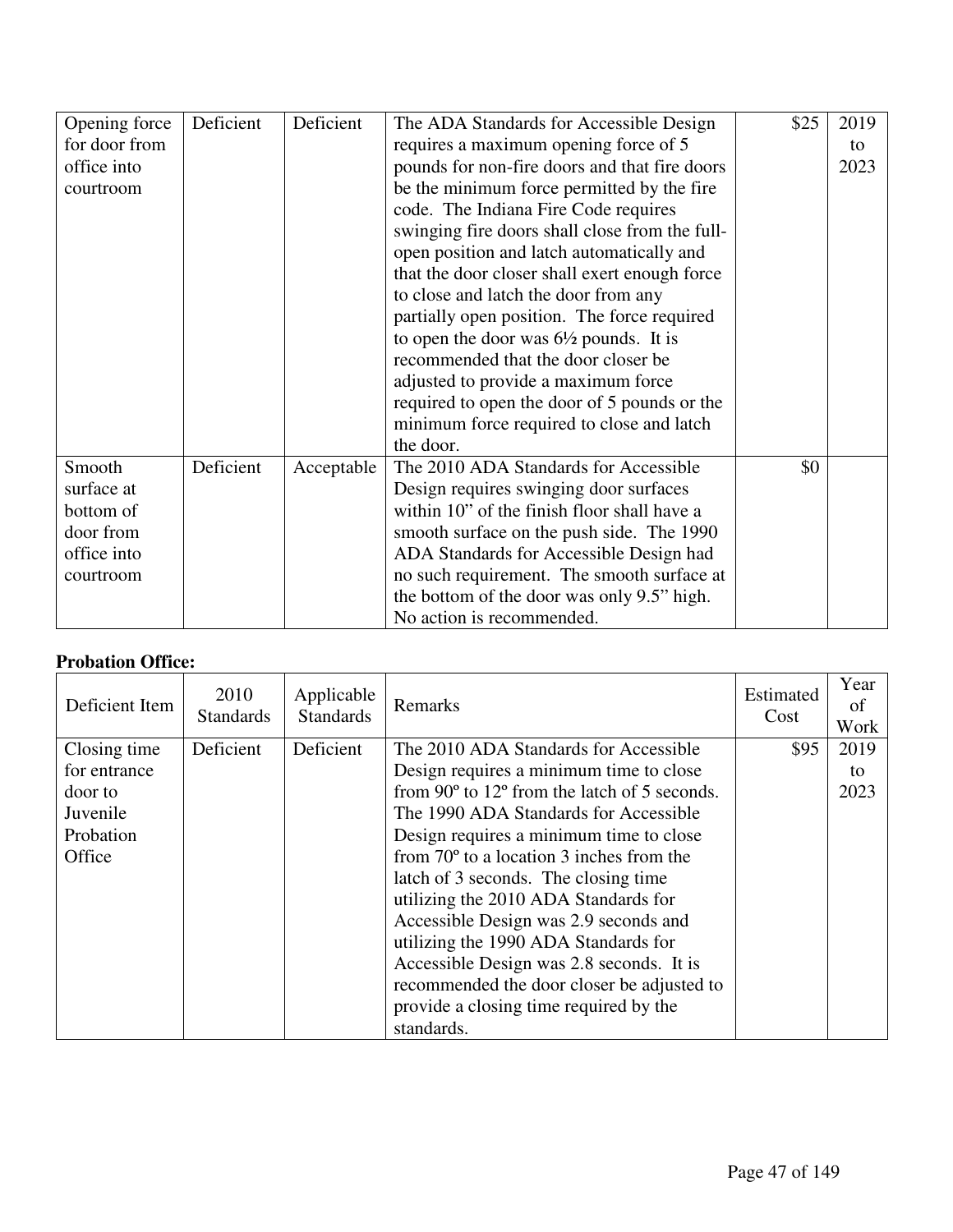| Opening force | Deficient | Deficient  | The ADA Standards for Accessible Design           | \$25 | 2019 |
|---------------|-----------|------------|---------------------------------------------------|------|------|
| for entrance  |           |            | requires a maximum opening force of 5             |      | to   |
| door to       |           |            | pounds for non-fire doors and that fire doors     |      | 2023 |
| Juvenile      |           |            | be the minimum force permitted by the fire        |      |      |
| Probation     |           |            | code. The Indiana Fire Code requires              |      |      |
| Office        |           |            | swinging fire doors shall close from the full-    |      |      |
|               |           |            | open position and latch automatically and         |      |      |
|               |           |            | that the door closer shall exert enough force     |      |      |
|               |           |            | to close and latch the door from any              |      |      |
|               |           |            | partially open position. The force required       |      |      |
|               |           |            | to open the door was $8\frac{1}{2}$ pounds. It is |      |      |
|               |           |            | recommended that the door closer be               |      |      |
|               |           |            | adjusted to provide a maximum force               |      |      |
|               |           |            | required to open the door of 5 pounds or the      |      |      |
|               |           |            | minimum force required to close and latch         |      |      |
|               |           |            | the door.                                         |      |      |
| Smooth        | Deficient | Acceptable | The 2010 ADA Standards for Accessible             | \$0  |      |
| surface at    |           |            | Design requires swinging door surfaces            |      |      |
| bottom of     |           |            | within 10" of the finish floor shall have a       |      |      |
| entrance door |           |            | smooth surface on the push side. The 1990         |      |      |
| to Juvenile   |           |            | ADA Standards for Accessible Design had           |      |      |
| Probation     |           |            | no such requirement. The smooth surface at        |      |      |
| Office        |           |            | the bottom of the door was only 9.5" high.        |      |      |
|               |           |            | No action is recommended.                         |      |      |
| Light switch  | Deficient | Acceptable | The 1990 ADA Standards for Accessible             | \$0  |      |
| height        |           |            | Design requires that all operable                 |      |      |
|               |           |            | components be mounted a maximum of 54"            |      |      |
|               |           |            | above the floor for a parallel approach. The      |      |      |
|               |           |            | 2010 ADA Standards for Accessible Design          |      |      |
|               |           |            | requires that all operable components be          |      |      |
|               |           |            | mounted a maximum of 48" above the floor.         |      |      |
|               |           |            | Light switch is mounted 51" above floor.          |      |      |
|               |           |            | No action recommended                             |      |      |
| Service       | Deficient | Deficient  | No portion of front service counter that was      | \$0  | 2014 |
| Counter       |           |            | 36" above floor. 36" long section of              |      | to   |
| Height        |           |            | counter is required to be a maximum of 36"        |      | 2018 |
|               |           |            | above floor. Recommend that an equivalent         |      |      |
|               |           |            | facilitation be provided to disabled              |      |      |
|               |           |            | individuals not capable of working on a           |      |      |
|               |           |            | high counter such as taking them to a desk        |      |      |
|               |           |            | or table of an appropriate height where they      |      |      |
|               |           |            | can be assisted in an appropriate equivalent      |      |      |
|               |           |            |                                                   |      |      |
|               |           |            | manner.                                           |      |      |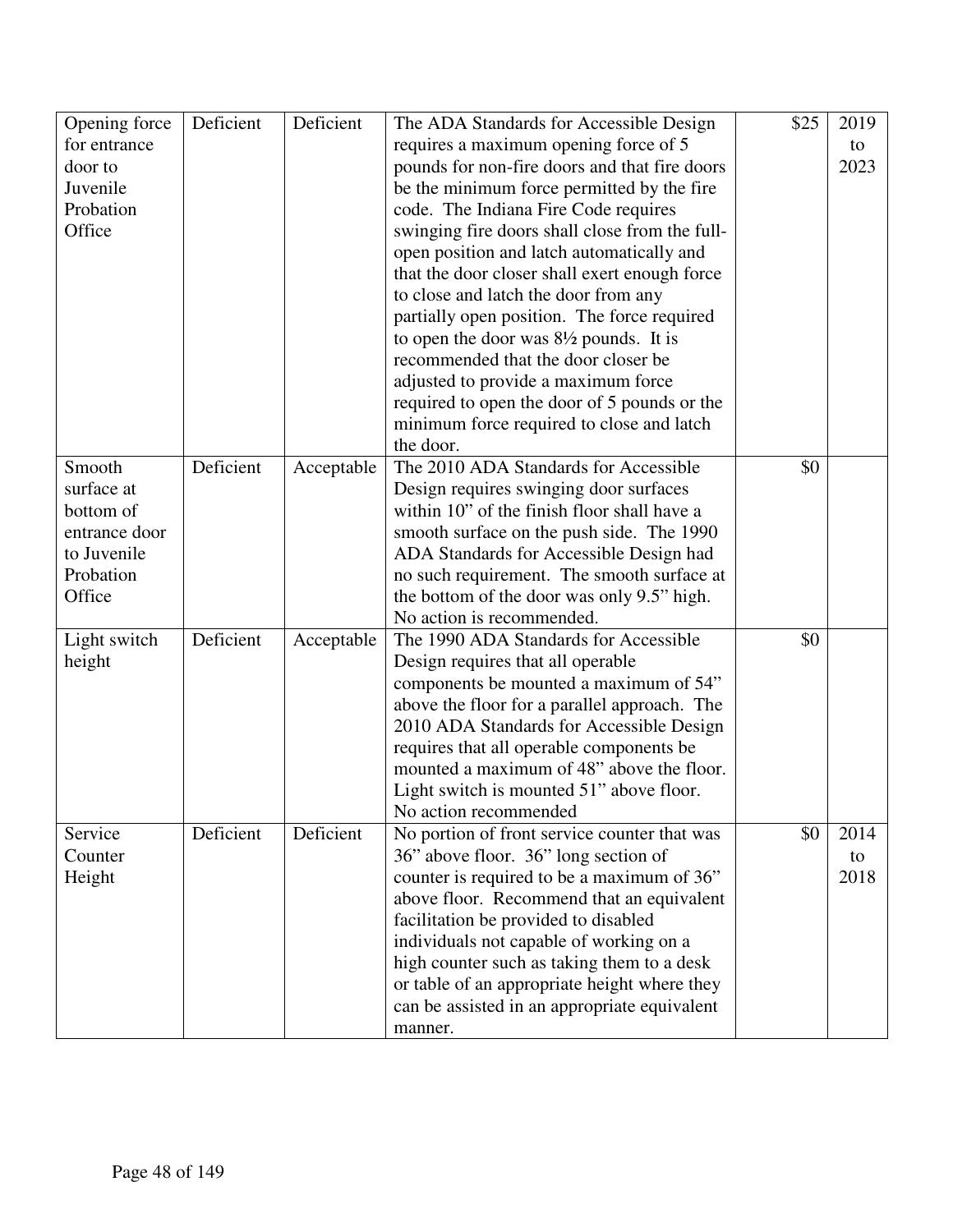| Visual alarm    | Deficient | Deficient | When alarm horn is utilized a visual alarm | \$1,750 | 2024 |
|-----------------|-----------|-----------|--------------------------------------------|---------|------|
| signals in      |           |           | is also required. A visual alarm was not   |         | to   |
| private offices |           |           | present in the five individual rooms.      |         | 2028 |
|                 |           |           | Recommend that the existing alarm system   |         |      |
|                 |           |           | be modified by adding visual alarms in the |         |      |
|                 |           |           | five rooms.                                |         |      |

# **Prosecutor's Office:**

| Deficient Item | 2010<br><b>Standards</b> | Applicable<br><b>Standards</b> | Remarks                                           | Estimated<br>Cost | Year<br>of<br>Work |
|----------------|--------------------------|--------------------------------|---------------------------------------------------|-------------------|--------------------|
| Closing time   | Deficient                | Acceptable                     | The 2010 ADA Standards for Accessible             | \$0               |                    |
| for front      |                          |                                | Design requires a minimum time to close           |                   |                    |
| entrance door  |                          |                                | from 90° to 12° from the latch of 5 seconds.      |                   |                    |
|                |                          |                                | The 1990 ADA Standards for Accessible             |                   |                    |
|                |                          |                                | Design requires a minimum time to close           |                   |                    |
|                |                          |                                | from $70^{\circ}$ to a location 3 inches from the |                   |                    |
|                |                          |                                | latch of 3 seconds. The closing time              |                   |                    |
|                |                          |                                | utilizing the 2010 ADA Standards for              |                   |                    |
|                |                          |                                | Accessible Design was 3.3 seconds and             |                   |                    |
|                |                          |                                | utilizing the 1990 ADA Standards for              |                   |                    |
|                |                          |                                | Accessible Design was 4.2 seconds. No             |                   |                    |
|                |                          |                                | action is recommended.                            |                   |                    |
| Smooth         | Deficient                | Acceptable                     | The 2010 ADA Standards for Accessible             | \$0               |                    |
| surface at     |                          |                                | Design requires swinging door surfaces            |                   |                    |
| bottom of      |                          |                                | within 10" of the finish floor shall have a       |                   |                    |
| front entrance |                          |                                | smooth surface on the push side. The 1990         |                   |                    |
| door           |                          |                                | ADA Standards for Accessible Design had           |                   |                    |
|                |                          |                                | no such requirement. The smooth surface at        |                   |                    |
|                |                          |                                | the bottom of the door was only 9.5" high.        |                   |                    |
|                |                          |                                | No action is recommended.                         |                   |                    |
| Smooth         | Deficient                | Acceptable                     | The 2010 ADA Standards for Accessible             | \$0               |                    |
| surface at     |                          |                                | Design requires swinging door surfaces            |                   |                    |
| bottom of rear |                          |                                | within 10" of the finish floor shall have a       |                   |                    |
| entrance door  |                          |                                | smooth surface on the push side. The 1990         |                   |                    |
|                |                          |                                | ADA Standards for Accessible Design had           |                   |                    |
|                |                          |                                | no such requirement. The smooth surface at        |                   |                    |
|                |                          |                                | the bottom of the door was only 9.5" high.        |                   |                    |
|                |                          |                                | No action is recommended.                         |                   |                    |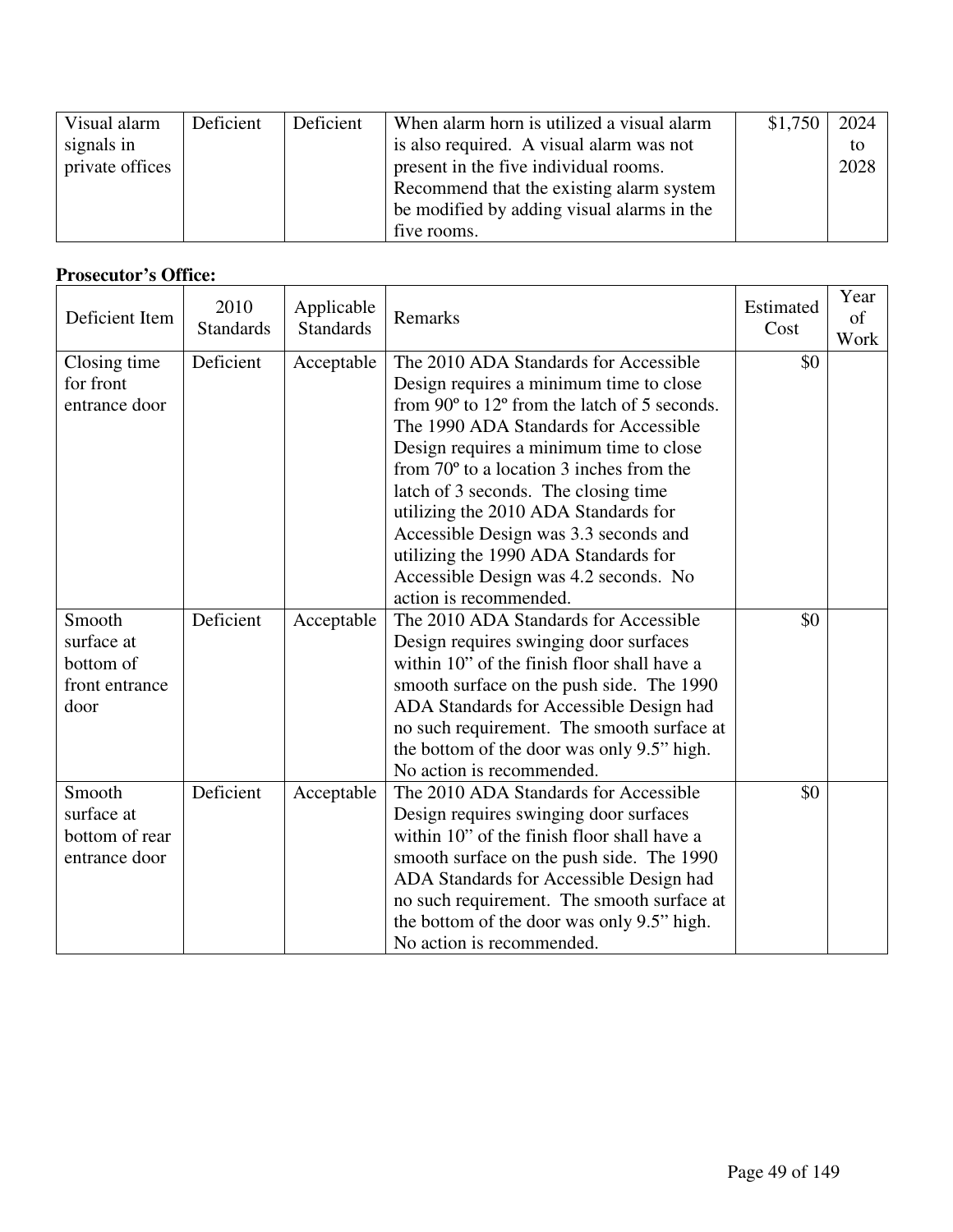| Light switch | Deficient | Acceptable | The 1990 ADA Standards for Accessible        | \$0 |      |
|--------------|-----------|------------|----------------------------------------------|-----|------|
| height       |           |            | Design requires that all operable            |     |      |
|              |           |            | components be mounted a maximum of 54"       |     |      |
|              |           |            | above the floor for a parallel approach. The |     |      |
|              |           |            | 2010 ADA Standards for Accessible Design     |     |      |
|              |           |            | requires that all operable components be     |     |      |
|              |           |            | mounted a maximum of 48" above the floor.    |     |      |
|              |           |            | Light switch is mounted 51" above floor.     |     |      |
|              |           |            | No action recommended                        |     |      |
| Service      | Deficient | Deficient  | Entire front service counter is 42" above    | \$0 | 2014 |
| Counter      |           |            | floor. 36" long section of counter is        |     | to   |
| Height       |           |            | required to be a maximum of 36" above        |     | 2018 |
|              |           |            | floor. Recommend that an equivalent          |     |      |
|              |           |            | facilitation be provided to disabled         |     |      |
|              |           |            | individuals not capable of working on a 42"  |     |      |
|              |           |            | high counter such as taking them to a desk   |     |      |
|              |           |            | or table of an appropriate height where they |     |      |
|              |           |            | can be assisted in an appropriate equivalent |     |      |
|              |           |            | manner.                                      |     |      |

# **Deputy Prosecutor's Office, Child Support:**

| Deficient Item | 2010<br><b>Standards</b> | Applicable<br><b>Standards</b> | Remarks                                      | Estimated<br>Cost | Year<br>of<br>Work |
|----------------|--------------------------|--------------------------------|----------------------------------------------|-------------------|--------------------|
| Smooth         | Deficient                | Acceptable                     | The 2010 ADA Standards for Accessible        | \$0               |                    |
| surface at     |                          |                                | Design requires swinging door surfaces       |                   |                    |
| bottom of      |                          |                                | within 10" of the finish floor shall have a  |                   |                    |
| entrance door  |                          |                                | smooth surface on the push side. The 1990    |                   |                    |
|                |                          |                                | ADA Standards for Accessible Design had      |                   |                    |
|                |                          |                                | no such requirement. The smooth surface at   |                   |                    |
|                |                          |                                | the bottom of the door was only 9.5" high.   |                   |                    |
|                |                          |                                | No action is recommended.                    |                   |                    |
| Light switch   | Deficient                | Acceptable                     | The 1990 ADA Standards for Accessible        | \$0               |                    |
| height         |                          |                                | Design requires that all operable            |                   |                    |
|                |                          |                                | components be mounted a maximum of 54"       |                   |                    |
|                |                          |                                | above the floor for a parallel approach. The |                   |                    |
|                |                          |                                | 2010 ADA Standards for Accessible Design     |                   |                    |
|                |                          |                                | requires that all operable components be     |                   |                    |
|                |                          |                                | mounted a maximum of 48" above the floor.    |                   |                    |
|                |                          |                                | Light switch is mounted 52" above floor.     |                   |                    |
|                |                          |                                | No action recommended                        |                   |                    |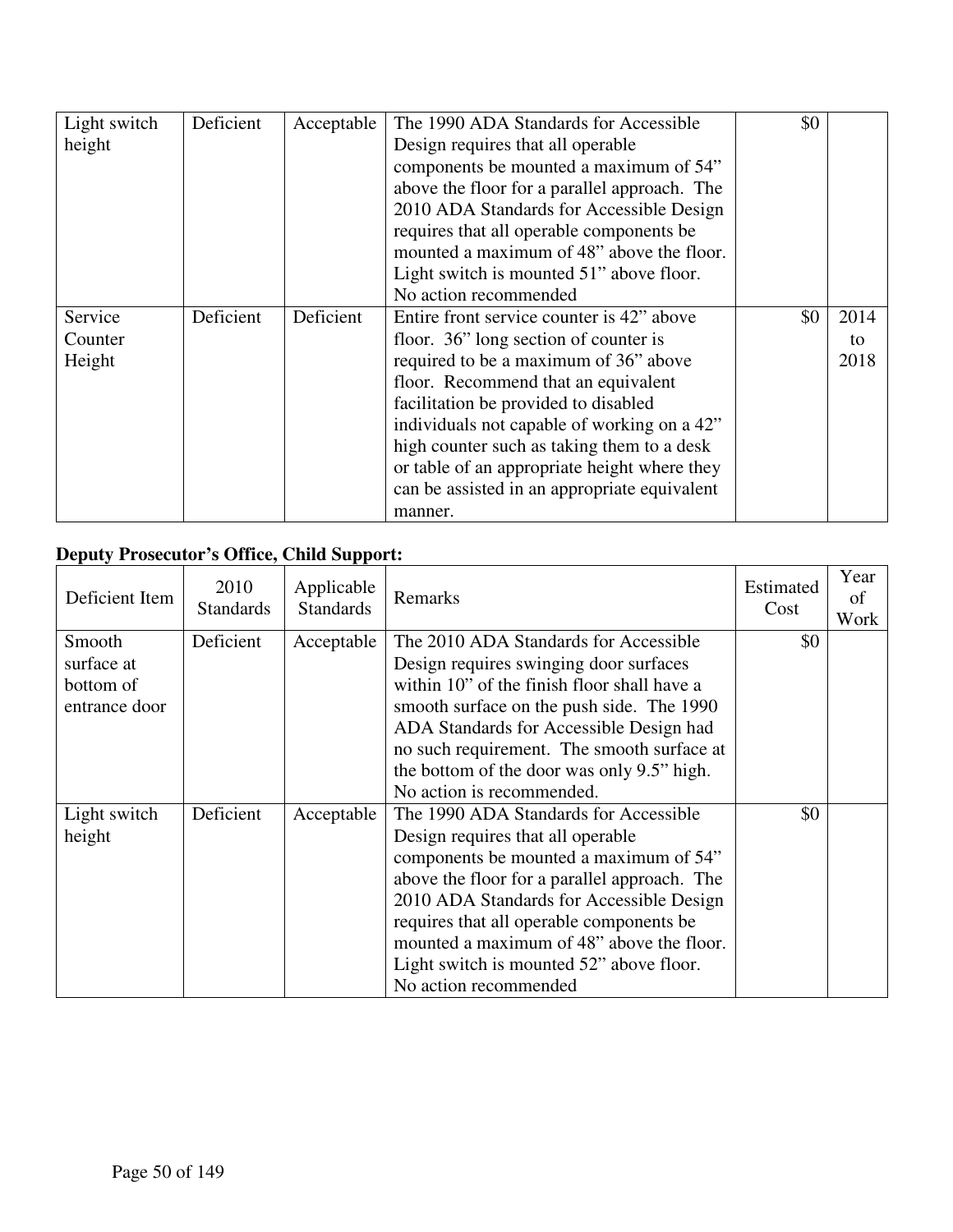| Service        | Deficient | Deficient | Entire front service counter is 42" above    | \$0     | 2014 |
|----------------|-----------|-----------|----------------------------------------------|---------|------|
| counter height |           |           | floor. 36" long section of counter is        |         | to   |
|                |           |           | required to be a maximum of 36" above        |         | 2018 |
|                |           |           | floor. Recommend that an equivalent          |         |      |
|                |           |           | facilitation be provided to disabled         |         |      |
|                |           |           | individuals not capable of working on a 42"  |         |      |
|                |           |           | high counter such as taking them to a desk   |         |      |
|                |           |           | or table of an appropriate height where they |         |      |
|                |           |           | can be assisted in an appropriate equivalent |         |      |
|                |           |           | manner.                                      |         |      |
| Visual alarm   | Deficient | Deficient | When alarm horn is utilized a visual alarm   | \$1,050 | 2024 |
| signal for 3   |           |           | is also required. A visual alarm was not     |         | to   |
| individual     |           |           | present in any of the rooms. Recommend       |         | 2028 |
| offices        |           |           | that the existing alarm system be modified   |         |      |
|                |           |           | by adding visual alarm.                      |         |      |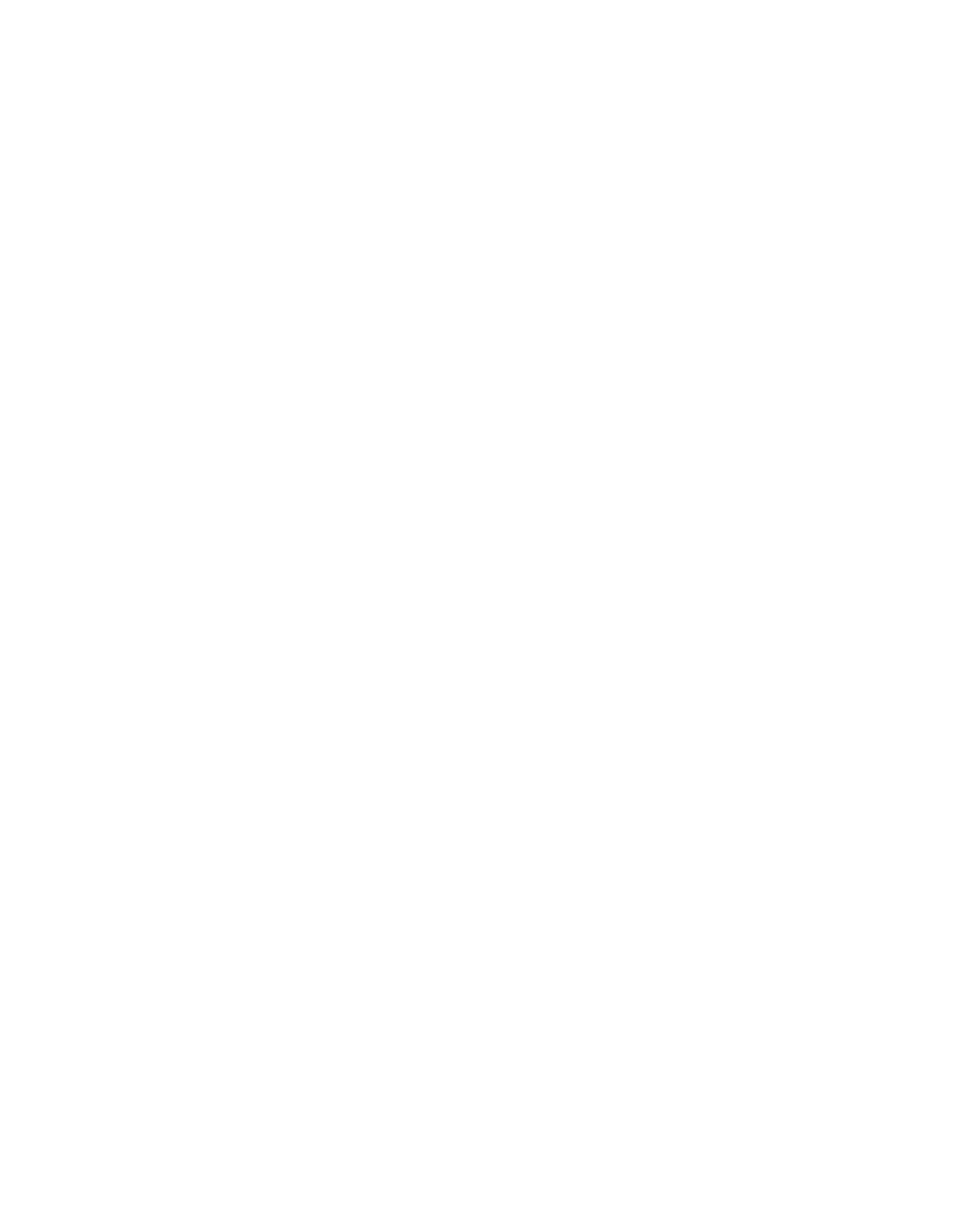# **Parking Lot at Northeast Corner of Main Street and Franklin Street:**

| Deficient Item | 2010<br><b>Standards</b> | Applicable<br><b>Standards</b> | Remarks                                     | Estimated<br>Cost | Year<br>of<br>Work |
|----------------|--------------------------|--------------------------------|---------------------------------------------|-------------------|--------------------|
| Accessible     | Deficient                | Deficient                      | A minimum of 2 accessible parking spaces    | \$0               | 2014               |
| parking spaces |                          |                                | are required. It is recommended that 2      |                   | to                 |
|                |                          |                                | accessible spaces be created near the       |                   | 2018               |
|                |                          |                                | Southwest corner of the lot.                |                   |                    |
| Van            | Deficient                | Deficient                      | A minimum of 1 of the accessible spaces is  | \$0               | 2014               |
| accessible     |                          |                                | required to be van accessible. It is        |                   | to                 |
| parking space  |                          |                                | recommended that the 2 accessible spaces    |                   | 2018               |
|                |                          |                                | be adjacent to each other separated only by |                   |                    |
|                |                          |                                | the access aisle. Such an arrangement       |                   |                    |
|                |                          |                                | would permit the one aisle to serve both    |                   |                    |
|                |                          |                                | spaces. Since that one aisle would be wide  |                   |                    |
|                |                          |                                | enough to accommodate a van, both spaces    |                   |                    |
|                |                          |                                | would be van accessible spaces.             |                   |                    |
| Pavement       | Deficient                | Deficient                      | As a part of establishing the accessible    | \$225             | 2014               |
| markings       |                          |                                | parking spaces, pavement markings are       |                   | to                 |
|                |                          |                                | required for the access aisle. It is        |                   | 2018               |
|                |                          |                                | recommended that such pavement markings     |                   |                    |
|                |                          |                                | be installed.                               |                   |                    |
| Signage        | Deficient                | Deficient                      | Install new Handicapped Parking signs with  | \$450             | 2014               |
|                |                          |                                | "Van Accessible" plaques for the two        |                   | to                 |
|                |                          |                                | accessible spaces.                          |                   | 2018               |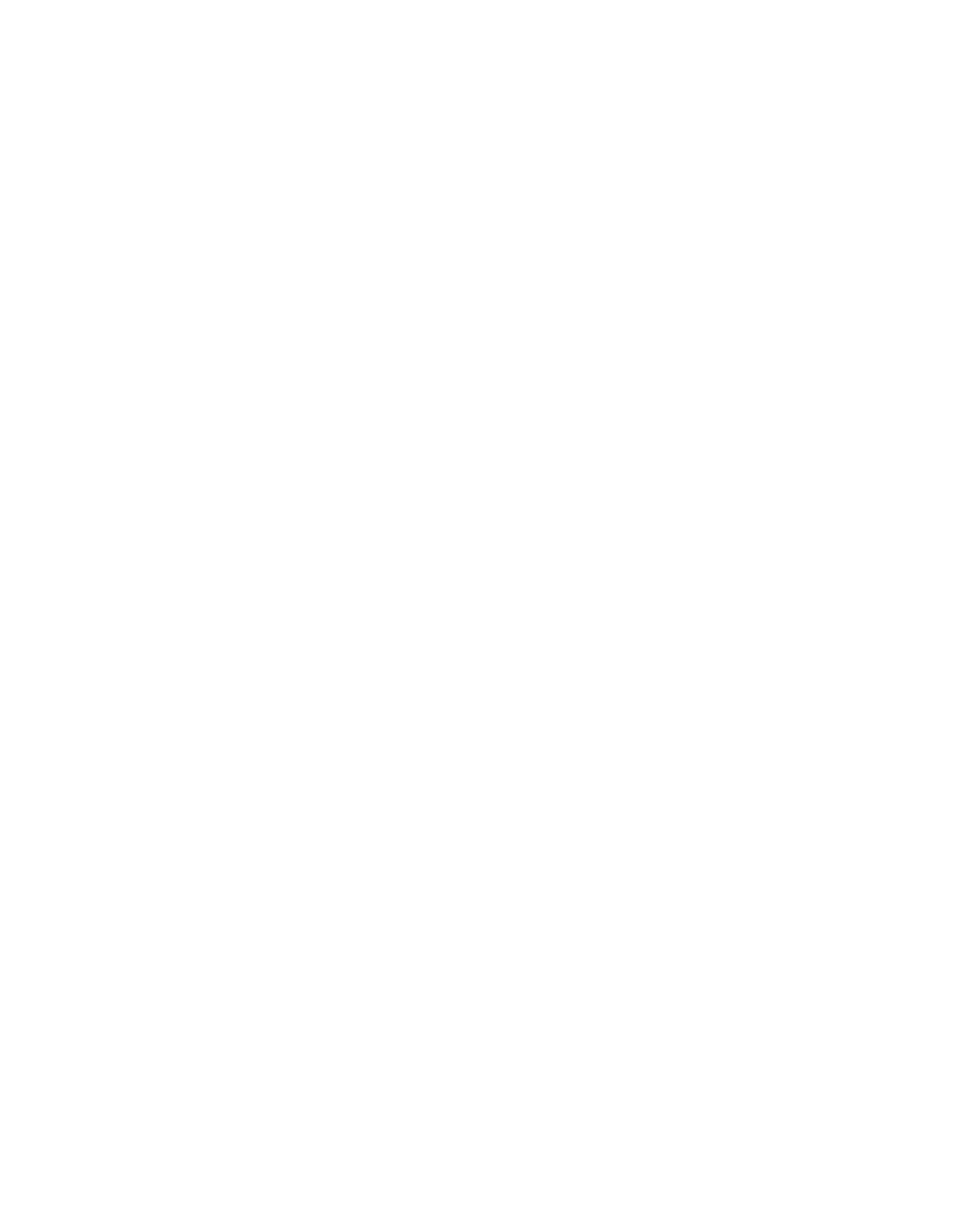# **Decatur County Highway Department:**

#### **Parking Lot and Entrance:**

| Deficient Item                                      | 2010<br><b>Standards</b> | Applicable<br><b>Standards</b> | Remarks                                                                                                                                                                                                                                                                                                                                                                                                                                                                                                                                                                    | Estimated<br>Cost | Year<br>of<br>Work |
|-----------------------------------------------------|--------------------------|--------------------------------|----------------------------------------------------------------------------------------------------------------------------------------------------------------------------------------------------------------------------------------------------------------------------------------------------------------------------------------------------------------------------------------------------------------------------------------------------------------------------------------------------------------------------------------------------------------------------|-------------------|--------------------|
| Landings for<br>ramp                                | Deficient                | Deficient                      | A minimum of 60" long landings required at<br>the top and bottom of ramps. Existing<br>bottom landing only 48" long and existing<br>top landing only 56.375" long. Recommend<br>that ramp be reconstructed by extending the<br>ramp to the South of the building parallel to<br>the East side of the parking lot and<br>providing 60" minimum landings.                                                                                                                                                                                                                    | \$9,500           | 2024<br>to<br>2028 |
| Accessible<br>parking space<br>pavement<br>markings | Deficient                | Deficient                      | Access aisle for van accessible parking<br>space required to be a minimum of 96" wide<br>adjacent to a 96" wide accessible parking<br>space. Recommend that the accessible<br>parking space be relocated to the east side<br>of the steps and have new markings placed<br>with a 96" parking space on the West side<br>of the new accessible parking space area<br>and a 96" minimum width access aisle on<br>the East side of that space. Moving the<br>space to the east side of the entrance steps<br>would place in immediately adjacent to the<br>reconstructed ramp. | \$225             | 2024<br>to<br>2028 |
| Accessible<br>parking space<br>signage              | Deficient                | Deficient                      | Relocate and raise existing Accessible<br>Parking sign to a minimum height of 60"<br>above ground to bottom of sign and add<br>"Van Accessible" plaque.                                                                                                                                                                                                                                                                                                                                                                                                                    | \$125             | 2024<br>to<br>2028 |
| Ramp handrail                                       | Deficient                | Deficient                      | Handrail required on both sides of the ramp<br>and is required to be continuous. They are<br>also required to be continuous on inside<br>switchbacks or doglegs or extend 12"<br>beyond the top and bottom of ramps. There<br>was no handrail on the North side of the<br>ramps and the South handrail was<br>interrupted by the newel posts. Also, the<br>handrail was not extended 12" at the bottom<br>of the ramp. It is recommended that the<br>new ramp recommended above be equipped<br>with conforming handrails on both sides.                                    | \$300             | 2024<br>to<br>2028 |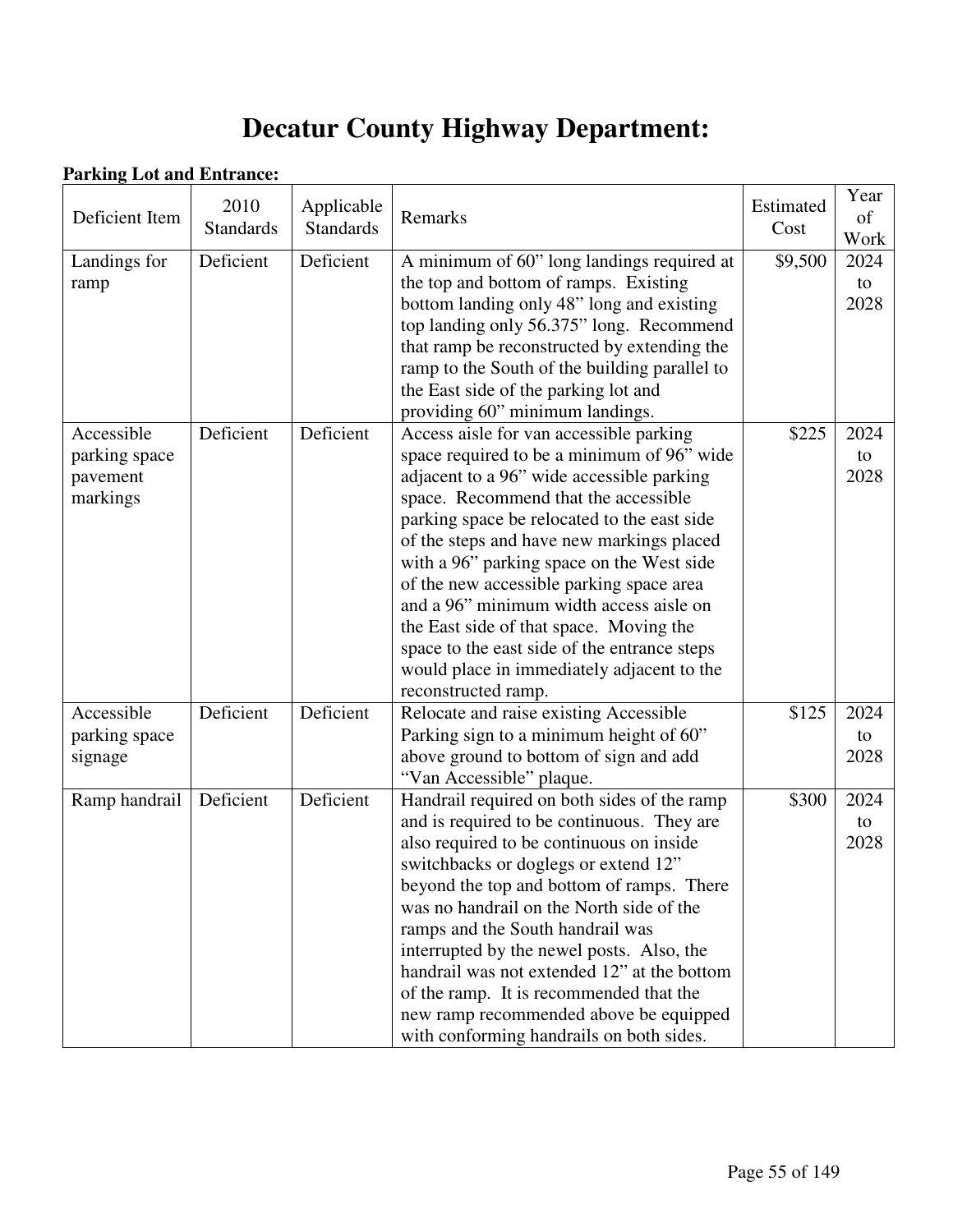#### **Interior Access Routes:**

| Deficient Item                 | 2010<br><b>Standards</b> | Applicable<br><b>Standards</b> | Remarks                                                                                                                                                                                                                                                                                                                                                                                                                                                                                                                                                                                                                    | Estimated<br>Cost | Year<br>of<br>Work |
|--------------------------------|--------------------------|--------------------------------|----------------------------------------------------------------------------------------------------------------------------------------------------------------------------------------------------------------------------------------------------------------------------------------------------------------------------------------------------------------------------------------------------------------------------------------------------------------------------------------------------------------------------------------------------------------------------------------------------------------------------|-------------------|--------------------|
| Door Width                     | Deficient                | Deficient                      | Minimum door opening width of 32" is<br>required. All interior doors except entrance<br>into Highway superintendent's Office from<br>hallway, entrance into conference room<br>from hallway and door from middle office<br>on West side of building into conference<br>room are only 30" wide. It is recommended<br>that new 32" minimum clear width doors be<br>installed from front hallway into rear<br>hallway and into front restroom. It is also<br>recommended to implement a policy that all<br>meetings with the public will be held in the<br>Highway Superintendent's office or in the<br>conference room.      | \$500             | 2019<br>to<br>2023 |
| Door<br>hardware               | Deficient                | Deficient                      | All doors are required to have operating<br>hardware that does not require tight<br>grasping, pinching, or twisting of the wrist.<br>The interior doors all have spherical knobs<br>that do not satisfy this requirement. It is<br>recommended that after the above<br>recommended replacement of the two doors<br>is accomplished that those two new doors be<br>equipped with lever type hardware for the<br>latches and also that the door into the<br>Highway Superintendent's office from the<br>hallway and the door into the conference<br>room from the rear hallway be equipped<br>with lever type latch hardware | \$300             | 2019<br>to<br>2023 |
| Closing time<br>for front door | Deficient                | Deficient                      | The 2010 ADA Standards for Accessible<br>Design requires a minimum time to close<br>from 90° to 12° from the latch of 5 seconds.<br>The 1990 ADA Standards for Accessible<br>Design requires a minimum time to close<br>from $70^{\circ}$ to a location 3 inches from the<br>latch of 3 seconds. The closing time<br>utilizing the 2010 ADA Standards for<br>Accessible Design was 2.9 seconds and<br>utilizing the 1990 ADA Standards for<br>Accessible Design was 2.9 seconds. It is<br>recommended the door closer be adjusted to<br>provide a closing time required by the<br>standards.                               | \$95              | 2014<br>to<br>2018 |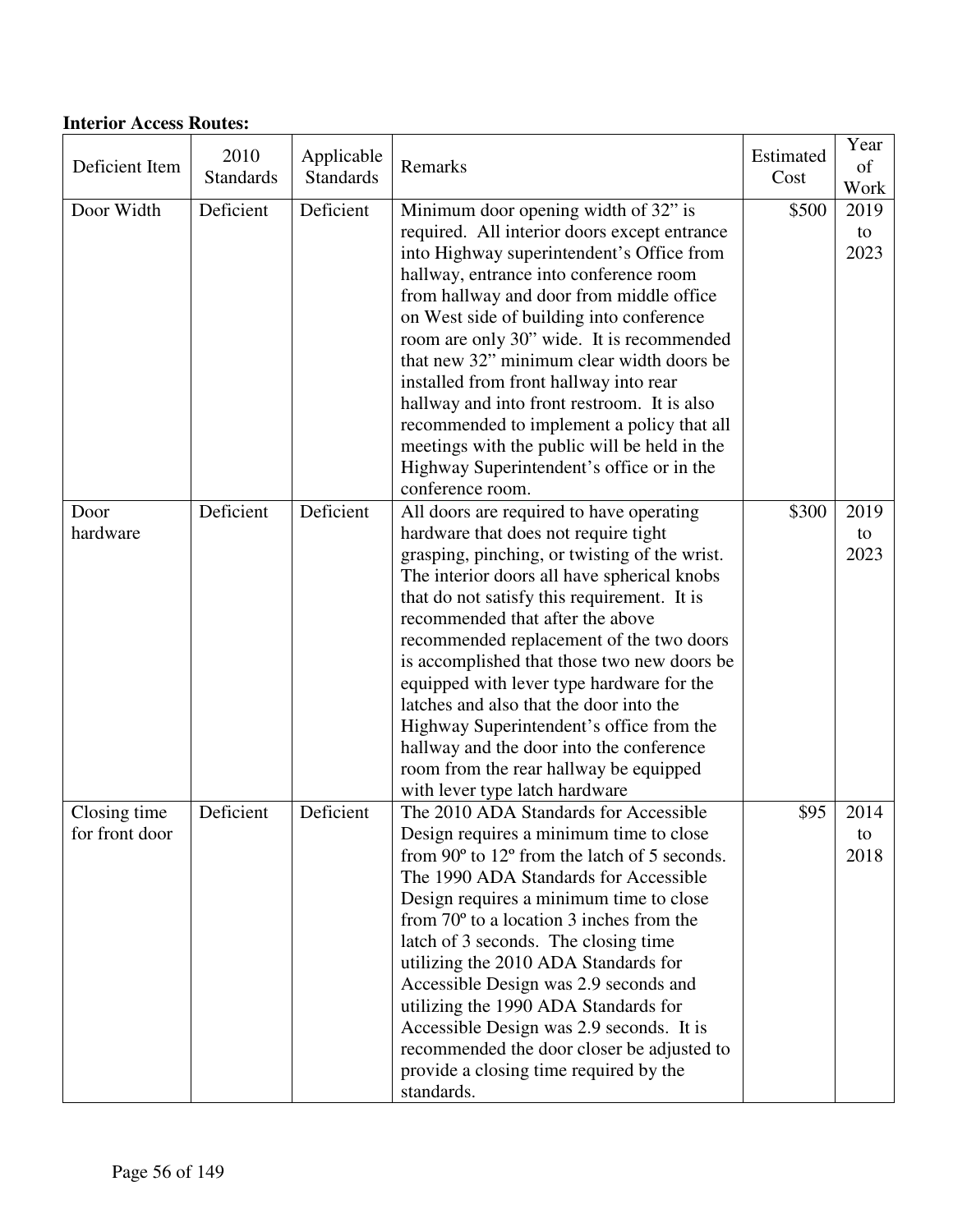| Smooth         | Deficient | Acceptable | The 2010 ADA Standards for Accessible                          | \$0  |      |
|----------------|-----------|------------|----------------------------------------------------------------|------|------|
| surface at     |           |            | Design requires swinging door surfaces                         |      |      |
| bottom of      |           |            | within 10" of the finish floor shall have a                    |      |      |
| front door     |           |            | smooth surface on the push side. The 1990                      |      |      |
|                |           |            | ADA Standards for Accessible Design had                        |      |      |
|                |           |            | no such requirement. The smooth surface at                     |      |      |
|                |           |            | the bottom of the door was only 4" high.                       |      |      |
|                |           |            | No action is recommended.                                      |      |      |
| Exit sign for  | Deficient | Deficient  | Exits on accessible routes are required to                     | \$55 | 2019 |
| front entrance |           |            | have compliant signs identifying the exit.                     |      | to   |
|                |           |            | The exit did not have a sign conforming to                     |      | 2023 |
|                |           |            | the requirement. It is recommended that a                      |      |      |
|                |           |            | compliant sign be installed.                                   |      |      |
| Closing time   | Deficient | Deficient  | The 2010 ADA Standards for Accessible                          | \$95 | 2019 |
| for door from  |           |            | Design requires a minimum time to close                        |      | to   |
| front hallway  |           |            | from $90^{\circ}$ to $12^{\circ}$ from the latch of 5 seconds. |      | 2023 |
| to rear        |           |            | The 1990 ADA Standards for Accessible                          |      |      |
| hallway        |           |            | Design requires a minimum time to close                        |      |      |
|                |           |            | from $70^{\circ}$ to a location 3 inches from the              |      |      |
|                |           |            | latch of 3 seconds. The closing time                           |      |      |
|                |           |            | utilizing the 2010 ADA Standards for                           |      |      |
|                |           |            | Accessible Design was 2.1 seconds and                          |      |      |
|                |           |            | utilizing the 1990 ADA Standards for                           |      |      |
|                |           |            | Accessible Design was 1.9 seconds. It is                       |      |      |
|                |           |            | recommended that the closer be adjusted or                     |      |      |
|                |           |            | replaced to produce a closing time                             |      |      |
|                |           |            | conforming to the current standards.                           |      |      |
| Exit sign for  | Deficient | Deficient  | Exits on accessible routes are required to                     | \$55 | 2019 |
| door from      |           |            | have compliant signs identifying the exit.                     |      | to   |
| front hallway  |           |            | The exit did not have a sign conforming to                     |      | 2023 |
| to rear        |           |            | the requirement. It is recommended that a                      |      |      |
| hallway        |           |            | compliant sign be installed.                                   |      |      |

### **Front Accessible Restroom:**

| Deficient Item      | 2010<br><b>Standards</b> | Applicable<br><b>Standards</b> | Remarks                                                                                                                                                                 | Estimated<br>Cost | Year<br>of<br>Work |
|---------------------|--------------------------|--------------------------------|-------------------------------------------------------------------------------------------------------------------------------------------------------------------------|-------------------|--------------------|
| Height of<br>mirror | Deficient                | Deficient                      | Maximum required height to bottom of<br>reflective surface of mirror is 40". Bottom<br>of reflective surface of mirror was more<br>than 40" above floor. Recommend that | \$45              | 2014<br>to<br>2018 |
|                     |                          |                                | mirror be lowered to a maximum height of<br>40" to the bottom of the reflective surface.                                                                                |                   |                    |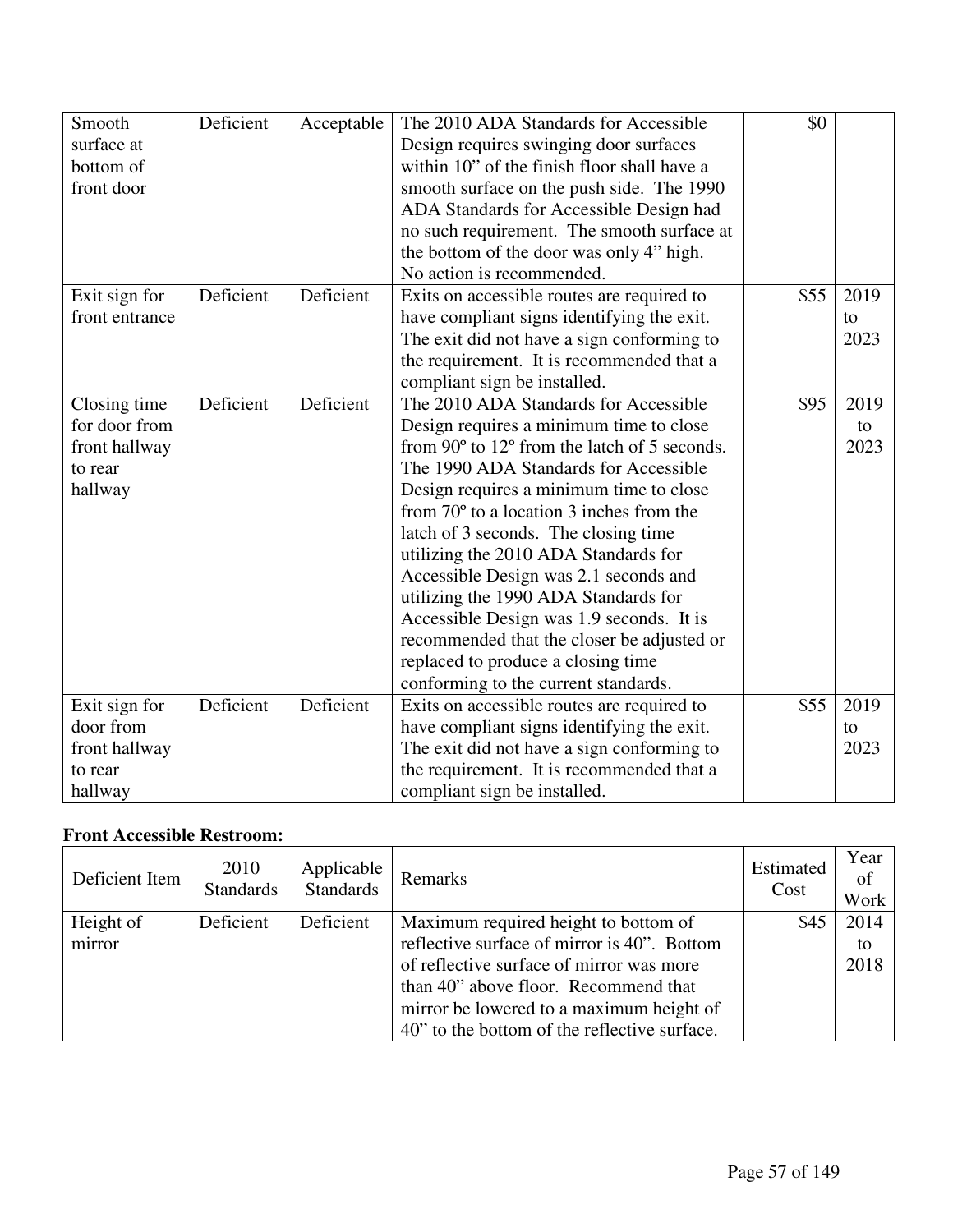| Clearance at<br>water closet                     | Deficient | Acceptable | The 2010 ADA Standards for Accessible<br>Design requires a 60" wide space measured<br>from the side wall for clearance, and does<br>not permit a lavatory to encroach into that<br>space. The 1990 ADA Standards for<br>Accessible Design requires the same 60"<br>width, but permitted the encroachment of<br>the lavatory into that space. The lavatory<br>did encroach into the required space, but<br>doing so conforms to the applicable 1990<br>ADA Standards for Accessible Design. No<br>action is recommended. | \$0  |                    |
|--------------------------------------------------|-----------|------------|-------------------------------------------------------------------------------------------------------------------------------------------------------------------------------------------------------------------------------------------------------------------------------------------------------------------------------------------------------------------------------------------------------------------------------------------------------------------------------------------------------------------------|------|--------------------|
| Flush control<br>location                        | Deficient | Acceptable | The 2010 ADA Standards for Accessible<br>Design required the flush control be on the<br>wide side of toilet areas. The 1990 ADA<br>Standards for Accessible Design had no<br>such requirement. The flush control was<br>mounted on the wall side of the toilet area.<br>No action is recommended.                                                                                                                                                                                                                       | \$0  |                    |
| Height of<br>paper towel<br>dispenser            | Deficient | Deficient  | Height of towel dispenser controls to be<br>within reach range of a maximum of 48"<br>above the floor. The paper towel dispenser<br>controls were 54" above the floor.<br>Recommend that the paper towel dispenser<br>be lowered to a maximum of 48" above the<br>floor.                                                                                                                                                                                                                                                | \$25 | 2014<br>to<br>2018 |
| Protection on<br>plumbing<br>beneath<br>lavatory | Deficient | Deficient  | Supply line plumbing and drain pipes<br>beneath lavatory are required to be insulated<br>protected against contact. Recommended<br>that the hot water supply lines and drain be<br>fitted with insulating and protecting<br>materials.                                                                                                                                                                                                                                                                                  | \$85 | 2014<br>to<br>2018 |
| Restroom sign<br>for accessible<br>restroom      | Deficient | Deficient  | Accessible restrooms are required to have<br>compliant signs identifying them. The<br>restroom did not have a sign conforming to<br>the requirements. It is recommended that a<br>compliant sign be installed.                                                                                                                                                                                                                                                                                                          | \$45 | 2019<br>to<br>2023 |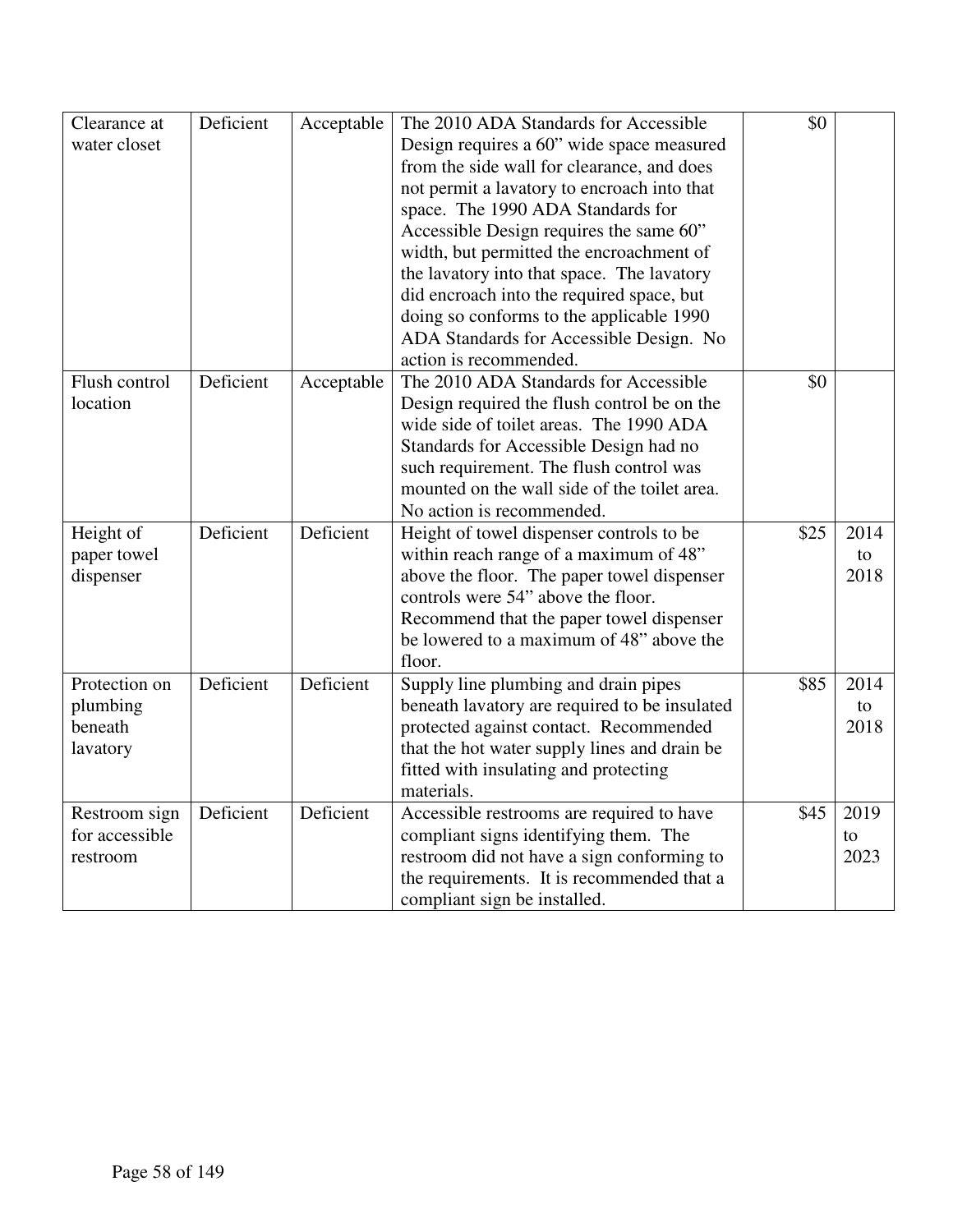# **Decatur County Jail:**

#### **Parking Lot and Entrance:**

| Deficient Item | 2010<br><b>Standards</b> | Applicable<br><b>Standards</b> | Remarks                                      | Estimated<br>Cost | Year<br>of<br>Work |
|----------------|--------------------------|--------------------------------|----------------------------------------------|-------------------|--------------------|
| Curb ramp at   | Deficient                | Deficient                      | Detectable warning is required before        | \$500             | 2034               |
| East end of    |                          |                                | pedestrians enter vehicular traffic.         |                   | to                 |
| North          |                          |                                | Recommend install detectable warning at      |                   | 2038               |
| sidewalk       |                          |                                | that curb ramp.                              |                   |                    |
| Light switch   | Deficient                | Acceptable                     | 2004 ADA Standards for Accessible Design     | \$0               |                    |
| height         |                          |                                | requires a maximum height of 48" above the   |                   |                    |
| throughout all |                          |                                | floor for any operable device such as light  |                   |                    |
| of jail        |                          |                                | switches. However the 1990 ADA               |                   |                    |
|                |                          |                                | Standards for Accessible Design requires a   |                   |                    |
|                |                          |                                | maximum height of 54" above the floor for    |                   |                    |
|                |                          |                                | any operable device. Light switches          |                   |                    |
|                |                          |                                | throughout the jail were typically found to  |                   |                    |
|                |                          |                                | be 50" above the floor. No action is         |                   |                    |
|                |                          |                                | recommended.                                 |                   |                    |
| Smooth         | Deficient                | Acceptable                     | The 2010 ADA Standards for Accessible        | \$0               |                    |
| surface at     |                          |                                | Design requires swinging door surfaces       |                   |                    |
| bottom of      |                          |                                | within 10" of the finish floor shall have a  |                   |                    |
| main entrance  |                          |                                | smooth surface on the push side. The 1990    |                   |                    |
| door           |                          |                                | ADA Standards for Accessible Design had      |                   |                    |
|                |                          |                                | no such requirement. The smooth surface at   |                   |                    |
|                |                          |                                | the bottom of the door was only 1" high.     |                   |                    |
|                |                          |                                | No action is recommended.                    |                   |                    |
| Exit sign for  | Deficient                | Deficient                      | Exits on accessible routes are required to   | \$55              | 2019               |
| front entrance |                          |                                | have compliant signs identifying the exit.   |                   | to                 |
|                |                          |                                | The exit did not have a sign conforming to   |                   | 2023               |
|                |                          |                                | the requirement. It is recommended that a    |                   |                    |
|                |                          |                                | compliant sign be installed.                 |                   |                    |
| <b>Alarms</b>  | Deficient                | Deficient                      | When alarm horn is utilized a visual alarm   | \$2,100           | 2034               |
| throughout     |                          |                                | is also required. Visual alarms were not     |                   | to                 |
| building       |                          |                                | present in throughout the public area of the |                   | 2038               |
|                |                          |                                | building. Recommend that the existing        |                   |                    |
|                |                          |                                | alarm system be modified by adding visual    |                   |                    |
|                |                          |                                | alarms in each publically accessible area.   |                   |                    |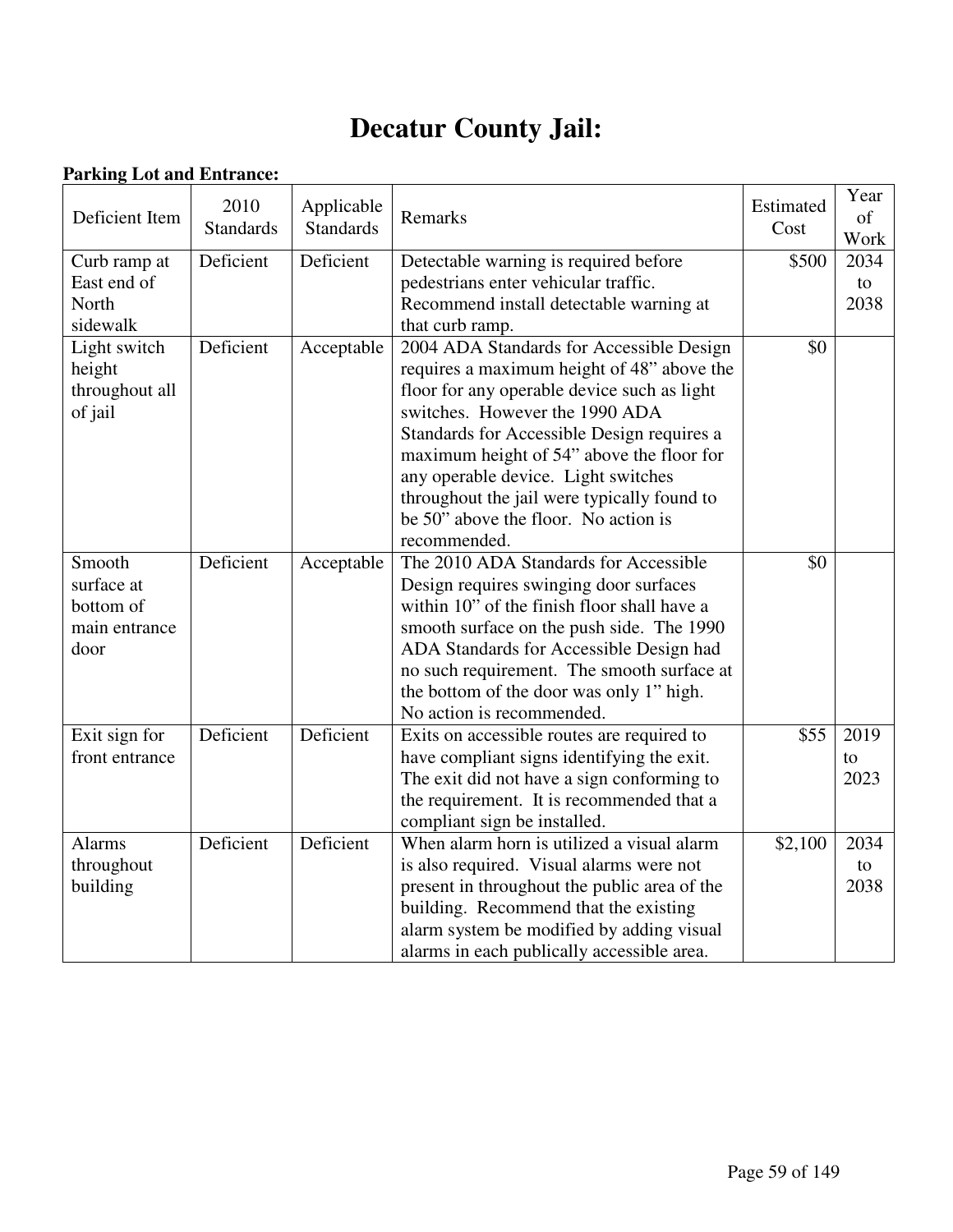| Jail access    | Deficient | Deficient  | To gain access to the jail staff a button must | \$225 | 2014 |
|----------------|-----------|------------|------------------------------------------------|-------|------|
| notification   |           |            | be pressed to notify jail staff of someone's   |       | to   |
| device         |           |            | presence. A small sign in normal size font     |       | 2018 |
|                |           |            | notifies individuals of necessity to press     |       |      |
|                |           |            | button to get assistance. Recommend that       |       |      |
|                |           |            | the sign be replaced with one in large font    |       |      |
|                |           |            | and also in Braille, all in accordance with    |       |      |
|                |           |            |                                                |       |      |
|                |           |            | the ADA requirements for signage.              |       |      |
| Jail access    | Deficient | Deficient  | Public closed circuit telephones are required  | \$100 | 2034 |
| notification   |           |            | to have volume controls. The telephone in      |       | to   |
| device         |           |            | the lobby did not have a volume control. It    |       | 2038 |
| telephone      |           |            | is recommended that either a different         |       |      |
| volume         |           |            | notification system be employed or that a      |       |      |
| control        |           |            | telephone with the required volume control     |       |      |
|                |           |            | be installed.                                  |       |      |
| Sign for jail  | Deficient | Deficient  | Accessible telephones with volume controls     | \$45  | 2034 |
| access         |           |            | are required to have compliant signs           |       | to   |
| telephone with |           |            | identifying them. The telephone did not        |       | 2038 |
| volume         |           |            | have a sign conforming to the requirements.    |       |      |
| control        |           |            | It is recommended that a compliant sign be     |       |      |
|                |           |            | installed.                                     |       |      |
| Automated      | Deficient | Deficient  | Objects located more than 27" above the        | \$150 | 2014 |
| Teller         |           |            | floor and protruding more that 4" are          |       | to   |
| Machine as a   |           |            | prohibited in any accessible path. The         |       | 2018 |
| protrusion     |           |            | bottom of the automated teller machine is      |       |      |
|                |           |            | 32" above the floor and protrudes 15" from     |       |      |
|                |           |            | the wall. It is recommended that the           |       |      |
|                |           |            | machine be lowered so the bottom of the        |       |      |
|                |           |            |                                                |       |      |
|                |           |            | machine is exactly 37" above the floor.        |       |      |
| Automated      | Deficient | Acceptable | 1990 ADA Standards for Accessible Design       | \$0   |      |
| Teller         |           |            | required that operating controls be no higher  |       |      |
| Machine        |           |            | than 54" above the floor. The 2010 ADA         |       |      |
| operating      |           |            | Standards for Accessible Design requires       |       |      |
| controls       |           |            | that operating controls be no higher than      |       |      |
| height         |           |            | 48" above the floor. The highest operating     |       |      |
|                |           |            | control was 54" above the floor. No action     |       |      |
|                |           |            | is recommended.                                |       |      |
| Automated      | Deficient | Deficient  | Machines are required to have at least one     | \$0   | 2014 |
| Teller         |           |            | tactilely discernible input control. The       |       | to   |
| Machine        |           |            | machine did not have such an input.            |       | 2018 |
| tactile        |           |            | Recommend that the vendor supplying the        |       |      |
| discernible    |           |            | machine be required to replace it with a       |       |      |
| input controls |           |            | machine conforming to ADA requirements.        |       |      |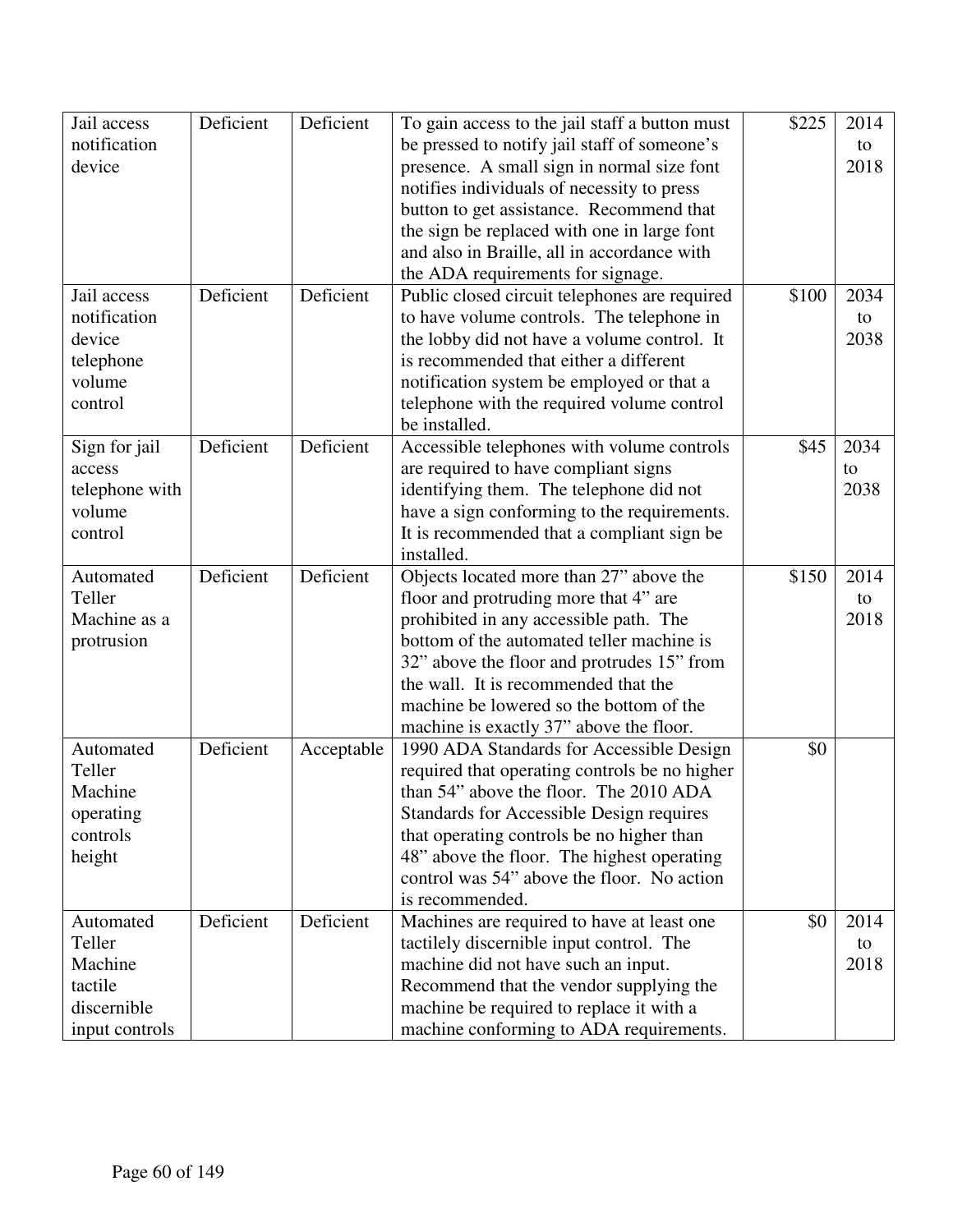| Drinking | Deficient | Deficient | Maximum permitted spout height is 36"          | \$1,5000 | 2034 |
|----------|-----------|-----------|------------------------------------------------|----------|------|
| Fountain |           |           | above the floor. The spout height is 42"       |          | to   |
|          |           |           | above the floor. Toe and knee spaces are       |          | 2038 |
|          |           |           | required for a forward approach, but not       |          |      |
|          |           |           | available. The existing fountain satisfies the |          |      |
|          |           |           | requirement for a drinking fountain for a      |          |      |
|          |           |           | standing person. It is recommended that a      |          |      |
|          |           |           | second drinking fountain be installed that     |          |      |
|          |           |           | conforms to the 2010 ADA Standards for         |          |      |
|          |           |           | Accessible Design.                             |          |      |

#### **Jail Commander's Office and Interview Room:**

| Deficient Item | 2010<br><b>Standards</b> | Applicable<br><b>Standards</b> | Remarks                                                        | Estimated<br>Cost | Year<br>of<br>Work |
|----------------|--------------------------|--------------------------------|----------------------------------------------------------------|-------------------|--------------------|
| Door           | Deficient                | Deficient                      | All doors are required to have operating                       | \$300             | 2034               |
| hardware       |                          |                                | hardware that does not require tight                           |                   | to                 |
|                |                          |                                | grasping, pinching, or twisting of the wrist.                  |                   | 2038               |
|                |                          |                                | The interior doors to the interview room and                   |                   |                    |
|                |                          |                                | Jail Commander's office have spherical                         |                   |                    |
|                |                          |                                | knobs that do not satisfy this requirement.                    |                   |                    |
|                |                          |                                | It is recommended that those doors be                          |                   |                    |
|                |                          |                                | equipped with lever type hardware for the                      |                   |                    |
|                |                          |                                | latches.                                                       |                   |                    |
| Closing time   | Deficient                | Acceptable                     | The 2010 ADA Standards for Accessible                          | \$0               |                    |
| for door from  |                          |                                | Design requires a minimum time to close                        |                   |                    |
| entrance       |                          |                                | from $90^{\circ}$ to $12^{\circ}$ from the latch of 5 seconds. |                   |                    |
| hallway to     |                          |                                | The 1990 ADA Standards for Accessible                          |                   |                    |
| interview      |                          |                                | Design requires a minimum time to close                        |                   |                    |
| room hallway   |                          |                                | from $70^{\circ}$ to a location 3 inches from the              |                   |                    |
|                |                          |                                | latch of 3 seconds. The closing time                           |                   |                    |
|                |                          |                                | utilizing the 2010 ADA Standards for                           |                   |                    |
|                |                          |                                | Accessible Design was 4.9 seconds and                          |                   |                    |
|                |                          |                                | utilizing the 1990 ADA Standards for                           |                   |                    |
|                |                          |                                | Accessible Design was 5.3 seconds. No                          |                   |                    |
|                |                          |                                | action is recommended.                                         |                   |                    |
| Exit sign for  | Deficient                | Deficient                      | Exits on accessible routes are required to                     | \$55              | 2019               |
| door from      |                          |                                | have compliant signs identifying the exit.                     |                   | to                 |
| entrance       |                          |                                | The exit did not have a sign conforming to                     |                   | 2023               |
| hallway to     |                          |                                | the requirement. It is recommended that a                      |                   |                    |
| interview      |                          |                                | compliant sign be installed.                                   |                   |                    |
| room hallway   |                          |                                |                                                                |                   |                    |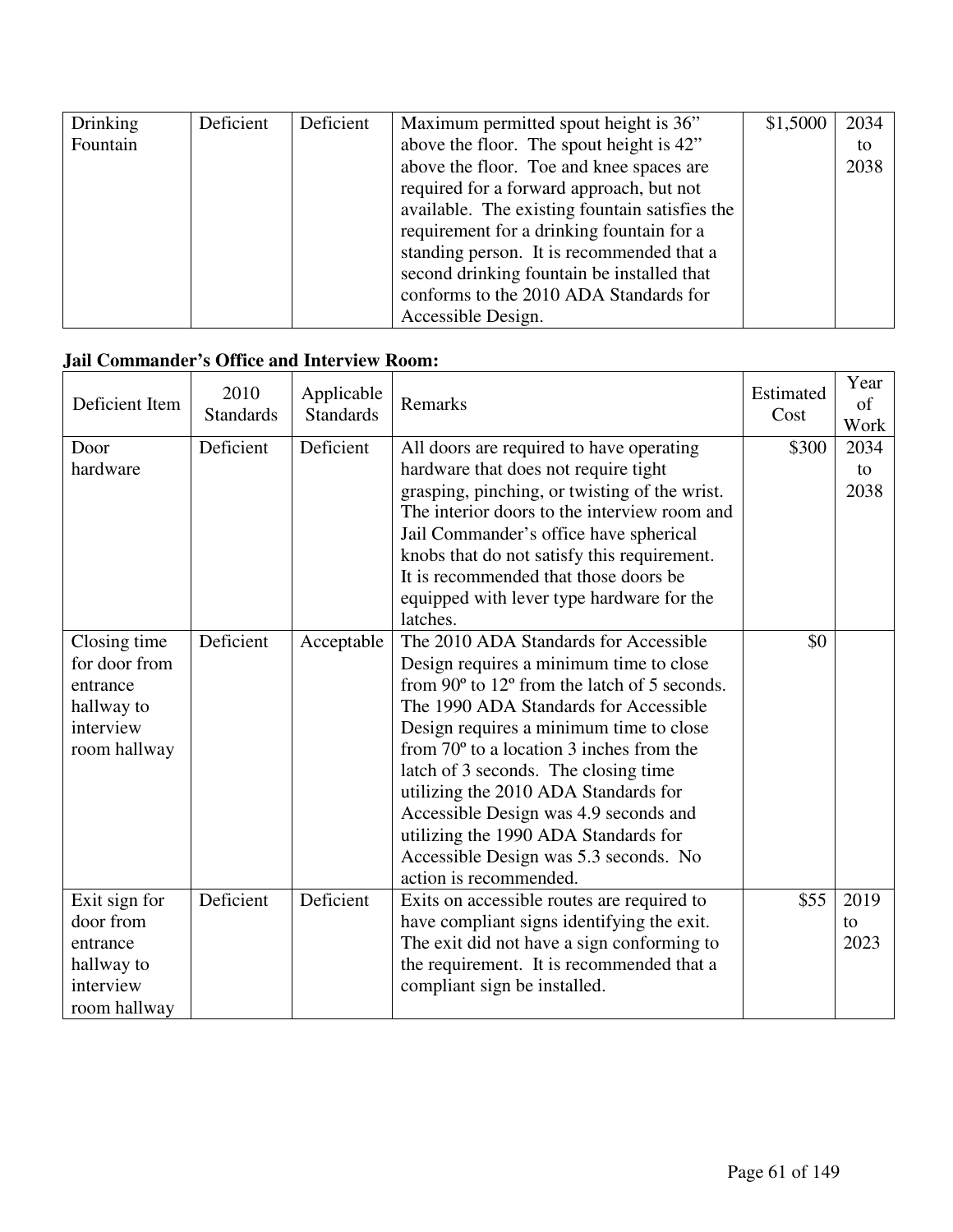| Closing time   | Deficient | Acceptable | The 2010 ADA Standards for Accessible                                | \$0  |      |
|----------------|-----------|------------|----------------------------------------------------------------------|------|------|
| for door from  |           |            | Design requires a minimum time to close                              |      |      |
| lobby to inner |           |            | from 90° to 12° from the latch of 5 seconds.                         |      |      |
| office         |           |            | The 1990 ADA Standards for Accessible                                |      |      |
|                |           |            | Design requires a minimum time to close                              |      |      |
|                |           |            | from $70^{\circ}$ to a location 3 inches from the                    |      |      |
|                |           |            | latch of 3 seconds. The closing time                                 |      |      |
|                |           |            | utilizing the 2010 ADA Standards for                                 |      |      |
|                |           |            | Accessible Design was 3.9 seconds and                                |      |      |
|                |           |            | utilizing the 1990 ADA Standards for                                 |      |      |
|                |           |            | Accessible Design was 4.2 seconds. No                                |      |      |
|                |           |            | action is recommended.                                               |      |      |
| Opening force  | Deficient | Deficient  | The ADA Standards for Accessible Design                              | \$25 | 2034 |
| for door from  |           |            | requires a maximum opening force of 5                                |      | to   |
| lobby to inner |           |            | pounds for non-fire doors and that fire doors                        |      | 2038 |
| office         |           |            | be the minimum force permitted by the fire                           |      |      |
|                |           |            | code. The Indiana Fire Code requires                                 |      |      |
|                |           |            | swinging fire doors shall close from the full-                       |      |      |
|                |           |            | open position and latch automatically and                            |      |      |
|                |           |            | that the door closer shall exert enough force                        |      |      |
|                |           |            | to close and latch the door from any                                 |      |      |
|                |           |            | partially open position. The force required                          |      |      |
|                |           |            | to open the door was 6 pounds. It is                                 |      |      |
|                |           |            | recommended that the door closer be                                  |      |      |
|                |           |            | adjusted to provide a maximum force                                  |      |      |
|                |           |            | required to open the door of 5 pounds or the                         |      |      |
|                |           |            | minimum force required to close and latch                            |      |      |
|                |           |            | the door.                                                            |      |      |
| Exit sign for  | Deficient | Deficient  | Exits on accessible routes are required to                           | \$55 | 2019 |
| door from      |           |            | have compliant signs identifying the exit.                           |      | to   |
| lobby to inner |           |            | The exit did not have a sign conforming to                           |      | 2023 |
| office         |           |            | the requirements. It is recommended that a                           |      |      |
|                |           |            | compliant sign be installed.                                         |      |      |
| Closing time   | Deficient | Deficient  | The 2010 ADA Standards for Accessible                                | \$95 | 2034 |
| for interview  |           |            | Design requires a minimum time to close                              |      | to   |
| room door      |           |            | from 90 <sup>°</sup> to 12 <sup>°</sup> from the latch of 5 seconds. |      | 2038 |
|                |           |            | The 1990 ADA Standards for Accessible                                |      |      |
|                |           |            | Design requires a minimum time to close                              |      |      |
|                |           |            | from $70^{\circ}$ to a location 3 inches from the                    |      |      |
|                |           |            | latch of 3 seconds. The closing time                                 |      |      |
|                |           |            | utilizing the 2010 ADA Standards for                                 |      |      |
|                |           |            | Accessible Design was 2.9 seconds and                                |      |      |
|                |           |            | utilizing the 1990 ADA Standards for                                 |      |      |
|                |           |            | Accessible Design was 2.9 seconds. It is                             |      |      |
|                |           |            | recommended the door closer be adjusted to                           |      |      |
|                |           |            | provide a closing time required by the                               |      |      |
|                |           |            | standards.                                                           |      |      |
|                |           |            |                                                                      |      |      |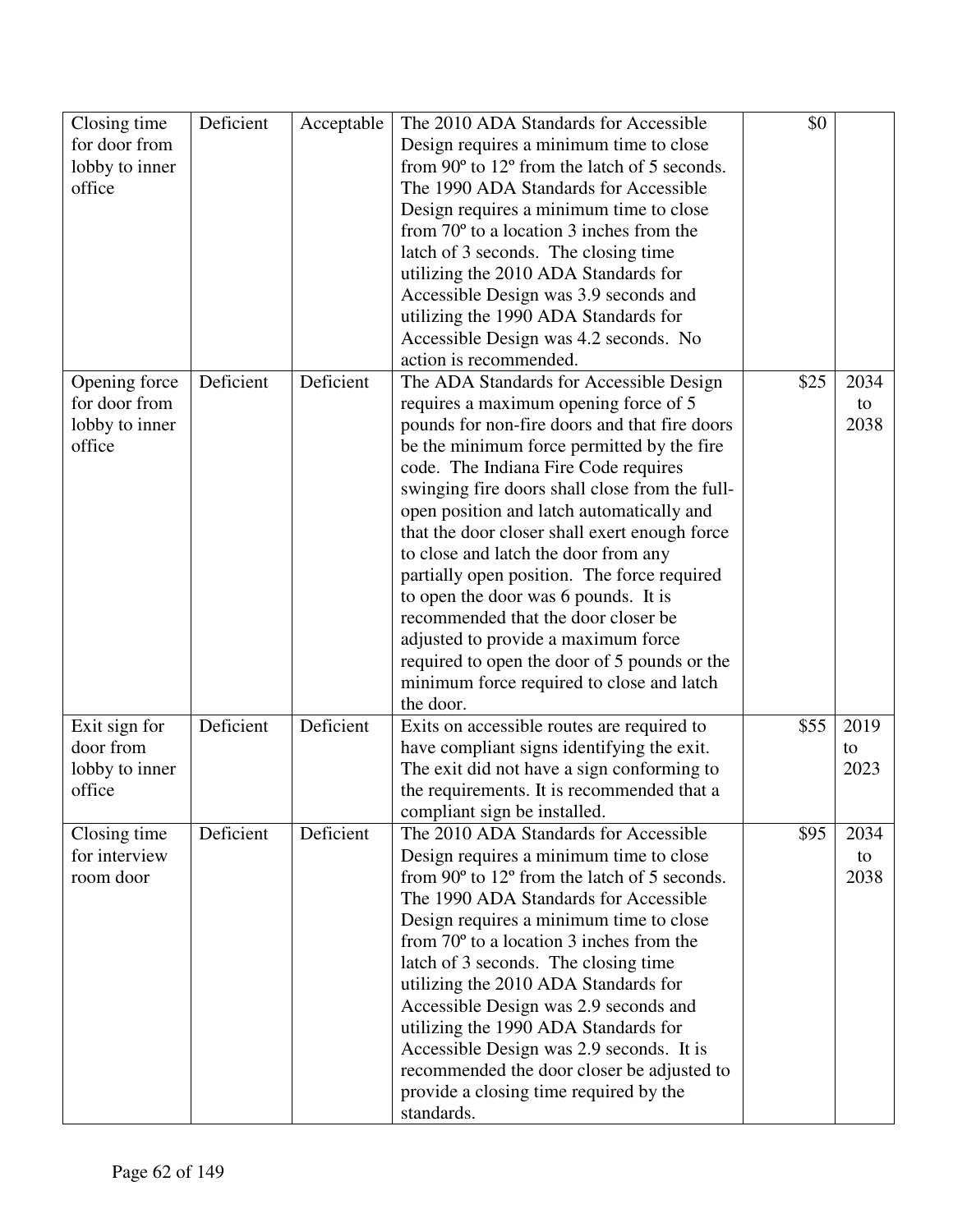| Opening force | Deficient | Deficient | The ADA Standards for Accessible Design        | \$25 | 2034 |
|---------------|-----------|-----------|------------------------------------------------|------|------|
| for interview |           |           | requires a maximum opening force of 5          |      | to   |
| room door     |           |           | pounds for non-fire doors and that fire doors  |      | 2038 |
|               |           |           | be the minimum force permitted by the fire     |      |      |
|               |           |           | code. The Indiana Fire Code requires           |      |      |
|               |           |           | swinging fire doors shall close from the full- |      |      |
|               |           |           | open position and latch automatically and      |      |      |
|               |           |           | that the door closer shall exert enough force  |      |      |
|               |           |           | to close and latch the door from any           |      |      |
|               |           |           | partially open position. The force required    |      |      |
|               |           |           | to open the door was 7 pounds. It is           |      |      |
|               |           |           | recommended that the door closer be            |      |      |
|               |           |           | adjusted to provide a maximum force            |      |      |
|               |           |           | required to open the door of 5 pounds or the   |      |      |
|               |           |           | minimum force required to close and latch      |      |      |
|               |           |           | the door.                                      |      |      |

#### **Public Visitation Room:**

| Deficient Item | 2010<br><b>Standards</b> | Applicable<br><b>Standards</b> | Remarks                                                        | Estimated<br>Cost | Year<br>of<br>Work |
|----------------|--------------------------|--------------------------------|----------------------------------------------------------------|-------------------|--------------------|
| Closing time   | Deficient                | Deficient                      | The 2010 ADA Standards for Accessible                          | \$95              | 2034               |
| for door       |                          |                                | Design requires a minimum time to close                        |                   | to                 |
|                |                          |                                | from $90^{\circ}$ to $12^{\circ}$ from the latch of 5 seconds. |                   | 2038               |
|                |                          |                                | The 1990 ADA Standards for Accessible                          |                   |                    |
|                |                          |                                | Design requires a minimum time to close                        |                   |                    |
|                |                          |                                | from $70^{\circ}$ to a location 3 inches from the              |                   |                    |
|                |                          |                                | latch of 3 seconds. The closing time                           |                   |                    |
|                |                          |                                | utilizing the 2010 ADA Standards for                           |                   |                    |
|                |                          |                                | Accessible Design was 2.2 seconds and                          |                   |                    |
|                |                          |                                | utilizing the 1990 ADA Standards for                           |                   |                    |
|                |                          |                                | Accessible Design was 2.1 seconds. It is                       |                   |                    |
|                |                          |                                | recommended the door closer be adjusted to                     |                   |                    |
|                |                          |                                | provide a closing time required by the                         |                   |                    |
|                |                          |                                | standards.                                                     |                   |                    |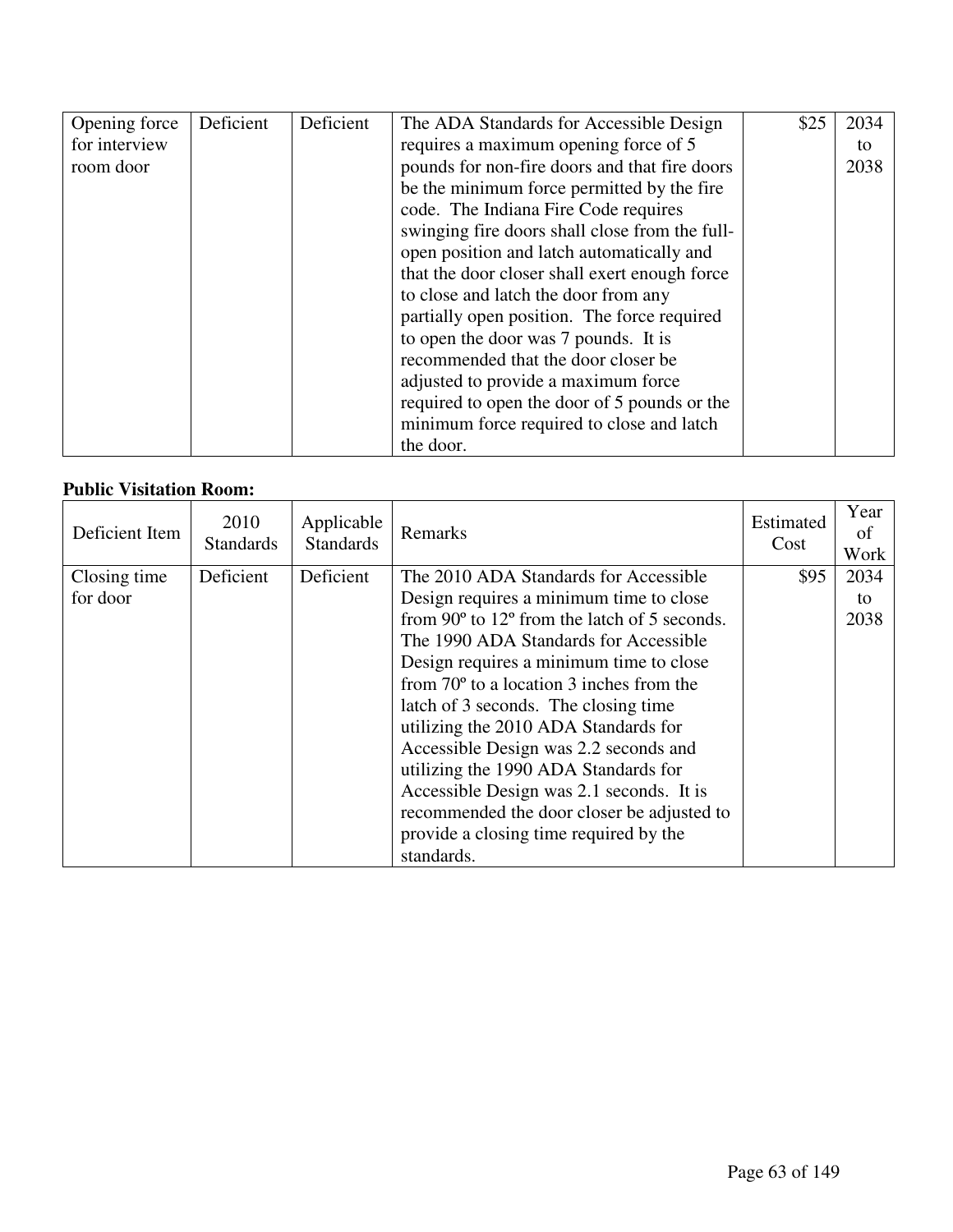| Opening force  | Deficient | Deficient | The ADA Standards for Accessible Design        | \$25    | 2034 |
|----------------|-----------|-----------|------------------------------------------------|---------|------|
| for door       |           |           | requires a maximum opening force of 5          |         | to   |
|                |           |           | pounds for non-fire doors and that fire doors  |         | 2038 |
|                |           |           | be the minimum force permitted by the fire     |         |      |
|                |           |           | code. The Indiana Fire Code requires           |         |      |
|                |           |           | swinging fire doors shall close from the full- |         |      |
|                |           |           | open position and latch automatically and      |         |      |
|                |           |           | that the door closer shall exert enough force  |         |      |
|                |           |           | to close and latch the door from any           |         |      |
|                |           |           | partially open position. The force required    |         |      |
|                |           |           | to open the door was 6 pounds. It is           |         |      |
|                |           |           | recommended that the door closer be            |         |      |
|                |           |           | adjusted to provide a maximum force            |         |      |
|                |           |           | required to open the door of 5 pounds or the   |         |      |
|                |           |           | minimum force required to close and latch      |         |      |
|                |           |           | the door.                                      |         |      |
| Door           | Deficient | Deficient | The door is required to have operating         | \$100   | 2034 |
| hardware       |           |           | hardware that does not require tight           |         | to   |
|                |           |           | grasping, pinching, or twisting of the wrist.  |         | 2038 |
|                |           |           | The door had round knobs that do not           |         |      |
|                |           |           | satisfy this requirement. It is recommended    |         |      |
|                |           |           | that door be equipped with lever type          |         |      |
|                |           |           | hardware for the latch.                        |         |      |
| Clear floor    | Deficient | Deficient | Each individual visiting station on the        | \$1,000 | 2034 |
| space          |           |           | public side of the visitation room has a fixed |         | to   |
|                |           |           | stool. Such stool encroaches in the required   |         | 2038 |
|                |           |           | clear floor space for any visitor utilizing a  |         |      |
|                |           |           | wheel chair. It is recommended that a          |         |      |
|                |           |           | minimum of one of the fixed stools be either   |         |      |
|                |           |           | removed or converted to a removable stool      |         |      |
|                |           |           | to provide the clear floor space for a visitor |         |      |
|                |           |           | in a wheel chair.                              |         |      |
| Sign for       | Deficient | Deficient | Accessible telephones with volume controls     | \$135   | 2034 |
| telephone with |           |           | are required to have compliant signs           |         | to   |
| volume         |           |           | identifying them. None of the telephones       |         | 2038 |
| control        |           |           | had a sign conforming to the requirements.     |         |      |
|                |           |           | It is recommended that a compliant signs be    |         |      |
|                |           |           | installed for all of the telephones.           |         |      |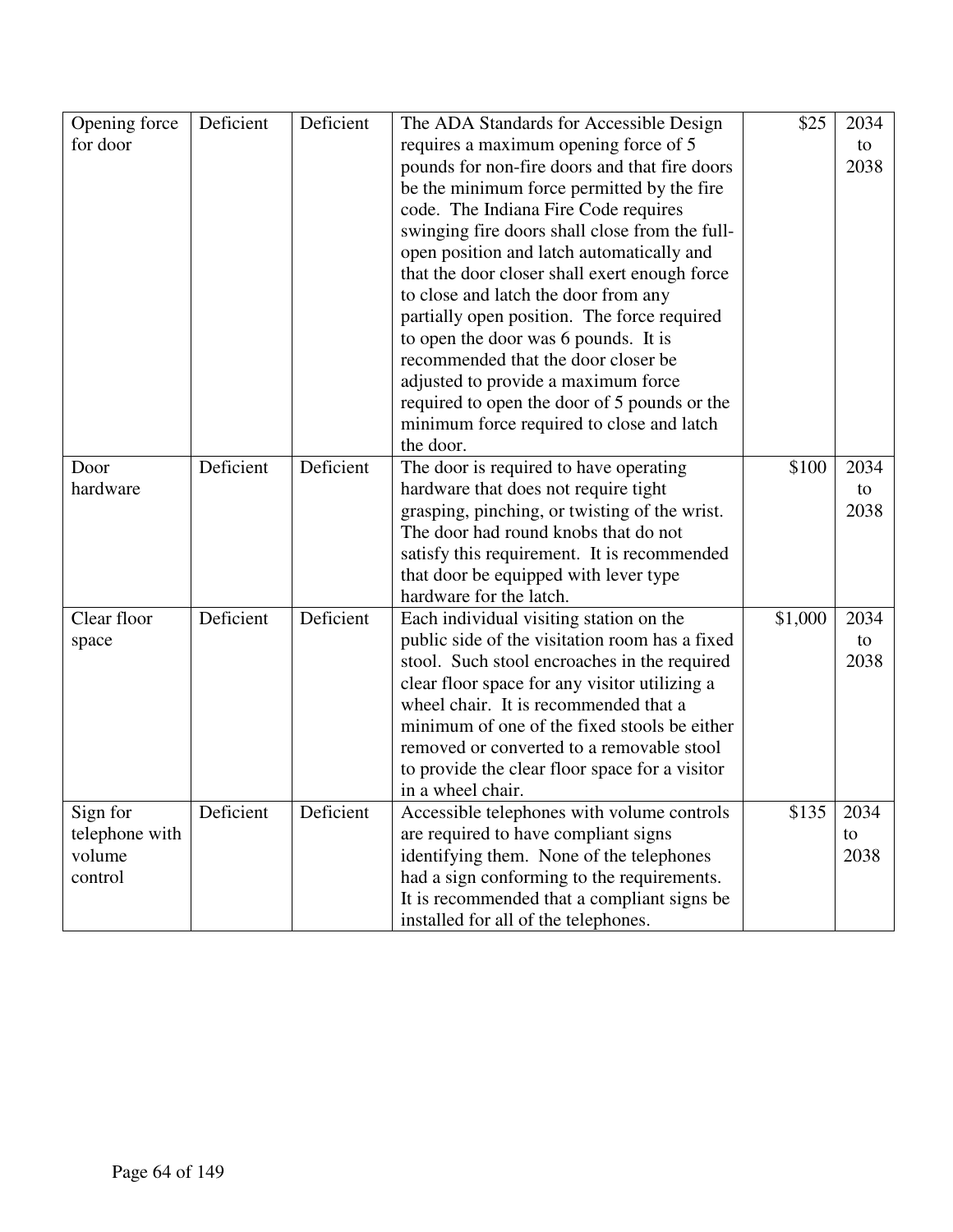| Deficient Item      | 2010<br><b>Standards</b> | Applicable<br><b>Standards</b> | Remarks                                                                                                                                                                                                                                                                                                                                                                                                                                                                                                                                                                                                                                                                                                                                                                                                                                                                                                                                                                                                                                                                                                                                                                                                                                                                                                                       | Estimated<br>Cost | Year<br>of<br>Work |
|---------------------|--------------------------|--------------------------------|-------------------------------------------------------------------------------------------------------------------------------------------------------------------------------------------------------------------------------------------------------------------------------------------------------------------------------------------------------------------------------------------------------------------------------------------------------------------------------------------------------------------------------------------------------------------------------------------------------------------------------------------------------------------------------------------------------------------------------------------------------------------------------------------------------------------------------------------------------------------------------------------------------------------------------------------------------------------------------------------------------------------------------------------------------------------------------------------------------------------------------------------------------------------------------------------------------------------------------------------------------------------------------------------------------------------------------|-------------------|--------------------|
| Overall<br>restroom | Deficient                | Deficient                      | The restroom is deficient in virtually every<br>feature. Basically the room is too small to<br>be made accessible. The entrance door has<br>a spherical knob on the latch. There isn't<br>enough space in the room for the require<br>turning space. Doesn't have required clear<br>floor space for lavatory, hand towel<br>dispenser, or soap dispenser. The mirror is<br>mounted above the maximum height of 40"<br>above the floor and the hand towel<br>dispenser is mounted higher than the<br>maximum 46" above the floor. The water<br>closet is closer than the minimum of 16"<br>from side wall. The grab bars do not<br>comply with ADA Standards for Accessible<br>Design. The plumbing beneath the lavatory<br>is not properly insulated. It is<br>recommended that the restroom be<br>remodeled by enlarging the space and<br>constructing a toilet room conforming to<br>ADA Standards for Accessible Design.<br>There was some discussion of revising the<br>jail visitation procedures such that visitation<br>would be conducted on-line without visitors<br>coming to the jail. If such a procedure<br>change is implemented and if the<br>elimination of visitors coming to the jail<br>would eliminate the need for the restroom,<br>the restroom could be deleted as a part of<br>the procedural change. | \$7,500           | 2034<br>to<br>2038 |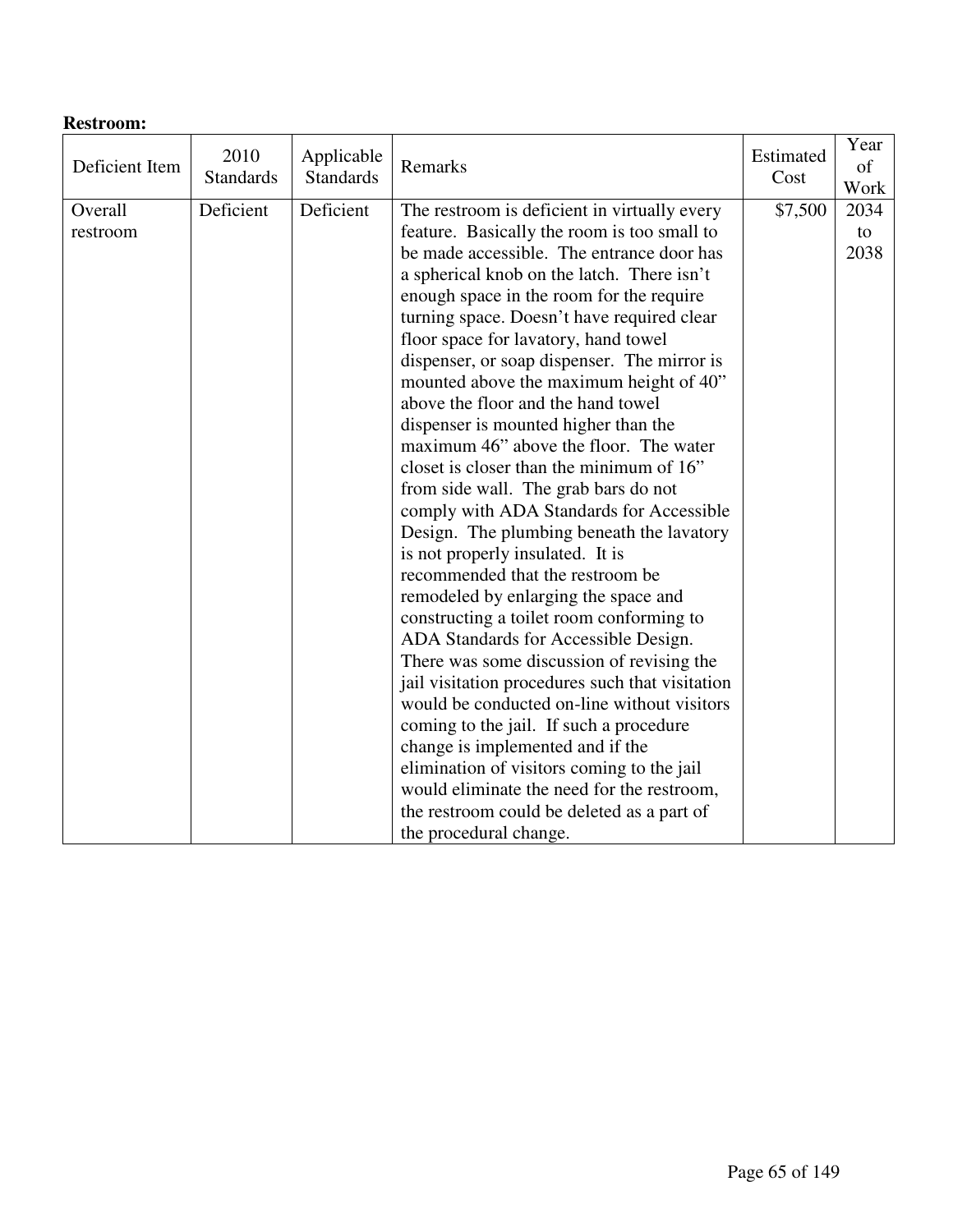# **Accessible Housing Cell:**

| Deficient Item                                           | 2010<br><b>Standards</b> | Applicable<br><b>Standards</b> | Remarks                                                                                                                                                                                                                                                                                                                                                                                                                                                                                                                                                               | Estimated<br>Cost | Year<br>of<br>Work |
|----------------------------------------------------------|--------------------------|--------------------------------|-----------------------------------------------------------------------------------------------------------------------------------------------------------------------------------------------------------------------------------------------------------------------------------------------------------------------------------------------------------------------------------------------------------------------------------------------------------------------------------------------------------------------------------------------------------------------|-------------------|--------------------|
| Number of<br>cells (beds)<br>having clear<br>floor space | Unknown                  | Acceptable                     | 1990 ADA Standards for Accessible Design<br>provided no standards for the number or<br>distribution of accessible cells. The 2010<br>ADA Standards for Accessible Design<br>requires that 5% of the beds have clear floor<br>spaces, which would be 4 beds for the<br>Decatur County Jail. Two beds were noted<br>in the handicapped cell that had the required<br>clear floor space. However, access was not<br>available to the remainder of the cells, so<br>the presence of two additional beds with the<br>required clear floor space could not be<br>confirmed. | \$0               |                    |
| Text<br>telephone                                        | Deficient                | Acceptable                     | 1990 ADA Standards for Accessible Design<br>required 1 text telephone when 4 or more<br>public pay telephones were provided. The<br>2010 ADA Standards for Accessible Design<br>requires a minimum of one text pay<br>telephone. The pay telephone in the<br>accessible housing cell was not a text<br>telephone. No action is recommended.                                                                                                                                                                                                                           | \$0               |                    |
| Sign for pay<br>telephone with<br>volume<br>control      | Deficient                | Deficient                      | Accessible telephones with volume controls<br>are required to have compliant signs<br>identifying them. The telephone in the<br>accessible cell did not have a sign<br>conforming to the requirements. It is<br>recommended that a compliant sign be<br>installed.                                                                                                                                                                                                                                                                                                    | \$45              | 2019<br>to<br>2023 |
| Vertical<br>clearance                                    | Deficient                | Deficient                      | Vertical clearance of a minimum of 80"<br>more than 4" from the edge of an accessible<br>route is required. The shelf supporting the<br>television was 66" above the floor and<br>protruded into the accessible route 21".<br>Recommend that the television be relocated<br>outside of the accessible route and that the<br>area beneath the shelf be protected from<br>someone walking beneath it.                                                                                                                                                                   | \$450             | 2034<br>to<br>2038 |
| Grab bars in<br>shower                                   | Deficient                | Deficient                      | Grab bars are required on both side walls<br>and on the rear wall, but no grab bars were<br>present in shower. Recommend that grab<br>bars be installed.                                                                                                                                                                                                                                                                                                                                                                                                              | \$450             | 2034<br>to<br>2038 |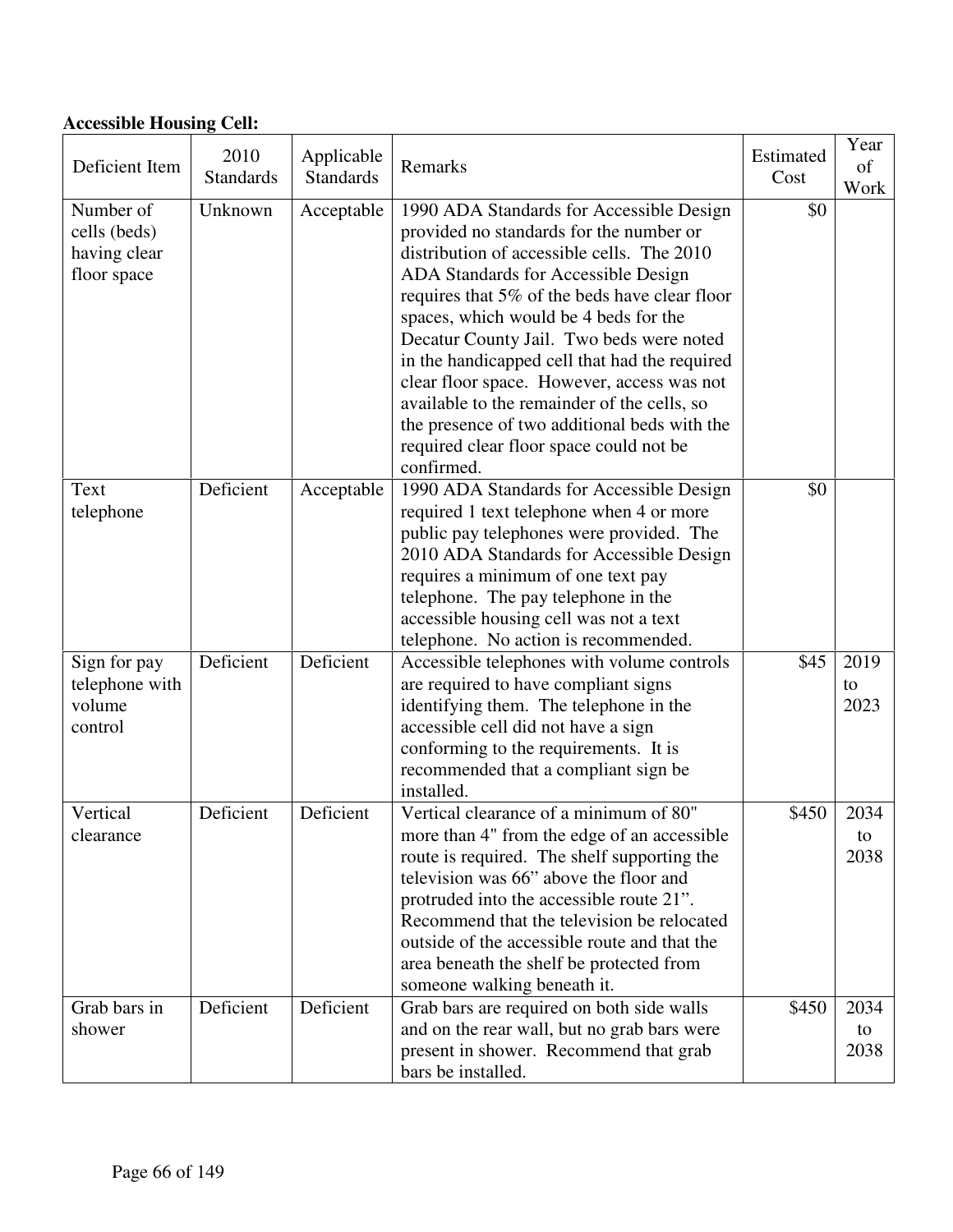| Shower spray   | Deficient | Deficient  | A shower spray unit with a hose at least 59"                 | \$400 | 2034       |
|----------------|-----------|------------|--------------------------------------------------------------|-------|------------|
| unit height in |           |            | long that can be used both as a fixed-                       |       | to         |
| shower         |           |            | position shower head and as a handheld                       |       | 2038       |
|                |           |            | shower is required. As an alternative, a                     |       |            |
|                |           |            | fixed shower head located 48" above the                      |       |            |
|                |           |            | floor may be used. The fixed shower head                     |       |            |
|                |           |            | was mounted 73" above the floor. It is                       |       |            |
|                |           |            | recommended that the shower head either                      |       |            |
|                |           |            | be lowered to 48" above the floor or that a                  |       |            |
|                |           |            | hand help shower spray unit be installed in                  |       |            |
|                |           |            | the accessible cell shower.                                  |       |            |
| Mirror         | Deficient | Deficient  | The maximum mounting height of the                           | \$50  | 2034       |
| mounting       |           |            | bottom of the reflective surface of a mirror                 |       | to         |
| height         |           |            | is required to be 40". The mirror in the                     |       | 2038       |
|                |           |            | accessible cell was mounted 43" above the                    |       |            |
|                |           |            | floor. It is recommended that the mirror be                  |       |            |
|                |           |            | lowered to 40" above the floor to the bottom                 |       |            |
|                |           |            | of the reflective surface.                                   |       |            |
| Rear wall grab | Deficient | Deficient  | Rear grab bar for the required for the water                 | \$150 | 2034       |
| bar for water  |           |            | closet. No rear grab bar was present for the                 |       | to         |
| closet         |           |            | accessible cell water closet. It is                          |       | 2038       |
|                |           |            | recommended that a rear grab bar be                          |       |            |
|                |           |            | installed.                                                   |       |            |
| Water closet   | Deficient | Acceptable | The 2010 ADA Standards for Accessible                        | \$0   |            |
| flush control  |           |            | Design required the location of the water                    |       |            |
|                |           |            | closet flush control be mounted on the wide                  |       |            |
|                |           |            | side of the water closet clear floor space.                  |       |            |
|                |           |            | The 1990 ADA Standards for Accessible                        |       |            |
|                |           |            | Design had no such requirement. The flush                    |       |            |
|                |           |            | control was mounted on the front of the                      |       |            |
|                |           |            | tank. No action is recommended.                              |       |            |
| Lavatory self  | Deficient | Deficient  | Self closing valves are required to remain                   | \$45  | 2034       |
| closing valve  |           |            | open for a minimum of 10 seconds. The                        |       | to         |
| flow time      |           |            | self closing valve on the lavatory remained                  |       | 2038       |
|                |           |            | open for only 9". It is recommended that                     |       |            |
|                |           |            | the valve be adjusted to provide a flow for a                |       |            |
|                |           | Deficient  | minimum of 10 seconds.                                       |       |            |
| Toilet paper   | Deficient |            | Toilet paper dispensers are required at the                  | \$90  | 2034       |
| dispenser      |           |            | water closet. No toilet paper dispenser was                  |       | to<br>2038 |
|                |           |            | present. It is recommended that appropriate                  |       |            |
|                |           |            | toilet paper dispenser for the water closet is<br>installed. |       |            |
|                |           |            |                                                              |       |            |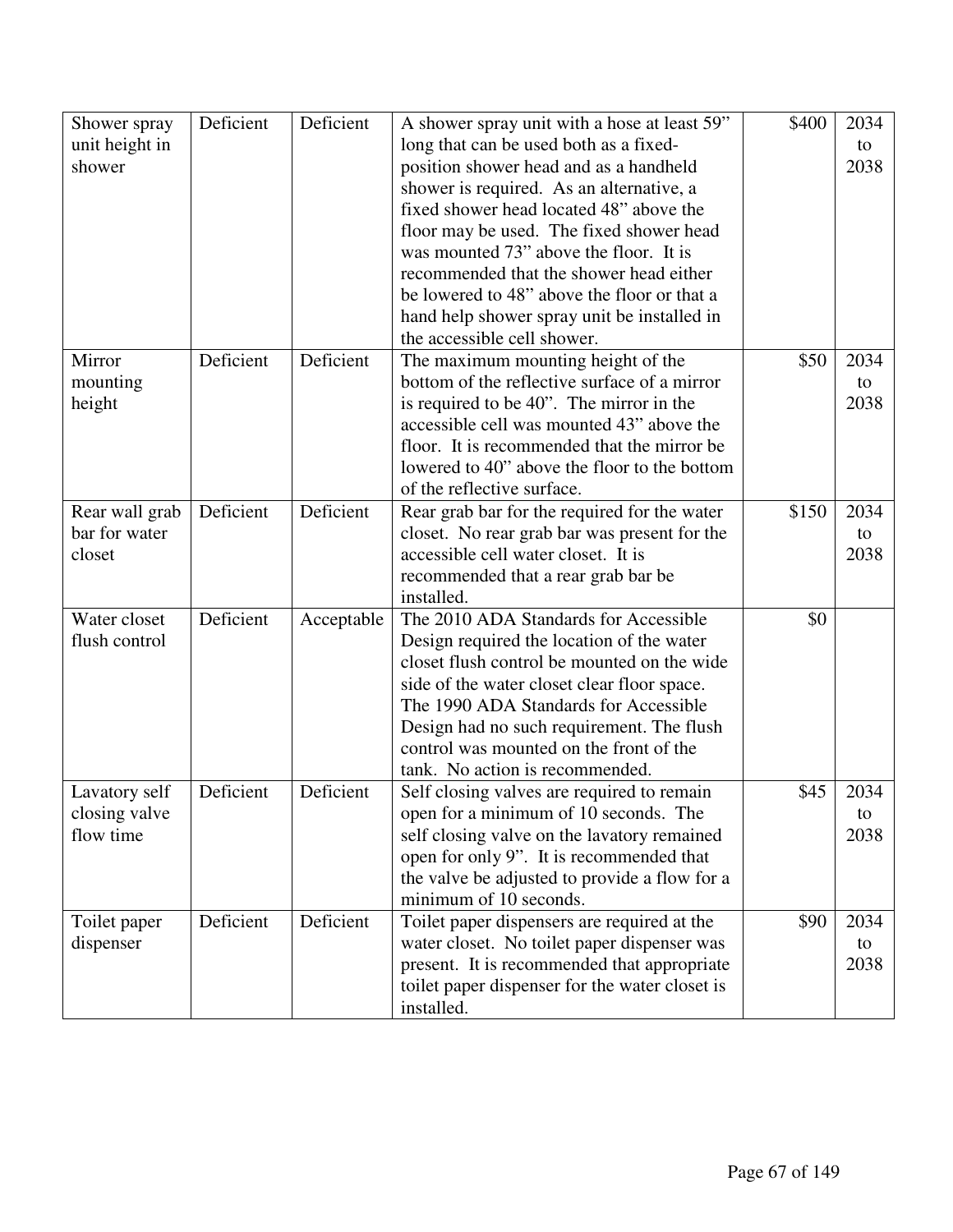### **Access to Recreation Areas:**

| Deficient Item  | 2010<br><b>Standards</b> | Applicable<br><b>Standards</b> | Remarks                                     | Estimated<br>Cost | Year<br>of<br>Work |
|-----------------|--------------------------|--------------------------------|---------------------------------------------|-------------------|--------------------|
| Door width      | Deficient                | Deficient                      | Minimum clear width of 32" required for     | \$225             | 2034               |
| from intake     |                          |                                | doors. The door from the intake area had a  |                   | to                 |
| area to         |                          |                                | clear opening of only 31.5". Recommend      |                   | 2038               |
| hallway.        |                          |                                | adjusting or modifying door to achieve the  |                   |                    |
|                 |                          |                                | full 32" clear opening.                     |                   |                    |
| Handrail on     | Deficient                | Deficient                      | Handrails are required on both sides of all | \$2,000           | 2034               |
| ramp to         |                          |                                | ramps with a vertical ramp greater than 6". |                   | to                 |
| recreational    |                          |                                | No handrails were present on the ramp       |                   | 2038               |
| area            |                          |                                | which had a rise greater than 6".           |                   |                    |
|                 |                          |                                | Recommend that handrails be installed on    |                   |                    |
|                 |                          |                                | both sides of the ramp.                     |                   |                    |
| Egress door     | Deficient                | Deficient                      | Maximum height of threshold is required to  | \$140             | 2034               |
| from outside    |                          |                                | be a maximum of 0.50". Threshold was 1"     |                   | to                 |
| recreation area |                          |                                | high. Recommend that threshold be           |                   | 2038               |
| threshold       |                          |                                | replaced with one no more than 0.5" high.   |                   |                    |
| height.         |                          |                                |                                             |                   |                    |

### **Inmate Side of Visitation Room:**

| Deficient Item | 2010<br><b>Standards</b> | Applicable<br><b>Standards</b> | Remarks                                      | Estimated<br>Cost | Year<br>of<br>Work |
|----------------|--------------------------|--------------------------------|----------------------------------------------|-------------------|--------------------|
| Door width     | Deficient                | Deficient                      | Minimum clear width of 32" required for      | \$1,500           | 2034               |
| from hallway   |                          |                                | doors. The door into the visitation room     |                   | to                 |
| to visitation  |                          |                                | was only 25" wide. Recommend replacing       |                   | 2038               |
| room.          |                          |                                | the door with one providing a 32" clear      |                   |                    |
|                |                          |                                | opening.                                     |                   |                    |
| Clear floor    | Deficient                | Deficient                      | Each individual visiting station on the      | \$1,000           | 2034               |
| space          |                          |                                | inmate side of the visitation room had a     |                   | to                 |
|                |                          |                                | fixed stool. Such stool encroaches in the    |                   | 2038               |
|                |                          |                                | required clear floor space for any inmate    |                   |                    |
|                |                          |                                | utilizing a wheel chair. It is recommended   |                   |                    |
|                |                          |                                | that a minimum of one of the fixed stools be |                   |                    |
|                |                          |                                | either removed or converted to a removable   |                   |                    |
|                |                          |                                | stool to provide the clear floor space for a |                   |                    |
|                |                          |                                | visitor in a wheel chair.                    |                   |                    |
| Sign for       | Deficient                | Deficient                      | Accessible telephones with volume controls   | \$135             | 2034               |
| telephone with |                          |                                | are required to have compliant signs         |                   | to                 |
| volume         |                          |                                | identifying them. None of the telephones     |                   | 2038               |
| control        |                          |                                | had a sign conforming to the requirements.   |                   |                    |
|                |                          |                                | It is recommended that a compliant signs be  |                   |                    |
|                |                          |                                | installed for all of the telephones.         |                   |                    |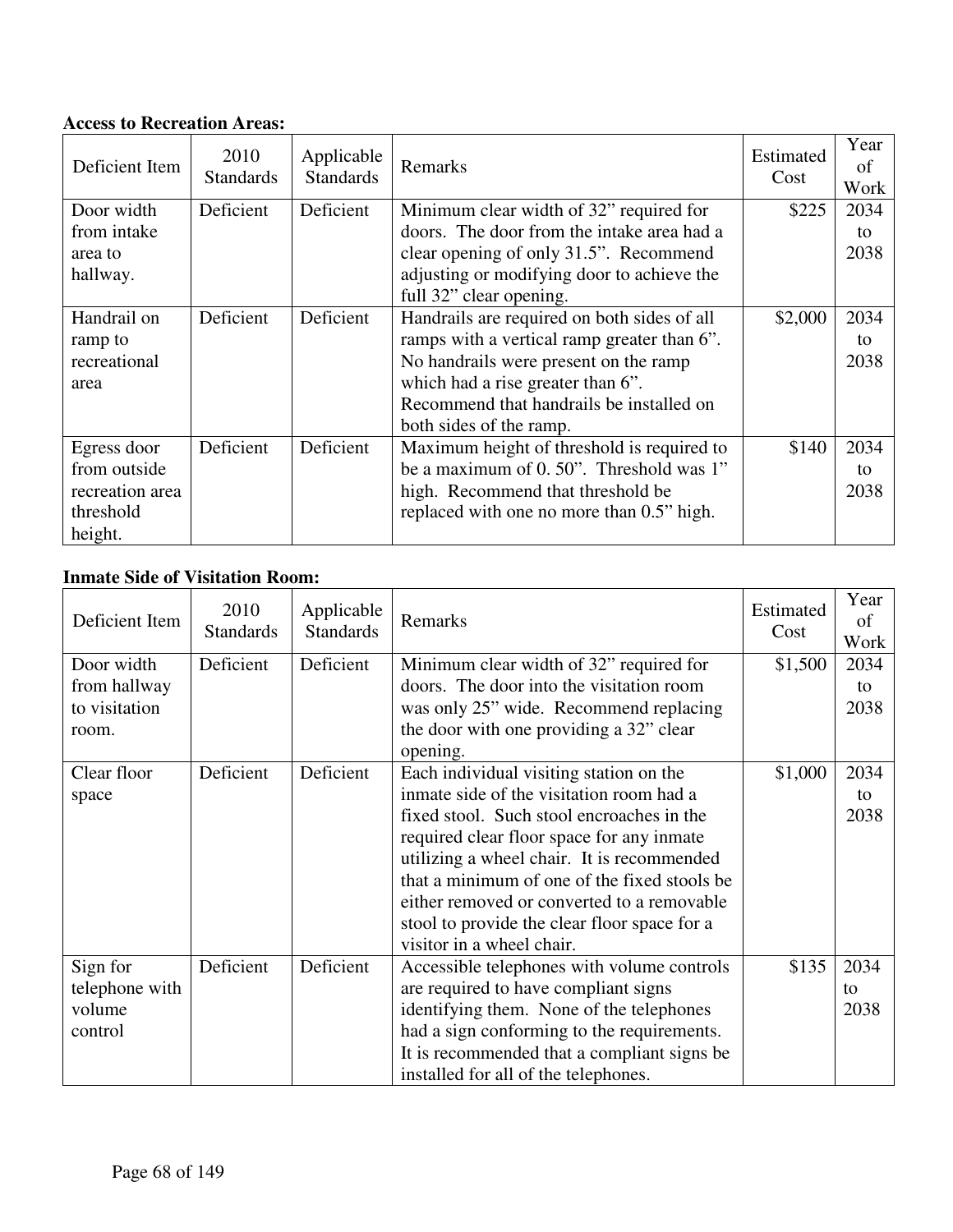# **Decatur County Sheriff's Office and Office Annex:**

#### **Parking Lot and Entrances:**

| Deficient Item | 2010<br><b>Standards</b> | Applicable<br><b>Standards</b> | Remarks                                       | Estimated<br>Cost | Year<br>of<br>Work |
|----------------|--------------------------|--------------------------------|-----------------------------------------------|-------------------|--------------------|
| Accessible     | Deficient                | Deficient                      | A minimum of one parking space is             | \$450             | 2019               |
| parking spaces |                          |                                | required for each designation of parking or   |                   | to                 |
| in work        |                          |                                | in each lot. No accessible spaces were        |                   | 2023               |
| release        |                          |                                | provided in the work release parking lot.     |                   |                    |
| parking area   |                          |                                | Recommend that one accessible space be        |                   |                    |
|                |                          |                                | established with appropriate pavement         |                   |                    |
|                |                          |                                | markings, accessible parking sign and van     |                   |                    |
|                |                          |                                | accessible plaque.                            |                   |                    |
| Accessible     | Deficient                | Deficient                      | There are 6 marked parking spaces on the      | \$675             | 2019               |
| parking spaces |                          |                                | west side of the building and an aggregate    |                   | to                 |
| on West side   |                          |                                | parking area without marked spaces. None      |                   | 2023               |
| of building    |                          |                                | of those spaces are designated as accessible. |                   |                    |
|                |                          |                                | It is recommended that 2 accessible spaces    |                   |                    |
|                |                          |                                | be marked with a 96" wide access aisle        |                   |                    |
|                |                          |                                | between them. It is also recommended that     |                   |                    |
|                |                          |                                | accessible parking signs be installed with    |                   |                    |
|                |                          |                                | van accessible plaques.                       |                   |                    |
| Signs for      | Deficient                | Deficient                      | There are 2 accessible parking spaces on the  | \$450             | 2019               |
| accessible     |                          |                                | North side of the building, but neither one   |                   | to                 |
| parking spaces |                          |                                | has a sign designating them as accessible. It |                   | 2023               |
| on North side  |                          |                                | is recommended that accessible parking        |                   |                    |
| of building    |                          |                                | space signs be installed with van accessible  |                   |                    |
|                |                          |                                | plaques.                                      |                   |                    |
| Detectable     | Deficient                | Deficient                      | Detectable warnings are required where        | \$500             | 2019               |
| warning at     |                          |                                | sidewalks exit into vehicular traffic.        |                   | to                 |
| curb ramps at  |                          |                                | Existing ramps at end of sidewalks did not    |                   | 2023               |
| North and      |                          |                                | have conforming detectible warning            |                   |                    |
| South ends of  |                          |                                | devices. Recommend that detectible            |                   |                    |
| front sidewalk |                          |                                | warning devices be installed at each ramp.    |                   |                    |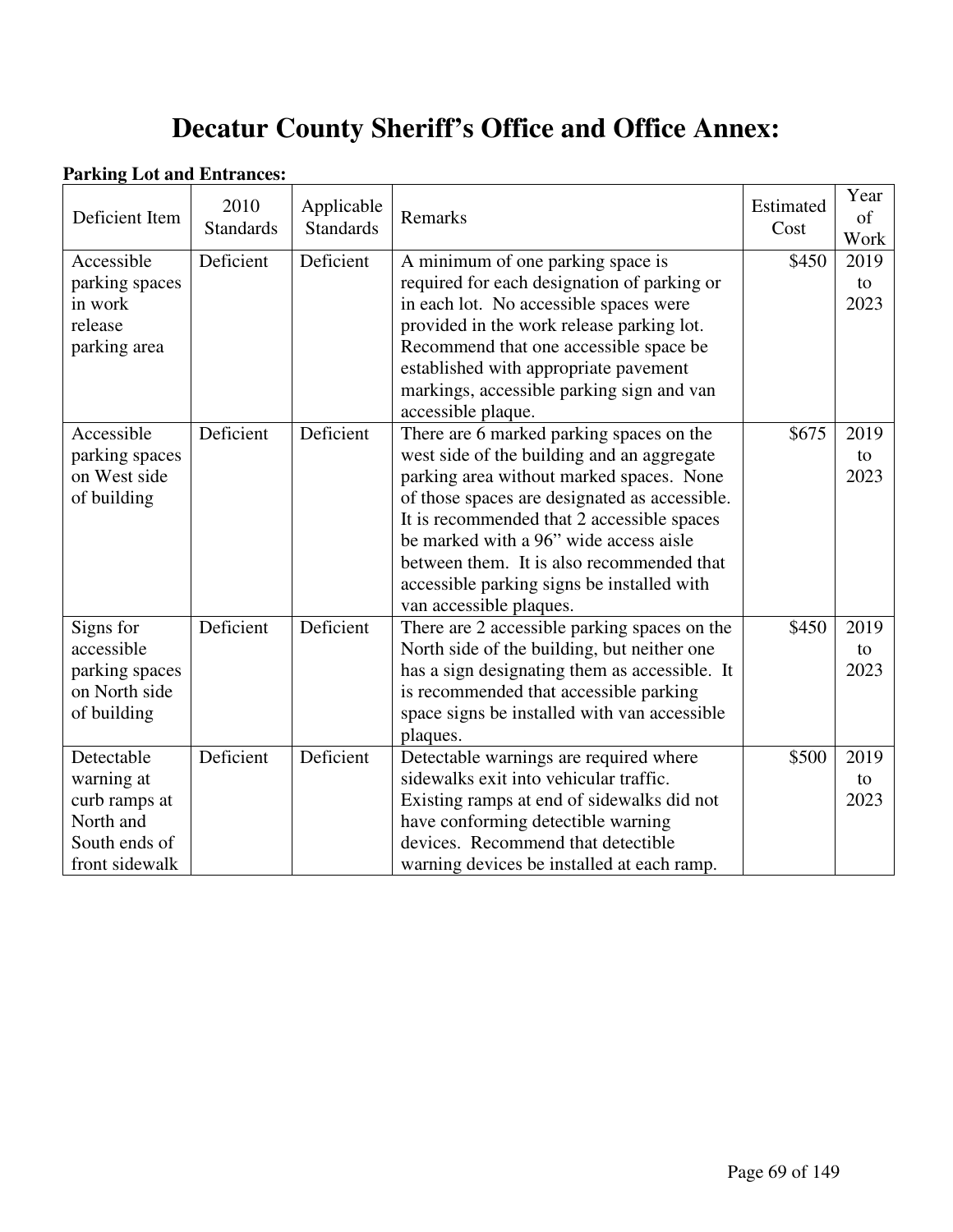| Closing time   | Deficient | Acceptable | The 2010 ADA Standards for Accessible                                                 | \$0     |      |
|----------------|-----------|------------|---------------------------------------------------------------------------------------|---------|------|
| for main       |           |            | Design requires a minimum time to close                                               |         |      |
| entrance door  |           |            | from 90° to 12° from the latch of 5 seconds.                                          |         |      |
|                |           |            | The 1990 ADA Standards for Accessible                                                 |         |      |
|                |           |            | Design requires a minimum time to close                                               |         |      |
|                |           |            | from $70^{\circ}$ to a location 3 inches from the                                     |         |      |
|                |           |            | latch of 3 seconds. The closing time                                                  |         |      |
|                |           |            | utilizing the 2010 ADA Standards for                                                  |         |      |
|                |           |            | Accessible Design was 2.9 seconds and                                                 |         |      |
|                |           |            | utilizing the 1990 ADA Standards for                                                  |         |      |
|                |           |            | Accessible Design was 3.0 seconds. No                                                 |         |      |
|                |           |            | action is recommended.                                                                |         |      |
| Smooth         | Deficient | Acceptable | The 2010 ADA Standards for Accessible                                                 | \$0     |      |
| surface at     |           |            |                                                                                       |         |      |
|                |           |            | Design requires swinging door surfaces<br>within 10" of the finish floor shall have a |         |      |
| bottom of      |           |            |                                                                                       |         |      |
| main entrance  |           |            | smooth surface on the push side. The 1990                                             |         |      |
| door           |           |            | ADA Standards for Accessible Design had                                               |         |      |
|                |           |            | no such requirement. The smooth surface at                                            |         |      |
|                |           |            | the bottom of the door was only 7" high.                                              |         |      |
|                |           |            | No action is recommended.                                                             |         |      |
| Exit sign for  | Deficient | Deficient  | Exits on accessible routes are required to                                            | \$55    | 2019 |
| main entrance  |           |            | have compliant signs identifying the exit.                                            |         | to   |
| door           |           |            | The exit did not have a sign conforming to                                            |         | 2023 |
|                |           |            | the requirements. It is recommended that a                                            |         |      |
|                |           |            | compliant sign be installed.                                                          |         |      |
| Fire alarm     | Deficient | Deficient  | The 1990 ADA Standards for Accessible                                                 | \$900   | 2029 |
| pulls          |           |            | Design requires that all operable                                                     |         | to   |
| throughout the |           |            | components be mounted a maximum of 54"                                                |         | 2033 |
| building       |           |            | above the floor. The 2010 ADA Standards                                               |         |      |
| complex        |           |            | for Accessible Design requires that all                                               |         |      |
|                |           |            | operable components be mounted a                                                      |         |      |
|                |           |            | maximum of 48" above the floor. The fire                                              |         |      |
|                |           |            | alarm pulls throughout the building complex                                           |         |      |
|                |           |            | were mounted at heights above the floor                                               |         |      |
|                |           |            | ranging from 54" to 59". It is recommended                                            |         |      |
|                |           |            | that all fire alarm pulls mounted higher than                                         |         |      |
|                |           |            | 54" above the floor be lowered to a                                                   |         |      |
|                |           |            | maximum height of 48" above the floor to                                              |         |      |
|                |           |            | the operable part of the pull.                                                        |         |      |
| <b>Alarms</b>  | Deficient | Deficient  | When alarm horns are utilized visual alarms                                           | \$3,850 | 2019 |
| throughout     |           |            | are also required. Visual alarms were not                                             |         | to   |
| building       |           |            | present in throughout the public area of the                                          |         | 2023 |
|                |           |            | building. Recommend that the existing                                                 |         |      |
|                |           |            | alarm system be modified by adding visual                                             |         |      |
|                |           |            | alarms in each publically accessible area.                                            |         |      |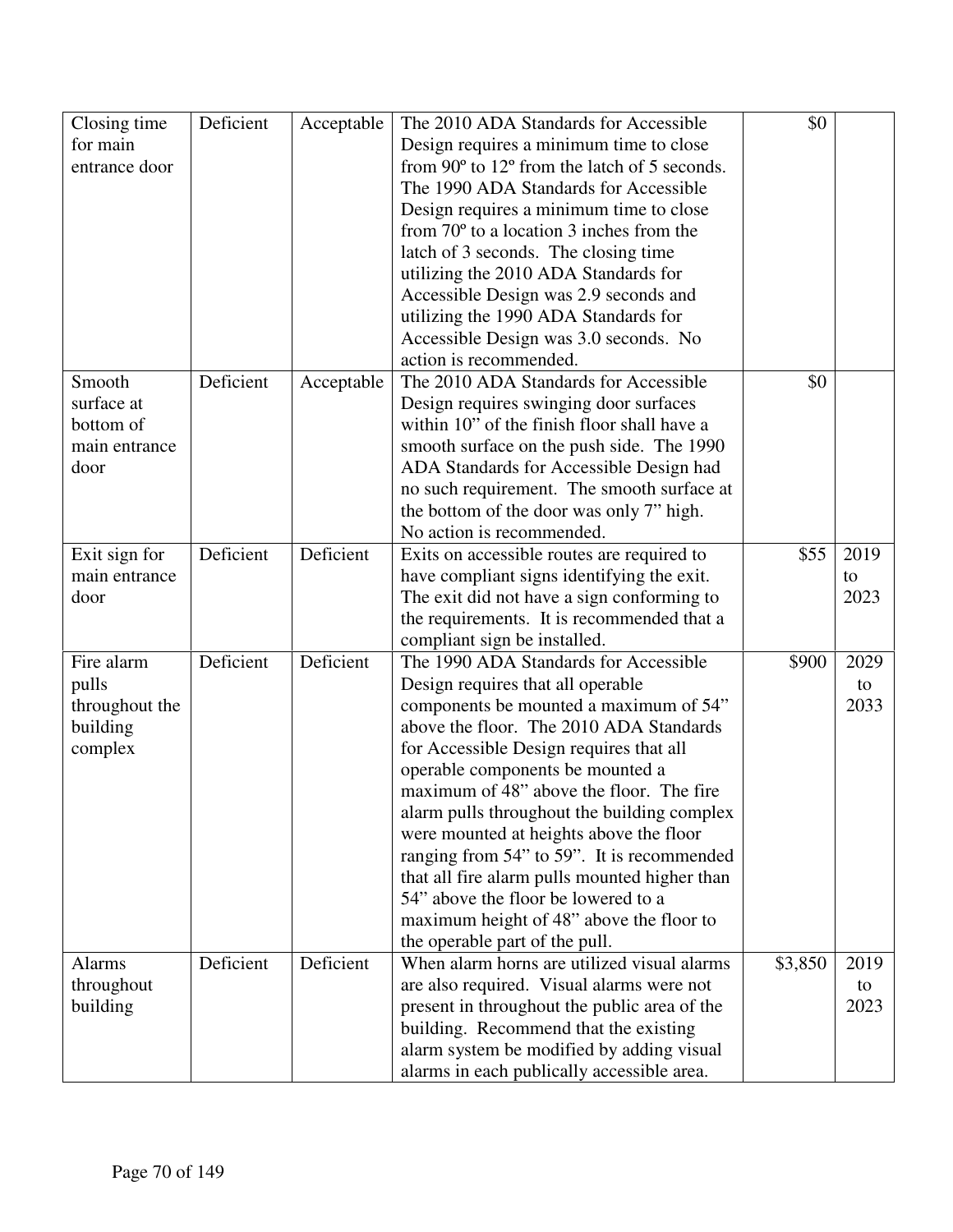| Height of      | Deficient | Deficient  | Electrical receptacles are required to be         | \$5,000 | 2034 |
|----------------|-----------|------------|---------------------------------------------------|---------|------|
| electrical     |           |            | mounted a minimum of 15" above the floor.         |         | to   |
| receptacles    |           |            | The heights of the receptacles were               |         | 2038 |
| throughout the |           |            | mounted at many heights above the floor           |         |      |
| building       |           |            | throughout the building, with many of them        |         |      |
|                |           |            | lower than the minimum 15". Recommend             |         |      |
|                |           |            |                                                   |         |      |
|                |           |            | that a minimum of 50% of the receptacles          |         |      |
|                |           |            | be raised to a minimum of 16" above the           |         |      |
|                |           |            | floor.                                            |         |      |
| Closing time   | Deficient | Acceptable | The 2010 ADA Standards for Accessible             | \$0     |      |
| for door from  |           |            | Design requires a minimum time to close           |         |      |
| entrance lobby |           |            | from 90° to 12° from the latch of 5 seconds.      |         |      |
| to West end of |           |            | The 1990 ADA Standards for Accessible             |         |      |
| North hallway  |           |            | Design requires a minimum time to close           |         |      |
|                |           |            | from $70^{\circ}$ to a location 3 inches from the |         |      |
|                |           |            | latch of 3 seconds. The closing time              |         |      |
|                |           |            | utilizing the 2010 ADA Standards for              |         |      |
|                |           |            | Accessible Design was 4.0 seconds and             |         |      |
|                |           |            | utilizing the 1990 ADA Standards for              |         |      |
|                |           |            | Accessible Design was 3.9 seconds. No             |         |      |
|                |           |            | action is recommended.                            |         |      |
| Opening force  | Deficient | Deficient  | The ADA Standards for Accessible Design           | \$25    | 2019 |
| for door from  |           |            | requires a maximum opening force of 5             |         | to   |
| entrance lobby |           |            | pounds for non-fire doors and that fire doors     |         | 2023 |
| to West end of |           |            | be the minimum force permitted by the fire        |         |      |
| North hallway  |           |            | code. The Indiana Fire Code requires              |         |      |
|                |           |            | swinging fire doors shall close from the full-    |         |      |
|                |           |            | open position and latch automatically and         |         |      |
|                |           |            | that the door closer shall exert enough force     |         |      |
|                |           |            |                                                   |         |      |
|                |           |            | to close and latch the door from any              |         |      |
|                |           |            | partially open position. The force required       |         |      |
|                |           |            | to open the door was $5\frac{1}{2}$ pounds. It is |         |      |
|                |           |            | recommended that the door closer be               |         |      |
|                |           |            | adjusted to provide a maximum force               |         |      |
|                |           |            | required to open the door of 5 pounds or the      |         |      |
|                |           |            | minimum force required to close and latch         |         |      |
|                |           |            | the door.                                         |         |      |
| Exit sign for  | Deficient | Deficient  | Exits on accessible routes are required to        | \$55    | 2019 |
| door from      |           |            | have compliant signs identifying the exit.        |         | to   |
| entrance lobby |           |            | The exit did not have a sign conforming to        |         | 2023 |
| to West end of |           |            | the requirements. It is recommended that a        |         |      |
| North hallway  |           |            | compliant sign be installed.                      |         |      |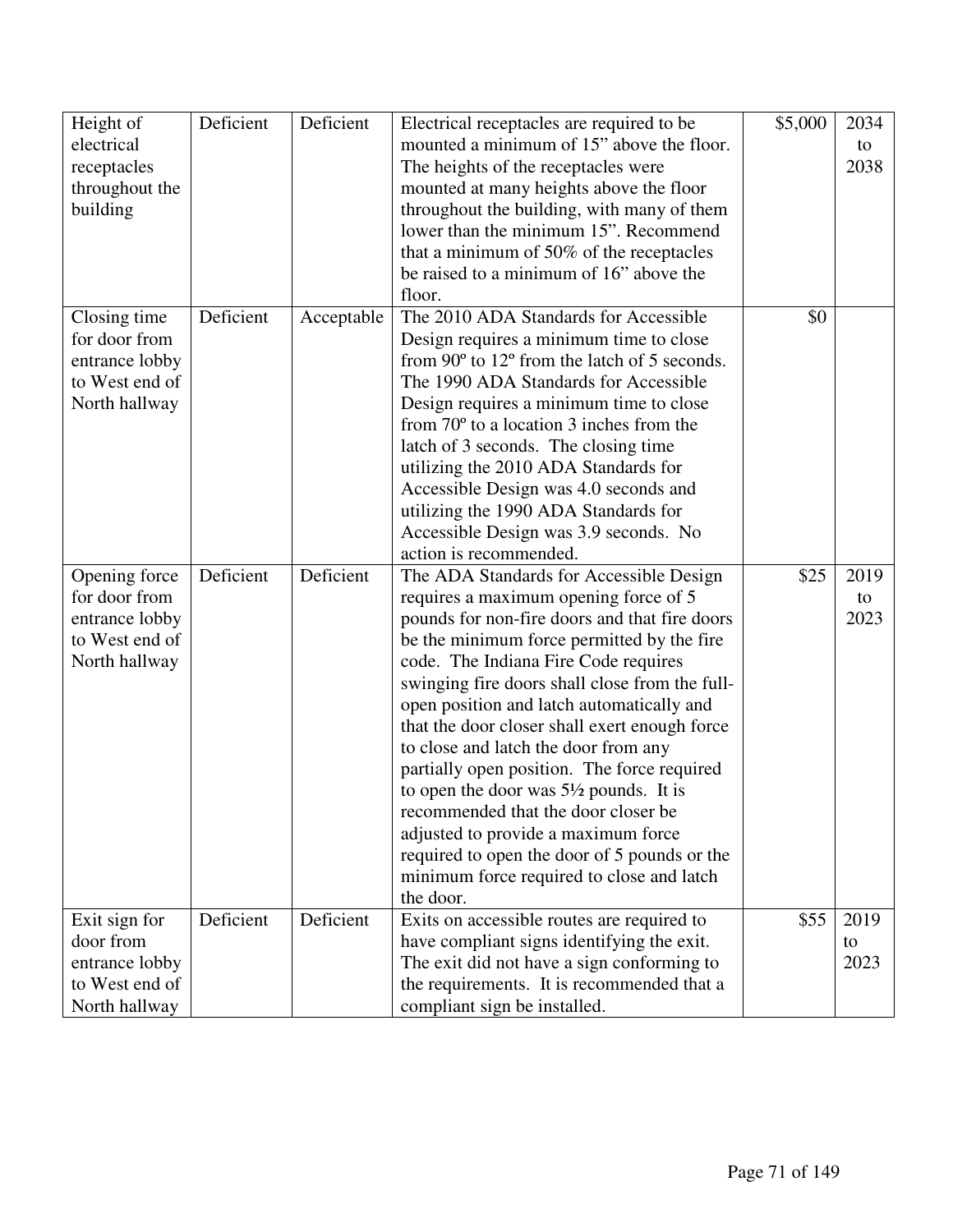| Closing time   | Deficient | Acceptable | The 2010 ADA Standards for Accessible                          | \$0  |      |
|----------------|-----------|------------|----------------------------------------------------------------|------|------|
| for exit door  |           |            | Design requires a minimum time to close                        |      |      |
| at West end of |           |            | from $90^{\circ}$ to $12^{\circ}$ from the latch of 5 seconds. |      |      |
| North hallway  |           |            | The 1990 ADA Standards for Accessible                          |      |      |
|                |           |            | Design requires a minimum time to close                        |      |      |
|                |           |            | from $70^{\circ}$ to a location 3 inches from the              |      |      |
|                |           |            | latch of 3 seconds. The closing time                           |      |      |
|                |           |            | utilizing the 2010 ADA Standards for                           |      |      |
|                |           |            | Accessible Design was 2.7 seconds and                          |      |      |
|                |           |            | utilizing the 1990 ADA Standards for                           |      |      |
|                |           |            | Accessible Design was 3.1 seconds. No                          |      |      |
|                |           |            | action is recommended.                                         |      |      |
| Smooth         | Deficient | Acceptable | The 2010 ADA Standards for Accessible                          | \$0  |      |
| surface at     |           |            | Design requires swinging door surfaces                         |      |      |
| bottom of exit |           |            | within 10" of the finish floor shall have a                    |      |      |
| door at West   |           |            | smooth surface on the push side. The 1990                      |      |      |
| end of North   |           |            | ADA Standards for Accessible Design had                        |      |      |
| hallway        |           |            | no such requirement. The smooth surface at                     |      |      |
|                |           |            | the bottom of the door was only 6.25" high.                    |      |      |
|                |           |            | No action is recommended.                                      |      |      |
| Exit sign for  | Deficient | Deficient  | Exits on accessible routes are required to                     | \$55 | 2019 |
| door at West   |           |            | have compliant signs identifying the exit.                     |      | to   |
| end of North   |           |            | The exit did not have a sign conforming to                     |      | 2023 |
| hallway        |           |            | the requirements. It is recommended that a                     |      |      |
|                |           |            | compliant sign be installed.                                   |      |      |
| Closing time   | Deficient | Acceptable | The 2010 ADA Standards for Accessible                          | \$0  |      |
| for fire door  |           |            | Design requires a minimum time to close                        |      |      |
| just North of  |           |            | from $90^{\circ}$ to $12^{\circ}$ from the latch of 5 seconds. |      |      |
| Sheriff's      |           |            | The 1990 ADA Standards for Accessible                          |      |      |
| reception      |           |            | Design requires a minimum time to close                        |      |      |
| window         |           |            | from $70^{\circ}$ to a location 3 inches from the              |      |      |
|                |           |            | latch of 3 seconds. The closing time                           |      |      |
|                |           |            | utilizing the 2010 ADA Standards for                           |      |      |
|                |           |            | Accessible Design was 3.6 seconds and                          |      |      |
|                |           |            | utilizing the 1990 ADA Standards for                           |      |      |
|                |           |            | Accessible Design was 3.8 seconds. No                          |      |      |
|                |           |            | action is recommended.                                         |      |      |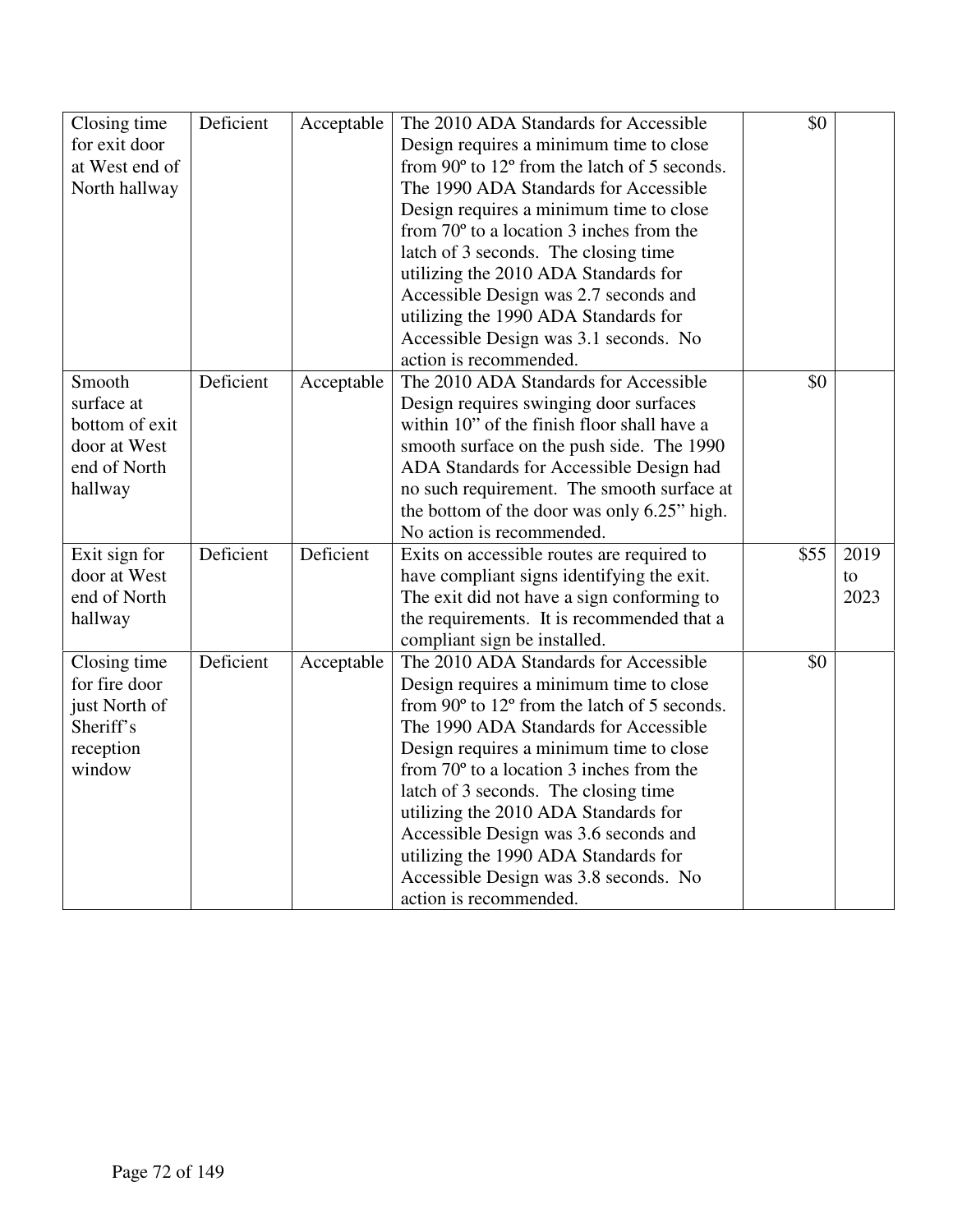| Opening force  | Deficient | Deficient | The ADA Standards for Accessible Design           | \$25  | 2019 |
|----------------|-----------|-----------|---------------------------------------------------|-------|------|
| for fire door  |           |           | requires a maximum opening force of 5             |       | to   |
| just North of  |           |           | pounds for non-fire doors and that fire doors     |       | 2023 |
| Sheriff's      |           |           | be the minimum force permitted by the fire        |       |      |
| reception      |           |           | code. The Indiana Fire Code requires              |       |      |
| window         |           |           | swinging fire doors shall close from the full-    |       |      |
|                |           |           | open position and latch automatically and         |       |      |
|                |           |           | that the door closer shall exert enough force     |       |      |
|                |           |           | to close and latch the door from any              |       |      |
|                |           |           | partially open position. The force required       |       |      |
|                |           |           | to open the door was $6\frac{1}{2}$ pounds. It is |       |      |
|                |           |           | recommended that the door closer be               |       |      |
|                |           |           | adjusted to provide a maximum force               |       |      |
|                |           |           | required to open the door of 5 pounds or the      |       |      |
|                |           |           | minimum force required to close and latch         |       |      |
|                |           |           | the door.                                         |       |      |
| Latch          | Deficient | Deficient | The latch hardware is required to be              | \$275 | 2014 |
| hardware for   |           |           | operable with one hand and to not require         |       | to   |
| fire door just |           |           | pinching. The latch on the door requires          |       | 2018 |
| North of       |           |           | that a lever be pinched down to unlatch the       |       |      |
| Sheriff's      |           |           | door. It is recommended that the latch            |       |      |
| reception      |           |           | hardware be replaced with hardware that           |       |      |
| window         |           |           | conforms to the standards.                        |       |      |
| Exit sign for  | Deficient | Deficient | Exits on accessible routes are required to        | \$55  | 2019 |
| fire door just |           |           | have compliant signs identifying the exit.        |       | to   |
| North of       |           |           | The exit did not have a sign conforming to        |       | 2023 |
| Sheriff's      |           |           | the requirements. It is recommended that a        |       |      |
| reception      |           |           | compliant sign be installed.                      |       |      |
| window         |           |           |                                                   |       |      |
| Sheriff's      | Deficient | Deficient | The maximum mounting height for operable          | \$75  | 2014 |
| office         |           |           | component of the telephone is 48". The            |       | to   |
| reception      |           |           | mounting height of the telephone was 56.5"        |       | 2018 |
| telephone      |           |           | above the floor. Recommend that the phone         |       |      |
| mounting       |           |           | be lowered to a maximum height above the          |       |      |
| height.        |           |           | floor to the operating components of 47".         |       |      |
| Sheriff's      | Deficient | Deficient | Required signs need to have a specified           | \$125 | 2014 |
| office         |           |           | minimum font size and be accompanied by           |       | to   |
| reception      |           |           | Grade 2 Braille. The existing sign                |       | 2018 |
| telephone      |           |           | instructing visitors to use the telephone did     |       |      |
| signage        |           |           | not satisfy those specifications. It is           |       |      |
|                |           |           | recommended that a new sign be installed          |       |      |
|                |           |           | conforming to those criteria. While it is not     |       |      |
|                |           |           | a requirement of the guidelines, it is            |       |      |
|                |           |           | recommended that the telephone be replaced        |       |      |
|                |           |           | with a text telephone to accommodate              |       |      |
|                |           |           | hearing impaired individuals.                     |       |      |
|                |           |           |                                                   |       |      |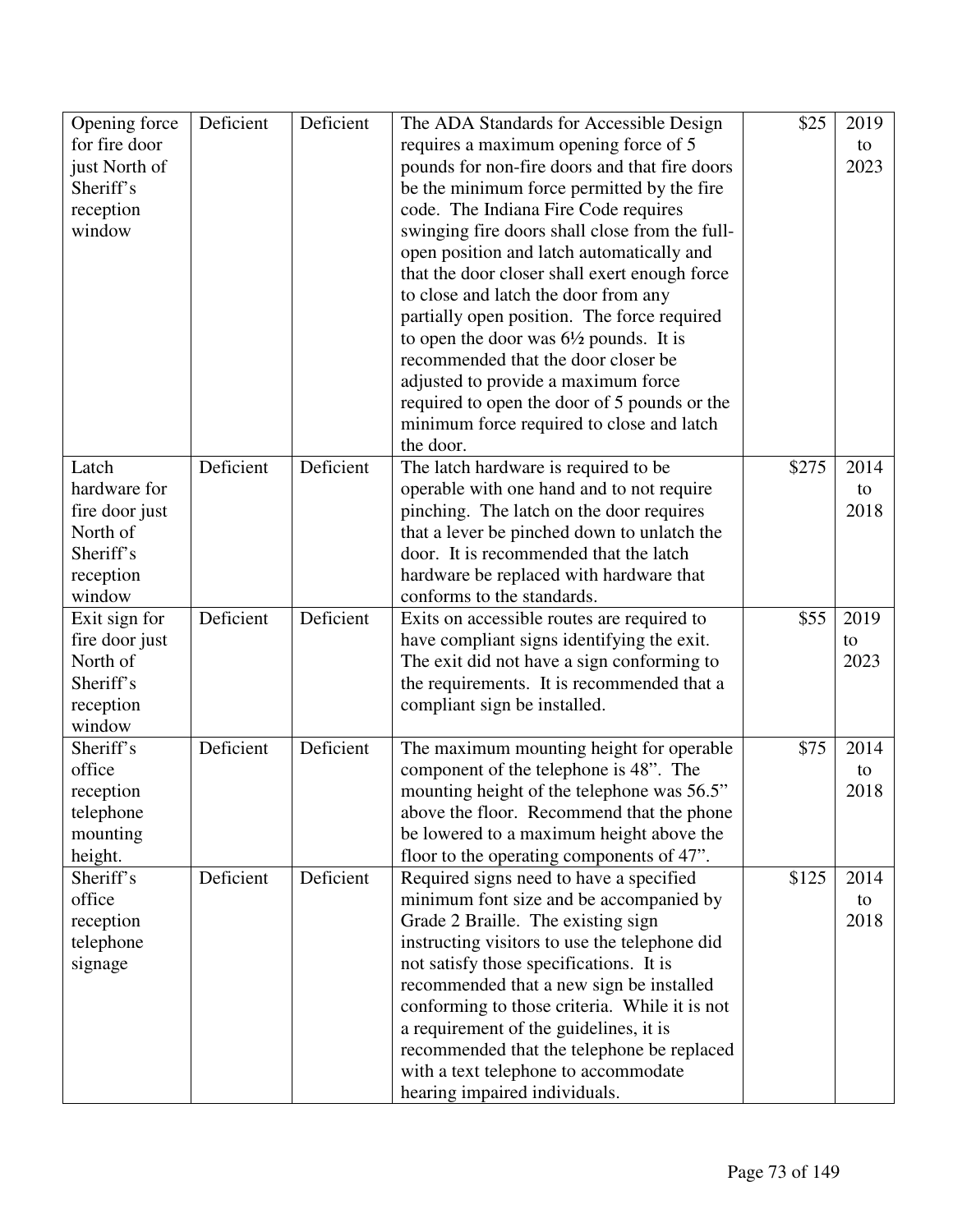| Closing time    | Deficient | Acceptable | The 2010 ADA Standards for Accessible                          | \$95 | 2019 |
|-----------------|-----------|------------|----------------------------------------------------------------|------|------|
| for door into   |           |            | Design requires a minimum time to close                        |      | to   |
| Sheriff's       |           |            | from $90^{\circ}$ to $12^{\circ}$ from the latch of 5 seconds. |      | 2023 |
| interior office |           |            | The 1990 ADA Standards for Accessible                          |      |      |
| suite           |           |            | Design requires a minimum time to close                        |      |      |
|                 |           |            | from $70^{\circ}$ to a location 3 inches from the              |      |      |
|                 |           |            | latch of 3 seconds. The closing time                           |      |      |
|                 |           |            | utilizing the 2010 ADA Standards for                           |      |      |
|                 |           |            | Accessible Design was 2.9 seconds and                          |      |      |
|                 |           |            | utilizing the 1990 ADA Standards for                           |      |      |
|                 |           |            | Accessible Design was 2.8 seconds. It is                       |      |      |
|                 |           |            | recommended that the door closer be                            |      |      |
|                 |           |            | adjusted to provide the required minimum                       |      |      |
|                 |           |            | closing time.                                                  |      |      |
| Exit sign for   | Deficient | Deficient  | Exits on accessible routes are required to                     | \$55 | 2019 |
| door into       |           |            | have compliant signs identifying the exit.                     |      | to   |
| Sheriff's       |           |            | The exit did not have a sign conforming to                     |      | 2023 |
| interior office |           |            | the requirements. It is recommended that a                     |      |      |
| suite           |           |            | compliant sign be installed.                                   |      |      |

# **Lavatory and Restroom at Entrances:**

| Deficient Item     | 2010<br><b>Standards</b> | Applicable<br><b>Standards</b> | Remarks                                      | Estimated<br>Cost | Year<br>of<br>Work |
|--------------------|--------------------------|--------------------------------|----------------------------------------------|-------------------|--------------------|
| <b>Clear Floor</b> | Deficient                | Deficient                      | A minimum 48" long by 30" wide clear         | \$40              | 2014               |
| space for          |                          |                                | floor space is required for a forward        |                   | to                 |
| lavatory           |                          |                                | approach to the lavatory. The length of the  |                   | 2018               |
|                    |                          |                                | approach space was only 32.5" due to the     |                   |                    |
|                    |                          |                                | presence of a cabinet along the wall         |                   |                    |
|                    |                          |                                | opposite the lavatory. Recommend that the    |                   |                    |
|                    |                          |                                | cabinet be relocated to provide the required |                   |                    |
|                    |                          |                                | clear floor space.                           |                   |                    |
| Plumbing           | Deficient                | Deficient                      | Hot water supply lines and drain are         | \$85              | 2024               |
| protection for     |                          |                                | required to be insulated and padded.         |                   | to                 |
| lavatory           |                          |                                | Existing plumbing was not insulated or       |                   | 2028               |
|                    |                          |                                | padded. Recommend that                       |                   |                    |
|                    |                          |                                | insulation/padding be installed on the hot   |                   |                    |
|                    |                          |                                | water supply line and drain.                 |                   |                    |
| Soap               | Deficient                | Deficient                      | Maximum permitted mounting height for        | \$25              | 2024               |
| dispenser          |                          |                                | the location of the dispenser is 46" above   |                   | to                 |
| mounting           |                          |                                | the floor. The dispenser was mounted 54.5    |                   | 2028               |
| height             |                          |                                | inches above the floor. Recommend that       |                   |                    |
|                    |                          |                                | the dispenser be lowered to a maximum        |                   |                    |
|                    |                          |                                | height of 45" above the floor.               |                   |                    |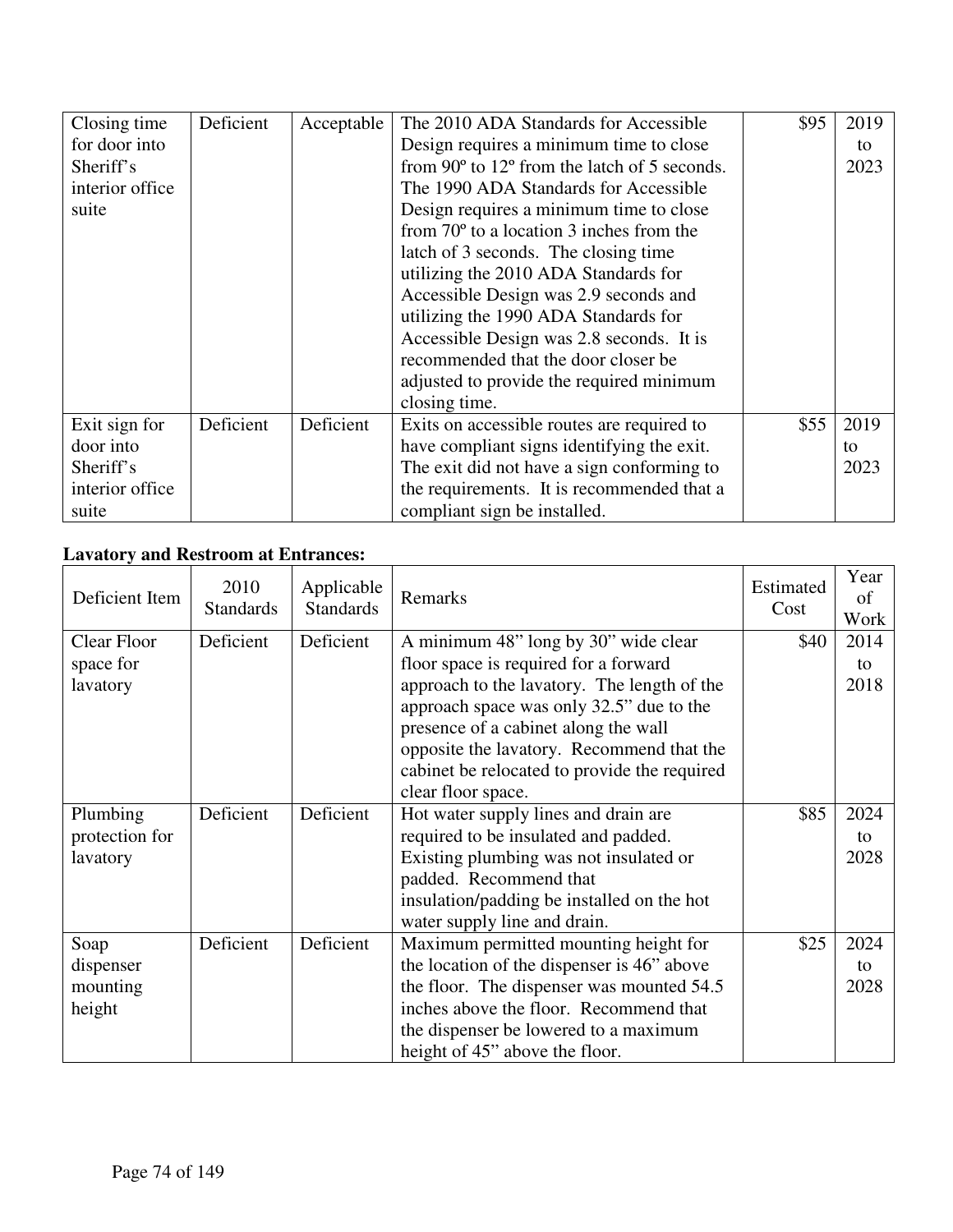| Hand towel | Deficient | Deficient | Maximum permitted mounting height for        | \$25    | 2024 |
|------------|-----------|-----------|----------------------------------------------|---------|------|
| dispenser  |           |           | the location of the dispenser is 48" above   |         | to   |
| mounting   |           |           | the floor. The dispenser was mounted 54.5    |         | 2028 |
| height     |           |           | inches above the floor. Recommend that       |         |      |
|            |           |           | the dispenser be lowered to a maximum        |         |      |
|            |           |           | height of 47" above the floor.               |         |      |
| Overall    | Deficient | Deficient | The restroom is deficient in virtually every | \$5,500 | 2024 |
| restroom   |           |           | feature. The door into the room was too      |         | to   |
|            |           |           | narrow and there was no proper approach to   |         | 2028 |
|            |           |           | the door. Basically the room is too small to |         |      |
|            |           |           | be made accessible. There isn't enough       |         |      |
|            |           |           | space in the room for the require turning    |         |      |
|            |           |           | space and doesn't have required clear floor  |         |      |
|            |           |           | space for the water closet. The mirror is    |         |      |
|            |           |           | mounted above the maximum height of 40"      |         |      |
|            |           |           | above the. The water closet is further than  |         |      |
|            |           |           | the maximum of 19" from side wall. The       |         |      |
|            |           |           | water closet seat was lower than the         |         |      |
|            |           |           | minimum height of 17" above the floor.       |         |      |
|            |           |           | There were no grab bars. It is               |         |      |
|            |           |           | recommended that the restroom be             |         |      |
|            |           |           | remodeled by enlarging the space and         |         |      |
|            |           |           | constructing a toilet room conforming to     |         |      |
|            |           |           | ADA Standards for Accessible Design.         |         |      |
|            |           |           | Remodeling of the restroom would likely      |         |      |
|            |           |           | use the space where the lavatory outside of  |         |      |
|            |           |           | the restroom was located. In such an         |         |      |
|            |           |           | occurrence, the lavatory should be           |         |      |
|            |           |           | incorporated into the new toilet room.       |         |      |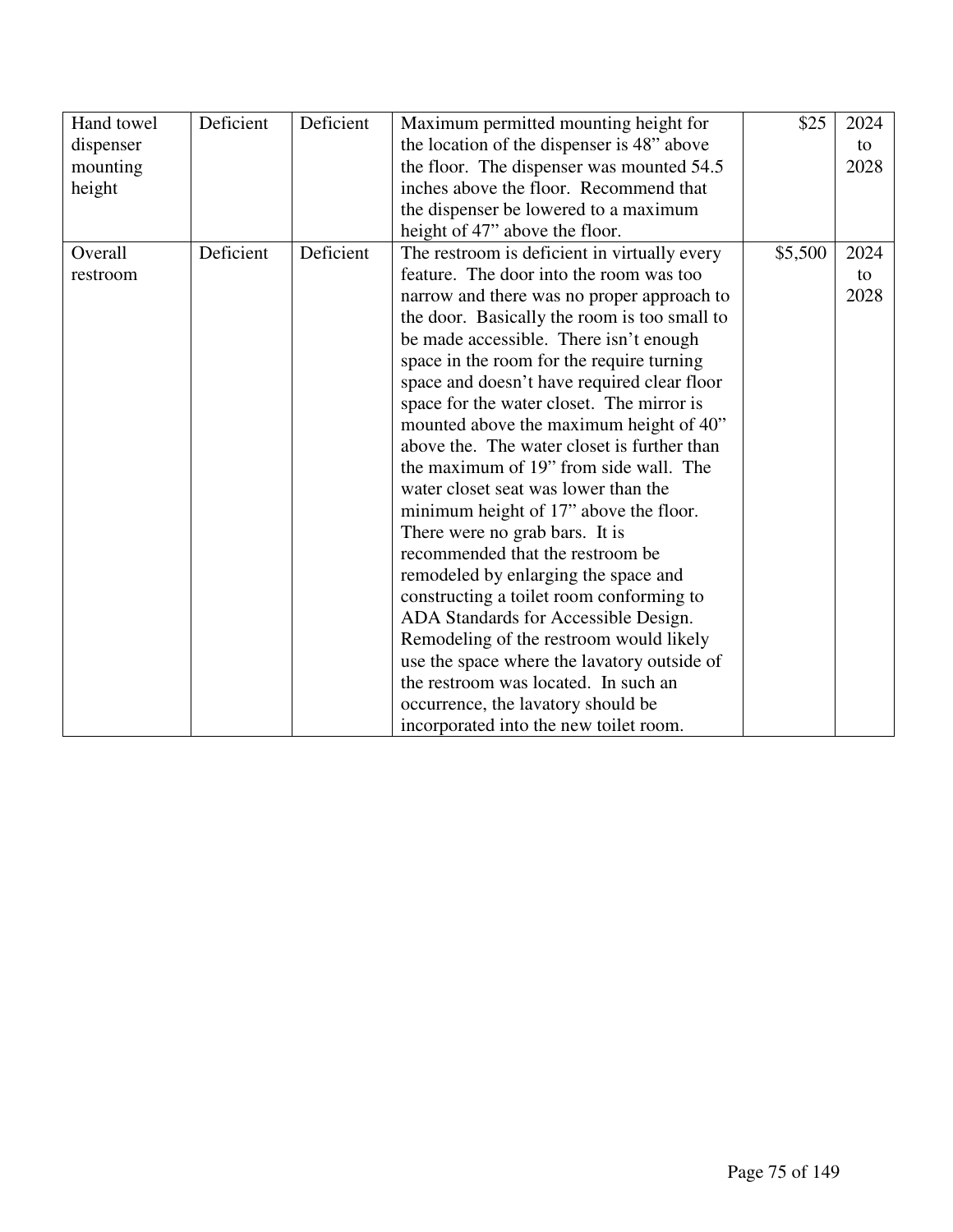| Deficient Item                                                         | 2010<br><b>Standards</b> | Applicable<br><b>Standards</b> | Remarks                                                                                                                                                                                                                                                                                                                                                                                                                                                                                                                                                                                                        | Estimated<br>Cost | Year<br>of<br>Work            |
|------------------------------------------------------------------------|--------------------------|--------------------------------|----------------------------------------------------------------------------------------------------------------------------------------------------------------------------------------------------------------------------------------------------------------------------------------------------------------------------------------------------------------------------------------------------------------------------------------------------------------------------------------------------------------------------------------------------------------------------------------------------------------|-------------------|-------------------------------|
| Closing time<br>for door from<br>lobby into<br>hallway                 | Deficient                | Deficient                      | The 2010 ADA Standards for Accessible<br>Design requires a minimum time to close<br>from $90^{\circ}$ to $12^{\circ}$ from the latch of 5 seconds.<br>The 1990 ADA Standards for Accessible<br>Design requires a minimum time to close<br>from $70^{\circ}$ to a location 3 inches from the<br>latch of 3 seconds. The closing time<br>utilizing the 2010 ADA Standards for<br>Accessible Design was 3.1 seconds and<br>utilizing the 1990 ADA Standards for<br>Accessible Design was 2.9 seconds. It is<br>recommended the door closer be adjusted to<br>provide a closing time required by the<br>standards. | \$95              | 2014<br>to<br>2018            |
| Door latch<br>hardware for<br>door into short<br>hallway from<br>lobby | Deficient                | Deficient                      | All doors are required to have operating<br>hardware that does not require tight<br>grasping, pinching, or twisting of the wrist.<br>The door all had a spherical knob that did<br>not satisfy this requirement. It is<br>recommended that that door be equipped<br>with lever type hardware for the latch.                                                                                                                                                                                                                                                                                                    | \$75              | 2014<br>to<br>2018            |
| Exit sign for<br>door into short<br>hallway from<br>lobby              | Deficient                | Deficient                      | Exits on accessible routes are required to<br>have compliant signs identifying the exit.<br>The exit did not have a sign conforming to<br>the requirements. It is recommended that a<br>compliant sign be installed.                                                                                                                                                                                                                                                                                                                                                                                           | \$55              | 2019<br>$\mathsf{to}$<br>2023 |
| Door latch<br>hardware for<br>door into<br>interview<br>room           | Deficient                | Deficient                      | All doors are required to have operating<br>hardware that does not require tight<br>grasping, pinching, or twisting of the wrist.<br>The door all had spherical knobs that did<br>not satisfy this requirement. It is<br>recommended that that door be equipped<br>with lever type hardware for the latch.                                                                                                                                                                                                                                                                                                     | \$75              | 2014<br>to<br>2018            |

### **Interview Room off of Work Release Lobby:**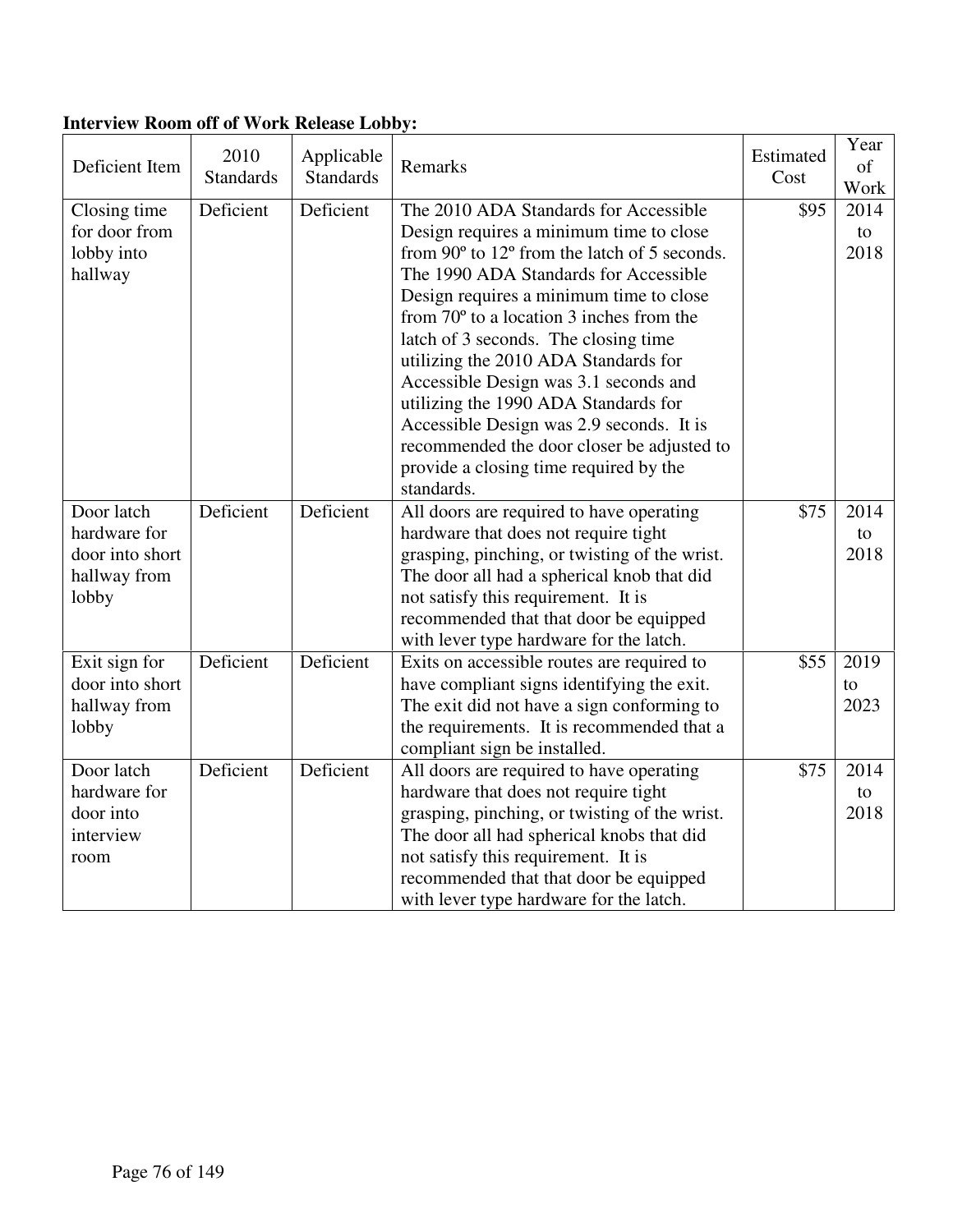# **Meeting Room off of West Hallway:**

| Deficient Item                                     | 2010<br><b>Standards</b> | Applicable<br><b>Standards</b> | Remarks                                                                                                                                                                                                                                                                                                                                                                                                                                                                                                       | Estimated<br>Cost | Year<br>of<br>Work |
|----------------------------------------------------|--------------------------|--------------------------------|---------------------------------------------------------------------------------------------------------------------------------------------------------------------------------------------------------------------------------------------------------------------------------------------------------------------------------------------------------------------------------------------------------------------------------------------------------------------------------------------------------------|-------------------|--------------------|
| Closing time<br>for exterior<br>door               | Deficient                | Acceptable                     | The 2010 ADA Standards for Accessible<br>Design requires a minimum time to close<br>from 90° to 12° from the latch of 5 seconds.<br>The 1990 ADA Standards for Accessible<br>Design requires a minimum time to close<br>from $70^{\circ}$ to a location 3 inches from the<br>latch of 3 seconds. The closing time<br>utilizing the 2010 ADA Standards for<br>Accessible Design was 3.2 seconds and<br>utilizing the 1990 ADA Standards for<br>Accessible Design was 3.2 seconds. No<br>action is recommended. | \$0               |                    |
| Smooth<br>surface at<br>bottom of<br>exterior door | Deficient                | Acceptable                     | The 2010 ADA Standards for Accessible<br>Design requires swinging door surfaces<br>within 10" of the finish floor shall have a<br>smooth surface on the push side. The 1990<br>ADA Standards for Accessible Design had<br>no such requirement. The smooth surface at<br>the bottom of the door was only 6.5" high.<br>No action is recommended.                                                                                                                                                               | \$0               |                    |
| Exit sign for<br>exterior door                     | Deficient                | Deficient                      | Exits on accessible routes are required to<br>have compliant signs identifying the exit.<br>The exit did not have a sign conforming to<br>the requirements. It is recommended that a<br>compliant sign be installed.                                                                                                                                                                                                                                                                                          | \$55              | 2019<br>to<br>2023 |
| Door latch<br>hardware for<br>door into<br>hallway | Deficient                | Deficient                      | All doors are required to have operating<br>hardware that does not require tight<br>grasping, pinching, or twisting of the wrist.<br>The door had a spherical knob that did not<br>satisfy that requirement. It is recommended<br>that the door be equipped with lever type<br>hardware for the latch.                                                                                                                                                                                                        | \$75              | 2014<br>to<br>2018 |
| Light switch<br>mounting<br>height                 | Deficient                | Acceptable                     | The 1990 ADA Standards for Accessible<br>Design requires that all operable<br>components be mounted a maximum of 54"<br>above the floor for a parallel approach. The<br>2010 ADA Standards for Accessible Design<br>requires that all operable components be<br>mounted a maximum of 48" above the floor.<br>The light switch was mounted at heights<br>above the floor of 50". No action is<br>recommended.                                                                                                  | \$0               |                    |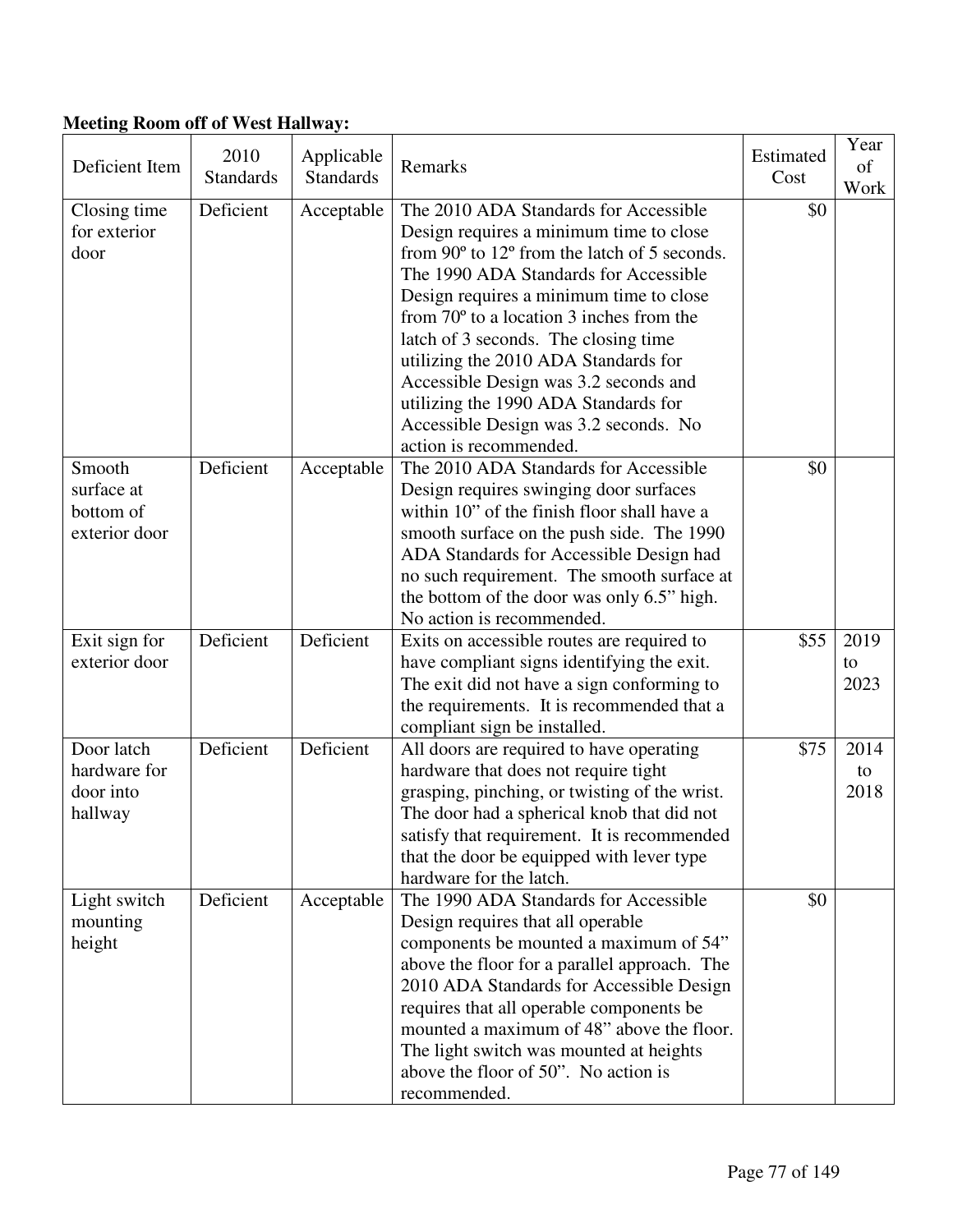| Paper towel    | Deficient | Deficient | The maximum height for the operating parts   | \$25     | 2014 |
|----------------|-----------|-----------|----------------------------------------------|----------|------|
| dispenser      |           |           | of the paper towel dispenser at the location |          | to   |
| mounting       |           |           | where it was mounted was 48" above the       |          | 2018 |
| height at sink |           |           | floor. The dispenser was mounted with the    |          |      |
| in Meeting     |           |           | operating part 64" above the floor. It is    |          |      |
| Room           |           |           | recommended that the dispenser be lowered    |          |      |
|                |           |           | so the operating parts are a maximum of 47"  |          |      |
|                |           |           | above the floor. Recommend that dispenser    |          |      |
|                |           |           | be lowered.                                  |          |      |
| Mounting       | Deficient | Deficient | Maximum height for the rim of a sink is 34"  | \$300    | 2029 |
| height of sink |           |           | above the floor. Sink is mounted 36" above   |          | to   |
| in Meeting     |           |           | the floor. Recommend that sink be lowered    |          | 2033 |
| Room           |           |           | to 34" maximum.                              |          |      |
| Counter top    | Deficient | Deficient | Maximum height for a counter top is 34"      | \$0      | 2029 |
| height around  |           |           | above the floor. The counter top is 36"      |          | to   |
| sink in        |           |           | above the floor. Recommend that counter      |          | 2033 |
| Meeting        |           |           | top be lowered to 34" maximum.               |          |      |
| Room           |           |           |                                              |          |      |
| Side           | Deficient | Deficient | A minimum of 18" beyond the latch side of    | \$0      | 2019 |
| maneuvering    |           |           | the door is required for maneuvering         |          | to   |
| clearance for  |           |           | clearance. Only 7" beyond the latch was      |          | 2023 |
| door into      |           |           | present. Due to overall deficiency of the    |          |      |
| restroom       |           |           | restroom, it is recommend that the           |          |      |
|                |           |           | individual restroom be deleted and a set of  |          |      |
|                |           |           | conforming restrooms be constructed for      |          |      |
|                |           |           | use by all offices in the complex.           |          |      |
| Overall        | Deficient | Deficient | The restroom was deficient in virtually      | \$41,000 | 2019 |
| restroom       |           |           | every element, including clear turning       |          | to   |
| compliance     |           |           | space, clear floor spaces, clearances for    |          | 2023 |
|                |           |           | water closet, grab bars, dispenser mounting  |          |      |
|                |           |           | heights, etc. Due to overall deficiency of   |          |      |
|                |           |           | the restroom, it is recommend that the       |          |      |
|                |           |           | individual restroom be deleted and a set of  |          |      |
|                |           |           | conforming restrooms be constructed for      |          |      |
|                |           |           | use by all offices in the complex.           |          |      |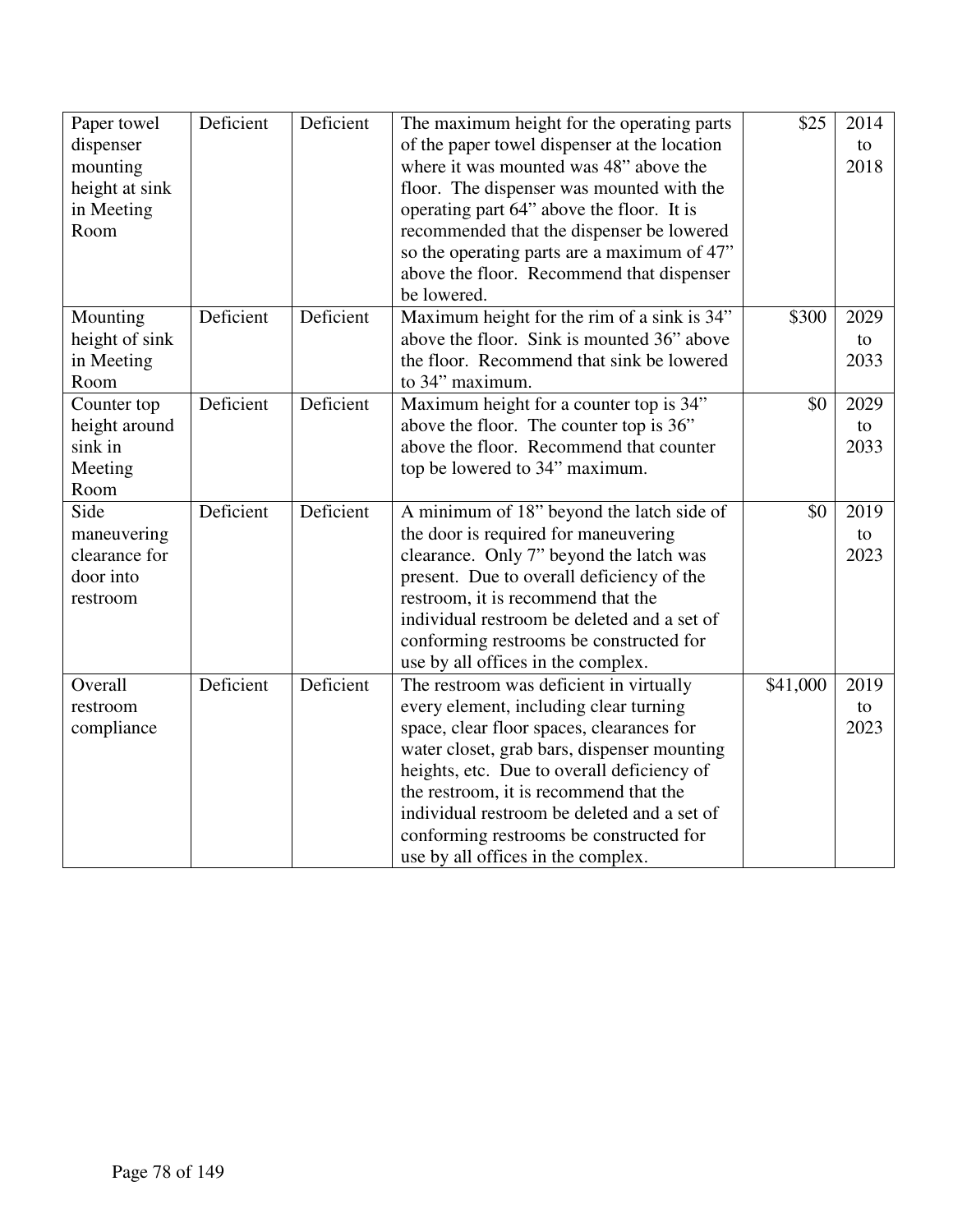# **Gymnasium off of West Hallway:**

| Deficient Item                                                  | 2010<br><b>Standards</b> | Applicable<br><b>Standards</b> | Remarks                                                                                                                                                                                                                                                                                                                                                                                                                                                                                                                                                                                                                                                                                                     | Estimated<br>Cost | Year<br>of<br>Work |
|-----------------------------------------------------------------|--------------------------|--------------------------------|-------------------------------------------------------------------------------------------------------------------------------------------------------------------------------------------------------------------------------------------------------------------------------------------------------------------------------------------------------------------------------------------------------------------------------------------------------------------------------------------------------------------------------------------------------------------------------------------------------------------------------------------------------------------------------------------------------------|-------------------|--------------------|
| Opening force<br>for door from<br>North hallway                 | Deficient                | Deficient                      | The ADA Standards for Accessible Design<br>requires a maximum opening force of 5<br>pounds for non-fire doors and that fire doors<br>be the minimum force permitted by the fire<br>code. The Indiana Fire Code requires<br>swinging fire doors shall close from the full-<br>open position and latch automatically and<br>that the door closer shall exert enough force<br>to close and latch the door from any<br>partially open position. The force required<br>to open the door was $5\frac{1}{2}$ pounds. It is<br>recommended that the door closer be<br>adjusted to provide a maximum force<br>required to open the door of 5 pounds or the<br>minimum force required to close and latch<br>the door. | \$25              | 2029<br>to<br>2033 |
| Opening force<br>for door from<br>hallway to<br>South           | Deficient                | Deficient                      | The ADA Standards for Accessible Design<br>requires a maximum opening force of 5<br>pounds for non-fire doors and that fire doors<br>be the minimum force permitted by the fire<br>code. The Indiana Fire Code requires<br>swinging fire doors shall close from the full-<br>open position and latch automatically and<br>that the door closer shall exert enough force<br>to close and latch the door from any<br>partially open position. The force required<br>to open the door was 6 pounds. It is<br>recommended that the door closer be<br>adjusted to provide a maximum force<br>required to open the door of 5 pounds or the<br>minimum force required to close and latch<br>the door.              | \$25              | 2029<br>to<br>2033 |
| Vertical<br>change in<br>level at North<br>exterior<br>entrance | Deficient                | Deficient                      | A maximum vertical change in an<br>accessible route of 0.25" vertical plus<br>another 0.25" sloped at a maximum of 2:1 is<br>permitted. The North exterior door had a 1"<br>vertical step up onto concrete stoop.<br>Recommend that the bituminous pavement<br>be wedged up at a maximum slope of 1:20<br>to eliminate the vertical step.                                                                                                                                                                                                                                                                                                                                                                   | \$250             | 2019<br>to<br>2023 |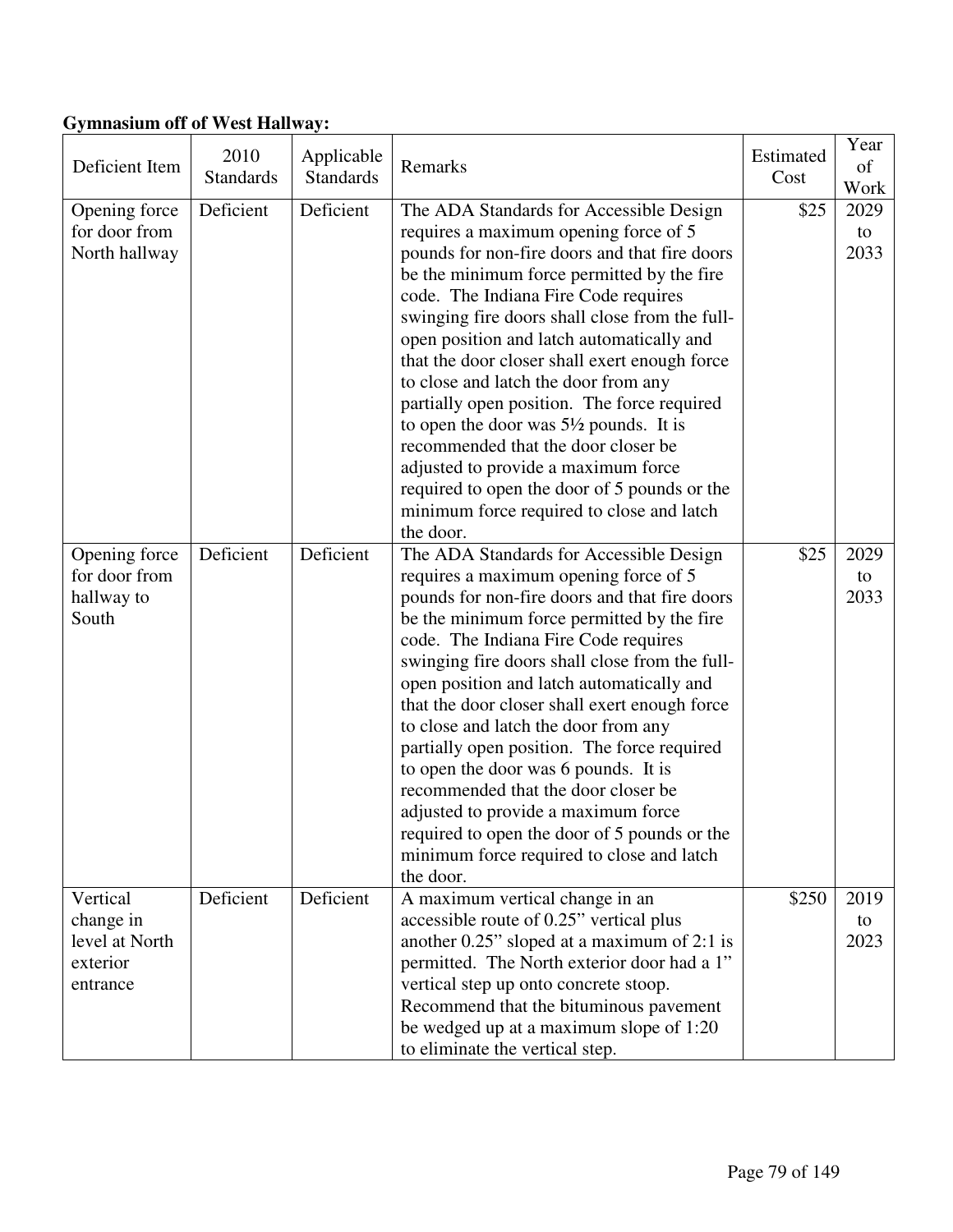| Closing time   | Deficient | Deficient  | The 2010 ADA Standards for Accessible             | \$95  | 2019 |
|----------------|-----------|------------|---------------------------------------------------|-------|------|
| for North      |           |            | Design requires a minimum time to close           |       | to   |
| exterior       |           |            | from 90° to 12° from the latch of 5 seconds.      |       | 2023 |
| entrance door  |           |            | The 1990 ADA Standards for Accessible             |       |      |
|                |           |            | Design requires a minimum time to close           |       |      |
|                |           |            | from $70^{\circ}$ to a location 3 inches from the |       |      |
|                |           |            | latch of 3 seconds. The closing time              |       |      |
|                |           |            | utilizing the 2010 ADA Standards for              |       |      |
|                |           |            | Accessible Design was 1.7 seconds and             |       |      |
|                |           |            | utilizing the 1990 ADA Standards for              |       |      |
|                |           |            | Accessible Design was 2.1 seconds. It is          |       |      |
|                |           |            | recommended that the door closer be               |       |      |
|                |           |            | adjusted to provide at least the minimum          |       |      |
|                |           |            | closing time required by the current              |       |      |
|                |           |            | standards.                                        |       |      |
| Smooth         | Deficient | Acceptable | The 2010 ADA Standards for Accessible             | \$0   |      |
| surface at     |           |            | Design requires swinging door surfaces            |       |      |
| bottom of      |           |            | within 10" of the finish floor shall have a       |       |      |
| North exterior |           |            | smooth surface on the push side. The 1990         |       |      |
| entrance door  |           |            | ADA Standards for Accessible Design had           |       |      |
|                |           |            | no such requirement. The smooth surface at        |       |      |
|                |           |            | the bottom of the door was only 1.25" high.       |       |      |
|                |           |            | No action is recommended.                         |       |      |
| Exit sign for  | Deficient | Deficient  | Exits on accessible routes are required to        | \$55  | 2019 |
| North exterior |           |            | have compliant signs identifying the exit.        |       | to   |
| entrance door  |           |            | The exit did not have a sign conforming to        |       | 2023 |
|                |           |            | the requirements. It is recommended that a        |       |      |
|                |           |            | compliant sign be installed.                      |       |      |
| Vertical       | Deficient | Deficient  | A maximum vertical change in an                   | \$250 | 2019 |
| change in      |           |            | accessible route of 0.25" vertical plus           |       | to   |
| level at South |           |            | another $0.25$ " sloped at a maximum of 2:1 is    |       | 2023 |
| exterior       |           |            | permitted. The North exterior door had a          |       |      |
| entrance       |           |            | 0.5" vertical step up onto concrete stoop.        |       |      |
|                |           |            | Recommend that the bituminous pavement            |       |      |
|                |           |            | be wedged up at a maximum slope of 1:20           |       |      |
|                |           |            | to eliminate the vertical step.                   |       |      |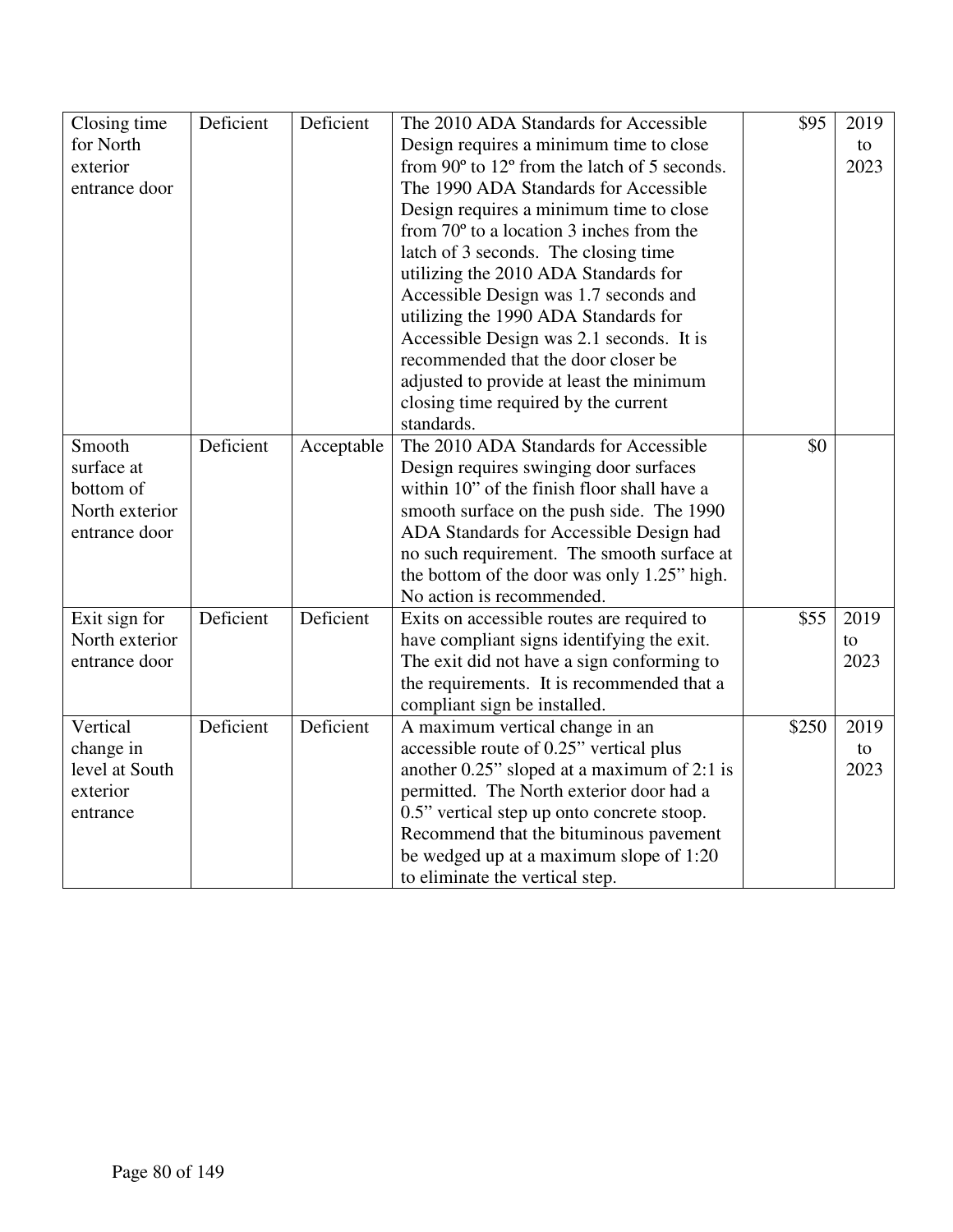| Closing time   | Deficient | Deficient  | The 2010 ADA Standards for Accessible                           | \$95    | 2019 |
|----------------|-----------|------------|-----------------------------------------------------------------|---------|------|
| for South      |           |            | Design requires a minimum time to close                         |         | to   |
| exterior       |           |            | from $90^{\circ}$ to 12 $^{\circ}$ from the latch of 5 seconds. |         | 2023 |
| entrance door  |           |            | The 1990 ADA Standards for Accessible                           |         |      |
|                |           |            | Design requires a minimum time to close                         |         |      |
|                |           |            | from $70^{\circ}$ to a location 3 inches from the               |         |      |
|                |           |            | latch of 3 seconds. The closing time                            |         |      |
|                |           |            | utilizing the 2010 ADA Standards for                            |         |      |
|                |           |            | Accessible Design was 1.9 seconds and                           |         |      |
|                |           |            | utilizing the 1990 ADA Standards for                            |         |      |
|                |           |            | Accessible Design was 1.9 seconds. It is                        |         |      |
|                |           |            | recommended that the door closer be                             |         |      |
|                |           |            | adjusted to provide at least the minimum                        |         |      |
|                |           |            | closing time required by the current                            |         |      |
|                |           |            | standards.                                                      |         |      |
| Smooth         | Deficient | Acceptable | The 2010 ADA Standards for Accessible                           | \$0     |      |
| surface at     |           |            | Design requires swinging door surfaces                          |         |      |
| bottom of      |           |            | within 10" of the finish floor shall have a                     |         |      |
| South exterior |           |            | smooth surface on the push side. The 1990                       |         |      |
| entrance door  |           |            | ADA Standards for Accessible Design had                         |         |      |
|                |           |            | no such requirement. The smooth surface at                      |         |      |
|                |           |            | the bottom of the door was only 1.25" high.                     |         |      |
|                |           |            | No action is recommended.                                       |         |      |
| Exit sign for  | Deficient | Deficient  | Exits on accessible routes are required to                      | \$55    | 2019 |
| South exterior |           |            | have compliant signs identifying the exit.                      |         | to   |
| entrance door  |           |            | The exit did not have a sign conforming to                      |         | 2023 |
|                |           |            | the requirements. It is recommended that a                      |         |      |
|                |           |            | compliant sign be installed.                                    |         |      |
| Opening and    | Deficient | Deficient  | The ADA Standards for Accessible Design                         | \$6,500 | 2034 |
| closing force  |           |            | requires a maximum operating force of 5                         |         | to   |
| for vinyl      |           |            | pounds for non-fire doors. The force                            |         | 2038 |
| accordion      |           |            | required to open or close the door was 8                        |         |      |
| door to room   |           |            | pounds. It is recommended that the door be                      |         |      |
| on south side  |           |            | replaced with ones conforming to current                        |         |      |
| of gymnasium   |           |            | ADA standards.                                                  |         |      |
| Mounting       | Deficient | Deficient  | Door operating hardware is required to be                       | \$0     | 2034 |
| height of      |           |            | mounted no higher than 48" above the floor.                     |         | to   |
| operating      |           |            | The latch control for the door was mounted                      |         | 2038 |
| controls for   |           |            | more than 48" above the floor. It is                            |         |      |
| latch on vinyl |           |            | recommended that when the new door is                           |         |      |
| accordion      |           |            | installed as recommended previously, the                        |         |      |
| door to room   |           |            | operating hardware be placed within the                         |         |      |
| on south side  |           |            | standard range of from 34" to 48" above the                     |         |      |
| of gymnasium   |           |            | floor.                                                          |         |      |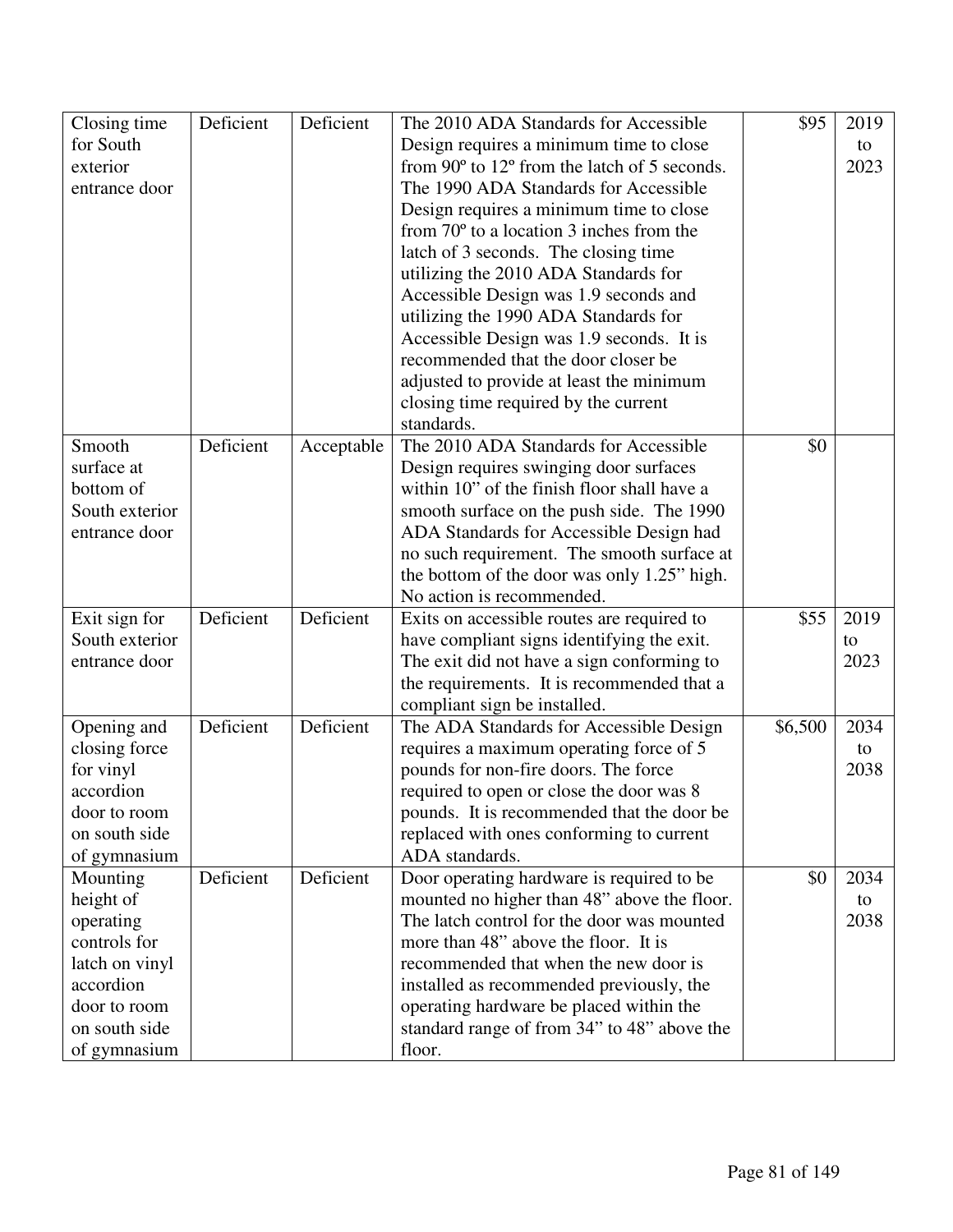| Overall       | Deficient | Deficient | The restroom was deficient in virtually        | \$24,000 | 2024 |
|---------------|-----------|-----------|------------------------------------------------|----------|------|
| condition of  |           |           | every element, including door operating        |          | to   |
| women's       |           |           | hardware, water closet compartment door        |          | 2028 |
| restroom      |           |           | width, clearances for water closet, water      |          |      |
|               |           |           | closet seat height, lavatory knee and toe      |          |      |
|               |           |           | space, grab bars, dispenser mounting           |          |      |
|               |           |           | heights, mirror mounting height, protection    |          |      |
|               |           |           | for plumbing beneath lavatory, etc. Due to     |          |      |
|               |           |           | overall deficiency of the restroom, it is      |          |      |
|               |           |           | recommended that the restroom be               |          |      |
|               |           |           | completely reconstructed.                      |          |      |
| Overall       | Deficient | Deficient | The restroom was deficient in virtually        | \$24,000 | 2024 |
| condition of  |           |           | every element, including door operating        |          | to   |
| men's         |           |           | hardware, water closet compartment door        |          | 2028 |
| restroom      |           |           | width, clearances for water closet, water      |          |      |
|               |           |           | closet seat height, lavatory controls,         |          |      |
|               |           |           | lavatory knee and toe space, grab bars,        |          |      |
|               |           |           | dispenser mounting heights, mirror             |          |      |
|               |           |           | mounting height, protection for plumbing       |          |      |
|               |           |           | beneath lavatory, etc. Due to overall          |          |      |
|               |           |           | deficiency of the restroom, it is              |          |      |
|               |           |           | recommended that the restroom be               |          |      |
|               |           |           | completely reconstructed.                      |          |      |
| Closing time  | Deficient | Deficient | Doors with spring hinges are required to       | \$0      | 2024 |
| for men's     |           |           | have a minimum time to close from 70° to       |          | to   |
| restroom door |           |           | the closed position of 1.5 seconds. The        |          | 2028 |
|               |           |           | closing time was 1.4 seconds. It is            |          |      |
|               |           |           | recommended that the door be replaced as a     |          |      |
|               |           |           | part of the remodeling of the men's            |          |      |
|               |           |           | restroom recommended previously.               |          |      |
| Opening force | Deficient | Deficient | The ADA Standards for Accessible Design        | \$0      | 2024 |
| for men's     |           |           | requires a maximum opening force of 5          |          | to   |
| restroom door |           |           | pounds for non-fire doors and that fire doors  |          | 2028 |
|               |           |           | be the minimum force permitted by the fire     |          |      |
|               |           |           | code. The Indiana Fire Code requires           |          |      |
|               |           |           | swinging fire doors shall close from the full- |          |      |
|               |           |           | open position and latch automatically and      |          |      |
|               |           |           | that the door closer shall exert enough force  |          |      |
|               |           |           | to close and latch the door from any           |          |      |
|               |           |           | partially open position. The force required    |          |      |
|               |           |           | to open the door was 7 pounds. It is           |          |      |
|               |           |           | recommended that the door be replaced as a     |          |      |
|               |           |           | part of the remodeling of the men's            |          |      |
|               |           |           | restroom recommended previously.               |          |      |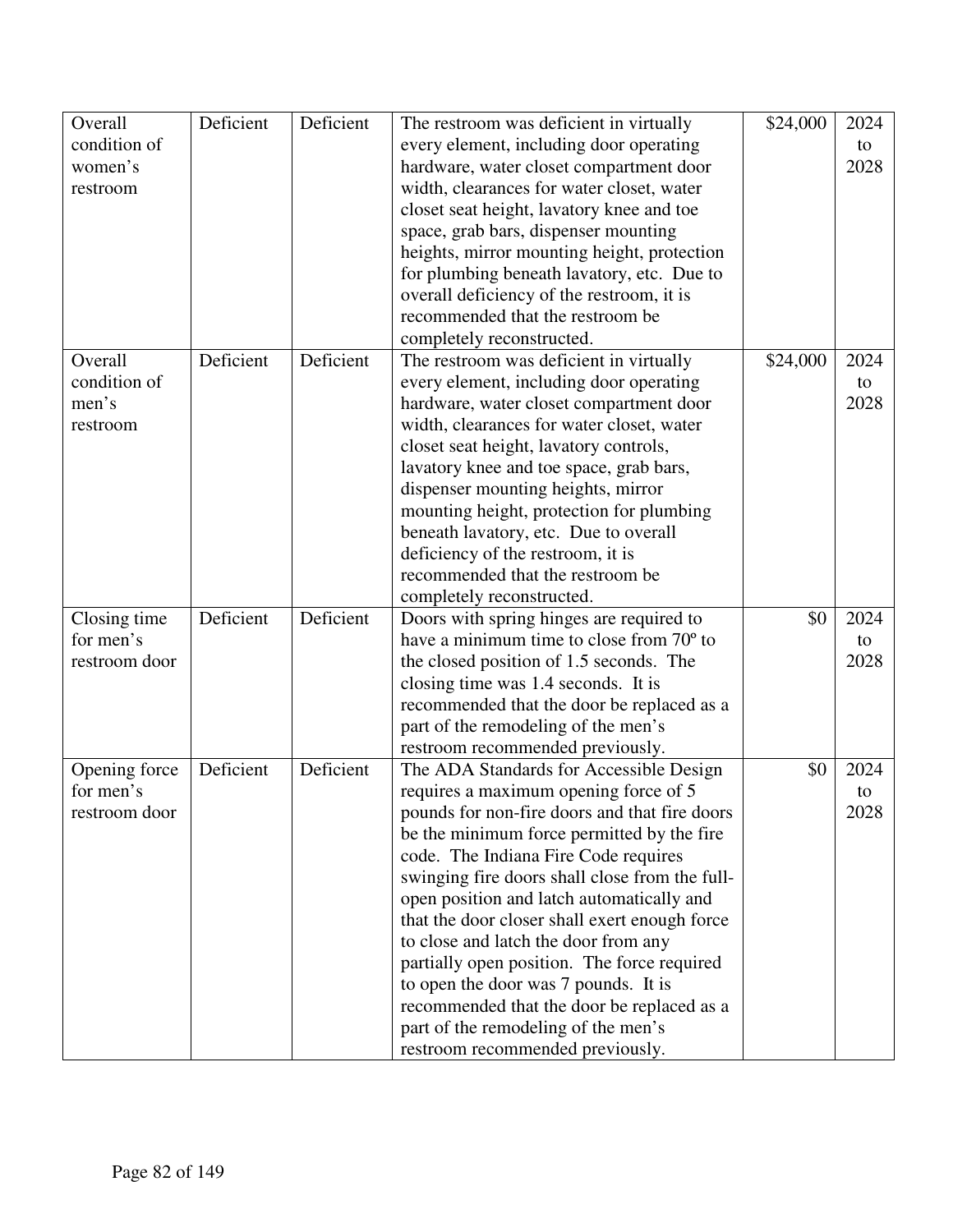# **Work Release Lobby:**

| Deficient Item | 2010<br><b>Standards</b> | Applicable<br><b>Standards</b> | Remarks                                                        | Estimated<br>Cost | Year<br>of<br>Work |
|----------------|--------------------------|--------------------------------|----------------------------------------------------------------|-------------------|--------------------|
| Closing time   | Deficient                | Deficient                      | The 2010 ADA Standards for Accessible                          | \$95              | 2014               |
| for main       |                          |                                | Design requires a minimum time to close                        |                   | to                 |
| entrance door  |                          |                                | from $90^{\circ}$ to $12^{\circ}$ from the latch of 5 seconds. |                   | 2018               |
|                |                          |                                | The 1990 ADA Standards for Accessible                          |                   |                    |
|                |                          |                                | Design requires a minimum time to close                        |                   |                    |
|                |                          |                                | from $70^{\circ}$ to a location 3 inches from the              |                   |                    |
|                |                          |                                | latch of 3 seconds. The closing time                           |                   |                    |
|                |                          |                                | utilizing the 2010 ADA Standards for                           |                   |                    |
|                |                          |                                | Accessible Design was 2.4 seconds and                          |                   |                    |
|                |                          |                                | utilizing the 1990 ADA Standards for                           |                   |                    |
|                |                          |                                | Accessible Design was 2.3 seconds. It is                       |                   |                    |
|                |                          |                                | recommended the door closer be adjusted to                     |                   |                    |
|                |                          |                                | provide a closing time required by the                         |                   |                    |
|                |                          |                                | standards.                                                     |                   |                    |
| Smooth         | Deficient                | Acceptable                     | The 2010 ADA Standards for Accessible                          | \$0               |                    |
| surface at     |                          |                                | Design requires swinging door surfaces                         |                   |                    |
| bottom of      |                          |                                | within 10" of the finish floor shall have a                    |                   |                    |
| main entrance  |                          |                                | smooth surface on the push side. The 1990                      |                   |                    |
| door           |                          |                                | ADA Standards for Accessible Design had                        |                   |                    |
|                |                          |                                | no such requirement. The smooth surface at                     |                   |                    |
|                |                          |                                | the bottom of the door was only 7" high.                       |                   |                    |
|                |                          |                                | No action is recommended.                                      |                   |                    |
| Exit sign for  | Deficient                | Deficient                      | Exits on accessible routes are required to                     | \$55              | 2019               |
| main entrance  |                          |                                | have compliant signs identifying the exit.                     |                   | to                 |
| door           |                          |                                | The exit did not have a sign conforming to                     |                   | 2023               |
|                |                          |                                | the requirements. It is recommended that a                     |                   |                    |
|                |                          |                                | compliant sign be installed.                                   |                   |                    |

# **Work Release Change-out Room:**

| Deficient Item                                                   | 2010<br><b>Standards</b> | Applicable<br><b>Standards</b> | <b>Remarks</b>                                                                                                                                                                                                                                                                                                                                  | Estimated<br>Cost | Year<br>of<br>Work |
|------------------------------------------------------------------|--------------------------|--------------------------------|-------------------------------------------------------------------------------------------------------------------------------------------------------------------------------------------------------------------------------------------------------------------------------------------------------------------------------------------------|-------------------|--------------------|
| Smooth<br>surface at<br>bottom of exit<br>door into<br>courtyard | Deficient                | Acceptable                     | The 2010 ADA Standards for Accessible<br>Design requires swinging door surfaces<br>within 10" of the finish floor shall have a<br>smooth surface on the push side. The 1990<br>ADA Standards for Accessible Design had<br>no such requirement. The smooth surface at<br>the bottom of the door was only 4.5" high.<br>No action is recommended. | \$0               |                    |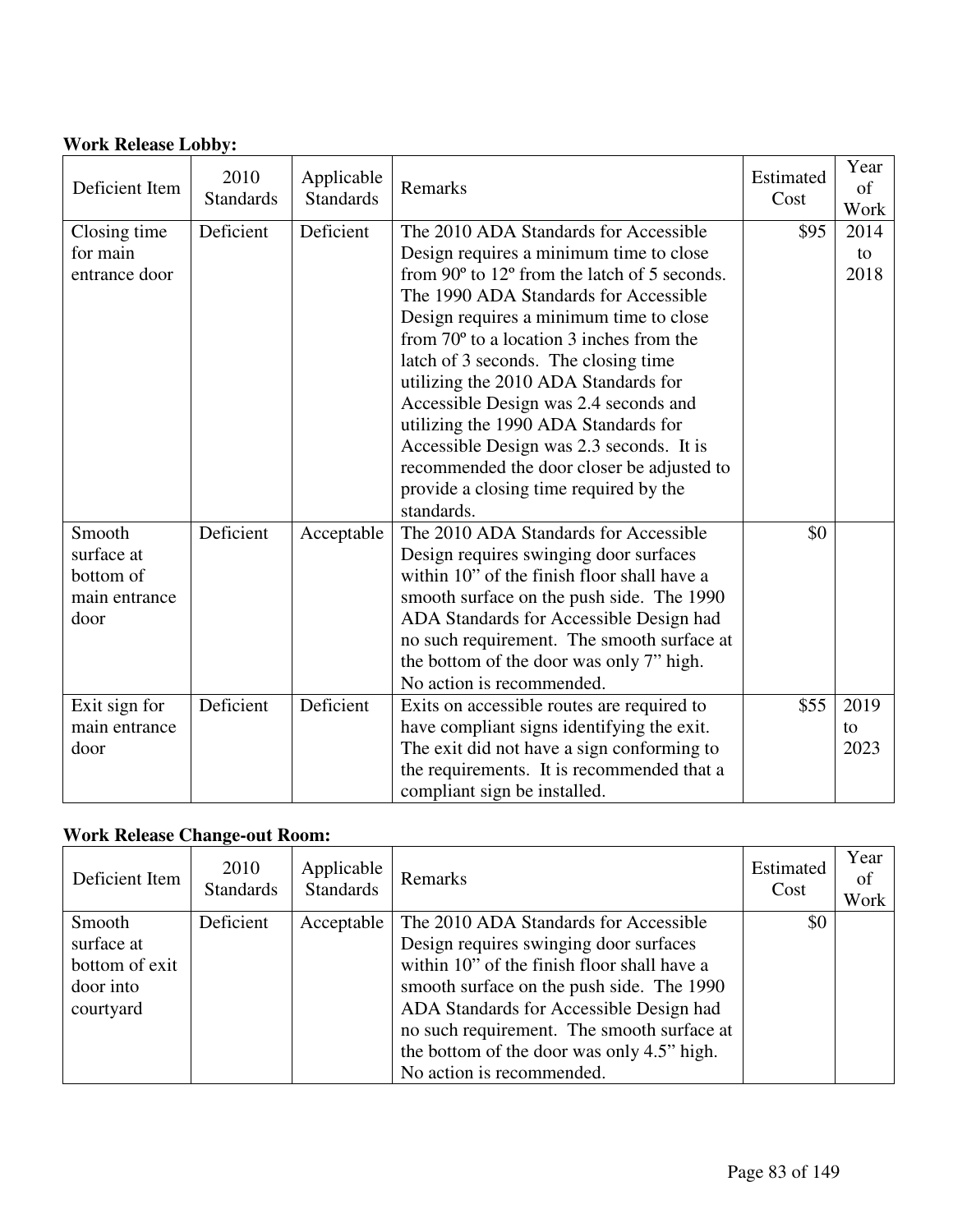| Table work     | Deficient | Deficient  | The minimum height for a table work           | \$25  | 2014 |
|----------------|-----------|------------|-----------------------------------------------|-------|------|
| surface height |           |            | surface is 28". The table in the room had a   |       | to   |
|                |           |            | height of 25" above the floor. It is          |       | 2018 |
|                |           |            | recommended that the table be elevated to a   |       |      |
|                |           |            | minimum height of 29" and a maximum           |       |      |
|                |           |            | height of 33".                                |       |      |
| Shelf          | Deficient | Acceptable | The 2010 ADA Standards for Accessible         | \$0   |      |
| mounting       |           |            | Design requires that shelves in a dressing    |       |      |
| height         |           |            | room be mounted a minimum of 40" and a        |       |      |
|                |           |            | maximum of 48" above the floor. The           |       |      |
|                |           |            | 1990ADA Standards for Accessible Design       |       |      |
|                |           |            | requires that shelves be mounted a            |       |      |
|                |           |            | minimum of 9" and a maximum of 54"            |       |      |
|                |           |            | above the floor. No action is recommended.    |       |      |
| Door           | Deficient | Deficient  | All doors are required to have operating      | \$75  | 2019 |
| operating      |           |            | hardware that does not require tight          |       | to   |
| hardware for   |           |            | grasping, pinching, or twisting of the wrist. |       | 2023 |
| door into      |           |            | The interior doors to the changing room had   |       |      |
| changing       |           |            | spherical knobs that do not satisfy this      |       |      |
| room           |           |            | requirement. It is recommended that that      |       |      |
|                |           |            | door be equipped with lever type hardware     |       |      |
|                |           |            | for the latch.                                |       |      |
| Wheel chair    | Deficient | Acceptable | The 2010 ADA Standards for Accessible         | \$0   |      |
| space at end   |           |            | Design requires a clear floor space be        |       |      |
| of bench in    |           |            | provided at the end of the bench. The 1990    |       |      |
| changing       |           |            | ADA Standards for Accessible Design had       |       |      |
| room           |           |            | no such requirement. No clear floor space at  |       |      |
|                |           |            | the end of the bench was provided. It is      |       |      |
|                |           |            | recommended that when a new bench is          |       |      |
|                |           |            | installed conforming to other requirements    |       |      |
|                |           |            | for benches, it be shorter so the clear floor |       |      |
|                |           |            | space is provided at the end of the bench.    |       |      |
| Width of       | Deficient | Deficient  | Bench seats are required to have a minimum    | \$450 | 2019 |
| bench seat in  |           |            | depth of 24". The bench in the changing       |       | to   |
| changing       |           |            | room had a depth of 12". It is                |       | 2023 |
| room           |           |            | recommended that the bench be replaced        |       |      |
|                |           |            | with one conforming to the requirements for   |       |      |
|                |           |            | benches.                                      |       |      |
| Back of bench  | Deficient | Deficient  | Benches are required to have a back with a    | \$0   | 2019 |
| in changing    |           |            | minimum height of 18" or be attached to the   |       | to   |
| room           |           |            | wall. The bench had no back and was not       |       | 2023 |
|                |           |            | affixed to the wall. It is recommended that   |       |      |
|                |           |            | the bench be replaced with one conforming     |       |      |
|                |           |            | to the requirements for benches.              |       |      |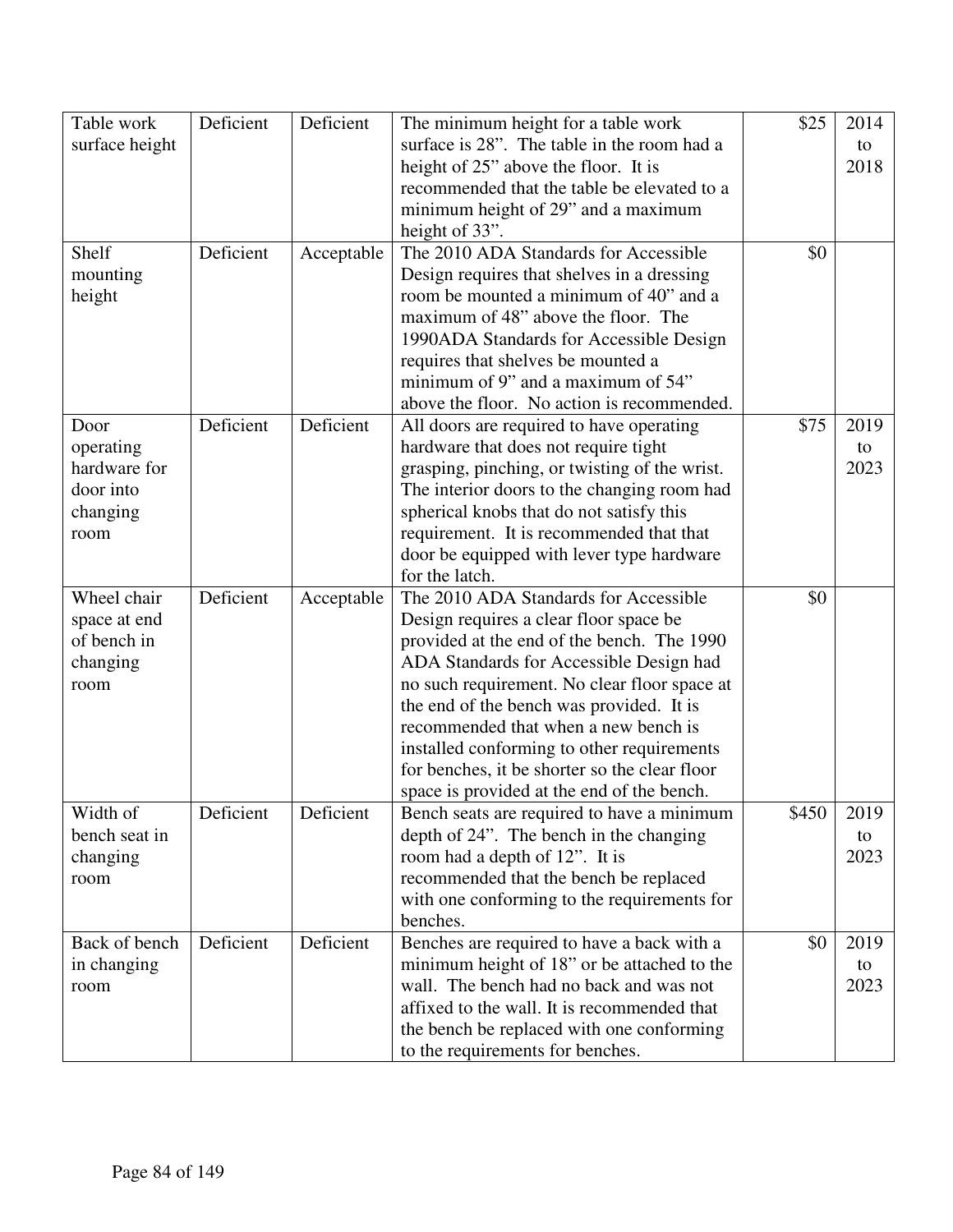### **Work Release Women's Dorm Room:**

| Deficient Item                                         | 2010<br><b>Standards</b> | Applicable<br><b>Standards</b> | Remarks                                                                                                                                                                                                                                                                                                                                                                                                                                                                                                                                                                                                                                                                                                     | Estimated<br>Cost | Year<br>of<br>Work |
|--------------------------------------------------------|--------------------------|--------------------------------|-------------------------------------------------------------------------------------------------------------------------------------------------------------------------------------------------------------------------------------------------------------------------------------------------------------------------------------------------------------------------------------------------------------------------------------------------------------------------------------------------------------------------------------------------------------------------------------------------------------------------------------------------------------------------------------------------------------|-------------------|--------------------|
| Closing time<br>for door into<br>dorm                  | Deficient                | Acceptable                     | The 2010 ADA Standards for Accessible<br>Design requires a minimum time to close<br>from $90^{\circ}$ to $12^{\circ}$ from the latch of 5 seconds.<br>The 1990 ADA Standards for Accessible<br>Design requires a minimum time to close<br>from $70^{\circ}$ to a location 3 inches from the<br>latch of 3 seconds. The closing time<br>utilizing the 2010 ADA Standards for<br>Accessible Design was 4.1 seconds and<br>utilizing the 1990 ADA Standards for<br>Accessible Design was 3.7 seconds. No<br>action is recommended.                                                                                                                                                                             | \$0               |                    |
| Opening force<br>for door into<br>dorm                 | Deficient                | Deficient                      | The ADA Standards for Accessible Design<br>requires a maximum opening force of 5<br>pounds for non-fire doors and that fire doors<br>be the minimum force permitted by the fire<br>code. The Indiana Fire Code requires<br>swinging fire doors shall close from the full-<br>open position and latch automatically and<br>that the door closer shall exert enough force<br>to close and latch the door from any<br>partially open position. The force required<br>to open the door was $7\frac{1}{2}$ pounds. It is<br>recommended that the door closer be<br>adjusted to provide a maximum force<br>required to open the door of 5 pounds or the<br>minimum force required to close and latch<br>the door. | \$25              | 2019<br>to<br>2023 |
| Hooks in<br>closet<br>mounting<br>height               | Deficient                | Deficient                      | Maximum permitted height for hooks is 48"<br>above the floor. The hooks in the closets<br>were mounted 60" above the floor. It is<br>recommended that 10 percent of the hooks<br>be lowered to a maximum height of 47"<br>above the floor.                                                                                                                                                                                                                                                                                                                                                                                                                                                                  | \$25              | 2029<br>to<br>2033 |
| Paper towel<br>dispenser at<br>sink mounting<br>height | Deficient                | Deficient                      | The maximum mounting height for the<br>operating controls shall be 48". The<br>dispenser was mounted with the operating<br>controls 53" above the floor. It is<br>recommended that the dispenser be lowered<br>so the operating controls are 46" above the<br>floor.                                                                                                                                                                                                                                                                                                                                                                                                                                        | \$25              | 2019<br>to<br>2023 |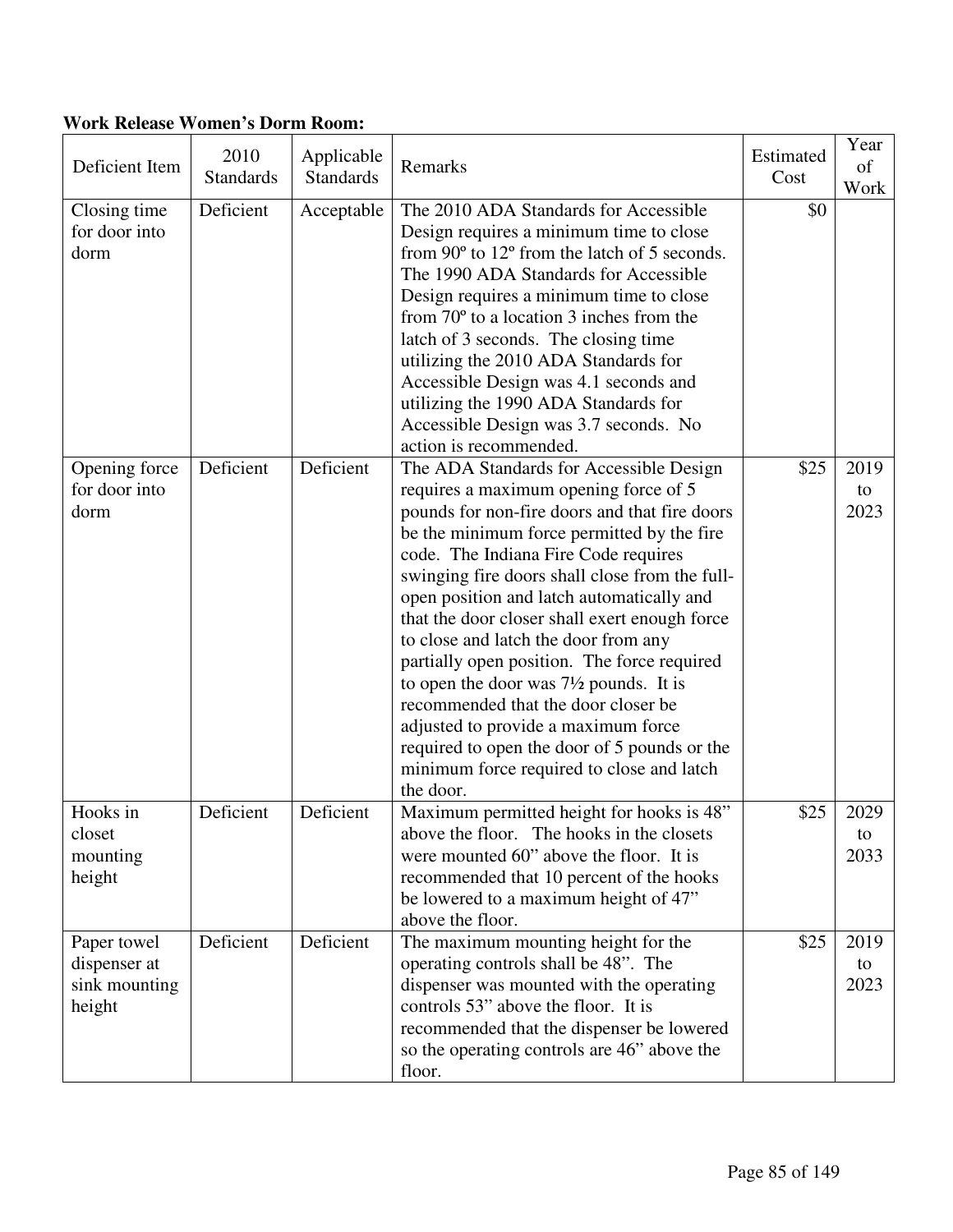| Telephone      | Deficient | Deficient  | The maximum mounting height for the           | \$100 | 2019 |
|----------------|-----------|------------|-----------------------------------------------|-------|------|
| mounting       |           |            | operating controls shall be 48". The          |       | to   |
| height         |           |            | telephone was mounted with the operating      |       | 2023 |
|                |           |            | controls 56" above the floor. It is           |       |      |
|                |           |            | recommended that the telephone be lowered     |       |      |
|                |           |            | so the operating controls are 46" above the   |       |      |
|                |           |            | floor.                                        |       |      |
| Text           | Deficient | Acceptable | 1990 ADA Standards for Accessible Design      | \$0   |      |
| telephone      |           |            | required 1 text telephone when 4 or more      |       |      |
|                |           |            | public pay telephones were provided. The      |       |      |
|                |           |            | 2010 ADA Standards for Accessible Design      |       |      |
|                |           |            | requires a minimum of one text pay            |       |      |
|                |           |            | telephone. The pay telephone in the           |       |      |
|                |           |            | women's dorm was not a text telephone.        |       |      |
|                |           |            | No action is recommended.                     |       |      |
| Sign for       | Deficient | Deficient  | Accessible telephones with volume controls    | \$45  | 2019 |
| telephone with |           |            | are required to have compliant signs          |       | to   |
| volume         |           |            | identifying them. The telephone did not       |       | 2023 |
| control        |           |            | have a sign conforming to the requirements.   |       |      |
|                |           |            | It is recommended that a compliant sign be    |       |      |
|                |           |            | installed for the telephone.                  |       |      |
| Door           | Deficient | Deficient  | All doors are required to have operating      | \$75  | 2014 |
| operating      |           |            | hardware that does not require tight          |       | to   |
| hardware for   |           |            | grasping, pinching, or twisting of the wrist. |       | 2018 |
| door into      |           |            | The interior door to the dorm had spherical   |       |      |
| changing       |           |            | knobs that do not satisfy this requirement.   |       |      |
| room           |           |            | It is recommended that that door be           |       |      |
|                |           |            | equipped with lever type hardware for the     |       |      |
|                |           |            | latch.                                        |       |      |

# **Work Release Women's Toilet and Bathing Room:**

| Deficient Item                                                    | 2010<br><b>Standards</b> | Applicable<br><b>Standards</b> | Remarks                                                                                                                                                                                                                                                                                               | Estimated<br>Cost | Year<br>of<br>Work |
|-------------------------------------------------------------------|--------------------------|--------------------------------|-------------------------------------------------------------------------------------------------------------------------------------------------------------------------------------------------------------------------------------------------------------------------------------------------------|-------------------|--------------------|
| Coat hook in<br>water closet<br>compartment<br>mounting<br>height | Deficient                | Acceptable                     | The 2010 ADA Standards for Accessible<br>Design requires a maximum height for coat<br>hooks of 48". The 1990 ADA Standards for<br>Accessible Design requires a maximum<br>height for coat hooks of 54". The coat hook<br>was mounted at a height of 54" above the<br>floor. No action is recommended. | \$0\$             |                    |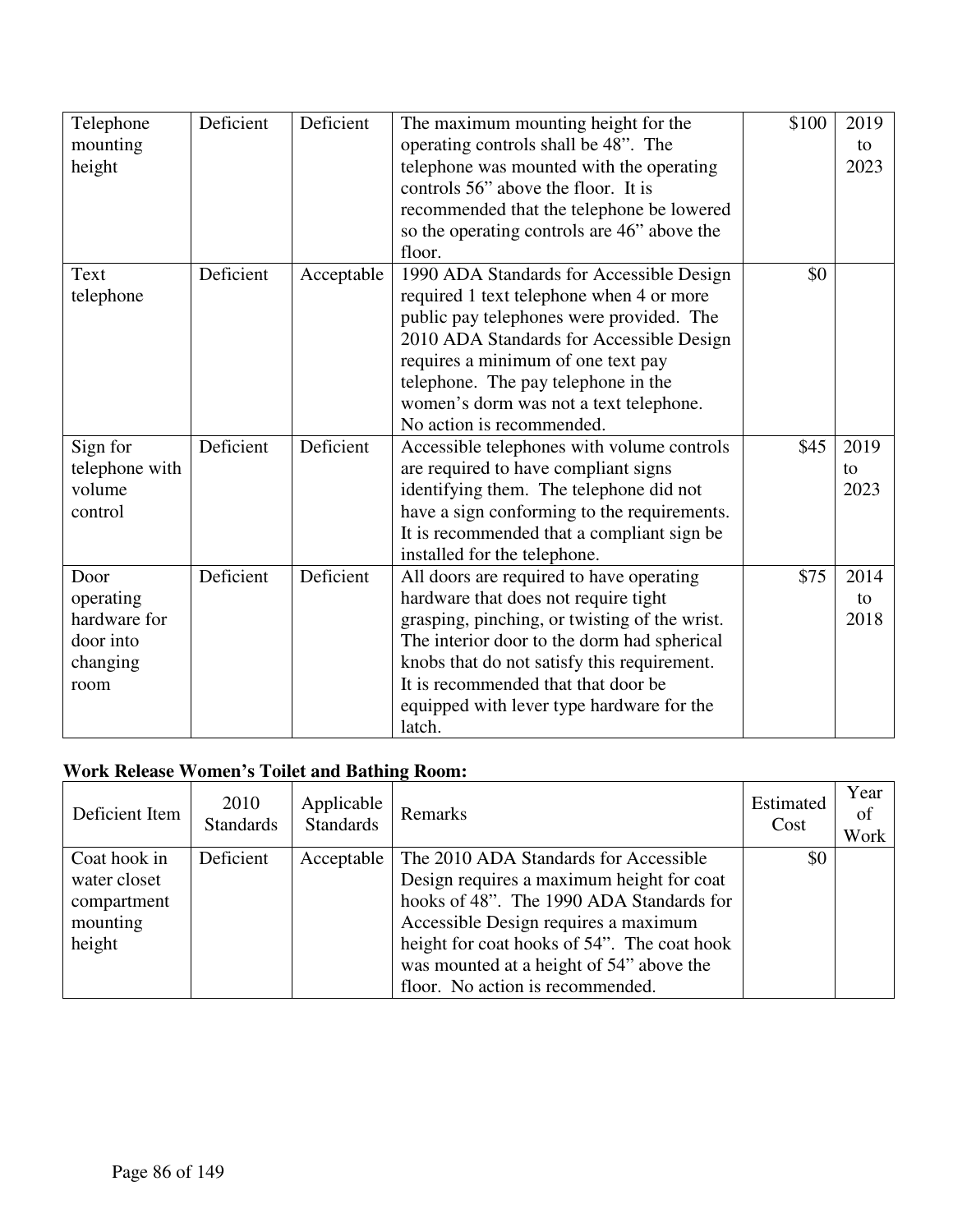| Accessible   | Deficient | Acceptable | The 2010 ADA Standards for Accessible                                          | \$0   |      |
|--------------|-----------|------------|--------------------------------------------------------------------------------|-------|------|
| water closet |           |            | Design requires a maximum height to the                                        |       |      |
| compartment  |           |            | top of the grab bars of 36". The 1990 ADA                                      |       |      |
| grab bar     |           |            | Standards for Accessible Design required a                                     |       |      |
| mounting     |           |            | maximum height to the centerline of the                                        |       |      |
| height       |           |            | grab bars of 36". The grab bars were                                           |       |      |
|              |           |            | mounted at a height of 36.75" above the                                        |       |      |
|              |           |            | floor to the top of the bars. No action is                                     |       |      |
|              |           |            | recommended.                                                                   |       |      |
| Accessible   | Deficient | Deficient  | The 2010 ADA Standards for Accessible                                          | \$45  | 2034 |
| water closet |           |            | Design requires toilet paper dispensers to be                                  |       | to   |
| compartment  |           |            | mounted from 7' to 9" to the centerline of                                     |       | 2038 |
| toilet paper |           |            | the dispenser in front of the water closet.                                    |       |      |
| dispenser.   |           |            | The 1990 ADA Standards for Accessible                                          |       |      |
|              |           |            | Design required dispensers to be mounted                                       |       |      |
|              |           |            | 36" to the far edge of the dispenser from the                                  |       |      |
|              |           |            | rear wall. The centerline of the dispenser                                     |       |      |
|              |           |            | was mounted 11" in front of the water                                          |       |      |
|              |           |            | closet. It is recommended that the dispenser                                   |       |      |
|              |           |            | be relocated so its centerline is 8" in front of                               |       |      |
|              |           |            | the water closet.                                                              |       |      |
| Shower grab  | Deficient | Deficient  | Grab bars in showers are required on the                                       | \$400 | 2019 |
| bars         |           |            | rear wall and both side walls. No grab bars                                    |       | to   |
|              |           |            | were present in the shower. It is                                              |       | 2023 |
|              |           |            | recommended that grab bars be installed in                                     |       |      |
|              |           |            | for the accessible shower.                                                     |       |      |
|              | Deficient |            | The 2010 ADA Standards for Accessible                                          | \$0   |      |
| Shower spray |           | Acceptable |                                                                                |       |      |
| unit         |           |            | Design requires shower spray units to have                                     |       |      |
|              |           |            | an on/off control with a non-positive shut-<br>off. The 1990 ADA Standards for |       |      |
|              |           |            |                                                                                |       |      |
|              |           |            | Accessible Design had no such requirement.                                     |       |      |
|              |           |            | The shower spray unit did not have an                                          |       |      |
|              |           |            | on/off control or a non-positive shut-off.                                     |       |      |
|              |           |            | No action is recommended.                                                      |       |      |
| Maximum      | Deficient | Acceptable | The 2010 ADA Standards for Accessible                                          | \$0   |      |
| water        |           |            | Design requires shower spray units to                                          |       |      |
| temperature  |           |            | deliver water with a maximum temperature                                       |       |      |
| for shower   |           |            | of 120 °F. The 1990 ADA Standards for                                          |       |      |
|              |           |            | Accessible Design had no such requirement.                                     |       |      |
|              |           |            | The shower spray unit did not have a                                           |       |      |
|              |           |            | method for regulating the maximum water                                        |       |      |
|              |           |            | temperature. No action is recommended.                                         |       |      |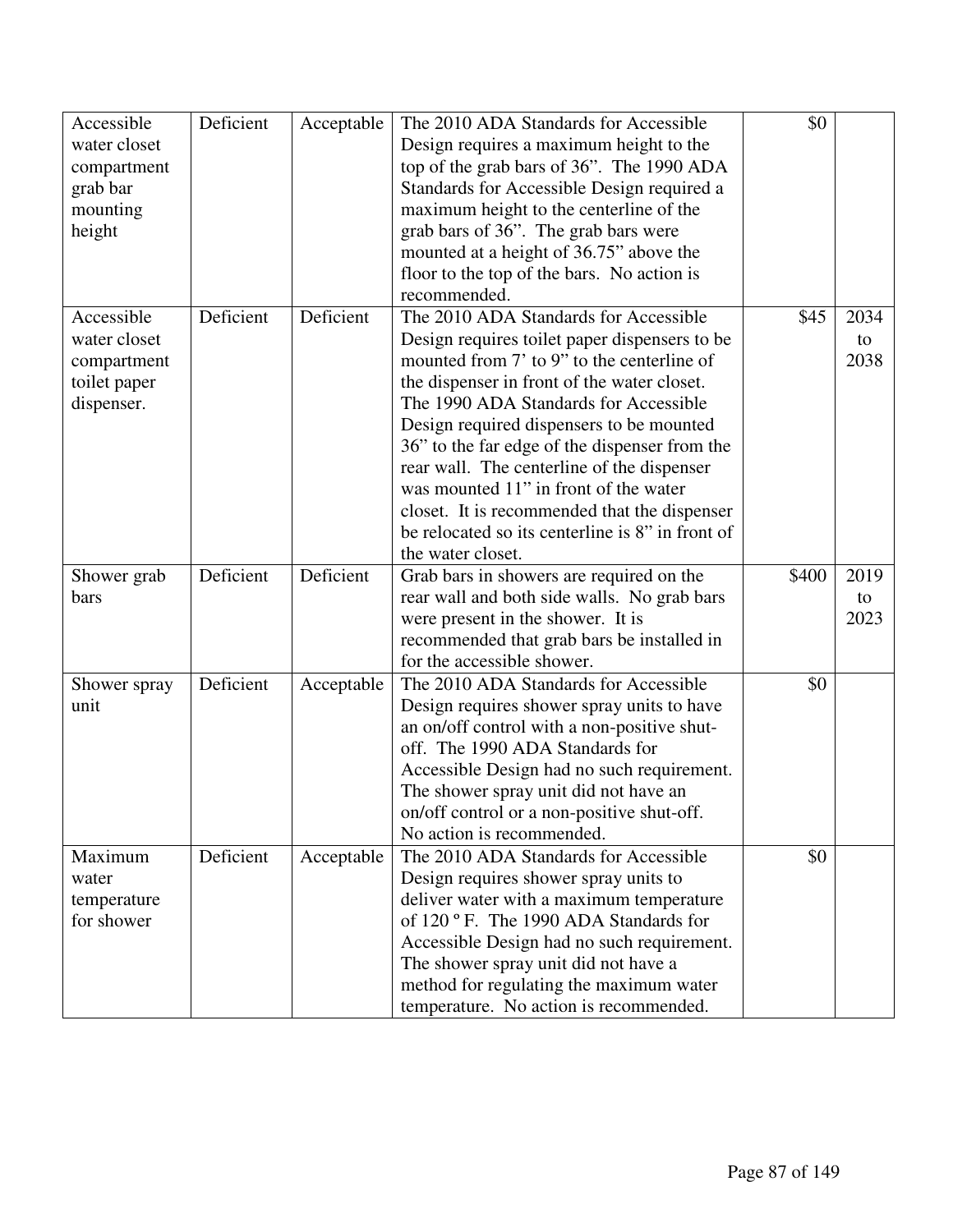| Restroom   | Deficient | Deficient | Accessible restrooms are required to have  | $$90 \mid 2019$ |
|------------|-----------|-----------|--------------------------------------------|-----------------|
| signs for  |           |           | compliant signs identifying them. The      | to              |
| accessible |           |           | restroom did not have a sign conforming to | 2023            |
| restroom   |           |           | the requirements. It is recommended that a |                 |
|            |           |           | compliant sign be installed on each door   |                 |
|            |           |           | into the restroom/bathing room.            |                 |

### **Work Release Men's Dorm Room: (South Southwest Dorm Room Evaluated as Accessible Room):**

| Deficient Item                                          | 2010<br><b>Standards</b> | Applicable<br><b>Standards</b> | Remarks                                                                                                                                                                                                                                                                                                                                                                                                                                                                                                                                                                                                                                                                                                     | Estimated<br>Cost | Year<br>of<br>Work |
|---------------------------------------------------------|--------------------------|--------------------------------|-------------------------------------------------------------------------------------------------------------------------------------------------------------------------------------------------------------------------------------------------------------------------------------------------------------------------------------------------------------------------------------------------------------------------------------------------------------------------------------------------------------------------------------------------------------------------------------------------------------------------------------------------------------------------------------------------------------|-------------------|--------------------|
| Closing time<br>for door from<br>restroom into<br>dorm  | Deficient                | Acceptable                     | The 2010 ADA Standards for Accessible<br>Design requires a minimum time to close<br>from $90^{\circ}$ to $12^{\circ}$ from the latch of 5 seconds.<br>The 1990 ADA Standards for Accessible<br>Design requires a minimum time to close<br>from $70^{\circ}$ to a location 3 inches from the<br>latch of 3 seconds. The closing time<br>utilizing the 2010 ADA Standards for<br>Accessible Design was 4.8 seconds and<br>utilizing the 1990 ADA Standards for<br>Accessible Design was 4.4 seconds. No<br>action is recommended.                                                                                                                                                                             | \$0               |                    |
| Opening force<br>for door from<br>restroom into<br>dorm | Deficient                | Deficient                      | The ADA Standards for Accessible Design<br>requires a maximum opening force of 5<br>pounds for non-fire doors and that fire doors<br>be the minimum force permitted by the fire<br>code. The Indiana Fire Code requires<br>swinging fire doors shall close from the full-<br>open position and latch automatically and<br>that the door closer shall exert enough force<br>to close and latch the door from any<br>partially open position. The force required<br>to open the door was $5\frac{1}{2}$ pounds. It is<br>recommended that the door closer be<br>adjusted to provide a maximum force<br>required to open the door of 5 pounds or the<br>minimum force required to close and latch<br>the door. | \$25              | 2019<br>to<br>2023 |
| Telephone<br>mounting<br>height                         | Deficient                | Deficient                      | The maximum mounting height for the<br>operating controls shall be 48". The<br>telephone was mounted with the operating<br>controls 56" above the floor. It is<br>recommended that the telephone be lowered<br>so the operating controls are 46" above the<br>floor.                                                                                                                                                                                                                                                                                                                                                                                                                                        | \$100             | 2019<br>to<br>2023 |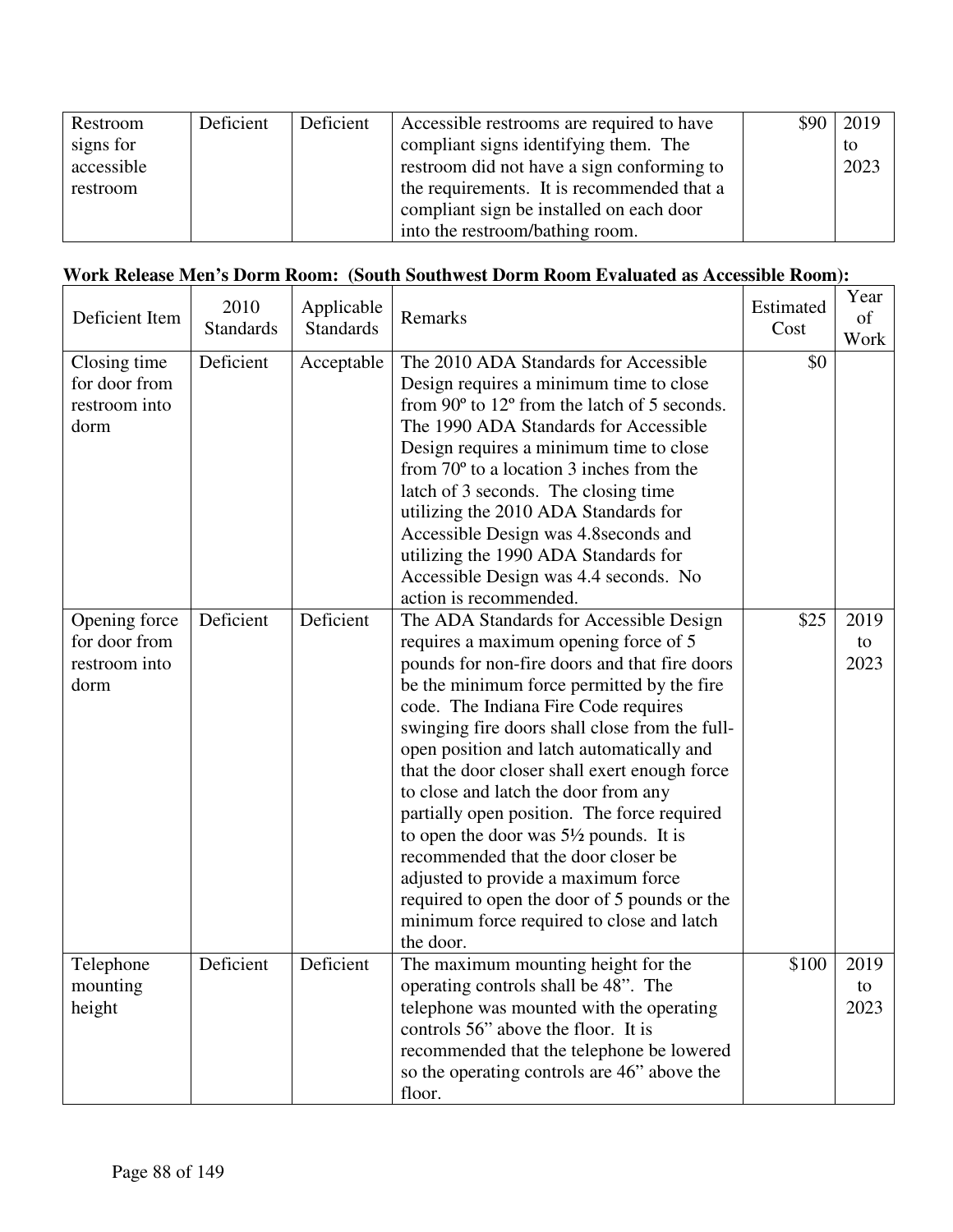| Sign for       | Deficient | Deficient  | Accessible telephones with volume controls    | \$45 | 2019 |
|----------------|-----------|------------|-----------------------------------------------|------|------|
| telephone with |           |            | are required to have compliant signs          |      | to   |
| volume         |           |            | identifying them. The telephone did not       |      | 2023 |
| control        |           |            | have a sign conforming to the requirements.   |      |      |
|                |           |            | It is recommended that a compliant sign be    |      |      |
|                |           |            | installed for the telephone.                  |      |      |
| Door           | Deficient | Deficient  | All doors are required to have operating      | \$75 | 2014 |
| operating      |           |            | hardware that does not require tight          |      | to   |
| hardware for   |           |            | grasping, pinching, or twisting of the wrist. |      | 2018 |
| door into      |           |            | The interior doors to the dorm had spherical  |      |      |
| changing       |           |            | knobs that do not satisfy this requirement.   |      |      |
| room           |           |            | It is recommended that that door be           |      |      |
|                |           |            | equipped with lever type hardware for the     |      |      |
|                |           |            | latch.                                        |      |      |
| Text           | Deficient | Acceptable | 1990 ADA Standards for Accessible Design      | \$0  |      |
| telephone      |           |            | required 1 text telephone when 4 or more      |      |      |
|                |           |            | public pay telephones were provided. The      |      |      |
|                |           |            | 2010 ADA Standards for Accessible Design      |      |      |
|                |           |            | requires a minimum of one text pay            |      |      |
|                |           |            | telephone. The pay telephone in the men's     |      |      |
|                |           |            | dorm was not a text telephone. No action is   |      |      |
|                |           |            | recommended.                                  |      |      |

# **Work Release Men's Toilet and Bathing Room:**

| Deficient Item | 2010<br><b>Standards</b> | Applicable<br><b>Standards</b> | Remarks                                                        | Estimated<br>Cost | Year<br>οf<br>Work |
|----------------|--------------------------|--------------------------------|----------------------------------------------------------------|-------------------|--------------------|
| Closing time   | Deficient                | Acceptable                     | The 2010 ADA Standards for Accessible                          | \$0               |                    |
| for door from  |                          |                                | Design requires a minimum time to close                        |                   |                    |
| hallway into   |                          |                                | from 90 $\degree$ to 12 $\degree$ from the latch of 5 seconds. |                   |                    |
| restroom       |                          |                                | The 1990 ADA Standards for Accessible                          |                   |                    |
|                |                          |                                | Design requires a minimum time to close                        |                   |                    |
|                |                          |                                | from $70^{\circ}$ to a location 3 inches from the              |                   |                    |
|                |                          |                                | latch of 3 seconds. The closing time                           |                   |                    |
|                |                          |                                | utilizing the 2010 ADA Standards for                           |                   |                    |
|                |                          |                                | Accessible Design was 3.9 seconds and                          |                   |                    |
|                |                          |                                | utilizing the 1990 ADA Standards for                           |                   |                    |
|                |                          |                                | Accessible Design was 3.6 seconds. No                          |                   |                    |
|                |                          |                                | action is recommended.                                         |                   |                    |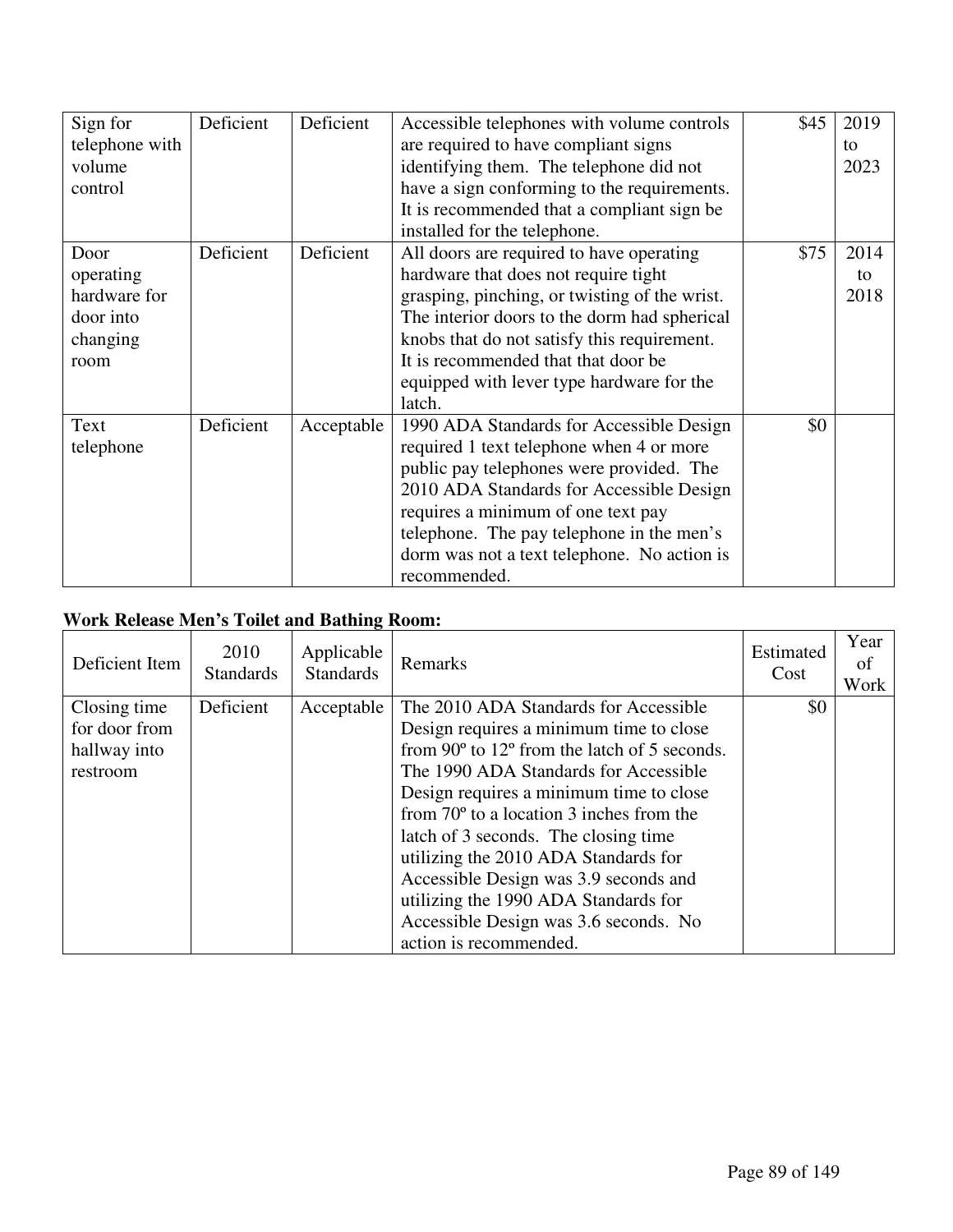| Opening force | Deficient | Deficient  | The ADA Standards for Accessible Design          | \$25 | 2019 |
|---------------|-----------|------------|--------------------------------------------------|------|------|
| for door from |           |            | requires a maximum opening force of 5            |      | to   |
| hallway into  |           |            | pounds for non-fire doors and that fire doors    |      | 2023 |
| restroom      |           |            | be the minimum force permitted by the fire       |      |      |
|               |           |            | code. The Indiana Fire Code requires             |      |      |
|               |           |            | swinging fire doors shall close from the full-   |      |      |
|               |           |            | open position and latch automatically and        |      |      |
|               |           |            | that the door closer shall exert enough force    |      |      |
|               |           |            | to close and latch the door from any             |      |      |
|               |           |            | partially open position. The force required      |      |      |
|               |           |            | to open the door was 6 pounds. It is             |      |      |
|               |           |            | recommended that the door closer be              |      |      |
|               |           |            | adjusted to provide a maximum force              |      |      |
|               |           |            | required to open the door of 5 pounds or the     |      |      |
|               |           |            | minimum force required to close and latch        |      |      |
|               |           |            | the door.                                        |      |      |
| Coat hook in  | Deficient | Acceptable | The 2010 ADA Standards for Accessible            | \$0  |      |
| water closet  |           |            | Design requires a maximum height for coat        |      |      |
| compartment   |           |            | hooks of 48". The 1990 ADA Standards for         |      |      |
| mounting      |           |            | Accessible Design requires a maximum             |      |      |
| height        |           |            | height for coat hooks of 54". The coat hook      |      |      |
|               |           |            | was mounted at a height of 54" above the         |      |      |
|               |           |            | floor. No action is recommended.                 |      |      |
| Accessible    | Deficient | Deficient  | The 2010 ADA Standards for Accessible            | \$25 | 2034 |
| water closet  |           |            | Design requires toilet paper dispensers to be    |      | to   |
| compartment   |           |            | mounted from 7' to 9" to the centerline of       |      | 2038 |
| toilet paper  |           |            | the dispenser in front of the water closet.      |      |      |
| dispenser.    |           |            | The 1990 ADA Standards for Accessible            |      |      |
|               |           |            | Design required dispensers to be mounted         |      |      |
|               |           |            | 36" to the far edge of the dispenser from the    |      |      |
|               |           |            | rear wall. The centerline of the dispenser       |      |      |
|               |           |            | was mounted 11.5" in front of the water          |      |      |
|               |           |            | closet. It is recommended that the dispenser     |      |      |
|               |           |            | be relocated so its centerline is 8" in front of |      |      |
|               |           |            | the water closet.                                |      |      |
| Accessible    | Deficient | Acceptable | The 2010 ADA Standards for Accessible            | \$0  |      |
| water closet  |           |            | Design requires a maximum height to the          |      |      |
| compartment   |           |            | top of the grab bars of 36". The 1990 ADA        |      |      |
| grab bar      |           |            | Standards for Accessible Design required a       |      |      |
| mounting      |           |            | maximum height to the centerline of the          |      |      |
| height        |           |            | grab bars of 36". The grab bars were             |      |      |
|               |           |            | mounted at a height of 37" above the floor       |      |      |
|               |           |            | to the top of the bars. No action is             |      |      |
|               |           |            | recommended.                                     |      |      |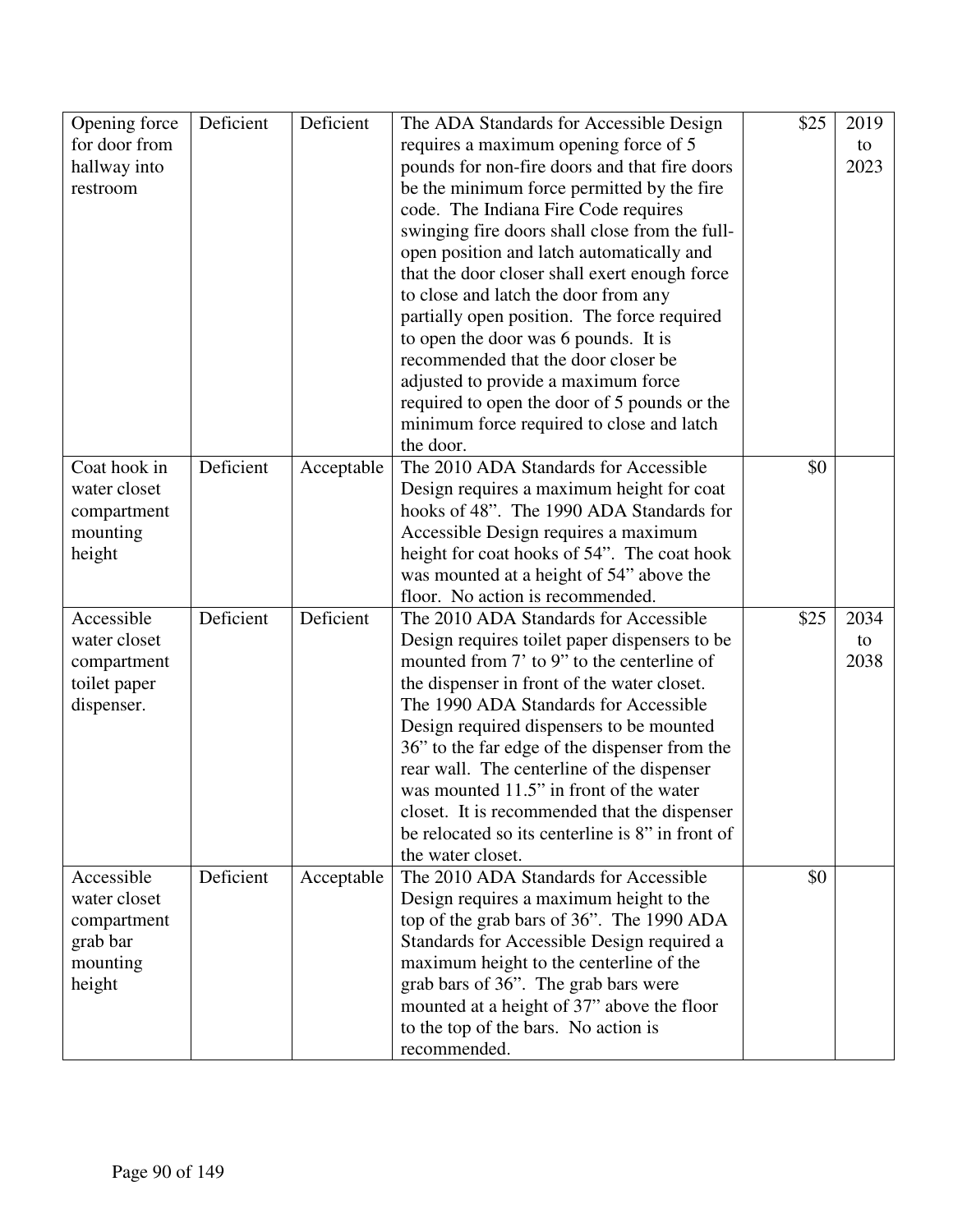| Shower grab     | Deficient | Deficient  | Grab bars in showers are required on the     | \$400 | 2019 |
|-----------------|-----------|------------|----------------------------------------------|-------|------|
| bars            |           |            | rear wall and both side walls. No grab bars  |       | to   |
|                 |           |            | were present in the shower. It is            |       | 2023 |
|                 |           |            | recommended that grab bars be installed in   |       |      |
|                 |           |            | for the accessible shower.                   |       |      |
| Mounting        | Deficient | Acceptable | The 2010 ADA Standards for Accessible        | \$0   |      |
| height of       |           |            | Design requires a maximum height for all     |       |      |
| control valve   |           |            | operating controls of 48". The 1990 ADA      |       |      |
| to divert water |           |            | Standards for Accessible Design requires a   |       |      |
| flow to hand    |           |            | maximum height for all operating controls    |       |      |
| held shower     |           |            | of 54". The diversion valve was mounted at   |       |      |
| spray unit      |           |            | a height of 51.5" above the floor. No action |       |      |
|                 |           |            | is recommended.                              |       |      |
| Shower spray    | Deficient | Acceptable | The 2010 ADA Standards for Accessible        | \$0   |      |
| unit            |           |            | Design requires shower spray units to have   |       |      |
|                 |           |            | an on/off control with a non-positive shut-  |       |      |
|                 |           |            | off. The 1990 ADA Standards for              |       |      |
|                 |           |            | Accessible Design had no such requirement.   |       |      |
|                 |           |            | The shower spray unit did not have an        |       |      |
|                 |           |            | on/off control or a non-positive shut-off.   |       |      |
|                 |           |            | No action is recommended.                    |       |      |
| Maximum         | Deficient | Acceptable | The 2010 ADA Standards for Accessible        | \$0   |      |
| water           |           |            | Design requires shower spray units to        |       |      |
| temperature     |           |            | deliver water with a maximum temperature     |       |      |
| for shower      |           |            | of 120 ° F. The 1990 ADA Standards for       |       |      |
|                 |           |            |                                              |       |      |
|                 |           |            | Accessible Design had no such requirement.   |       |      |
|                 |           |            | The shower spray unit did not have a         |       |      |
|                 |           |            | method for regulating the maximum water      |       |      |
|                 |           |            | temperature. No action is recommended.       |       |      |
| Urinal          | Deficient | Deficient  | The maximum permitted mounting height of     | \$375 | 2014 |
| mounting        |           |            | the rim above the floor is 17". The two      |       | to   |
| height          |           |            | urinals were both mounted with a rim height  |       | 2018 |
|                 |           |            | of 23.5" above the floor. It is recommended  |       |      |
|                 |           |            | that the urinal closest to the entry door be |       |      |
|                 |           |            | lowered so its rim height is 16.5" above the |       |      |
|                 |           |            | floor.                                       |       |      |
| Restroom        | Deficient | Deficient  | Accessible restrooms are required to have    | \$135 | 2019 |
| signs for       |           |            | compliant signs identifying them. The        |       | to   |
| accessible      |           |            | restroom did not have a sign conforming to   |       | 2023 |
| restroom        |           |            | the requirements. It is recommended that a   |       |      |
|                 |           |            | compliant sign be installed on each of the   |       |      |
|                 |           |            | three doors into the restroom/bathing room.  |       |      |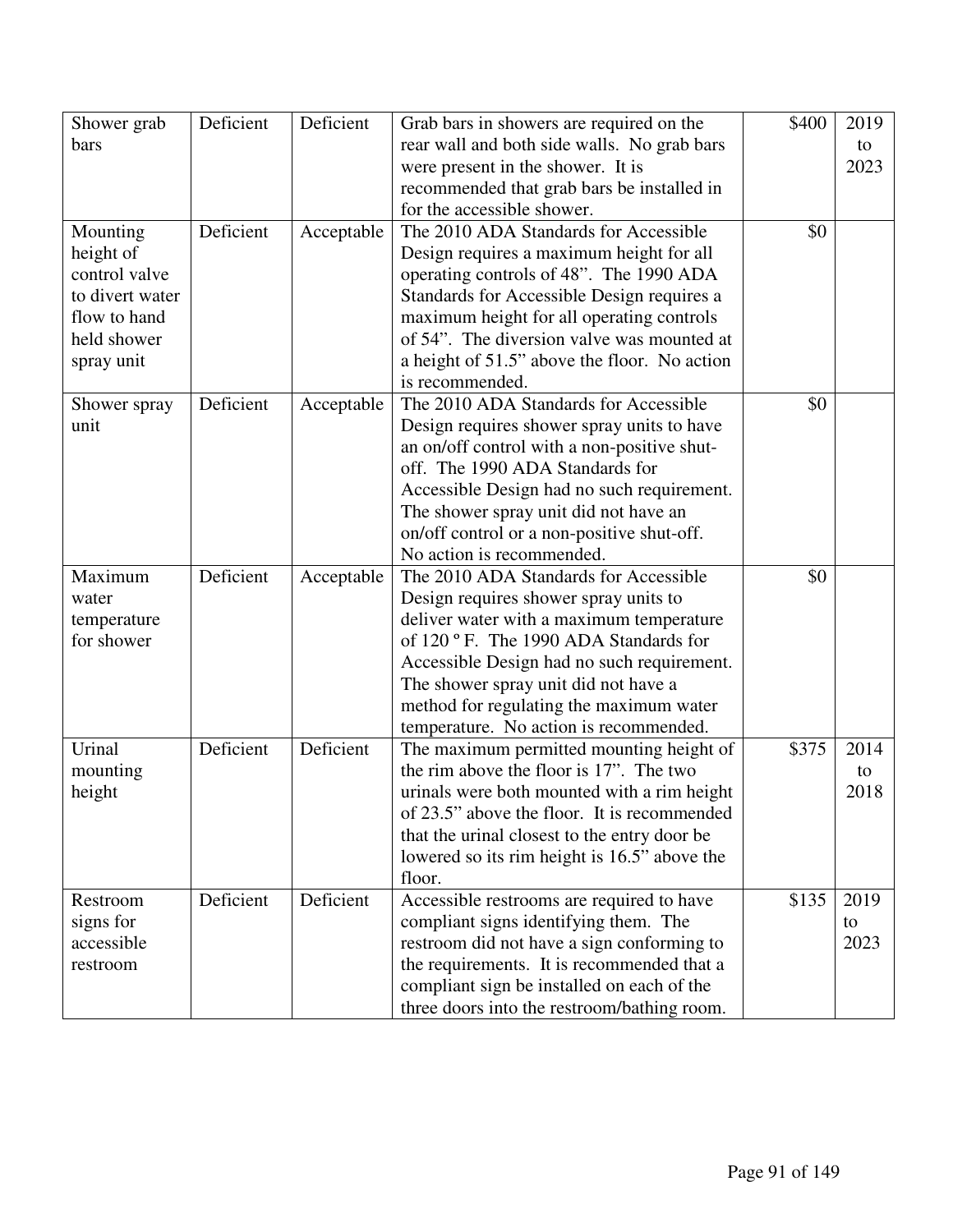| Deficient Item                        | 2010<br><b>Standards</b> | Applicable<br><b>Standards</b> | Remarks                                                                                                                                                                                                                                                                                                                                                                                                                                                                                                                                                                                                                                                                                                     | Estimated<br>Cost | Year<br>of<br>Work |
|---------------------------------------|--------------------------|--------------------------------|-------------------------------------------------------------------------------------------------------------------------------------------------------------------------------------------------------------------------------------------------------------------------------------------------------------------------------------------------------------------------------------------------------------------------------------------------------------------------------------------------------------------------------------------------------------------------------------------------------------------------------------------------------------------------------------------------------------|-------------------|--------------------|
| Closing time<br>for entrance<br>door  | Deficient                | Deficient                      | The 2010 ADA Standards for Accessible<br>Design requires a minimum time to close<br>from 90° to 12° from the latch of 5 seconds.<br>The 1990 ADA Standards for Accessible<br>Design requires a minimum time to close<br>from $70^{\circ}$ to a location 3 inches from the<br>latch of 3 seconds. The closing time<br>utilizing the 2010 ADA Standards for<br>Accessible Design was 2.7 seconds and<br>utilizing the 1990 ADA Standards for<br>Accessible Design was 2.6 seconds. It is<br>recommended the door closer be adjusted to<br>provide the closing time required by the<br>standards.                                                                                                              | \$95              | 2019<br>to<br>2023 |
| Opening force<br>for entrance<br>door | Deficient                | Deficient                      | The ADA Standards for Accessible Design<br>requires a maximum opening force of 5<br>pounds for non-fire doors and that fire doors<br>be the minimum force permitted by the fire<br>code. The Indiana Fire Code requires<br>swinging fire doors shall close from the full-<br>open position and latch automatically and<br>that the door closer shall exert enough force<br>to close and latch the door from any<br>partially open position. The force required<br>to open the door was $5\frac{1}{2}$ pounds. It is<br>recommended that the door closer be<br>adjusted to provide a maximum force<br>required to open the door of 5 pounds or the<br>minimum force required to close and latch<br>the door. | \$25              | 2019<br>to<br>2023 |

### **Work Release Men's Day Room:**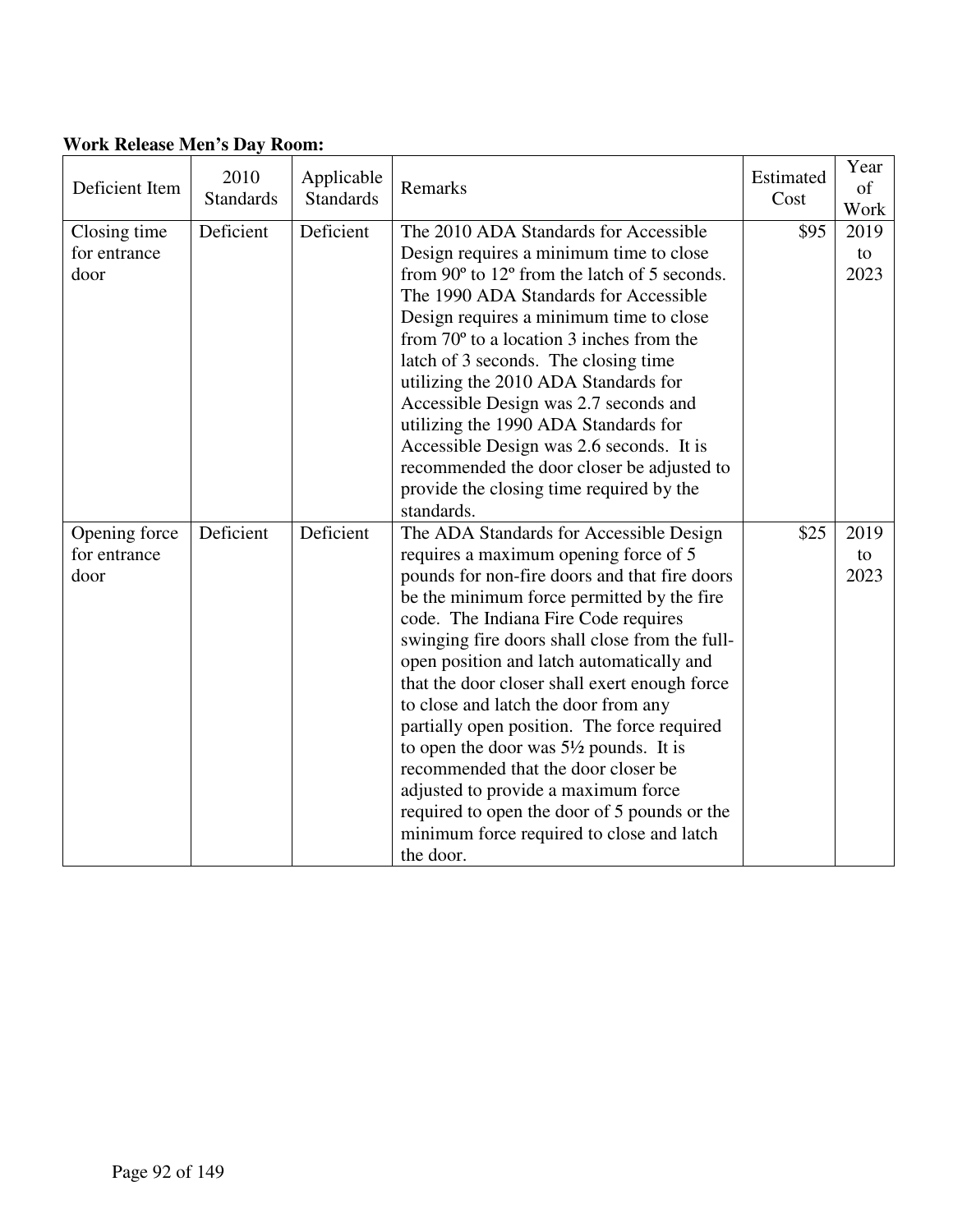| Height of      | Deficient | Deficient  | Minimum vertical clearance for an              | \$75  | 2014 |
|----------------|-----------|------------|------------------------------------------------|-------|------|
| television     |           |            | accessible route is 80". The bracket           |       | to   |
| shelf          |           |            | supporting the television was within the       |       | 2018 |
|                |           |            | door maneuvering clearance space and had       |       |      |
|                |           |            | a mounting height of 70". It is                |       |      |
|                |           |            | recommended that the location of the           |       |      |
|                |           |            | television be relocated. If it is removed      |       |      |
|                |           |            | from the bracket, the bracket is               |       |      |
|                |           |            | recommended to be removed. If the bracket      |       |      |
|                |           |            | is relocated to an area not in the circulation |       |      |
|                |           |            | path, it is recommended the floor area         |       |      |
|                |           |            | beneath bracket be blocked so no one could     |       |      |
|                |           |            |                                                |       |      |
|                |           |            | walk beneath it.                               |       |      |
| Telephone      | Deficient | Deficient  | The maximum mounting height for the            | \$100 | 2019 |
| mounting       |           |            | operating controls shall be 48". The           |       | to   |
| height         |           |            | telephone was mounted with the operating       |       | 2023 |
|                |           |            | controls 56" above the floor. It is            |       |      |
|                |           |            | recommended that the telephone be lowered      |       |      |
|                |           |            | so the operating controls are 46" above the    |       |      |
|                |           |            | floor.                                         |       |      |
| Text           | Deficient | Acceptable | 1990 ADA Standards for Accessible Design       | \$0   |      |
| telephone      |           |            | required 1 text telephone when 4 or more       |       |      |
|                |           |            | public pay telephones were provided. The       |       |      |
|                |           |            | 2010 ADA Standards for Accessible Design       |       |      |
|                |           |            | requires a minimum of one text pay             |       |      |
|                |           |            | telephone. The pay telephone in the men's      |       |      |
|                |           |            | day room was not a text telephone. No          |       |      |
|                |           |            | action is recommended.                         |       |      |
| Sign for       | Deficient | Deficient  | Accessible telephones with volume controls     | \$45  | 2019 |
| telephone with |           |            | are required to have compliant signs           |       | to   |
| volume         |           |            | identifying them. The telephone did not        |       | 2023 |
| control        |           |            | have a sign conforming to the requirements.    |       |      |
|                |           |            | It is recommended that a compliant sign be     |       |      |
|                |           |            | installed for the telephone.                   |       |      |
| Soap           | Deficient | Deficient  | The maximum permitted mounting height          | \$25  | 2024 |
| dispenser at   |           |            | for the operating controls for the soap        |       | to   |
| sink mounting  |           |            | dispenser at the location where it was         |       | 2028 |
| height         |           |            | mounted is 44". The soap dispenser was         |       |      |
|                |           |            | mounted 48" above the floor. It is             |       |      |
|                |           |            | recommended that the soap dispenser be         |       |      |
|                |           |            | lowered to a mounting height of 43" above      |       |      |
|                |           |            | the floor to the operating controls.           |       |      |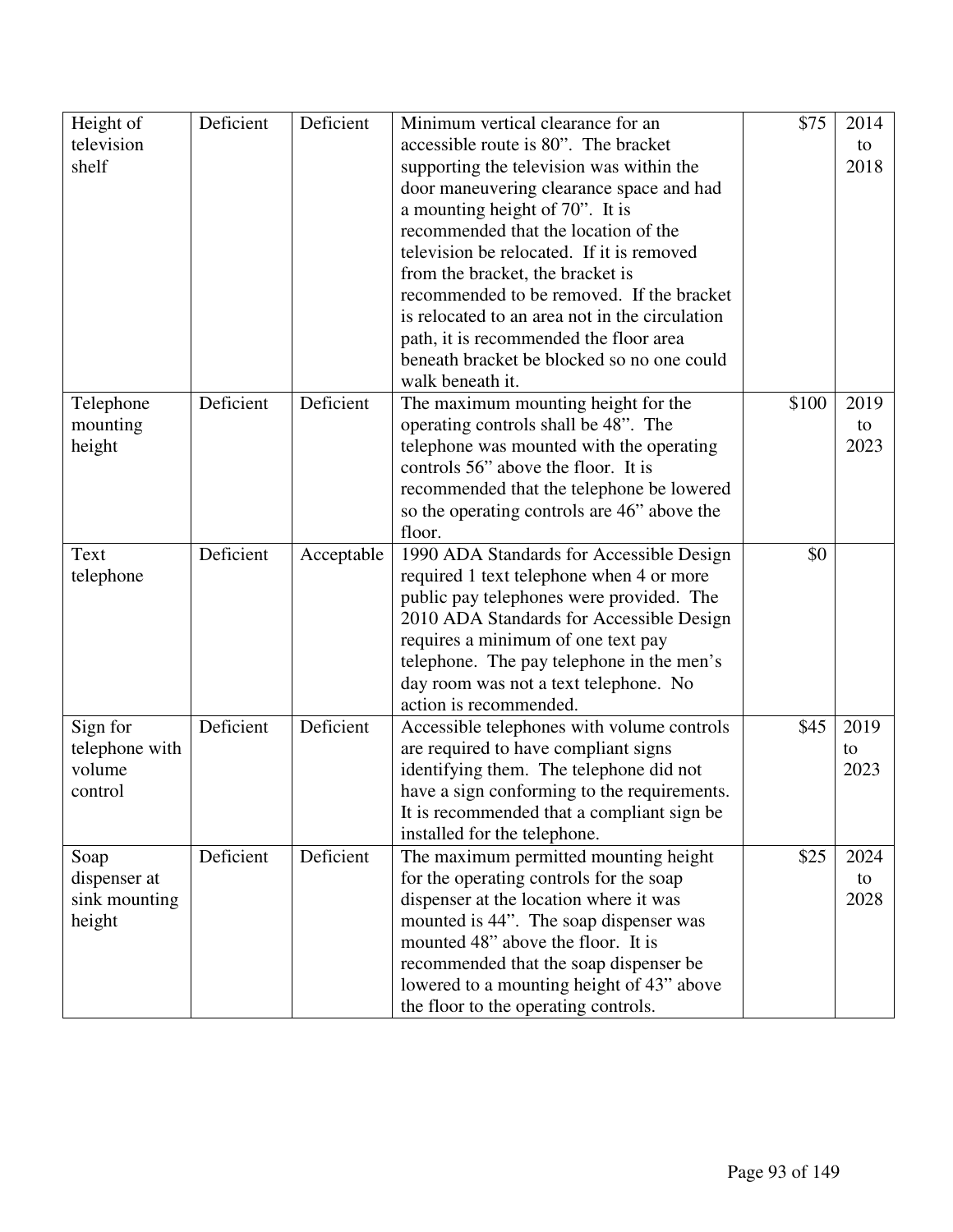| Door         | Deficient | Deficient | All doors are required to have operating      | 2014 |
|--------------|-----------|-----------|-----------------------------------------------|------|
| operating    |           |           | hardware that does not require tight          | to   |
| hardware for |           |           | grasping, pinching, or twisting of the wrist. | 2018 |
| door into    |           |           | The interior door to the day room had         |      |
| men's day    |           |           | spherical knobs that do not satisfy this      |      |
| room         |           |           | requirement. It is recommended that that      |      |
|              |           |           | door be equipped with lever type hardware     |      |
|              |           |           | for the latch.                                |      |

### **Work Release Vending Machine Room:**

| Deficient Item                                                     | 2010<br><b>Standards</b> | Applicable<br><b>Standards</b> | Remarks                                                                                                                                                                                                                                                                                                                                                                                                                                                                                                       | Estimated<br>Cost | Year<br>of<br>Work |
|--------------------------------------------------------------------|--------------------------|--------------------------------|---------------------------------------------------------------------------------------------------------------------------------------------------------------------------------------------------------------------------------------------------------------------------------------------------------------------------------------------------------------------------------------------------------------------------------------------------------------------------------------------------------------|-------------------|--------------------|
| Closing time<br>for entrance<br>door from<br>hallway               | Deficient                | Acceptable                     | The 2010 ADA Standards for Accessible<br>Design requires a minimum time to close<br>from 90° to 12° from the latch of 5 seconds.<br>The 1990 ADA Standards for Accessible<br>Design requires a minimum time to close<br>from $70^{\circ}$ to a location 3 inches from the<br>latch of 3 seconds. The closing time<br>utilizing the 2010 ADA Standards for<br>Accessible Design was 3.7 seconds and<br>utilizing the 1990 ADA Standards for<br>Accessible Design was 3.5 seconds. No<br>action is recommended. | \$0               |                    |
| Door<br>operating<br>hardware for<br>entrance door<br>from hallway | Deficient                | Deficient                      | All doors are required to have operating<br>hardware that does not require tight<br>grasping, pinching, or twisting of the wrist.<br>The interior door to the room had spherical<br>knobs that do not satisfy this requirement.<br>It is recommended that that door be<br>equipped with lever type hardware for the<br>latch.                                                                                                                                                                                 | \$75              | 2014<br>to<br>2018 |
| Smooth<br>surface at<br>bottom of exit<br>door into<br>courtyard   | Deficient                | Acceptable                     | The 2010 ADA Standards for Accessible<br>Design requires swinging door surfaces<br>within 10" of the finish floor shall have a<br>smooth surface on the push side. The 1990<br>ADA Standards for Accessible Design had<br>no such requirement. The smooth surface at<br>the bottom of the door was only 4.5" high.<br>No action is recommended.                                                                                                                                                               | \$0               |                    |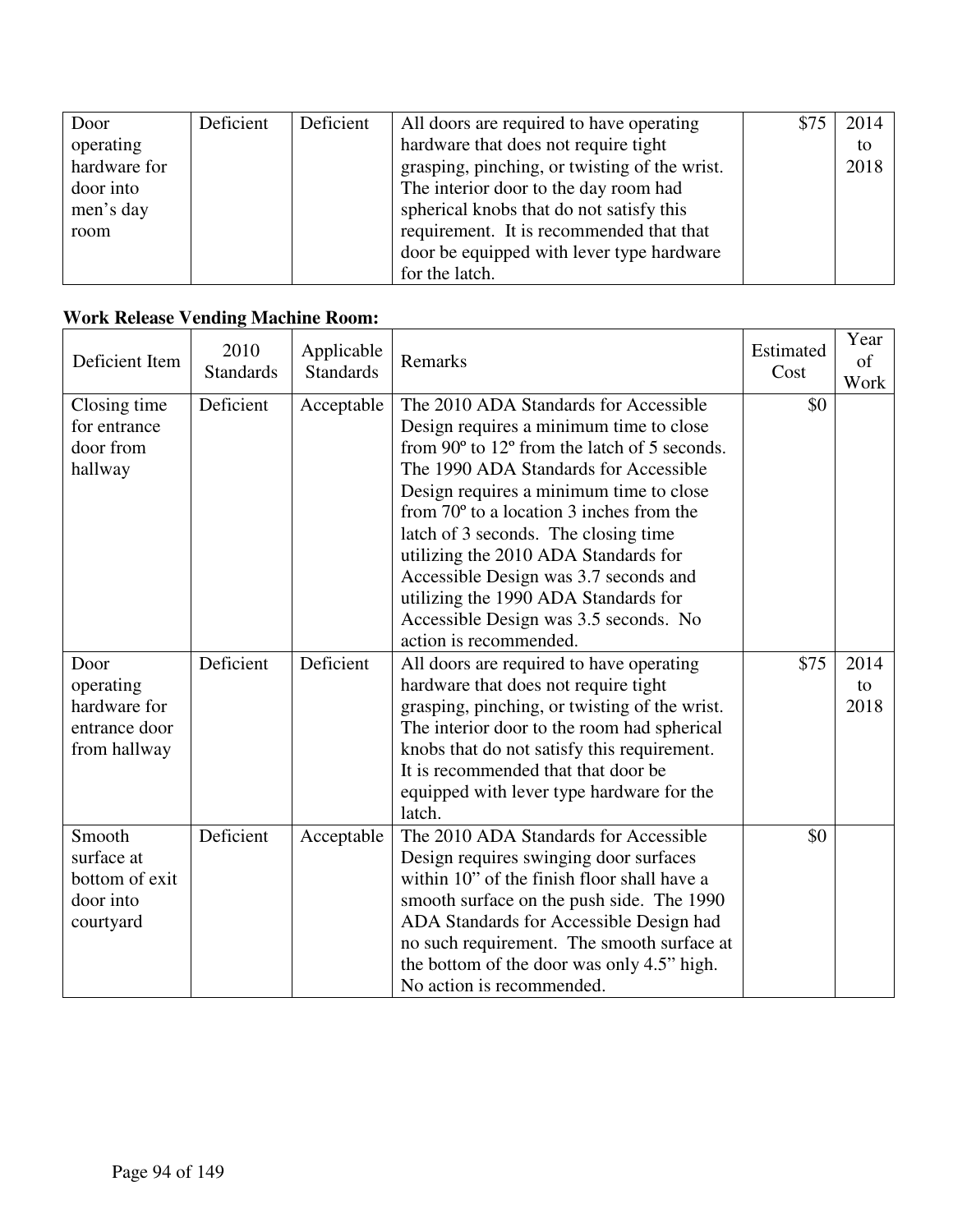| Minimum        | Deficient | Acceptable | The 2010 ADA Standards for Accessible       | \$0  |      |
|----------------|-----------|------------|---------------------------------------------|------|------|
| height of      |           |            | Design requires bottom of the opening for   |      |      |
| bottom of      |           |            | the dryer door to be a minimum of 36"       |      |      |
| dryer door     |           |            | above the floor. The 1990 ADA Standards     |      |      |
| opening        |           |            | for Accessible Design required the bottom   |      |      |
|                |           |            | of the dryer door opening to be a minimum   |      |      |
|                |           |            | of 9" above the floor. The bottom of the    |      |      |
|                |           |            | dryer door opening was 13" above the floor. |      |      |
|                |           |            | No action is recommended.                   |      |      |
| Mounting       | Deficient | Deficient  | The maximum permitted height above the      | \$25 | 2014 |
| height for     |           |            | floor for the reach range is 48". The table |      | to   |
| table service  |           |            | service bins were situated 61" above the    |      | 2018 |
| bin            |           |            | floor. It is recommended that those bins be |      |      |
|                |           |            | relocated to a location where they are no   |      |      |
|                |           |            | more the 47" above the floor.               |      |      |
| Operating      | Deficient | Acceptable | The 2010 ADA Standards for Accessible       | \$0  |      |
| control        |           |            | Design requires that all operating controls |      |      |
| heights of     |           |            | be a maximum of 48" above the floor. The    |      |      |
| coffee         |           |            | 1990 ADA Standards for Accessible Design    |      |      |
| vending        |           |            | required that all operating controls be a   |      |      |
| machine,       |           |            | maximum of 54" above the floor. The         |      |      |
| snack and      |           |            | height of the operating controls for those  |      |      |
| candy vending  |           |            | three machines ranged from 53" to 54"       |      |      |
| machine and    |           |            | above the floor. No action is recommended.  |      |      |
|                |           |            |                                             |      |      |
| soft drink     |           |            |                                             |      |      |
| vending        |           |            |                                             |      |      |
| machines       |           |            |                                             |      |      |
| Operating      | Deficient | Deficient  | The 2010 ADA Standards for Accessible       | \$0  | 2014 |
| control        |           |            | Design requires that all operating controls |      | to   |
| heights of two |           |            | be a maximum of 48" above the floor. The    |      | 2018 |
| sandwich       |           |            | 1990 ADA Standards for Accessible Design    |      |      |
| vending        |           |            | required that all operating controls be a   |      |      |
| machines       |           |            | maximum of 54" above the floor. The         |      |      |
|                |           |            | height of the operating controls for those  |      |      |
|                |           |            | two machines ranged was 51" above the       |      |      |
|                |           |            | floor and the top four dispensing windows   |      |      |
|                |           |            | were located from 48" to 65" above the      |      |      |
|                |           |            | floor. It is recommended that the top four  |      |      |
|                |           |            | dispensing units not be used in either      |      |      |
|                |           |            | machine,                                    |      |      |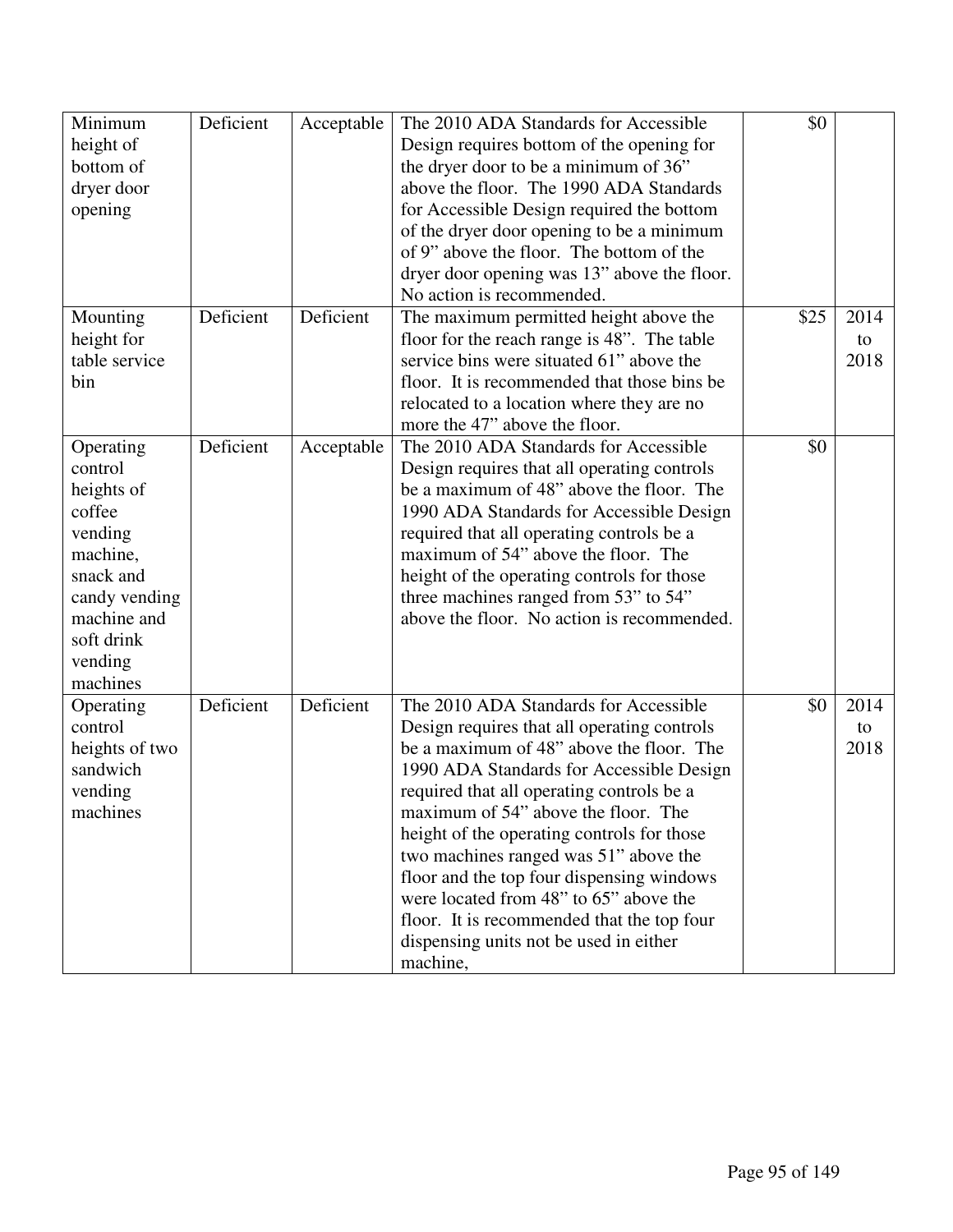# **Emergency Management Office:**

| Deficient Item                                                         | 2010<br><b>Standards</b> | Applicable<br><b>Standards</b> | Remarks                                                                                                                                                                                                                                                                                                                                                                                                                                                                                                                                                                                                                                           | Estimated<br>Cost | Year<br>of<br>Work |
|------------------------------------------------------------------------|--------------------------|--------------------------------|---------------------------------------------------------------------------------------------------------------------------------------------------------------------------------------------------------------------------------------------------------------------------------------------------------------------------------------------------------------------------------------------------------------------------------------------------------------------------------------------------------------------------------------------------------------------------------------------------------------------------------------------------|-------------------|--------------------|
| Closing time<br>for exterior<br>door                                   | Deficient                | Deficient                      | The 2010 ADA Standards for Accessible<br>Design requires a minimum time to close<br>from $90^{\circ}$ to $12^{\circ}$ from the latch of 5 seconds.<br>The 1990 ADA Standards for Accessible<br>Design requires a minimum time to close<br>from $70^{\circ}$ to a location 3 inches from the<br>latch of 3 seconds. The closing time<br>utilizing the 2010 ADA Standards for<br>Accessible Design was 2.6 seconds and<br>utilizing the 1990 ADA Standards for<br>Accessible Design was 2.3 seconds. It is<br>recommended that the door closer be<br>adjusted to provide at least the minimum<br>closing time required by the current<br>standards. | \$95              | 2019<br>to<br>2023 |
| Smooth<br>surface at<br>bottom of<br>exterior door                     | Deficient                | Acceptable                     | The 2010 ADA Standards for Accessible<br>Design requires swinging door surfaces<br>within 10" of the finish floor shall have a<br>smooth surface on the push side. The 1990<br>ADA Standards for Accessible Design had<br>no such requirement. The smooth surface at<br>the bottom of the door was only 1" high.<br>No action is recommended.                                                                                                                                                                                                                                                                                                     | \$0               |                    |
| Exit sign for<br>exterior door                                         | Deficient                | Deficient                      | Exits on accessible routes are required to<br>have compliant signs identifying the exit.<br>The exit did not have a sign conforming to<br>the requirements. It is recommended that a<br>compliant sign be installed.                                                                                                                                                                                                                                                                                                                                                                                                                              | \$55              | 2019<br>to<br>2023 |
| Door<br>operating<br>hardware for<br>door from<br>hallway into<br>room | Deficient                | Deficient                      | All doors are required to have operating<br>hardware that does not require tight<br>grasping, pinching, or twisting of the wrist.<br>The interior door to the room had spherical<br>knobs that do not satisfy this requirement.<br>It is recommended that that door be<br>equipped with lever type hardware for the<br>latch.                                                                                                                                                                                                                                                                                                                     | \$75              | 2019<br>to<br>2023 |
| Faucet<br>controls for<br>sink                                         | Deficient                | Deficient                      | All operating controls are required to have<br>hardware that does not require tight<br>grasping, pinching, or twisting of the wrist.<br>The faucet controls for the sink had round<br>knobs that do not satisfy this requirement.<br>It is recommended that that faucet controls<br>be replaced with lever type hardware.                                                                                                                                                                                                                                                                                                                         | \$120             | 2029<br>to<br>2033 |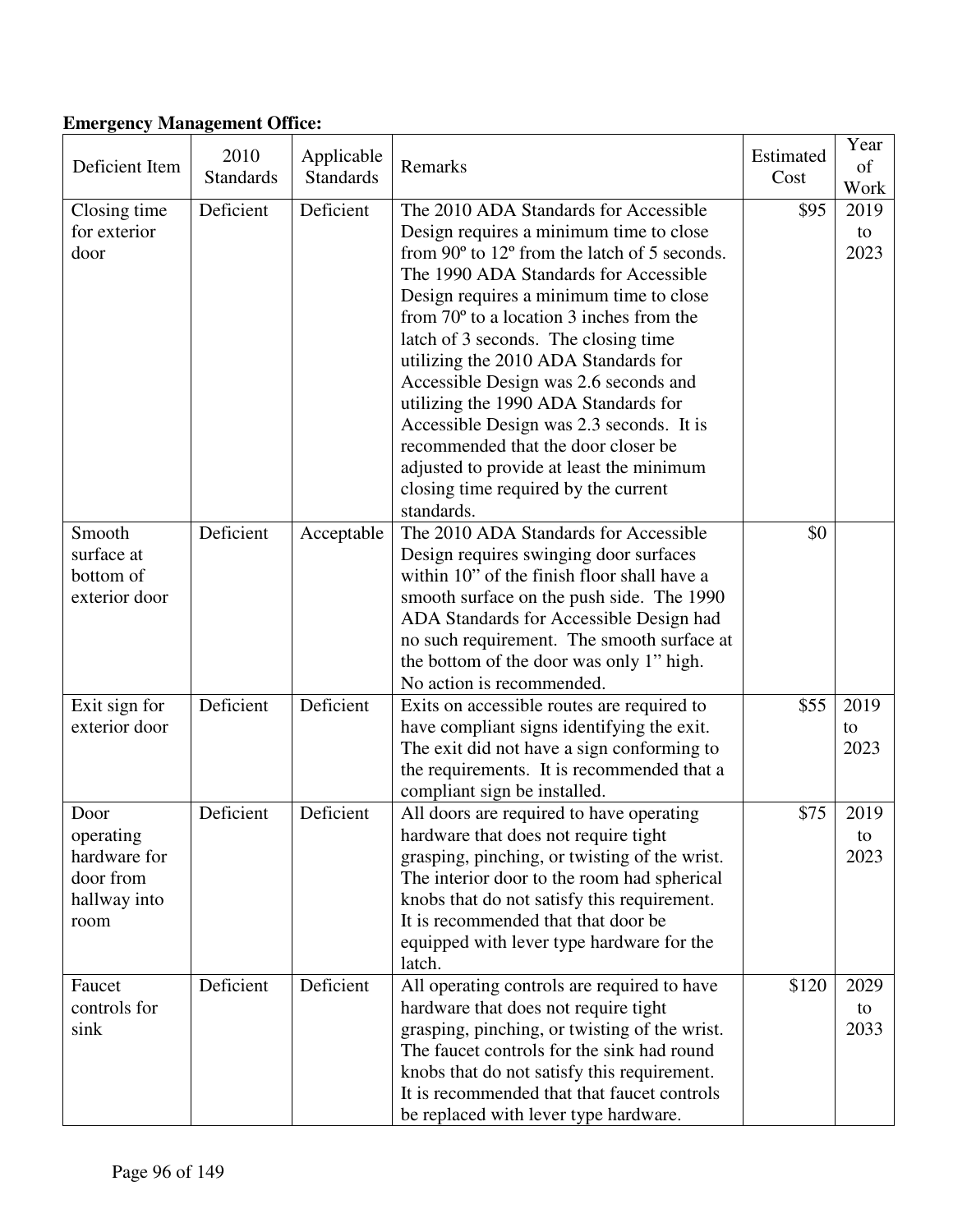| Hand towel | Deficient | Deficient | The maximum reach height for reaching          | \$25  | 2014 |
|------------|-----------|-----------|------------------------------------------------|-------|------|
| dispenser  |           |           | over an obstruction is 46" above the floor.    |       | to   |
| mounting   |           |           | The dispenser was mounted with the             |       | 2018 |
| height     |           |           | operating controls located 57" above the       |       |      |
|            |           |           | floor. It is recommended that the dispenser    |       |      |
|            |           |           | be lowered so its operating controls are       |       |      |
|            |           |           | located 45" above the floor.                   |       |      |
| Vertical   | Deficient | Deficient | A maximum vertical change in an                | \$300 | 2019 |
| change in  |           |           | accessible route of 0.25" vertical plus        |       | to   |
| level at   |           |           | another $0.25$ " sloped at a maximum of 2:1 is |       | 2023 |
| exterior   |           |           | permitted. The exterior door had a 0.5"        |       |      |
| entrance   |           |           | vertical step up onto concrete stoop.          |       |      |
|            |           |           | Recommend that the bituminous pavement         |       |      |
|            |           |           | be wedged up at a maximum slope of 1:20        |       |      |
|            |           |           | to eliminate the vertical step.                |       |      |

### **Veterans Affairs Office:**

| Deficient Item | 2010<br><b>Standards</b> | Applicable<br><b>Standards</b> | Remarks                                                        | Estimated<br>Cost | Year<br>of<br>Work |
|----------------|--------------------------|--------------------------------|----------------------------------------------------------------|-------------------|--------------------|
| Vertical       | Deficient                | Deficient                      | A maximum vertical change in an                                | \$300             | 2019               |
| change in      |                          |                                | accessible route of 0.25" vertical plus                        |                   | to                 |
| level at       |                          |                                | another 0.25" sloped at a maximum of 2:1 is                    |                   | 2023               |
| exterior       |                          |                                | permitted. The exterior door had a 1"                          |                   |                    |
| entrance       |                          |                                | vertical step up onto concrete stoop.                          |                   |                    |
|                |                          |                                | Recommend that the bituminous pavement                         |                   |                    |
|                |                          |                                | be wedged up at a maximum slope of 1:20                        |                   |                    |
|                |                          |                                | to eliminate the vertical step.                                |                   |                    |
| Closing time   | Deficient                | Acceptable                     | The 2010 ADA Standards for Accessible                          | \$0               |                    |
| for exterior   |                          |                                | Design requires a minimum time to close                        |                   |                    |
| door           |                          |                                | from $90^{\circ}$ to $12^{\circ}$ from the latch of 5 seconds. |                   |                    |
|                |                          |                                | The 1990 ADA Standards for Accessible                          |                   |                    |
|                |                          |                                | Design requires a minimum time to close                        |                   |                    |
|                |                          |                                | from $70^{\circ}$ to a location 3 inches from the              |                   |                    |
|                |                          |                                | latch of 3 seconds. The closing time                           |                   |                    |
|                |                          |                                | utilizing the 2010 ADA Standards for                           |                   |                    |
|                |                          |                                | Accessible Design was 3.7 seconds and                          |                   |                    |
|                |                          |                                | utilizing the 1990 ADA Standards for                           |                   |                    |
|                |                          |                                | Accessible Design was 3.8 seconds. No                          |                   |                    |
|                |                          |                                | action is recommended.                                         |                   |                    |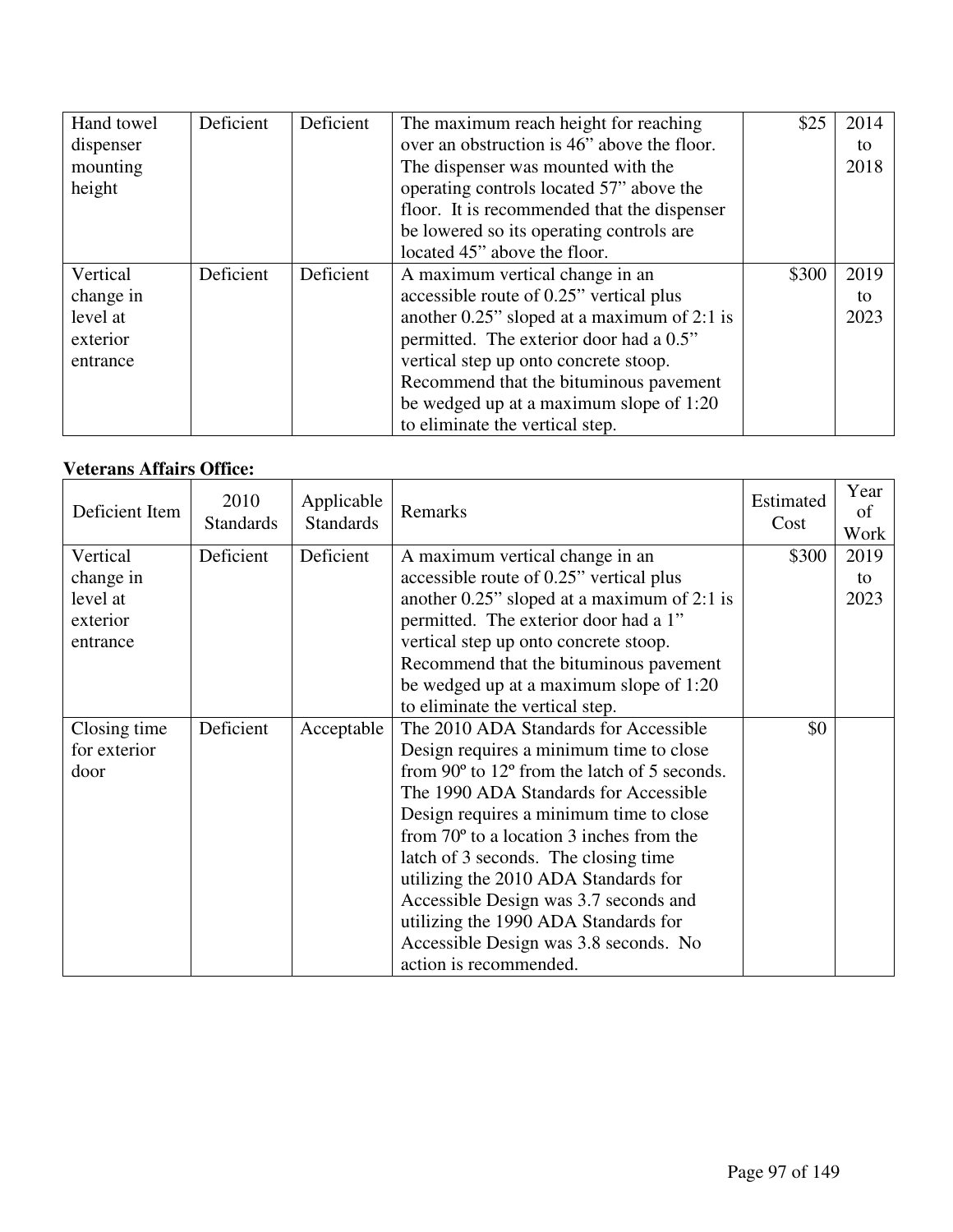| Smooth<br>Deficient<br>The 2010 ADA Standards for Accessible<br>\$0<br>Acceptable             |      |
|-----------------------------------------------------------------------------------------------|------|
| surface at<br>Design requires swinging door surfaces                                          |      |
| within 10" of the finish floor shall have a<br>bottom of                                      |      |
| exterior door<br>smooth surface on the push side. The 1990                                    |      |
| ADA Standards for Accessible Design had                                                       |      |
| no such requirement. The smooth surface at                                                    |      |
| the bottom of the door was only 6.5" high.                                                    |      |
| No action is recommended.                                                                     |      |
| Deficient<br>Exit sign for<br>Deficient<br>\$55<br>Exits on accessible routes are required to | 2019 |
| exterior door<br>have compliant signs identifying the exit.<br>to                             |      |
| The exit did not have a sign conforming to                                                    | 2023 |
| the requirements. It is recommended that a                                                    |      |
| compliant sign be installed.                                                                  |      |
| Deficient<br>Deficient<br>The 2010 ADA Standards for Accessible<br>Closing time<br>\$95       | 2019 |
| Design requires a minimum time to close<br>for entrance                                       | to   |
| door from<br>from $90^{\circ}$ to $12^{\circ}$ from the latch of 5 seconds.                   | 2023 |
| The 1990 ADA Standards for Accessible<br>hallway                                              |      |
| Design requires a minimum time to close                                                       |      |
| from $70^{\circ}$ to a location 3 inches from the                                             |      |
| latch of 3 seconds. The closing time                                                          |      |
| utilizing the 2010 ADA Standards for                                                          |      |
| Accessible Design was 3.2 seconds and                                                         |      |
| utilizing the 1990 ADA Standards for                                                          |      |
| Accessible Design was 2.9 seconds. It is                                                      |      |
| recommended that the closer for the door be                                                   |      |
| adjusted to achieve at least the minimum                                                      |      |
| closing time.                                                                                 |      |
| Deficient<br>The restroom is deficient in numerous<br>Deficient<br>Overall<br>\$0             | 2019 |
| features. Basically the room is too small to<br>restroom                                      | to   |
| be made accessible. There isn't enough                                                        | 2023 |
| space in the room for the require turning                                                     |      |
| space and doesn't have required clear floor                                                   |      |
| space for lavatory, hand towel dispenser, or                                                  |      |
| soap dispenser. The mirror is mounted                                                         |      |
| above the maximum height of 40" above the                                                     |      |
| floor. The required water closet clearance                                                    |      |
| space was not available. The grab bars do                                                     |      |
| not comply with ADA Standards for                                                             |      |
| Accessible Design. It is recommended that                                                     |      |
| the restroom be removed and new restrooms                                                     |      |
| be constructed off of the hallway that would                                                  |      |
| serve all of the offices in the building.                                                     |      |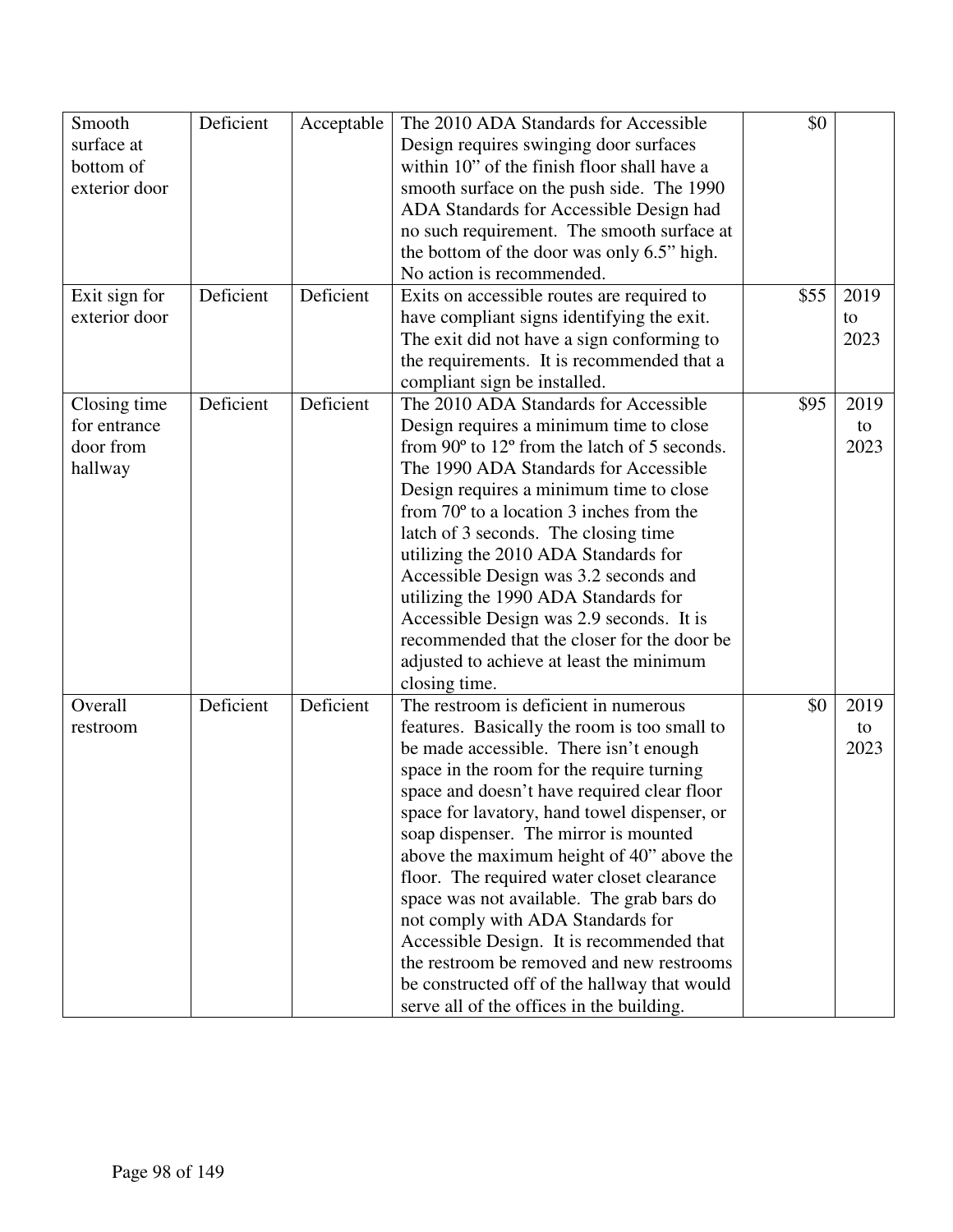| <b>Coroner's Office:</b>                                       |                          |                                |                                                                                                                                                                                                                                                                                                                                                                                                                                                                                                               |                   |                    |
|----------------------------------------------------------------|--------------------------|--------------------------------|---------------------------------------------------------------------------------------------------------------------------------------------------------------------------------------------------------------------------------------------------------------------------------------------------------------------------------------------------------------------------------------------------------------------------------------------------------------------------------------------------------------|-------------------|--------------------|
| Deficient<br>Item                                              | 2010<br><b>Standards</b> | Applicable<br><b>Standards</b> | Remarks                                                                                                                                                                                                                                                                                                                                                                                                                                                                                                       | Estimated<br>Cost | Year<br>of<br>Work |
| Vertical<br>change in<br>level at<br>exterior<br>entrance      | Deficient                | Deficient                      | A maximum vertical change in an<br>accessible route of 0.25" vertical plus<br>another $0.25$ " sloped at a maximum of 2:1 is<br>permitted. The exterior door had a 1"<br>vertical step up onto concrete stoop.<br>Recommend that the bituminous pavement<br>be wedged up at a maximum slope of 1:20<br>to eliminate the vertical step.                                                                                                                                                                        | \$300             | 2019<br>to<br>2023 |
| Closing time<br>for exterior<br>entrance door                  | Deficient                | Acceptable                     | The 2010 ADA Standards for Accessible<br>Design requires a minimum time to close<br>from 90° to 12° from the latch of 5 seconds.<br>The 1990 ADA Standards for Accessible<br>Design requires a minimum time to close<br>from $70^{\circ}$ to a location 3 inches from the<br>latch of 3 seconds. The closing time<br>utilizing the 2010 ADA Standards for<br>Accessible Design was 3.6 seconds and<br>utilizing the 1990 ADA Standards for<br>Accessible Design was 3.5 seconds. No<br>action is recommended. | \$0               |                    |
| Smooth<br>surface at<br>bottom of<br>exterior<br>entrance door | Deficient                | Acceptable                     | The 2010 ADA Standards for Accessible<br>Design requires swinging door surfaces<br>within 10" of the finish floor shall have a<br>smooth surface on the push side. The 1990<br>ADA Standards for Accessible Design had<br>no such requirement. The smooth surface at<br>the bottom of the door was only 6.5" high.<br>No action is recommended.                                                                                                                                                               | \$0               |                    |
| Exit sign for<br>exterior<br>entrance door                     | Deficient                | Deficient                      | Exits on accessible routes are required to<br>have compliant signs identifying the exit.<br>The exit did not have a sign conforming to<br>the requirements. It is recommended that a<br>compliant sign be installed.                                                                                                                                                                                                                                                                                          | \$55              | 2019<br>to<br>2023 |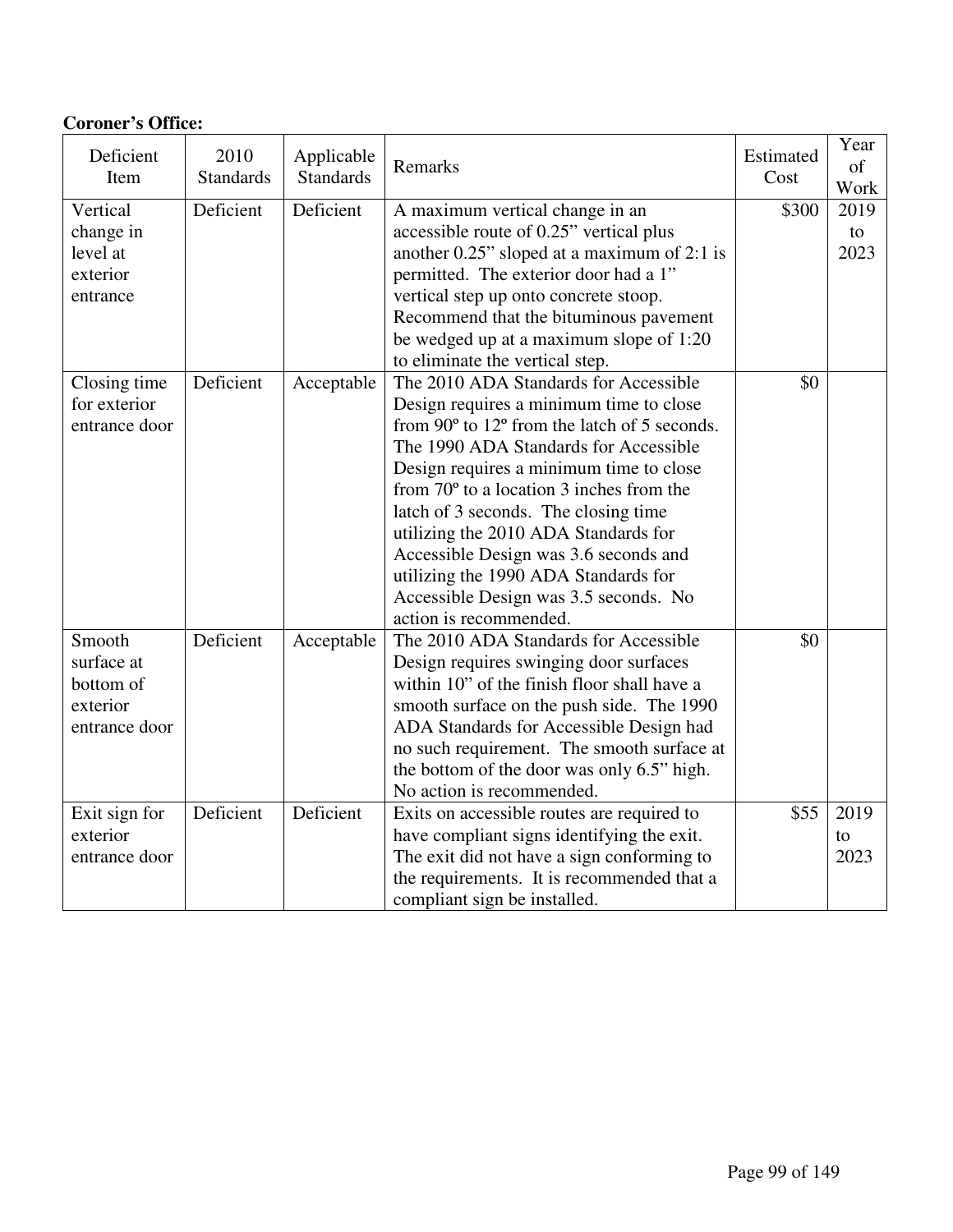| Closing time | Deficient | Deficient | The 2010 ADA Standards for Accessible                          | \$95 | 2019 |
|--------------|-----------|-----------|----------------------------------------------------------------|------|------|
| for entrance |           |           | Design requires a minimum time to close                        |      | to   |
| door from    |           |           | from $90^{\circ}$ to $12^{\circ}$ from the latch of 5 seconds. |      | 2023 |
| hallway      |           |           | The 1990 ADA Standards for Accessible                          |      |      |
|              |           |           | Design requires a minimum time to close                        |      |      |
|              |           |           | from $70^{\circ}$ to a location 3 inches from the              |      |      |
|              |           |           | latch of 3 seconds. The closing time                           |      |      |
|              |           |           | utilizing the 2010 ADA Standards for                           |      |      |
|              |           |           | Accessible Design was 3.0 seconds and                          |      |      |
|              |           |           | utilizing the 1990 ADA Standards for                           |      |      |
|              |           |           | Accessible Design was 2.6 seconds. It is                       |      |      |
|              |           |           | recommended that the closer for the door be                    |      |      |
|              |           |           | adjusted to achieve at least the minimum                       |      |      |
|              |           |           | closing time.                                                  |      |      |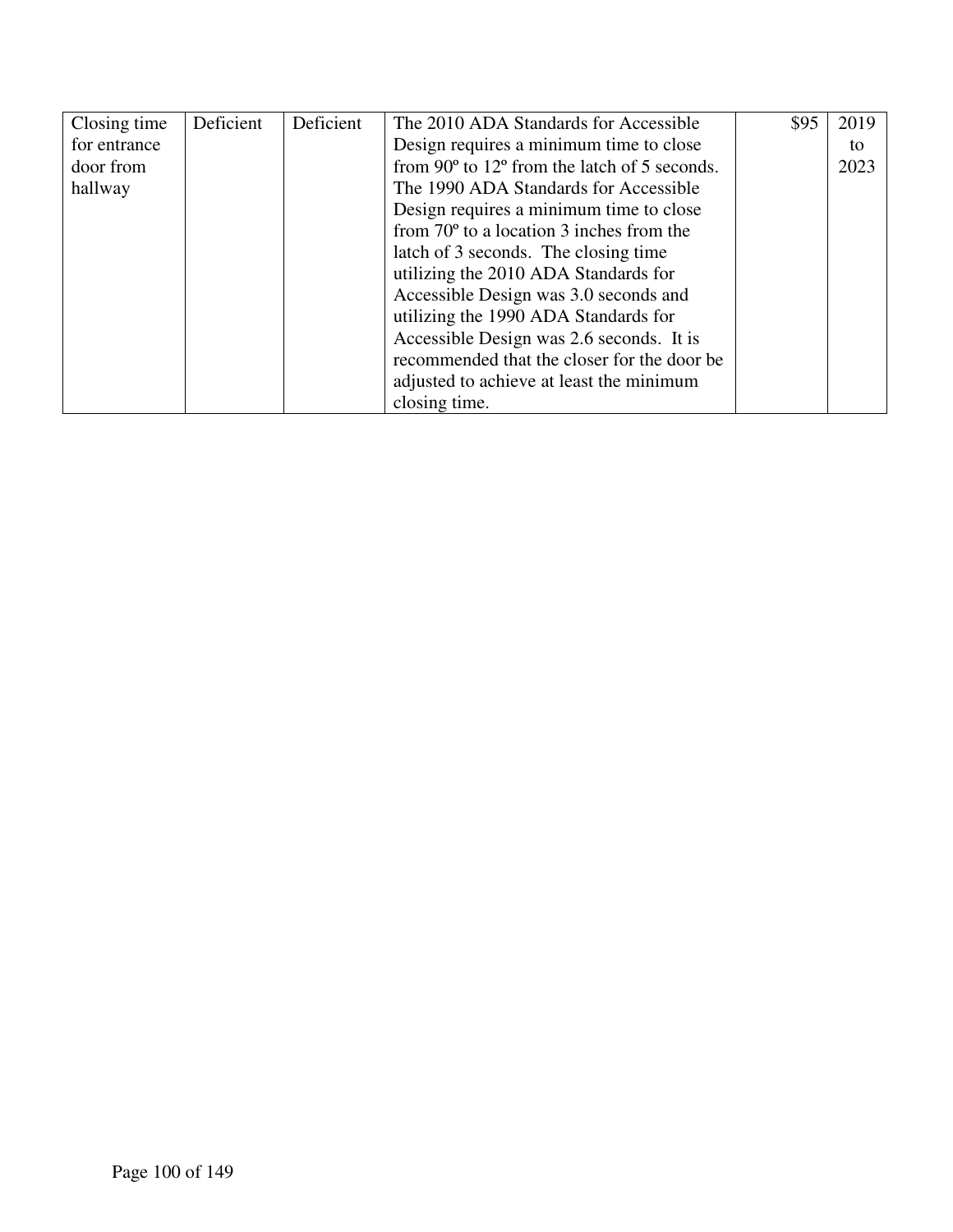# **Decatur County Extension Office:**

### **Parking Lot and Entrances:**

| Deficient Item | 2010<br><b>Standards</b> | Applicable<br><b>Standards</b> | Remarks                                       | Estimated<br>Cost | Year<br>of<br>Work |
|----------------|--------------------------|--------------------------------|-----------------------------------------------|-------------------|--------------------|
| Accessible     | Deficient                | Deficient                      | Accessible parking spaces are required to     | \$175             | 2019               |
| parking space  |                          |                                | have marked access aisles adjacent to each    |                   | to                 |
| markings in    |                          |                                | space. The designated accessible parking      |                   | 2023               |
| front parking  |                          |                                | space on the North end of the building does   |                   |                    |
| lot            |                          |                                | not have a marked access aisle. It is         |                   |                    |
|                |                          |                                | recommended that the parking space be         |                   |                    |
|                |                          |                                | relocated 5' further North and that a 5' wide |                   |                    |
|                |                          |                                | access aisle be marked between the building   |                   |                    |
|                |                          |                                | and the parking space.                        |                   |                    |
| Accessible     | Deficient                | Deficient                      | All accessible parking spaces are required to | \$650             | 2014               |
| parking space  |                          |                                | have signs designating them as such. None     |                   | to                 |
| signs in front |                          |                                | of the three existing accessible parking      |                   | 2018               |
| parking lot    |                          |                                | spaces had such signs. It is recommended      |                   |                    |
|                |                          |                                | that the three spaces be designated with      |                   |                    |
|                |                          |                                | appropriate signs. The tow spaces on the      |                   |                    |
|                |                          |                                | East side of the building should have "Van    |                   |                    |
|                |                          |                                | Accessible" plaques installed beneath the     |                   |                    |
|                |                          |                                | accessible parking space signs.               |                   |                    |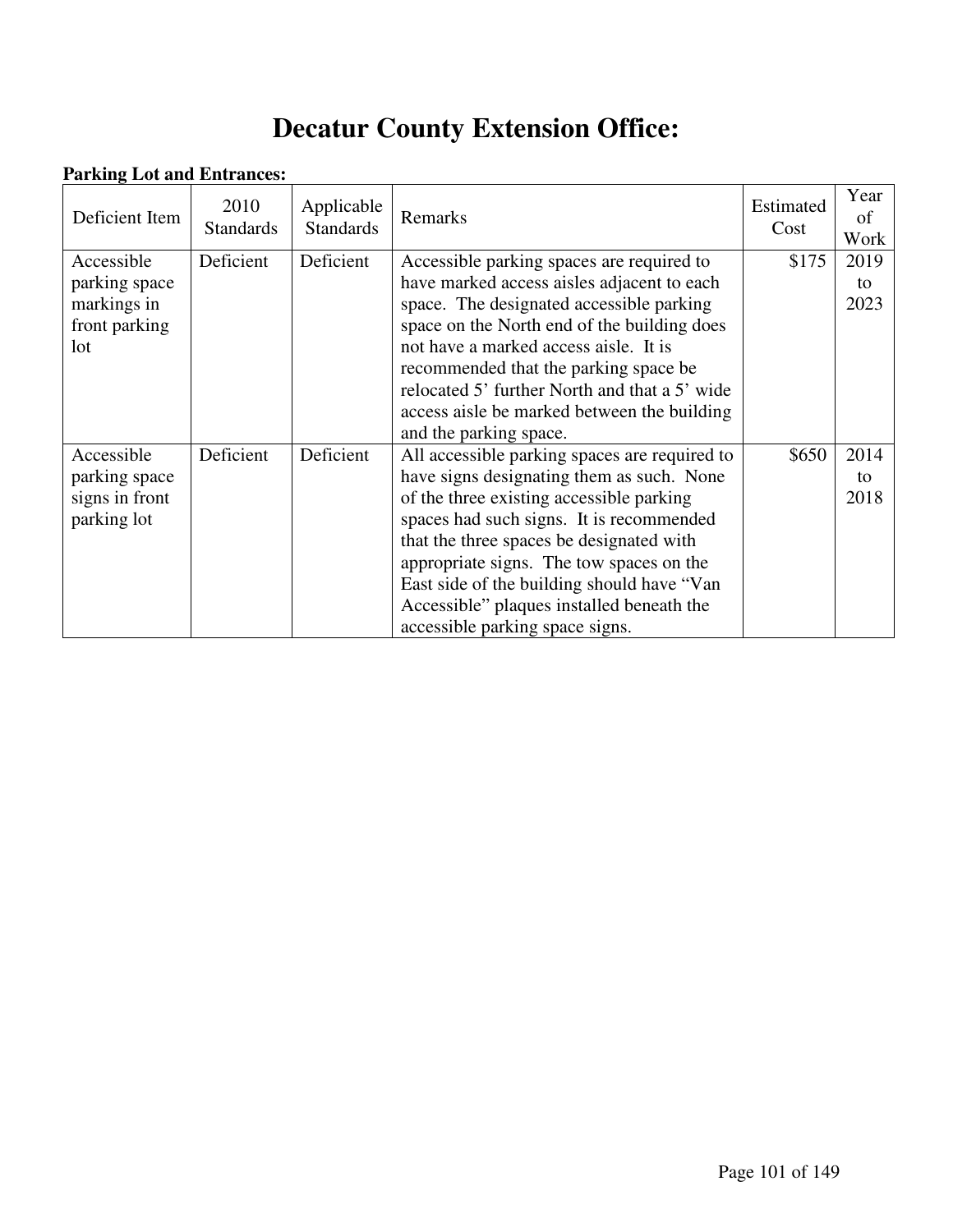| Number of       | Deficient | Deficient | Each parking lot is required to have 1        | \$825 | 2019 |
|-----------------|-----------|-----------|-----------------------------------------------|-------|------|
| accessible      |           |           | accessible parking space for each 25          |       | to   |
| parking spaces  |           |           | parking spaces. No accessible parking         |       | 2023 |
| in rear parking |           |           | spaces were designated in the rear parking    |       |      |
| 1 <sub>ot</sub> |           |           | lot, even though there were a total of 27     |       |      |
|                 |           |           | parking spaces available. It is               |       |      |
|                 |           |           | recommended that two parking spaces be        |       |      |
|                 |           |           | designated in the rear parking lot, with one  |       |      |
|                 |           |           | space on the North end of the row against     |       |      |
|                 |           |           | the building and an additional space on the   |       |      |
|                 |           |           | North end of the second row West of the       |       |      |
|                 |           |           | building. Each of those two spaces should     |       |      |
|                 |           |           | have an accessible aisle marked with          |       |      |
|                 |           |           | pavement markings and a sign installed        |       |      |
|                 |           |           | designating them as accessible parking        |       |      |
|                 |           |           | spaces. The space in the row next to the      |       |      |
|                 |           |           | building should have an accessible aisle      |       |      |
|                 |           |           | width of 96" and be designated as "Van        |       |      |
|                 |           |           | Accessible" by install a plaque designating   |       |      |
|                 |           |           | such beneath the parking sign. It is further  |       |      |
|                 |           |           | recommended that for each of those two        |       |      |
|                 |           |           | spaces, the parking space be relocated to the |       |      |
|                 |           |           | North and the access aisles be designated on  |       |      |
|                 |           |           | the South side of the parking space.          |       |      |

## **Lobby and Hallways:**

| Deficient Item | 2010<br><b>Standards</b> | Applicable<br><b>Standards</b> | Remarks                                                        | Estimated<br>Cost | Year<br>of<br>Work |
|----------------|--------------------------|--------------------------------|----------------------------------------------------------------|-------------------|--------------------|
| Closing time   | Deficient                | Deficient                      | The 2010 ADA Standards for Accessible                          | \$95              | 2019               |
| for main       |                          |                                | Design requires a minimum time to close                        |                   | to                 |
| entrance door  |                          |                                | from $90^{\circ}$ to $12^{\circ}$ from the latch of 5 seconds. |                   | 2023               |
|                |                          |                                | The 1990 ADA Standards for Accessible                          |                   |                    |
|                |                          |                                | Design requires a minimum time to close                        |                   |                    |
|                |                          |                                | from $70^{\circ}$ to a location 3 inches from the              |                   |                    |
|                |                          |                                | latch of 3 seconds. The closing time                           |                   |                    |
|                |                          |                                | utilizing the 2010 ADA Standards for                           |                   |                    |
|                |                          |                                | Accessible Design was 1.6 seconds and                          |                   |                    |
|                |                          |                                | utilizing the 1990 ADA Standards for                           |                   |                    |
|                |                          |                                | Accessible Design was 1.7 seconds. It is                       |                   |                    |
|                |                          |                                | recommended that the closer for the door be                    |                   |                    |
|                |                          |                                | adjusted to achieve at least the minimum                       |                   |                    |
|                |                          |                                | closing time.                                                  |                   |                    |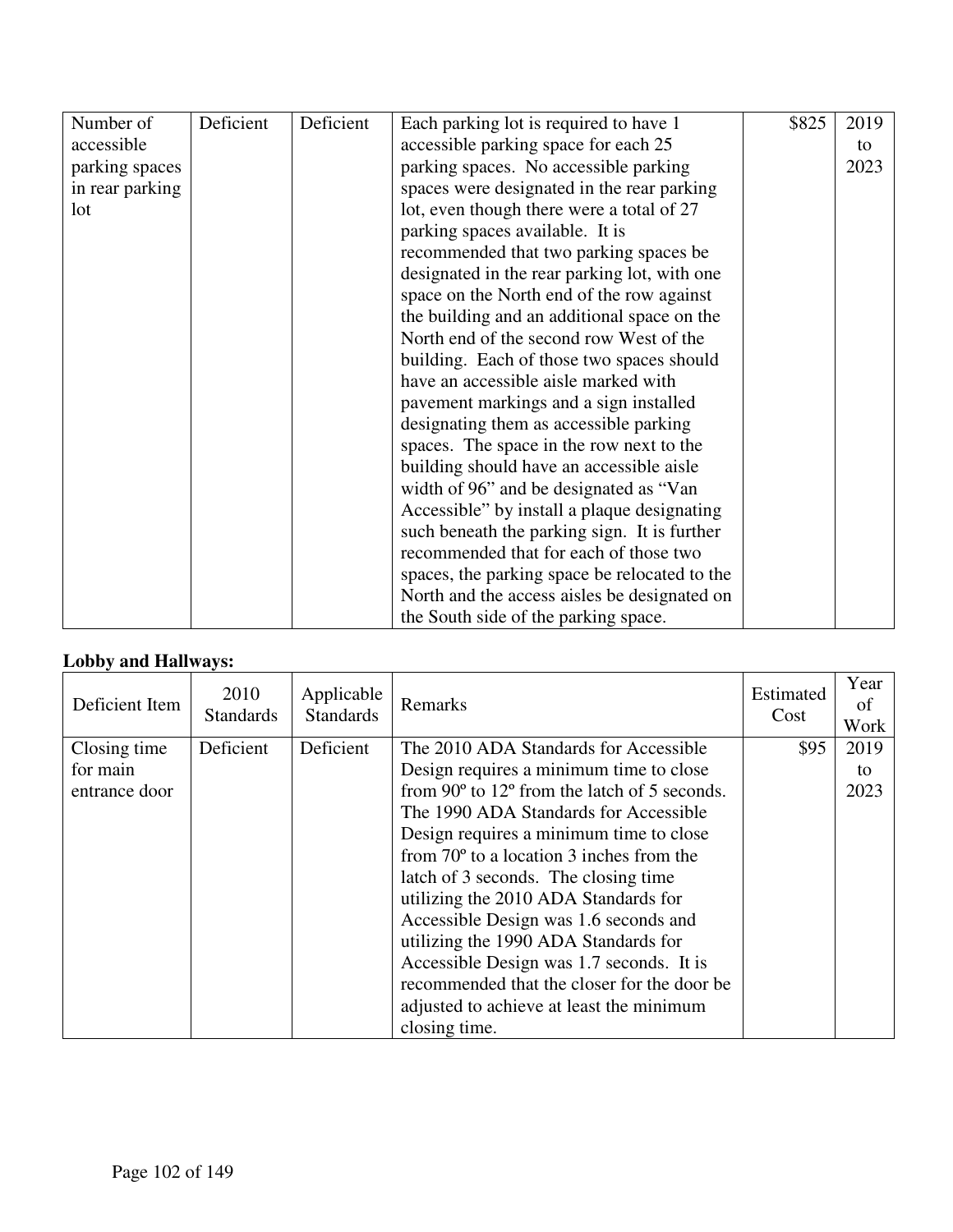| Smooth          | Deficient | Acceptable | The 2010 ADA Standards for Accessible         | \$0     |      |
|-----------------|-----------|------------|-----------------------------------------------|---------|------|
| surface at      |           |            | Design requires swinging door surfaces        |         |      |
| bottom of       |           |            | within 10" of the finish floor shall have a   |         |      |
| main entrance   |           |            | smooth surface on the push side. The 1990     |         |      |
| door            |           |            | ADA Standards for Accessible Design had       |         |      |
|                 |           |            | no such requirement. The smooth surface at    |         |      |
|                 |           |            | the bottom of the door was only 9.5" high.    |         |      |
|                 |           |            | No action is recommended.                     |         |      |
|                 | Deficient | Deficient  |                                               | \$55    | 2019 |
| Exit sign for   |           |            | Exits on accessible routes are required to    |         |      |
| main entrance   |           |            | have compliant signs identifying the exit.    |         | to   |
| door            |           |            | The exit did not have a sign conforming to    |         | 2023 |
|                 |           |            | the requirements. It is recommended that a    |         |      |
|                 |           |            | compliant sign be installed.                  |         |      |
| Service         | Deficient | Deficient  | Entire front service counter is more than     | \$0     | 2014 |
| counter height  |           |            | 36" above floor. A 36" long section of        |         | to   |
|                 |           |            | counter is required to be a maximum of 36"    |         | 2018 |
|                 |           |            | above the floor. Recommend that an            |         |      |
|                 |           |            | equivalent facilitation be provided to        |         |      |
|                 |           |            | disabled individuals not capable of working   |         |      |
|                 |           |            | on a 42" high counter such as taking them to  |         |      |
|                 |           |            | a desk or table of an appropriate height      |         |      |
|                 |           |            | where they can be assisted in an appropriate  |         |      |
|                 |           |            | equivalent manner. As an alternative, a 36"   |         |      |
|                 |           |            | length of the counter could be lowered to a   |         |      |
|                 |           |            | maximum height of 36" and knee and toe        |         |      |
|                 |           |            | space be provided beneath that section of     |         |      |
|                 |           |            | counter or a 48" long by 30" wide clear       |         |      |
|                 |           |            | space be provided to facilitate a front       |         |      |
|                 |           |            | approach to that section of counter.          |         |      |
| Door            | Deficient | Deficient  | All doors are required to have operating      | \$700   | 2019 |
| operating       |           |            | hardware that does not require tight          |         | to   |
| hardware for    |           |            | grasping, pinching, or twisting of the wrist. |         | 2023 |
|                 |           |            |                                               |         |      |
| all interior    |           |            | All interior doors, except the women's        |         |      |
| doors in        |           |            | restroom door, had spherical knobs that do    |         |      |
| facility except |           |            | not satisfy this requirement. It is           |         |      |
| women's         |           |            | recommended that the doors all be equipped    |         |      |
| restroom door   |           |            | with lever type hardware for their latches.   |         |      |
| Electrical      | Deficient | Deficient  | Minimum height above the floor for            | \$1,500 | 2034 |
| receptacles     |           |            | electrical receptacles is required to be 15"  |         | to   |
| throughout the  |           |            | above the floor. Many of the receptacles      |         | 2038 |
| building        |           |            | were mounted below the minimum                |         |      |
|                 |           |            | elevation.                                    |         |      |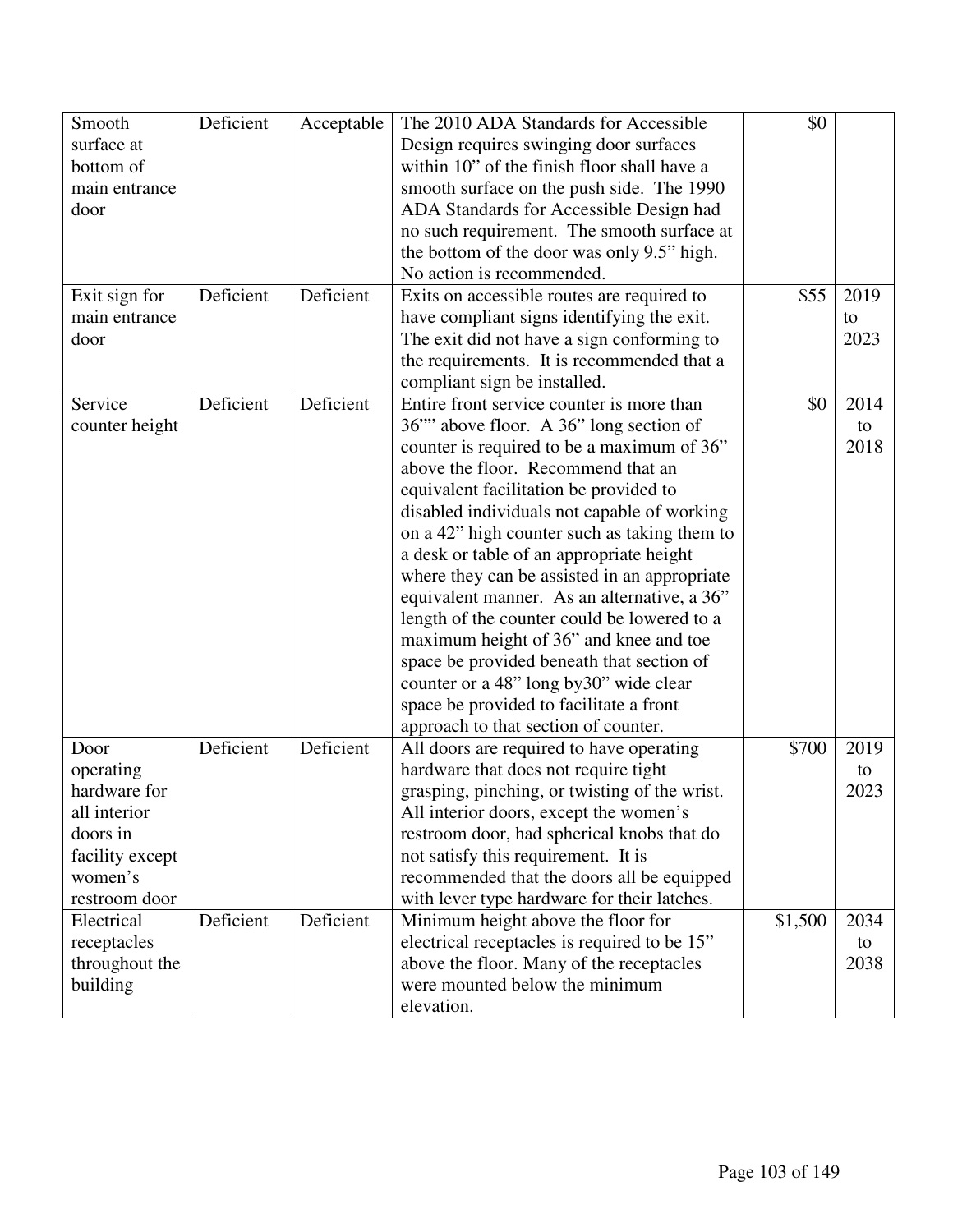| Mounting        | Deficient | Acceptable | The 1990 ADA Standards for Accessible         | \$0     |            |
|-----------------|-----------|------------|-----------------------------------------------|---------|------------|
| height of light |           |            | Design requires that all operable             |         |            |
| switches        |           |            | components be mounted a maximum of 54"        |         |            |
| throughout the  |           |            | above the floor for a parallel approach. The  |         |            |
| building        |           |            | 2010 ADA Standards for Accessible Design      |         |            |
|                 |           |            | requires that all operable components be      |         |            |
|                 |           |            | mounted a maximum of 48" above the floor.     |         |            |
|                 |           |            | The light switch was mounted at varying       |         |            |
|                 |           |            | heights greater than 48" but less than 54"    |         |            |
|                 |           |            | above the floor. No action is recommended.    |         |            |
|                 |           | Deficient  |                                               |         |            |
| Drinking        | Deficient |            | Objects mounted more than 27" clear above     | \$400   | 2029       |
| fountain as a   |           |            | the floor are required to protrude no more    |         | to         |
| protrusion in   |           |            | than 4" from the wall. The drinking           |         | 2033       |
| accessible      |           |            | fountain is mounted more 27" above the        |         |            |
| route to South  |           |            | floor and protrudes more than 4" from the     |         |            |
| hallway         |           |            | wall. It is recommended that walls            |         |            |
|                 |           |            | extending from the floor to the bottom of     |         |            |
|                 |           |            | the fountain on each side on the fountain be  |         |            |
|                 |           |            | constructed. The walls should extend to the   |         |            |
|                 |           |            | front of the fountain and have a minimum      |         |            |
|                 |           |            | distance of 30" clear between them. The       |         |            |
|                 |           |            | walls must retain a minimum 32" accessible    |         |            |
|                 |           |            | route to the south hallway.                   |         |            |
| Standing        | Deficient | Deficient  | Where an accessible drinking fountain is      | \$1,000 | 2034       |
| height          |           |            | provided, a drinking fountain for a standing  |         | to         |
| drinking        |           |            | person is also required to be provided with a |         | 2038       |
| fountain.       |           |            | spout elevation between 36" and 43" above     |         |            |
|                 |           |            | the floor. No such drinking fountain was      |         |            |
|                 |           |            | provided. It is recommended that either a     |         |            |
|                 |           |            | second drinking fountain be provided with     |         |            |
|                 |           |            | the spout at the required height, or the      |         |            |
|                 |           |            | existing drinking fountain be replaced with   |         |            |
|                 |           |            | one having "hi-lo" spouts.                    |         |            |
| Coat hooks in   | Deficient | Deficient  | Objects mounted more than 27" clear above     | \$45    | 2019       |
| West hallway    |           |            | the floor are required to protrude no more    |         |            |
|                 |           |            | than 4" from the wall. The dowels on the      |         | to<br>2023 |
| as a protrusion |           |            |                                               |         |            |
| into an         |           |            | coat rack are mounted more 27" above the      |         |            |
| accessible      |           |            | floor and protrudes more than 4" from the     |         |            |
| route           |           |            | wall. It is recommended that the dowels be    |         |            |
|                 |           |            | cut off so they extend no more than 3.75"     |         |            |
|                 |           |            | from the wall.                                |         |            |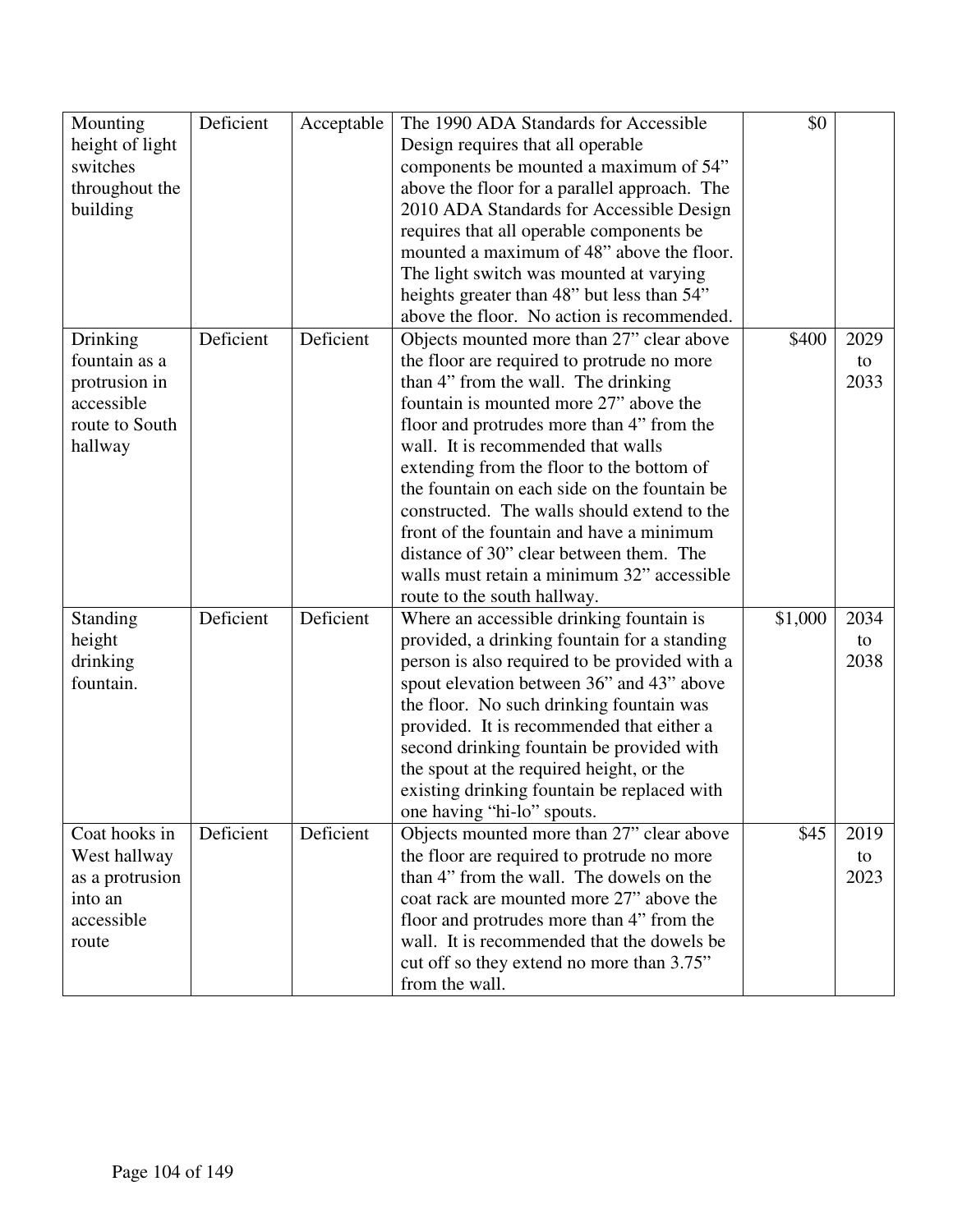| Telephone in    | Deficient | Deficient  | Objects mounted more than 27" clear above     | \$250 | 2034 |
|-----------------|-----------|------------|-----------------------------------------------|-------|------|
| West hallway    |           |            | the floor are required to protrude no more    |       | to   |
| as a protrusion |           |            | than 4" from the wall. The telephone was      |       | 2038 |
| into an         |           |            | mounted more 27" above the floor and          |       |      |
| accessible      |           |            | protrudes more than 4" from the wall. It is   |       |      |
| route           |           |            | recommended that the telephone either be      |       |      |
|                 |           |            | relocated to a location where it is not a     |       |      |
|                 |           |            | protrusion into an accessible route or that a |       |      |
|                 |           |            | device be constructed on the wall beneath     |       |      |
|                 |           |            | the telephone an equal depth to the           |       |      |
|                 |           |            | telephone with a height to its bottom less    |       |      |
|                 |           |            | than 27".                                     |       |      |
| Clear floor     | Deficient | Acceptable | The 1990 ADA Standards for Accessible         | \$0   |      |
| space for       |           |            | Design requires that clear floor spaces       |       |      |
| telephone in    |           |            | adjoin or overlap an accessible route. The    |       |      |
| West hallway    |           |            | 2010 ADA Standards for Accessible Design      |       |      |
|                 |           |            | requires that clear floor spaces adjoin an    |       |      |
|                 |           |            | accessible route but does not permit          |       |      |
|                 |           |            | overlapping the accessible route. The         |       |      |
|                 |           |            | required clear floor space for the telephone  |       |      |
|                 |           |            | overlaps the accessible route along the       |       |      |
|                 |           |            | hallway. No action is recommended.            |       |      |
| Sign for        | Deficient | Deficient  | Accessible telephones with volume controls    | \$45  | 2019 |
| telephone with  |           |            | are required to have compliant signs          |       | to   |
| volume          |           |            | identifying them. The telephone did not       |       | 2023 |
| control         |           |            | have a sign conforming to the requirements.   |       |      |
|                 |           |            | It is recommended that a compliant sign be    |       |      |
|                 |           |            | installed for the telephone.                  |       |      |

## **Large Meeting Room:**

| Deficient Item | 2010<br><b>Standards</b> | Applicable<br><b>Standards</b> | Remarks                                                        | Estimated<br>Cost | Year<br>of<br>Work |
|----------------|--------------------------|--------------------------------|----------------------------------------------------------------|-------------------|--------------------|
| Closing time   | Deficient                | Deficient                      | The 2010 ADA Standards for Accessible                          | \$95              | 2019               |
| for exterior   |                          |                                | Design requires a minimum time to close                        |                   | to                 |
| door           |                          |                                | from $90^{\circ}$ to $12^{\circ}$ from the latch of 5 seconds. |                   | 2023               |
|                |                          |                                | The 1990 ADA Standards for Accessible                          |                   |                    |
|                |                          |                                | Design requires a minimum time to close                        |                   |                    |
|                |                          |                                | from $70^{\circ}$ to a location 3 inches from the              |                   |                    |
|                |                          |                                | latch of 3 seconds. The closing time                           |                   |                    |
|                |                          |                                | utilizing the 2010 ADA Standards for                           |                   |                    |
|                |                          |                                | Accessible Design was 2.8 seconds and                          |                   |                    |
|                |                          |                                | utilizing the 1990 ADA Standards for                           |                   |                    |
|                |                          |                                | Accessible Design was 2.8 seconds. It is                       |                   |                    |
|                |                          |                                | recommended that the closer for the door be                    |                   |                    |
|                |                          |                                | adjusted to achieve at least the minimum                       |                   |                    |
|                |                          |                                | closing time.                                                  |                   |                    |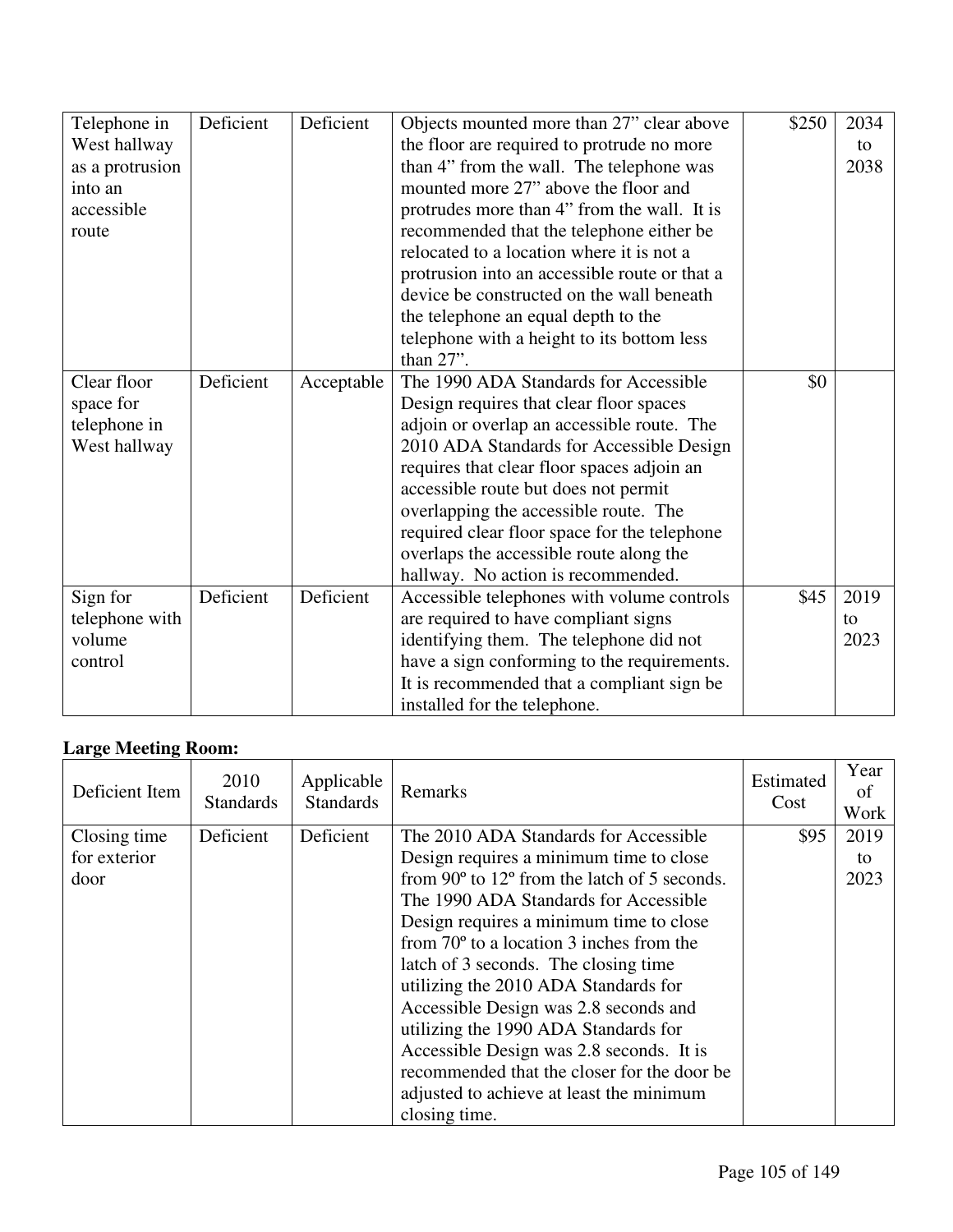| Exterior door | Deficient | Deficient | Maximum height of threshold is required to    | \$140 | 2019 |
|---------------|-----------|-----------|-----------------------------------------------|-------|------|
| threshold     |           |           | be a maximum of 0.25" vertical plus an        |       | to   |
| height        |           |           | additional 0.25" sloped at 2:1 for a total of |       | 2023 |
|               |           |           | .5". Threshold was 0.75" high.                |       |      |
|               |           |           | Recommend that threshold be replaced with     |       |      |
|               |           |           | one no more than 0.5" high.                   |       |      |
| Exit sign for | Deficient | Deficient | Exits on accessible routes are required to    | \$55  | 2019 |
| exterior door |           |           | have compliant signs identifying the exit.    |       | to   |
|               |           |           | The exit did not have a sign conforming to    |       | 2023 |
|               |           |           | the requirements. It is recommended that a    |       |      |
|               |           |           | compliant sign be installed.                  |       |      |

## **Small Meeting Room:**

| Deficient Item       | 2010<br><b>Standards</b> | Applicable<br><b>Standards</b> | Remarks                                           | Estimated<br>Cost | Year<br>of<br>Work |
|----------------------|--------------------------|--------------------------------|---------------------------------------------------|-------------------|--------------------|
| Closing time         | Deficient                | Deficient                      | The 2010 ADA Standards for Accessible             | \$95              | 2019               |
| for exterior         |                          |                                | Design requires a minimum time to close           |                   | to                 |
| door                 |                          |                                | from 90° to 12° from the latch of 5 seconds.      |                   | 2023               |
|                      |                          |                                | The 1990 ADA Standards for Accessible             |                   |                    |
|                      |                          |                                | Design requires a minimum time to close           |                   |                    |
|                      |                          |                                | from $70^{\circ}$ to a location 3 inches from the |                   |                    |
|                      |                          |                                | latch of 3 seconds. The closing time              |                   |                    |
|                      |                          |                                | utilizing the 2010 ADA Standards for              |                   |                    |
|                      |                          |                                | Accessible Design was 1.6 seconds and             |                   |                    |
|                      |                          |                                | utilizing the 1990 ADA Standards for              |                   |                    |
|                      |                          |                                | Accessible Design was 1.5 seconds. It is          |                   |                    |
|                      |                          |                                | recommended that the closer for the door be       |                   |                    |
|                      |                          |                                | adjusted to achieve at least the minimum          |                   |                    |
|                      |                          |                                | closing time.                                     |                   |                    |
| <b>Exterior</b> door | Deficient                | Deficient                      | Maximum height of threshold is required to        | \$140             | 2019               |
| threshold            |                          |                                | be a maximum of 0.25" vertical plus an            |                   | to                 |
| height               |                          |                                | additional 0.25" sloped at 2:1 for a total of     |                   | 2023               |
|                      |                          |                                | .5". Threshold was 1.25" high.                    |                   |                    |
|                      |                          |                                | Recommend that threshold be replaced with         |                   |                    |
|                      |                          |                                | one no more than 0.5" high.                       |                   |                    |
| Exit sign for        | Deficient                | Deficient                      | Exits on accessible routes are required to        | \$55              | 2019               |
| exterior door        |                          |                                | have compliant signs identifying the exit.        |                   | to                 |
|                      |                          |                                | The exit did not have a sign conforming to        |                   | 2023               |
|                      |                          |                                | the requirements. It is recommended that a        |                   |                    |
|                      |                          |                                | compliant sign be installed.                      |                   |                    |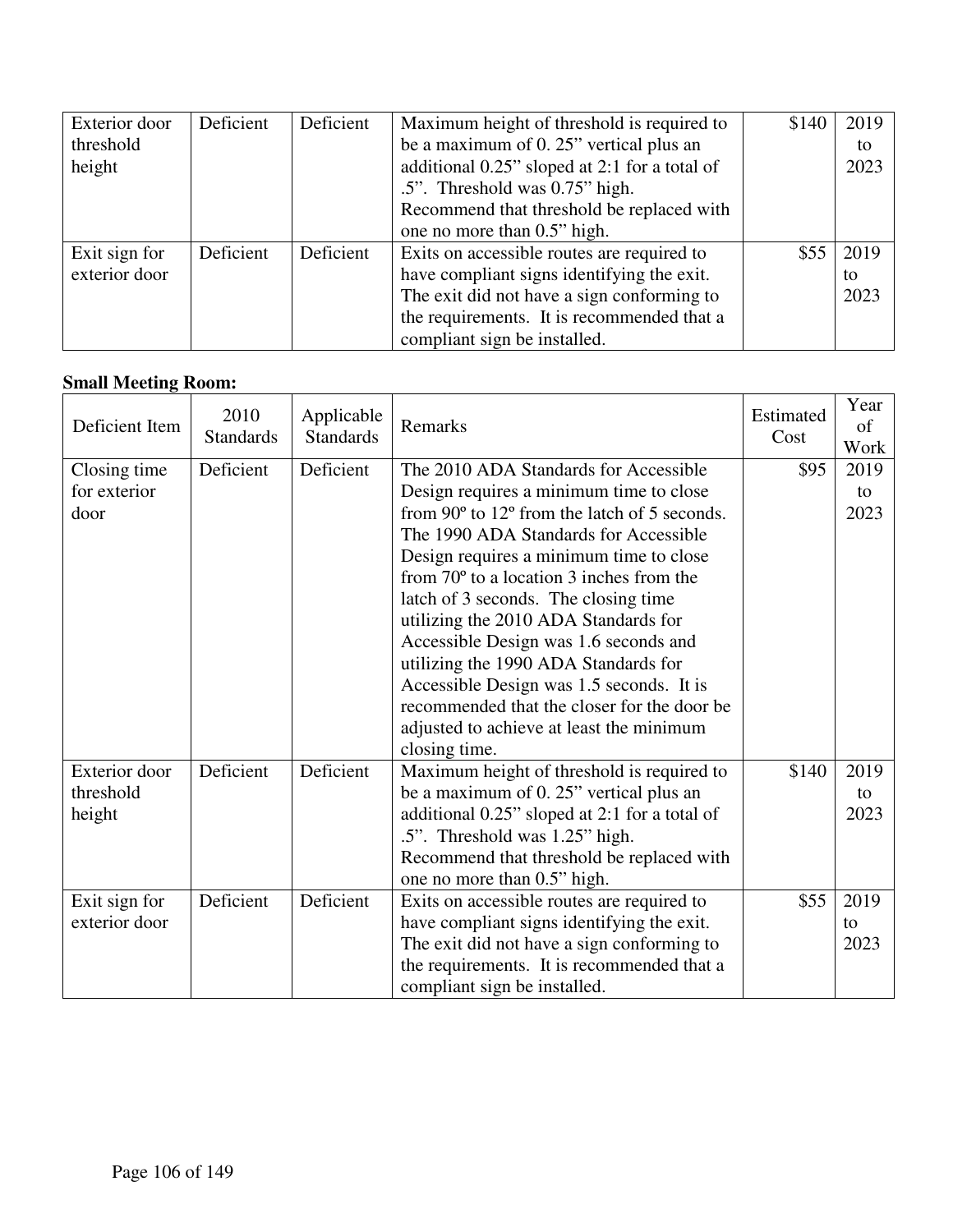| Knee and toe   | Deficient | Deficient  | Knee and toe clearance is required beneath    | \$450 | 2034 |
|----------------|-----------|------------|-----------------------------------------------|-------|------|
| room beneath   |           |            | the sink. A base cabinet unit was present     |       | to   |
| sink           |           |            | and no knee or toe room was present. It is    |       | 2038 |
|                |           |            | recommended that the base cabinet be          |       |      |
|                |           |            | removed and the plumbing be modified as       |       |      |
|                |           |            | appropriate to provide the required knee and  |       |      |
|                |           |            | toe space and that the plumbing be padded     |       |      |
|                |           |            | and insulated as required.                    |       |      |
| Countertop     | Deficient | Deficient  | Maximum permitted height for an               | \$350 | 2034 |
| height         |           |            | accessible countertop is 34". The             |       | to   |
|                |           |            | countertop has mounted at a height of 36"     |       | 2038 |
|                |           |            | above the floor. It is recommended that the   |       |      |
|                |           |            | countertop be lowered to a height of 34".     |       |      |
| Height of sink | Deficient | Deficient  | The maximum permitted height of a sink        | \$50  | 2034 |
| above floor    |           |            | above the floor is 34". The rim of the sink   |       | to   |
|                |           |            | was mounted 36" above the floor. It is        |       | 2038 |
|                |           |            | recommended that the sink be lowered to a     |       |      |
|                |           |            | maximum height of 34". Lowering the           |       |      |
|                |           |            | countertop as recommended above should        |       |      |
|                |           |            | achieve the desired sink height.              |       |      |
| Knee and toe   | Deficient | Acceptable | The 2010 ADA Standards for Accessible         | \$0   |      |
| clearance      |           |            | Design requires that knee and toe space be    |       |      |
| beneath        |           |            | provided beneath counters to permit a         |       |      |
| counter        |           |            | forward approach. The 1990 ADA                |       |      |
|                |           |            | Standards for Accessible Design had no        |       |      |
|                |           |            | such requirement and permitted a parallel     |       |      |
|                |           |            | approach to the counter. No action is         |       |      |
|                |           |            | recommended.                                  |       |      |
| Control        | Deficient | Acceptable | The 2010 ADA Standards for Accessible         | \$0   |      |
| location for   |           |            | Design requires that controls for ovens and   |       |      |
| range and      |           |            | conventional ranges are located in a location |       |      |
| oven           |           |            | not requiring reaching across burners. The    |       |      |
|                |           |            | 1990 ADA Standards for Accessible Design      |       |      |
|                |           |            | had no such requirement. The oven controls    |       |      |
|                |           |            | were located at the back of the cooking       |       |      |
|                |           |            | surface and required reaching across the      |       |      |
|                |           |            | burners. No action is recommended.            |       |      |

### **Men's Restroom:**

| Deficient Item | 2010<br>Standards | Applicable<br>Standards | Remarks                                   | Estimated<br>Cost | Year<br>of<br>Work |
|----------------|-------------------|-------------------------|-------------------------------------------|-------------------|--------------------|
| Width of entry | Deficient         | Deficient               | The minimum required width of the door is | \$200             | 2029               |
| door.          |                   |                         | 32". The door was only 30" wide. It is    |                   | to                 |
|                |                   |                         | recommended that a new entry door with    |                   | 2033               |
|                |                   |                         | the required minimum width be installed.  |                   |                    |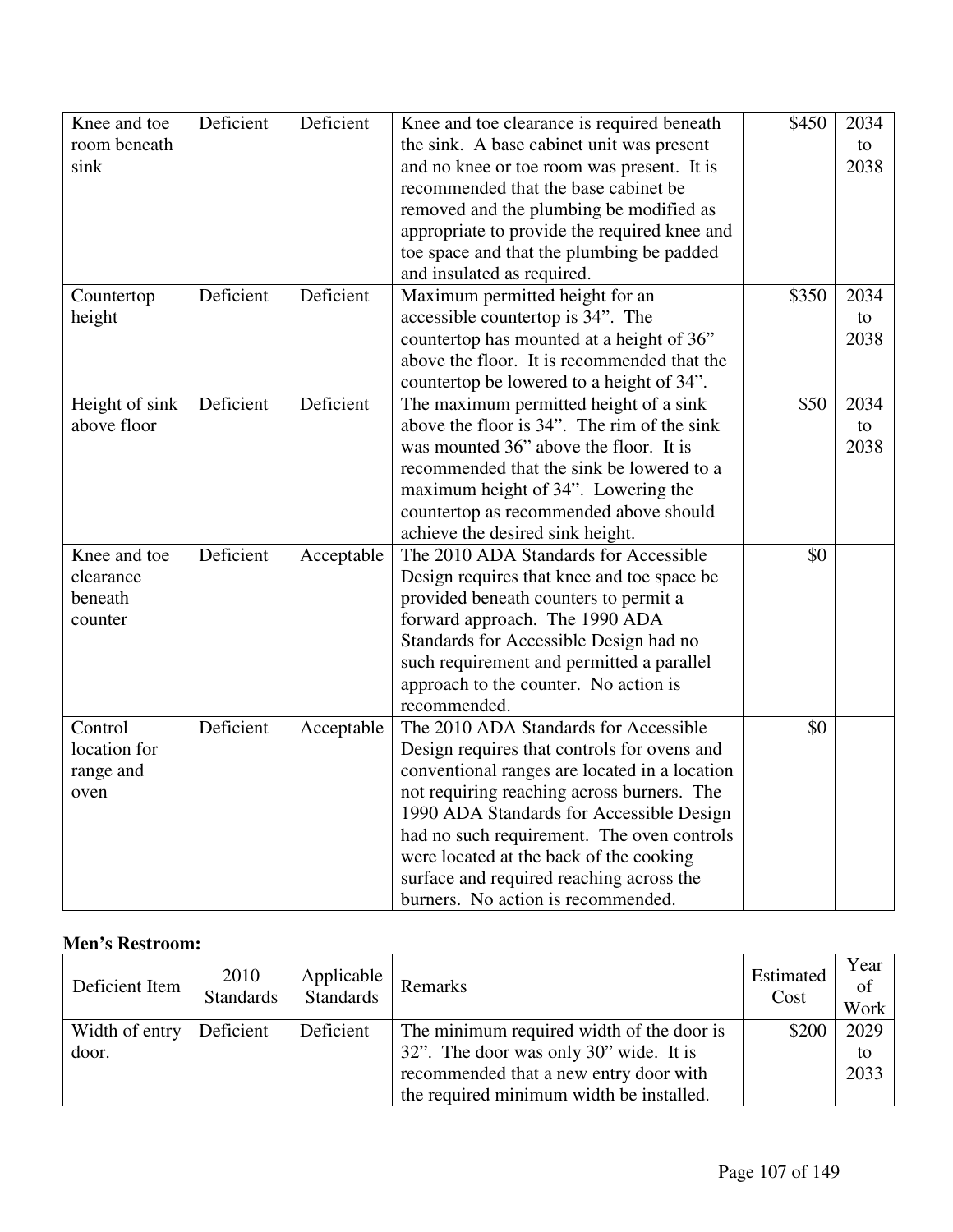| Accessible     | Deficient | Deficient | A minimum accessible route width of 36" is    | \$150   | 2029 |
|----------------|-----------|-----------|-----------------------------------------------|---------|------|
| route into     |           |           | required, but it can be reduced to a          |         | to   |
| restroom       |           |           | minimum width of 32" for a length of 24"      |         | 2033 |
|                |           |           | maximum. The minimum width of 32" was         |         |      |
|                |           |           | not present between the open entry door and   |         |      |
|                |           |           | the lavatory counter. It is recommended       |         |      |
|                |           |           | that the lavatory counter be reconfigured to  |         |      |
|                |           |           | provide the required minimum width.           |         |      |
| Hand towel     | Deficient | Deficient | A 30" wide by 48" is required at the          | \$2,800 | 2029 |
| dispenser      |           |           | dispenser. The swing of the door              |         | to   |
| clear floor    |           |           | encroached in the required clear space. It is |         | 2033 |
| space          |           |           | recommended that the restroom be              |         |      |
|                |           |           | reconfigured to provide the required clear    |         |      |
|                |           |           | space.                                        |         |      |
| Lavatory clear | Deficient | Deficient | A 30" wide by 48" is required at the          | \$500   | 2029 |
| floor space    |           |           | lavatory. The swing of the water closet       |         | to   |
|                |           |           | compartment door encroached in the            |         | 2033 |
|                |           |           | required clear space. It is recommended       |         |      |
|                |           |           | that the restroom be reconfigured to provide  |         |      |
|                |           |           | the required clear space.                     |         |      |
| Knee           | Deficient | Deficient | A minimum clear height of 27" beneath the     | \$60    | 2029 |
| clearance      |           |           | lavatory is required for knee clearance. The  |         | to   |
| beneath        |           |           | height of clearance beneath the lavatory      |         | 2033 |
| lavatory       |           |           | counter was only 26.25". It is                |         |      |
|                |           |           | recommended that the bottom of the            |         |      |
|                |           |           | lavatory counter be modified to provide the   |         |      |
|                |           |           | required 27" clearance above the floor for a  |         |      |
|                |           |           | width of 30".                                 |         |      |
| Protection on  | Deficient | Deficient | Supply line plumbing and drain pipes          | \$85    | 2019 |
| plumbing       |           |           | beneath lavatory are required to be insulated |         | to   |
| beneath        |           |           | to protect against contact. Recommended       |         | 2023 |
| lavatory       |           |           | that the water supply lines and drain be      |         |      |
|                |           |           | fitted with insulating and protecting         |         |      |
|                |           |           | materials.                                    |         |      |
| Water closet   | Deficient | Deficient | Water closet is required to be located        | \$850   | 2029 |
| location from  |           |           | between 17" and 19" from the side wall.       |         | to   |
| wall.          |           |           | The water closet was located 29" from the     |         | 2033 |
|                |           |           |                                               |         |      |
|                |           |           | wall. It is recommended that the water        |         |      |
|                |           |           | closet be relocated so its centerline is 18"  |         |      |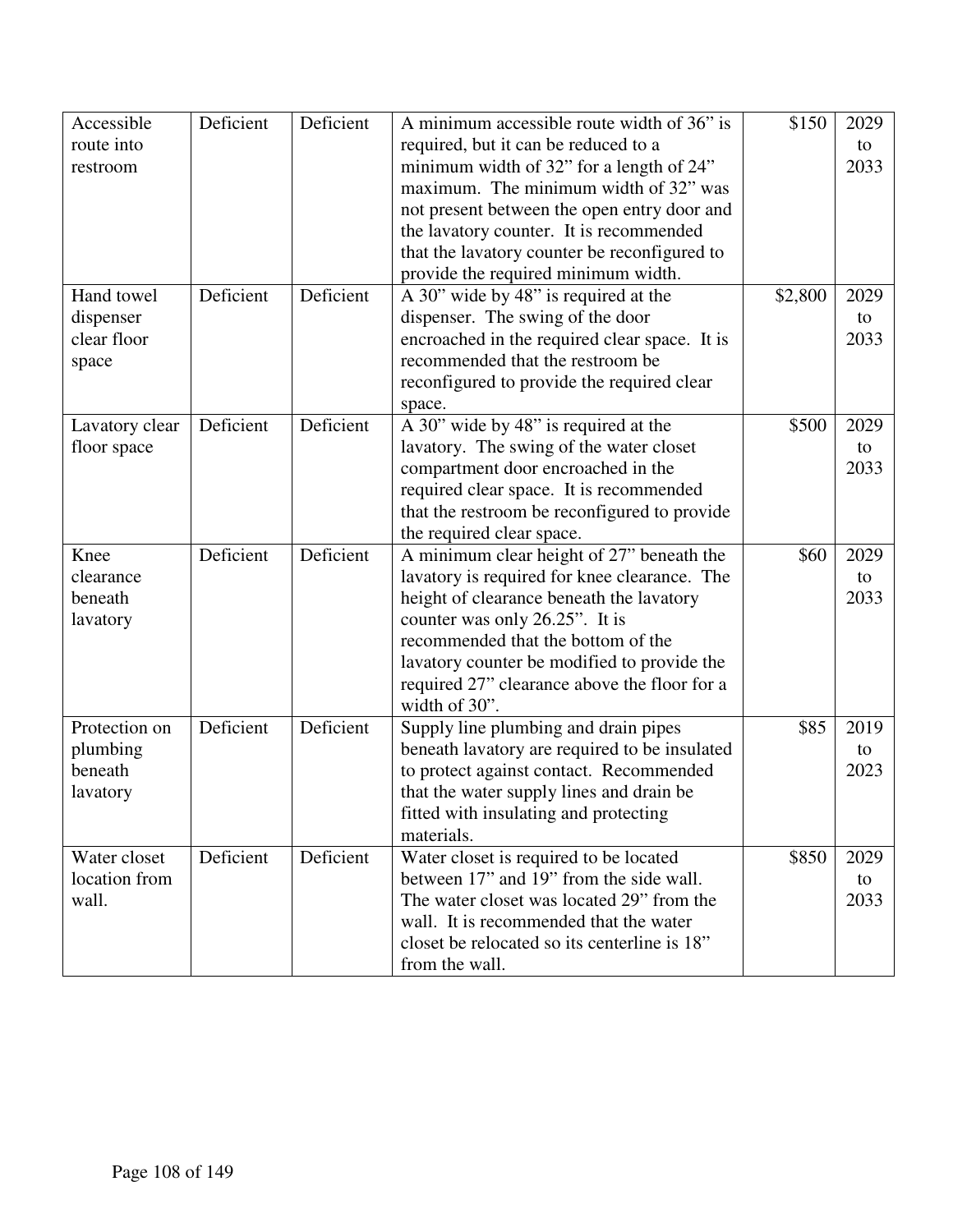| Toilet paper    | Deficient | Acceptable | The 2010 ADA Standards for Accessible         | \$0   |      |
|-----------------|-----------|------------|-----------------------------------------------|-------|------|
| dispenser       |           |            | Design requires the toilet paper dispenser be |       |      |
| location        |           |            | mounted with its centerline from 7" to 9"     |       |      |
|                 |           |            | beyond the front of the water closet. The     |       |      |
|                 |           |            | 1990 ADA Standards for Accessible Design      |       |      |
|                 |           |            | required the toilet paper dispenser be        |       |      |
|                 |           |            | mounted within 36" of the rear wall. The      |       |      |
|                 |           |            | toilet paper dispenser was mounted 2" in      |       |      |
|                 |           |            | front of the water closet. No action is       |       |      |
|                 |           |            | recommended.                                  |       |      |
| Maneuvering     | Deficient | Deficient  | A clear space extending 18" beyond the        | \$500 | 2029 |
| clearance for   |           |            | latch side of the compartment door is         |       | to   |
| door entering   |           |            | required and the width perpendicular to the   |       | 2033 |
| water closet    |           |            | door is required to be a minimum of 60".      |       |      |
| compartment     |           |            | There was only 13" beyond the latch side of   |       |      |
|                 |           |            | the door and the perpendicular width was      |       |      |
|                 |           |            | only 44.5". It is recommended that the        |       |      |
|                 |           |            | restroom be reconfigured to provide the       |       |      |
|                 |           |            | required clearance.                           |       |      |
| Water closet    | Deficient | Acceptable | The 2010 ADA Standards for Accessible         | \$0   |      |
| self closing    |           |            | Design requires that compartment doors be     |       |      |
| door            |           |            | self closing. The 1990 ADA Standards for      |       |      |
|                 |           |            | Accessible Design had no such requirement.    |       |      |
|                 |           |            | The door was not self closing. No action is   |       |      |
|                 |           |            | recommended.                                  |       |      |
| Pull on inside  | Deficient | Acceptable | The 2010 ADA Standards for Accessible         | \$40  | 2014 |
| of water closet |           |            | Design requires that compartment doors        |       | to   |
| compartment     |           |            | have a pull on both sides of the door. The    |       | 2018 |
| door            |           |            | 1990 ADA Standards for Accessible Design      |       |      |
|                 |           |            | had no such requirement. No pull was          |       |      |
|                 |           |            | present on the inside of the door. .It is     |       |      |
|                 |           |            | recommended that a pull be installed on the   |       |      |
|                 |           |            | inside of the door.                           |       |      |
| Urinal          | Deficient | Deficient  | The rim of the urinal is required to be a     | \$375 | 2029 |
| mounting        |           |            | maximum of 17" above the floor. The           |       | to   |
| height          |           |            | Urinal was mounted with a rim height of       |       | 2033 |
|                 |           |            | 24.5" above the floor. It is recommended      |       |      |
|                 |           |            | that the urinal be lowered to the required    |       |      |
|                 |           |            | maximum height.                               |       |      |
| Clear floor     | Deficient | Deficient  | A clear floor space with a width of 30" and   | \$500 | 2029 |
| space at urinal |           |            | a length of 48" is required for the urinal.   |       | to   |
|                 |           |            | The clear width at the urinal was only 28"    |       | 2033 |
|                 |           |            | and the clear length was only 43" due to the  |       |      |
|                 |           |            | water closet compartment door swing. It is    |       |      |
|                 |           |            | recommended that the restroom be              |       |      |
|                 |           |            | reconfigured to provide the required clear    |       |      |
|                 |           |            | floor space for the urinal.                   |       |      |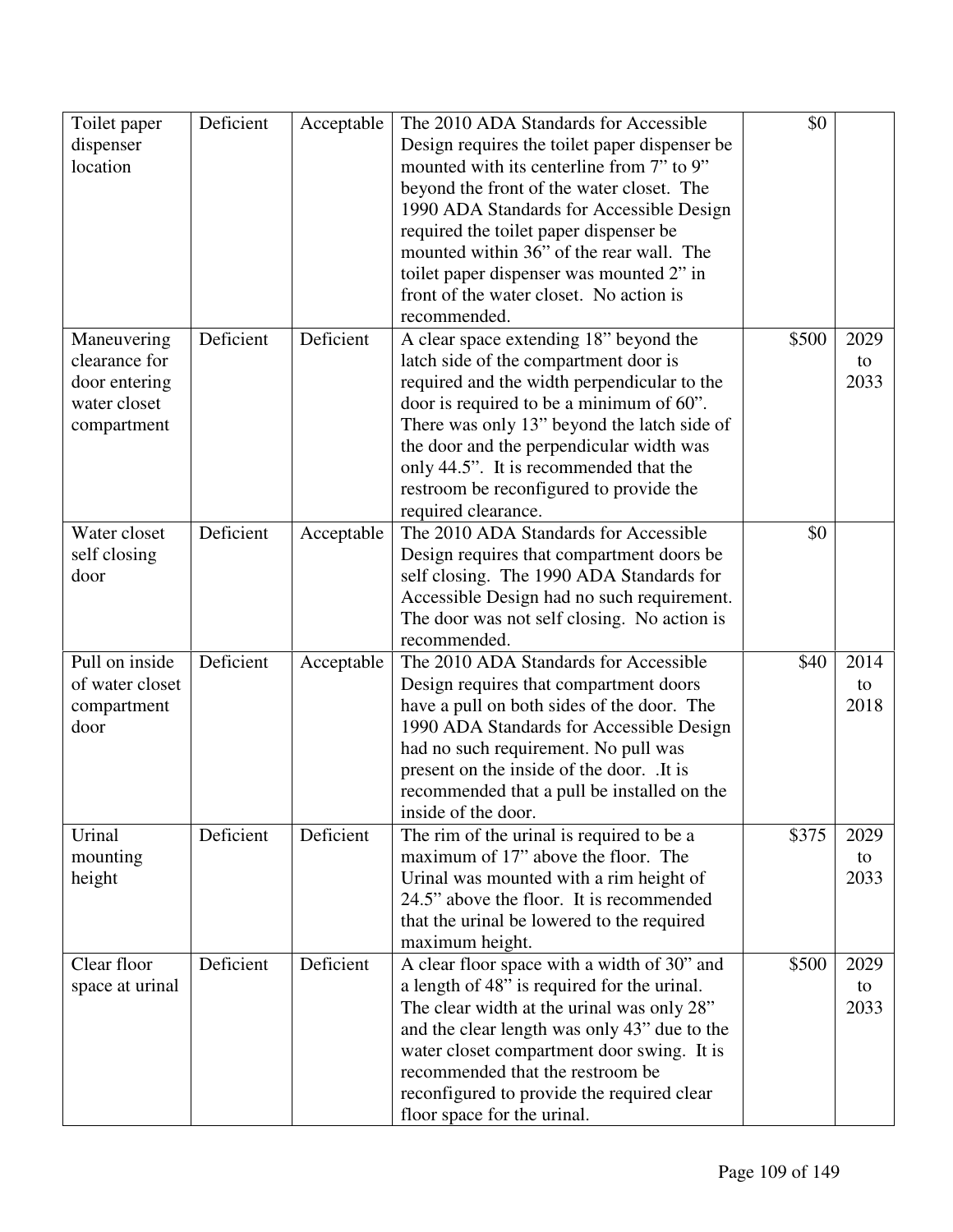| Restroom sign  | Deficient | Deficient | Accessible restrooms are required to have  | \$45 | 2029 |
|----------------|-----------|-----------|--------------------------------------------|------|------|
| for accessible |           |           | compliant signs identifying them. The      |      | to.  |
| restroom       |           |           | restroom did not have a sign conforming to |      | 2033 |
|                |           |           | the requirements. It is recommended that a |      |      |
|                |           |           | compliant sign be installed.               |      |      |

## **Women's Restroom:**

| Deficient Item           | 2010<br><b>Standards</b> | Applicable<br><b>Standards</b> | Remarks                                                                             | Estimated<br>Cost | Year<br>of<br>Work |
|--------------------------|--------------------------|--------------------------------|-------------------------------------------------------------------------------------|-------------------|--------------------|
| Width of entry<br>door.  | Deficient                | Deficient                      | The minimum required width of the door is<br>32". The door was only 30" wide. It is | \$200             | 2029<br>to         |
|                          |                          |                                | recommended that a new entry door with                                              |                   | 2033               |
|                          |                          |                                | the required minimum width be installed.                                            |                   |                    |
| Lavatory clear           | Deficient                | Deficient                      | A 30" wide by 48" is required at the                                                | \$2,800           | 2029               |
| floor space              |                          |                                | lavatory. The swing of the water closet                                             |                   | to                 |
|                          |                          |                                | compartment door encroached in the                                                  |                   | 2033               |
|                          |                          |                                | required clear space. It is recommended                                             |                   |                    |
|                          |                          |                                | that the restroom be reconfigured to provide                                        |                   |                    |
|                          | Deficient                | Deficient                      | the required clear space.                                                           | \$500             | 2029               |
| Paper towel<br>dispenser |                          |                                | A 30" wide by 48" is required at the<br>dispenser. The swing of the water closet    |                   | to                 |
| clear floor              |                          |                                | compartment door encroached in the                                                  |                   | 2033               |
| space                    |                          |                                | required clear space. It is recommended                                             |                   |                    |
|                          |                          |                                | that the restroom be reconfigured to provide                                        |                   |                    |
|                          |                          |                                | the required clear space.                                                           |                   |                    |
| Lavatory hand            | Deficient                | Deficient                      | A 30" wide by 48" is required at the                                                | \$500             | 2029               |
| soap dispenser           |                          |                                | dispenser. The swing of the water closet                                            |                   | to                 |
| clear floor              |                          |                                | compartment door encroached in the                                                  |                   | 2033               |
| space                    |                          |                                | required clear space. It is recommended                                             |                   |                    |
|                          |                          |                                | that the restroom be reconfigured to provide                                        |                   |                    |
|                          |                          |                                | the required clear space.                                                           |                   |                    |
| Mirror                   | Deficient                | Deficient                      | An accessible mirror is required to be                                              | \$25              | 2029               |
| mounting                 |                          |                                | mounted a maximum of 40" above floor to                                             |                   | to                 |
| height                   |                          |                                | the bottom of the reflective surface. The<br>mirror was mounted with the reflective |                   | 2033               |
|                          |                          |                                | surface 43.5" above the floor. It is                                                |                   |                    |
|                          |                          |                                | recommended that the mirror be lowered so                                           |                   |                    |
|                          |                          |                                | the bottom of the reflective surface is 39.5"                                       |                   |                    |
|                          |                          |                                | above the floor.                                                                    |                   |                    |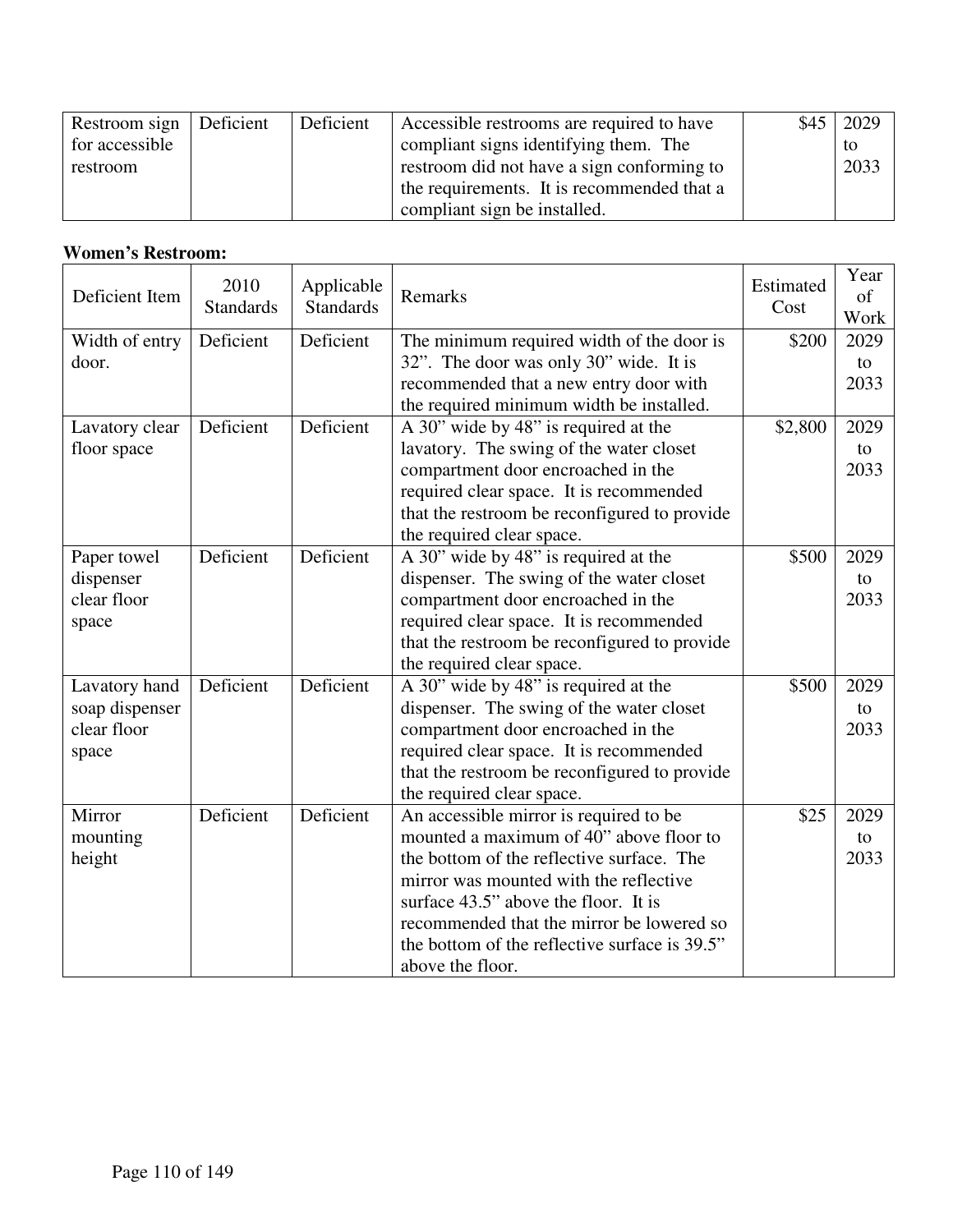| Knee                      | Deficient | Deficient  | A minimum clear height of 27" with a                                               | \$60  | 2019 |
|---------------------------|-----------|------------|------------------------------------------------------------------------------------|-------|------|
| clearance                 |           |            | minimum clear depth of 11" beneath the                                             |       | to   |
| beneath                   |           |            | lavatory is required for knee clearance. The                                       |       | 2023 |
| lavatory                  |           |            | height of clearance beneath the lavatory                                           |       |      |
|                           |           |            | counter was only 26.25" and the depth was                                          |       |      |
|                           |           |            | only 10". It is recommended that the                                               |       |      |
|                           |           |            | bottom of the lavatory counter be modified                                         |       |      |
|                           |           |            | be modified to provide the required 27"                                            |       |      |
|                           |           |            | clearance above the floor with a depth of                                          |       |      |
|                           |           |            | $11$ " for a width of 30".                                                         |       |      |
| Protection on             | Deficient | Deficient  | Supply line plumbing and drain pipes                                               | \$85  | 2019 |
| plumbing                  |           |            | beneath lavatory are required to be insulated                                      |       | to   |
| beneath                   |           |            | to protect against contact. Recommended                                            |       | 2023 |
| lavatory                  |           |            | that the water supply lines and drain be                                           |       |      |
|                           |           |            | fitted with insulating and protecting                                              |       |      |
|                           |           |            | materials.                                                                         |       |      |
| Water closet              | Deficient | Deficient  | Water closet is required to be located                                             | \$850 | 2029 |
| location from             |           |            | between 17" and 19" from the side wall.                                            |       | to   |
| wall.                     |           |            | The water closet was located 28.5" from the                                        |       | 2033 |
|                           |           |            | wall. It is recommended that the water                                             |       |      |
|                           |           |            | closet be relocated so its centerline is 18"                                       |       |      |
|                           |           |            | from the wall.                                                                     |       |      |
|                           | Deficient | Acceptable | The 2010 ADA Standards for Accessible                                              | \$0   |      |
| Toilet paper<br>dispenser |           |            | Design requires the toilet paper dispenser be                                      |       |      |
| location                  |           |            | mounted with its centerline from 7" to 9"                                          |       |      |
|                           |           |            |                                                                                    |       |      |
|                           |           |            | beyond the front of the water closet. The                                          |       |      |
|                           |           |            | 1990 ADA Standards for Accessible Design                                           |       |      |
|                           |           |            | required the toilet paper dispenser be<br>mounted within 36" of the rear wall. The |       |      |
|                           |           |            |                                                                                    |       |      |
|                           |           |            | toilet paper dispenser was mounted 2" in                                           |       |      |
|                           |           |            | front of the water closet. No action is                                            |       |      |
|                           |           |            | recommended.                                                                       |       |      |
| Water closet              | Deficient | Acceptable | The 2010 ADA Standards for Accessible                                              | \$0   |      |
| self closing              |           |            | Design requires that compartment doors be                                          |       |      |
| door                      |           |            | self closing. The 1990 ADA Standards for                                           |       |      |
|                           |           |            | Accessible Design had no such requirement.                                         |       |      |
|                           |           |            | The door was not self closing. No action is                                        |       |      |
|                           |           |            | recommended.                                                                       |       |      |
| Pull on inside            | Deficient | Acceptable | The 2010 ADA Standards for Accessible                                              | \$40  | 2014 |
| of water closet           |           |            | Design requires that compartment doors                                             |       | to   |
| compartment               |           |            | have a pull on both sides of the door. The                                         |       | 2018 |
| door                      |           |            | 1990 ADA Standards for Accessible Design                                           |       |      |
|                           |           |            | had no such requirement. No pull was                                               |       |      |
|                           |           |            | present on the inside of the door. .It is                                          |       |      |
|                           |           |            | recommended that a pull be installed on the                                        |       |      |
|                           |           |            | inside of the door.                                                                |       |      |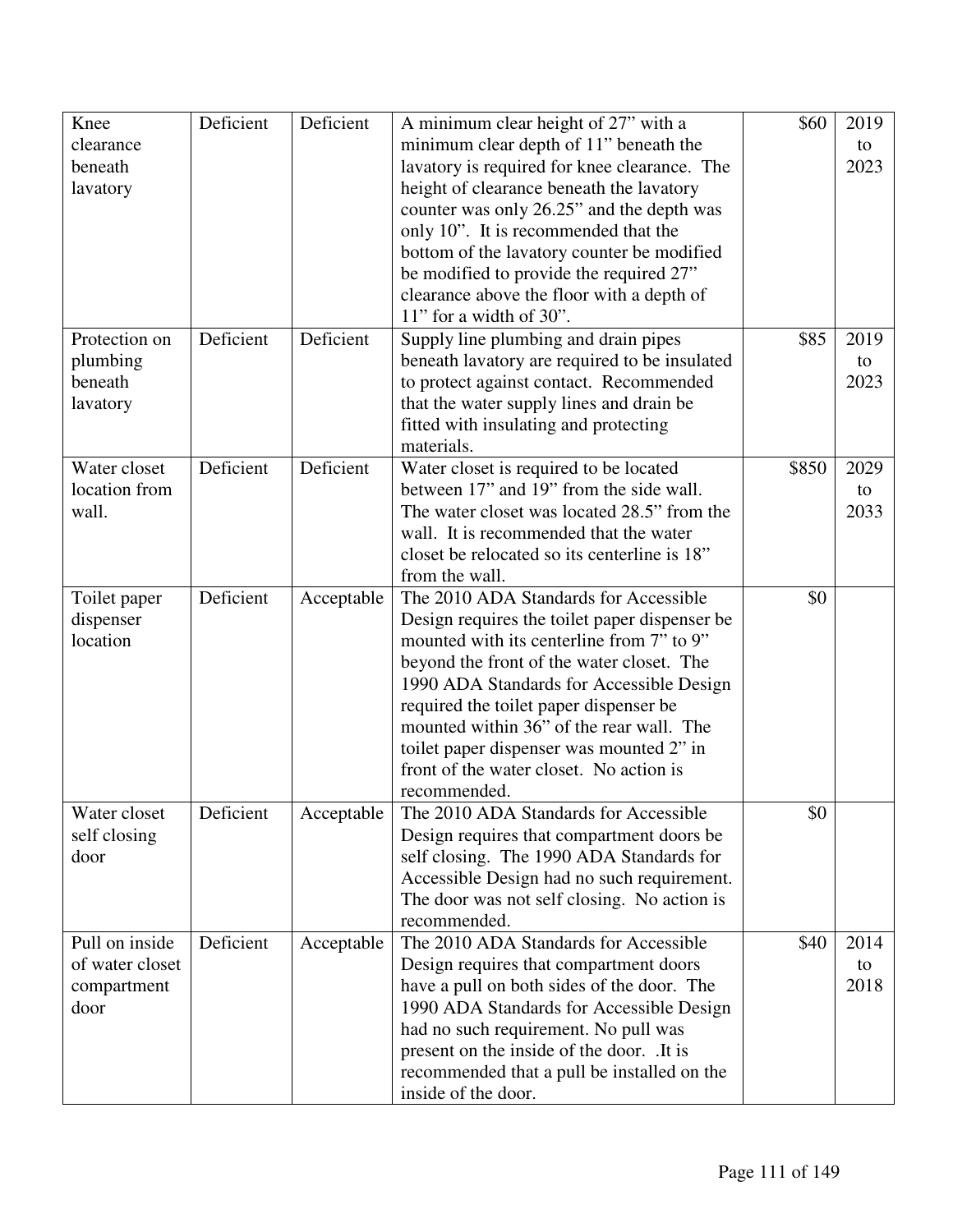| Shelf height in | Deficient | Acceptable | The 2010 ADA Standards for Accessible         | \$0  |      |
|-----------------|-----------|------------|-----------------------------------------------|------|------|
| cabinet         |           |            | Design requires that the maximum height       |      |      |
|                 |           |            | above the floor for a shelf is 48". The 1990  |      |      |
|                 |           |            | ADA Standards for Accessible Design           |      |      |
|                 |           |            | required that the maximum height above the    |      |      |
|                 |           |            | floor for a shelf is 54". The bottom shelf in |      |      |
|                 |           |            | the cabinet was 52" above the floor. No       |      |      |
|                 |           |            | action is recommended.                        |      |      |
| Restroom sign   | Deficient | Deficient  | Accessible restrooms are required to have     | \$45 | 2029 |
| for accessible  |           |            | compliant signs identifying them. The         |      | to   |
| restroom        |           |            | restroom did not have a sign conforming to    |      | 2033 |
|                 |           |            | the requirements. It is recommended that a    |      |      |
|                 |           |            | compliant sign be installed.                  |      |      |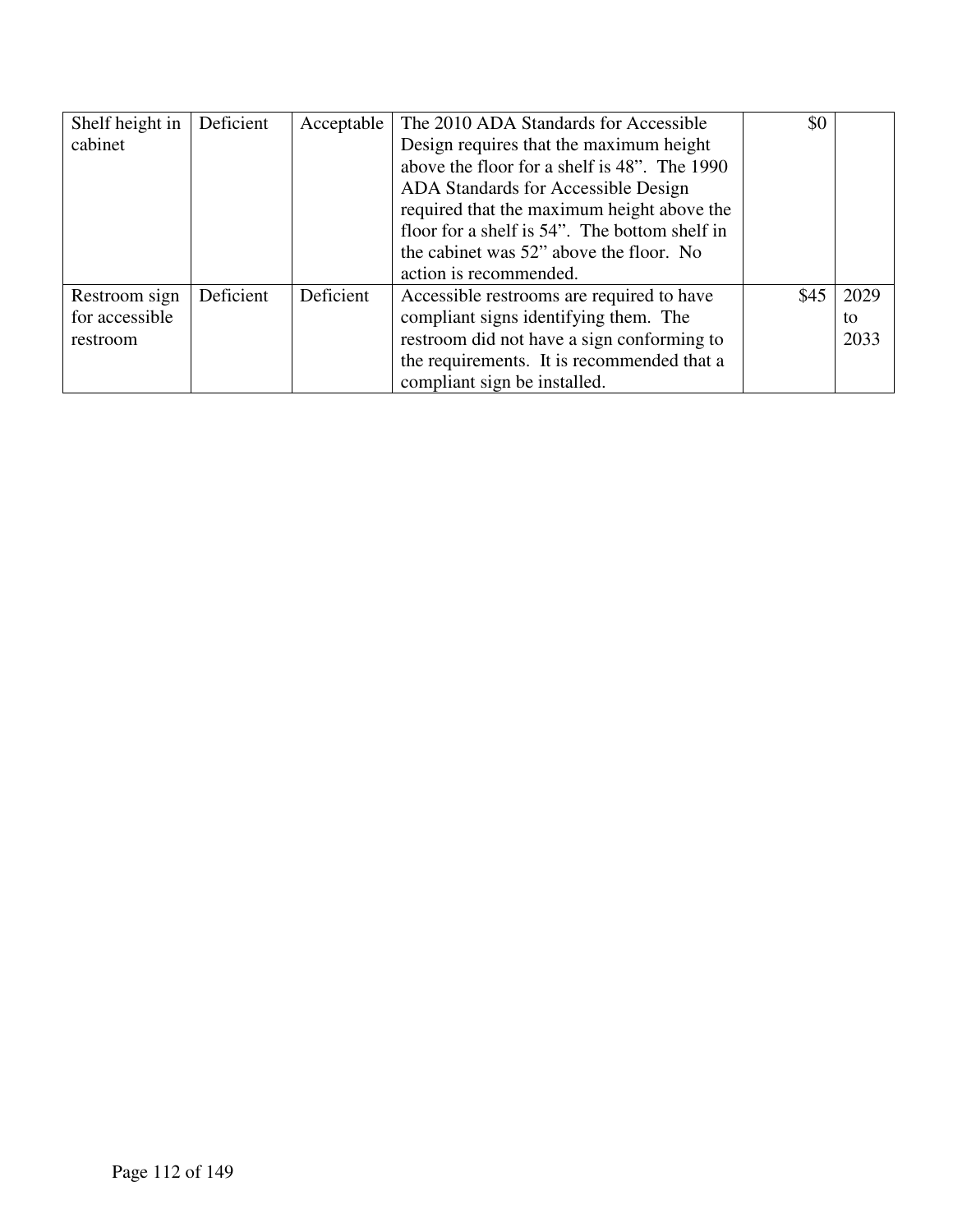# **Public Right-of-Way**

## **Community of**

## **Adams:**

Southeast side of CR425W Southwest of CR290N:

|                                      |                                   |                                |                                                                                                                                                                                                                                                                                                                                                                                                                                                                                                                                                                    | 48' long by $40$ " wide |                    |
|--------------------------------------|-----------------------------------|--------------------------------|--------------------------------------------------------------------------------------------------------------------------------------------------------------------------------------------------------------------------------------------------------------------------------------------------------------------------------------------------------------------------------------------------------------------------------------------------------------------------------------------------------------------------------------------------------------------|-------------------------|--------------------|
| Deficient Item                       | <b>PROWAG</b><br><b>Standards</b> | Applicable<br><b>Standards</b> | Remarks                                                                                                                                                                                                                                                                                                                                                                                                                                                                                                                                                            | Estimated<br>Cost       | Year<br>of<br>Work |
| Condition of<br>sidewalk<br>surface. | Deficient                         | Deficient                      | Accessible routes are required to have<br>stable, firm and slip resistant surfaces.<br>Also, the maximum vertical change in<br>elevation permitted is 0.5" and then only if<br>$0.25$ " of the vertical change is sloped at 2:1.<br>The sidewalk was rough and uneven and did<br>not satisfy the above requirements. It is<br>recommended that the sidewalk be replaced<br>with sidewalk that conforms with the<br>requirements                                                                                                                                    | \$1,800                 | 2034<br>to<br>2038 |
| Width of<br>sidewalk                 | Deficient                         | Acceptable                     | The Proposed Accessibility Guidelines for<br>Pedestrian Facilities in the Public Right-of-<br>Way requires a minimum width of 48" for<br>sidewalks. The ADA standard for minimum<br>width of an accessible route was 36". The<br>sidewalk was only 40" wide. While it<br>would not be necessary to replace the<br>sidewalk only because of its width, when<br>the walk is replaced because of its<br>condition, it should be widened to the<br>minimum width of 48". It is recommended<br>that the sidewalk be replaced with one<br>having a minimum width of 48". | \$400                   | 2034<br>to<br>2038 |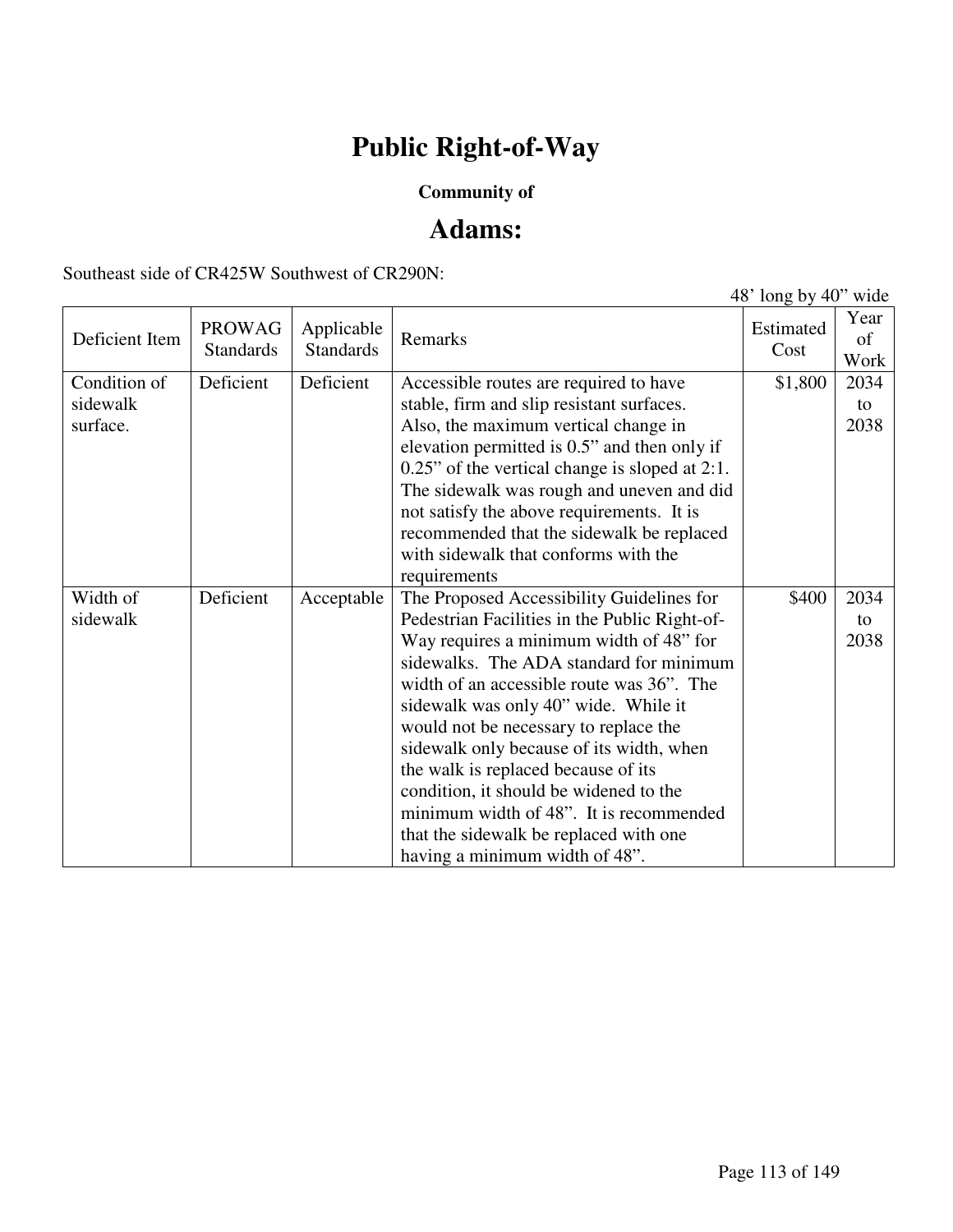Northeast side of CR320N Northwest of CR425W:

68' long by 43" wide

| Deficient Item | <b>PROWAG</b><br><b>Standards</b> | Applicable<br><b>Standards</b> | Remarks                                           | Estimated<br>Cost | Year<br>of<br>Work |
|----------------|-----------------------------------|--------------------------------|---------------------------------------------------|-------------------|--------------------|
| Condition of   | Deficient                         | Deficient                      | Accessible routes are required to have            | \$2,700           | 2034               |
| sidewalk       |                                   |                                | stable, firm and slip resistant surfaces.         |                   | to                 |
| surface.       |                                   |                                | Also, the maximum vertical change in              |                   | 2038               |
|                |                                   |                                | elevation permitted is 0.5" and then only if      |                   |                    |
|                |                                   |                                | $0.25$ " of the vertical change is sloped at 2:1. |                   |                    |
|                |                                   |                                | The sidewalk was rough and uneven and did         |                   |                    |
|                |                                   |                                | not satisfy the above requirements. It is         |                   |                    |
|                |                                   |                                | recommended that the sidewalk be replaced         |                   |                    |
|                |                                   |                                | with sidewalk that conforms with the              |                   |                    |
|                |                                   |                                | requirements                                      |                   |                    |
| Width of       | Deficient                         | Acceptable                     | The Proposed Accessibility Guidelines for         | \$400             | 2034               |
| sidewalk       |                                   |                                | Pedestrian Facilities in the Public Right-of-     |                   | to                 |
|                |                                   |                                | Way requires a minimum width of 48" for           |                   | 2038               |
|                |                                   |                                | sidewalks. The ADA standard for minimum           |                   |                    |
|                |                                   |                                | width of an accessible route was 36". The         |                   |                    |
|                |                                   |                                | sidewalk was only 43" wide. While it              |                   |                    |
|                |                                   |                                | would not be necessary to replace the             |                   |                    |
|                |                                   |                                | sidewalk only because of its width, when          |                   |                    |
|                |                                   |                                | the walk is replaced because of its               |                   |                    |
|                |                                   |                                | condition, it should be widened to the            |                   |                    |
|                |                                   |                                | minimum width of 48". It is recommended           |                   |                    |
|                |                                   |                                | that the sidewalk be replaced with one            |                   |                    |
|                |                                   |                                | having a minimum width of 48".                    |                   |                    |

Northeast side of CR320N immediately Southeast of CR430W:

|                |                                   |                                |                                                   | 58' long by 54" wide |                     |
|----------------|-----------------------------------|--------------------------------|---------------------------------------------------|----------------------|---------------------|
| Deficient Item | <b>PROWAG</b><br><b>Standards</b> | Applicable<br><b>Standards</b> | Remarks                                           | Estimated<br>Cost    | Year<br>ot.<br>Work |
| Condition of   | Deficient                         | Deficient                      | Accessible routes are required to have            | \$2,900              | 2034                |
| sidewalk       |                                   |                                | stable, firm and slip resistant surfaces.         |                      | to                  |
| surface.       |                                   |                                | Also, the maximum vertical change in              |                      | 2038                |
|                |                                   |                                | elevation permitted is 0.5" and then only if      |                      |                     |
|                |                                   |                                | $0.25$ " of the vertical change is sloped at 2:1. |                      |                     |
|                |                                   |                                | The sidewalk was rough and uneven and did         |                      |                     |
|                |                                   |                                | not satisfy the above requirements. It is         |                      |                     |
|                |                                   |                                | recommended that the sidewalk be replaced         |                      |                     |
|                |                                   |                                | with sidewalk that conforms with the              |                      |                     |
|                |                                   |                                | requirements                                      |                      |                     |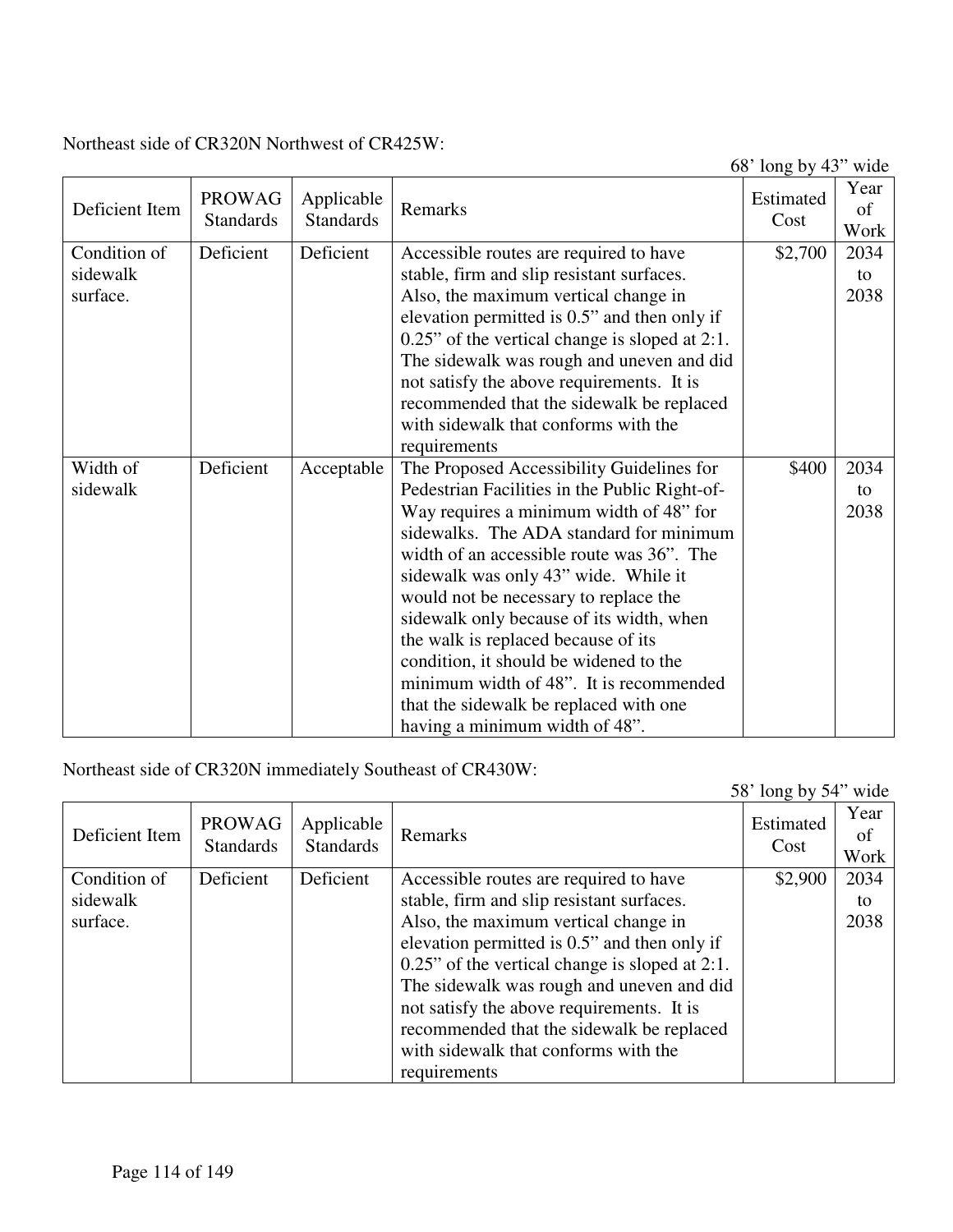East side of CR450W immediately South of CR300N: Note that much of the sidewalk is off of the

public right-of-way.

37' long by 20' wide, (including portions not on the right-of-way)

| Deficient Item | <b>PROWAG</b><br><b>Standards</b> | Applicable<br><b>Standards</b> | Remarks                                           | Estimated<br>Cost | Year<br>0f<br>Work |
|----------------|-----------------------------------|--------------------------------|---------------------------------------------------|-------------------|--------------------|
| Condition of   | Deficient                         | Deficient                      | Accessible routes are required to have            | \$2,700           | 2034               |
| sidewalk       |                                   |                                | stable, firm and slip resistant surfaces.         |                   | to                 |
| surface.       |                                   |                                | Also, the maximum vertical change in              |                   | 2038               |
|                |                                   |                                | elevation permitted is 0.5" and then only if      |                   |                    |
|                |                                   |                                | $0.25$ " of the vertical change is sloped at 2:1. |                   |                    |
|                |                                   |                                | The sidewalk was rough and uneven and did         |                   |                    |
|                |                                   |                                | not satisfy the above requirements. It is         |                   |                    |
|                |                                   |                                | recommended that the sidewalk on the              |                   |                    |
|                |                                   |                                | public right-of-way be replaced with              |                   |                    |
|                |                                   |                                | sidewalk having a width of 48" that               |                   |                    |
|                |                                   |                                | conforms with the requirements                    |                   |                    |

#### South side of CR300N immediately East of CR450W:

64' long by 72" wide Deficient Item PROWAG Standards Applicable Applicable Remarks Estimated Estimated Cost Cost Year of Work Condition of sidewalk surface. Deficient Deficient Accessible routes are required to have stable, firm and slip resistant surfaces. Also, the maximum vertical change in elevation permitted is 0.5" and then only if 0.25" of the vertical change is sloped at 2:1. Approximately 25% of the sidewalk was rough and uneven and did not satisfy the above requirements. It is recommended that the rough and uneven portion of the sidewalk be replaced with sidewalk that has a width of 48" and conforms with the requirements \$1,200 2034 to 2038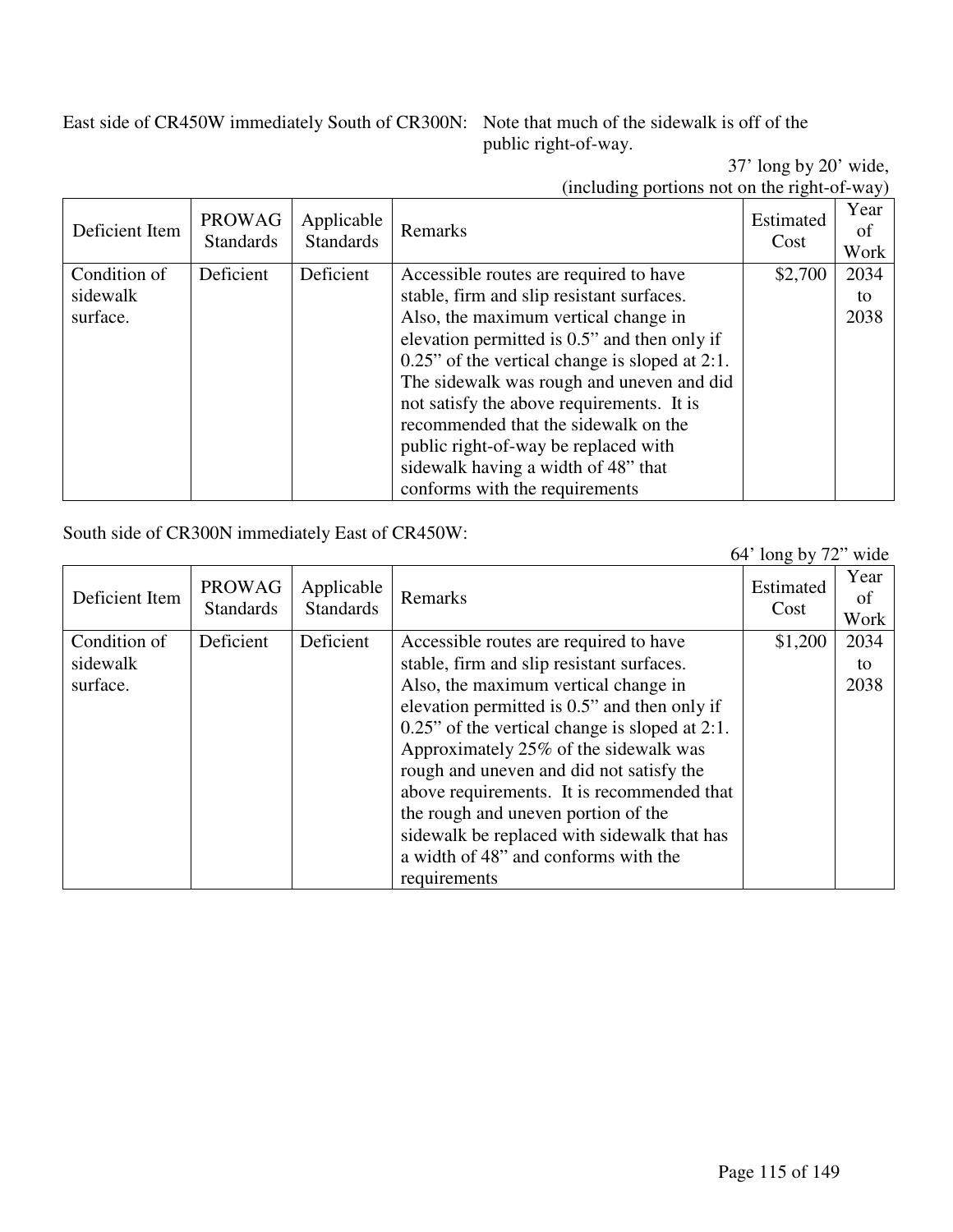Northwest side of CR430W, Southwest of CR310N:

47' long by 30" wide

|                |                                   |                                |                                                   | $10H2$ $01$ $00$  |                    |
|----------------|-----------------------------------|--------------------------------|---------------------------------------------------|-------------------|--------------------|
| Deficient Item | <b>PROWAG</b><br><b>Standards</b> | Applicable<br><b>Standards</b> | Remarks                                           | Estimated<br>Cost | Year<br>of<br>Work |
| Condition of   | Deficient                         | Deficient                      | Accessible routes are required to have            | \$1,300           | 2034               |
| sidewalk       |                                   |                                | stable, firm and slip resistant surfaces.         |                   | to                 |
| surface.       |                                   |                                | Also, the maximum vertical change in              |                   | 2038               |
|                |                                   |                                | elevation permitted is 0.5" and then only if      |                   |                    |
|                |                                   |                                | $0.25$ " of the vertical change is sloped at 2:1. |                   |                    |
|                |                                   |                                | The sidewalk was rough and uneven and did         |                   |                    |
|                |                                   |                                | not satisfy the above requirements. It is         |                   |                    |
|                |                                   |                                | recommended that the sidewalk be replaced         |                   |                    |
|                |                                   |                                | with sidewalk that conforms with the              |                   |                    |
|                |                                   |                                | requirements                                      |                   |                    |
| Width of       | Deficient                         | Deficient                      | The Proposed Accessibility Guidelines for         | \$800             | 2034               |
| sidewalk       |                                   |                                | Pedestrian Facilities in the Public Right-of-     |                   | to                 |
|                |                                   |                                | Way requires a minimum width of 48" for           |                   | 2038               |
|                |                                   |                                | sidewalks. The ADA standard for minimum           |                   |                    |
|                |                                   |                                | width of an accessible route was 36". The         |                   |                    |
|                |                                   |                                | sidewalk was only 30" wide. It is                 |                   |                    |
|                |                                   |                                | recommended that the new sidewalk be              |                   |                    |
|                |                                   |                                | constructed with a minimum width of 48".          |                   |                    |

Northwest side of CR430W, Northeast of CR320N:

115' long by 42" wide

| $110$ $1011$ $0$ $1$ $1$<br>,,,,,, |                     |                                |                                                                                                                                                                                                                                                                                          |                   |                    |
|------------------------------------|---------------------|--------------------------------|------------------------------------------------------------------------------------------------------------------------------------------------------------------------------------------------------------------------------------------------------------------------------------------|-------------------|--------------------|
| Deficient Item                     | PROWAG<br>Standards | Applicable<br><b>Standards</b> | Remarks                                                                                                                                                                                                                                                                                  | Estimated<br>Cost | Year<br>of<br>Work |
| Width of<br>sidewalk               | Deficient           | Acceptable                     | The Proposed Accessibility Guidelines for<br>Pedestrian Facilities in the Public Right-of-<br>Way requires a minimum width of 48" for<br>sidewalks. The ADA standard for minimum<br>width of an accessible route was 36". The<br>sidewalk was only 42" wide. No action is<br>recommended | \$0               |                    |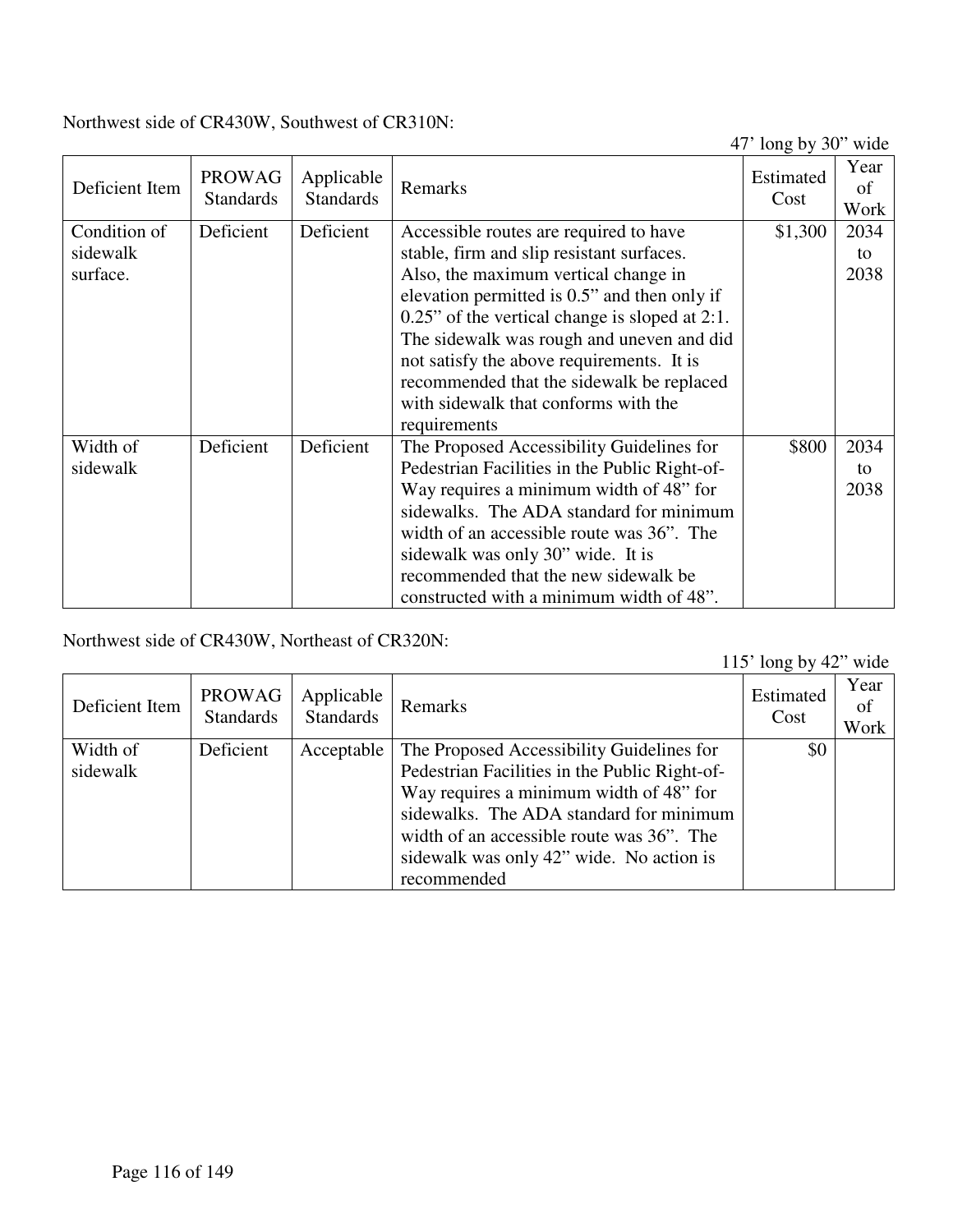Northwest side of CR430W Southwest of CR325N:

24' long by 36" wide

| Year<br>of |
|------------|
| Work       |
| 2034       |
| to         |
| 2038       |
|            |
|            |
|            |
|            |
|            |
|            |
|            |
| 2034       |
| to         |
| 2038       |
|            |
|            |
|            |
|            |
|            |
|            |
|            |
|            |
|            |
|            |
|            |

West side of CR420W North of CR335N:

|                |                                   |                                |                                                   | 147' long by $30$ " wide |                    |
|----------------|-----------------------------------|--------------------------------|---------------------------------------------------|--------------------------|--------------------|
| Deficient Item | <b>PROWAG</b><br><b>Standards</b> | Applicable<br><b>Standards</b> | Remarks                                           | Estimated<br>Cost        | Year<br>of<br>Work |
| Condition of   | Deficient                         | Deficient                      | Accessible routes are required to have            | \$4,000                  | 2034               |
| sidewalk       |                                   |                                | stable, firm and slip resistant surfaces.         |                          | to                 |
| surface.       |                                   |                                | Also, the maximum vertical change in              |                          | 2038               |
|                |                                   |                                | elevation permitted is 0.5" and then only if      |                          |                    |
|                |                                   |                                | $0.25$ " of the vertical change is sloped at 2:1. |                          |                    |
|                |                                   |                                | The sidewalk was rough and uneven and did         |                          |                    |
|                |                                   |                                | not satisfy the above requirements. It is         |                          |                    |
|                |                                   |                                | recommended that the sidewalk be replaced         |                          |                    |
|                |                                   |                                | with sidewalk that conforms with the              |                          |                    |
|                |                                   |                                | requirements                                      |                          |                    |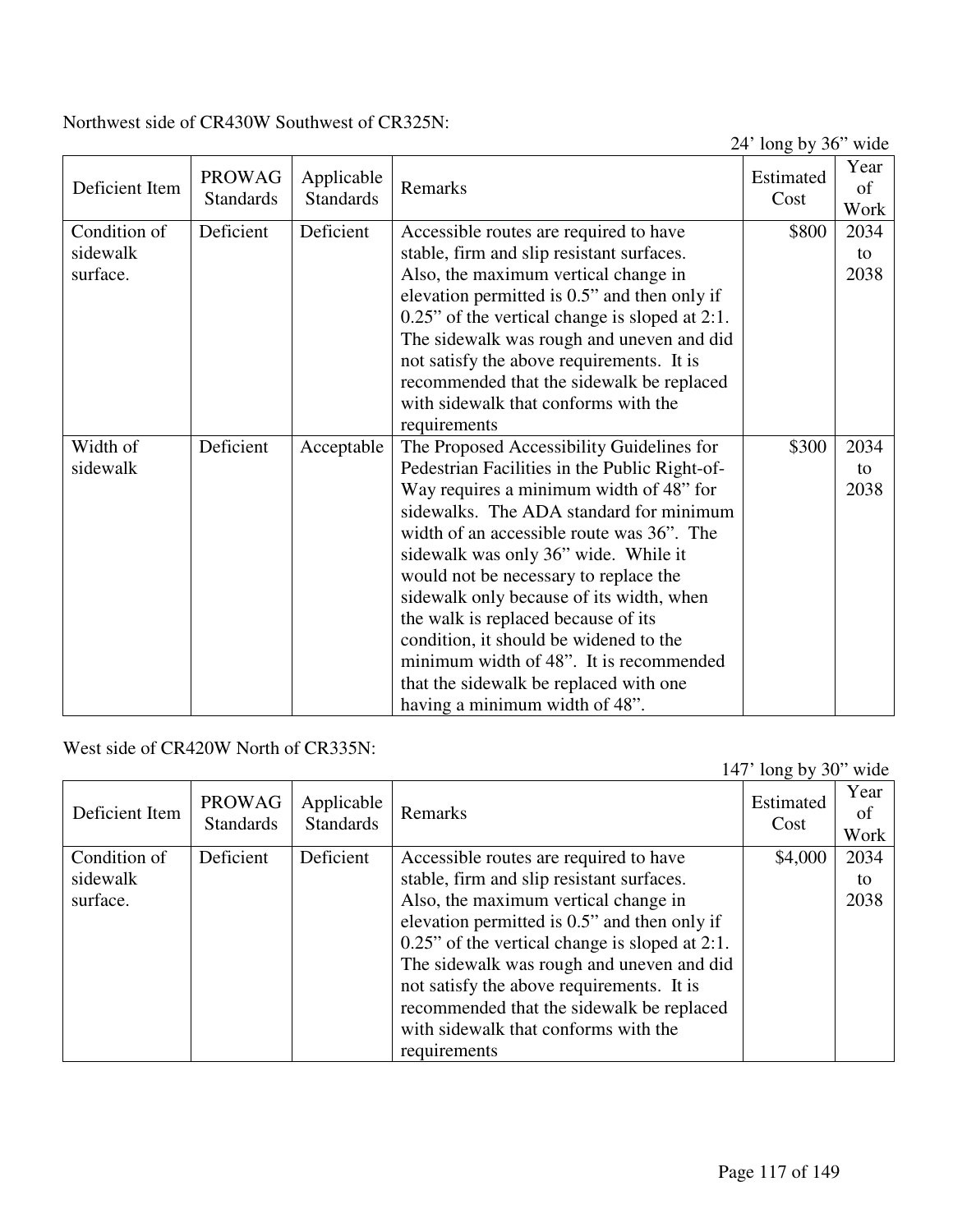| Width of | Deficient | Deficient | The Proposed Accessibility Guidelines for     | \$2,400 | 2034 |
|----------|-----------|-----------|-----------------------------------------------|---------|------|
| sidewalk |           |           | Pedestrian Facilities in the Public Right-of- |         | to   |
|          |           |           | Way requires a minimum width of 48" for       |         | 2038 |
|          |           |           | sidewalks. The ADA standard for minimum       |         |      |
|          |           |           | width of an accessible route was 36". The     |         |      |
|          |           |           | sidewalk was only 30" wide. It is             |         |      |
|          |           |           | recommended that the new sidewalk be          |         |      |
|          |           |           | constructed with a minimum width of 48".      |         |      |

North side of CR340N West of CR435W:

20' long by 33" wide

| Deficient Item | <b>PROWAG</b><br><b>Standards</b> | Applicable<br><b>Standards</b> | Remarks                                       | Estimated<br>Cost | Year<br>of<br>Work |
|----------------|-----------------------------------|--------------------------------|-----------------------------------------------|-------------------|--------------------|
| Width of       | Deficient                         | Deficient                      | The Proposed Accessibility Guidelines for     | \$300             | 2034               |
| sidewalk       |                                   |                                | Pedestrian Facilities in the Public Right-of- |                   | to                 |
|                |                                   |                                | Way requires a minimum width of 48" for       |                   | 2038               |
|                |                                   |                                | sidewalks. The ADA standard for minimum       |                   |                    |
|                |                                   |                                | width of an accessible route was 36". The     |                   |                    |
|                |                                   |                                | sidewalk was only 33" wide. It is             |                   |                    |
|                |                                   |                                | recommended that the sidewalk be widened      |                   |                    |
|                |                                   |                                | to a minimum width of 48".                    |                   |                    |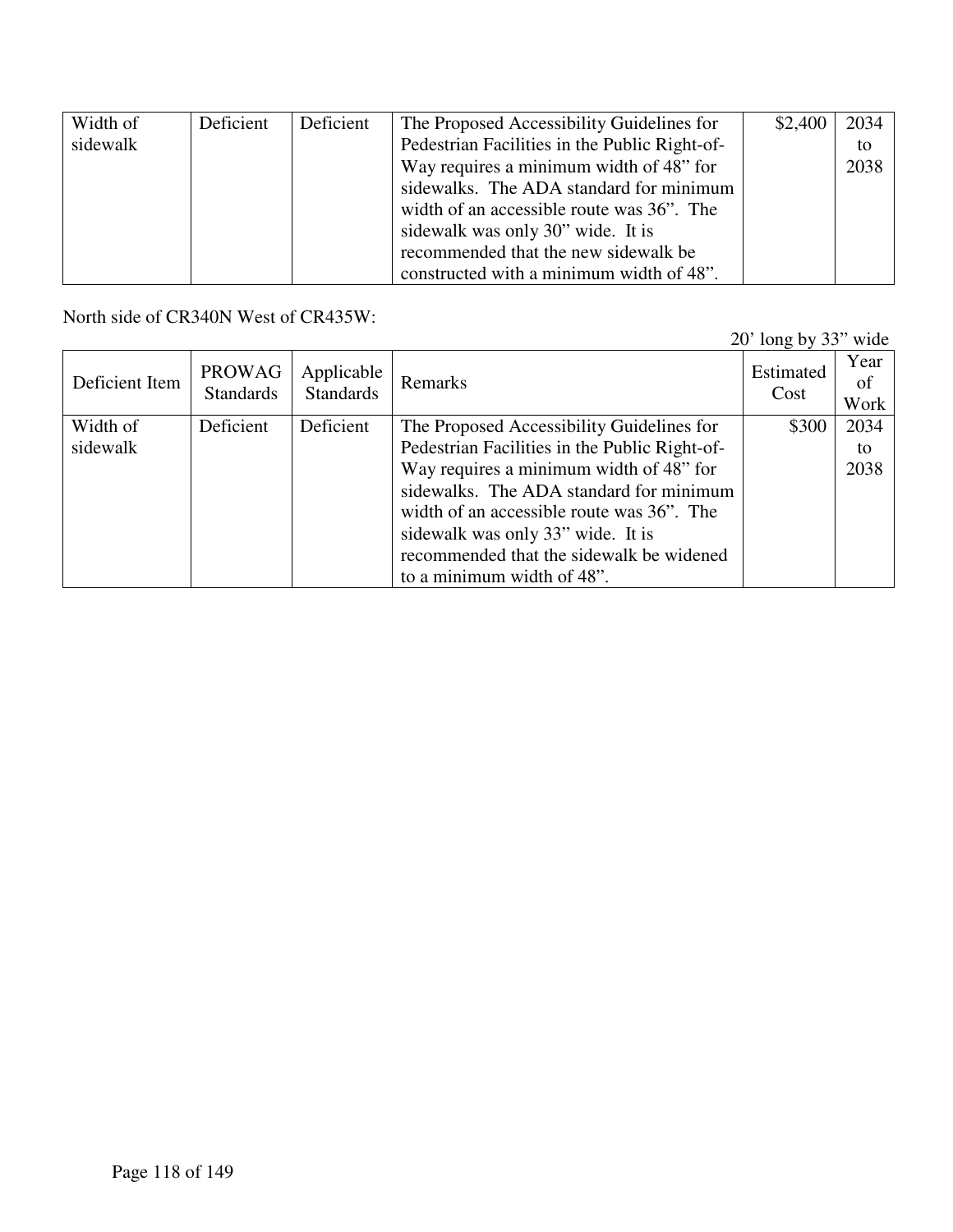# **Public Right-of-Way**

## **Community of**

## **Burney:**

East side of CR845W South of CR140S:

63' long by 44" wide

| Deficient Item | <b>PROWAG</b><br><b>Standards</b> | Applicable<br><b>Standards</b> | Remarks                                           | Estimated<br>Cost | Year<br>of<br>Work |
|----------------|-----------------------------------|--------------------------------|---------------------------------------------------|-------------------|--------------------|
| Condition of   | Deficient                         | Deficient                      | Accessible routes are required to have            | \$2,500           | 2034               |
| sidewalk       |                                   |                                | stable, firm and slip resistant surfaces.         |                   | to                 |
| surface.       |                                   |                                | Also, the maximum vertical change in              |                   | 2038               |
|                |                                   |                                | elevation permitted is 0.5" and then only if      |                   |                    |
|                |                                   |                                | $0.25$ " of the vertical change is sloped at 2:1. |                   |                    |
|                |                                   |                                | The sidewalk was rough and uneven and did         |                   |                    |
|                |                                   |                                | not satisfy the above requirements. It is         |                   |                    |
|                |                                   |                                | recommended that the sidewalk be replaced         |                   |                    |
|                |                                   |                                | with sidewalk that conforms with the              |                   |                    |
|                |                                   |                                | requirements                                      |                   |                    |
| Width of       | Deficient                         | Acceptable                     | The Proposed Accessibility Guidelines for         | \$300             | 2034               |
| sidewalk       |                                   |                                | Pedestrian Facilities in the Public Right-of-     |                   | to                 |
|                |                                   |                                | Way requires a minimum width of 48" for           |                   | 2038               |
|                |                                   |                                | sidewalks. The ADA standard for minimum           |                   |                    |
|                |                                   |                                | width of an accessible route was 36". The         |                   |                    |
|                |                                   |                                | sidewalk was only 44" wide. While it              |                   |                    |
|                |                                   |                                | would not be necessary to replace the             |                   |                    |
|                |                                   |                                | sidewalk only because of its width, when          |                   |                    |
|                |                                   |                                | the walk is replaced because of its               |                   |                    |
|                |                                   |                                | condition, it should be widened to the            |                   |                    |
|                |                                   |                                | minimum width of 48". It is recommended           |                   |                    |
|                |                                   |                                | that the sidewalk be replaced with one            |                   |                    |
|                |                                   |                                | having a minimum width of 48".                    |                   |                    |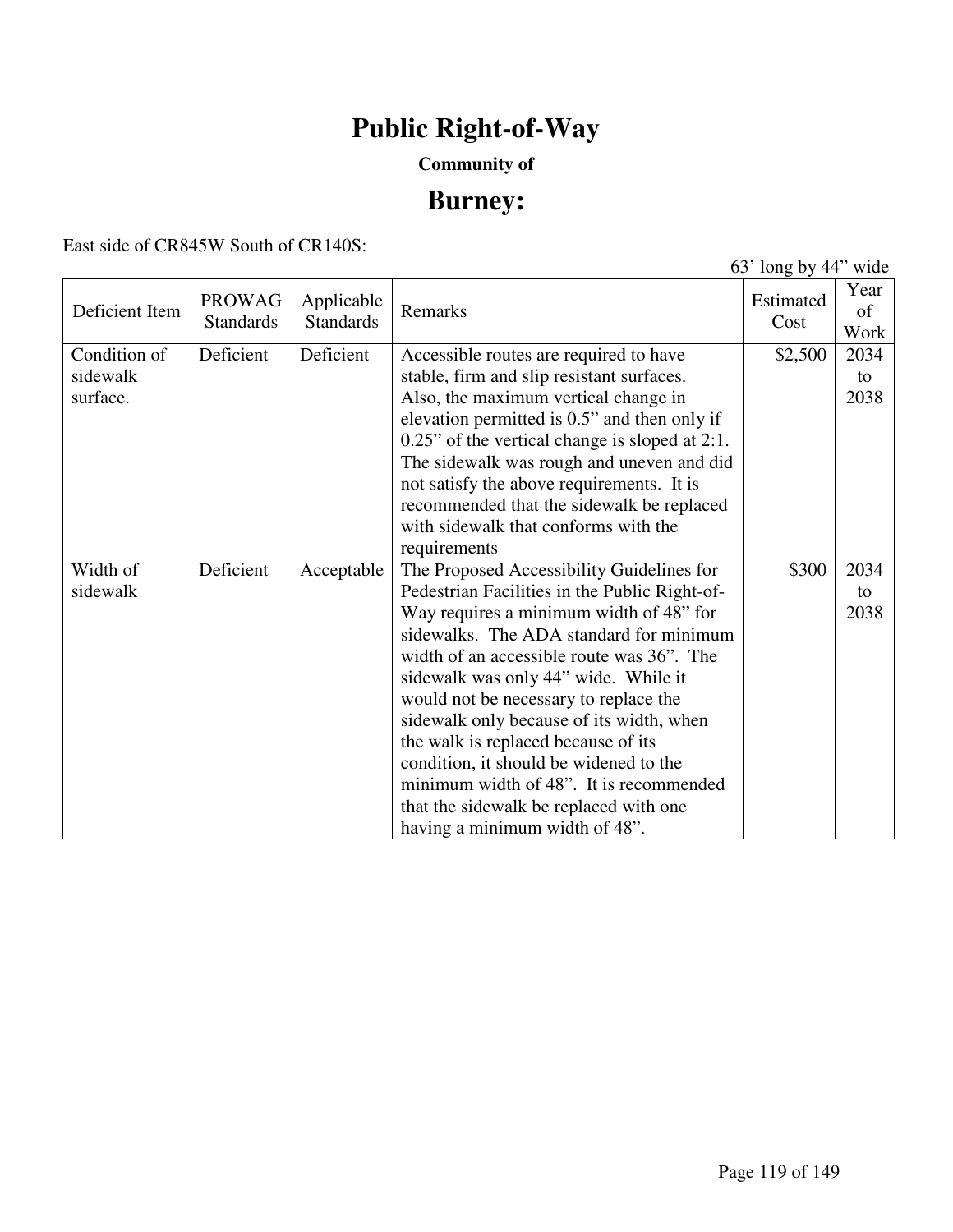### East side of CR845W North of CR140S:

81' long by 49" wide

| Deficient Item | <b>PROWAG</b><br><b>Standards</b> | Applicable<br><b>Standards</b> | Remarks                                           | -- - - -<br>Estimated<br>Cost | Year<br>0f<br>Work |
|----------------|-----------------------------------|--------------------------------|---------------------------------------------------|-------------------------------|--------------------|
| Condition of   | Deficient                         | Deficient                      | Accessible routes are required to have            | \$900                         | 2034               |
| sidewalk       |                                   |                                | stable, firm and slip resistant surfaces.         |                               | to                 |
| surface.       |                                   |                                | Also, the maximum vertical change in              |                               | 2038               |
|                |                                   |                                | elevation permitted is 0.5" and then only if      |                               |                    |
|                |                                   |                                | $0.25$ " of the vertical change is sloped at 2:1. |                               |                    |
|                |                                   |                                | Of the 81' length, approximately 25% of the       |                               |                    |
|                |                                   |                                | sidewalk was rough and uneven and did not         |                               |                    |
|                |                                   |                                | satisfy the above requirements. It is             |                               |                    |
|                |                                   |                                | recommended that the rough and uneven             |                               |                    |
|                |                                   |                                | portion of the sidewalk be replaced with          |                               |                    |
|                |                                   |                                | sidewalk that conforms with the                   |                               |                    |
|                |                                   |                                | requirements                                      |                               |                    |

## East side of CR845W South of CR130S:

58' long by 44" wide

| Deficient Item | <b>PROWAG</b><br><b>Standards</b> | Applicable<br><b>Standards</b> | Remarks                                           | Estimated<br>Cost | Year<br>of<br>Work |
|----------------|-----------------------------------|--------------------------------|---------------------------------------------------|-------------------|--------------------|
| Condition of   | Deficient                         | Deficient                      | Accessible routes are required to have            | \$2,300           | 2034               |
| sidewalk       |                                   |                                | stable, firm and slip resistant surfaces.         |                   | to                 |
| surface.       |                                   |                                | Also, the maximum vertical change in              |                   | 2038               |
|                |                                   |                                | elevation permitted is 0.5" and then only if      |                   |                    |
|                |                                   |                                | $0.25$ " of the vertical change is sloped at 2:1. |                   |                    |
|                |                                   |                                | The sidewalk was rough and uneven and did         |                   |                    |
|                |                                   |                                | not satisfy the above requirements. It is         |                   |                    |
|                |                                   |                                | recommended that the sidewalk be replaced         |                   |                    |
|                |                                   |                                | with sidewalk that conforms with the              |                   |                    |
|                |                                   |                                | requirements                                      |                   |                    |
| Width of       | Deficient                         | Acceptable                     | The Proposed Accessibility Guidelines for         | \$200             | 2034               |
| sidewalk       |                                   |                                | Pedestrian Facilities in the Public Right-of-     |                   | to                 |
|                |                                   |                                | Way requires a minimum width of 48" for           |                   | 2038               |
|                |                                   |                                | sidewalks. The ADA standard for minimum           |                   |                    |
|                |                                   |                                | width of an accessible route was 36". The         |                   |                    |
|                |                                   |                                | sidewalk was only 44" wide. While it              |                   |                    |
|                |                                   |                                | would not be necessary to replace the             |                   |                    |
|                |                                   |                                | sidewalk only because of its width, when          |                   |                    |
|                |                                   |                                | the walk is replaced because of its               |                   |                    |
|                |                                   |                                | condition, it should be widened to the            |                   |                    |
|                |                                   |                                | minimum width of 48". It is recommended           |                   |                    |
|                |                                   |                                | that the sidewalk be replaced with one            |                   |                    |
|                |                                   |                                | having a minimum width of 48".                    |                   |                    |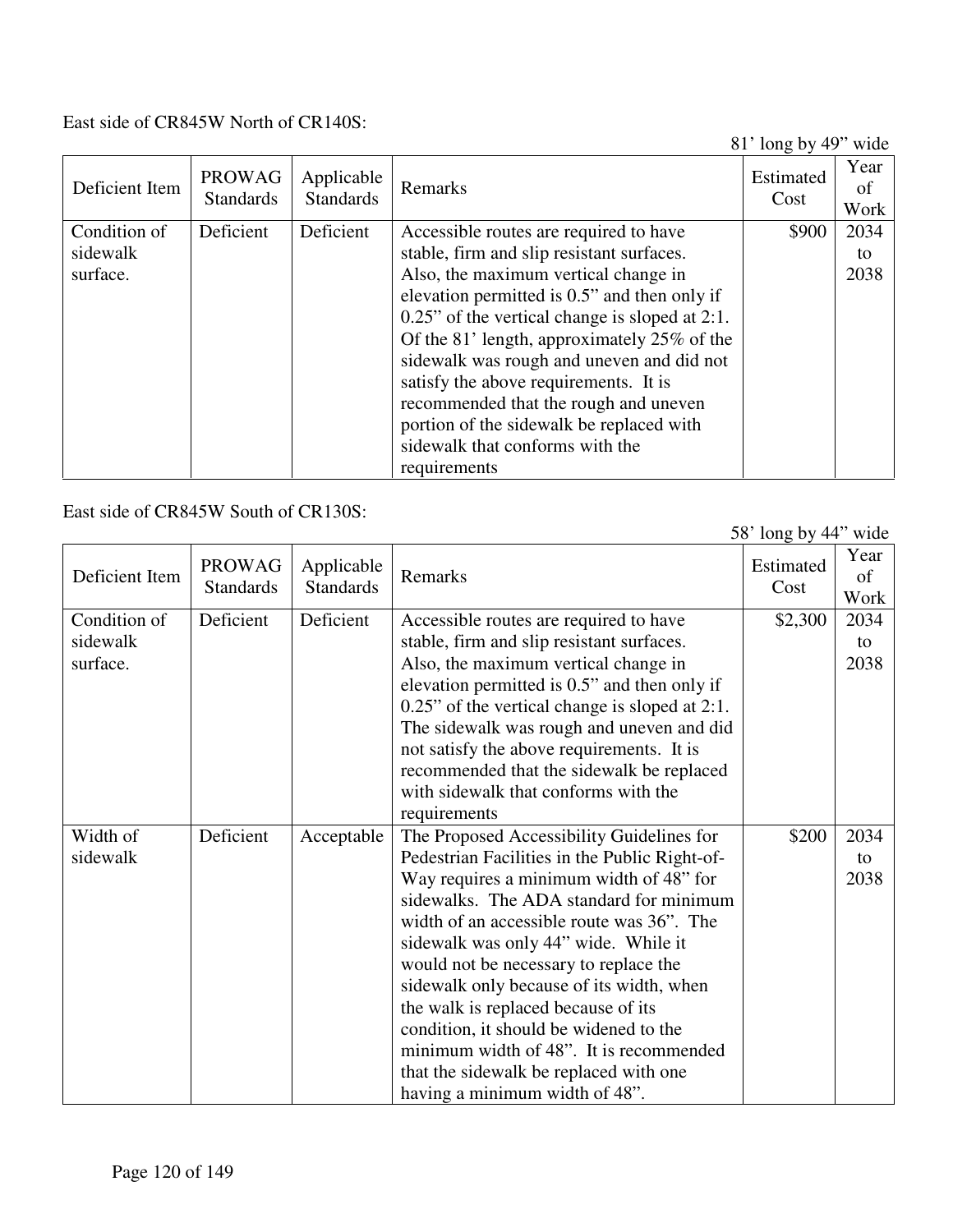East side of CR845W North of CR120S:

112' long by 46" wide

|                |                  |                  |                                                | $112 \text{ m}, 01 \text{ m}$ | Year |
|----------------|------------------|------------------|------------------------------------------------|-------------------------------|------|
| Deficient Item | <b>PROWAG</b>    | Applicable       | Remarks                                        | Estimated                     | of   |
|                | <b>Standards</b> | <b>Standards</b> |                                                | Cost                          | Work |
| Condition of   | Deficient        | Deficient        | Accessible routes are required to have         | \$4,700                       | 2034 |
| sidewalk       |                  |                  | stable, firm and slip resistant surfaces.      |                               | to   |
| surface.       |                  |                  | Also, the maximum vertical change in           |                               | 2038 |
|                |                  |                  |                                                |                               |      |
|                |                  |                  | elevation permitted is 0.5" and then only if   |                               |      |
|                |                  |                  | 0.25" of the vertical change is sloped at 2:1. |                               |      |
|                |                  |                  | The sidewalk was rough and uneven and did      |                               |      |
|                |                  |                  | not satisfy the above requirements. It is      |                               |      |
|                |                  |                  | recommended that the sidewalk be replaced      |                               |      |
|                |                  |                  | with sidewalk that conforms with the           |                               |      |
|                |                  |                  | requirements                                   |                               |      |
| Width of       | Deficient        | Acceptable       | The Proposed Accessibility Guidelines for      | \$200                         | 2034 |
| sidewalk       |                  |                  | Pedestrian Facilities in the Public Right-of-  |                               | to   |
|                |                  |                  | Way requires a minimum width of 48" for        |                               | 2038 |
|                |                  |                  | sidewalks. The ADA standard for minimum        |                               |      |
|                |                  |                  | width of an accessible route was 36". The      |                               |      |
|                |                  |                  | sidewalk was only 46" wide. While it           |                               |      |
|                |                  |                  | would not be necessary to replace the          |                               |      |
|                |                  |                  | sidewalk only because of its width, when       |                               |      |
|                |                  |                  | the walk is replaced because of its            |                               |      |
|                |                  |                  | condition, it should be widened to the         |                               |      |
|                |                  |                  | minimum width of 48". It is recommended        |                               |      |
|                |                  |                  | that the sidewalk be replaced with one         |                               |      |
|                |                  |                  | having a minimum width of 48".                 |                               |      |
|                |                  |                  |                                                |                               |      |

West side of CR845W North of CR120S:

|                |                                   |                                |                                                   | 35' long by 45" wide |                    |
|----------------|-----------------------------------|--------------------------------|---------------------------------------------------|----------------------|--------------------|
| Deficient Item | <b>PROWAG</b><br><b>Standards</b> | Applicable<br><b>Standards</b> | Remarks                                           | Estimated<br>Cost    | Year<br>of<br>Work |
| Condition of   | Deficient                         | Deficient                      | Accessible routes are required to have            | \$1,500              | 2034               |
| sidewalk       |                                   |                                | stable, firm and slip resistant surfaces.         |                      | to                 |
| surface.       |                                   |                                | Also, the maximum vertical change in              |                      | 2038               |
|                |                                   |                                | elevation permitted is 0.5" and then only if      |                      |                    |
|                |                                   |                                | $0.25$ " of the vertical change is sloped at 2:1. |                      |                    |
|                |                                   |                                | The sidewalk was rough and uneven and did         |                      |                    |
|                |                                   |                                | not satisfy the above requirements. It is         |                      |                    |
|                |                                   |                                | recommended that the sidewalk be replaced         |                      |                    |
|                |                                   |                                | with sidewalk that conforms with the              |                      |                    |
|                |                                   |                                | requirements                                      |                      |                    |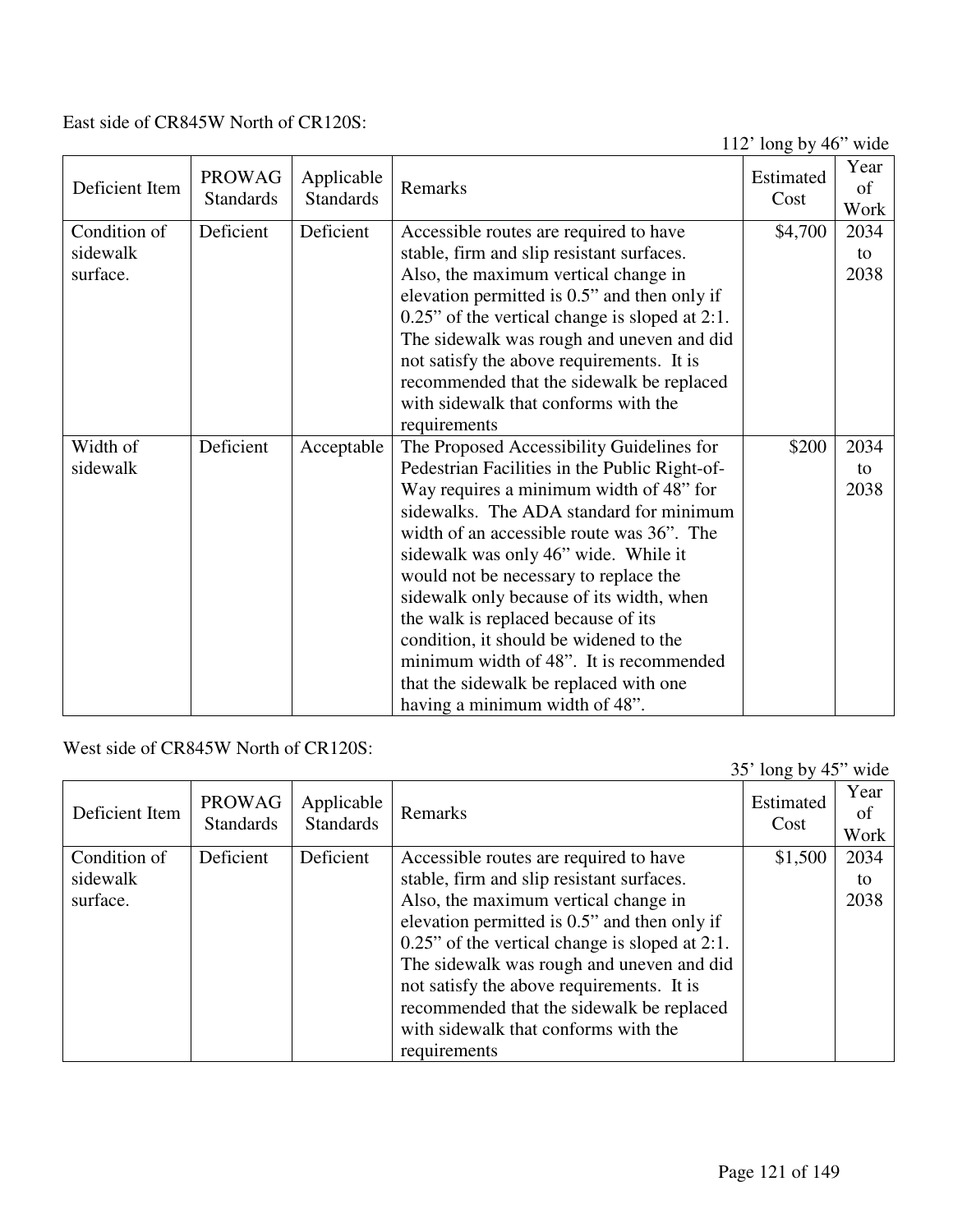| Width of | Deficient | Acceptable | The Proposed Accessibility Guidelines for     | \$100 | 2034 |
|----------|-----------|------------|-----------------------------------------------|-------|------|
| sidewalk |           |            | Pedestrian Facilities in the Public Right-of- |       | to   |
|          |           |            | Way requires a minimum width of 48" for       |       | 2038 |
|          |           |            | sidewalks. The ADA standard for minimum       |       |      |
|          |           |            | width of an accessible route was 36". The     |       |      |
|          |           |            | sidewalk was only 45" wide. While it          |       |      |
|          |           |            | would not be necessary to replace the         |       |      |
|          |           |            | sidewalk only because of its width, when      |       |      |
|          |           |            | the walk is replaced because of its           |       |      |
|          |           |            | condition, it should be widened to the        |       |      |
|          |           |            | minimum width of 48". It is recommended       |       |      |
|          |           |            | that the sidewalk be replaced with one        |       |      |
|          |           |            | having a minimum width of 48".                |       |      |

East side of CR845W North of CR110S:

| Deficient Item | <b>PROWAG</b><br><b>Standards</b> | Applicable<br><b>Standards</b> | Remarks                                           | Estimated<br>Cost | Year<br>οf<br>Work |
|----------------|-----------------------------------|--------------------------------|---------------------------------------------------|-------------------|--------------------|
| Condition of   | Deficient                         | Deficient                      | Accessible routes are required to have            | \$2,100           | 2034               |
| sidewalk       |                                   |                                | stable, firm and slip resistant surfaces.         |                   | to                 |
| surface.       |                                   |                                | Also, the maximum vertical change in              |                   | 2038               |
|                |                                   |                                | elevation permitted is 0.5" and then only if      |                   |                    |
|                |                                   |                                | $0.25$ " of the vertical change is sloped at 2:1. |                   |                    |
|                |                                   |                                | The sidewalk was rough and uneven and did         |                   |                    |
|                |                                   |                                | not satisfy the above requirements. It is         |                   |                    |
|                |                                   |                                | recommended that the sidewalk be replaced         |                   |                    |
|                |                                   |                                | with sidewalk that conforms with the              |                   |                    |
|                |                                   |                                | requirements                                      |                   |                    |
| Width of       | Deficient                         | Acceptable                     | The Proposed Accessibility Guidelines for         | \$200             | 2034               |
| sidewalk       |                                   |                                | Pedestrian Facilities in the Public Right-of-     |                   | to                 |
|                |                                   |                                | Way requires a minimum width of 48" for           |                   | 2038               |
|                |                                   |                                | sidewalks. The ADA standard for minimum           |                   |                    |
|                |                                   |                                | width of an accessible route was 36". The         |                   |                    |
|                |                                   |                                | sidewalk was only 44" wide. While it              |                   |                    |
|                |                                   |                                | would not be necessary to replace the             |                   |                    |
|                |                                   |                                | sidewalk only because of its width, when          |                   |                    |
|                |                                   |                                | the walk is replaced because of its               |                   |                    |
|                |                                   |                                | condition, it should be widened to the            |                   |                    |
|                |                                   |                                | minimum width of 48". It is recommended           |                   |                    |
|                |                                   |                                | that the sidewalk be replaced with one            |                   |                    |
|                |                                   |                                | having a minimum width of 48".                    |                   |                    |

53' long by 44" wide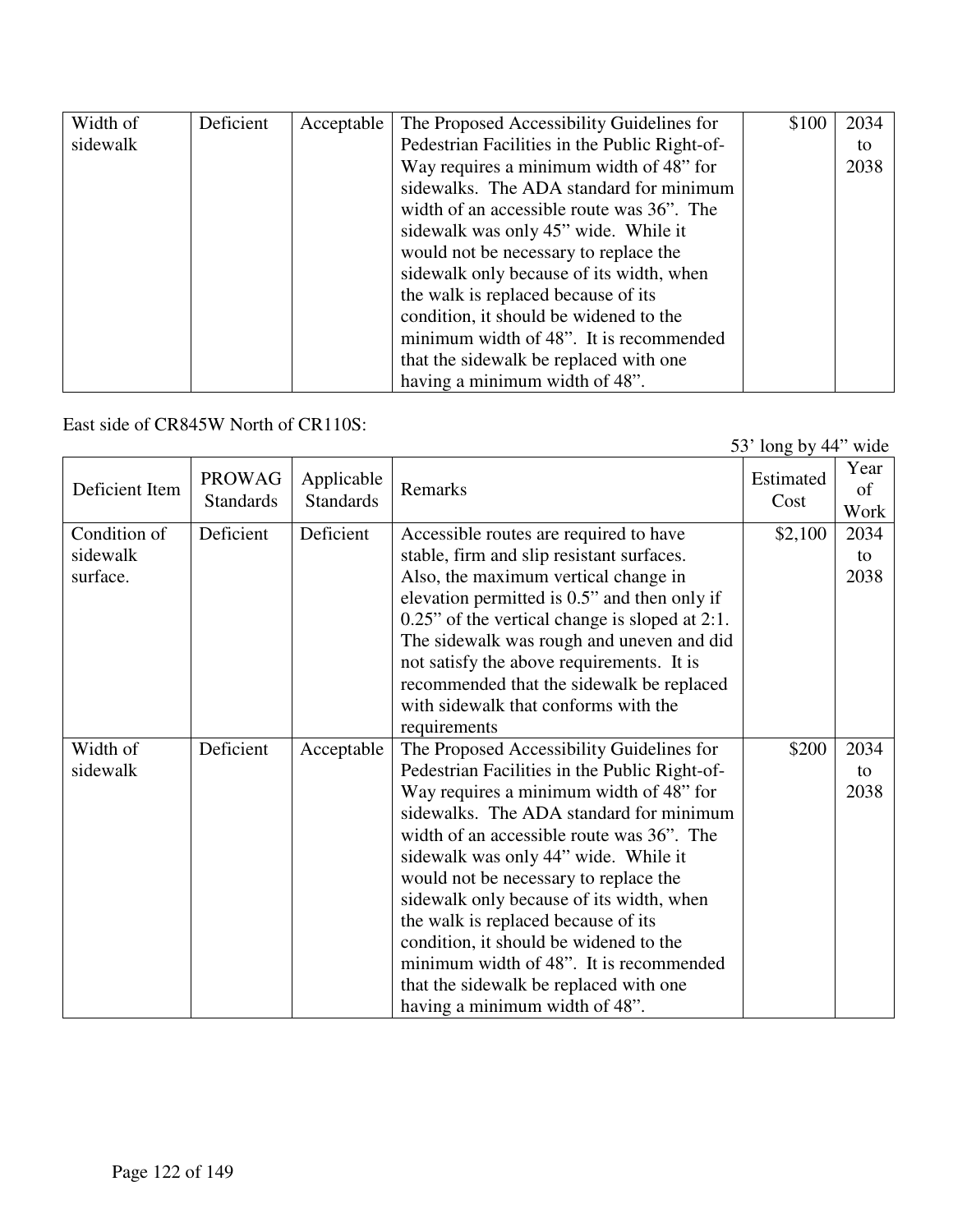## East side of CR850W, North of CR150S:

127' long by 42" wide

| Deficient Item       | PROWAG<br><b>Standards</b> | Applicable<br><b>Standards</b> | Remarks                                                                                                                                                                                                                                                                                  | Estimated<br>Cost | Year<br>of<br>Work |
|----------------------|----------------------------|--------------------------------|------------------------------------------------------------------------------------------------------------------------------------------------------------------------------------------------------------------------------------------------------------------------------------------|-------------------|--------------------|
| Width of<br>sidewalk | Deficient                  | Acceptable                     | The Proposed Accessibility Guidelines for<br>Pedestrian Facilities in the Public Right-of-<br>Way requires a minimum width of 48" for<br>sidewalks. The ADA standard for minimum<br>width of an accessible route was 36". The<br>sidewalk was only 42" wide. No action is<br>recommended | \$0               |                    |

East side of CR850W North of CR135S:

70' long by 46" wide

| Deficient Item | <b>PROWAG</b><br><b>Standards</b> | Applicable<br><b>Standards</b> | Remarks                                           | Estimated<br>Cost | Year<br>of<br>Work |
|----------------|-----------------------------------|--------------------------------|---------------------------------------------------|-------------------|--------------------|
| Condition of   | Deficient                         | Deficient                      | Accessible routes are required to have            | \$3,000           | 2034               |
| sidewalk       |                                   |                                | stable, firm and slip resistant surfaces.         |                   | to                 |
| surface.       |                                   |                                | Also, the maximum vertical change in              |                   | 2038               |
|                |                                   |                                | elevation permitted is 0.5" and then only if      |                   |                    |
|                |                                   |                                | $0.25$ " of the vertical change is sloped at 2:1. |                   |                    |
|                |                                   |                                | The sidewalk was rough and uneven and did         |                   |                    |
|                |                                   |                                | not satisfy the above requirements. It is         |                   |                    |
|                |                                   |                                | recommended that the sidewalk be replaced         |                   |                    |
|                |                                   |                                | with sidewalk that conforms to the                |                   |                    |
|                |                                   |                                | requirements.                                     |                   |                    |
| Width of       | Deficient                         | Acceptable                     | The Proposed Accessibility Guidelines for         | \$100             | 2034               |
| sidewalk       |                                   |                                | Pedestrian Facilities in the Public Right-of-     |                   | to                 |
|                |                                   |                                | Way requires a minimum width of 48" for           |                   | 2038               |
|                |                                   |                                | sidewalks. The ADA standard for minimum           |                   |                    |
|                |                                   |                                | width of an accessible route was 36". The         |                   |                    |
|                |                                   |                                | sidewalk was only 46" wide. While it              |                   |                    |
|                |                                   |                                | would not be necessary to replace the             |                   |                    |
|                |                                   |                                | sidewalk only because of its width, when          |                   |                    |
|                |                                   |                                | the walk is replaced because of its               |                   |                    |
|                |                                   |                                | condition, it should be widened to the            |                   |                    |
|                |                                   |                                | minimum width of 48". It is recommended           |                   |                    |
|                |                                   |                                | that the sidewalk be replaced with one            |                   |                    |
|                |                                   |                                | having a minimum width of 48".                    |                   |                    |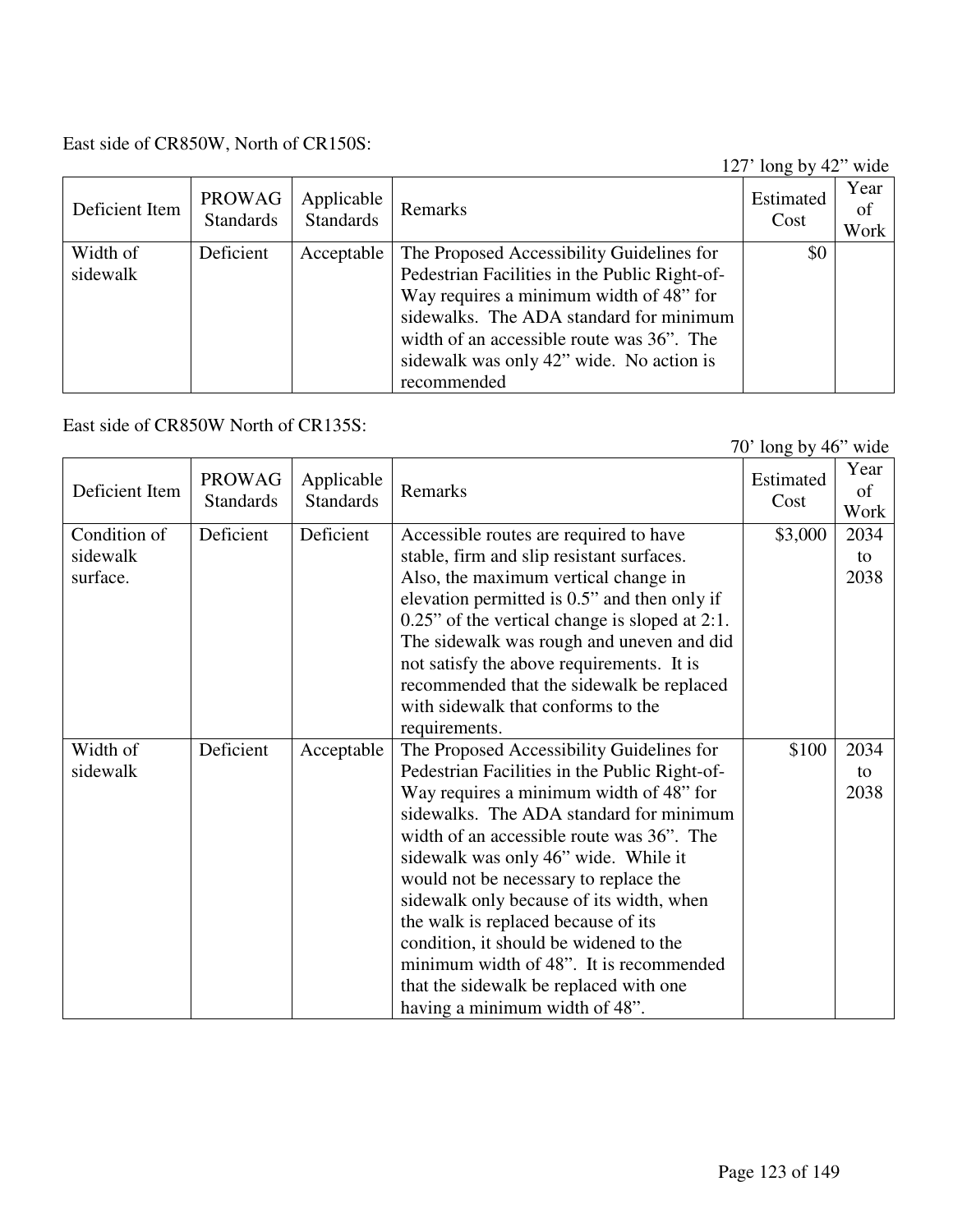East side of CR850W South of CR125S:

64' long by 81" wide

|                |                  |                                |                                                   | $0 + 10$ ig Uyu | wiuc<br>Year |
|----------------|------------------|--------------------------------|---------------------------------------------------|-----------------|--------------|
| Deficient Item | <b>PROWAG</b>    | Applicable<br><b>Standards</b> | Remarks                                           | Estimated       | of           |
|                | <b>Standards</b> |                                |                                                   | Cost            | Work         |
| Condition of   | Deficient        | Deficient                      | Accessible routes are required to have            | \$900           | 2034         |
| sidewalk       |                  |                                | stable, firm and slip resistant surfaces.         |                 | to           |
| surface.       |                  |                                | Also, the maximum vertical change in              |                 | 2038         |
|                |                  |                                | elevation permitted is 0.5" and then only if      |                 |              |
|                |                  |                                | $0.25$ " of the vertical change is sloped at 2:1. |                 |              |
|                |                  |                                | Approximately 25% of the sidewalk was             |                 |              |
|                |                  |                                | rough and uneven and did not satisfy the          |                 |              |
|                |                  |                                | above requirements. It is recommended that        |                 |              |
|                |                  |                                | the rough and uneven portion of the               |                 |              |
|                |                  |                                | sidewalk be replaced with sidewalk that           |                 |              |
|                |                  |                                | conforms to the requirements. It is further       |                 |              |
|                |                  |                                | recommended that the new sidewalk be only         |                 |              |
|                |                  |                                | $60$ " wide.                                      |                 |              |
| Detectable     | Deficient        | Deficient                      | Detectable warning devices are required           | \$500           | 2019         |
| warning        |                  |                                | where a walk crosses a vehicular way. The         |                 | to           |
| device before  |                  |                                | sidewalk at its North end enters into the         |                 | 2023         |
| entering a     |                  |                                | adjoining cross street. There is no curb          |                 |              |
| route with     |                  |                                | there so an actual curb ramp is not required.     |                 |              |
| vehicular      |                  |                                | However, it is recommended that a                 |                 |              |
| traffic.       |                  |                                | detectable warning be installed across the        |                 |              |
|                |                  |                                | sidewalk immediately before its approach to       |                 |              |
|                |                  |                                | the street.                                       |                 |              |

West side of CR850W North of CR125S:

117' long by 48" wide

| Deficient Item | <b>PROWAG</b><br><b>Standards</b> | Applicable<br><b>Standards</b> | Remarks                                           | <i>o</i> - J<br>Estimated<br>Cost | Year<br>οf<br>Work |
|----------------|-----------------------------------|--------------------------------|---------------------------------------------------|-----------------------------------|--------------------|
| Condition of   | Deficient                         | Deficient                      | Accessible routes are required to have            | \$5,100                           | 2034               |
| sidewalk       |                                   |                                | stable, firm and slip resistant surfaces.         |                                   | to                 |
| surface.       |                                   |                                | Also, the maximum vertical change in              |                                   | 2038               |
|                |                                   |                                | elevation permitted is 0.5" and then only if      |                                   |                    |
|                |                                   |                                | $0.25$ " of the vertical change is sloped at 2:1. |                                   |                    |
|                |                                   |                                | The sidewalk was rough and uneven and did         |                                   |                    |
|                |                                   |                                | not satisfy the above requirements. It is         |                                   |                    |
|                |                                   |                                | recommended that the sidewalk be replaced         |                                   |                    |
|                |                                   |                                | with sidewalk that conforms to the                |                                   |                    |
|                |                                   |                                | requirements.                                     |                                   |                    |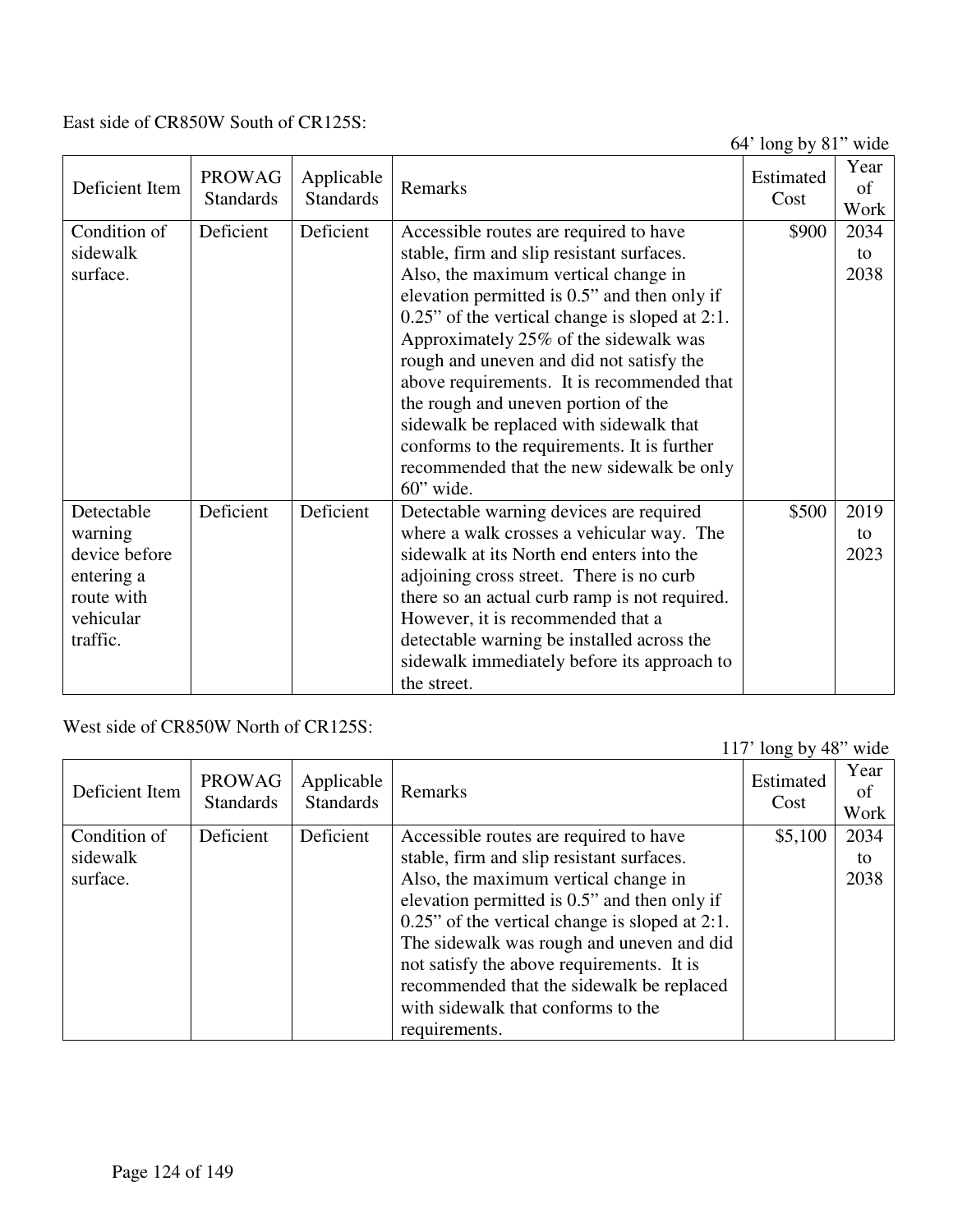West side of CR850W, South of CR120S:

121' long by 42" wide

|                |                                   |                                |                                                   | $121 \text{ IUIg } Uy = 72$ | www                |
|----------------|-----------------------------------|--------------------------------|---------------------------------------------------|-----------------------------|--------------------|
| Deficient Item | <b>PROWAG</b><br><b>Standards</b> | Applicable<br><b>Standards</b> | Remarks                                           | Estimated<br>Cost           | Year<br>of<br>Work |
| Condition of   | Deficient                         | Deficient                      | Accessible routes are required to have            | \$4,600                     | 2034               |
| sidewalk       |                                   |                                | stable, firm and slip resistant surfaces.         |                             | to                 |
| surface.       |                                   |                                | Also, the maximum vertical change in              |                             | 2038               |
|                |                                   |                                | elevation permitted is 0.5" and then only if      |                             |                    |
|                |                                   |                                | $0.25$ " of the vertical change is sloped at 2:1. |                             |                    |
|                |                                   |                                | The sidewalk was rough and uneven and did         |                             |                    |
|                |                                   |                                |                                                   |                             |                    |
|                |                                   |                                | not satisfy the above requirements. It is         |                             |                    |
|                |                                   |                                | recommended that the sidewalk be replaced         |                             |                    |
|                |                                   |                                | with sidewalk that conforms to the                |                             |                    |
|                |                                   |                                | requirements.                                     |                             |                    |
| Width of       | Deficient                         | Acceptable                     | The Proposed Accessibility Guidelines for         | \$700                       | 2034               |
| sidewalk       |                                   |                                | Pedestrian Facilities in the Public Right-of-     |                             | to                 |
|                |                                   |                                | Way requires a minimum width of 48" for           |                             | 2038               |
|                |                                   |                                | sidewalks. The ADA standard for minimum           |                             |                    |
|                |                                   |                                | width of an accessible route was 36". The         |                             |                    |
|                |                                   |                                | sidewalk was only 42" wide. While it              |                             |                    |
|                |                                   |                                | would not be necessary to replace the             |                             |                    |
|                |                                   |                                | sidewalk only because of its width, when          |                             |                    |
|                |                                   |                                | the walk is replaced because of its               |                             |                    |
|                |                                   |                                | condition, it should be widened to the            |                             |                    |
|                |                                   |                                | minimum width of 48". It is recommended           |                             |                    |
|                |                                   |                                | that the sidewalk be replaced with one            |                             |                    |
|                |                                   |                                | having a minimum width of 48".                    |                             |                    |
|                |                                   |                                |                                                   |                             |                    |

West side of CR850W North of CR120S:

|                |                                   |                                |                                                   | 253' long by 48" wide |                    |
|----------------|-----------------------------------|--------------------------------|---------------------------------------------------|-----------------------|--------------------|
| Deficient Item | <b>PROWAG</b><br><b>Standards</b> | Applicable<br><b>Standards</b> | Remarks                                           | Estimated<br>Cost     | Year<br>of<br>Work |
| Condition of   | Deficient                         | Deficient                      | Accessible routes are required to have            | \$5,500               | 2034               |
| sidewalk       |                                   |                                | stable, firm and slip resistant surfaces.         |                       | to                 |
| surface.       |                                   |                                | Also, the maximum vertical change in              |                       | 2038               |
|                |                                   |                                | elevation permitted is 0.5" and then only if      |                       |                    |
|                |                                   |                                | $0.25$ " of the vertical change is sloped at 2:1. |                       |                    |
|                |                                   |                                | Approximately 50% of the sidewalk was             |                       |                    |
|                |                                   |                                | rough and uneven and did not satisfy the          |                       |                    |
|                |                                   |                                | above requirements. It is recommended that        |                       |                    |
|                |                                   |                                | the rough and uneven portions of the              |                       |                    |
|                |                                   |                                | sidewalk be replaced with sidewalk that           |                       |                    |
|                |                                   |                                | conforms to the requirements.                     |                       |                    |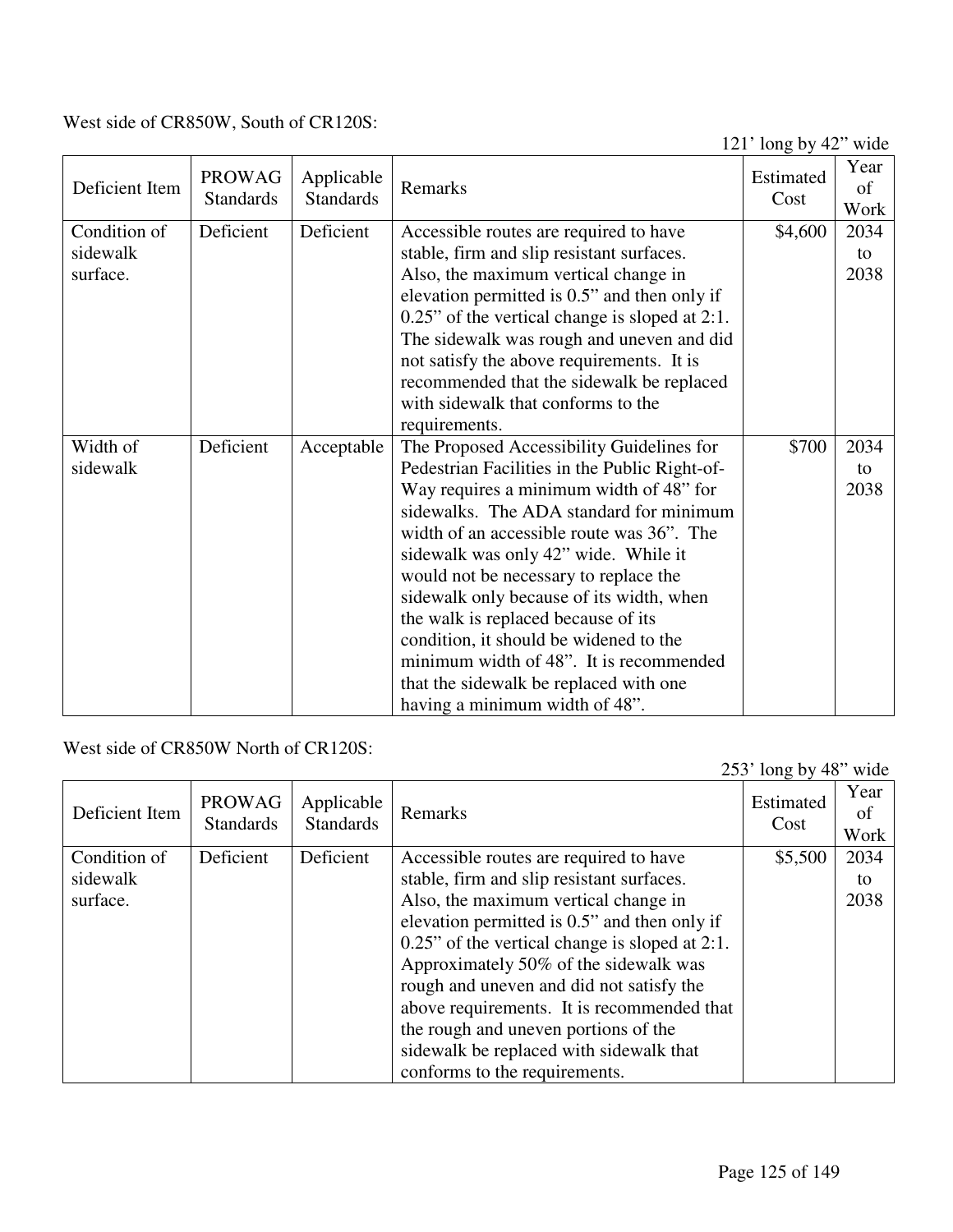| Passing areas | PROWAG Deficient | Sidewalks greater than 200' in length and   | \$100 | 2034 |
|---------------|------------------|---------------------------------------------|-------|------|
| for sidewalks | Standards        | less than 60" wide are required to have     |       | to   |
| less than 60" |                  | passing areas each 200' with a width of 60" |       | 2038 |
| in width      |                  | and a length of 60". It is recommended that |       |      |
|               |                  | the new sidewalk be constructed with such a |       |      |
|               |                  | passing area near its middle.               |       |      |

East side of CR850W North of CR120S:

|                                      |                                   |                                |                                                                                                                                                                                                                                                                                                                                                                                                                                                                                                                                                                    | $26'$ long by $42''$ wide |                    |
|--------------------------------------|-----------------------------------|--------------------------------|--------------------------------------------------------------------------------------------------------------------------------------------------------------------------------------------------------------------------------------------------------------------------------------------------------------------------------------------------------------------------------------------------------------------------------------------------------------------------------------------------------------------------------------------------------------------|---------------------------|--------------------|
| Deficient Item                       | <b>PROWAG</b><br><b>Standards</b> | Applicable<br><b>Standards</b> | Remarks                                                                                                                                                                                                                                                                                                                                                                                                                                                                                                                                                            | Estimated<br>Cost         | Year<br>of<br>Work |
| Condition of<br>sidewalk<br>surface. | Deficient                         | Deficient                      | Accessible routes are required to have<br>stable, firm and slip resistant surfaces.<br>Also, the maximum vertical change in<br>elevation permitted is 0.5" and then only if<br>$0.25$ " of the vertical change is sloped at 2:1.<br>The sidewalk was rough and uneven and did<br>not satisfy the above requirements. It is<br>recommended that the sidewalk be replaced<br>with sidewalk that conforms to the<br>requirements.                                                                                                                                     | \$1,000                   | 2034<br>to<br>2038 |
| Width of<br>sidewalk                 | Deficient                         | Acceptable                     | The Proposed Accessibility Guidelines for<br>Pedestrian Facilities in the Public Right-of-<br>Way requires a minimum width of 48" for<br>sidewalks. The ADA standard for minimum<br>width of an accessible route was 36". The<br>sidewalk was only 42" wide. While it<br>would not be necessary to replace the<br>sidewalk only because of its width, when<br>the walk is replaced because of its<br>condition, it should be widened to the<br>minimum width of 48". It is recommended<br>that the sidewalk be replaced with one<br>having a minimum width of 48". | \$200                     | 2034<br>to<br>2038 |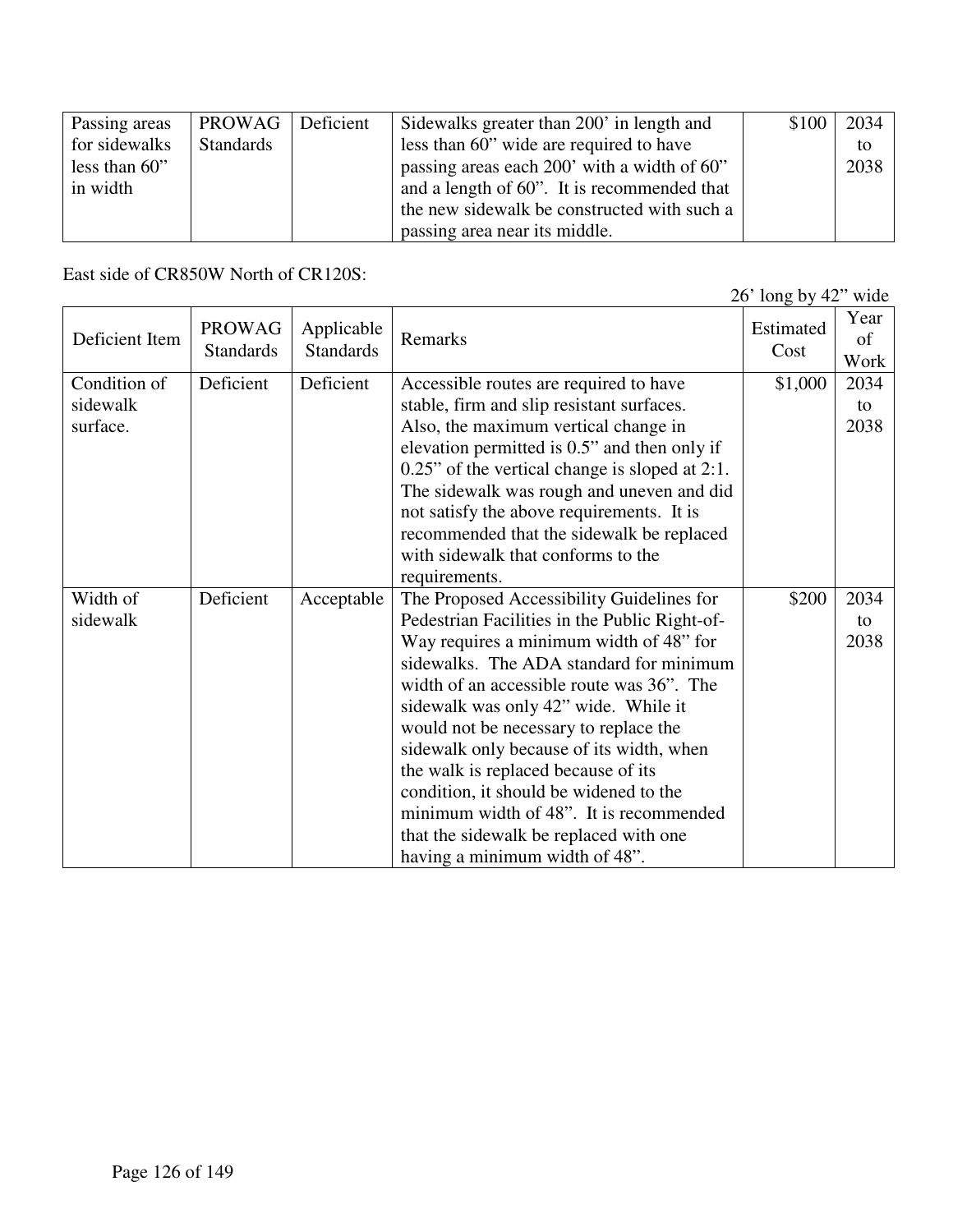### South side of CR130S East of CR845W:

74' long by 42" wide

| <b>Standards</b><br><b>Standards</b><br>Cost                                                                                                         | Work       |
|------------------------------------------------------------------------------------------------------------------------------------------------------|------------|
| Condition of<br>Deficient<br>Deficient<br>Accessible routes are required to have<br>\$2,800<br>sidewalk<br>stable, firm and slip resistant surfaces. | 2034<br>to |
| Also, the maximum vertical change in<br>surface.                                                                                                     | 2038       |
| elevation permitted is 0.5" and then only if                                                                                                         |            |
| $0.25$ " of the vertical change is sloped at 2:1.<br>The sidewalk was rough and uneven and did                                                       |            |
| not satisfy the above requirements. It is                                                                                                            |            |
| recommended that the sidewalk be replaced                                                                                                            |            |
| with sidewalk that conforms to the                                                                                                                   |            |
| requirements.                                                                                                                                        |            |
| Deficient<br>Width of<br>Acceptable<br>The Proposed Accessibility Guidelines for<br>\$400                                                            | 2034       |
| sidewalk<br>Pedestrian Facilities in the Public Right-of-                                                                                            | to         |
| Way requires a minimum width of 48" for                                                                                                              | 2038       |
| sidewalks. The ADA standard for minimum                                                                                                              |            |
| width of an accessible route was 36". The                                                                                                            |            |
| sidewalk was only 42" wide. While it                                                                                                                 |            |
| would not be necessary to replace the                                                                                                                |            |
| sidewalk only because of its width, when                                                                                                             |            |
| the walk is replaced because of its                                                                                                                  |            |
| condition, it should be widened to the                                                                                                               |            |
| minimum width of 48". It is recommended                                                                                                              |            |
| that the sidewalk be replaced with one<br>having a minimum width of 48".                                                                             |            |

North side of CR120S West of CR845W:

|                |                                   |                                |                                                   | 122' long by $46$ " wide |                    |
|----------------|-----------------------------------|--------------------------------|---------------------------------------------------|--------------------------|--------------------|
| Deficient Item | <b>PROWAG</b><br><b>Standards</b> | Applicable<br><b>Standards</b> | Remarks                                           | Estimated<br>Cost        | Year<br>οf<br>Work |
| Condition of   | Deficient                         | Deficient                      | Accessible routes are required to have            | \$5,200                  | 2034               |
| sidewalk       |                                   |                                | stable, firm and slip resistant surfaces.         |                          | to                 |
| surface.       |                                   |                                | Also, the maximum vertical change in              |                          | 2038               |
|                |                                   |                                | elevation permitted is 0.5" and then only if      |                          |                    |
|                |                                   |                                | $0.25$ " of the vertical change is sloped at 2:1. |                          |                    |
|                |                                   |                                | The sidewalk was rough and uneven and did         |                          |                    |
|                |                                   |                                | not satisfy the above requirements. It is         |                          |                    |
|                |                                   |                                | recommended that the sidewalk be replaced         |                          |                    |
|                |                                   |                                | with sidewalk that conforms to the                |                          |                    |
|                |                                   |                                | requirements.                                     |                          |                    |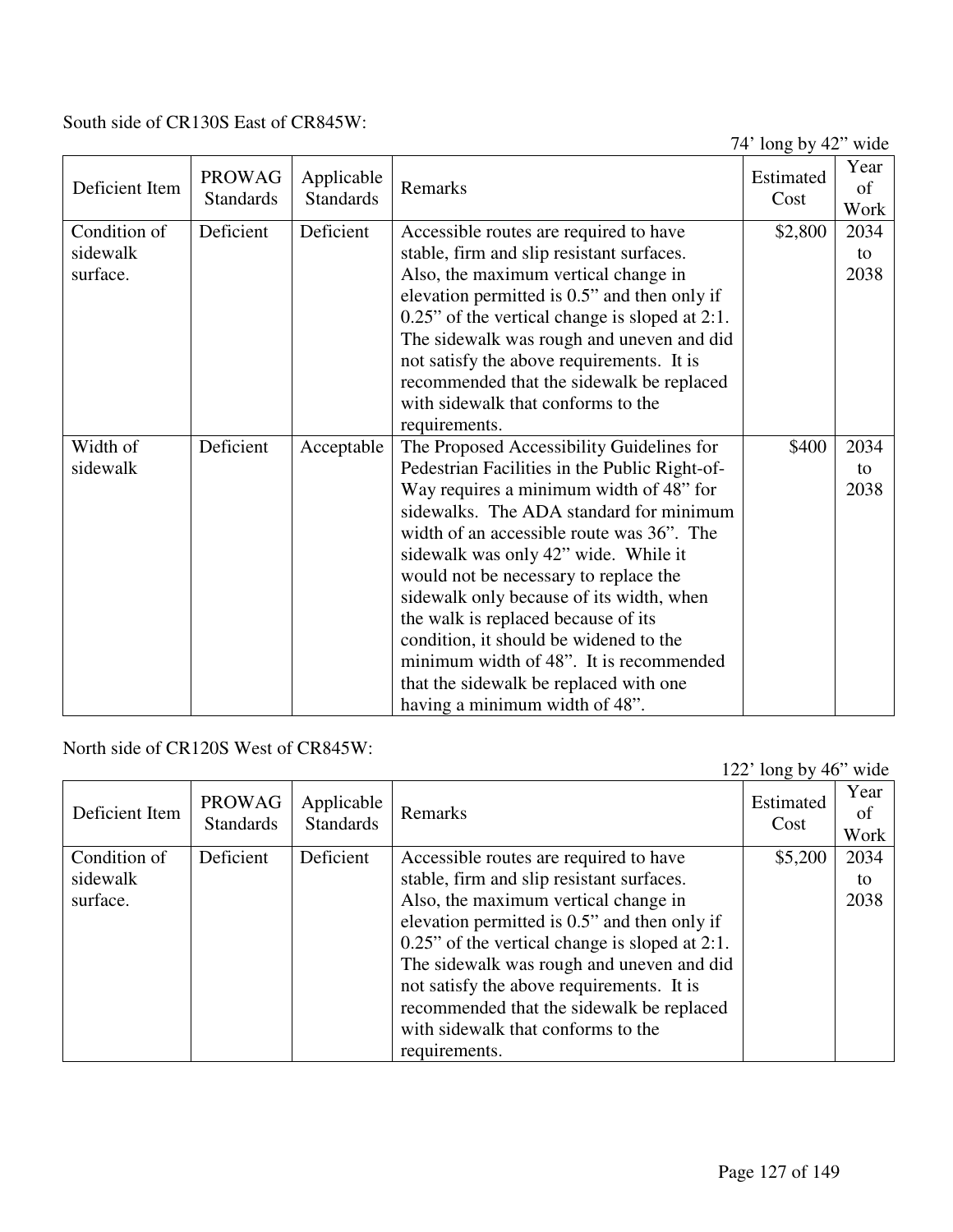| Width of | Deficient | Acceptable | The Proposed Accessibility Guidelines for     | \$200 | 2034 |
|----------|-----------|------------|-----------------------------------------------|-------|------|
| sidewalk |           |            | Pedestrian Facilities in the Public Right-of- |       | to   |
|          |           |            | Way requires a minimum width of 48" for       |       | 2038 |
|          |           |            | sidewalks. The ADA standard for minimum       |       |      |
|          |           |            | width of an accessible route was 36". The     |       |      |
|          |           |            | sidewalk was only 46" wide. While it          |       |      |
|          |           |            | would not be necessary to replace the         |       |      |
|          |           |            | sidewalk only because of its width, when      |       |      |
|          |           |            | the walk is replaced because of its           |       |      |
|          |           |            | condition, it should be widened to the        |       |      |
|          |           |            | minimum width of 48". It is recommended       |       |      |
|          |           |            | that the sidewalk be replaced with one        |       |      |
|          |           |            | having a minimum width of 48".                |       |      |

North side of CR120S East of CR850W:

| Deficient Item | <b>PROWAG</b><br><b>Standards</b> | Applicable<br><b>Standards</b> | Remarks                                           | Estimated<br>Cost | Year<br>οf<br>Work |
|----------------|-----------------------------------|--------------------------------|---------------------------------------------------|-------------------|--------------------|
| Condition of   | Deficient                         | Deficient                      | Accessible routes are required to have            | \$1,100           | 2034               |
| sidewalk       |                                   |                                | stable, firm and slip resistant surfaces.         |                   | to                 |
| surface.       |                                   |                                | Also, the maximum vertical change in              |                   | 2038               |
|                |                                   |                                | elevation permitted is 0.5" and then only if      |                   |                    |
|                |                                   |                                | $0.25$ " of the vertical change is sloped at 2:1. |                   |                    |
|                |                                   |                                | The sidewalk was rough and uneven and did         |                   |                    |
|                |                                   |                                | not satisfy the above requirements. It is         |                   |                    |
|                |                                   |                                | recommended that the sidewalk be replaced         |                   |                    |
|                |                                   |                                | with sidewalk that conforms to the                |                   |                    |
|                |                                   |                                | requirements.                                     |                   |                    |
| Width of       | Deficient                         | Acceptable                     | The Proposed Accessibility Guidelines for         | \$400             | 2034               |
| sidewalk       |                                   |                                | Pedestrian Facilities in the Public Right-of-     |                   | to                 |
|                |                                   |                                | Way requires a minimum width of 48" for           |                   | 2038               |
|                |                                   |                                | sidewalks. The ADA standard for minimum           |                   |                    |
|                |                                   |                                | width of an accessible route was 36". The         |                   |                    |
|                |                                   |                                | sidewalk was only 36" wide. While it              |                   |                    |
|                |                                   |                                | would not be necessary to replace the             |                   |                    |
|                |                                   |                                | sidewalk only because of its width, when          |                   |                    |
|                |                                   |                                | the walk is replaced because of its               |                   |                    |
|                |                                   |                                | condition, it should be widened to the            |                   |                    |
|                |                                   |                                | minimum width of 48". It is recommended           |                   |                    |
|                |                                   |                                | that the sidewalk be replaced with one            |                   |                    |
|                |                                   |                                | having a minimum width of 48".                    |                   |                    |

33' long by 36" wide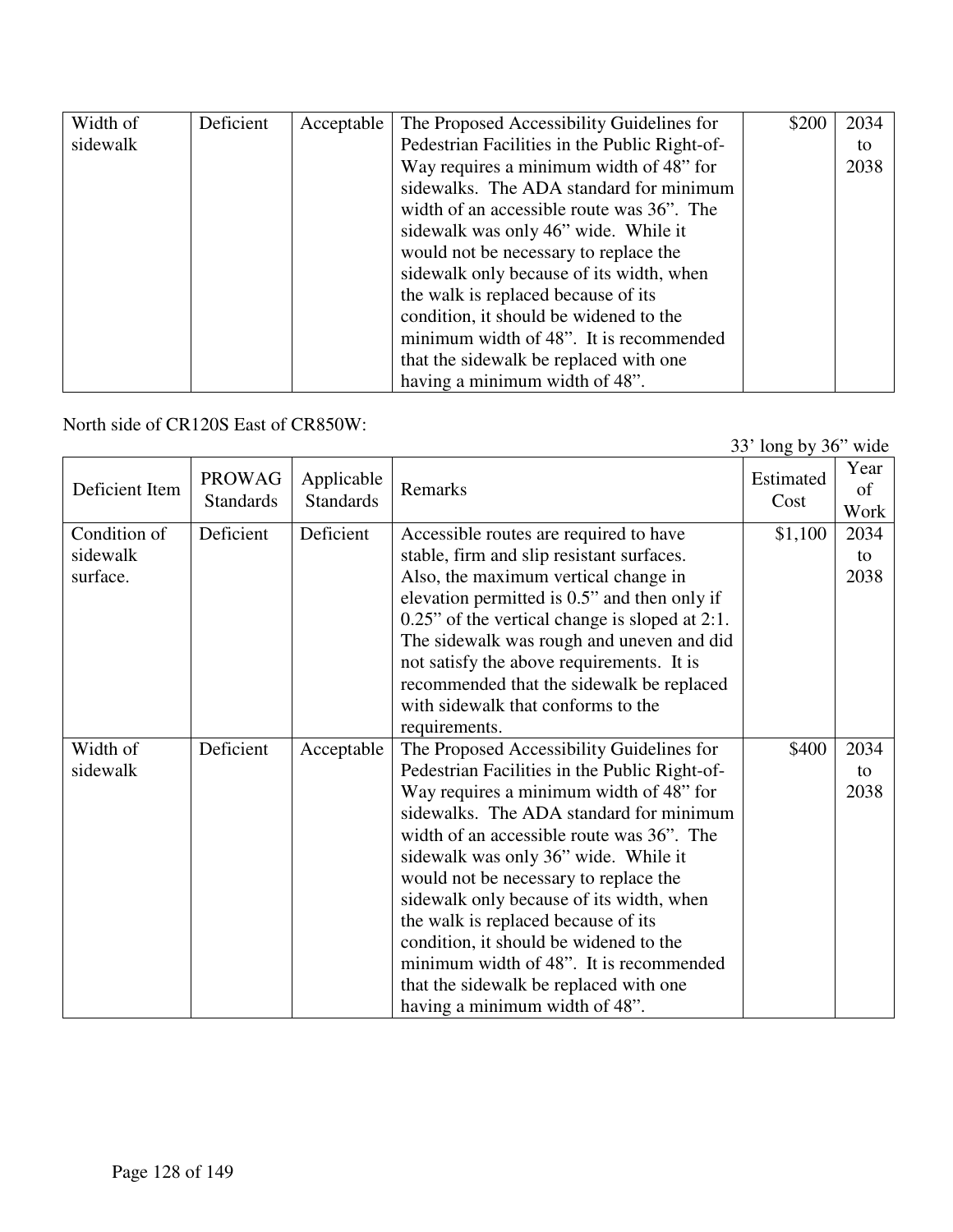## **Public Right-of-Way**

## **Community of**

# **Clarksburg:**

West side of CR700E North of CR620N:

19' long by 42" wide

| Deficient Item       | <b>PROWAG</b><br><b>Standards</b> | Applicable<br><b>Standards</b> | <b>Remarks</b>                                                                                                                                                                                                                                                                           | Estimated<br>Cost | Year<br>of<br>Work |
|----------------------|-----------------------------------|--------------------------------|------------------------------------------------------------------------------------------------------------------------------------------------------------------------------------------------------------------------------------------------------------------------------------------|-------------------|--------------------|
| Width of<br>sidewalk | Deficient                         | Acceptable                     | The Proposed Accessibility Guidelines for<br>Pedestrian Facilities in the Public Right-of-<br>Way requires a minimum width of 48" for<br>sidewalks. The ADA standard for minimum<br>width of an accessible route was 36". The<br>sidewalk was only 42" wide. No action is<br>recommended | \$0               |                    |

East side of CR700E second segment South of CR640N:

147' long by 48" wide

| Deficient Item | <b>PROWAG</b><br><b>Standards</b> | Applicable<br><b>Standards</b> | Remarks                                           | Estimated<br>Cost | Year<br>of<br>Work |
|----------------|-----------------------------------|--------------------------------|---------------------------------------------------|-------------------|--------------------|
| Condition of   | Deficient                         | Deficient                      | Accessible routes are required to have            | \$3,200           | 2034               |
| sidewalk       |                                   |                                | stable, firm and slip resistant surfaces.         |                   | to                 |
| surface.       |                                   |                                | Also, the maximum vertical change in              |                   | 2038               |
|                |                                   |                                | elevation permitted is 0.5" and then only if      |                   |                    |
|                |                                   |                                | $0.25$ " of the vertical change is sloped at 2:1. |                   |                    |
|                |                                   |                                | Approximately 50% of the sidewalk was             |                   |                    |
|                |                                   |                                | rough and uneven and did not satisfy the          |                   |                    |
|                |                                   |                                | above requirements. It is recommended that        |                   |                    |
|                |                                   |                                | the rough and uneven portion of the               |                   |                    |
|                |                                   |                                | sidewalk be replaced with sidewalk that           |                   |                    |
|                |                                   |                                | conforms to the requirements.                     |                   |                    |
| Passing areas  | Deficient                         | Deficient                      | Sidewalks greater than 200' in length and         | \$100             | 2034               |
| for sidewalks  |                                   |                                | less than 60" wide are required to have           |                   | to                 |
| less than 60"  |                                   |                                | passing areas each 200' with a width of 60"       |                   | 2038               |
| in width       |                                   |                                | and a length of 60". The total length of this     |                   |                    |
|                |                                   |                                | segment of sidewalk and the adjoining             |                   |                    |
|                |                                   |                                | segment exceeds 20' in length. It is              |                   |                    |
|                |                                   |                                | recommended that the new sidewalk be              |                   |                    |
|                |                                   |                                | constructed with such a passing area near its     |                   |                    |
|                |                                   |                                | North end.                                        |                   |                    |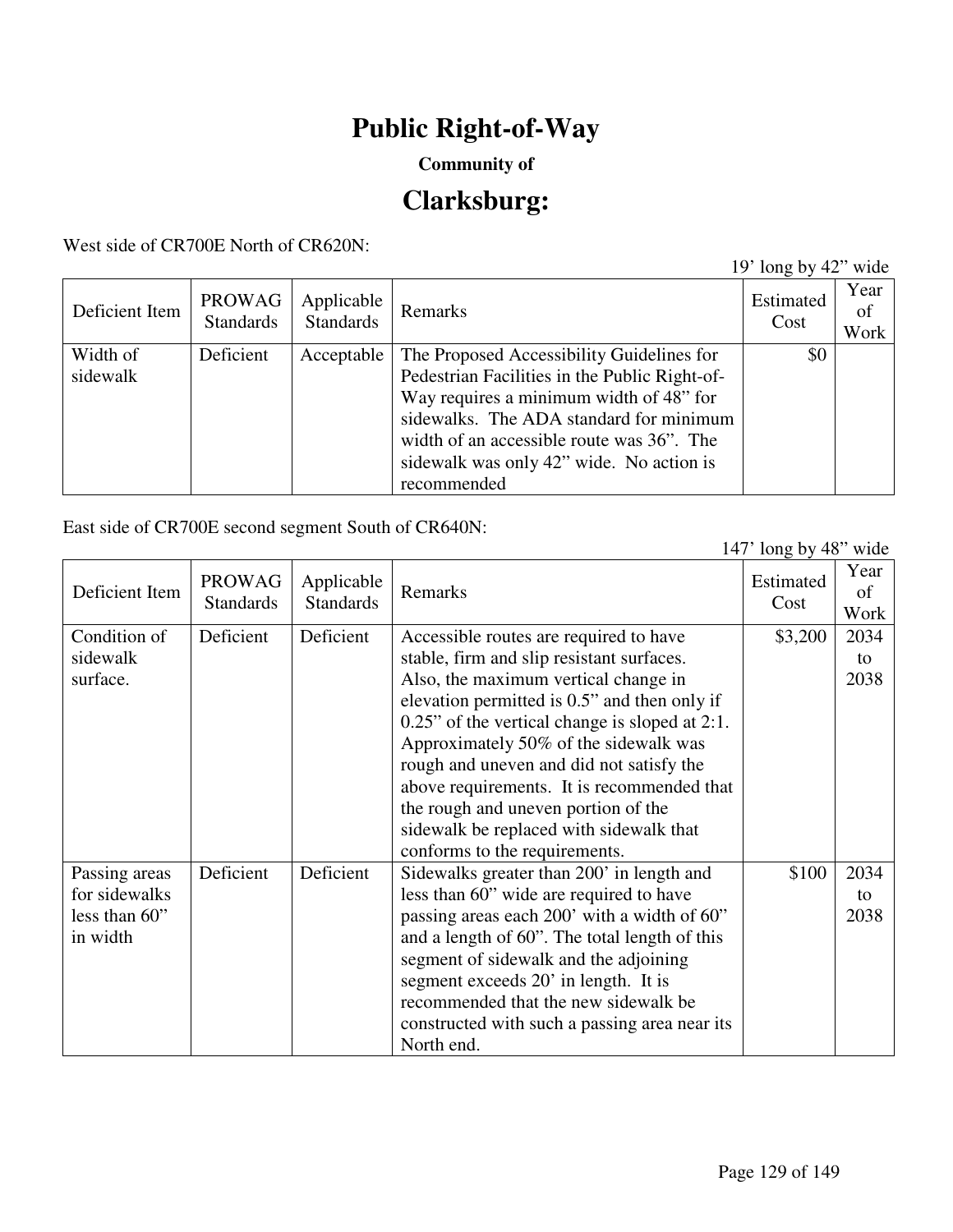East side of CR700E immediately South of CR640N:

103' long by 67" wide

|                |                                   |                                |                                                   | $100$ ROHZ UY 07  | www                |
|----------------|-----------------------------------|--------------------------------|---------------------------------------------------|-------------------|--------------------|
| Deficient Item | <b>PROWAG</b><br><b>Standards</b> | Applicable<br><b>Standards</b> | Remarks                                           | Estimated<br>Cost | Year<br>of<br>Work |
| Condition of   | Deficient                         | Deficient                      | Accessible routes are required to have            | \$5,700           | 2034               |
| sidewalk       |                                   |                                | stable, firm and slip resistant surfaces.         |                   | to                 |
| surface.       |                                   |                                | Also, the maximum vertical change in              |                   | 2038               |
|                |                                   |                                | elevation permitted is 0.5" and then only if      |                   |                    |
|                |                                   |                                | $0.25$ " of the vertical change is sloped at 2:1. |                   |                    |
|                |                                   |                                | The sidewalk was rough and uneven and did         |                   |                    |
|                |                                   |                                | not satisfy the above requirements. It is         |                   |                    |
|                |                                   |                                | recommended that the sidewalk be replaced         |                   |                    |
|                |                                   |                                | with sidewalk that conforms to the                |                   |                    |
|                |                                   |                                | requirements but is only 60" in width.            |                   |                    |
| Detectable     | Deficient                         | Deficient                      | Detectable warning devices are required           | \$500             | 2019               |
| warning        |                                   |                                | where a walk crosses a vehicular way. The         |                   | to                 |
| device before  |                                   |                                | sidewalk at its North end enters into the         |                   | 2023               |
| entering a     |                                   |                                | adjoining cross street. There is no curb          |                   |                    |
| route with     |                                   |                                | there so an actual curb ramp is not required.     |                   |                    |
| vehicular      |                                   |                                | However, it is recommended that a                 |                   |                    |
| traffic.       |                                   |                                | detectable warning be installed across the        |                   |                    |
|                |                                   |                                | sidewalk immediately before its approach to       |                   |                    |
|                |                                   |                                | the street.                                       |                   |                    |

West side of CR700E North of CR640N:

105' long by 30" wide

| Deficient Item | <b>PROWAG</b><br><b>Standards</b> | Applicable<br><b>Standards</b> | Remarks                                           | Estimated<br>Cost | Year<br>of<br>Work |
|----------------|-----------------------------------|--------------------------------|---------------------------------------------------|-------------------|--------------------|
| Condition of   | Deficient                         | Deficient                      | Accessible routes are required to have            | \$2900            | 2034               |
| sidewalk       |                                   |                                | stable, firm and slip resistant surfaces.         |                   | to                 |
| surface.       |                                   |                                | Also, the maximum vertical change in              |                   | 2038               |
|                |                                   |                                | elevation permitted is 0.5" and then only if      |                   |                    |
|                |                                   |                                | $0.25$ " of the vertical change is sloped at 2:1. |                   |                    |
|                |                                   |                                | The sidewalk was rough and uneven and did         |                   |                    |
|                |                                   |                                | not satisfy the above requirements. It is         |                   |                    |
|                |                                   |                                | recommended that the sidewalk be replaced         |                   |                    |
|                |                                   |                                | with sidewalk that conforms to the                |                   |                    |
|                |                                   |                                | requirements.                                     |                   |                    |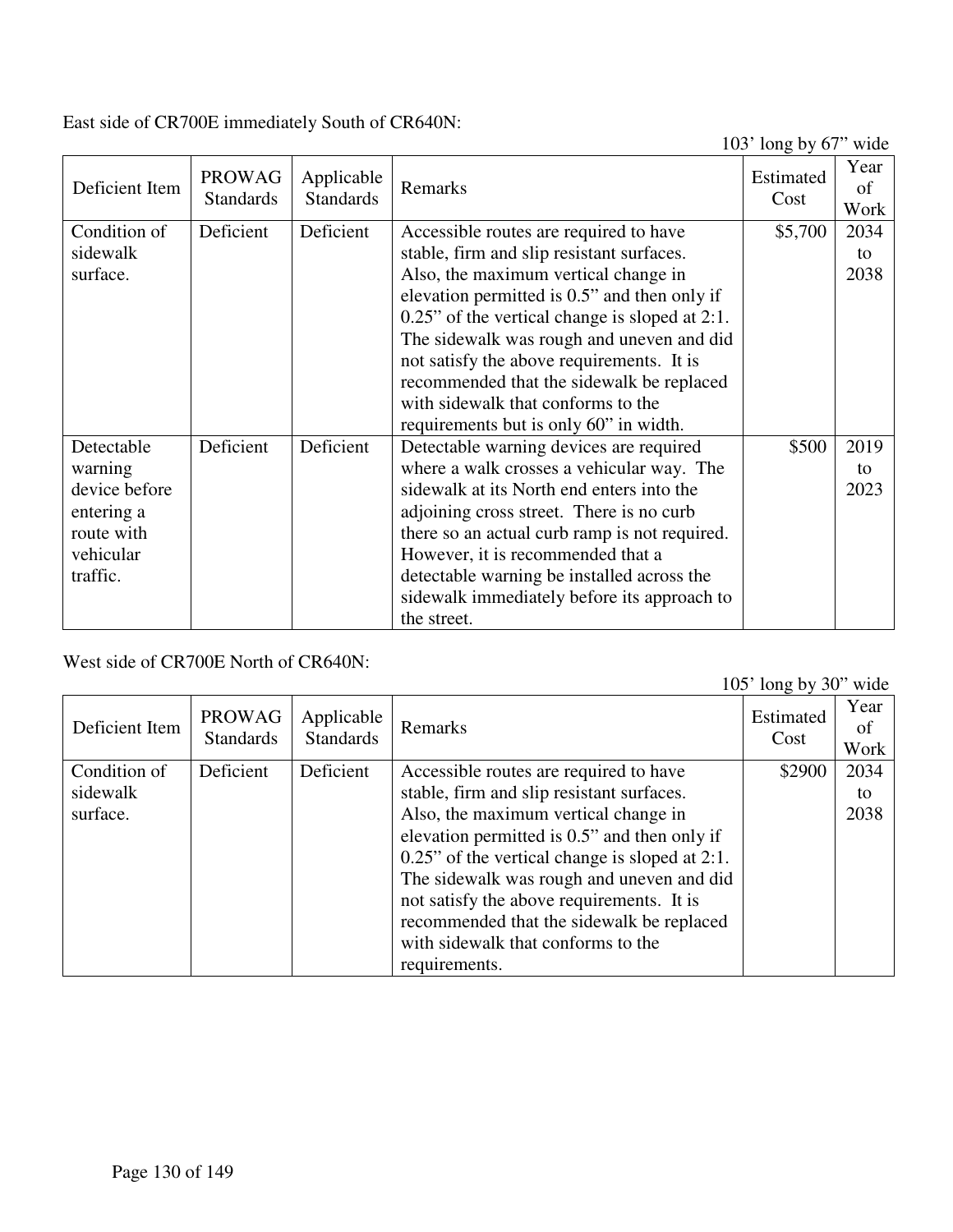| Width of | Deficient | Deficient | The Proposed Accessibility Guidelines for     | \$1,700 | 2034 |
|----------|-----------|-----------|-----------------------------------------------|---------|------|
| sidewalk |           |           | Pedestrian Facilities in the Public Right-of- |         | to   |
|          |           |           | Way requires a minimum width of 48" for       |         | 2038 |
|          |           |           | sidewalks. The ADA standard for minimum       |         |      |
|          |           |           | width of an accessible route was 36". The     |         |      |
|          |           |           | sidewalk was only 30" wide. While it          |         |      |
|          |           |           | would not be necessary to replace the         |         |      |
|          |           |           | sidewalk only because of its width, when      |         |      |
|          |           |           | the walk is replaced because of its           |         |      |
|          |           |           | condition, it should be widened to the        |         |      |
|          |           |           | minimum width of 48". It is recommended       |         |      |
|          |           |           | that the sidewalk be replaced with one        |         |      |
|          |           |           | having a minimum width of 48".                |         |      |

East side of CR700E South of CR645N:

64' long by 49" wide

| Deficient Item | 2010<br><b>Standards</b> | Applicable<br><b>Standards</b> | Remarks                                       | Estimated<br>Cost | Year<br>of<br>Work |
|----------------|--------------------------|--------------------------------|-----------------------------------------------|-------------------|--------------------|
| Width of       | Deficient                | Deficient                      | Accessible routes are required to have a      | \$700             | 2034               |
| sidewalk at    |                          |                                | minimum width of 36". An air conditioner      |                   | to                 |
| obstruction    |                          |                                | unit was located on the sidewalk and          |                   | 2038               |
|                |                          |                                | obstructed it. It is recommended that the air |                   |                    |
|                |                          |                                | conditioner unit be relocated to remove the   |                   |                    |
|                |                          |                                | obstruction or that the sidewalk be rerouted  |                   |                    |
|                |                          |                                | to pass around the unit.                      |                   |                    |
| Detectable     | Deficient                | Deficient                      | Detectable warning devices are required       | \$500             | 2019               |
| warning        |                          |                                | where a walk crosses a vehicular way. The     |                   | to                 |
| device before  |                          |                                | sidewalk at its North end enters into the     |                   | 2023               |
| entering a     |                          |                                | adjoining cross street. There is no curb      |                   |                    |
| route with     |                          |                                | there so an actual curb ramp is not required. |                   |                    |
| vehicular      |                          |                                | However, it is recommended that a             |                   |                    |
| traffic.       |                          |                                | detectable warning be installed across the    |                   |                    |
|                |                          |                                | sidewalk immediately before its approach to   |                   |                    |
|                |                          |                                | the street.                                   |                   |                    |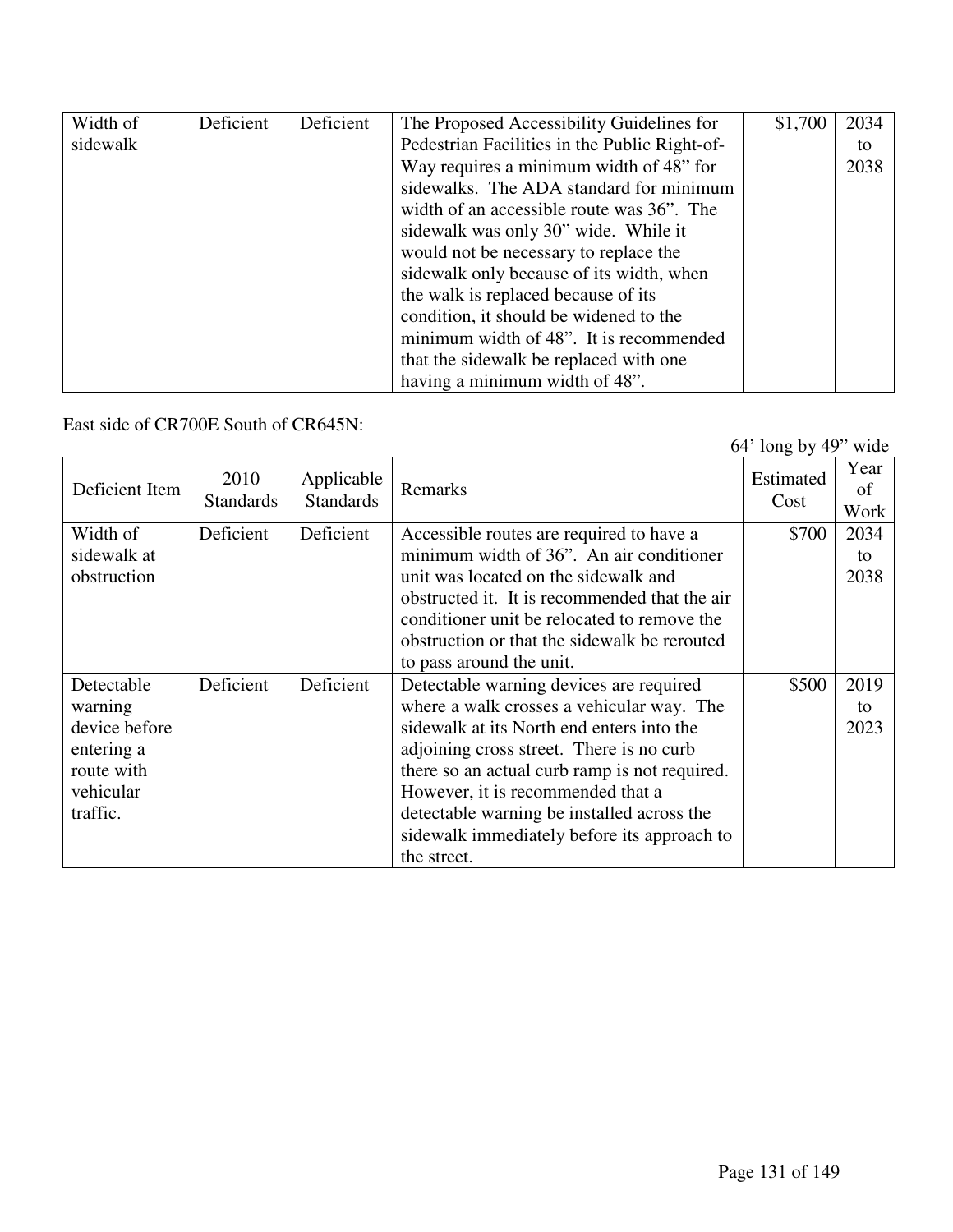East side of CR700E North of CR645N:

33' long by 43" wide

|                |                                   |                                |                                                                               | $33 \text{ m}$ iong by $73$ | www                |
|----------------|-----------------------------------|--------------------------------|-------------------------------------------------------------------------------|-----------------------------|--------------------|
| Deficient Item | <b>PROWAG</b><br><b>Standards</b> | Applicable<br><b>Standards</b> | Remarks                                                                       | Estimated<br>Cost           | Year<br>of<br>Work |
| Condition of   | Deficient                         | Deficient                      | Accessible routes are required to have                                        | \$1,300                     | 2034               |
| sidewalk       |                                   |                                | stable, firm and slip resistant surfaces.                                     |                             | to                 |
| surface.       |                                   |                                | Also, the maximum vertical change in                                          |                             | 2038               |
|                |                                   |                                | elevation permitted is 0.5" and then only if                                  |                             |                    |
|                |                                   |                                | $0.25$ " of the vertical change is sloped at 2:1.                             |                             |                    |
|                |                                   |                                | The sidewalk was rough and uneven and did                                     |                             |                    |
|                |                                   |                                | not satisfy the above requirements. It is                                     |                             |                    |
|                |                                   |                                | recommended that the sidewalk be replaced                                     |                             |                    |
|                |                                   |                                | with sidewalk that conforms to the                                            |                             |                    |
|                |                                   |                                | requirements.                                                                 |                             |                    |
| Width of       | Deficient                         | Acceptable                     | The Proposed Accessibility Guidelines for                                     | \$200                       | 2034               |
| sidewalk       |                                   |                                | Pedestrian Facilities in the Public Right-of-                                 |                             | to                 |
|                |                                   |                                | Way requires a minimum width of 48" for                                       |                             | 2038               |
|                |                                   |                                | sidewalks. The ADA standard for minimum                                       |                             |                    |
|                |                                   |                                | width of an accessible route was 36". The                                     |                             |                    |
|                |                                   |                                |                                                                               |                             |                    |
|                |                                   |                                | sidewalk was only 43" wide. While it<br>would not be necessary to replace the |                             |                    |
|                |                                   |                                |                                                                               |                             |                    |
|                |                                   |                                | sidewalk only because of its width, when                                      |                             |                    |
|                |                                   |                                | the walk is replaced because of its                                           |                             |                    |
|                |                                   |                                | condition, it should be widened to the                                        |                             |                    |
|                |                                   |                                | minimum width of 48". It is recommended                                       |                             |                    |
|                |                                   |                                | that the sidewalk be replaced with one                                        |                             |                    |
|                |                                   |                                | having a minimum width of 48".                                                |                             |                    |

West side of CR700E North of CR645N:

|                |                                   |                                |                                               | 133' long by $105$ " wide |                    |
|----------------|-----------------------------------|--------------------------------|-----------------------------------------------|---------------------------|--------------------|
| Deficient Item | <b>PROWAG</b><br><b>Standards</b> | Applicable<br><b>Standards</b> | Remarks                                       | Estimated<br>Cost         | Year<br>of<br>Work |
| Detectable     | Deficient                         | Deficient                      | Detectable warning devices are required       | \$500                     | 2019               |
| warning        |                                   |                                | where a walk crosses a vehicular way. The     |                           | to                 |
| device before  |                                   |                                | sidewalk at its South end enters into the     |                           | 2023               |
| entering a     |                                   |                                | adjoining cross street. There is no curb      |                           |                    |
| route with     |                                   |                                | there so an actual curb ramp is not required. |                           |                    |
| vehicular      |                                   |                                | However, it is recommended that a             |                           |                    |
| traffic.       |                                   |                                | detectable warning be installed across the    |                           |                    |
|                |                                   |                                | sidewalk immediately before its approach to   |                           |                    |
|                |                                   |                                | the street.                                   |                           |                    |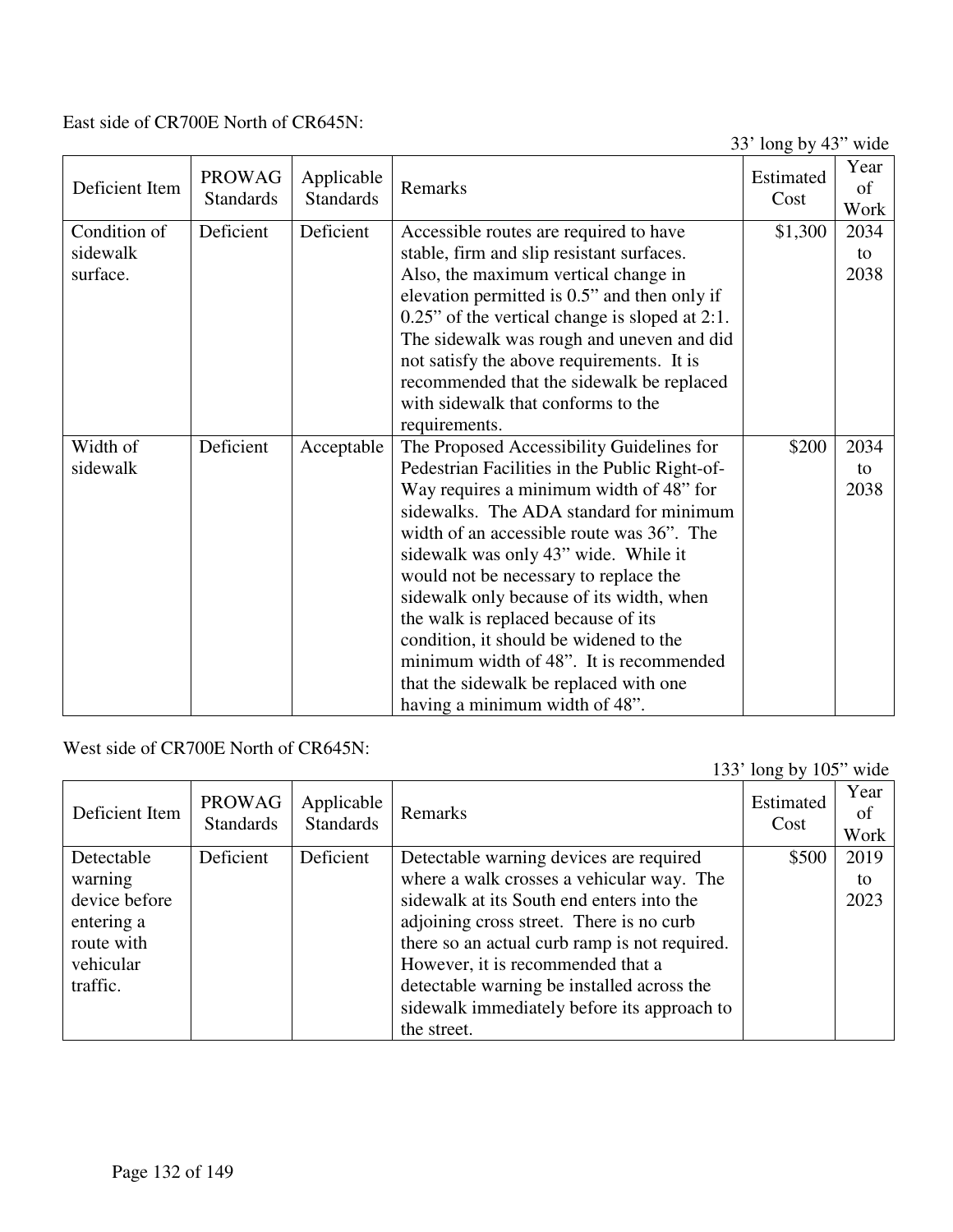#### West side of CR690E North of CR620N:

224' long by 58" wide

| Deficient Item | <b>PROWAG</b><br><b>Standards</b> | Applicable<br><b>Standards</b> | Remarks                                        | Estimated<br>Cost | Year<br>of<br>Work |
|----------------|-----------------------------------|--------------------------------|------------------------------------------------|-------------------|--------------------|
| Condition of   | Deficient                         | Deficient                      | Accessible routes are required to have         | \$6,000           | 2034               |
| sidewalk       |                                   |                                | stable, firm and slip resistant surfaces.      |                   | to                 |
| surface.       |                                   |                                | Also, the maximum vertical change in           |                   | 2038               |
|                |                                   |                                | elevation permitted is 0.5" and then only if   |                   |                    |
|                |                                   |                                | 0.25" of the vertical change is sloped at 2:1. |                   |                    |
|                |                                   |                                | An estimated one-half of the sidewalk was      |                   |                    |
|                |                                   |                                | rough and uneven and did not satisfy the       |                   |                    |
|                |                                   |                                | above requirements. It is recommended that     |                   |                    |
|                |                                   |                                | the rough and uneven sidewalk be replaced      |                   |                    |
|                |                                   |                                | with sidewalk that conforms to the             |                   |                    |
|                |                                   |                                | requirements.                                  |                   |                    |
| Passing areas  | Deficient                         | Deficient                      | Sidewalks greater than 200' in length and      | \$100             | 2034               |
| for sidewalks  |                                   |                                | less than 60" wide are required to have        |                   | to                 |
| less than 60"  |                                   |                                | passing areas each 200' with a width of 60"    |                   | 2038               |
| in width       |                                   |                                | and a length of 60". It is recommended that    |                   |                    |
|                |                                   |                                | the new sidewalk be constructed with such a    |                   |                    |
|                |                                   |                                | passing area near its middle.                  |                   |                    |

South side of CR640N West of CR690E:

68' long by 47" wide Deficient Item | PROWAG **Standards** Applicable Applicable Remarks Estimated Estimated Cost Cost Year of Work Condition of sidewalk surface. Deficient Deficient Accessible routes are required to have stable, firm and slip resistant surfaces. Also, the maximum vertical change in elevation permitted is 0.5" and then only if 0.25" of the vertical change is sloped at 2:1. The sidewalk was uneven and did not satisfy the above requirements. It is recommended that the sidewalk be replaced with sidewalk that conforms to the requirements. \$2,900 2034 to 2038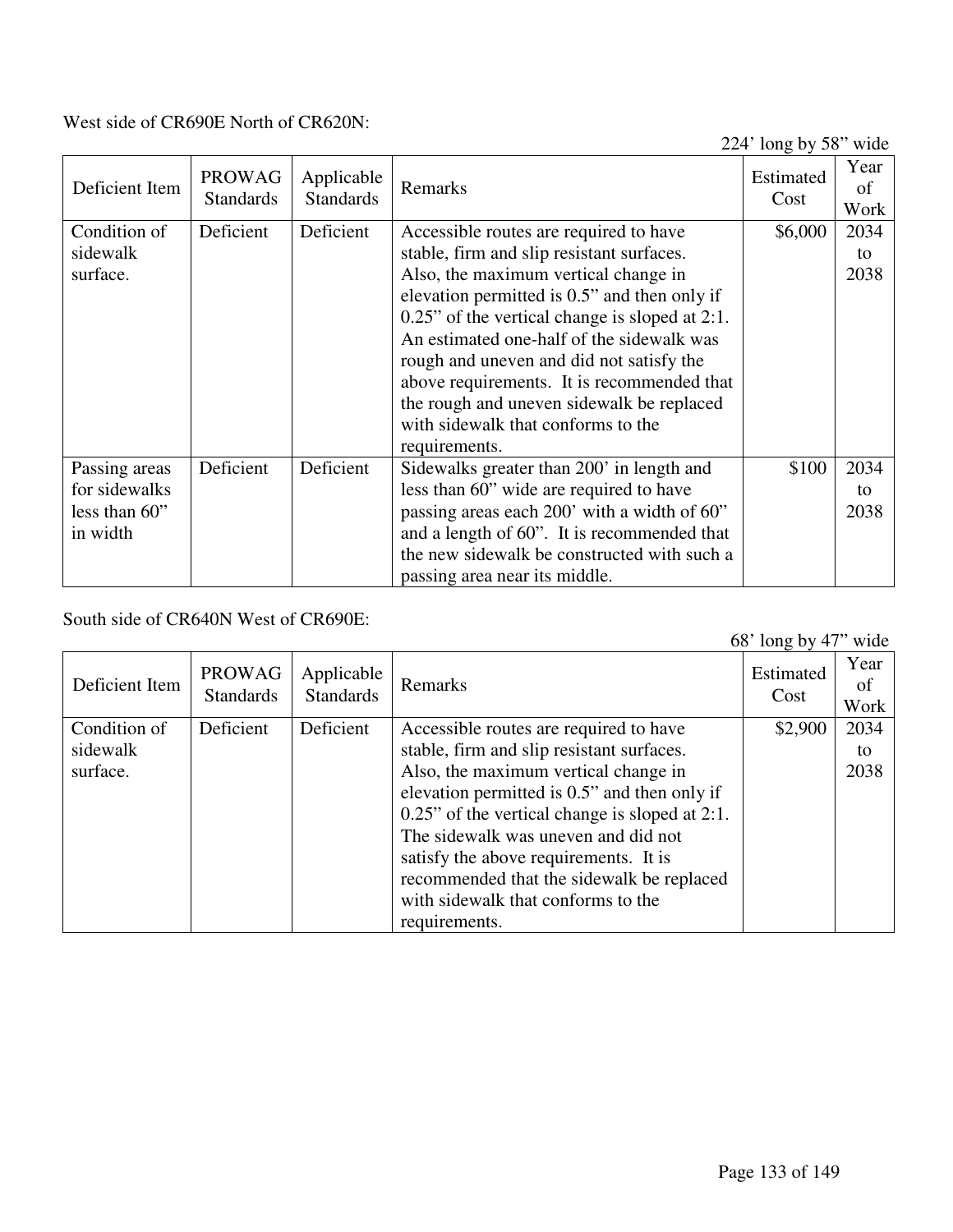| Width of | Deficient | Acceptable | The Proposed Accessibility Guidelines for     | \$100 | 2034 |
|----------|-----------|------------|-----------------------------------------------|-------|------|
| sidewalk |           |            | Pedestrian Facilities in the Public Right-of- |       | to   |
|          |           |            | Way requires a minimum width of 48" for       |       | 2038 |
|          |           |            | sidewalks. The ADA standard for minimum       |       |      |
|          |           |            | width of an accessible route was 36". The     |       |      |
|          |           |            | sidewalk was only 47" wide. While it          |       |      |
|          |           |            | would not be necessary to replace the         |       |      |
|          |           |            | sidewalk only because of its width, when      |       |      |
|          |           |            | the walk is replaced because of its           |       |      |
|          |           |            | condition, it should be widened to the        |       |      |
|          |           |            | minimum width of 48". It is recommended       |       |      |
|          |           |            | that the sidewalk be replaced with one        |       |      |
|          |           |            | having a minimum width of 48".                |       |      |

North side of CR640N West of CR690E:

132' long by 70" wide

| Deficient Item                                                                              | <b>PROWAG</b><br><b>Standards</b> | Applicable<br><b>Standards</b> | Remarks                                                                                                                                                                                                                                                                                                                                                                                                       | Estimated<br>Cost | Year<br>of<br>Work |
|---------------------------------------------------------------------------------------------|-----------------------------------|--------------------------------|---------------------------------------------------------------------------------------------------------------------------------------------------------------------------------------------------------------------------------------------------------------------------------------------------------------------------------------------------------------------------------------------------------------|-------------------|--------------------|
| Condition of<br>sidewalk<br>surface.                                                        | Deficient                         | Deficient                      | Accessible routes are required to have<br>stable, firm and slip resistant surfaces.<br>Also, the maximum vertical change in<br>elevation permitted is 0.5" and then only if<br>$0.25$ " of the vertical change is sloped at 2:1.<br>The sidewalk was rough and uneven and did<br>not satisfy the above requirements. It is<br>recommended that the sidewalk be replaced<br>with sidewalk that conforms to the | \$7,300           | 2034<br>to<br>2038 |
|                                                                                             |                                   |                                | requirements with a width of 60".                                                                                                                                                                                                                                                                                                                                                                             |                   |                    |
| Detectable<br>warning<br>device before<br>entering a<br>route with<br>vehicular<br>traffic. | Deficient                         | Deficient                      | Detectable warning devices are required<br>where a walk crosses a vehicular way. The<br>sidewalk at its East end enters into the<br>adjoining cross street. There is no curb<br>there so an actual curb ramp is not required.<br>However, it is recommended that a<br>detectable warning be installed across the<br>sidewalk immediately before its approach to<br>the street.                                | \$500             | 2019<br>to<br>2023 |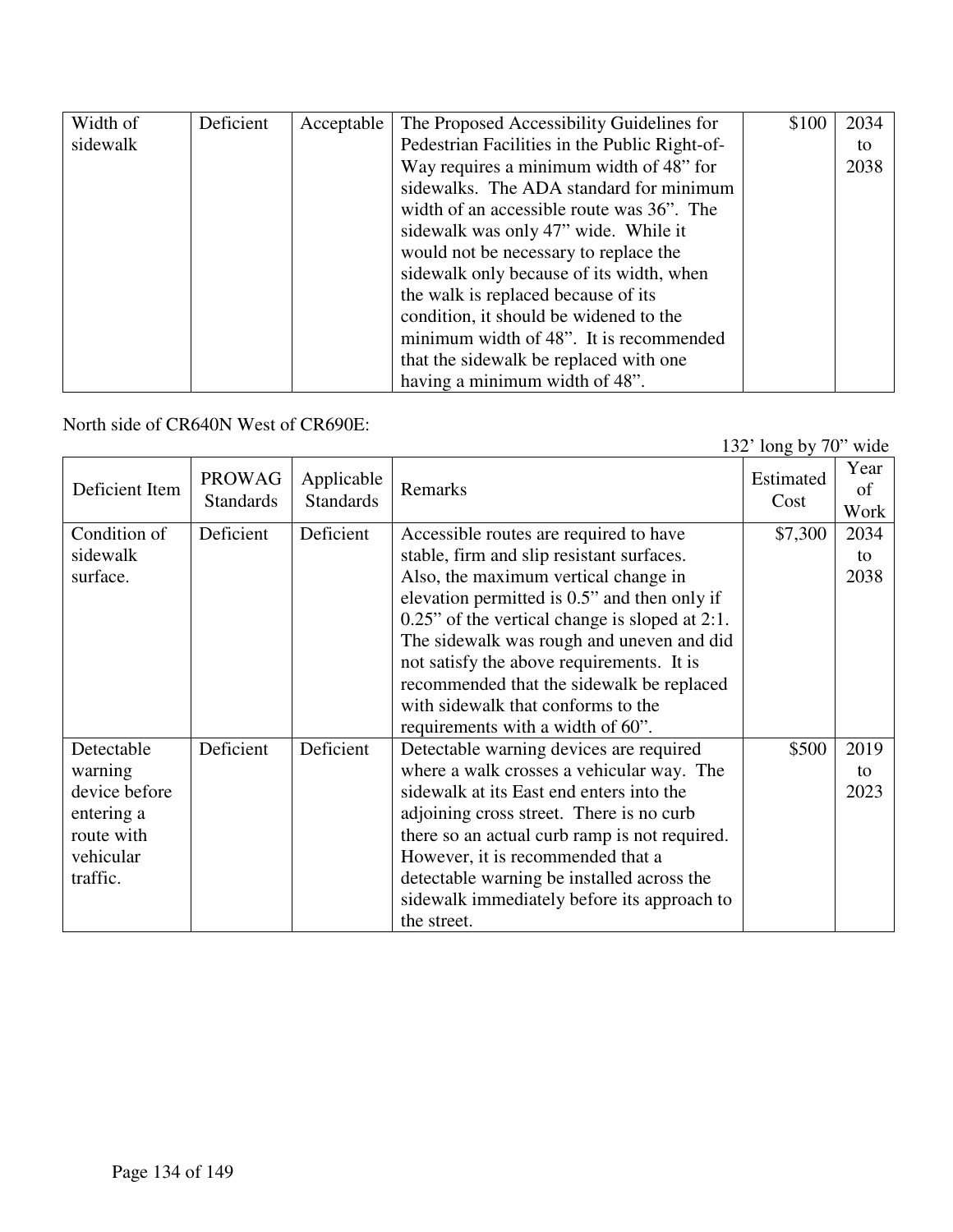North side of CR640N immediately East of CR690E:

73' long by 84" wide

| Deficient Item | <b>PROWAG</b><br><b>Standards</b> | Applicable<br><b>Standards</b> | Remarks                                           | Estimated<br>Cost | Year<br>of<br>Work |
|----------------|-----------------------------------|--------------------------------|---------------------------------------------------|-------------------|--------------------|
| Condition of   | Deficient                         | Deficient                      | Accessible routes are required to have            | \$4,000           | 2034               |
| sidewalk       |                                   |                                | stable, firm and slip resistant surfaces.         |                   | to                 |
| surface.       |                                   |                                | Also, the maximum vertical change in              |                   | 2038               |
|                |                                   |                                | elevation permitted is 0.5" and then only if      |                   |                    |
|                |                                   |                                | $0.25$ " of the vertical change is sloped at 2:1. |                   |                    |
|                |                                   |                                | The sidewalk was rough and uneven and did         |                   |                    |
|                |                                   |                                | not satisfy the above requirements. It is         |                   |                    |
|                |                                   |                                | recommended that the sidewalk be replaced         |                   |                    |
|                |                                   |                                | with sidewalk that conforms to the                |                   |                    |
|                |                                   |                                | requirements. It is further recommended           |                   |                    |
|                |                                   |                                | that the replacement sidewalk be 60" wide.        |                   |                    |

North side of CR640N immediately West of CR700E:

|                |                                   |                                |                                                   | $72'$ long by 69" wide |                    |
|----------------|-----------------------------------|--------------------------------|---------------------------------------------------|------------------------|--------------------|
| Deficient Item | <b>PROWAG</b><br><b>Standards</b> | Applicable<br><b>Standards</b> | Remarks                                           | Estimated<br>Cost      | Year<br>of<br>Work |
| Condition of   | Deficient                         | Deficient                      | Accessible routes are required to have            | \$4,000                | 2034               |
| sidewalk       |                                   |                                | stable, firm and slip resistant surfaces.         |                        | to                 |
| surface.       |                                   |                                | Also, the maximum vertical change in              |                        | 2038               |
|                |                                   |                                | elevation permitted is 0.5" and then only if      |                        |                    |
|                |                                   |                                | $0.25$ " of the vertical change is sloped at 2:1. |                        |                    |
|                |                                   |                                | The sidewalk was rough and did not satisfy        |                        |                    |
|                |                                   |                                | the above requirements. It is recommended         |                        |                    |
|                |                                   |                                | that the sidewalk be replaced with sidewalk       |                        |                    |
|                |                                   |                                | that conforms to the requirements. It is          |                        |                    |
|                |                                   |                                | further recommended that the replacement          |                        |                    |
|                |                                   |                                | sidewalk be 60" wide.                             |                        |                    |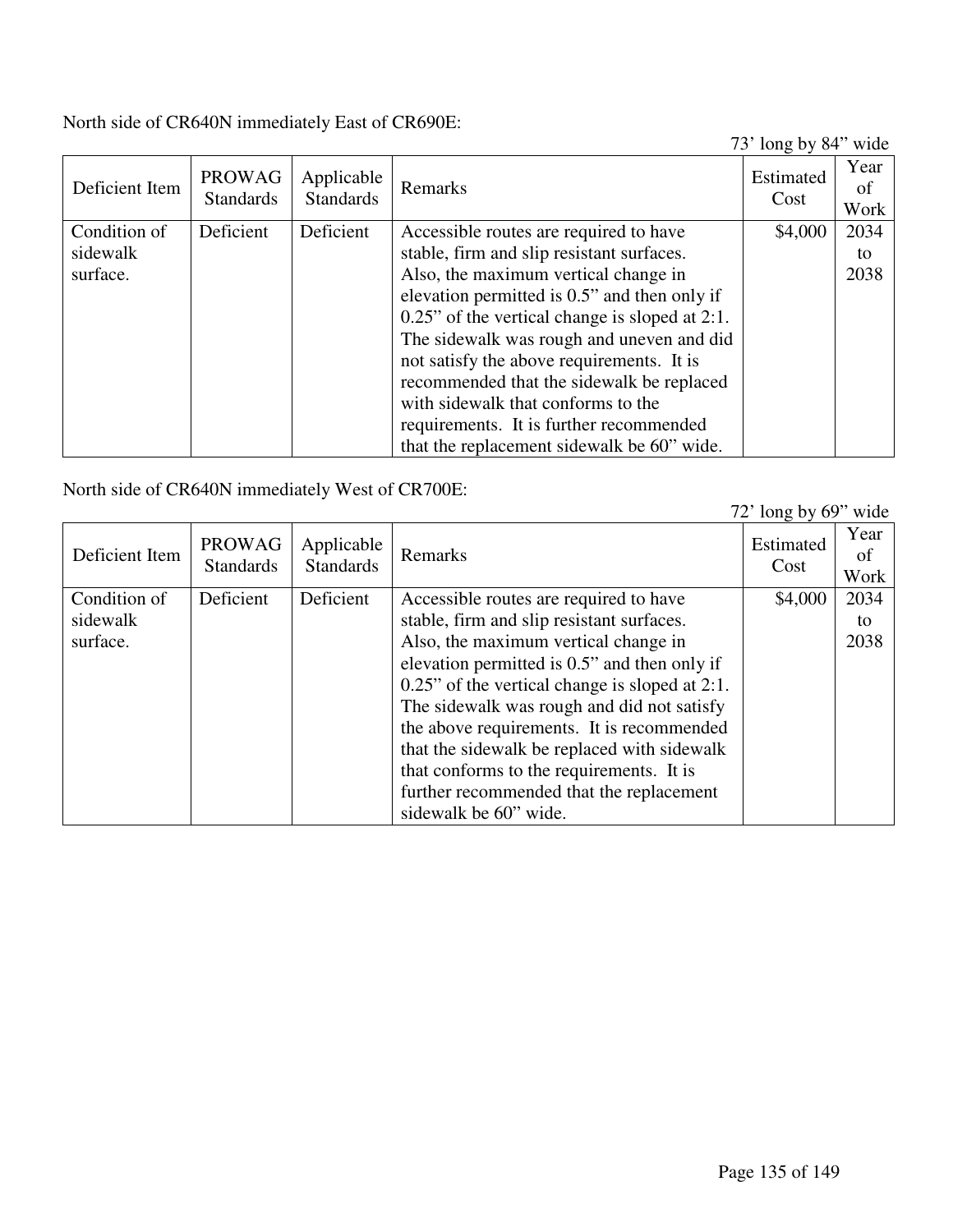South side of CR640N immediately West of CR700E:

131' long by 60" wide

| Deficient Item                                                                              | <b>PROWAG</b><br><b>Standards</b> | Applicable<br><b>Standards</b> | Remarks                                                                                                                                                                                                                                                                                                                                                                        | $1.71$ TOH <sub>2</sub> $0.900$<br>Estimated<br>Cost | Year<br>of<br>Work |
|---------------------------------------------------------------------------------------------|-----------------------------------|--------------------------------|--------------------------------------------------------------------------------------------------------------------------------------------------------------------------------------------------------------------------------------------------------------------------------------------------------------------------------------------------------------------------------|------------------------------------------------------|--------------------|
| Condition of<br>sidewalk<br>surface.                                                        | Deficient                         | Deficient                      | Accessible routes are required to have<br>stable, firm and slip resistant surfaces.<br>Also, the maximum vertical change in<br>elevation permitted is 0.5" and then only if<br>$0.25$ " of the vertical change is sloped at 2:1.<br>The sidewalk was rough and uneven and did<br>not satisfy the above requirements. It is<br>recommended that the sidewalk be replaced        | \$7,200                                              | 2034<br>to<br>2038 |
|                                                                                             |                                   |                                | with sidewalk that conforms to the<br>requirements.                                                                                                                                                                                                                                                                                                                            |                                                      |                    |
| Detectable<br>warning<br>device before<br>entering a<br>route with<br>vehicular<br>traffic. | Deficient                         | Deficient                      | Detectable warning devices are required<br>where a walk crosses a vehicular way. The<br>sidewalk at its East end enters into the<br>adjoining cross street. There is no curb<br>there so an actual curb ramp is not required.<br>However, it is recommended that a<br>detectable warning be installed across the<br>sidewalk immediately before its approach to<br>the street. | \$500                                                | 2019<br>to<br>2023 |

North side of CR640N East of CR700E:

56' long by 58" wide

| Deficient Item | <b>PROWAG</b><br><b>Standards</b> | Applicable<br><b>Standards</b> | Remarks                                           | Estimated<br>Cost | Year<br>of<br>Work |
|----------------|-----------------------------------|--------------------------------|---------------------------------------------------|-------------------|--------------------|
| Condition of   | Deficient                         | Deficient                      | Accessible routes are required to have            | \$3,000           | 2034               |
| sidewalk       |                                   |                                | stable, firm and slip resistant surfaces.         |                   | to                 |
| surface.       |                                   |                                | Also, the maximum vertical change in              |                   | 2038               |
|                |                                   |                                | elevation permitted is 0.5" and then only if      |                   |                    |
|                |                                   |                                | $0.25$ " of the vertical change is sloped at 2:1. |                   |                    |
|                |                                   |                                | The sidewalk was rough and uneven and did         |                   |                    |
|                |                                   |                                | not satisfy the above requirements. It is         |                   |                    |
|                |                                   |                                | recommended that the sidewalk be replaced         |                   |                    |
|                |                                   |                                | with sidewalk that conforms to the                |                   |                    |
|                |                                   |                                | requirements.                                     |                   |                    |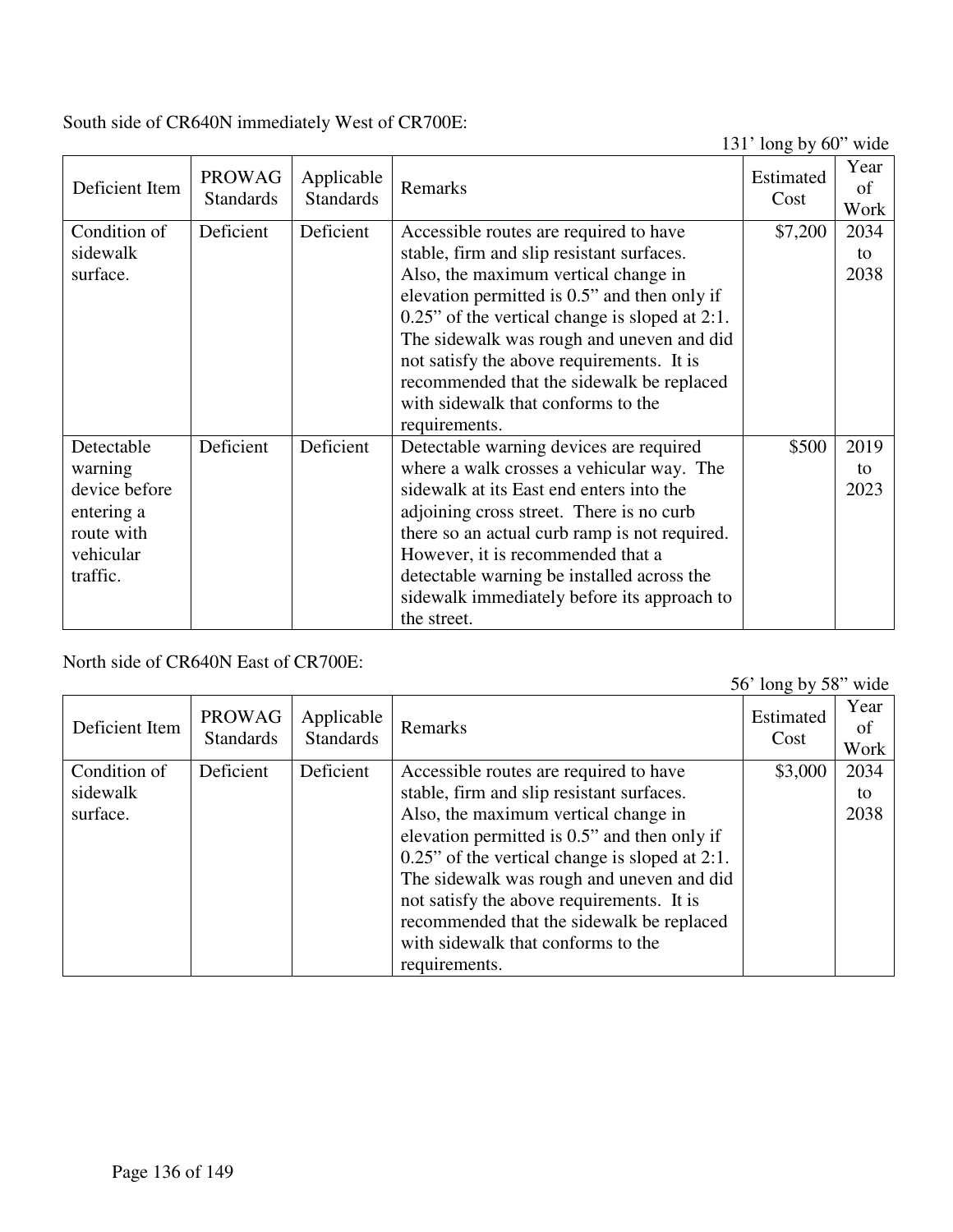| Detectable    | Deficient | Deficient | Detectable warning devices are required       | \$500 | 2019 |
|---------------|-----------|-----------|-----------------------------------------------|-------|------|
| warning       |           |           | where a walk crosses a vehicular way. The     |       | to   |
| device before |           |           | sidewalk at its West end enters into the      |       | 2023 |
| entering a    |           |           | adjoining cross street. There is no curb      |       |      |
| route with    |           |           | there so an actual curb ramp is not required. |       |      |
| vehicular     |           |           | However, it is recommended that a             |       |      |
| traffic.      |           |           | detectable warning be installed across the    |       |      |
|               |           |           | sidewalk immediately before its approach to   |       |      |
|               |           |           | the street.                                   |       |      |

South side of CR640N immediately East of CR700E:

|                |                                   |                                |                                                   | 48' long by 84" wide |                    |
|----------------|-----------------------------------|--------------------------------|---------------------------------------------------|----------------------|--------------------|
| Deficient Item | <b>PROWAG</b><br><b>Standards</b> | Applicable<br><b>Standards</b> | Remarks                                           | Estimated<br>Cost    | Year<br>of<br>Work |
| Condition of   | Deficient                         | Deficient                      | Accessible routes are required to have            | \$2,600              | 2034               |
| sidewalk       |                                   |                                | stable, firm and slip resistant surfaces.         |                      | to                 |
| surface.       |                                   |                                | Also, the maximum vertical change in              |                      | 2038               |
|                |                                   |                                | elevation permitted is 0.5" and then only if      |                      |                    |
|                |                                   |                                | $0.25$ " of the vertical change is sloped at 2:1. |                      |                    |
|                |                                   |                                | The sidewalk was rough and uneven and did         |                      |                    |
|                |                                   |                                | not satisfy the above requirements. It is         |                      |                    |
|                |                                   |                                | recommended that the sidewalk be replaced         |                      |                    |
|                |                                   |                                | with sidewalk that conforms to the                |                      |                    |
|                |                                   |                                | requirements. It is further recommended           |                      |                    |
|                |                                   |                                | that the replacement sidewalk be 60" wide.        |                      |                    |
| Detectable     | Deficient                         | Deficient                      | Detectable warning devices are required           | \$500                | 2019               |
| warning        |                                   |                                | where a walk crosses a vehicular way. The         |                      | to                 |
| device before  |                                   |                                | sidewalk at its West end enters into the          |                      | 2023               |
| entering a     |                                   |                                | adjoining cross street. There is no curb          |                      |                    |
| route with     |                                   |                                | there so an actual curb ramp is not required.     |                      |                    |
| vehicular      |                                   |                                | However, it is recommended that a                 |                      |                    |
| traffic.       |                                   |                                | detectable warning be installed across the        |                      |                    |
|                |                                   |                                | sidewalk immediately before its approach to       |                      |                    |
|                |                                   |                                | the street.                                       |                      |                    |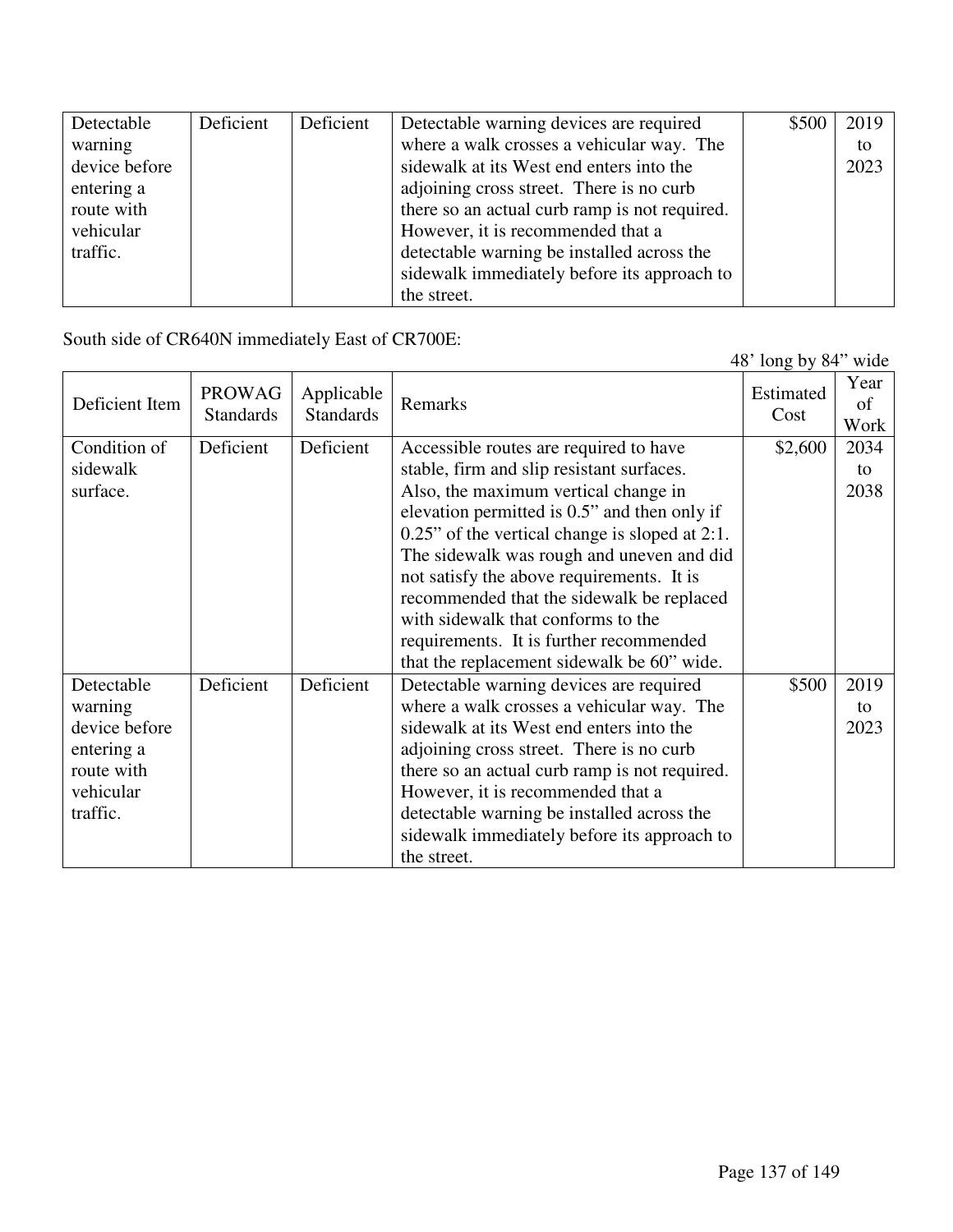South side of CR640N second segment East of CR700E:

42' long by 51" wide

|                |                                   |                                |                                                   | $-10.14 \times 10^{-1}$ |            |
|----------------|-----------------------------------|--------------------------------|---------------------------------------------------|-------------------------|------------|
| Deficient Item | <b>PROWAG</b><br><b>Standards</b> | Applicable<br><b>Standards</b> | Remarks                                           | Estimated<br>Cost       | Year<br>of |
|                |                                   |                                |                                                   |                         | Work       |
| Condition of   | Deficient                         | Deficient                      | Accessible routes are required to have            | \$2,100                 | 2034       |
| sidewalk       |                                   |                                | stable, firm and slip resistant surfaces.         |                         | to         |
| surface.       |                                   |                                | Also, the maximum vertical change in              |                         | 2038       |
|                |                                   |                                | elevation permitted is 0.5" and then only if      |                         |            |
|                |                                   |                                | $0.25$ " of the vertical change is sloped at 2:1. |                         |            |
|                |                                   |                                | The sidewalk was paved with bricks, had a         |                         |            |
|                |                                   |                                | vertical step in it and was rough and uneven.     |                         |            |
|                |                                   |                                | It did not satisfy the above requirements. It     |                         |            |
|                |                                   |                                | is recommended that the sidewalk be               |                         |            |
|                |                                   |                                | replaced with sidewalk that conforms to the       |                         |            |
|                |                                   |                                | requirements.                                     |                         |            |

South side of CR640N third segment East of CR700E:

|                                      |                                   |                                |                                                                                                                                                                                                                                                                                                                                                                                                                                                                                                                                                                    | 68' long by 36" wide |                    |
|--------------------------------------|-----------------------------------|--------------------------------|--------------------------------------------------------------------------------------------------------------------------------------------------------------------------------------------------------------------------------------------------------------------------------------------------------------------------------------------------------------------------------------------------------------------------------------------------------------------------------------------------------------------------------------------------------------------|----------------------|--------------------|
| Deficient Item                       | <b>PROWAG</b><br><b>Standards</b> | Applicable<br><b>Standards</b> | Remarks                                                                                                                                                                                                                                                                                                                                                                                                                                                                                                                                                            | Estimated<br>Cost    | Year<br>of<br>Work |
| Condition of<br>sidewalk<br>surface. | Deficient                         | Deficient                      | Accessible routes are required to have<br>stable, firm and slip resistant surfaces.<br>Also, the maximum vertical change in<br>elevation permitted is 0.5" and then only if<br>$0.25$ " of the vertical change is sloped at 2:1.<br>The sidewalk was rough and uneven and did<br>not satisfy the above requirements. It is<br>recommended that the sidewalk be replaced<br>with sidewalk that conforms to the<br>requirements.                                                                                                                                     | \$2,200              | 2034<br>to<br>2038 |
| Width of<br>sidewalk                 | Deficient                         | Acceptable                     | The Proposed Accessibility Guidelines for<br>Pedestrian Facilities in the Public Right-of-<br>Way requires a minimum width of 48" for<br>sidewalks. The ADA standard for minimum<br>width of an accessible route was 36". The<br>sidewalk was only 36" wide. While it<br>would not be necessary to replace the<br>sidewalk only because of its width, when<br>the walk is replaced because of its<br>condition, it should be widened to the<br>minimum width of 48". It is recommended<br>that the sidewalk be replaced with one<br>having a minimum width of 48". | \$700                | 2034<br>to<br>2038 |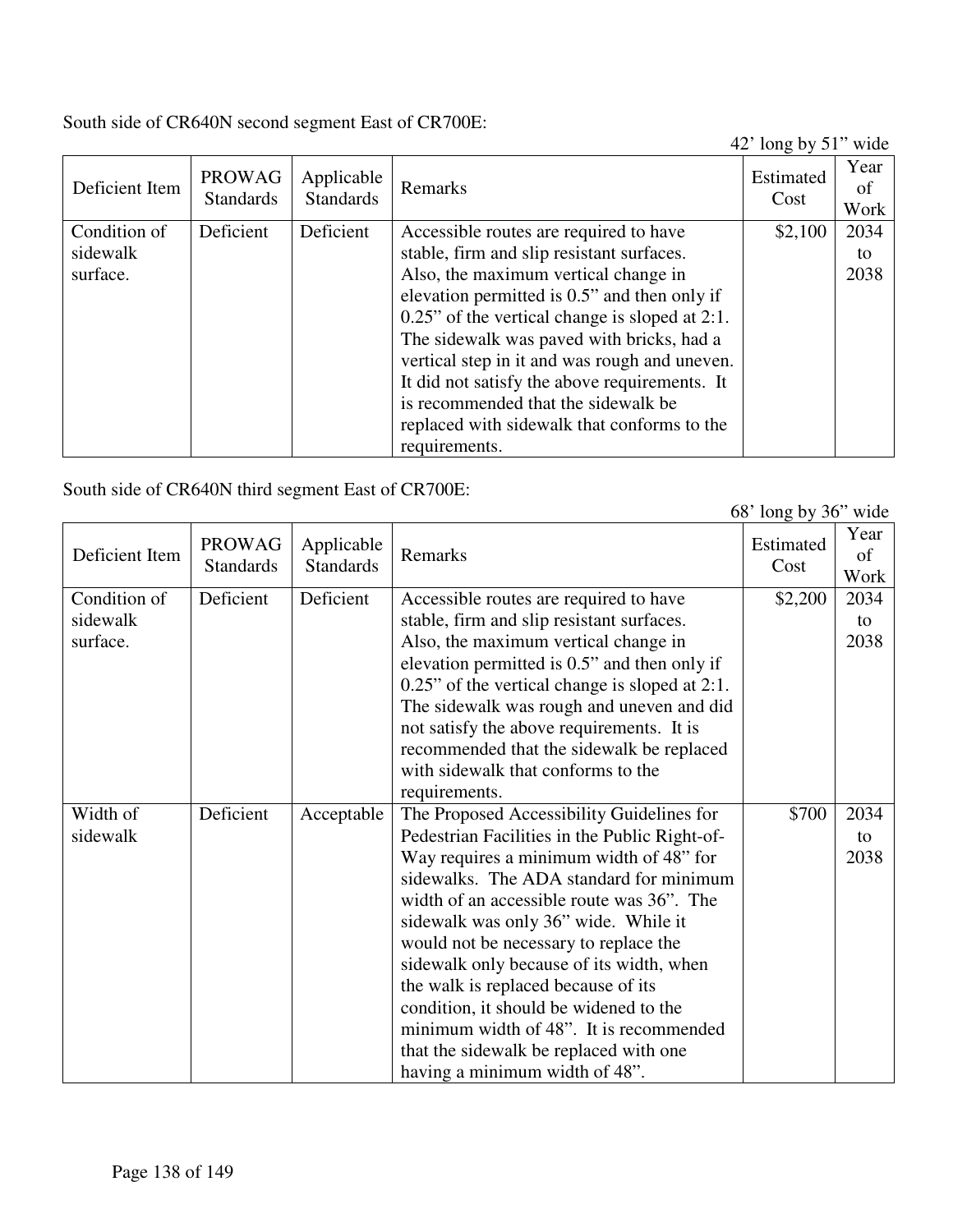# **Public Right-of-Way**

### **Community of**

## **Letts:**

North side of CR700S West of CR465W:

|                |                                   |                                |                                               | $6'$ long by $60''$ wide |                    |
|----------------|-----------------------------------|--------------------------------|-----------------------------------------------|--------------------------|--------------------|
| Deficient Item | <b>PROWAG</b><br><b>Standards</b> | Applicable<br><b>Standards</b> | Remarks                                       | Estimated<br>Cost        | Year<br>of<br>Work |
| Detectable     | Deficient                         | Deficient                      | Detectable warning devices are required       | \$500                    | 2019               |
| warning        |                                   |                                | where a walk crosses a vehicular way. The     |                          | to                 |
| device before  |                                   |                                | sidewalk at its East end enters into the      |                          | 2023               |
| entering a     |                                   |                                | adjoining cross street. There is no curb      |                          |                    |
| route with     |                                   |                                | there so an actual curb ramp is not required. |                          |                    |
| vehicular      |                                   |                                | However, it is recommended that a             |                          |                    |
| traffic.       |                                   |                                | detectable warning be installed across the    |                          |                    |
|                |                                   |                                | sidewalk immediately before its approach to   |                          |                    |
|                |                                   |                                | the street.                                   |                          |                    |

North side of CR700S West of CR460W:

|                                                                                             |                                   |                                |                                                                                                                                                                                                                                                                                                                                                                                                                                | $67'$ long by $60''$ wide |                    |
|---------------------------------------------------------------------------------------------|-----------------------------------|--------------------------------|--------------------------------------------------------------------------------------------------------------------------------------------------------------------------------------------------------------------------------------------------------------------------------------------------------------------------------------------------------------------------------------------------------------------------------|---------------------------|--------------------|
| Deficient Item                                                                              | <b>PROWAG</b><br><b>Standards</b> | Applicable<br><b>Standards</b> | Remarks                                                                                                                                                                                                                                                                                                                                                                                                                        | Estimated<br>Cost         | Year<br>of<br>Work |
| Condition of<br>sidewalk<br>surface.                                                        | Deficient                         | Deficient                      | Accessible routes are required to have<br>stable, firm and slip resistant surfaces.<br>Also, the maximum vertical change in<br>elevation permitted is 0.5" and then only if<br>$0.25$ " of the vertical change is sloped at 2:1.<br>The sidewalk was rough and uneven and did<br>not satisfy the above requirements. It is<br>recommended that the sidewalk be replaced<br>with sidewalk that conforms to the<br>requirements. | \$3,700                   | 2034<br>to<br>2038 |
| Detectable<br>warning<br>device before<br>entering a<br>route with<br>vehicular<br>traffic. | Deficient                         | Deficient                      | Detectable warning devices are required<br>where a walk crosses a vehicular way. The<br>sidewalk at its East end enters into the<br>adjoining cross street. There is no curb<br>there so an actual curb ramp is not required.<br>However, it is recommended that a<br>detectable warning be installed across the<br>sidewalk immediately before its approach to<br>the street.                                                 | \$500                     | 2019<br>to<br>2023 |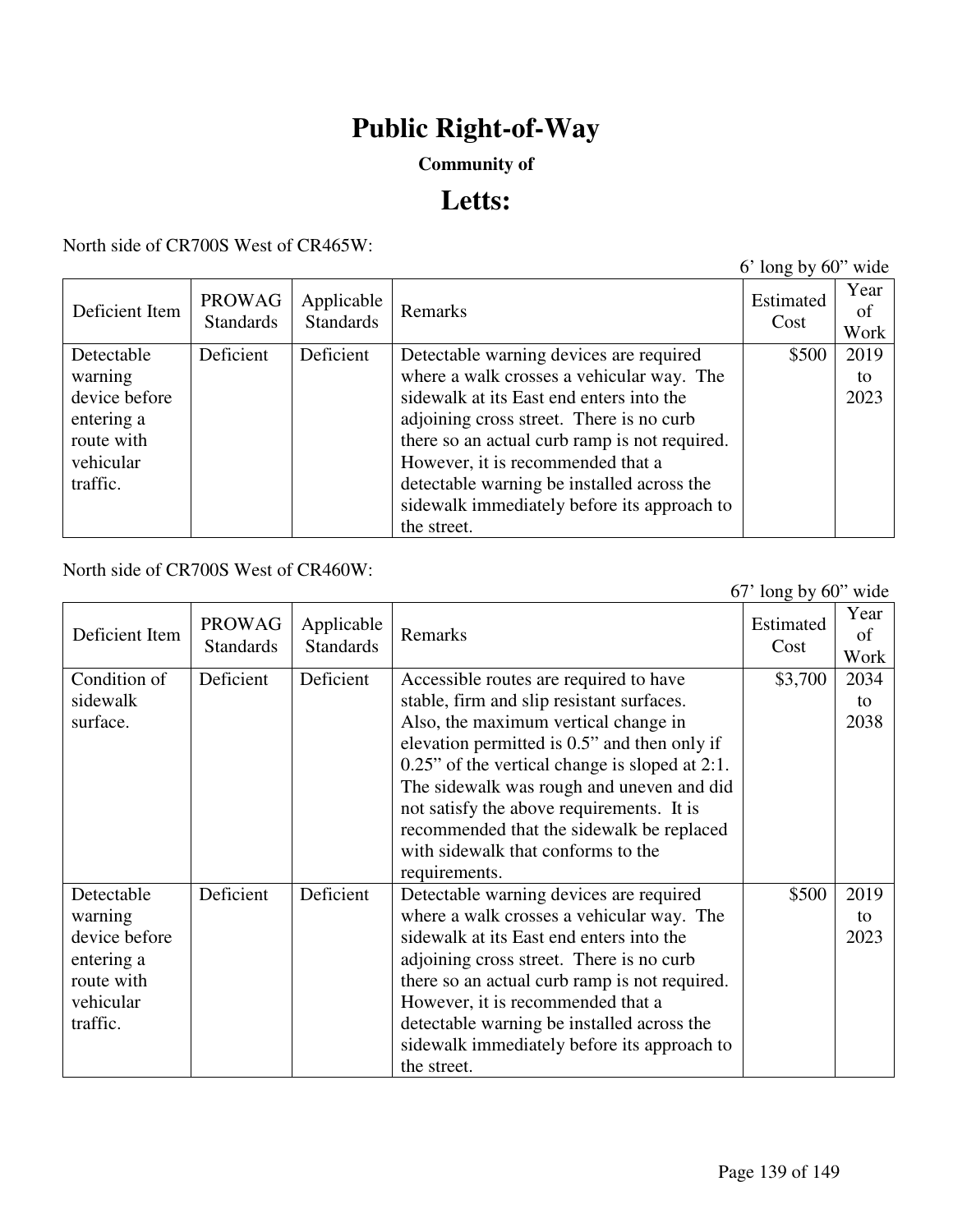North side of CR700S East of CR460W:

7' long by 48" wide

| Deficient Item | <b>PROWAG</b><br><b>Standards</b> | Applicable<br><b>Standards</b> | Remarks                                       | Estimated<br>Cost | Year<br>of<br>Work |
|----------------|-----------------------------------|--------------------------------|-----------------------------------------------|-------------------|--------------------|
| Detectable     | Deficient                         | Deficient                      | Detectable warning devices are required       | \$500             | 2019               |
| warning        |                                   |                                | where a walk crosses a vehicular way. The     |                   | to                 |
| device before  |                                   |                                | sidewalk at its West end enters into the      |                   | 2023               |
| entering a     |                                   |                                | adjoining cross street. There is no curb      |                   |                    |
| route with     |                                   |                                | there so an actual curb ramp is not required. |                   |                    |
| vehicular      |                                   |                                | However, it is recommended that a             |                   |                    |
| traffic.       |                                   |                                | detectable warning be installed across the    |                   |                    |
|                |                                   |                                | sidewalk immediately before its approach to   |                   |                    |
|                |                                   |                                | the street.                                   |                   |                    |

South side of CR700S East of CR460W:

|                |                                   |                                |                                                   | $2\pi$ TOILE UY JT | <b>WILL</b>        |
|----------------|-----------------------------------|--------------------------------|---------------------------------------------------|--------------------|--------------------|
| Deficient Item | <b>PROWAG</b><br><b>Standards</b> | Applicable<br><b>Standards</b> | Remarks                                           | Estimated<br>Cost  | Year<br>of<br>Work |
| Condition of   | Deficient                         | Deficient                      | Accessible routes are required to have            | \$700              | 2034               |
| sidewalk       |                                   |                                | stable, firm and slip resistant surfaces.         |                    | to                 |
| surface.       |                                   |                                | Also, the maximum vertical change in              |                    | 2038               |
|                |                                   |                                | elevation permitted is 0.5" and then only if      |                    |                    |
|                |                                   |                                | $0.25$ " of the vertical change is sloped at 2:1. |                    |                    |
|                |                                   |                                | The sidewalk was rough and uneven and did         |                    |                    |
|                |                                   |                                | not satisfy the above requirements. It is         |                    |                    |
|                |                                   |                                | recommended that the sidewalk be replaced         |                    |                    |
|                |                                   |                                | with sidewalk that conforms to the                |                    |                    |
|                |                                   |                                | requirements.                                     |                    |                    |
| Width of       | Deficient                         | Deficient                      | The Proposed Accessibility Guidelines for         | \$400              | 2034               |
| sidewalk       |                                   |                                | Pedestrian Facilities in the Public Right-of-     |                    | to                 |
|                |                                   |                                | Way requires a minimum width of 48" for           |                    | 2038               |
|                |                                   |                                | sidewalks. The ADA standard for minimum           |                    |                    |
|                |                                   |                                | width of an accessible route was 36". The         |                    |                    |
|                |                                   |                                | sidewalk was only 31" wide. It is                 |                    |                    |
|                |                                   |                                | recommended that the sidewalk be replaced         |                    |                    |
|                |                                   |                                | with one having a minimum width of 48".           |                    |                    |

24' long by 31" wide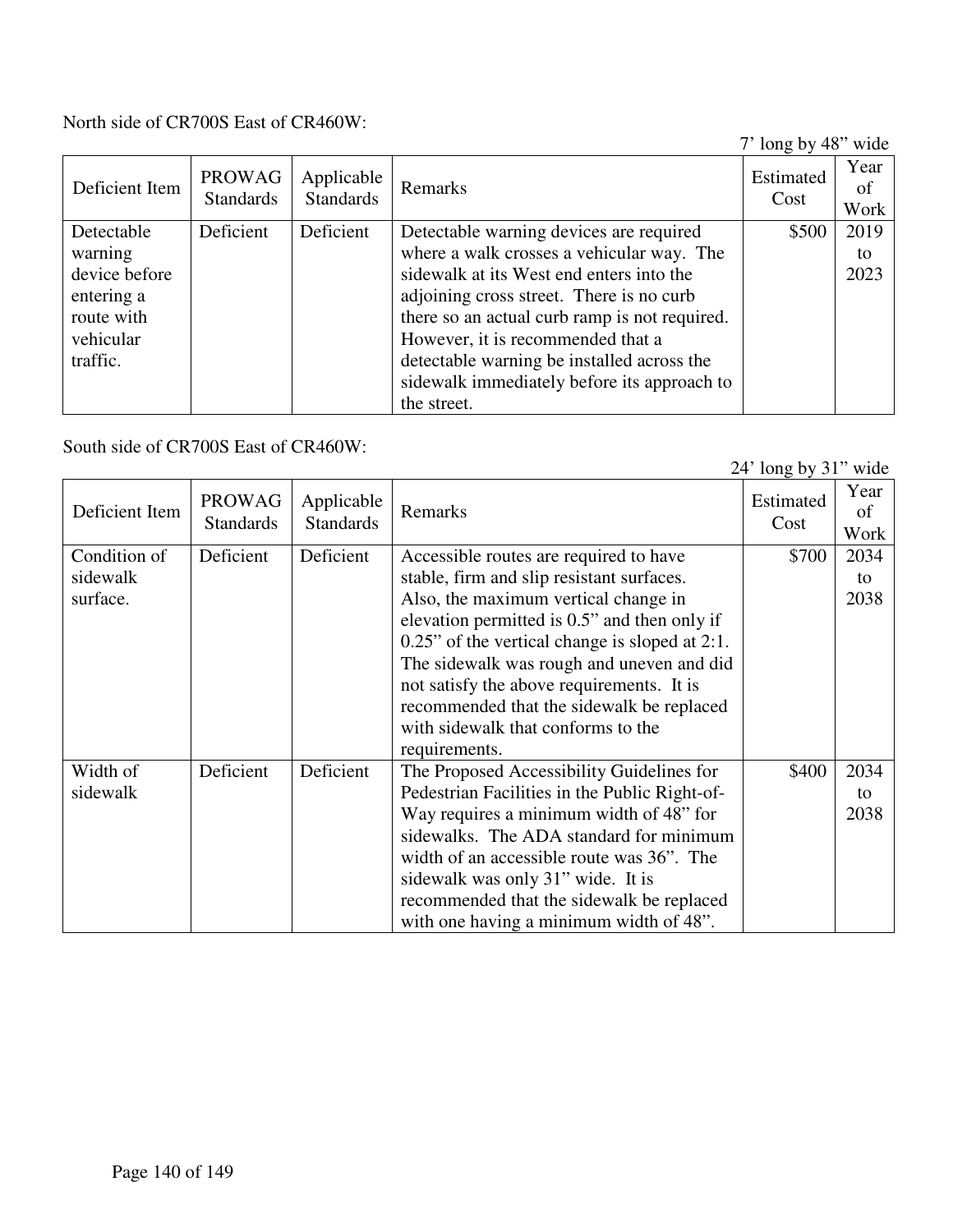#### South side of CR700S West of CR455W:

162' long by 47" wide

| Deficient Item | <b>PROWAG</b><br><b>Standards</b> | Applicable<br><b>Standards</b> | Remarks                                           | Estimated<br>Cost | Year<br>of<br>Work |
|----------------|-----------------------------------|--------------------------------|---------------------------------------------------|-------------------|--------------------|
| Condition of   | Deficient                         | Deficient                      | Accessible routes are required to have            | \$7,000           | 2034               |
| sidewalk       |                                   |                                | stable, firm and slip resistant surfaces.         |                   | to                 |
| surface.       |                                   |                                | Also, the maximum vertical change in              |                   | 2038               |
|                |                                   |                                | elevation permitted is 0.5" and then only if      |                   |                    |
|                |                                   |                                | $0.25$ " of the vertical change is sloped at 2:1. |                   |                    |
|                |                                   |                                | The sidewalk was rough and uneven and did         |                   |                    |
|                |                                   |                                | not satisfy the above requirements. It is         |                   |                    |
|                |                                   |                                |                                                   |                   |                    |
|                |                                   |                                | recommended that the sidewalk be replaced         |                   |                    |
|                |                                   |                                | with sidewalk that conforms to the                |                   |                    |
|                |                                   |                                | requirements.                                     |                   |                    |
| Width of       | Deficient                         | Acceptable                     | The Proposed Accessibility Guidelines for         | \$200             | 2034               |
| sidewalk       |                                   |                                | Pedestrian Facilities in the Public Right-of-     |                   | to                 |
|                |                                   |                                | Way requires a minimum width of 48" for           |                   | 2038               |
|                |                                   |                                | sidewalks. The ADA standard for minimum           |                   |                    |
|                |                                   |                                | width of an accessible route was 36". The         |                   |                    |
|                |                                   |                                | sidewalk was only 47" wide. While it              |                   |                    |
|                |                                   |                                | would not be necessary to replace the             |                   |                    |
|                |                                   |                                | sidewalk only because of its width, when          |                   |                    |
|                |                                   |                                | the walk is replaced because of its               |                   |                    |
|                |                                   |                                | condition, it should be widened to the            |                   |                    |
|                |                                   |                                | minimum width of 48". It is recommended           |                   |                    |
|                |                                   |                                | that the sidewalk be replaced with one            |                   |                    |
|                |                                   |                                | having a minimum width of 48".                    |                   |                    |
| Detectable     | Deficient                         | Deficient                      | Detectable warning devices are required           | \$500             | 2019               |
| warning        |                                   |                                | where a walk crosses a vehicular way. The         |                   | to                 |
| device before  |                                   |                                | sidewalk at its West end enters into the          |                   | 2023               |
| entering a     |                                   |                                | adjoining cross street. There is no curb          |                   |                    |
| route with     |                                   |                                | there so an actual curb ramp is not required.     |                   |                    |
| vehicular      |                                   |                                | However, it is recommended that a                 |                   |                    |
| traffic.       |                                   |                                | detectable warning be installed across the        |                   |                    |
|                |                                   |                                | sidewalk immediately before its approach to       |                   |                    |
|                |                                   |                                | the street.                                       |                   |                    |
|                |                                   |                                |                                                   |                   |                    |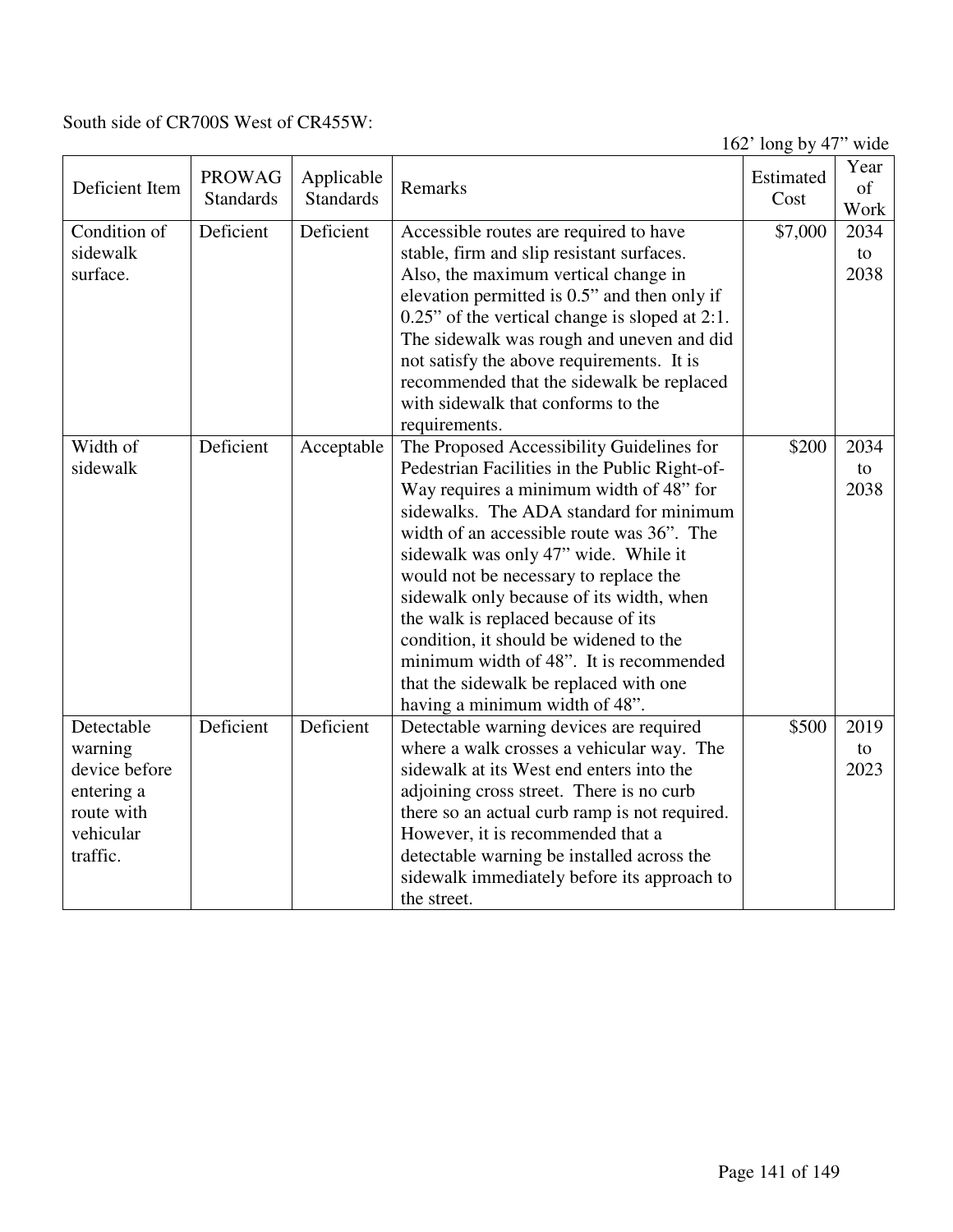#### North side of CR700S East of CR455W:

28' long by 46" wide

|                |                  |                  |                                                | $20 \text{ min}$ $0 \text{ y}$ $10$ | $\cdots$<br>Year |
|----------------|------------------|------------------|------------------------------------------------|-------------------------------------|------------------|
| Deficient Item | <b>PROWAG</b>    | Applicable       | Remarks                                        | Estimated                           | of               |
|                | <b>Standards</b> | <b>Standards</b> |                                                | Cost                                | Work             |
| Condition of   | Deficient        | Deficient        | Accessible routes are required to have         | \$1,200                             | 2034             |
| sidewalk       |                  |                  | stable, firm and slip resistant surfaces.      |                                     | to               |
| surface.       |                  |                  | Also, the maximum vertical change in           |                                     | 2038             |
|                |                  |                  |                                                |                                     |                  |
|                |                  |                  | elevation permitted is 0.5" and then only if   |                                     |                  |
|                |                  |                  | 0.25" of the vertical change is sloped at 2:1. |                                     |                  |
|                |                  |                  | The sidewalk was rough and uneven and did      |                                     |                  |
|                |                  |                  | not satisfy the above requirements. It is      |                                     |                  |
|                |                  |                  | recommended that the sidewalk be replaced      |                                     |                  |
|                |                  |                  | with sidewalk that conforms to the             |                                     |                  |
|                |                  |                  | requirements.                                  |                                     |                  |
| Width of       | Deficient        | Acceptable       | The Proposed Accessibility Guidelines for      | \$100                               | 2034             |
| sidewalk       |                  |                  | Pedestrian Facilities in the Public Right-of-  |                                     | to               |
|                |                  |                  | Way requires a minimum width of 48" for        |                                     | 2038             |
|                |                  |                  | sidewalks. The ADA standard for minimum        |                                     |                  |
|                |                  |                  | width of an accessible route was 36". The      |                                     |                  |
|                |                  |                  | sidewalk was only 46" wide. While it           |                                     |                  |
|                |                  |                  | would not be necessary to replace the          |                                     |                  |
|                |                  |                  | sidewalk only because of its width, when       |                                     |                  |
|                |                  |                  | the walk is replaced because of its            |                                     |                  |
|                |                  |                  | condition, it should be widened to the         |                                     |                  |
|                |                  |                  | minimum width of 48". It is recommended        |                                     |                  |
|                |                  |                  | that the sidewalk be replaced with one         |                                     |                  |
|                |                  |                  | having a minimum width of 48".                 |                                     |                  |
|                |                  |                  |                                                |                                     |                  |

#### South side of CR700S East of CR455W:

162' long by 46" wide Deficient Item  $PROWAG$ Standards Applicable Applicable Remarks Estimated Estimated Cost Cost Year of Work Width of sidewalk Deficient | Acceptable | The Proposed Accessibility Guidelines for Pedestrian Facilities in the Public Right-of-Way requires a minimum width of 48" for sidewalks. The ADA standard for minimum width of an accessible route was 36". The sidewalk was only 46" wide. No action is recommended. \$0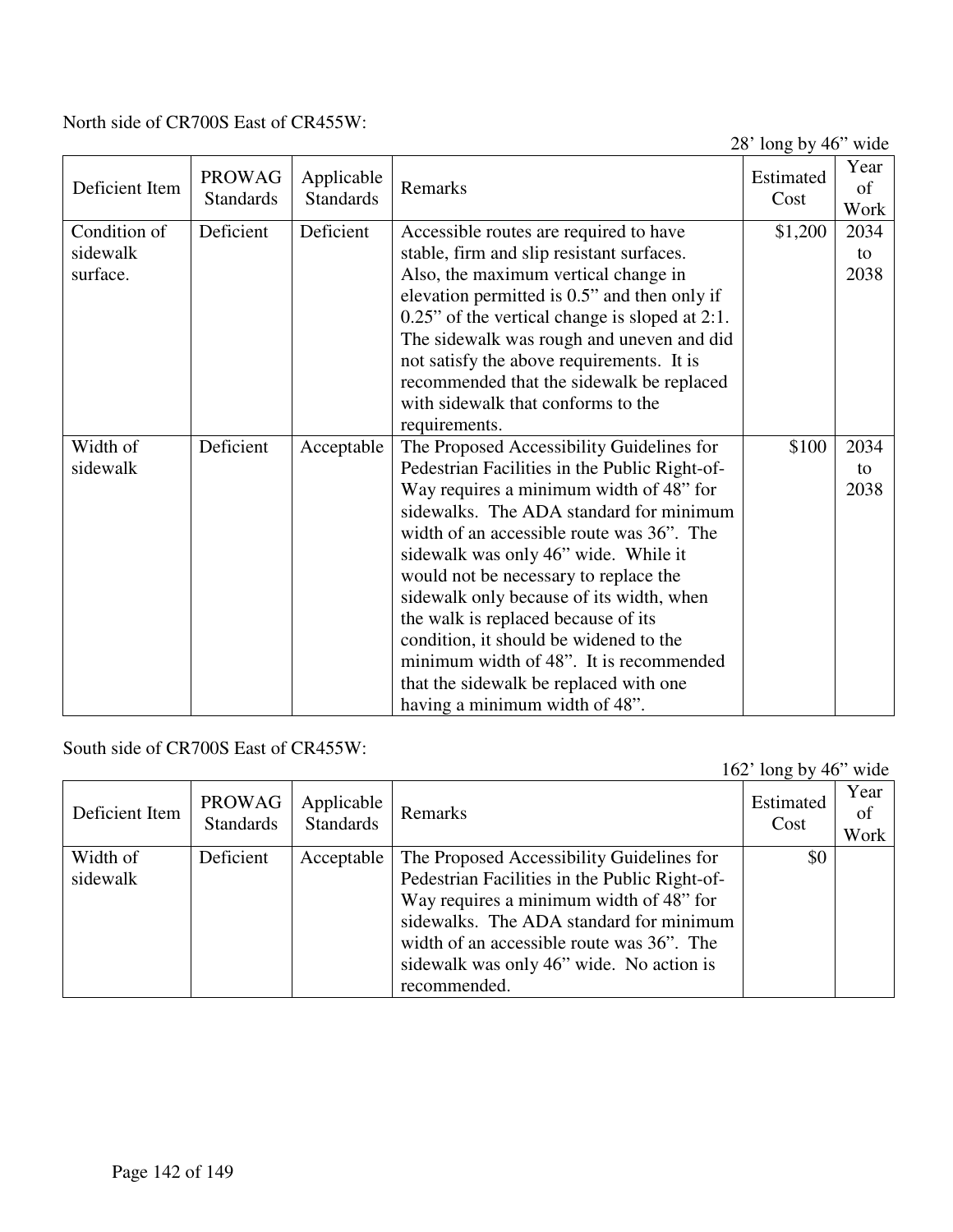South side of CR700S second segment East of CR455W:

58' long by 60" wide

| Deficient Item | <b>PROWAG</b><br><b>Standards</b> | Applicable<br><b>Standards</b> | Remarks                                           | Estimated<br>Cost | Year<br>of<br>Work |
|----------------|-----------------------------------|--------------------------------|---------------------------------------------------|-------------------|--------------------|
| Condition of   | Deficient                         | Deficient                      | Accessible routes are required to have            | \$3,200           | 2034               |
| sidewalk       |                                   |                                | stable, firm and slip resistant surfaces.         |                   | to                 |
| surface.       |                                   |                                | Also, the maximum vertical change in              |                   | 2038               |
|                |                                   |                                | elevation permitted is 0.5" and then only if      |                   |                    |
|                |                                   |                                | $0.25$ " of the vertical change is sloped at 2:1. |                   |                    |
|                |                                   |                                | The sidewalk was rough and uneven and did         |                   |                    |
|                |                                   |                                | not satisfy the above requirements. It is         |                   |                    |
|                |                                   |                                | recommended that the sidewalk be replaced         |                   |                    |
|                |                                   |                                | with sidewalk that conforms to the                |                   |                    |
|                |                                   |                                | requirements.                                     |                   |                    |

South side of CR700S third segment East of CR455W:

|                |                                   |                                |                                                   | $0.9$ TOILE $0.9$ T | <b>WILL</b>        |
|----------------|-----------------------------------|--------------------------------|---------------------------------------------------|---------------------|--------------------|
| Deficient Item | <b>PROWAG</b><br><b>Standards</b> | Applicable<br><b>Standards</b> | Remarks                                           | Estimated<br>Cost   | Year<br>of<br>Work |
| Condition of   | Deficient                         | Deficient                      | Accessible routes are required to have            | \$2,700             | 2034               |
| sidewalk       |                                   |                                | stable, firm and slip resistant surfaces.         |                     | to                 |
| surface.       |                                   |                                | Also, the maximum vertical change in              |                     | 2038               |
|                |                                   |                                | elevation permitted is 0.5" and then only if      |                     |                    |
|                |                                   |                                | $0.25$ " of the vertical change is sloped at 2:1. |                     |                    |
|                |                                   |                                | The sidewalk was rough and uneven and did         |                     |                    |
|                |                                   |                                | not satisfy the above requirements. It is         |                     |                    |
|                |                                   |                                | recommended that the sidewalk be replaced         |                     |                    |
|                |                                   |                                | with sidewalk that conforms to the                |                     |                    |
|                |                                   |                                | requirements.                                     |                     |                    |
| Width of       | Deficient                         | Acceptable                     | The Proposed Accessibility Guidelines for         | \$100               | 2034               |
| sidewalk       |                                   |                                | Pedestrian Facilities in the Public Right-of-     |                     | to                 |
|                |                                   |                                | Way requires a minimum width of 48" for           |                     | 2038               |
|                |                                   |                                | sidewalks. The ADA standard for minimum           |                     |                    |
|                |                                   |                                | width of an accessible route was 36". The         |                     |                    |
|                |                                   |                                | sidewalk was only 47" wide. While it              |                     |                    |
|                |                                   |                                | would not be necessary to replace the             |                     |                    |
|                |                                   |                                | sidewalk only because of its width, when          |                     |                    |
|                |                                   |                                | the walk is replaced because of its               |                     |                    |
|                |                                   |                                | condition, it should be widened to the            |                     |                    |
|                |                                   |                                | minimum width of 48". It is recommended           |                     |                    |
|                |                                   |                                | that the sidewalk be replaced with one            |                     |                    |
|                |                                   |                                | having a minimum width of 48".                    |                     |                    |

63' long by 47" wide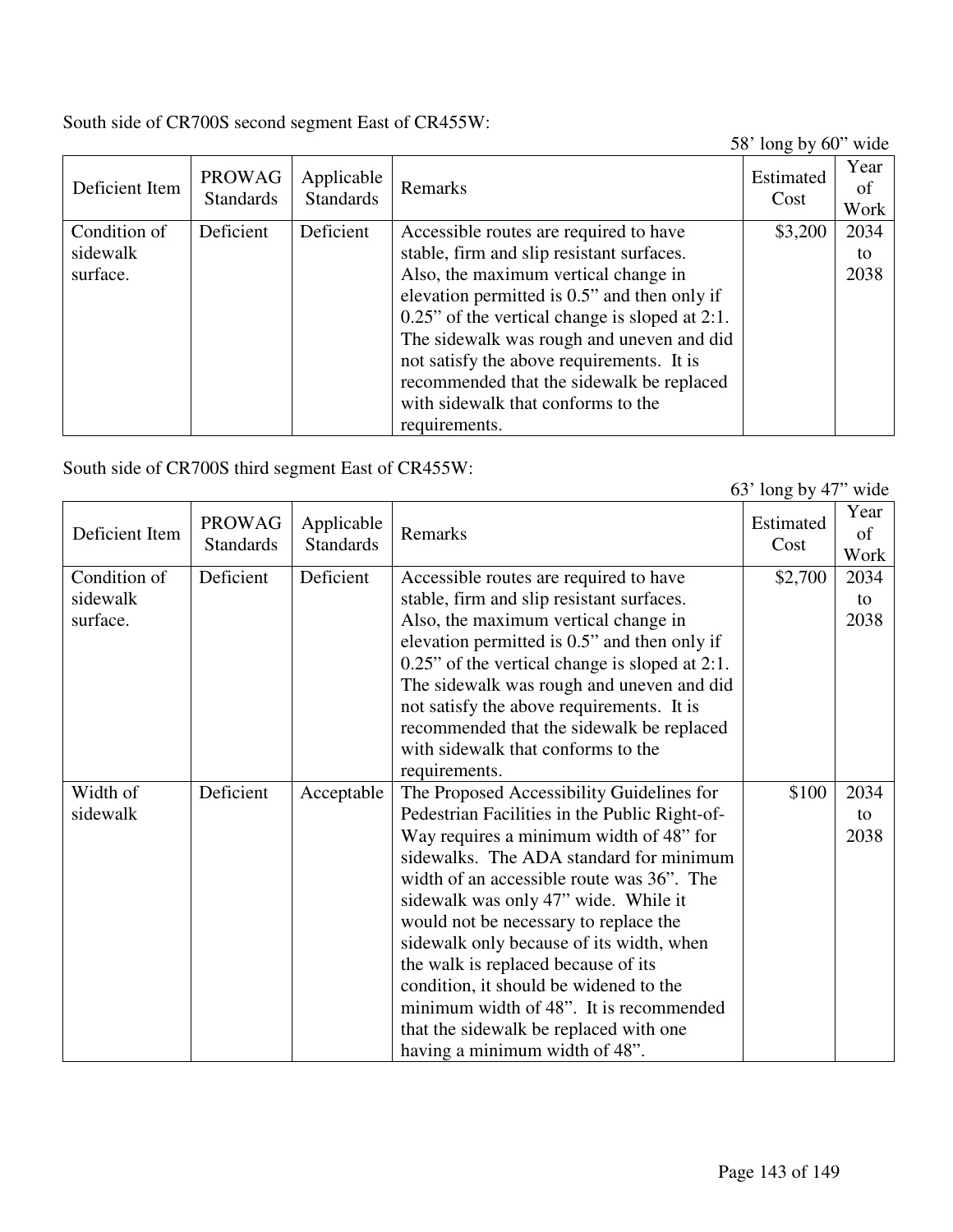#### West side of CR465W North of CR700S:

131' long by 36" wide

| Deficient Item                       | <b>PROWAG</b><br><b>Standards</b> | Applicable<br><b>Standards</b> | Remarks                                                                                                                                                                                                                                                                                                                                                                                                                                                                                                                                                            | Estimated<br>Cost | Year<br>of<br>Work |
|--------------------------------------|-----------------------------------|--------------------------------|--------------------------------------------------------------------------------------------------------------------------------------------------------------------------------------------------------------------------------------------------------------------------------------------------------------------------------------------------------------------------------------------------------------------------------------------------------------------------------------------------------------------------------------------------------------------|-------------------|--------------------|
| Condition of<br>sidewalk<br>surface. | Deficient                         | Deficient                      | Accessible routes are required to have<br>stable, firm and slip resistant surfaces.<br>Also, the maximum vertical change in                                                                                                                                                                                                                                                                                                                                                                                                                                        | \$4,300           | 2034<br>to<br>2038 |
|                                      |                                   |                                | elevation permitted is 0.5" and then only if<br>0.25" of the vertical change is sloped at 2:1.<br>The sidewalk was rough and uneven and did<br>not satisfy the above requirements. It is<br>recommended that the sidewalk be replaced                                                                                                                                                                                                                                                                                                                              |                   |                    |
|                                      |                                   |                                | with sidewalk that conforms to the<br>requirements.                                                                                                                                                                                                                                                                                                                                                                                                                                                                                                                |                   |                    |
| Width of<br>sidewalk                 | Deficient                         | Acceptable                     | The Proposed Accessibility Guidelines for<br>Pedestrian Facilities in the Public Right-of-<br>Way requires a minimum width of 48" for<br>sidewalks. The ADA standard for minimum<br>width of an accessible route was 36". The<br>sidewalk was only 36" wide. While it<br>would not be necessary to replace the<br>sidewalk only because of its width, when<br>the walk is replaced because of its<br>condition, it should be widened to the<br>minimum width of 48". It is recommended<br>that the sidewalk be replaced with one<br>having a minimum width of 48". | \$1,400           | 2034<br>to<br>2038 |

West side of CR455W immediately North of CR710S:

|                |                                   |                                |                                                   | 35' long by 34" wide |                    |
|----------------|-----------------------------------|--------------------------------|---------------------------------------------------|----------------------|--------------------|
| Deficient Item | <b>PROWAG</b><br><b>Standards</b> | Applicable<br><b>Standards</b> | Remarks                                           | Estimated<br>Cost    | Year<br>0f<br>Work |
| Condition of   | Deficient                         | Deficient                      | Accessible routes are required to have            | \$1,100              | 2034               |
| sidewalk       |                                   |                                | stable, firm and slip resistant surfaces.         |                      | to                 |
| surface.       |                                   |                                | Also, the maximum vertical change in              |                      | 2038               |
|                |                                   |                                | elevation permitted is 0.5" and then only if      |                      |                    |
|                |                                   |                                | $0.25$ " of the vertical change is sloped at 2:1. |                      |                    |
|                |                                   |                                | The sidewalk was rough and uneven and did         |                      |                    |
|                |                                   |                                | not satisfy the above requirements. It is         |                      |                    |
|                |                                   |                                | recommended that the sidewalk be replaced         |                      |                    |
|                |                                   |                                | with sidewalk that conforms to the                |                      |                    |
|                |                                   |                                | requirements.                                     |                      |                    |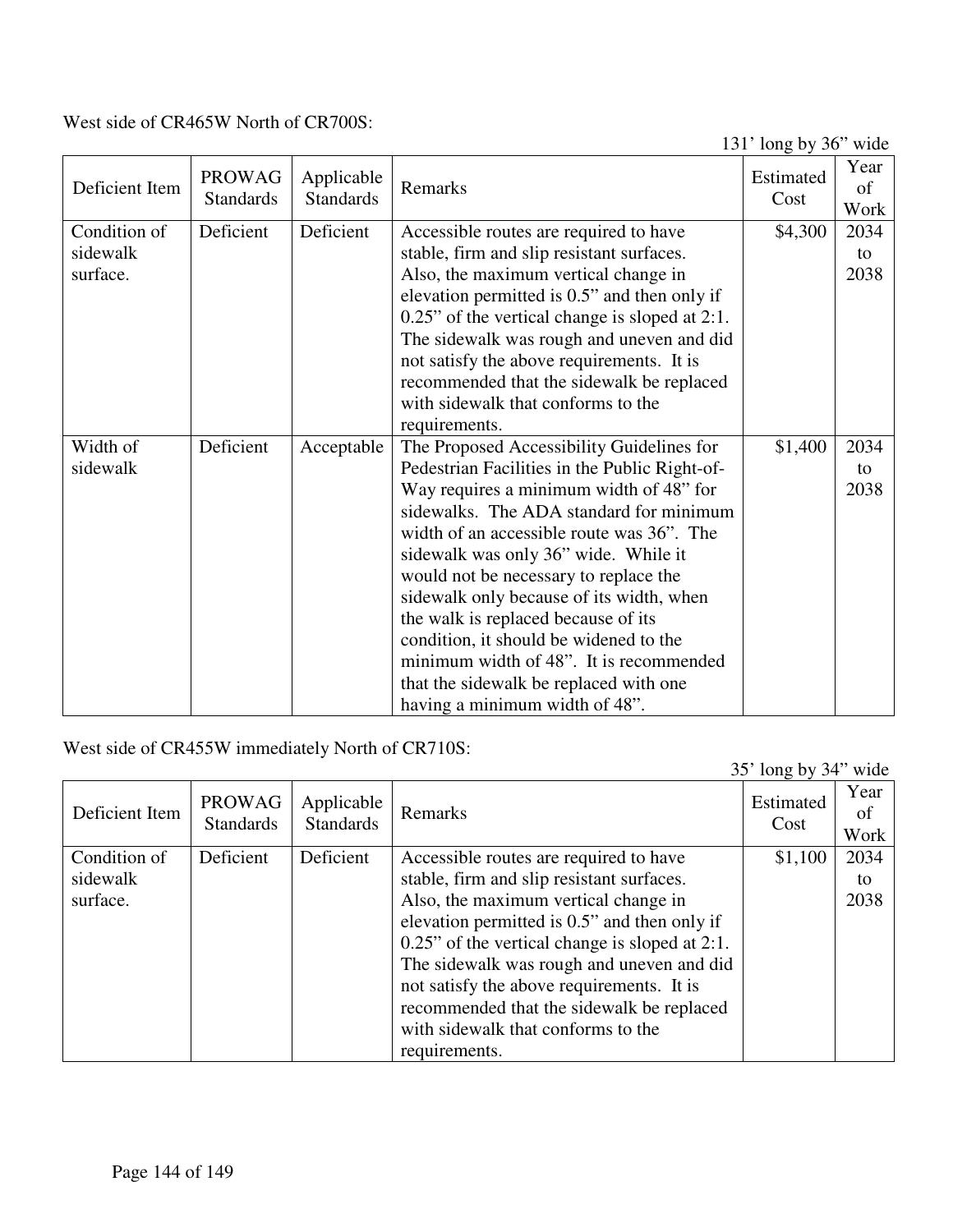| Width of | Deficient | Deficient | The Proposed Accessibility Guidelines for     | \$500 | 2034 |
|----------|-----------|-----------|-----------------------------------------------|-------|------|
| sidewalk |           |           | Pedestrian Facilities in the Public Right-of- |       | to   |
|          |           |           | Way requires a minimum width of 48" for       |       | 2038 |
|          |           |           | sidewalks. The ADA standard for minimum       |       |      |
|          |           |           | width of an accessible route was 36". The     |       |      |
|          |           |           | sidewalk was only 34" wide. It is             |       |      |
|          |           |           | recommended that the sidewalk be replaced     |       |      |
|          |           |           | with one having a minimum width of 48".       |       |      |

West side of CR455W second segment North of CR710S:

|                                      |                                   |                                |                                                                                                                                                                                                                                                                                                                                                                                                                                                                                                                                                                    | 58' long by 41" wide |                    |
|--------------------------------------|-----------------------------------|--------------------------------|--------------------------------------------------------------------------------------------------------------------------------------------------------------------------------------------------------------------------------------------------------------------------------------------------------------------------------------------------------------------------------------------------------------------------------------------------------------------------------------------------------------------------------------------------------------------|----------------------|--------------------|
| Deficient Item                       | <b>PROWAG</b><br><b>Standards</b> | Applicable<br><b>Standards</b> | Remarks                                                                                                                                                                                                                                                                                                                                                                                                                                                                                                                                                            | Estimated<br>Cost    | Year<br>of<br>Work |
| Condition of<br>sidewalk<br>surface. | Deficient                         | Deficient                      | Accessible routes are required to have<br>stable, firm and slip resistant surfaces.<br>Also, the maximum vertical change in<br>elevation permitted is 0.5" and then only if<br>$0.25$ " of the vertical change is sloped at 2:1.<br>The sidewalk was rough and uneven and did<br>not satisfy the above requirements. It is<br>recommended that the sidewalk be replaced<br>with sidewalk that conforms to the<br>requirements.                                                                                                                                     | \$2,200              | 2034<br>to<br>2038 |
| Width of<br>sidewalk                 | Deficient                         | Acceptable                     | The Proposed Accessibility Guidelines for<br>Pedestrian Facilities in the Public Right-of-<br>Way requires a minimum width of 48" for<br>sidewalks. The ADA standard for minimum<br>width of an accessible route was 36". The<br>sidewalk was only 41" wide. While it<br>would not be necessary to replace the<br>sidewalk only because of its width, when<br>the walk is replaced because of its<br>condition, it should be widened to the<br>minimum width of 48". It is recommended<br>that the sidewalk be replaced with one<br>having a minimum width of 48". | \$400                | 2034<br>to<br>2038 |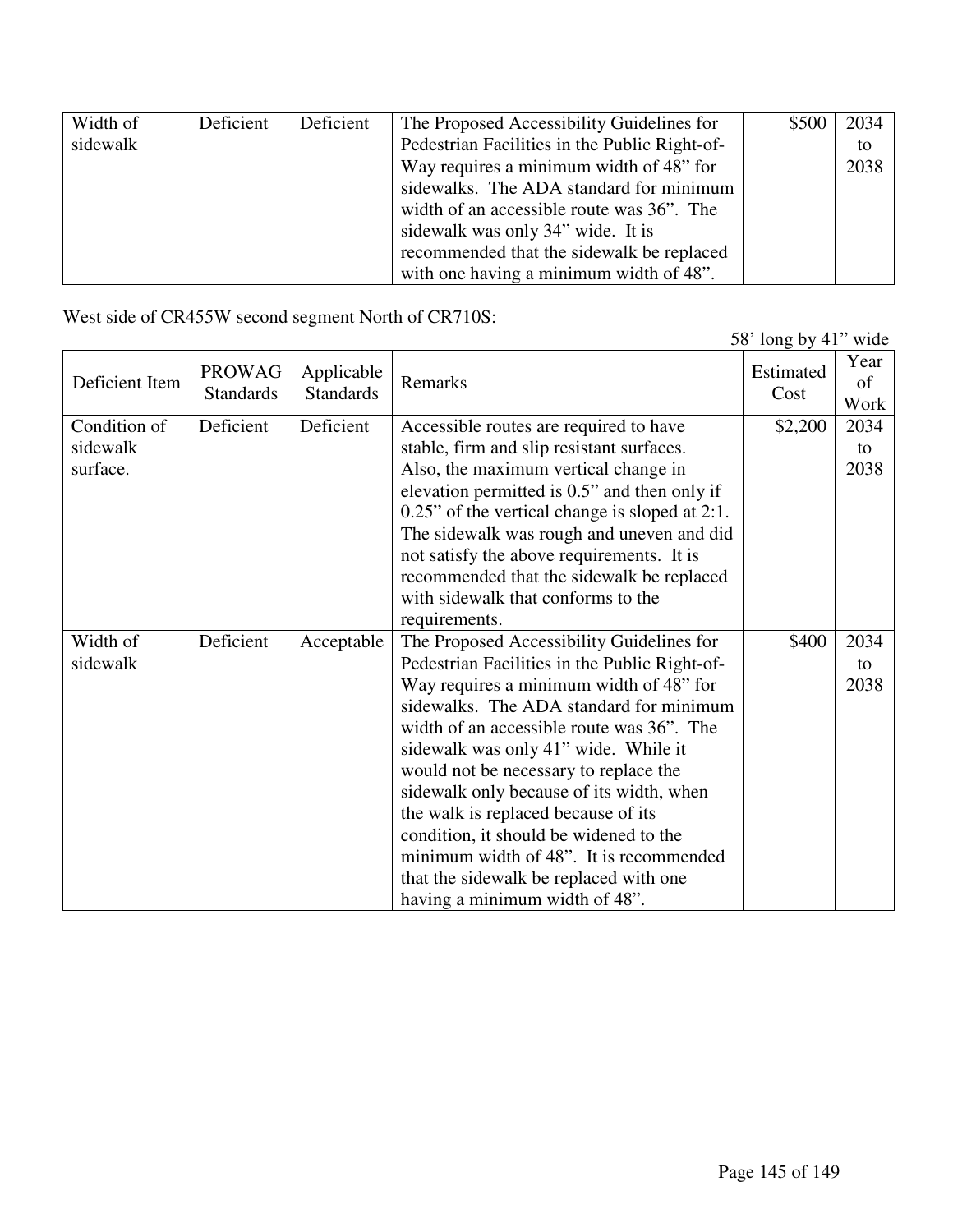West side of CR455W second segment North of CR710S:

65' long by 35" wide

|                |                  |                  |                                                   | $\sim$    | Year |
|----------------|------------------|------------------|---------------------------------------------------|-----------|------|
|                | <b>PROWAG</b>    | Applicable       |                                                   | Estimated |      |
| Deficient Item | <b>Standards</b> | <b>Standards</b> | Remarks                                           | Cost      | of   |
|                |                  |                  |                                                   |           | Work |
| Condition of   | Deficient        | Deficient        | Accessible routes are required to have            | \$2,100   | 2034 |
| sidewalk       |                  |                  | stable, firm and slip resistant surfaces.         |           | to   |
| surface.       |                  |                  | Also, the maximum vertical change in              |           | 2038 |
|                |                  |                  | elevation permitted is 0.5" and then only if      |           |      |
|                |                  |                  | $0.25$ " of the vertical change is sloped at 2:1. |           |      |
|                |                  |                  | The sidewalk was rough and uneven and did         |           |      |
|                |                  |                  | not satisfy the above requirements. It is         |           |      |
|                |                  |                  | recommended that the sidewalk be replaced         |           |      |
|                |                  |                  | with sidewalk that conforms to the                |           |      |
|                |                  |                  | requirements.                                     |           |      |
| Width of       | Deficient        | Deficient        | The Proposed Accessibility Guidelines for         | \$800     | 2034 |
| sidewalk       |                  |                  | Pedestrian Facilities in the Public Right-of-     |           | to   |
|                |                  |                  | Way requires a minimum width of 48" for           |           | 2038 |
|                |                  |                  | sidewalks. The ADA standard for minimum           |           |      |
|                |                  |                  | width of an accessible route was 36". The         |           |      |
|                |                  |                  | sidewalk was only 35" wide. It is                 |           |      |
|                |                  |                  | recommended that the sidewalk be replaced         |           |      |
|                |                  |                  | with one having a minimum width of 48".           |           |      |

East side of CR455W North of CR710S:

215' long by 41" wide

|                |                                   |                                |                                                   | $-10$ $10$ $-10$ $-1$ $-1$ |                    |
|----------------|-----------------------------------|--------------------------------|---------------------------------------------------|----------------------------|--------------------|
| Deficient Item | <b>PROWAG</b><br><b>Standards</b> | Applicable<br><b>Standards</b> | Remarks                                           | Estimated<br>Cost          | Year<br>Οt<br>Work |
| Condition of   | Deficient                         | Deficient                      | Accessible routes are required to have            | \$8,100                    | 2034               |
| sidewalk       |                                   |                                | stable, firm and slip resistant surfaces.         |                            | to                 |
| surface.       |                                   |                                | Also, the maximum vertical change in              |                            | 2038               |
|                |                                   |                                | elevation permitted is 0.5" and then only if      |                            |                    |
|                |                                   |                                | $0.25$ " of the vertical change is sloped at 2:1. |                            |                    |
|                |                                   |                                | The sidewalk was rough and uneven and did         |                            |                    |
|                |                                   |                                | not satisfy the above requirements. It is         |                            |                    |
|                |                                   |                                | recommended that the sidewalk be replaced         |                            |                    |
|                |                                   |                                | with sidewalk that conforms to the                |                            |                    |
|                |                                   |                                | requirements                                      |                            |                    |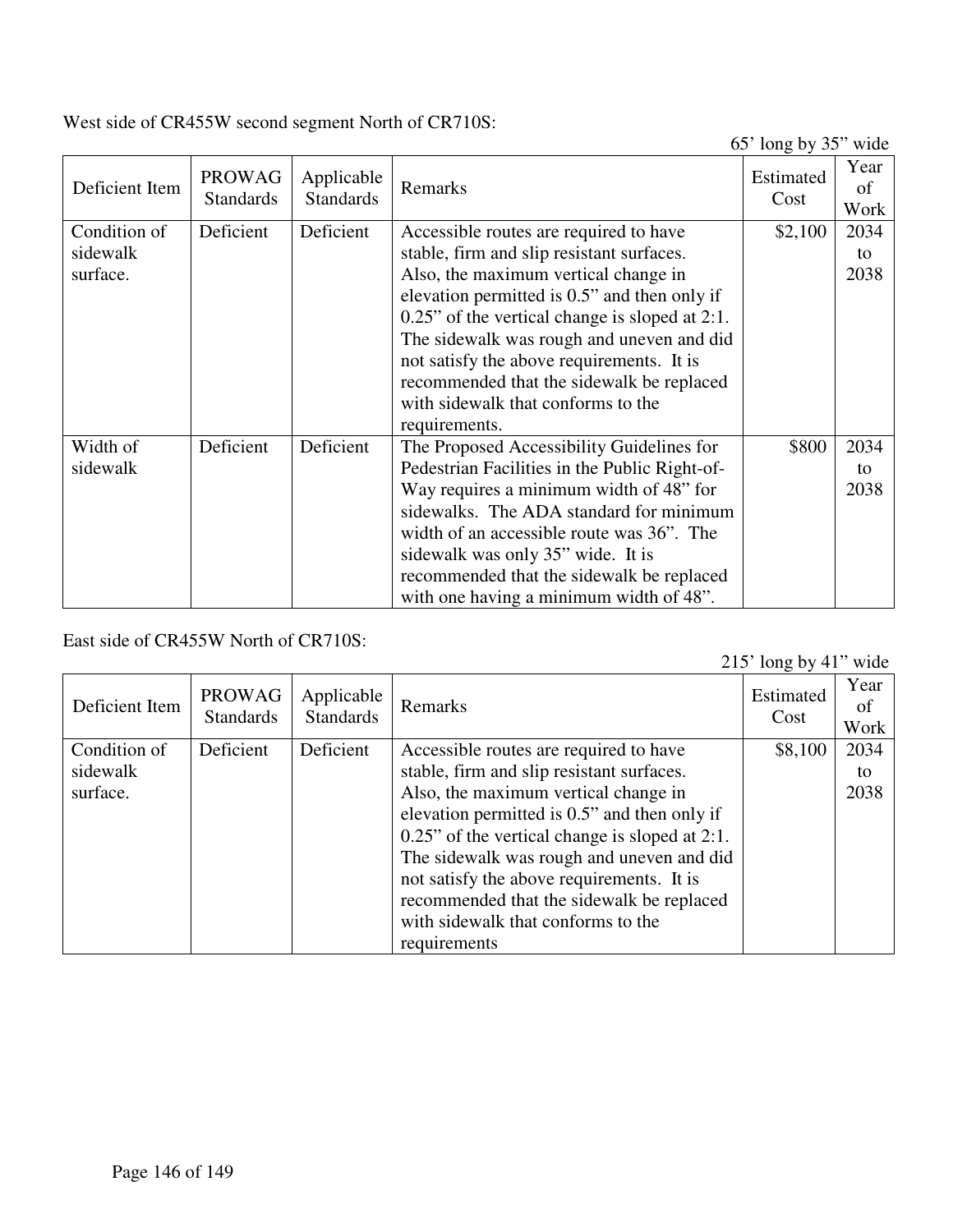| Width of      | Deficient | Acceptable | The Proposed Accessibility Guidelines for     | \$1,400 | 2034 |
|---------------|-----------|------------|-----------------------------------------------|---------|------|
| sidewalk      |           |            | Pedestrian Facilities in the Public Right-of- |         | to   |
|               |           |            | Way requires a minimum width of 48" for       |         | 2038 |
|               |           |            | sidewalks. The ADA standard for minimum       |         |      |
|               |           |            | width of an accessible route was 36". The     |         |      |
|               |           |            | sidewalk was only 41" wide. While it          |         |      |
|               |           |            | would not be necessary to replace the         |         |      |
|               |           |            | sidewalk only because of its width, when      |         |      |
|               |           |            | the walk is replaced because of its           |         |      |
|               |           |            | condition, it should be widened to the        |         |      |
|               |           |            | minimum width of 48". It is recommended       |         |      |
|               |           |            | that the sidewalk be replaced with one        |         |      |
|               |           |            | having a minimum width of 48".                |         |      |
| Passing areas | Deficient | Deficient  | Sidewalks greater than 200' in length and     | \$100   | 2034 |
| for sidewalks |           |            | less than 60" wide are required to have       |         | to   |
| less than 60" |           |            | passing areas each 200' with a width of 60"   |         | 2038 |
| in width      |           |            | and a length of 60". It is recommended that   |         |      |
|               |           |            | the new sidewalk be constructed with such a   |         |      |
|               |           |            | passing area near its middle.                 |         |      |

West side of CR455W South of CR700S:

89' long by 36" wide

| Deficient Item                       | <b>PROWAG</b><br><b>Standards</b> | Applicable<br><b>Standards</b> | Remarks                                                                                                                                                                                                                                                                                                                                                                                                                        | Estimated<br>Cost | Year<br>ot<br>Work |
|--------------------------------------|-----------------------------------|--------------------------------|--------------------------------------------------------------------------------------------------------------------------------------------------------------------------------------------------------------------------------------------------------------------------------------------------------------------------------------------------------------------------------------------------------------------------------|-------------------|--------------------|
| Condition of<br>sidewalk<br>surface. | Deficient                         | Deficient                      | Accessible routes are required to have<br>stable, firm and slip resistant surfaces.<br>Also, the maximum vertical change in<br>elevation permitted is 0.5" and then only if<br>$0.25$ " of the vertical change is sloped at 2:1.<br>The sidewalk was rough and uneven and did<br>not satisfy the above requirements. It is<br>recommended that the sidewalk be replaced<br>with sidewalk that conforms to the<br>requirements. | \$2,900           | 2034<br>to<br>2038 |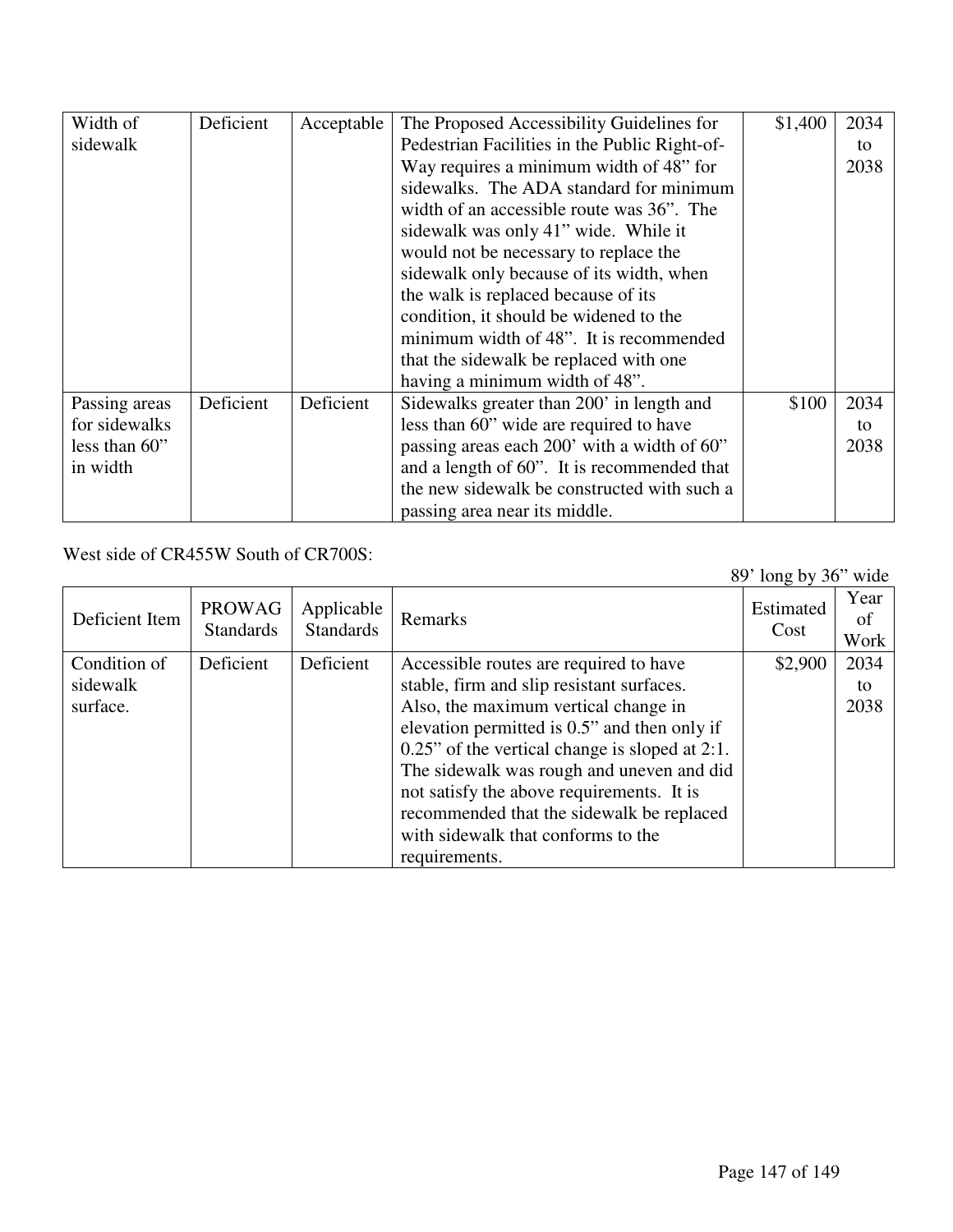| Width of | Deficient | Acceptable | The Proposed Accessibility Guidelines for     | \$1,000 | 2034 |
|----------|-----------|------------|-----------------------------------------------|---------|------|
| sidewalk |           |            | Pedestrian Facilities in the Public Right-of- |         | to   |
|          |           |            | Way requires a minimum width of 48" for       |         | 2038 |
|          |           |            | sidewalks. The ADA standard for minimum       |         |      |
|          |           |            | width of an accessible route was 36". The     |         |      |
|          |           |            | sidewalk was only 46" wide. While it          |         |      |
|          |           |            | would not be necessary to replace the         |         |      |
|          |           |            | sidewalk only because of its width, when      |         |      |
|          |           |            | the walk is replaced because of its           |         |      |
|          |           |            | condition, it should be widened to the        |         |      |
|          |           |            | minimum width of 48". It is recommended       |         |      |
|          |           |            | that the sidewalk be replaced with one        |         |      |
|          |           |            | having a minimum width of 48".                |         |      |

East side of CR455W South of CR700S:

117' long by 44" wide

| Deficient Item | PROWAG<br><b>Standards</b> | Applicable<br><b>Standards</b> | Remarks                                           | Estimated<br>Cost | Year<br>of<br>Work |
|----------------|----------------------------|--------------------------------|---------------------------------------------------|-------------------|--------------------|
| Condition of   | Deficient                  | Deficient                      | Accessible routes are required to have            | \$4,700           | 2034               |
| sidewalk       |                            |                                | stable, firm and slip resistant surfaces.         |                   | to                 |
| surface.       |                            |                                | Also, the maximum vertical change in              |                   | 2038               |
|                |                            |                                | elevation permitted is 0.5" and then only if      |                   |                    |
|                |                            |                                | $0.25$ " of the vertical change is sloped at 2:1. |                   |                    |
|                |                            |                                | The sidewalk was rough and uneven and did         |                   |                    |
|                |                            |                                | not satisfy the above requirements. It is         |                   |                    |
|                |                            |                                | recommended that the sidewalk be replaced         |                   |                    |
|                |                            |                                | with sidewalk that conforms to the                |                   |                    |
|                |                            |                                | requirements.                                     |                   |                    |
| Width of       | Deficient                  | Acceptable                     | The Proposed Accessibility Guidelines for         | \$400             | 2034               |
| sidewalk       |                            |                                | Pedestrian Facilities in the Public Right-of-     |                   | to                 |
|                |                            |                                | Way requires a minimum width of 48" for           |                   | 2038               |
|                |                            |                                | sidewalks. The ADA standard for minimum           |                   |                    |
|                |                            |                                | width of an accessible route was 36". The         |                   |                    |
|                |                            |                                | sidewalk was only 44" wide. While it              |                   |                    |
|                |                            |                                | would not be necessary to replace the             |                   |                    |
|                |                            |                                | sidewalk only because of its width, when          |                   |                    |
|                |                            |                                | the walk is replaced because of its               |                   |                    |
|                |                            |                                | condition, it should be widened to the            |                   |                    |
|                |                            |                                | minimum width of 48". It is recommended           |                   |                    |
|                |                            |                                | that the sidewalk be replaced with one            |                   |                    |
|                |                            |                                | having a minimum width of 48".                    |                   |                    |